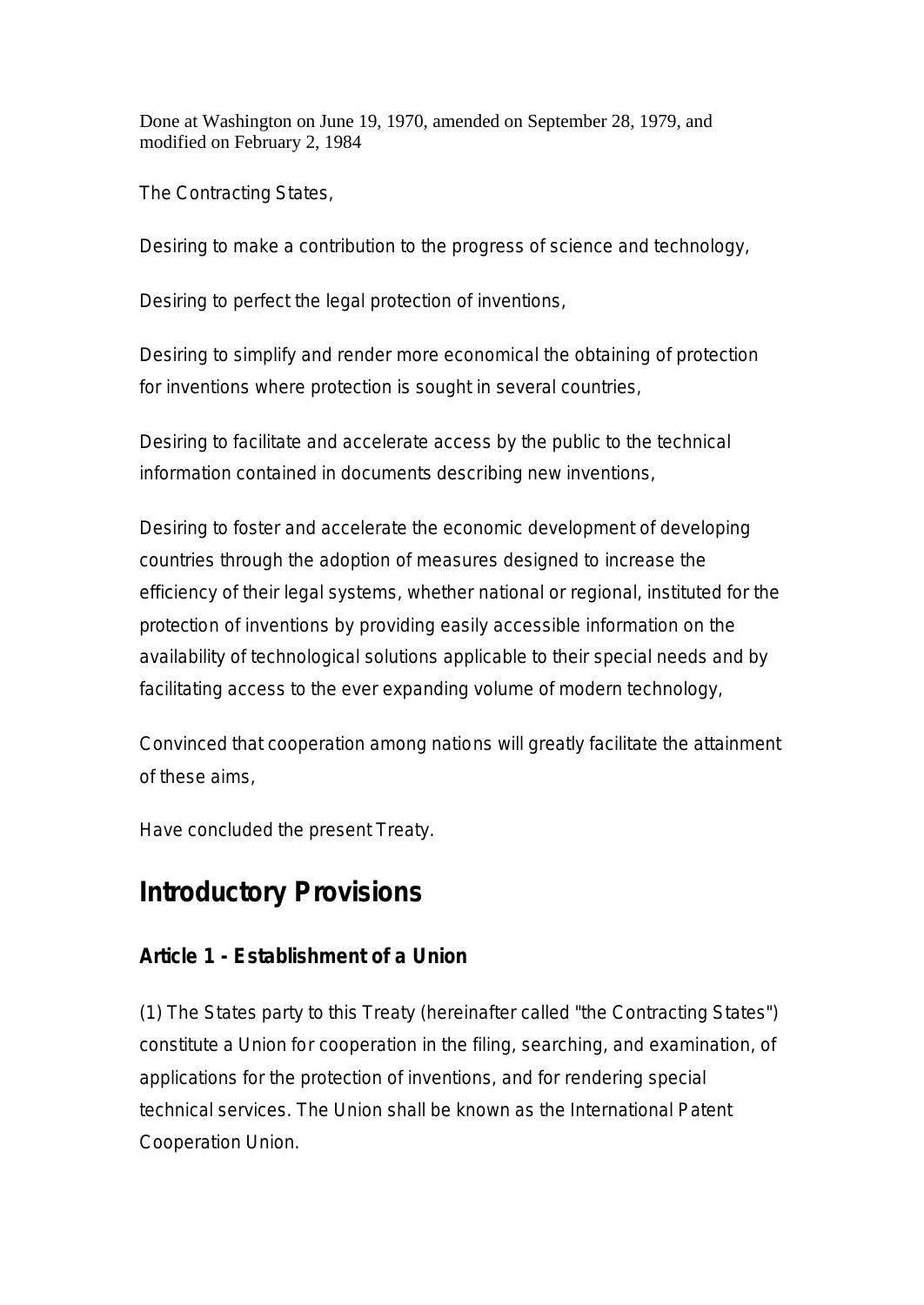(2) No provision of this Treaty shall be interpreted as diminishing the rights under the Paris Convention for the Protection of Industrial Property of any national or resident of any country party to that Convention.

### **Article 2 - Definitions**

For the purposes of this Treaty and the Regulations and unless expressly stated otherwise:

(i) "application" means an application for the protection of an invention; references to an "application" shall be construed as references to applications for patents for inventions, inventors' certificates, utility certificates, utility models, patents or certificates of addition, inventors' certificates of addition, and utility certificates of addition;

(ii) references to a "patent" shall be construed as references to patents for inventions, inventors' certificates, utility certificates, utility models, patents or certificates of addition, inventors' certificates of addition, and utility certificates of addition;

(iii) "national patent" means a patent granted by a national authority;

(iv) "regional patent" means a patent granted by a national or an intergovernmental authority having the power to grant patents effective in more than one State;

(v) "regional application" means an application for a regional patent;

(vi) references to a "national application" shall be construed as references to applications for national patents and regional patents, other than applications filed under this Treaty;

(vii) "international application" means an application filed under this Treaty; (viii) references to an "application" shall be construed as references to international applications and national applications;

(ix) references to a "patent" shall be construed as references to national patents and regional patents;

(x) references to "national law" shall be construed as references to the national law of a Contracting State or, where a regional application or a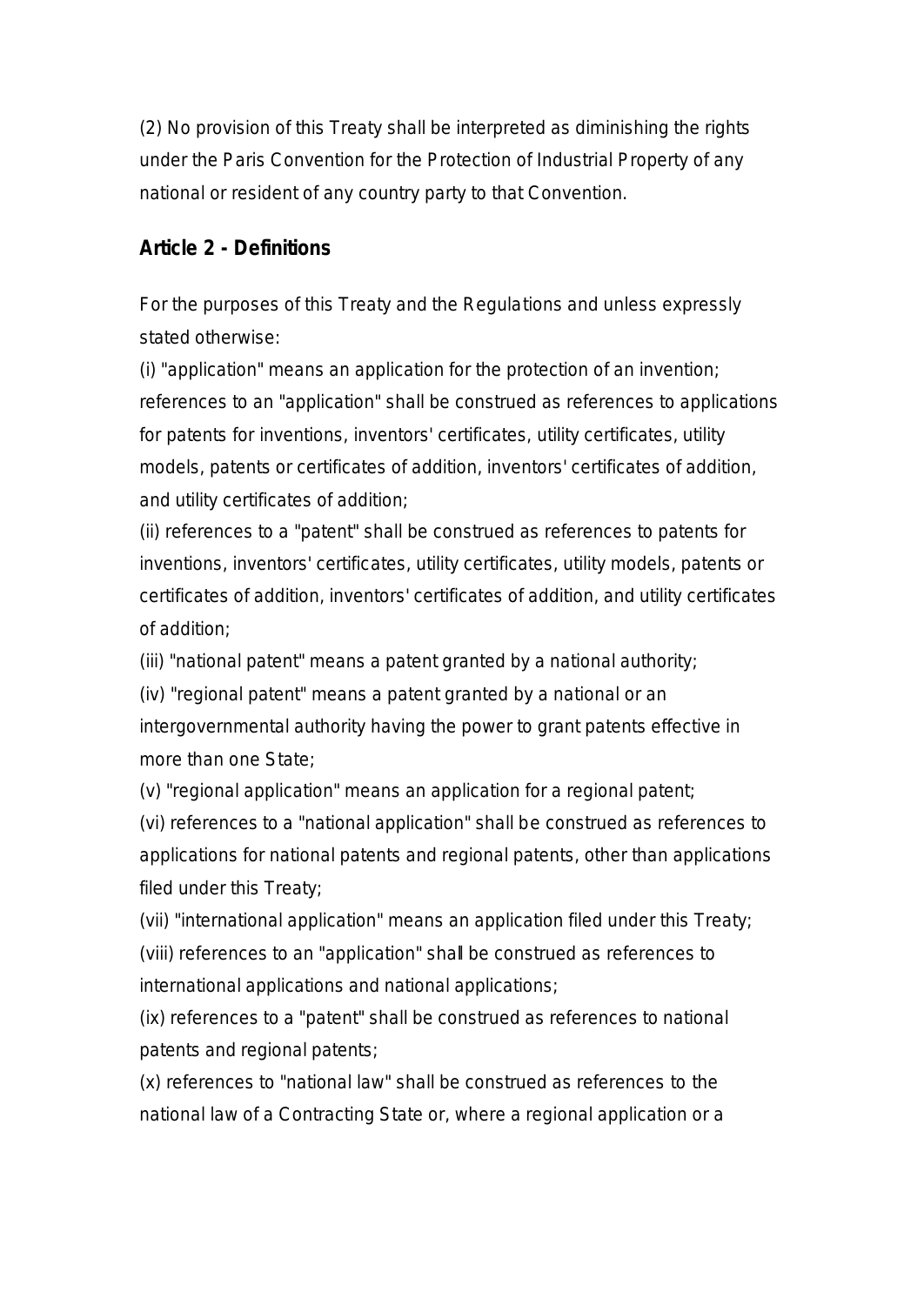regional patent is involved, to the treaty providing for the filing of regional applications or the granting of regional patents;

(xi) "priority date," for the purposes of computing time limits, means:

(a) where the international application contains a priority claim under Article 8, the filing date of the application whose priority is so claimed;

(b) where the international application contains several priority claims under Article 8, the filing date of the earliest application whose priority is so claimed; (c) where the international application does not contain any priority claim

under Article 8, the international filing date of such application;

(xii) "national Office" means the government authority of a Contracting State entrusted with the granting of patents; references to a "national Office" shall be construed as referring also to any intergovernmental authority which several States have entrusted with the task of granting regional patents, provided that at least one of those States is a Contracting State, and provided that the said States have authorized that authority to assume the obligations and exercise the powers which this Treaty and the Regulations provide for in respect of national Offices.

(xiii) "designated Office" means the national Office of or acting for the State designated by the applicant under Chapter I of this Treaty;

(xiv) "elected Office" means the national Office of or acting for the State elected by the applicant under Chapter II of this Treaty;

(xv) "receiving Office" means the national Office or the intergovernmental organization with which the international application has been filed;

(xvi) "Union" means the International Patent Cooperation Union;

(xvii) "Assembly" means the Assembly of the Union;

(xviii) "Organization" means the World Intellectual Property Organization;

(xix) "International Bureau" means the international bureau of the

Organization and, as long as it subsists, the United International Bureaux for the Protection of Intellectual Property (BIRPI);

(xx) "Director General" means the Director General of the Organization and, as long as BIRPI subsists, the Director of BIRPI.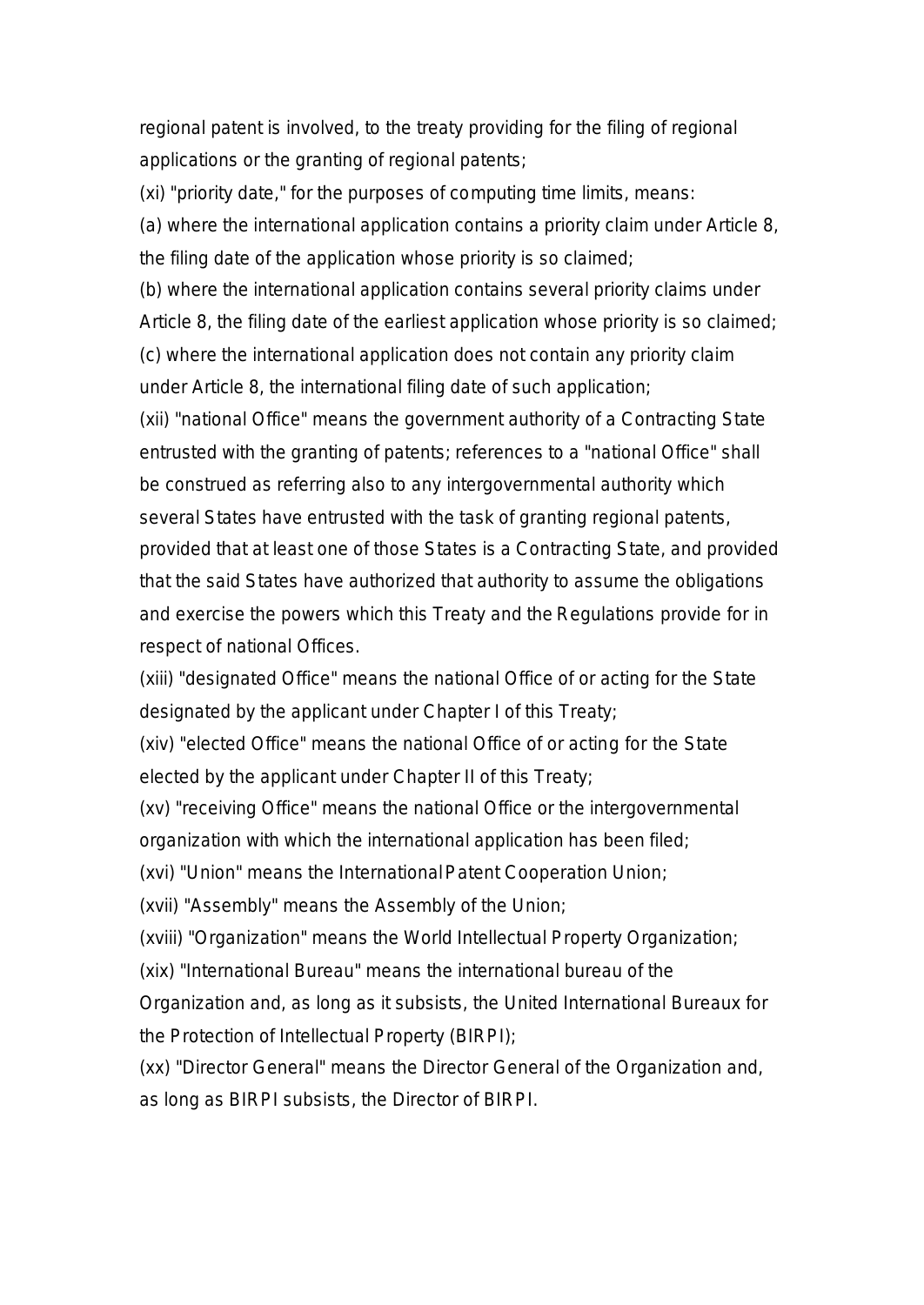# **Chapter I - International Application and International Search**

### **Article 3 - The International Application**

(1) Applications for the protection of inventions in any of the Contracting States may be filed as international applications under this Treaty.

(2) An international application shall contain, as specified in this Treaty and the Regulations, a request, a description, one or more claims, one or more drawings (where required), and an abstract.

(3) The abstract merely serves the purpose of technical information and cannot be taken into account for any other purpose, particularly not for the purpose of interpreting the scope of the protection sought.

(4) The international application shall:

(i) be in a prescribed language;

(ii) comply with the prescribed physical requirements;

- (iii) comply with the prescribed requirement of unity of invention;
- (iv) be subject to the payment of the prescribed fees.

# **Article 4 - The Request**

(1) The request shall contain:

(i) a petition to the effect that the international application be processed according to this Treaty;

(ii) the designation of the Contracting State or States in which protection for the invention is desired on the basis of the international application ("designated States"); if for any designated State a regional patent is available and the applicant wishes to obtain a regional patent rather than a national patent, the request shall so indicate; if, under a treaty concerning a regional patent, the applicant cannot limit his application to certain of the States party to that treaty, designation of one of those States and the indication of the wish to obtain the regional patent shall be treated as designation of all the States party to that treaty; if, under the national law of the designated State, the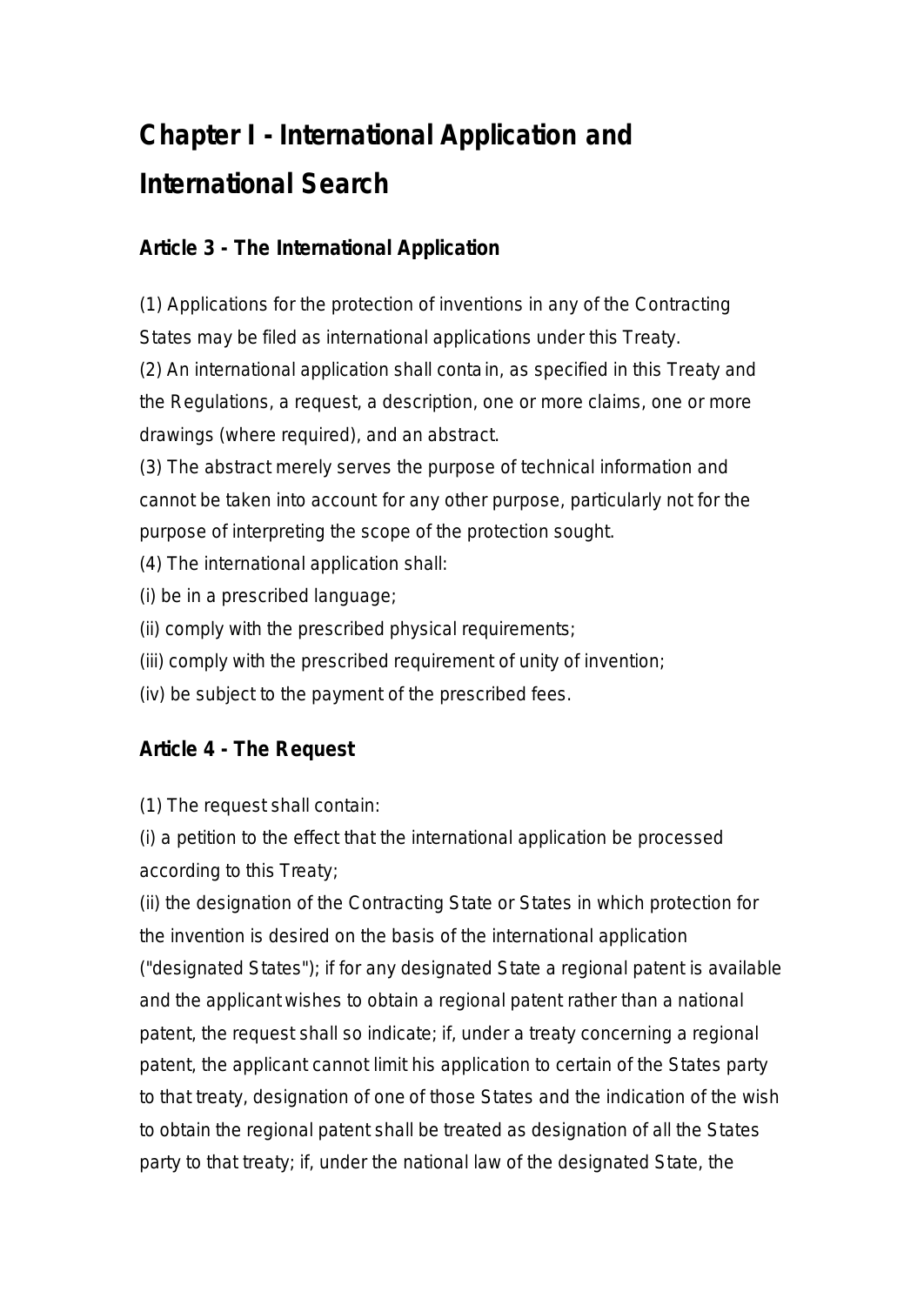designation of that State has the effect of an application for a regional patent, the designation of the said State shall be treated as an indication of the wish to obtain the regional patent;

(iii) the name of and other prescribed data concerning the applicant and the agent (if any);

(iv) the title of the invention;

(v) the name of and other prescribed data concerning the inventor where the national law of at least one of the designated States requires that these indications be furnished at the time of filing a national application. Otherwise, the said indications may be furnished either in the request or in separate notices addressed to each designated Office whose national law requires the furnishing of the said indications but allows that they be furnished at a time later than that of the filing of a national application.

(2) Every designation shall be subject to the payment of the prescribed fee within the prescribed time limit.

(3) Unless the applicant asks for any of the other kinds of protection referred to in Article 43, designation shall mean that the desired protection consists of the grant of a patent by or for the designated State. For the purposes of this paragraph, Article 2(ii) shall not apply.

(4) Failure to indicate in the request the name and other prescribed data concerning the inventor shall have no consequence in any designated State whose national law requires the furnishing of the said indications but allows that they be furnished at a time later than that of the filing of a national application. Failure to furnish the said indications in a separate notice shall have no consequence in any designated State whose national law does not require the furnishing of the said indications.

### **Article 5 - The Description**

The description shall disclose the invention in a manner sufficiently clear and complete for the invention to be carried out by a person skilled in the art.

#### **Article 6 - The Claims**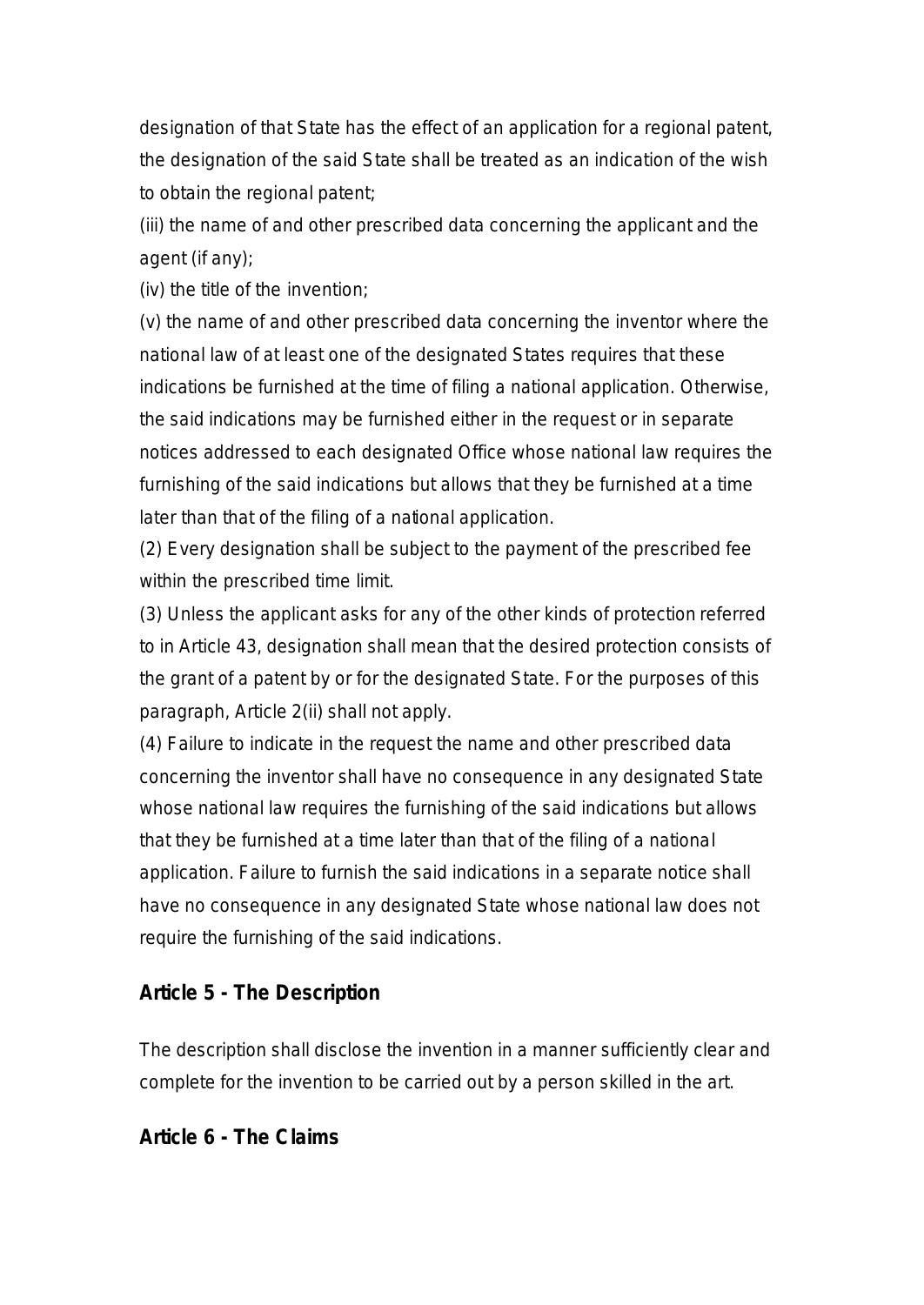The claim or claims shall define the matter for which protection is sought. Claims shall be clear and concise. They shall be fully supported by the description.

### **Article 7 - The Drawings**

(1) Subject to the provisions of paragraph (2)(ii), drawings shall be required when they are necessary for the understanding of the invention.

(2) Where, without being necessary for the understanding of the invention, the nature of the invention admits of illustration by drawings:

(i) the applicant may include such drawings in the international application when filed,

(ii) any designated Office may require that the applicant file such drawings with it within the prescribed time limit.

### **Article 8 - Claiming Priority**

(1) The international application may contain a declaration, as prescribed in the Regulations, claiming the priority of one or more earlier applications filed in or for any country party to the Paris Convention for the Protection of Industrial Property.

(2)(a) Subject to the provisions of subparagraph (b), the conditions for, and the effect of, any priority claim declared under paragraph (1) shall be as provided in Article 4 of the Stockholm Act of the Paris Convention for the Protection of Industrial Property.

(b) The international application for which the priority of one or more earlier applications filed in or for a Contracting State is claimed may contain the designation of that State. Where, in the international application, the priority of one or more national applications filed in or for a designated State is claimed, or where the priority of an international application having designated only one State is claimed, the conditions for, and the effect of, the priority claim in that State shall be governed by the national law of that State.

### **Article 9 - The Applicant**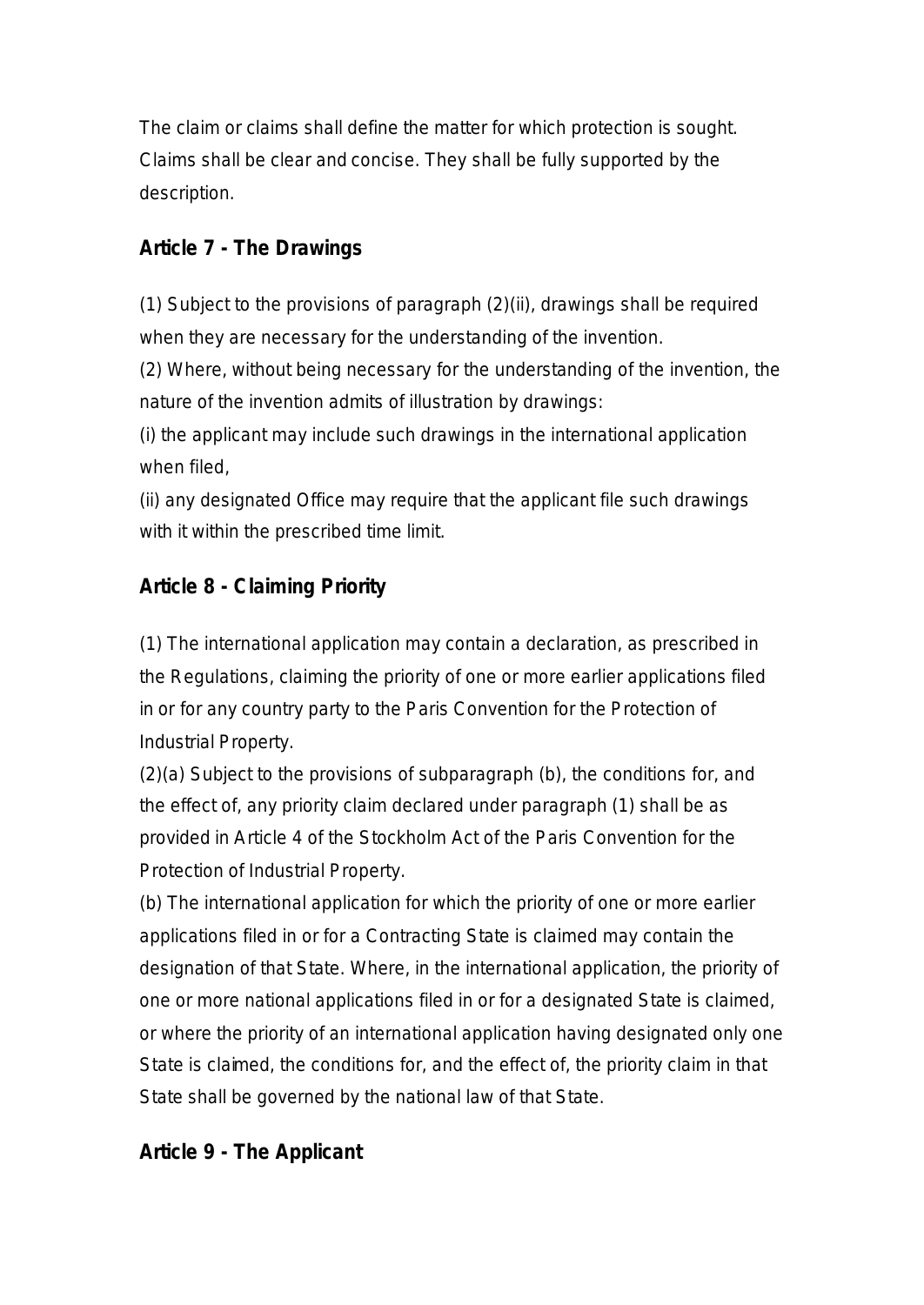(1) Any resident or national of a Contracting State may file an international application.

(2) The Assembly may decide to allow the residents and the nationals of any country party to the Paris Convention for the Protection of Industrial Property which is not party to this Treaty to file international applications.

(3) The concepts of residence and nationality, and the application of those concepts in cases where there are several applicants or where the applicants are not the same for all the designated States, are defined in the Regulations.

#### **Article 10 - The Receiving Office**

The international application shall be filed with the prescribed receiving Office, which will check and process it as provided in this Treaty and the Regulations.

#### **Article 11 - Filing Date and Effects of the International Application**

(1) The receiving Office shall accord as the international filing date the date of receipt of the international application, provided that that Office has found that, at the time of receipt:

(i) the applicant does not obviously lack, for reasons of residence or nationality, the right to file an international application with the receiving Office.

- (ii) the international application is in the prescribed language,
- (iii) the international application contains at least the following elements:
- (a) an indication that it is intended as an international application,
- (b) the designation of at least one Contracting State,
- (c) the name of the applicant, as prescribed,
- (d) a part which on the face of it appears to be a description,
- (e) a part which on the face of it appears to be a claim or claims.

(2)(a) If the receiving Office finds that the international application did not, at the time of receipt, fulfill the requirements listed in paragraph (1), it shall, as provided in the Regulations, invite the applicant to file the required correction.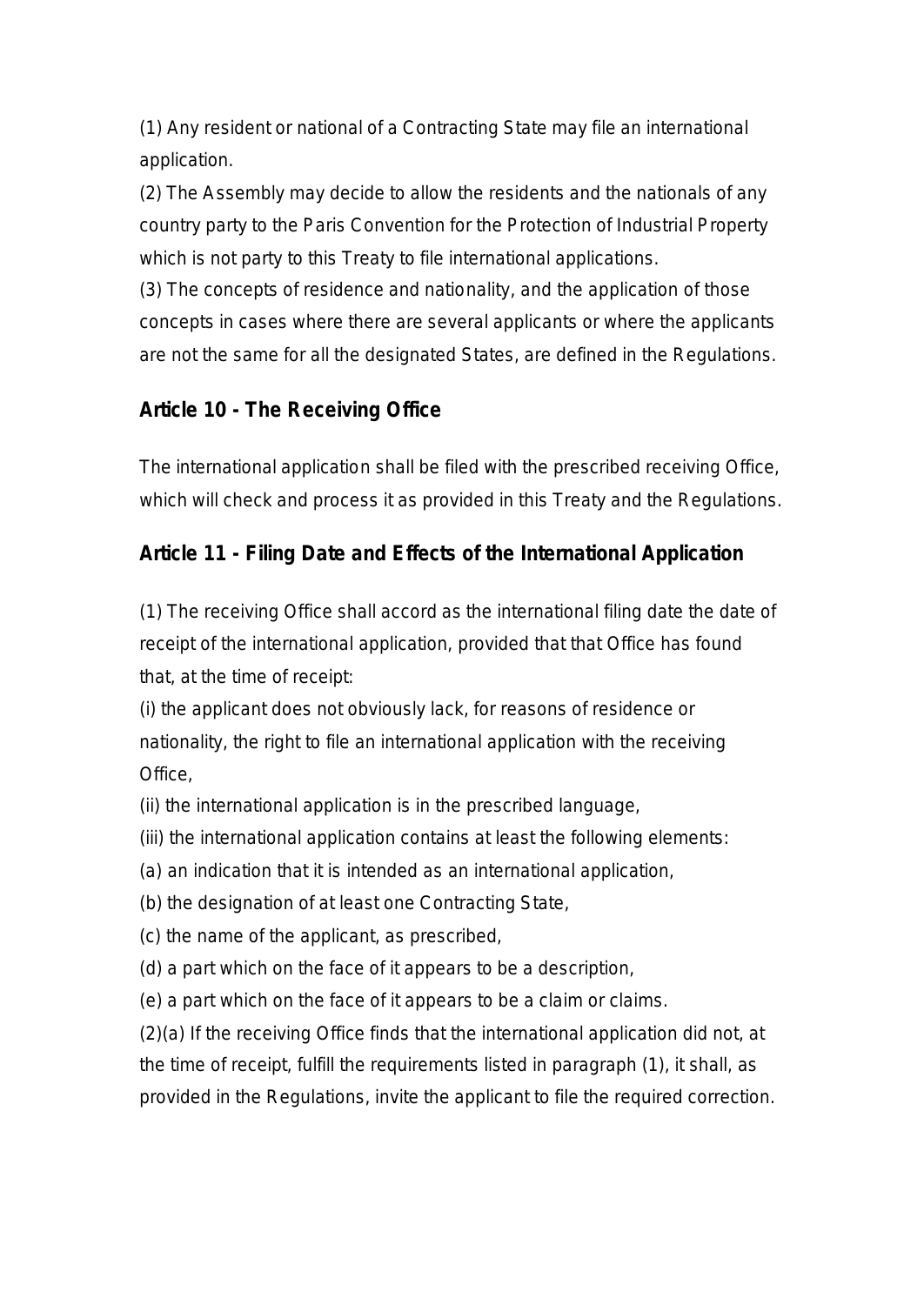(b) If the applicant complies with the invitation, as provided in the Regulations, the receiving Office shall accord as the international filing date the date of receipt of the required correction.

(3) Subject to Article 64(4), any international application fulfilling the requirements listed in items (i) to (iii) of paragraph (1) and accorded an international filing date shall have the effect of a regular national application in each designated State as of the international filing date, which date shall be considered to be the actual filing date in each designated State.

(4) Any international application fulfilling the requirements listed in items (i) to (iii) of paragraph (1) shall be equivalent to a regular national filing within the meaning of the Paris Convention for the Protection of Industrial Property.

# **Article 12 - Transmittal of the International Application to the International Bureau and the International Searching Authority**

(1) One copy of the international application shall be kept by the receiving Office ("home copy"), one copy ("record copy") shall be transmitted to the International Bureau, and another copy ("search copy") shall be transmitted to the competent International Searching Authority referred to in Article 16, as provided in the Regulations.

(2) The record copy shall be considered the true copy of the international application.

(3) The international application shall be considered withdrawn if the record copy has not been received by the International Bureau within the prescribed time limit.

# **Article 13 - Availability of Copy of the International Application to Designated Offices**

(1) Any designated Office may ask the International Bureau to transmit to it a copy of the international application prior to the communication provided for in Article 20, and the International Bureau shall transmit such copy to the designated Office as soon as possible after the expiration of one year from the priority date.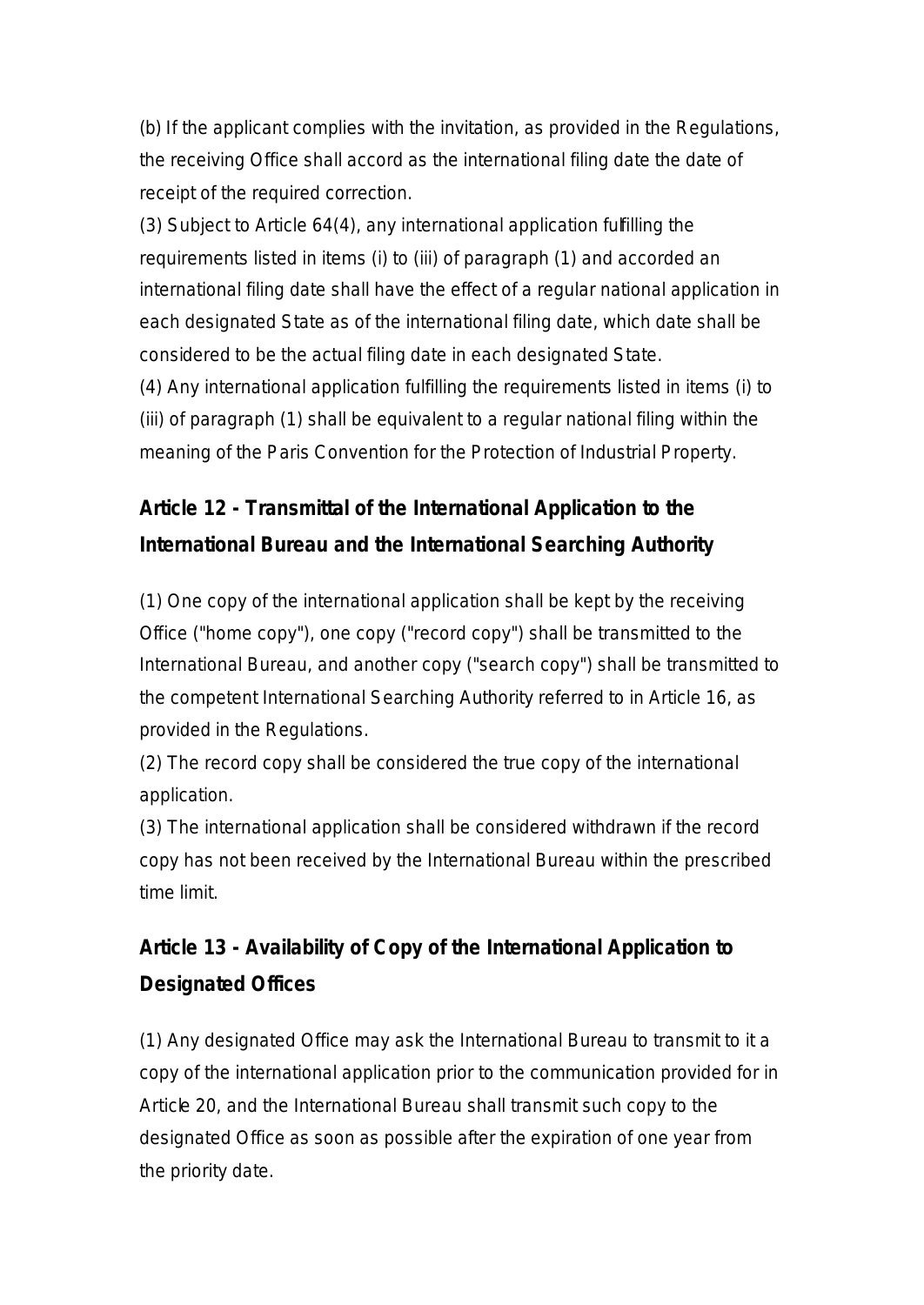(2)(a) The applicant may, at any time, transmit a copy of his international application to any designated Office.

(b) The applicant may, at any time, ask the International Bureau to transmit a copy of his international application to any designated Office, and the International Bureau shall transmit such copy to the designated Office as soon as possible.

(c) Any national Office may notify the International Bureau that it does not wish to receive copies as provided for in subparagraph (b), in which case that subparagraph shall not be applicable in respect of that Office.

### **Article 14 - Certain Defects in the International Application**

(1)(a) The receiving office shall check whether the international application contains any of the following defects, that is to say:

(i) it is not signed as provided in the Regulations;

(ii) it does not contain the prescribed indications concerning the applicant;

(iii) it does not contain a title;

(iv) it does not contain an abstract;

(v) it does not comply to the extent provided in the Regulations with the prescribed physical requirements.

(b) If the receiving Office finds any of the said defects, it shall invite the applicant to correct the international application within the prescribed time limit, failing which that application shall be considered withdrawn and the receiving Office shall so declare.

(2) If the international application refers to drawings which, in fact, are not included in that application, the receiving Office shall notify the applicant accordingly and he may furnish them within the prescribed time limit and, if he does, the international filing date shall be the date on which the drawings are received by the receiving Office. Otherwise, any reference to the said drawings shall be considered non-existent.

(3)(a) If the receiving Office finds that, within the prescribed time limits, the fees prescribed under Article 3(4)(iv) have not been paid, or no fee prescribed under Article 4(2) has been paid in respect of any of the designated States,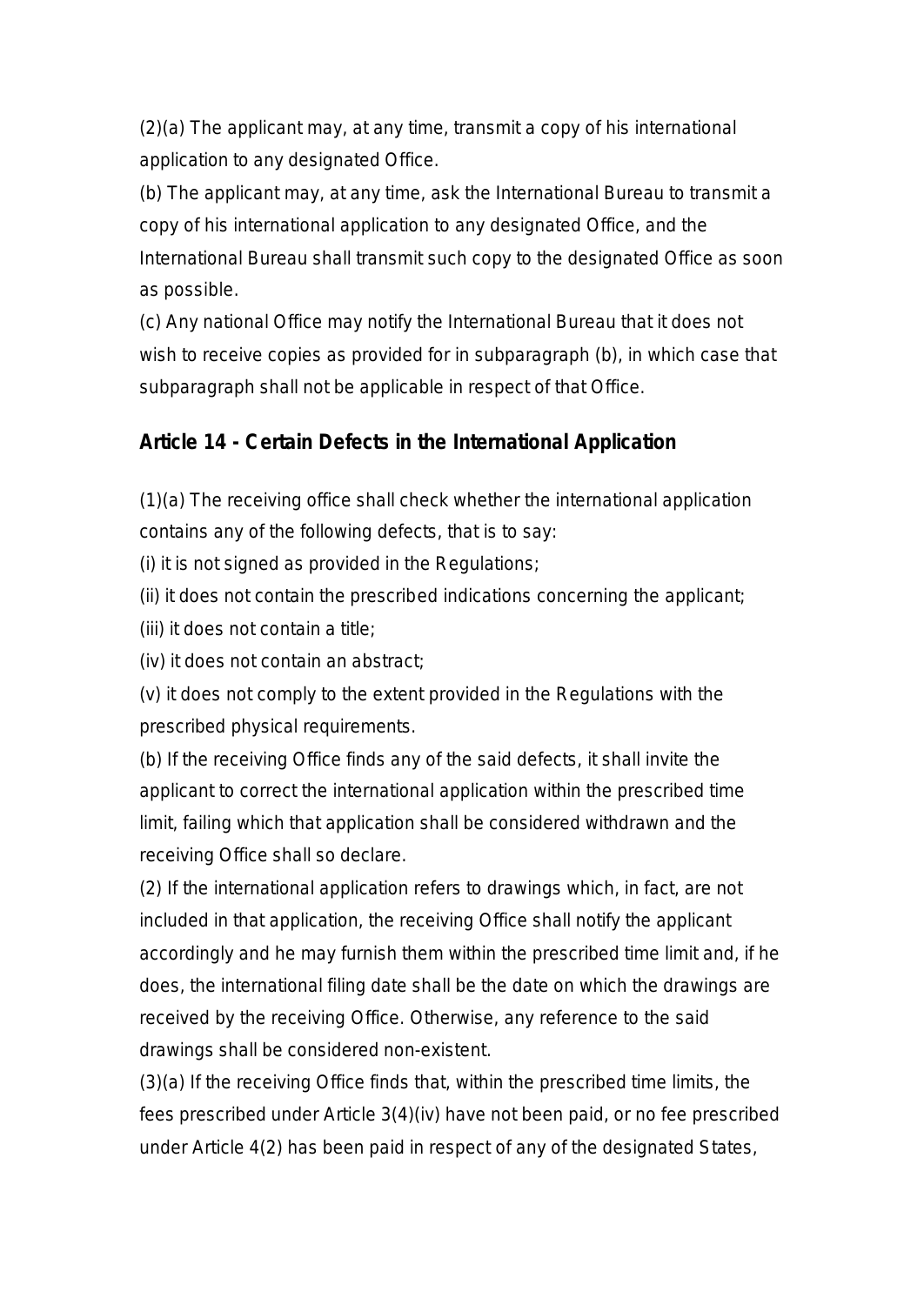the international application shall be considered withdrawn and the receiving Office shall so declare.

(b) If the receiving Office finds that the fee prescribed under Article 4(2) has been paid in respect of one or more (but less than all) designated States within the prescribed time limit, the designation of those States in respect of which it has not been paid within the prescribed time limit shall be considered withdrawn and the receiving Office shall so declare.

(4) If, after having accorded an international filing date to the international application, the receiving Office finds, within the prescribed time limit, that any of the requirements listed in items (i) to (iii) of Article 11(1) was not complied with at that date, the said application shall be considered withdrawn and the receiving Office shall so declare.

#### **Article 15 - The International Search**

(1) Each international application shall be the subject of international search.

(2) The objective of the international search is to discover relevant prior art.

(3) International search shall be made on the basis of the claims, with due regard to the description and the drawings (if any).

(4) The International Searching Authority referred to in Article 16 shall endeavor to discover as much of the relevant prior art as its facilities permit, and shall, in any case, consult the documentation specified in the Regulations.

(5)(a) If the national law of the Contracting State so permits, the applicant who files a national application with the national Office of or acting for such State may, subject to the conditions provided for in such law, request that a search similar to an international search ("international-type search") be carried out on such application.

(b) If the national law of the Contracting State so permits, the national Office of or acting for such State may subject any national application filed with it to all international-type search.

(c) The international-type search shall be carried out by the International Searching Authority referred to in Article 16 which would be competent for an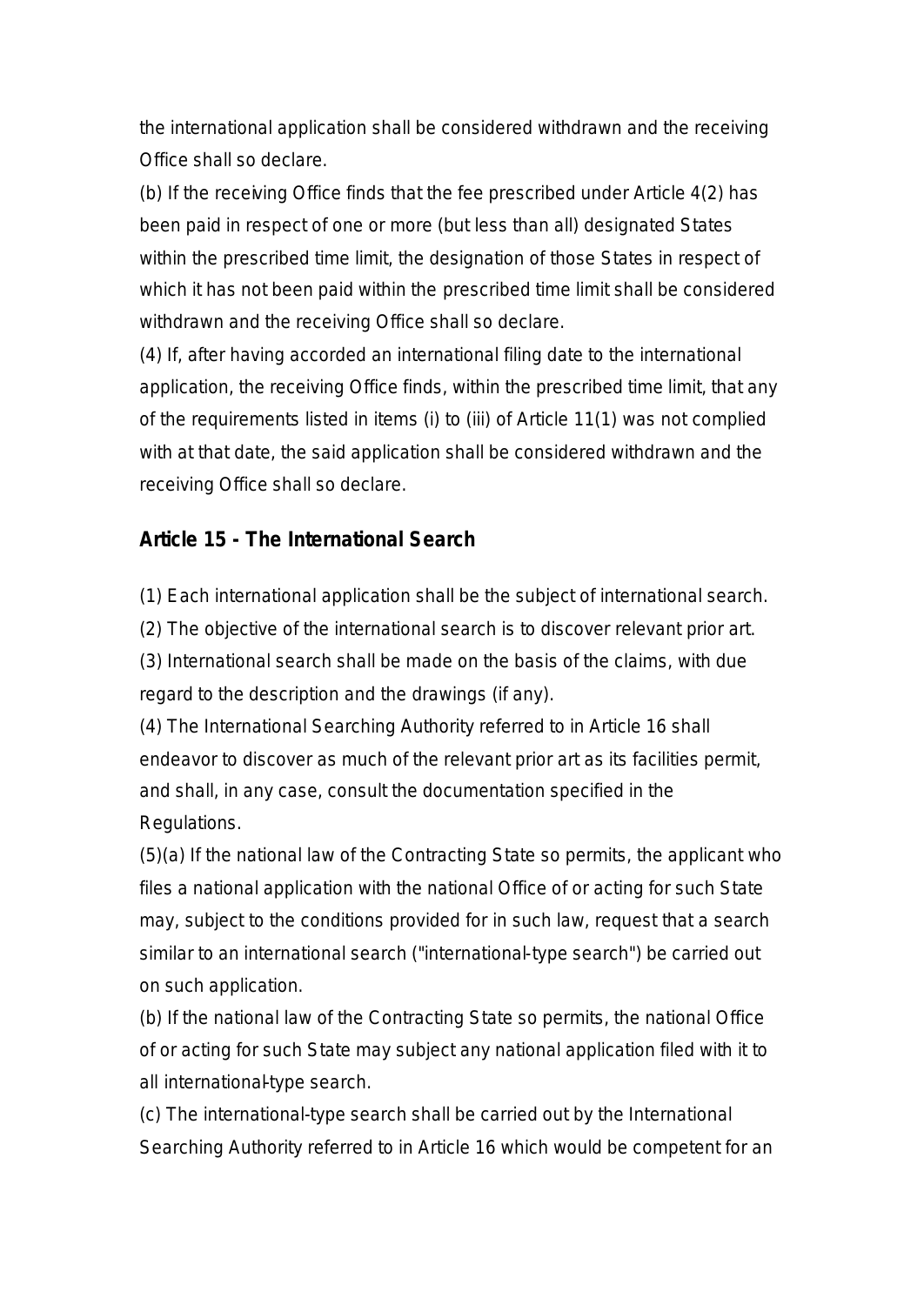international search if the national application were an international application and were filed with the Office referred to in subparagraphs (a) and (b). If the national application is in a language which the International Searching Authority considers it is not equipped to handle, the internationaltype search shall be carried out on a translation prepared by the applicant in a language prescribed for international applications and which the International Searching Authority has undertaken to accept for international applications. The national application and the translation, when required, shall be presented in the form prescribed for international applications.

### **Article 16 - The International Searching Authority**

(1) International search shall be carried out by an International Searching Authority, which may be either a national Office or an intergovernmental organization, such as the International Patent Institute, whose tasks include the establishing of documentary search reports on prior art with respect to inventions which are the subject of applications.

(2) If, pending the establishment of a single International Searching Authority, there are several International Searching Authorities, each receiving Office shall, in accordance with the provisions of the applicable agreement referred to in paragraph (3)(b), specify the International Searching Authority or Authorities competent for the searching of international applications filed with such Office.

(3)(a) International Searching Authorities shall be appointed by the Assembly. Any national Office and any intergovernmental organization satisfying the requirements referred to in subparagraph (c) may be appointed as International Searching Authority.

(b) Appointment shall be conditional on the consent of the national Office or intergovernmental organization to be appointed and the conclusion of an agreement, subject to approval by the Assembly, between such Office or organization and the International Bureau. The agreement shall specify the rights and obligations of the parties, in particular, the formal undertaking by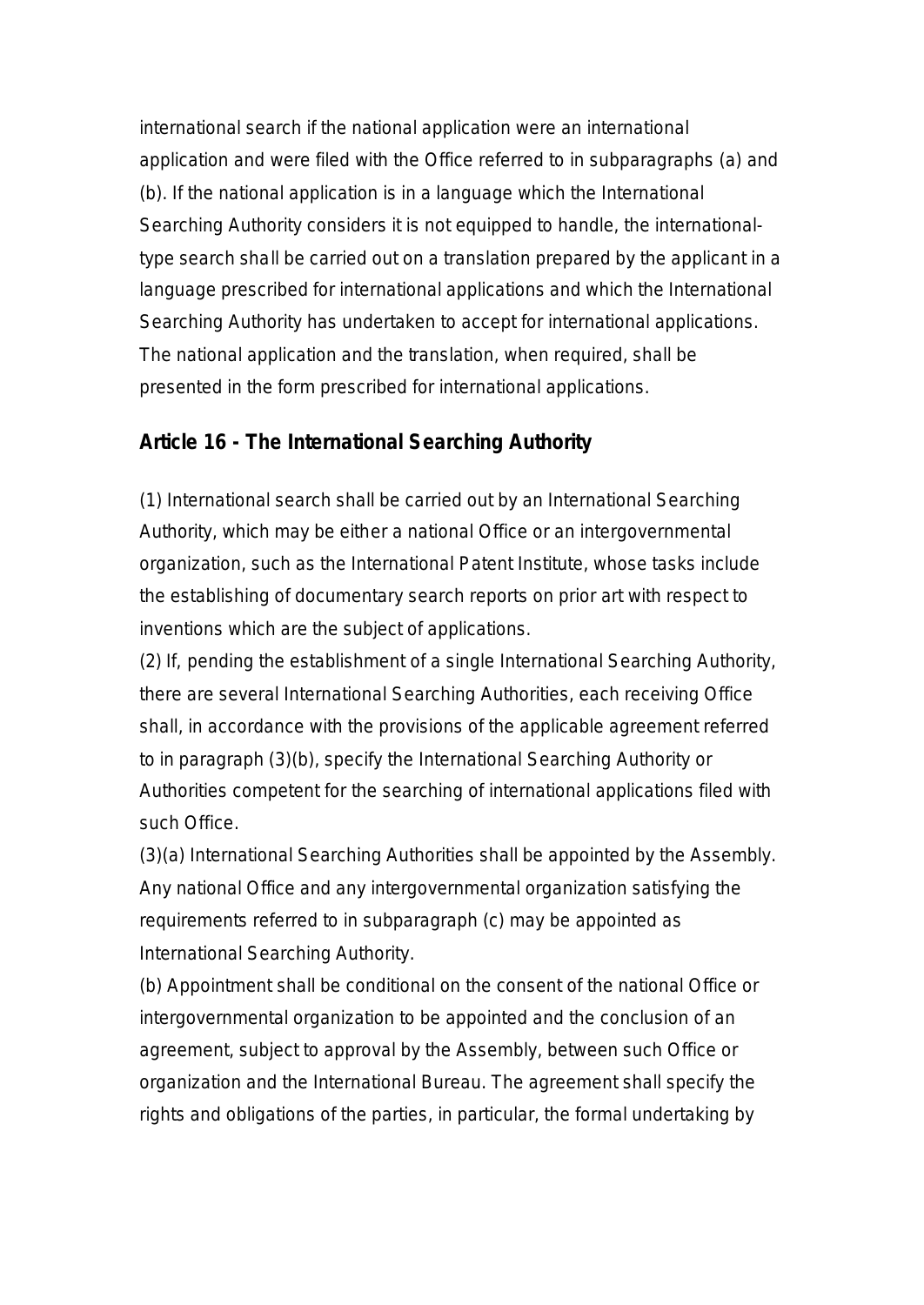the said Office or organization to apply and observe all the common rules of international search.

(c) The Regulations prescribe the minimum requirements, particularly as to manpower and documentation, which any Office or organization must satisfy before it can be appointed and must continue to satisfy while it remains appointed.

(d) Appointment shall be for a fixed period of time and may be extended for further periods.

(e) Before the Assembly makes a decision on the appointment of any national Office or intergovernmental organization, or on the extension of its appointment, or before it allows any such appointment to lapse, the Assembly shall hear the interested Office or organization and seek the advice of the Committee for Technical Cooperation referred to in Article 56 once that Committee has been established.

### **Article 17 - Procedure Before the International Searching Authority**

(1) Procedure before the International Searching Authority shall be governed by the provisions of this Treaty, the Regulations, and the agreement which the International Bureau shall conclude, subject to this Treaty and the Regulations, with the said Authority.

(2)(a) If the International Searching Authority considers

(i) that the international application relates to a subject matter which the International Searching Authority is not required, under the Regulations, to search, and in the particular case decides not to search, or

(ii) that the description, the claims, or the drawings, fail to comply with the prescribed requirements to such an extent that a meaningful search could not be carried out, the said Authority shall so declare and shall notify the applicant and the International Bureau that no international search report will be established.

(b) If any of the situations referred to in subparagraph (a) is found to exist in connection with certain claims only, the international search report shall so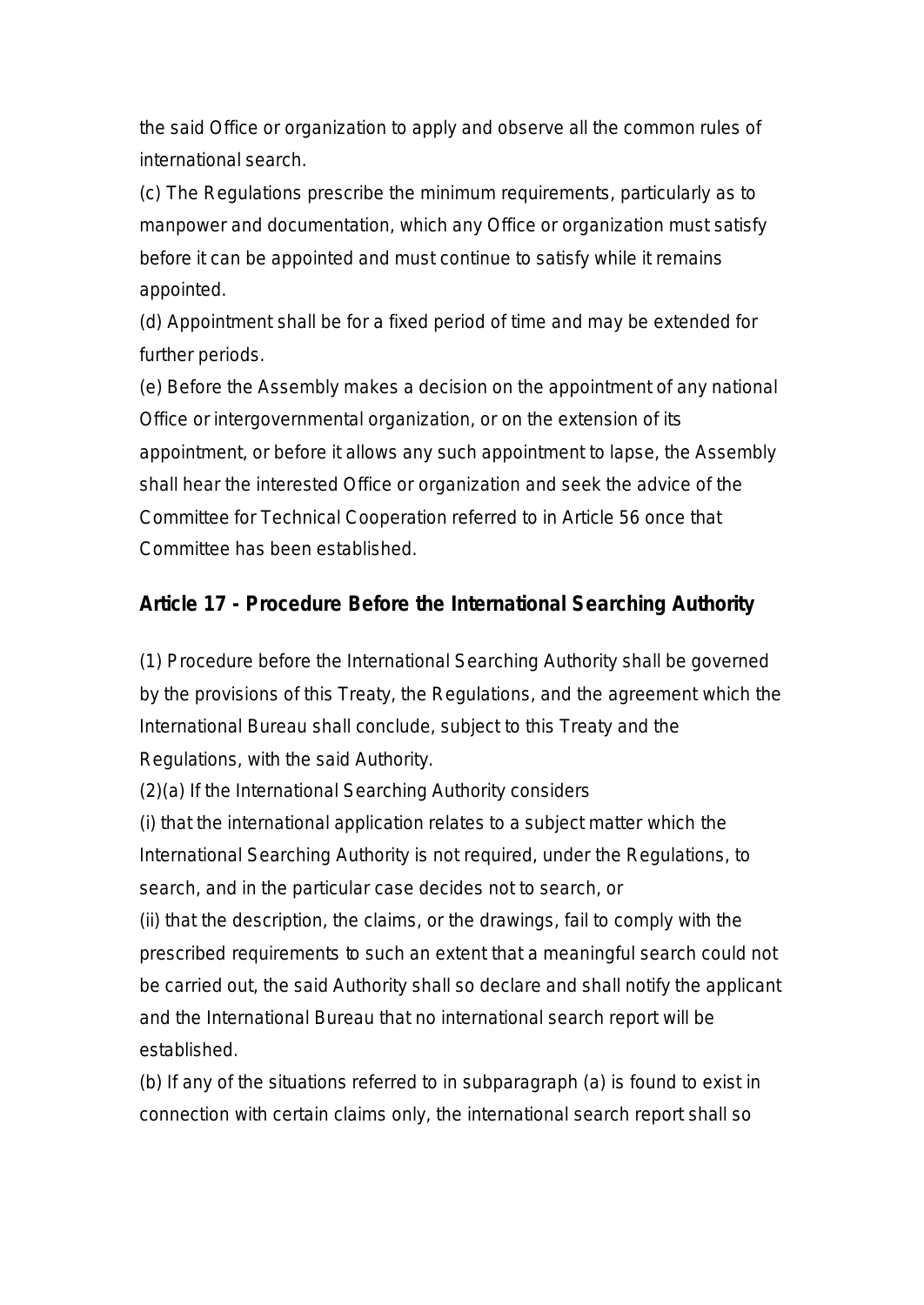indicate in respect of such claims, whereas, for the other claims, the said report shall be established as provided in Article 18.

(3) (a) If the International Searching Authority considers that the international application does not comply with the requirement of unity of invention as set forth in the Regulations, it shall invite the applicant to pay additional fees. The International Searching Authority shall establish the international search report on those parts of the international application which relate to the invention first mentioned in the claims ("main invention") and, provided the required additional fees have been paid within the prescribed time limit, on those parts of the international application which relate to inventions in respect of which the said fees were paid.

(b) The national law of any designated State may provide that, where the national Office of that State finds the invitation, referred to in subparagraph (a), of the International Searching Authority justified and where the applicant has not paid all additional fees, those parts of the international application which consequently have not been searched shall, as far as effects in that State are concerned, be considered withdrawn unless a special fee is paid by the applicant to the national Office of that State.

### **Article 18 - The International Search Report**

(1) The international search report shall be established within the prescribed time limit and in the prescribed form.

(2) The international search report shall, as soon as it has been established, be transmitted by the International Searching Authority to the applicant and the International Bureau.

(3) The international search report or the declaration referred to in Article 17(2)(a) shall be translated as provided in the Regulations. The translations shall be prepared by or under the responsibility of the International Bureau.

# **Article 19 - Amendment of the Claims Before the International Bureau**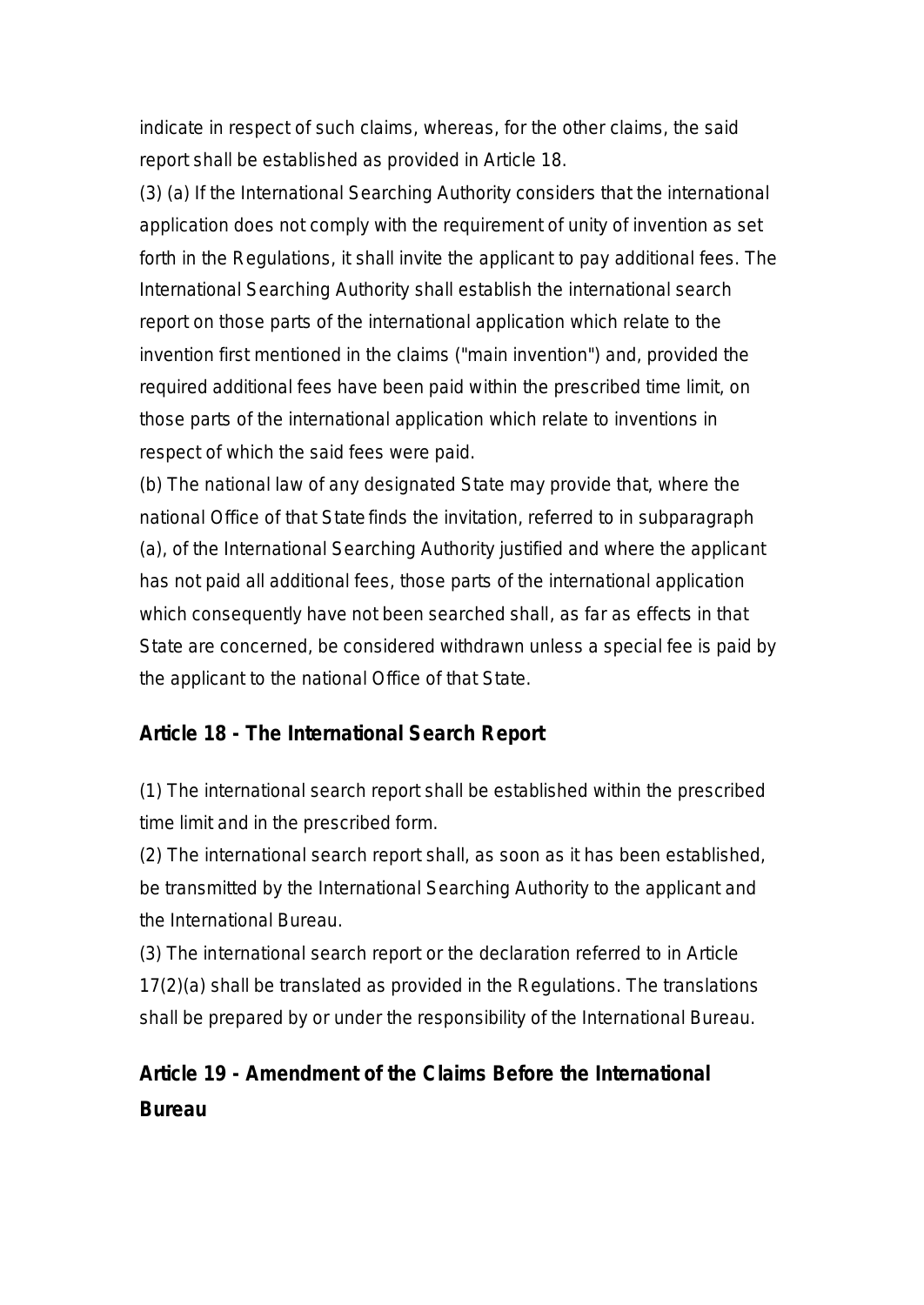(1) The applicant shall, after having received the international search report, be entitled to one opportunity to amend the claims of the international application by filing amendments with the International Bureau within the prescribed time limit. He may, at the same time, file a brief statement, as provided in the Regulations, explaining the amendments and indicating any impact that such amendments might have on the description and the drawings.

(2) The amendments shall not go beyond the disclosure in the international application as filed.

(3) If the national law of any designated State permits amendments to go beyond the said disclosure, failure to comply with paragraph (2) shall have no consequence in that State.

### **Article 20 - Communication to Designated Offices**

(1)(a) The international application, together with the international search report (including any indication referred to in Article 17(2)(b)) or the declaration referred to in Article 17(2)(a), shall be communicated to each designated Office, as provided in the Regulations, unless the designated Office waives such requirement in its entirety or in part.

(b) The communication shall include the translation (as Prescribed) of the said report or declaration.

(2) If the claims have been amended by virtue of Article 19(1), the communication shall either contain the full text of the claims both as filed and as amended or shall contain the full text of the claims as filed and specify the amendments, and shall include the statement, if any, referred to in Article 19(1).

(3) At the request of the designated Office or the applicant, the International Searching Authority shall send to the said Office or the applicant, respectively, copies of the documents cited in the international search report, as provided in the Regulations.

### **Article 21 - International Publication**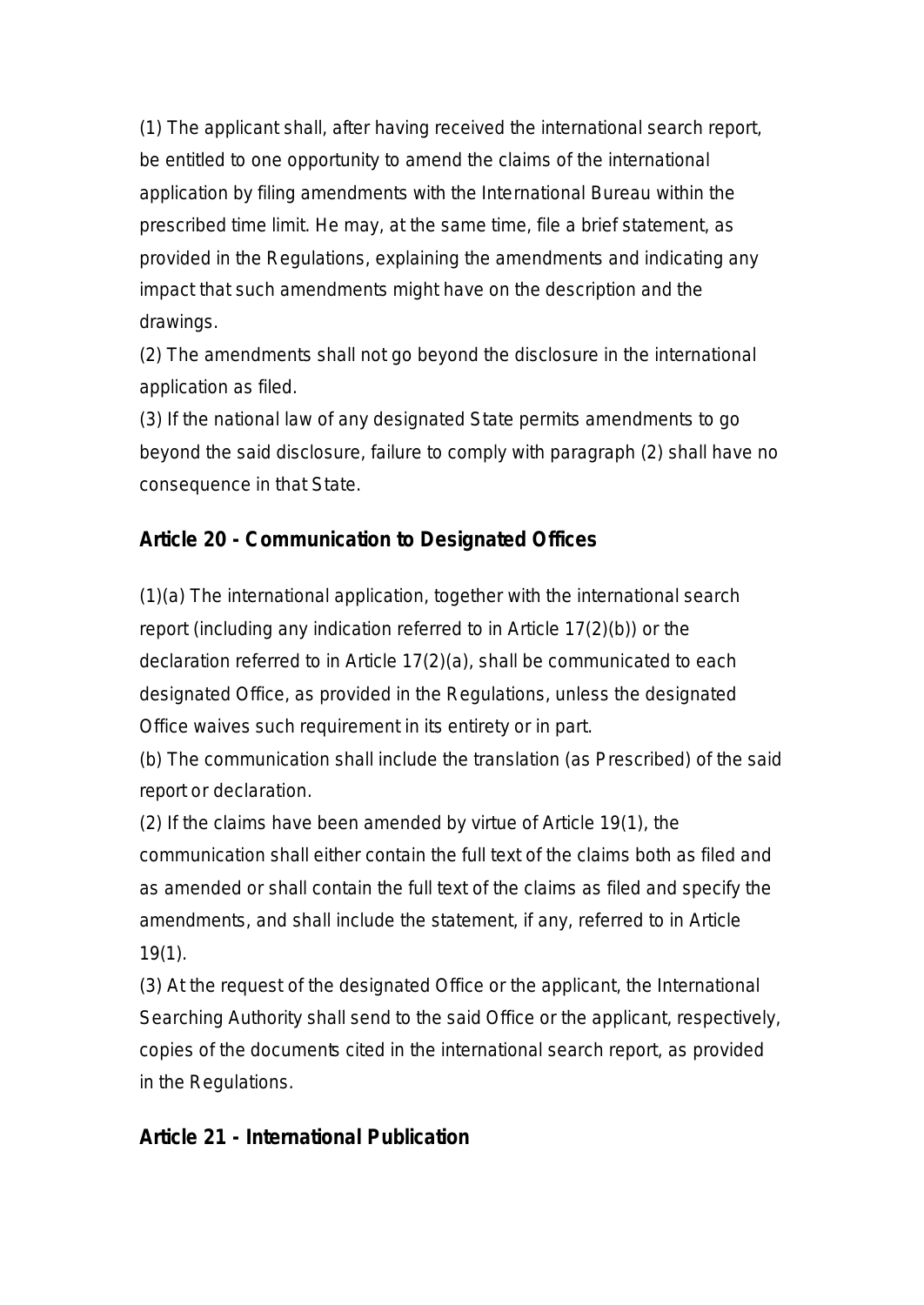(1) The International Bureau shall publish international applications.

(2)(a) Subject to the exceptions provided for in subparagraph (b) and in Article 64(3), the international publication of the international application shall be effected promptly after the expiration of 18 months from the priority date of that application.

(b) The applicant may ask the International Bureau to publish his international application any time before the expiration of the time limit referred to in subparagraph (a). The International Bureau shall proceed accordingly, as provided in the Regulations.

(3) The international search report or the declaration referred to in Article 17(2)(a) shall be published as prescribed in the Regulations.

(4) The language and form of the international publication and other details are governed by the Regulations.

(5) There shall be no international publication if the international application is withdrawn or is considered withdrawn before the technical preparations for publication have been completed.

(6) If the international application contains expressions or drawings which, in the opinion of the International Bureau, are contrary to morality or public order, or if, in its opinion, the international application contains disparaging statements as defined in the Regulations, it may omit such expressions, drawings, and statements, from its publications, indicating the place and number of words or drawings omitted, and furnishing, upon request, individual copies of the passages omitted.

### **Article 22 - Copy, Translation, and Fee, to Designated Offices**

(1) The applicant shall furnish a copy of the international application (unless the communication provided for in Article 20 has already taken place) and a translation thereof (as prescribed), and pay the national fee (if any), to each designated Office not later than at the expiration of 20 months from the priority date. Where the national law of the designated State requires the indication of the name of and other prescribed data concerning the inventor but allows that these indications be furnished at a time later than that of the filing of a national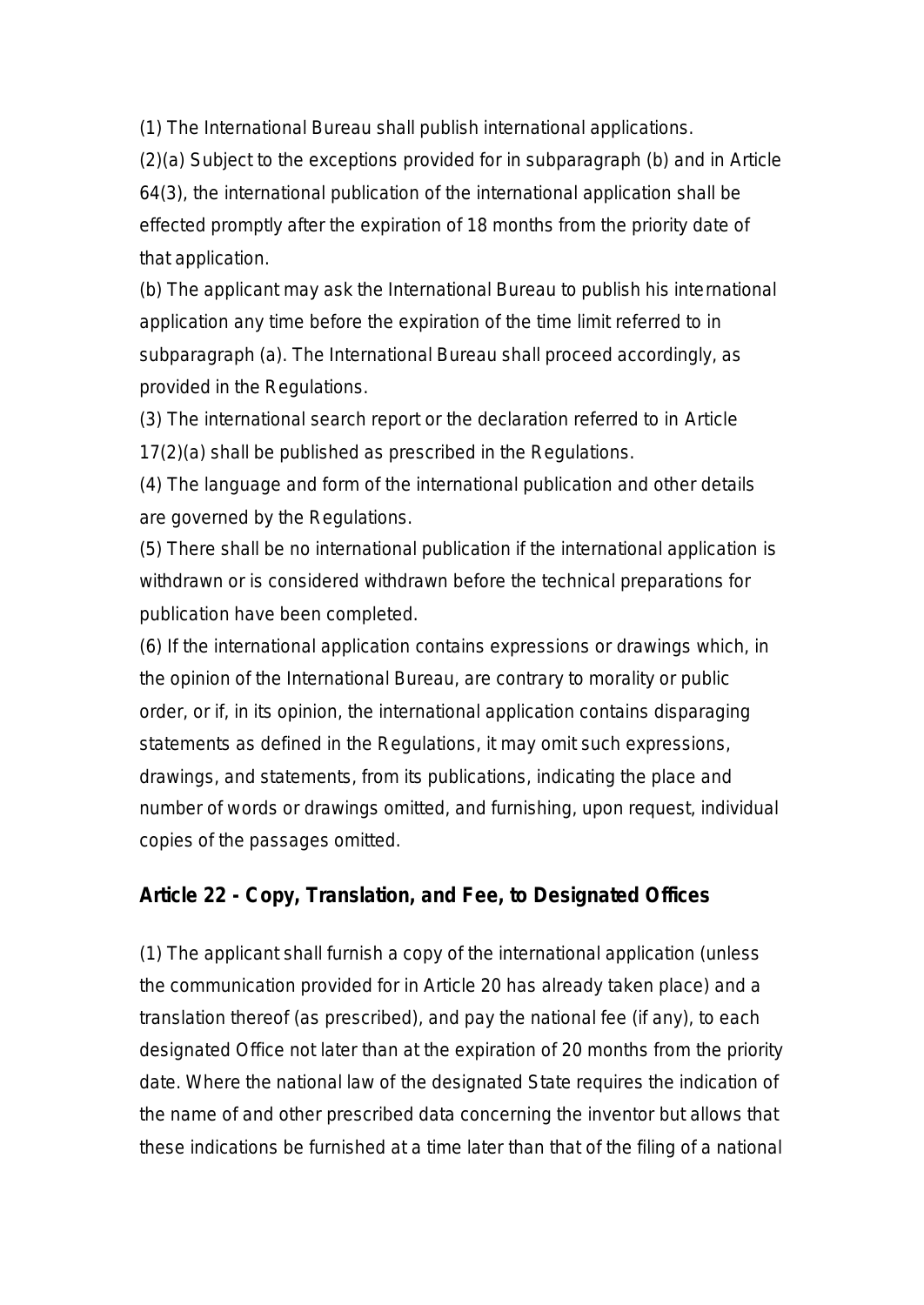application, the applicant shall, unless they were contained in the request, furnish the said indications to the national Office of or acting for that State not later than at the expiration of 20 months from the priority date. (2) Notwithstanding the provisions of paragraph (1), where the International Searching Authority makes a declaration, under Article 17(2)(a), that no international search report will be established, the time limit for performing the acts referred to in paragraph (1) of this Article shall be two months from the date of the notification sent to the applicant of the said declaration. (3) Any national law may, for performing the acts referred to in paragraphs (1) or (2), fix time limits which expire later than the time limit provided for in those paragraphs.

### **Article 23 - Delaying of National Procedure**

(1) No designated Office shall process or examine the international application prior to the expiration of the applicable time limit under Article 22. (2) Notwithstanding the provisions of paragraph (1), any designated Office may, on the express request of the applicant, process or examine the international application at any time.

### **Article 24 - Possible Loss of Effect in Designated States**

(1) Subject, in case (ii) below, to the provisions of Article 25, the effect of the international application provided for in Article 11(3) shall cease in any designated State with the same consequences as the withdrawal of any national application in that State:

(i) if the applicant withdraws his international application or the designation of that State;

(ii) if the international application is considered withdrawn by virtue of Articles 12 (3), 14(1) (b), 14(3) (a), or 14(4), or if the designation of that State is considered withdrawn by virtue of Article 14 (3) (b);

(iii) if the applicant fails to perform the acts referred to in Article 22 within the applicable time limit.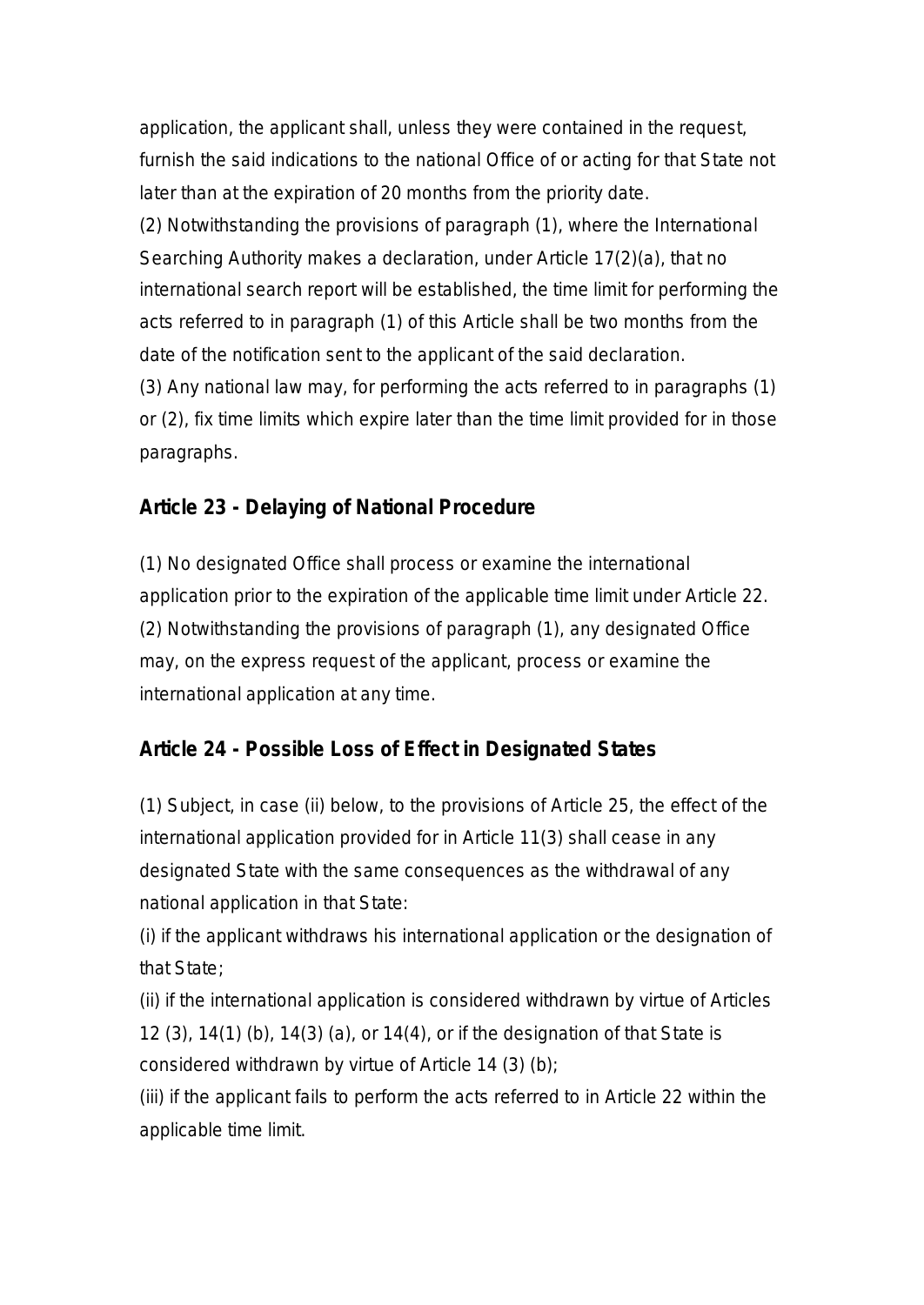(2) Notwithstanding the provisions of paragraph (1), any designated Office may maintain the effect provided for in Article 11(3) even where such effect is not required to be maintained by virtue of Article 25(2).

### **Article 25 - Review By Designated Offices**

(1)(a) Where the receiving Office has refused to accord an international filing date or has declared that the international application is considered withdrawn, or where the International Bureau has made a finding under Article 12 (3), the International Bureau shall promptly send, at the request of the applicant, copies of any document in the file to any of the designated Offices named by the applicant.

(b) Where the receiving Office has declared that the designation of any given State is considered withdrawn, the International Bureau shall promptly send, at the request of the applicant, copies of any document in the file to the national Office of such State.

(c) The request under subparagraphs (a) or (b) shall be presented within the prescribed time limit.

(2)(a) Subject to the provisions of subparagraph (b), each designated Office shall, provided that the national fee (if any) has been paid and the appropriate translation (as prescribed) has been furnished within the prescribed time limit, decide whether the refusal, declaration, or finding, referred to in paragraph (1) was justified under the provisions of this Treaty and the Regulations, and, if it finds that the refusal or declaration was the result of an error or omission on the part of the receiving Office or that the finding was the result of an error or omission on the part of the International Bureau, it shall, as far as effects in the State of the designated Office are concerned, treat the international application as if such error or omission had not occurred.

(b) Where the record copy has reached the International Bureau after the expiration of the time limit prescribed under Article 12(3) on account of any error or omission on the part of the applicant, the provisions of subparagraph (a) shall apply only under the circumstances referred to in Article 48(2).

### **Article 26 - Opportunity to Correct Before Designated Offices**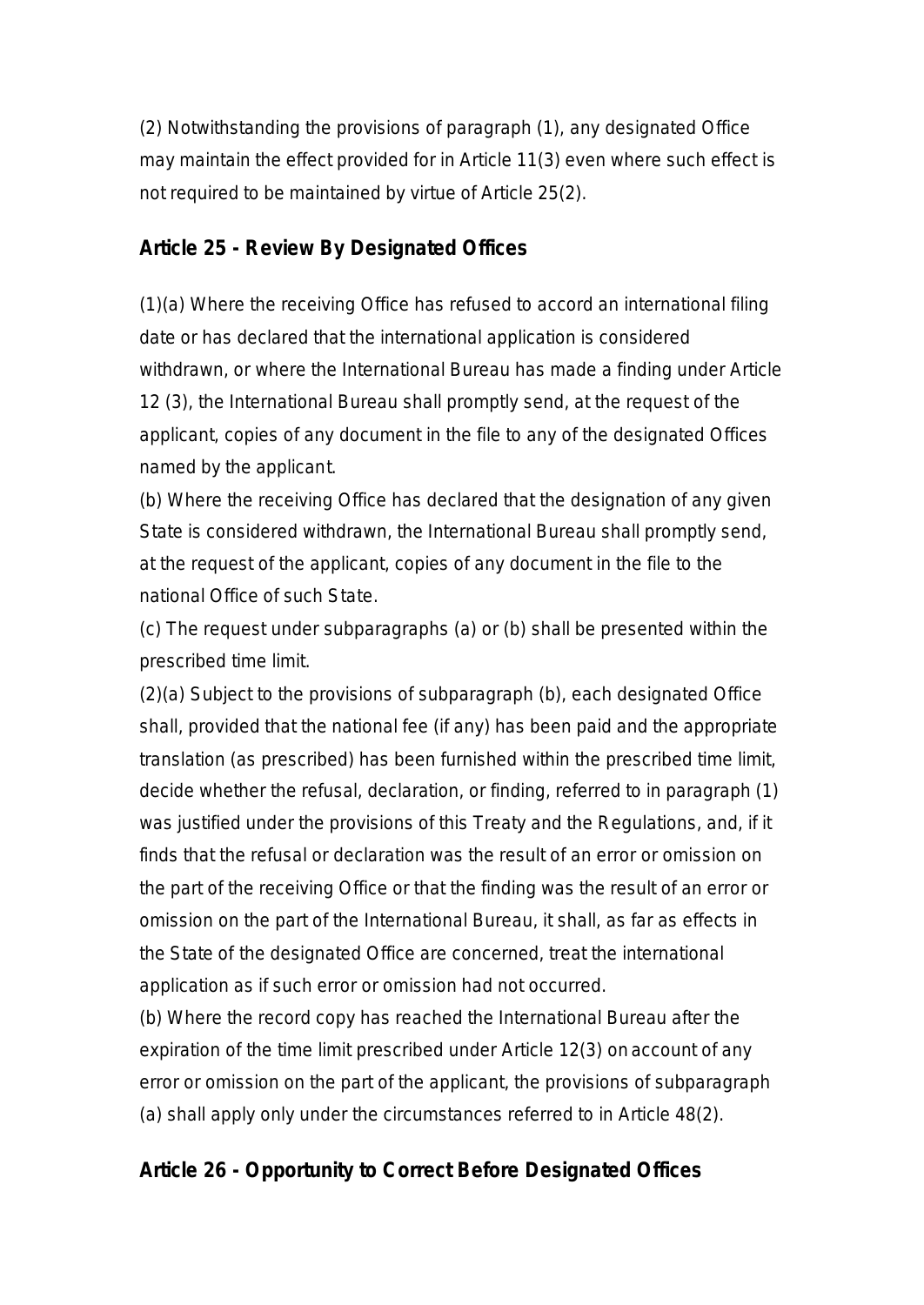No designated Office shall reject an international application on the grounds of non-compliance with the requirements of this Treaty and the Regulations without first giving the applicant the opportunity to correct the said application to the extent and according to the procedure provided by the national law for the same or comparable situations in respect of national applications.

### **Article 27 - National Requirements**

(1) No national law shall require compliance with requirements relating to the form or contents of the international application different from or additional to those which are provided for in this Treaty and the Regulations.

(2) The provisions of paragraph (1) neither affect the application of the provisions of Article 7(2) nor preclude any national law from requiring, once the processing of the international application has started in the designated Office, the furnishing:

(i) when the applicant is a legal entity, of the name of an officer entitled to represent such legal entity,

(ii) of documents not part of the international application but which constitute proof of allegations or statements made in that application, including the confirmation of the international application by the signature of the applicant when that application, as filed, was signed by his representative or agent. (3) Where the applicant, for the purposes of any designated State, is not qualified according to the national law of that State to file a national application because he is not the inventor, the international application may be rejected by the designated Office.

(4) Where the national law provides, in respect of the form or contents of national applications, for requirements which, from the viewpoint of applicants, are more favorable than the requirements provided for by this Treaty and the Regulations in respect of international applications, the national Office, the courts and any other competent organs of or acting for the designated State may apply the former requirements, instead of the latter requirements, to international applications, except where the applicant insists that the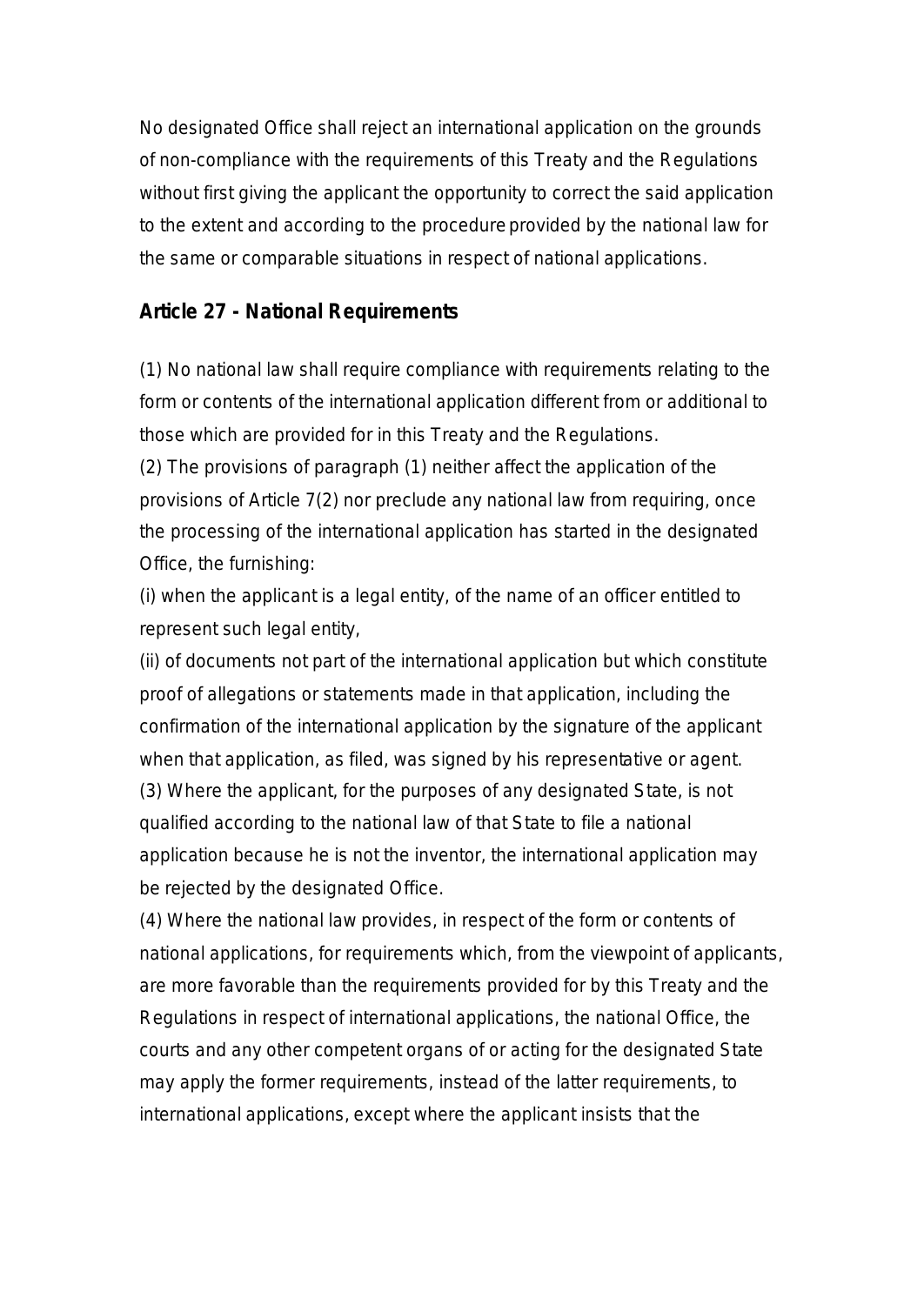requirements provided for by this Treaty and the Regulations be applied to his international application.

(5) Nothing in this Treaty and the Regulations is intended to be construed as prescribing anything that would limit the freedom of each Contracting State to prescribe such substantive conditions of patentability as it desires. In particular, any provision in this Treaty and the Regulations concerning the definition of prior art is exclusively for the purposes of the international procedure and, consequently, any Contracting State is free to apply, when determining the patentability of an invention claimed in an international application, the criteria of its national law in respect of prior art and other conditions of patentability not constituting requirements as to the form and contents of applications.

(6) The national law may require that the applicant furnish evidence in respect of any substantive condition of patentability prescribed by such law.

(7) Any receiving Office or, once the processing of the international application has started in the designated Office, that Office may apply the national law as far as it relates to any requirement that the applicant be represented by an agent having the right to represent applicants before the said Office and/or that the applicant have an address in the designated State for the purpose of receiving notifications.

(8) Nothing in this Treaty and the Regulations is intended to be construed as limiting the freedom of any Contracting State to apply measures deemed necessary for the preservation of its national security or to limit, for the protection of the general economic interests of that State, the right of its own residents or nationals to file international applications.

# **Article 28 - Amendment of the Claims, the Description, and the Drawings, Before Designated Offices**

(1) The applicant shall be given the opportunity to amend the claims, the description, and the drawings, before each designated Office within the prescribed time limit. No designated Office shall grant a patent, or refuse the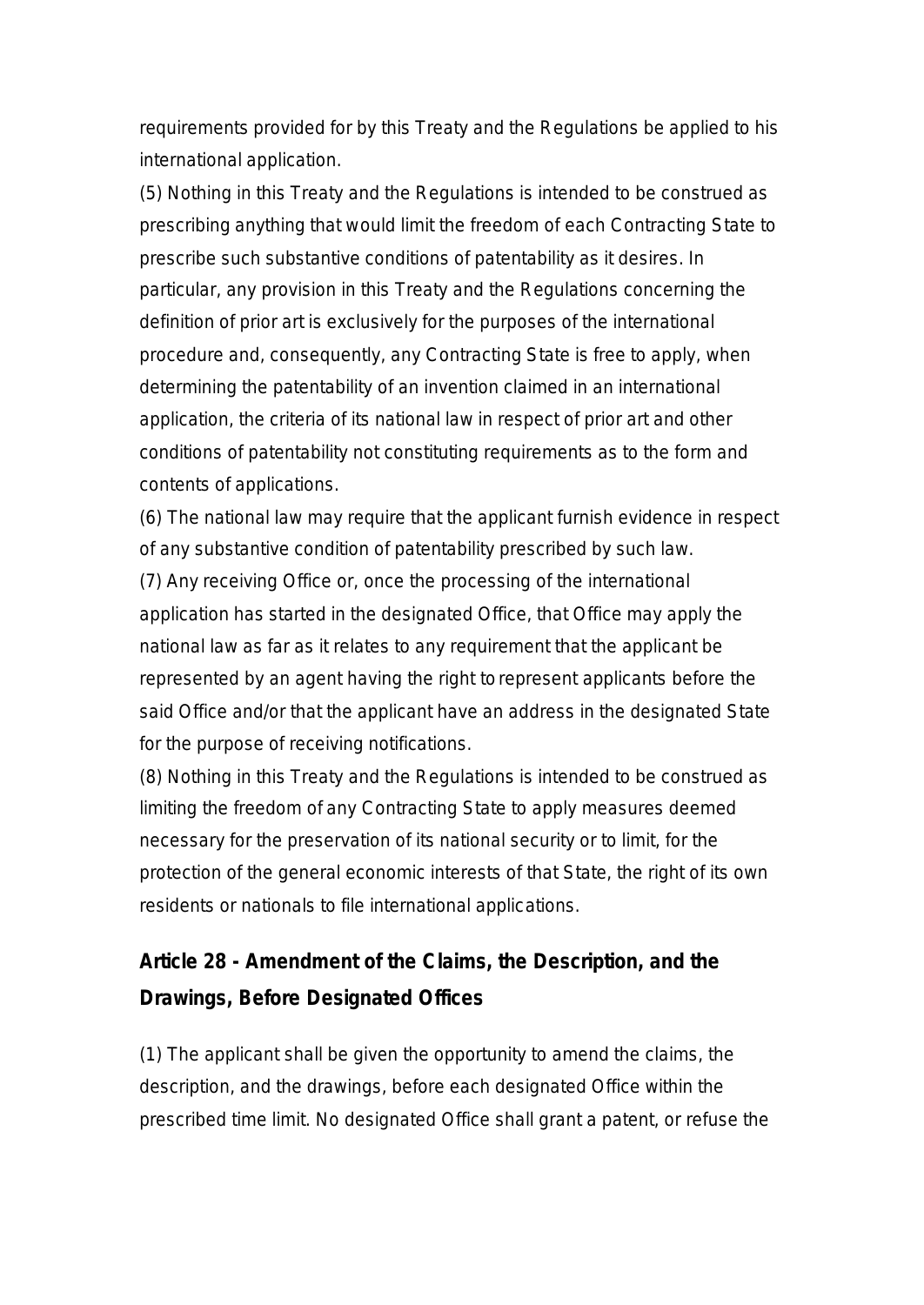grant of a patent, before such time limit has expired except with the express consent of the applicant.

(2) The amendments shall not go beyond the disclosure in the international application as filed unless the national law of the designated State permits them to go beyond the said disclosure.

(3) The amendments shall be in accordance with the national law of the designated State in all respects not provided for in this Treaty and the Regulations.

(4) Where the designated Office requires a translation of the international application, the amendments shall be in the language of the translation.

#### **Article 29 - Effects of the International Publication**

(1) As far as the protection of any rights of the applicant in a designated State is concerned, the effects, in that State, of the international publication of an international application shall, subject to the provisions of paragraphs (2) to (4), be the same as those which the national law of the designated State provides for the compulsory national publication of unexamined national applications as such.

(2) If the language in which the international publication has been effected is different from the language in which publications under the national law are effected in the designated State, the said national law may provide that the effects provided for in paragraph (1) shall be applicable only from such time as:

(i) a translation into the latter language has been published as provided by the national law, or

(ii) a translation into the latter language has been made available to the public, by laying open for public inspection as provided by the national law, or (iii) a translation into the latter language has been transmitted by the applicant to the actual or prospective unauthorized user of the invention claimed in the international application, or

(iv) both the acts described in (i) and (iii), or both the acts described in (ii) and (iii), have taken place.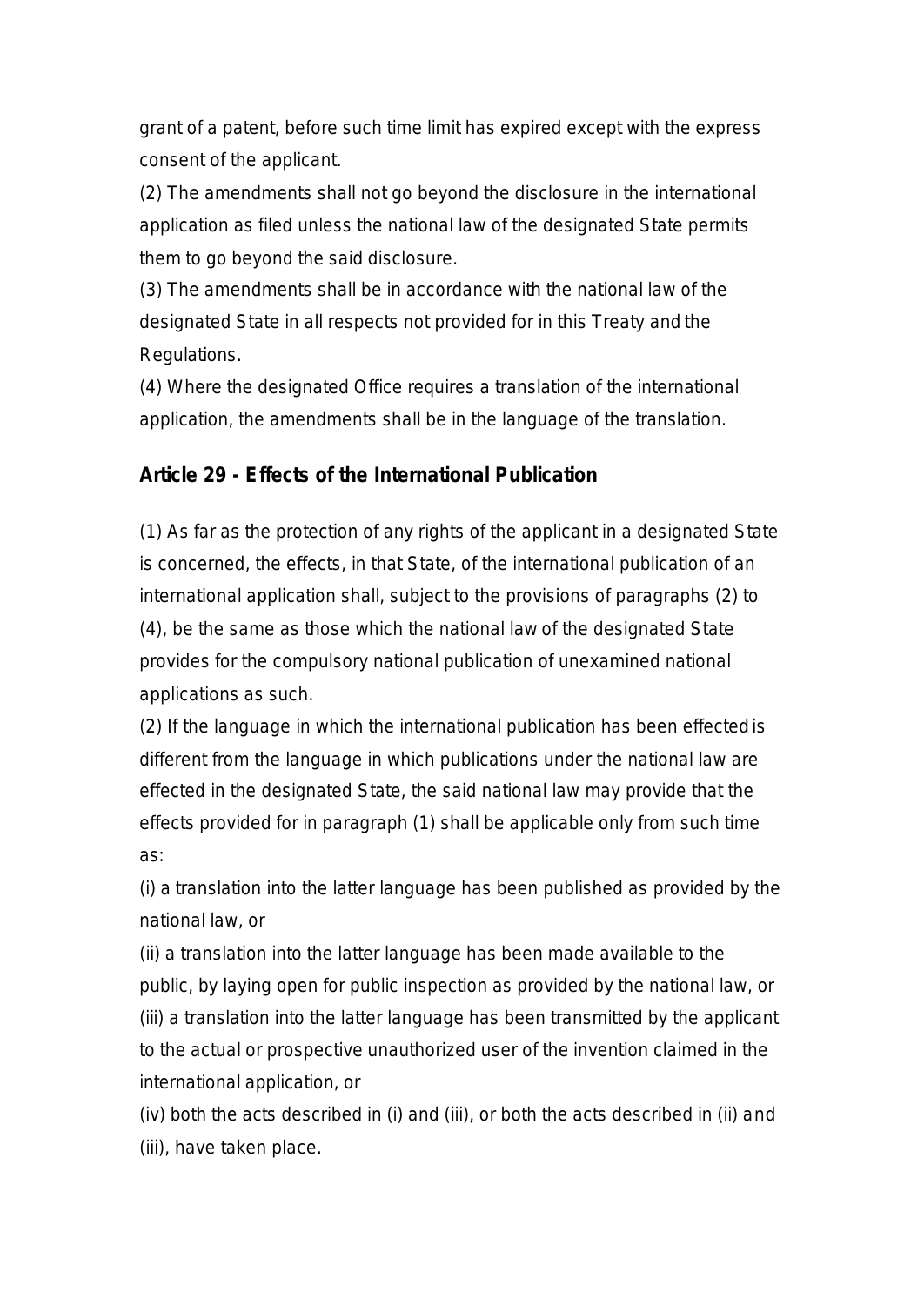(3) The national law of any designated State may provide that, where the international publication has been effected, on the request of the applicant, before the expiration of 18 months from the priority date, the effects provided for in paragraph (1) shall be applicable only from the expiration of 18 months from the priority date.

(4) The national law of any designated State may provide that the effects provided for in paragraph (1) shall be applicable only from the date on which a copy of the international application as published under Article 21 has been received in the national Office of or acting for such State. The said Office shall publish the date of receipt in its gazette as soon as possible.

### **Article 30 - Confidential Nature of the International Application**

(1)(a) Subject to the provisions of subparagraph (b), the International Bureau and the International Searching Authorities shall not allow access by any person or authority to the international application before the international publication of that application, unless requested or authorized by the applicant.

(b) The provisions of subparagraph (a) shall not apply to any transmittal to the competent International Searching Authority, to transmittals provided for under Article 13, and to communications provided for under Article 20. (2)(a) No national Office shall allow access to the international application by third parties, unless requested or authorized by the applicant, before the earliest of the following dates:

(i) date of the international publication of the international application,

(ii) date of the receipt of the communication of the international application under Article 20,

(iii) date of the receipt of a copy of the international application under Article 22.

(b) The provisions of subparagraph (a) shall not prevent any national Office from informing third parties that it has been designated, or from publishing that fact. Such information or publication may, however, contain only the following data: identification of the receiving Office, name of the applicant,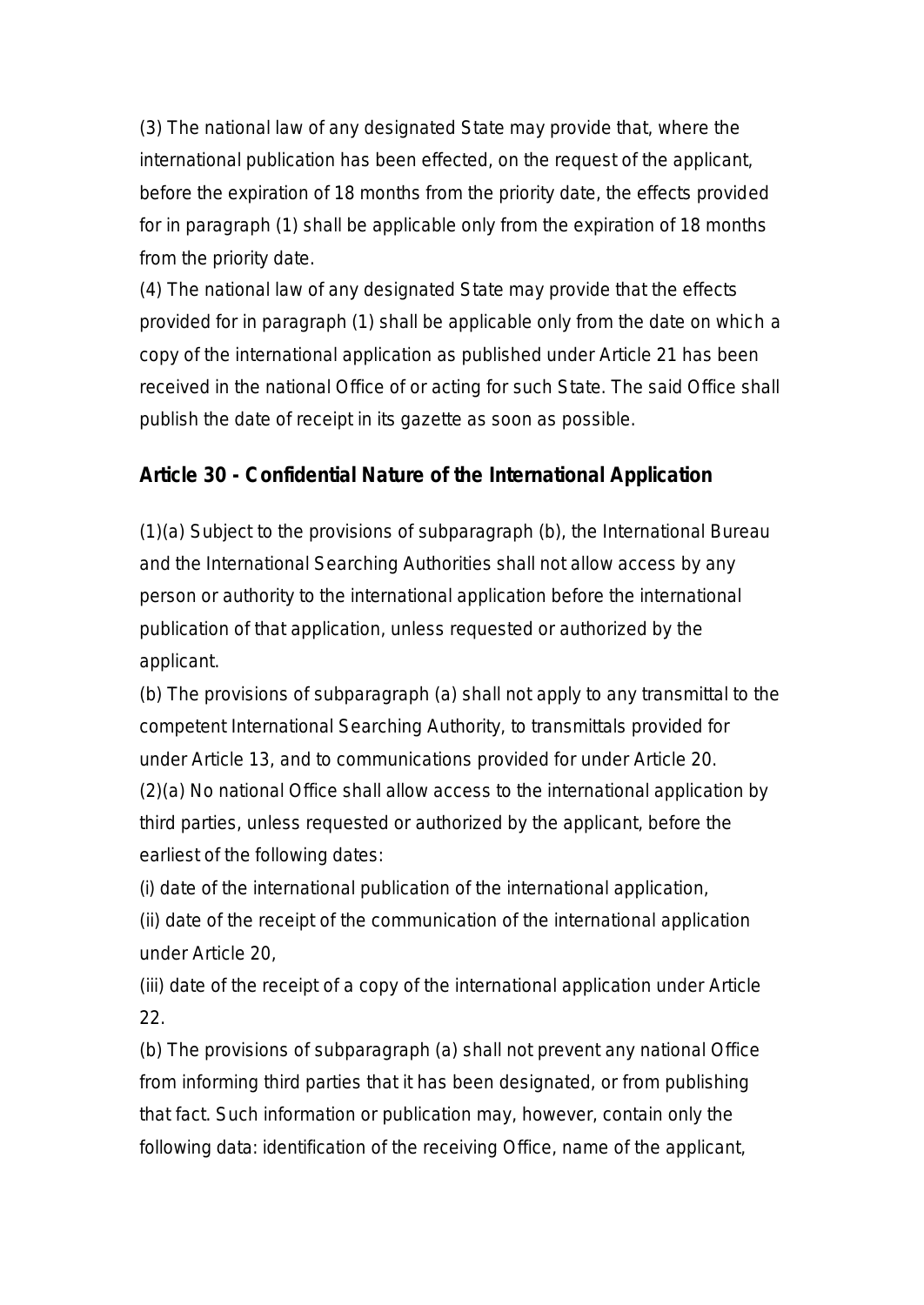international filing date, international application number, and title of the invention.

(c) The provisions of subparagraph (a) shall not prevent any designated Office from allowing access to the international application for the purposes of the judicial authorities.

(3) The provisions of paragraph (2)(a) shall apply to any receiving Office except as far as transmittals provided for under Article 12(1) are concerned. (4) For the purposes of this Article, the term "access" covers any means by which third parties may acquire cognizance, including individual communication and general publication, provided, however, that no national Office shall generally publish an international application or its translation before the international publication or, if international publication has not taken place by the expiration of 20 months from the priority date, before the expiration of 20 months from the said priority date.

# **Chapter II - International Preliminary Examination**

### **Article 31 - Demand for International Preliminary Examination**

(1) On the demand of the applicant, his international application shall be the subject of an international preliminary examination as provided in the following provisions and the Regulations.

(2)(a) Any applicant who is a resident or national, as defined in the Regulations, of a Contracting State bound by Chapter II, and whose international application has been filed with the receiving Office of or acting for such State, may make a demand for international preliminary examination. (b) The Assembly may decide to allow persons entitled to file international applications to make a demand for international preliminary examination even if they are residents or nationals of a State not party to this Treaty or not bound by Chapter II.

(3) The demand for international preliminary examination shall be made separately from the international application. The demand shall contain the prescribed particulars and shall be in the prescribed language and form.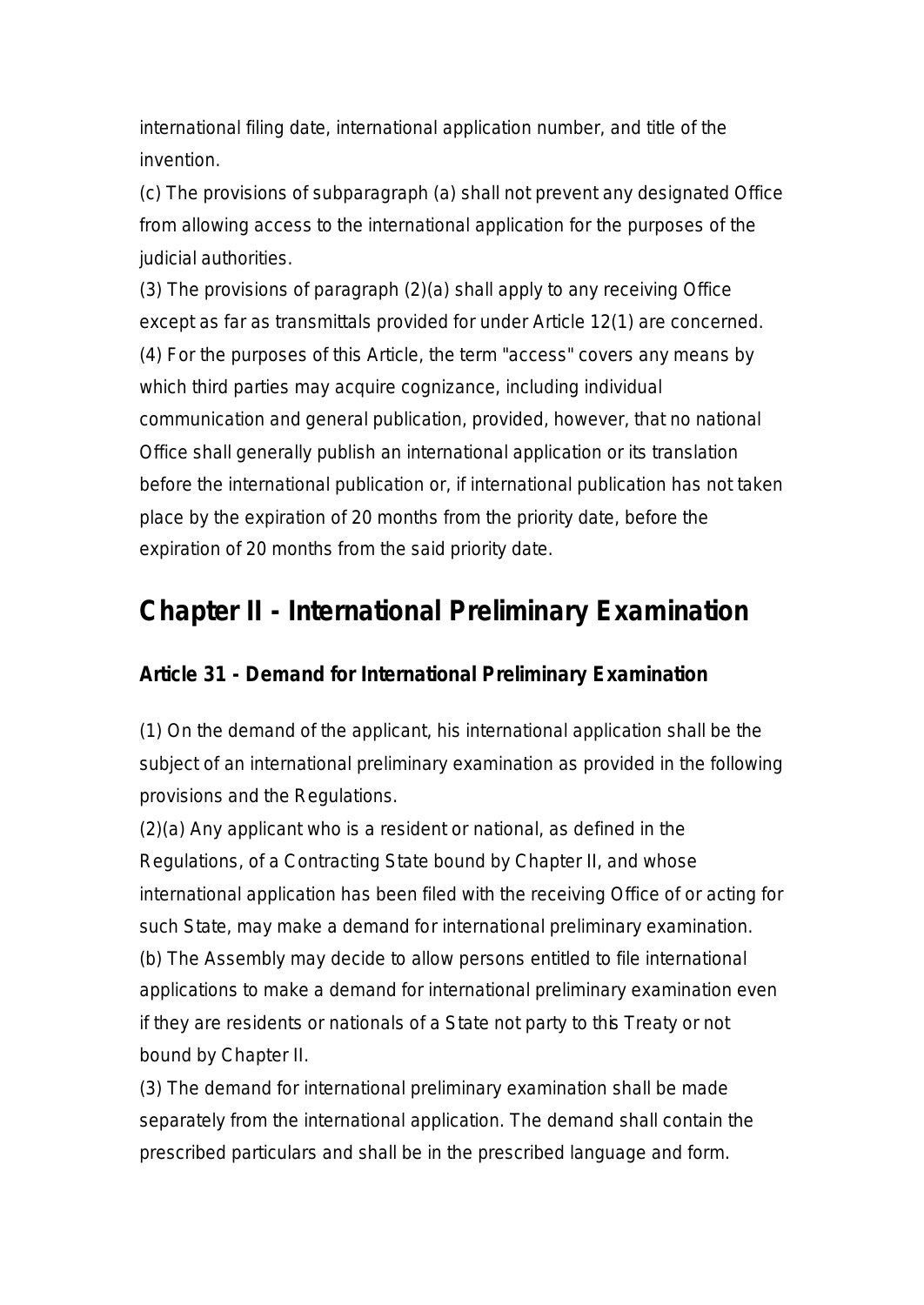(4)(a) The demand shall indicate the Contracting State or States in which the applicant intends to use the results of the international preliminary examination ("elected States"). Additional Contracting States may be elected later. Election may relate only to Contracting States already designated under Article 4.

(b) Applicants referred to in paragraph (2)(a) may elect any Contracting State bound by Chapter II. Applicants referred to in paragraph (2)(b) may elect only such Contracting States bound by Chapter II as have declared that they are prepared to be elected by such applicants.

(5) The demand shall be subject to the payment of the prescribed fees within the prescribed time limit.

(6)(a) The demand shall be submitted to the competent International Preliminary Examining Authority referred to in Article 32.

(b) Any later election shall be submitted to the International Bureau.

(7) Each elected Office shall be notified of its election.

# **Article 32 - The International Preliminary Examining Authority**

(1) International preliminary examination shall be carried out by the International Preliminary Examining Authority.

(2) In the case of demands referred to in Article 31(2)(a), the receiving Office, and, in the case of demands referred to in Article 31(2)(b), the Assembly shall, in accordance with the applicable agreement between the interested International Preliminary Examining Authority or Authorities and the International Bureau, specify the International Preliminary Examining Authority or Authorities competent for the preliminary examination.

(3) The provisions of Article 16(3) shall apply, mutatis mutandis, in respect of International Preliminary Examining Authorities.

# **Article 33 - The International Preliminary Examination**

(1) The objective of the international preliminary examination is to formulate a preliminary and non-binding opinion on the questions whether the claimed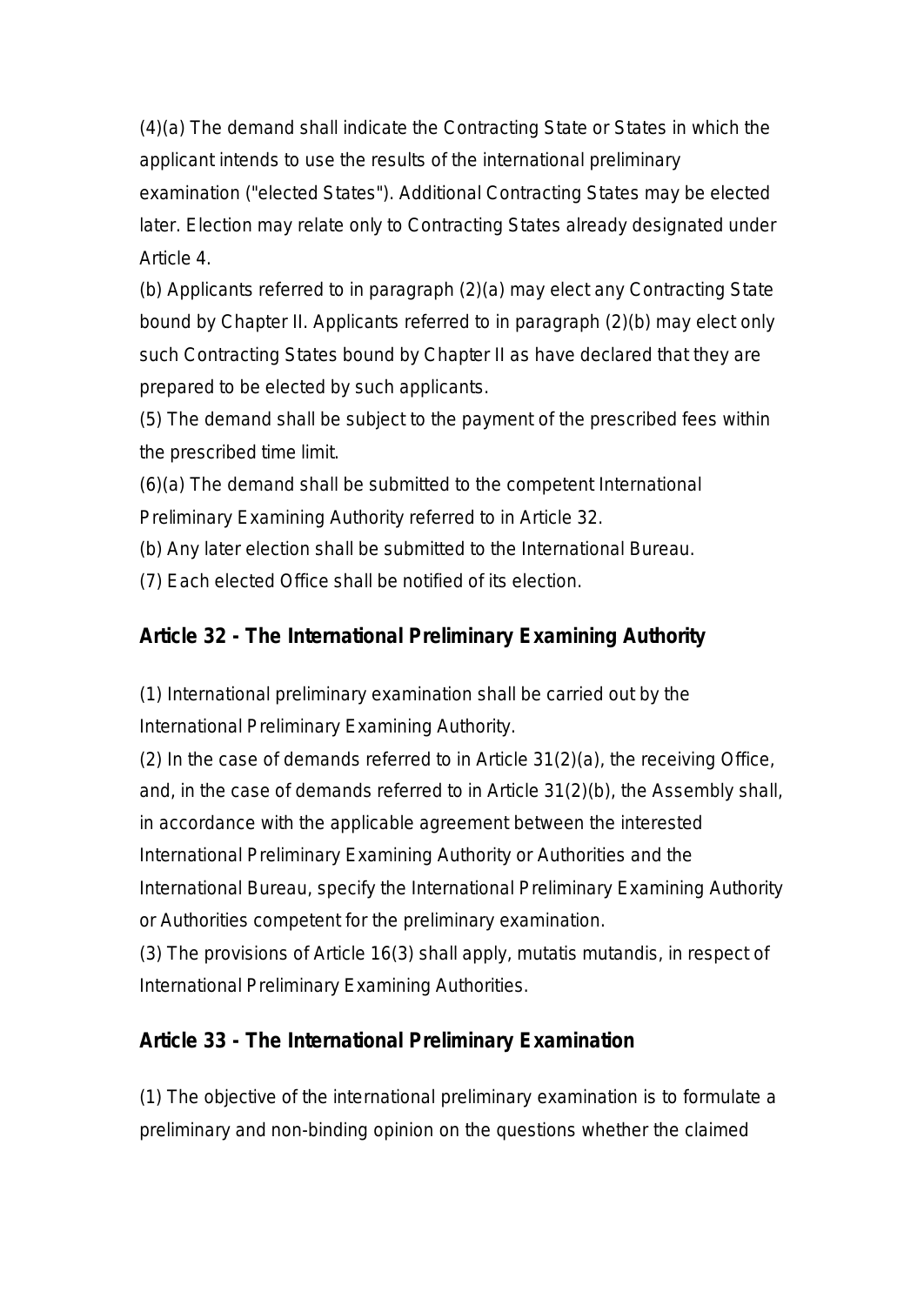invention appears to be novel, to involve an inventive step (to be nonobvious), and to be industrially applicable.

(2) For the purposes of the international preliminary examination, a claimed invention shall be considered novel if it is not anticipated by the prior art as defined in the Regulations.

(3) For the purposes of the international preliminary examination, a claimed invention shall be considered to involve an inventive step if, having regard to the prior art as defined in the Regulations, it is not, at the prescribed relevant date, obvious to a person skilled in the art.

(4) For the purposes of the international preliminary examination, a claimed invention shall be considered industrially applicable if, according to its nature, it can be made or used (in the technological sense) in any kind of industry. "Industry" shall be understood in its broadest sense, as in the Paris Convention for the Protection of Industrial Property.

(5) The criteria described above merely serve the purposes of international preliminary examination. Any Contracting State may apply additional or different criteria for the purposes of deciding whether, in that State, the claimed invention is patentable or not.

(6) The international preliminary examination shall take into consideration all the documents cited in the international search report. It may take into consideration any additional documents considered to be relevant in the particular case.

# **Article 34 - Procedure Before the International Preliminary Examining Authority**

(1) Procedure before the International Preliminary Examining Authority shall be governed by the provisions of this Treaty, the Regulations, and the agreement which the International Bureau shall conclude, subject to this Treaty and the Regulations, with the said Authority.

(2)(a) The applicant shall have a right to communicate orally and in writing with the International Preliminary Examining Authority.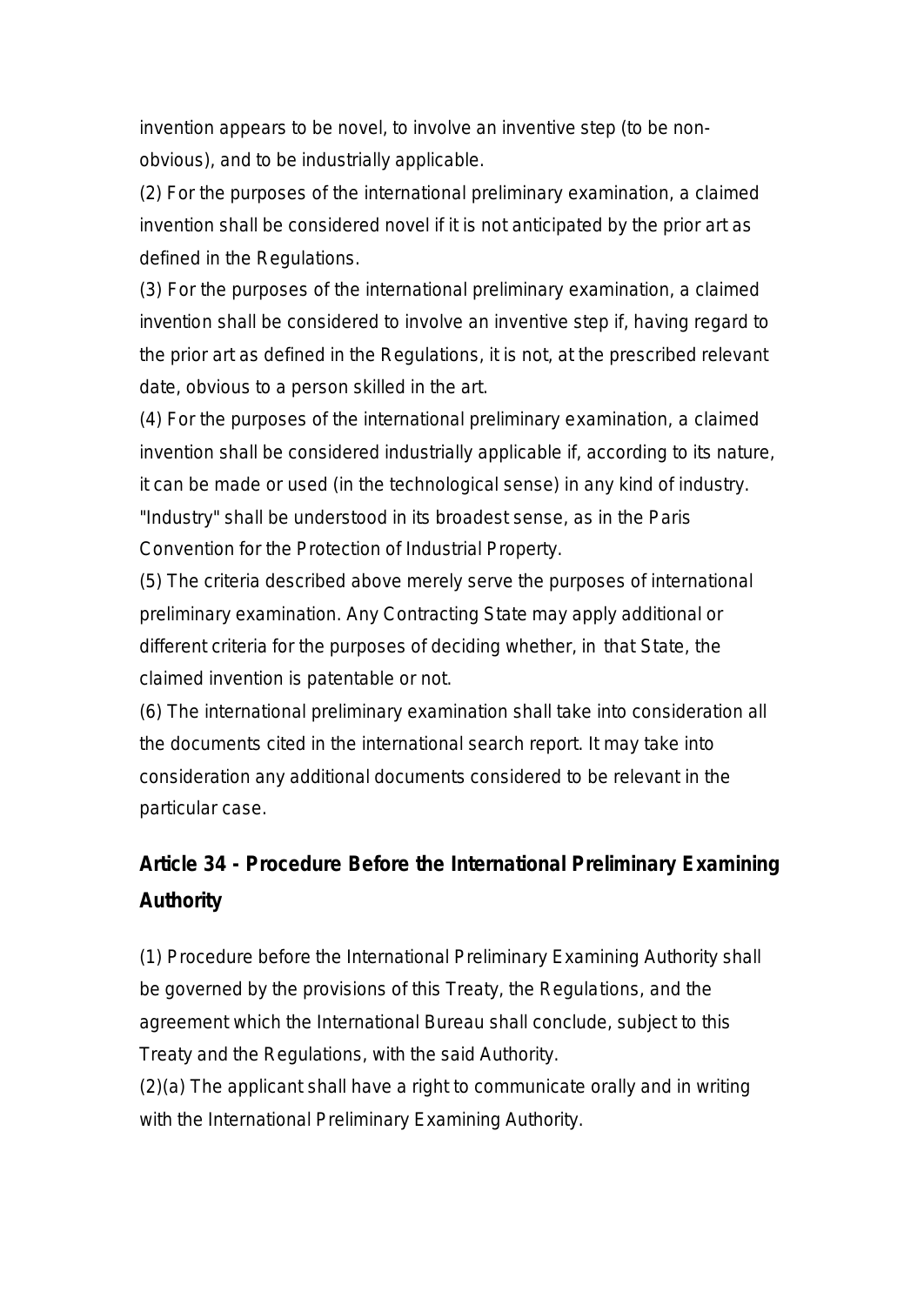(b) The applicant shall have a right to amend the claims, the description, and the drawings, in the prescribed manner and within the prescribed time limit, before the international preliminary examination report is established. The amendment shall not go beyond the disclosure in the international application as filed.

(c) The applicant shall receive at least one written opinion from the International Preliminary Examining Authority unless such Authority considers that all of the following conditions are fulfilled:

(i) the invention satisfies the criteria set forth in Article 33(1),

(ii) the international application complies with the requirements of this Treaty and the Regulations in so far as checked by that Authority,

(iii) no observations are intended to be made under Article 35(2), last sentence.

(d) The applicant may respond to the written opinion.

(3)(a) If the International Preliminary Examining Authority considers that the international application does not comply with the requirement of unity of invention as set forth in the Regulations, it may invite the applicant, at his option, to restrict the claims so as to comply with the requirement or to pay additional fees.

(b) The national law of any elected State may provide that, where the applicant chooses to restrict the claims under subparagraph (a), those parts of the international application which, as a consequence of the restriction, are not to be the subject of international preliminary examination shall, as far as effects in that State are concerned, be considered withdrawn unless a special fee is paid by the applicant to the national Office of that State.

(c) If the applicant does not comply with the invitation referred to in subparagraph (a) within the prescribed time limit, the International Preliminary Examining Authority shall establish an international preliminary examination report on those parts of the international application which relate to what appears to be the main invention and shall indicate the relevant facts in the said report. The national law of any elected State may provide that, where its national Office finds the invitation of the International Preliminary Examining Authority justified, those parts of the international application which do not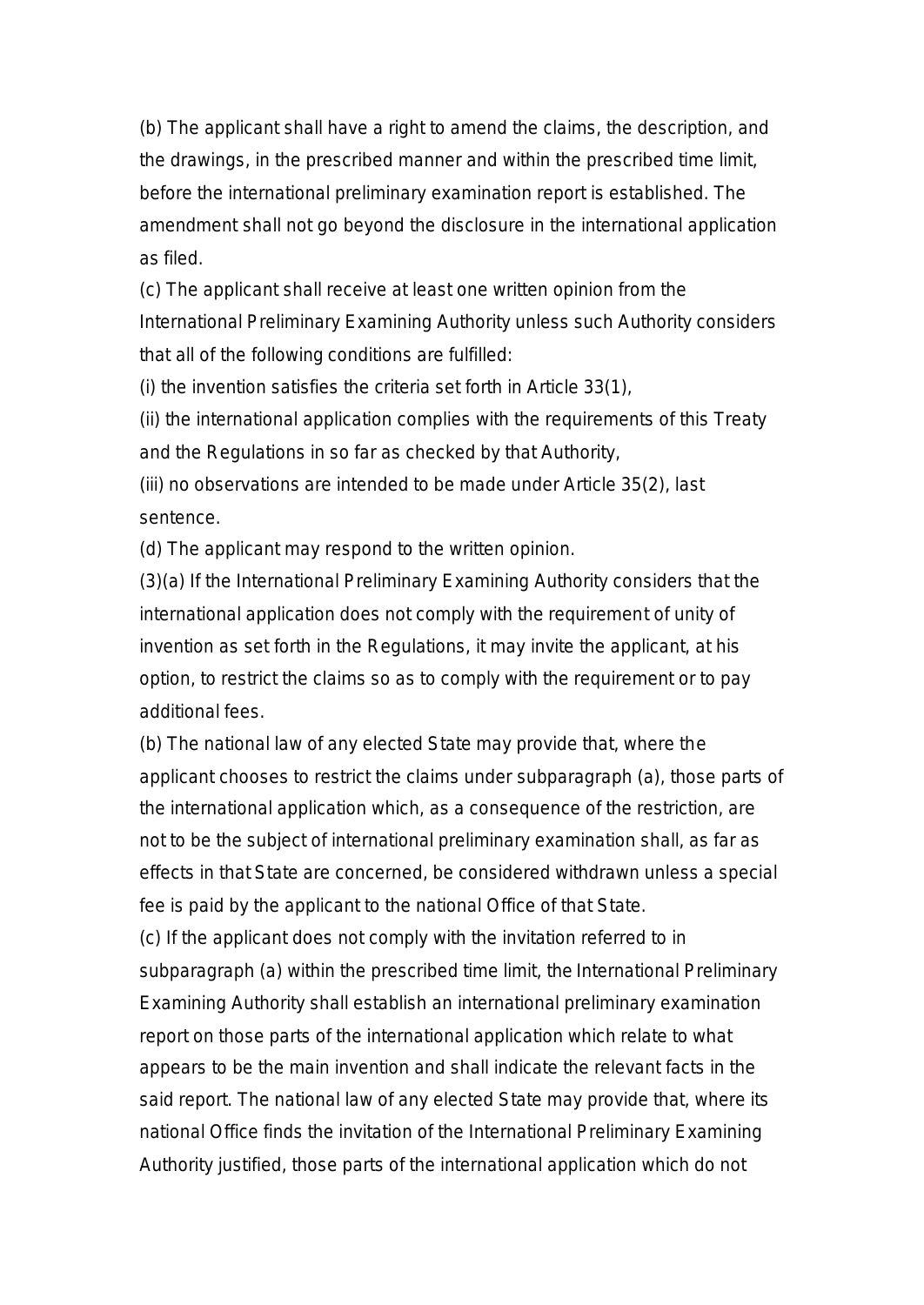relate to the main invention shall, as far as effects in that State are concerned, be considered withdrawn unless a special fee is paid by the applicant to that Office.

(4)(a) If the International Preliminary Examining Authority considers (i) that the international application relates to a subject matter on which the International Preliminary Examining Authority is not required, under the Regulations, to carry out an international preliminary examination, and in the particular case decides not to carry out such examination, or

(ii) that the description, the claims, or the drawings, are so unclear or the claims are so inadequately supported by the description, that no meaningful opinion can be formed on the novelty, inventive step (non-obviousness), or industrial applicability, of the claimed invention, the said Authority shall not go into the questions referred to in Article 33(1) and shall inform the applicant of this opinion and the reasons therefor.

(b) If any of the situations referred to in subparagraph (a) is found to exist in, or in connection with, certain claims only, the provisions of that subparagraph shall apply only to the said claims.

### **Article 35 - The International Preliminary Examination Report**

(1) The international preliminary examination report shall be established within the prescribed time limit and in the prescribed form.

(2) The international preliminary examination report shall not contain any statement on the question whether the claimed invention is or seems to be patentable or unpatentable according to any national law. It shall state, subject to the provisions of paragraph (3), in relation to each claim, whether the claim appears to satisfy the criteria of novelty, inventive step (nonobviousness), and industrial applicability, as defined for the purposes of the international preliminary examination in Article 33(1) to (4). The statement shall be accompanied by the citation of the documents believed to support the stated conclusion with such explanations as the circumstances of the case may require. The statement shall also be accompanied by such other observations as the Regulations provide for.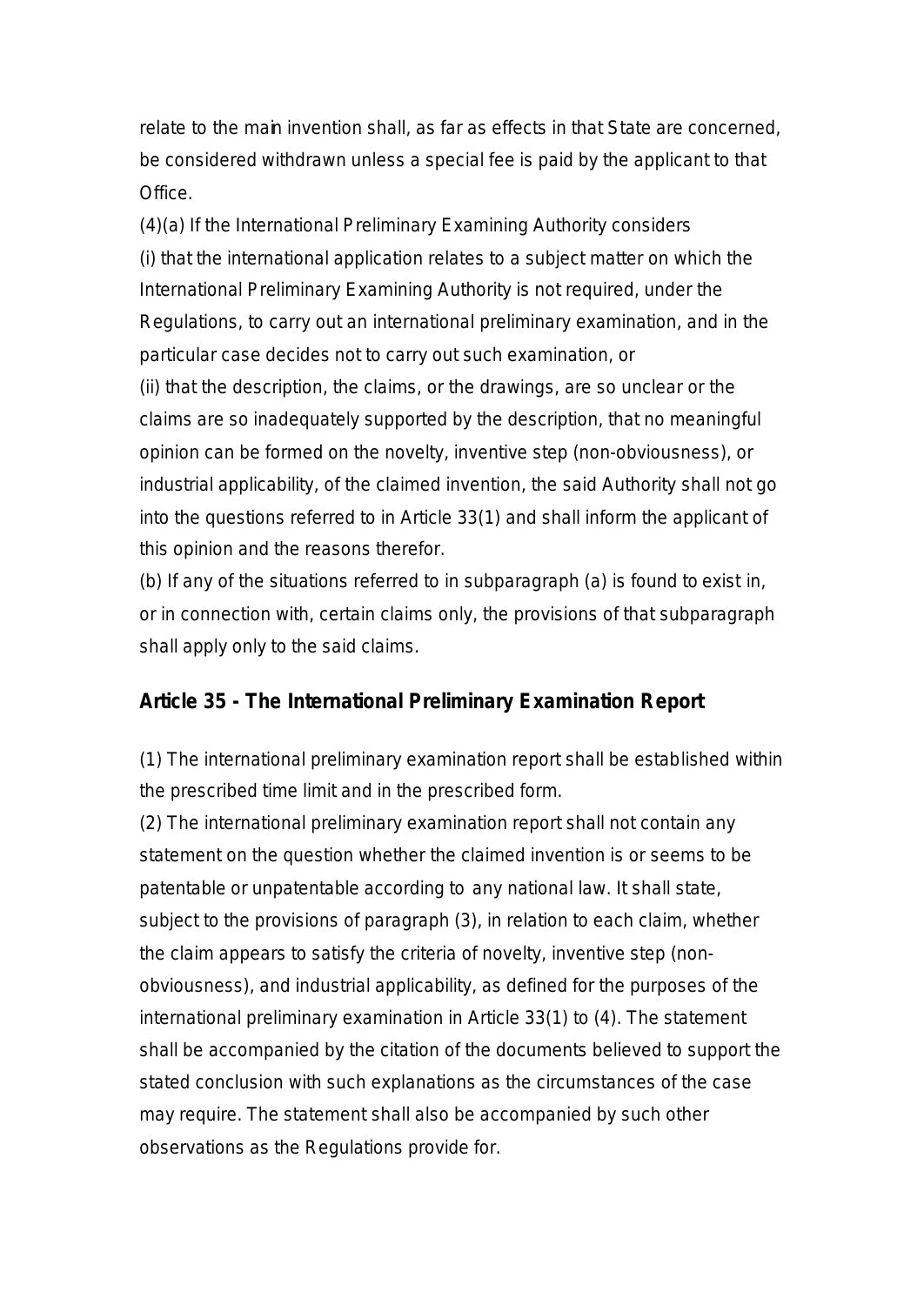(3)(a) If, at the time of establishing the international preliminary examination report, the International Preliminary Examining Authority considers that any of the situations referred to in Article 34(4)(a) exists, that report shall state this opinion and the reasons therefor. It shall not contain any statement as provided in paragraph (2).

(b) If a situation under Article 34(4)(b) is found to exist, the international preliminary examination report shall, in relation to the claims in question, contain the statement as provided in subparagraph (a), whereas, in relation to the other claims, it shall contain the statement as provided in paragraph (2).

# **Article 36 - Transmittal, Translation, and Communication, of the International Preliminary Examination Report**

(1) The international preliminary examination report, together with the prescribed annexes, shall be transmitted to the applicant and to the International Bureau.

(2)(a) The international preliminary examination report and its annexes shall be translated into the prescribed languages.

(b) Any translation of the said report shall be prepared by or under the responsibility of the International Bureau, whereas any translation of the said annexes shall be prepared by the applicant.

(3)(a) The international preliminary examination report, together with its translation (as prescribed) and its annexes (in the original language), shall be communicated by the International Bureau to each elected Office.

(b) The prescribed translation of the annexes shall be transmitted within the prescribed time limit by the applicant to the elected Offices.

(4) The provisions of Article 20(3) shall apply, mutatis mutandis, to copies of any document which is cited in the international preliminary examination report and which was not cited in the international search report.

### **Article 37 - Withdrawal of Demand or Election**

(1) The applicant may withdraw any or all elections.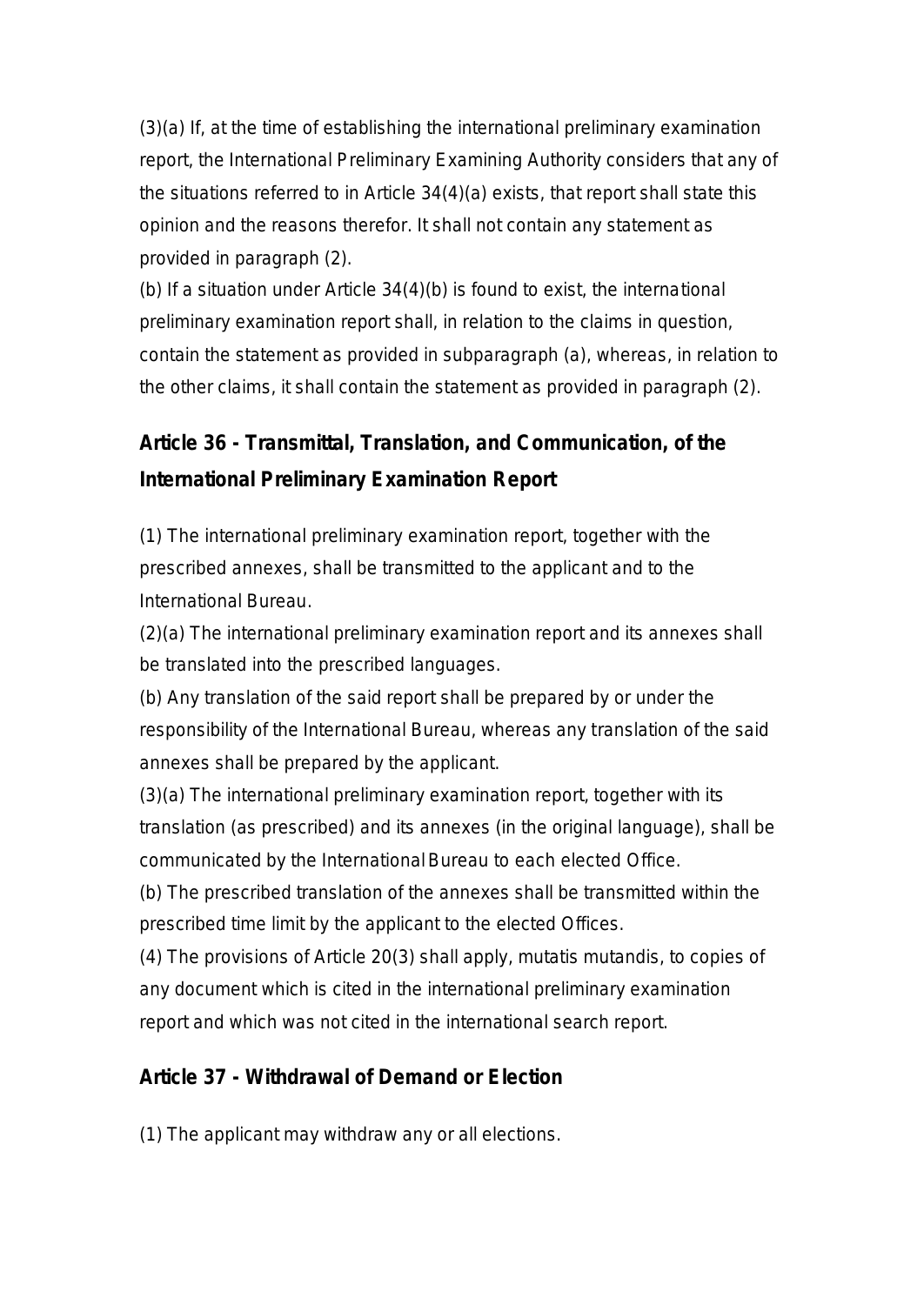(2) If the election of all elected States is withdrawn, the demand shall be considered withdrawn.

(3)(a) Any withdrawal shall be notified to the International Bureau.

(b) The elected Offices concerned and the International Preliminary Examining Authority concerned shall be notified accordingly by the International Bureau.

(4)(a) Subject to the provisions of subparagraph (b), withdrawal of the demand or of the election of a Contracting State shall, unless the national law of that State provides otherwise, be considered to be withdrawal of the international application as far as that State is concerned.

(b) Withdrawal of the demand or of the election shall not be considered to be withdrawal of the international application if such withdrawal is effected prior to the expiration of the applicable time limit under Article 22; however, any Contracting State may provide in its national law that the aforesaid shall apply only if its national Office has received, within the said time limit, a copy of the international application, together with a translation (as prescribed), and the national fee.

# **Article 38 - Confidential Nature of the International Preliminary Examination**

(1) Neither the International Bureau nor the International Preliminary Examining Authority shall, unless requested or authorized by the applicant, allow access within the meaning, and with the proviso, of Article 30(4) to the file of the international preliminary examination by any person or authority at any time, except by the elected Offices once the international preliminary examination report has been established.

(2) Subject to the provisions of paragraph (1) and Articles 36(1) and (3) and 37(3)(b), neither the International Bureau nor the International Preliminary Examining Authority shall, unless requested or authorized by the applicant, give information on the issuance or non-issuance of an international preliminary examination report and on the withdrawal or non-withdrawal of the demand or of any election.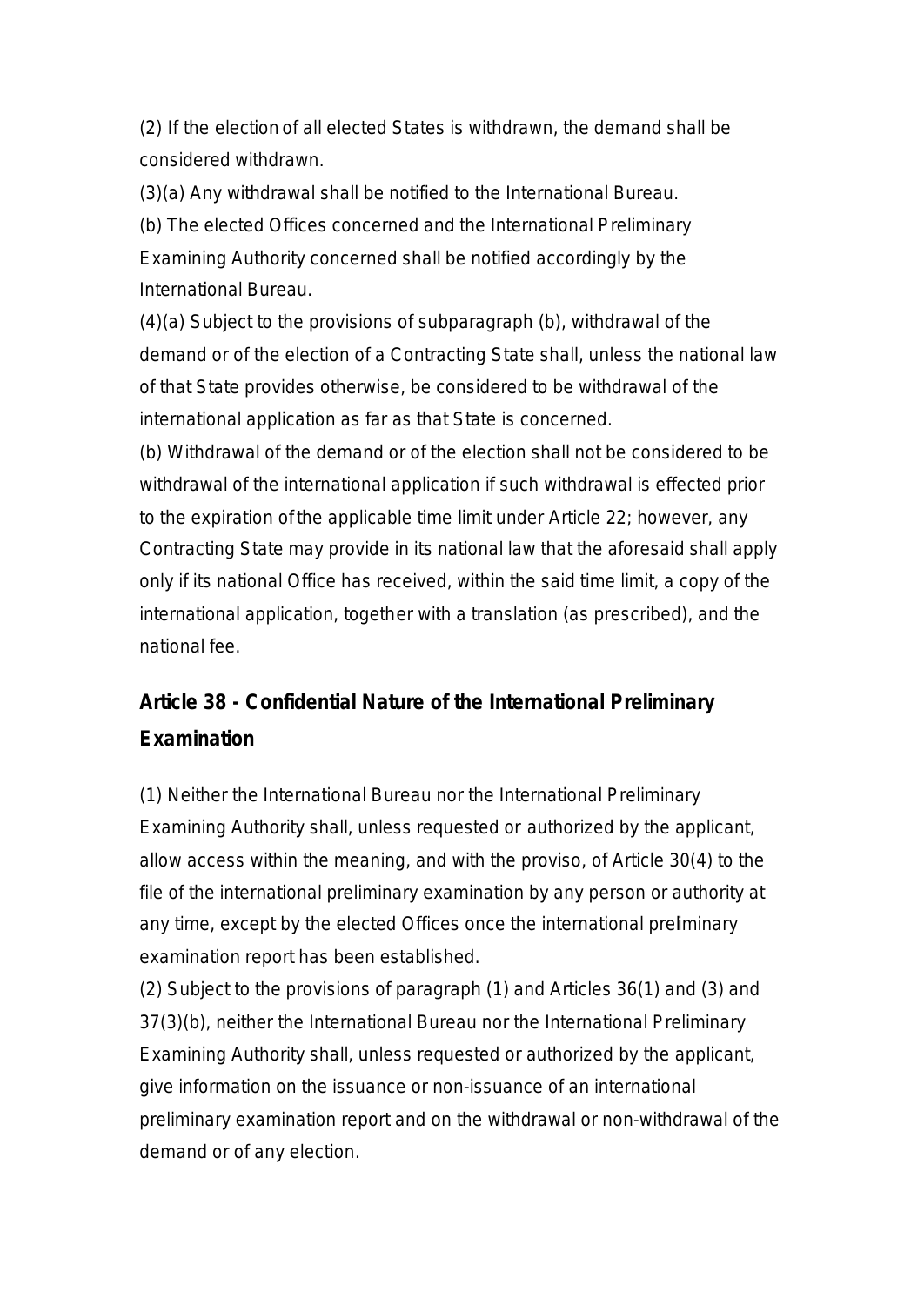### **Article 39 - Copy, Translation, and Fee, to Elected Offices**

(1)(a) If the election of any Contracting State has been effected prior to the expiration of the 19th month from the priority date, the provisions of Article 22 shall not apply to such State and the applicant shall furnish a copy of the international application (unless the communication under Article 20 has already taken place) and a translation thereof (as prescribed), and pay the national fee (if any), to each elected Office not later than at the expiration of 25 months from the priority date.

(b) Any national law may, for performing the acts referred to in subparagraph (a), fix time limits which expire later than the time limit provided for in that subparagraph.

(2) The effect provided for in Article 11(3) shall cease in the elected State with the same consequences as the withdrawal of any national application in that State if the applicant fails to perform the acts referred to in paragraph (1)(a) within the time limit applicable under paragraph (1)(a) or (b).

(3) Any elected Office may maintain the effect provided for in Article 11(3) even where the applicant does not comply with the requirements provided for in paragraph (1)(a) or (b).

### **Article 40 - Delaying of National Examination and Other Processing**

(1) If the election of any Contracting State has been effected prior to the expiration of the 19th month from the priority date, the provisions of Article 23 shall not apply to such State and the national Office of or acting for that State shall not proceed, subject to the provisions of paragraph (2), to the examination and other processing of the international application prior to the expiration of the applicable time limit under Article 39.

(2) Notwithstanding the provisions of paragraph (1), any elected Office may, on the express request of the applicant, proceed to the examination and other processing of the international application at any time.

# **Article 41 - Amendment of the Claims, the Description, and the Drawings, Before Elected Offices**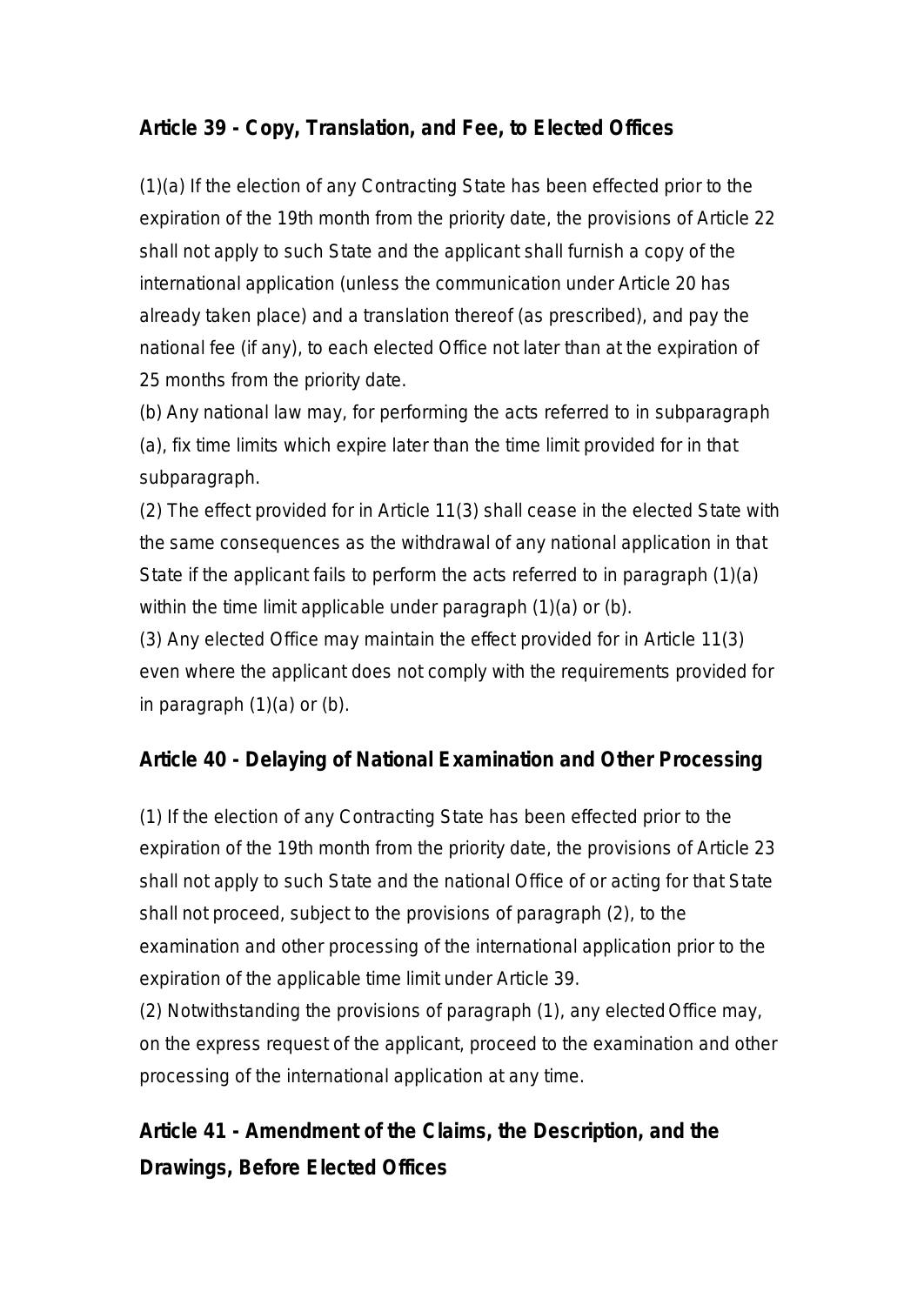(1) The applicant shall be given the opportunity to amend the claims, the description, and the drawings, before each elected Office within the prescribed time limit. No elected Office shall grant a patent, or refuse the grant of a patent, before such time limit has expired, except with the express consent of the applicant.

(2) The amendments shall not go beyond the disclosure in the international application as filed, unless the national law of the elected State permits them to go beyond the said disclosure.

(3) The amendments shall be in accordance with the national law of the elected State in all respects not provided for in this Treaty and the Regulations.

(4) Where an elected Office requires a translation of the international application, the amendments shall be in the language of the translation.

### **Article 42 - Results of National Examination in Elected Offices**

No elected Office receiving the international preliminary examination report may require that the applicant furnish copies, or information on the contents, of any papers connected with the examination relating to the same international application in any other elected Office.

# **Chapter III - Common provisions**

### **Article 43 - Seeking Certain Kinds of Protection**

In respect of any designated or elected State whose law provides for the grant of inventors' certificates, utility certificates, utility models, patents or certificates of addition, inventors' certificates of addition, or utility certificates of addition, the applicant may indicate, as prescribed in the Regulations, that his international application is for the grant, as far as that State is concerned, of an inventor's certificate, a utility certificate, or a utility model, rather than a patent, or that it is for the grant of a patent or certificate of addition, an inventor's certificate of addition, or a utility certificate of addition, and the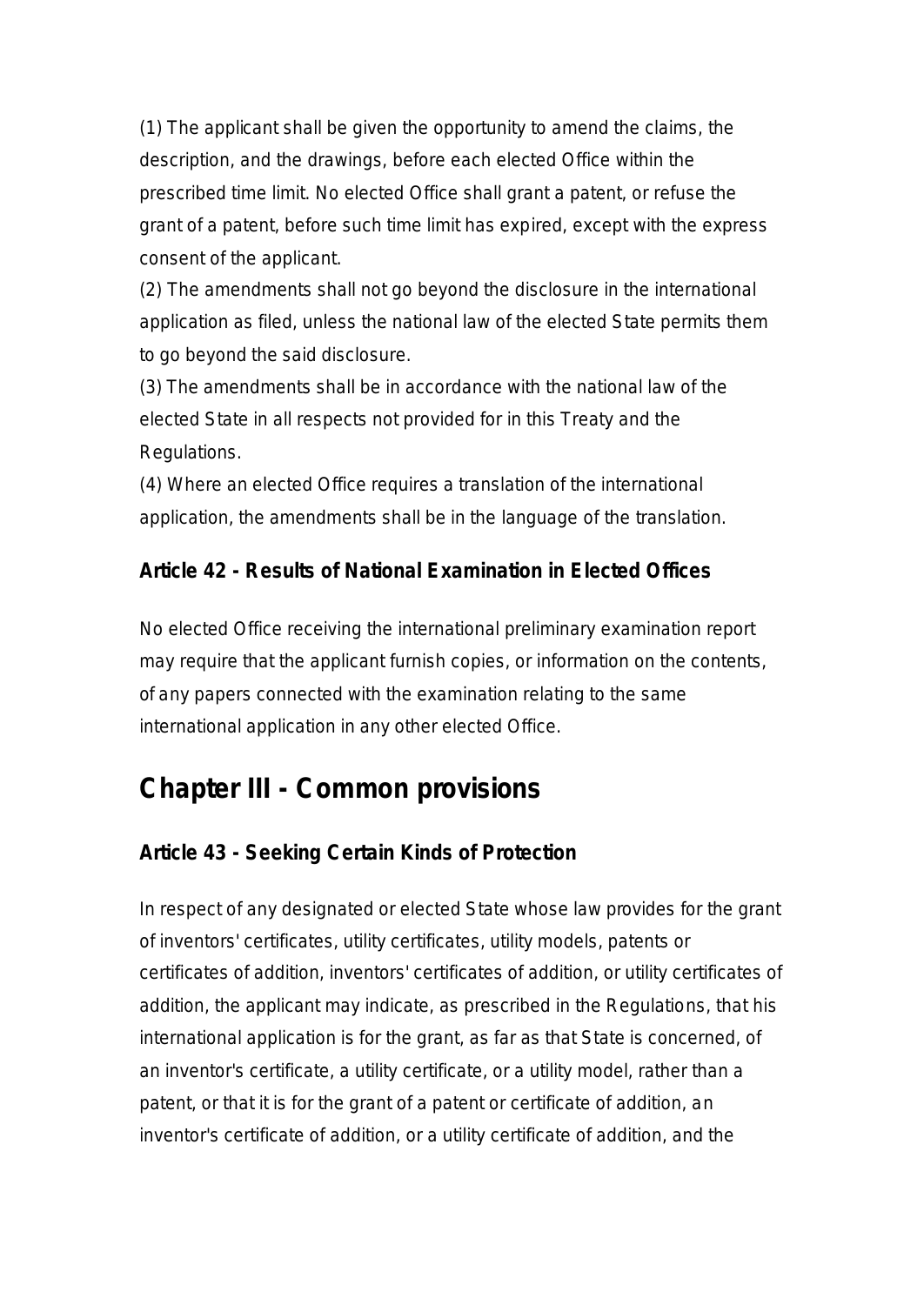ensuing effect shall be governed by the applicant's choice. For the purposes of this Article and any Rule thereunder, Article 2(ii) shall not apply.

### **Article 44 - Seeking Two Kinds of Protection**

In respect of any designated or elected State whose law permits an application, while being for the grant of a patent or one of the other kinds of protection referred to in Article 43, to be also for the grant of another of the said kinds of protection, the applicant may indicate, as prescribed in the Regulations, the two kinds of protection he is seeking, and the ensuing effect shall be governed by the applicant's indications. For the purposes of this Article, Article 2(ii) shall not apply.

### **Article 45 - Regional Patent Treaties**

(1) Any treaty providing for the grant of regional patents ("regional patent treaty"), and giving to all persons who, according to Article 9, are entitled to file international applications the right to file applications for such patents, may provide that international applications designating or electing a State party to both the regional patent treaty and the present Treaty may be filed as applications for such patents.

(2) The national law of the said designated or elected State may provide that any designation or election of such State in the international application shall have the effect of an indication of the wish to obtain a regional patent under the regional patent treaty.

### **Article 46 - Incorrect Translation of the International Application**

If, because of an incorrect translation of the international application, the scope of any patent granted on that application exceeds the scope of the international application in its original language, the competent authorities of the Contracting State concerned may accordingly and retroactively limit the scope of the patent, and declare it null and void to the extent that its scope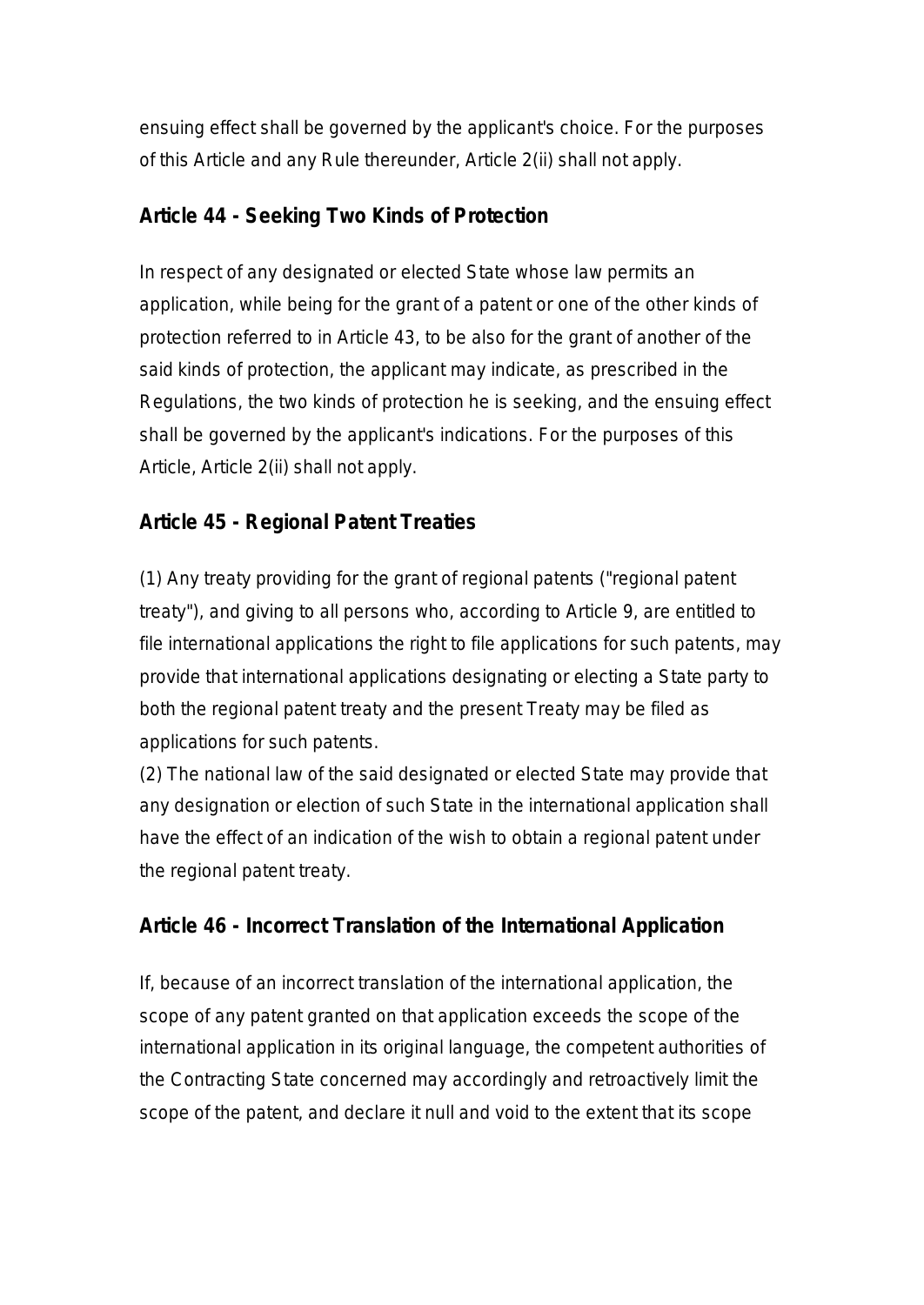has exceeded the scope of the international application in its original language.

### **Article 47 - Time Limits**

(1) The details for computing time limits referred to in this Treaty are governed by the Regulations.

(2)(a) All time limits fixed in Chapters I and II of this Treaty may, outside any revision under Article 60, be modified by a decision of the Contracting States. (b) Such decisions shall be made in the Assembly or through voting by correspondence and must be unanimous.

(c) The details of the procedure are governed by the Regulations.

# **Article 48 - Delay in Meeting Certain Time Limits**

(1) Where any time limit fixed in this Treaty or the Regulations is not met because of interruption in the mail service or unavoidable loss or delay in the mail, the time limit shall be deemed to be met in the cases and subject to the proof and other conditions prescribed in the Regulations.

(2)(a) Any Contracting State shall, as far as that State is concerned, excuse, for reasons admitted under its national law, any delay in meeting any time limit.

(b) Any Contracting State may, as far as that State is concerned, excuse, for reasons other than those referred to in subparagraph (a), any delay in meeting any time limit.

### **Article 49 - Right to Practice Before International Authorities**

Any attorney, patent agent, or other person, having the right to practice before the national Office with which the international application was filed, shall be entitled to practice before the International Bureau and the competent International Searching Authority and competent International Preliminary Examining Authority in respect of that application.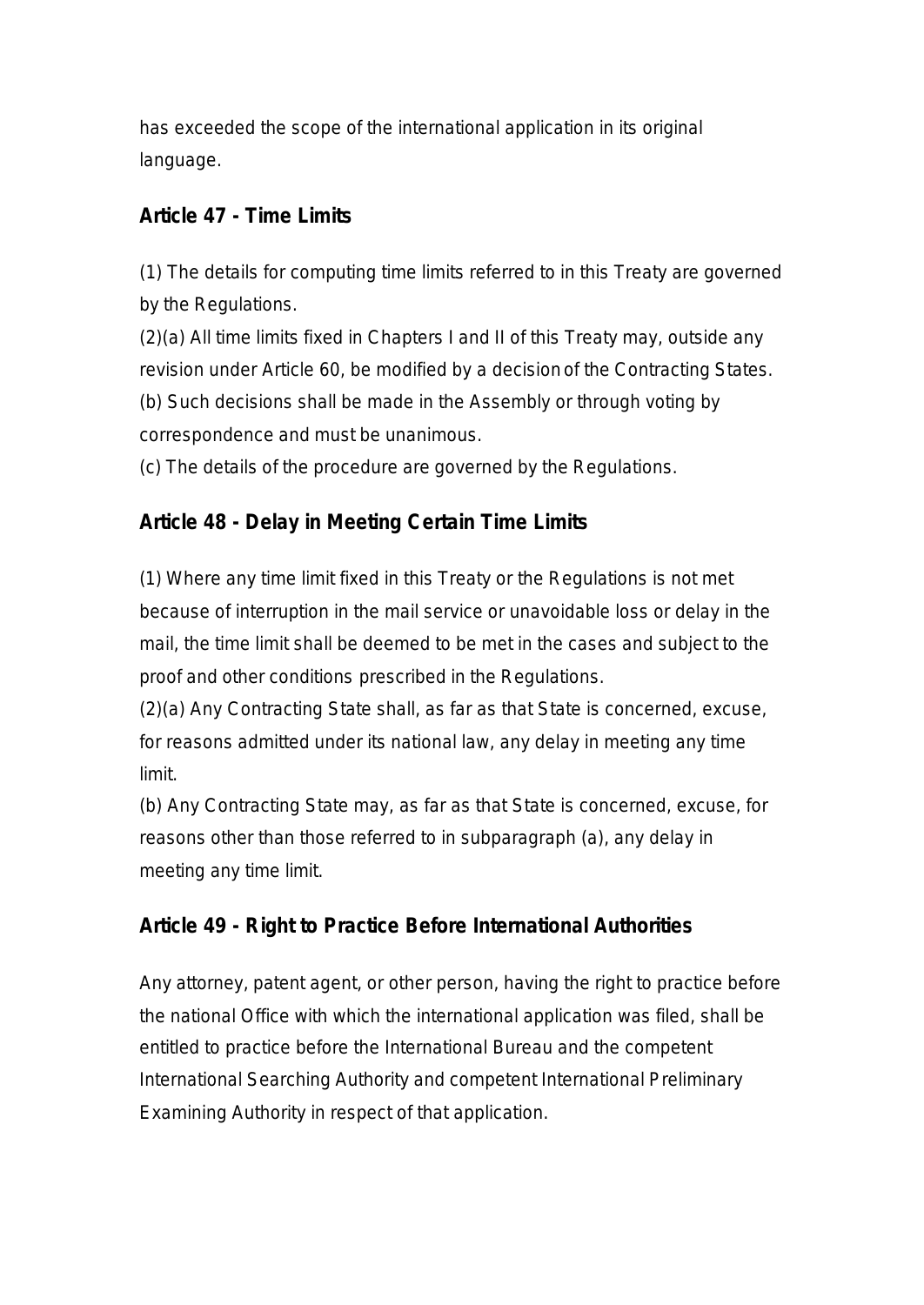# **Chapter IV - Technical Services**

### **Article 50 - Patent Information Services**

(1) The International Bureau may furnish services by providing technical and any other pertinent information available to it on the basis of published documents, primarily patents and published applications (referred to in this Article as "the information services").

(2) The International Bureau may provide these information services either directly or through one or more International Searching Authorities or other national or international specialized institutions, with which the International Bureau may reach agreement.

(3) The information services shall be operated in a way particularly facilitating the acquisition by Contracting States which are developing countries of technical knowledge and technology, including available published know-how. (4) The information services shall be available to Governments of Contracting States and their nationals and residents. The Assembly may decide to make these services available also to others.

(5)(a) Any service to Governments of Contracting States shall be furnished at cost, provided that, when the Government is that of a Contracting State which is a developing country, the service shall be furnished below cost. If the difference can be covered from profit made on services furnished to others than Governments of Contracting States or from the sources referred to in Article 51(4).

(b) The cost referred to in subparagraph (a) is to be understood as cost over and above costs normally incident to the performance of the services of a national Office or the obligations of an International Searching Authority.

(6) The details concerning the implementation of the provisions of this Article shall be governed by decisions of the Assembly and, within the limits to be fixed by the Assembly, such working groups as the Assembly may set up for that purpose.

(7) The Assembly shall, when it considers it necessary, recommend methods of providing financing supplementary to those referred to in paragraph (5).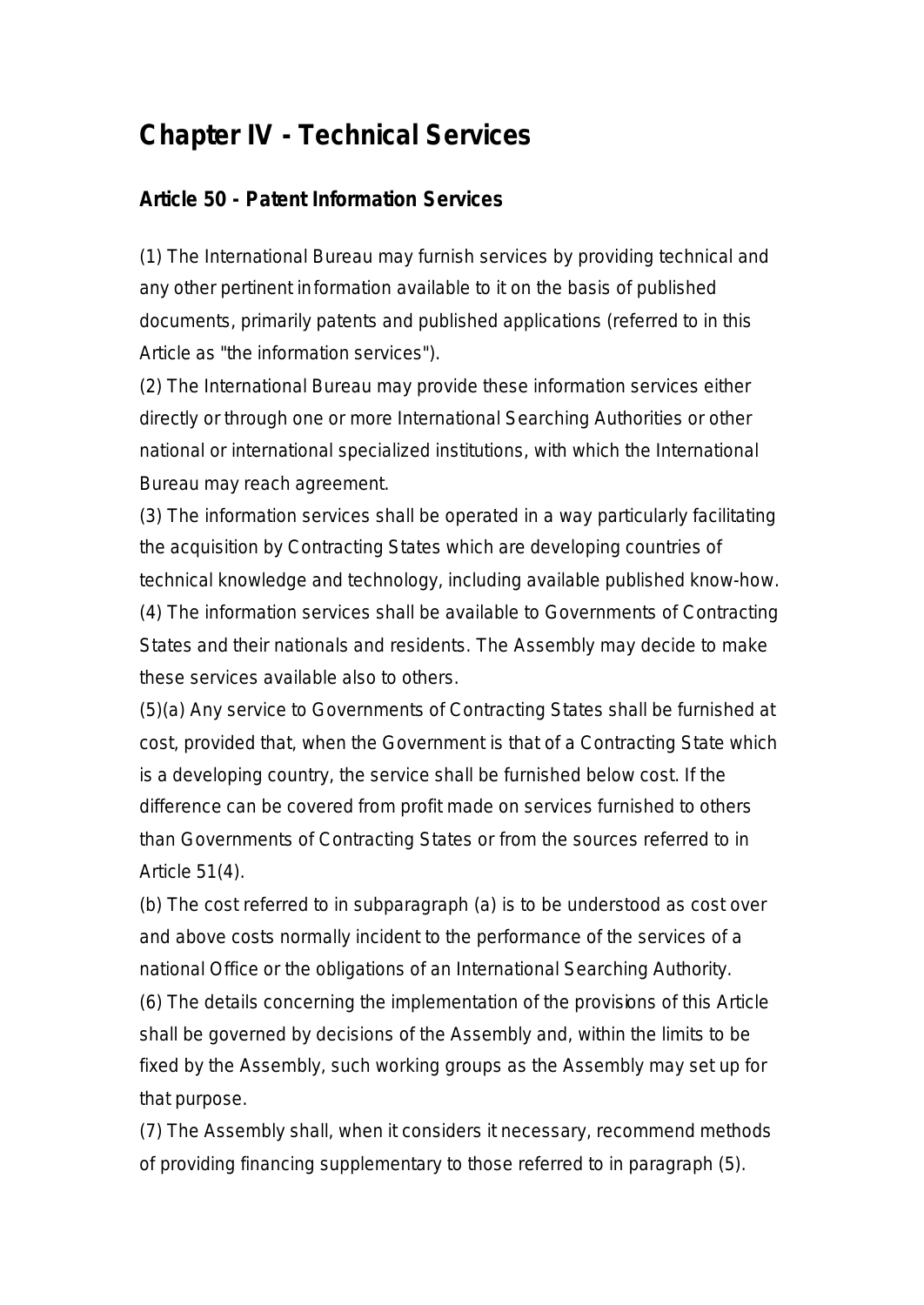### **Article 51 - Technical Assistance**

(1) The Assembly shall establish a Committee for Technical Assistance (referred to in this Article as "the Committee").

(2)(a) The members of the Committee shall be elected among the Contracting States, with due regard to the representation of developing countries.

(b) The Director General shall, on his own initiative or at the request of the Committee, invite representatives of intergovernmental organizations concerned with technical assistance to developing countries to participate in the work of the Committee.

(3)(a) The task of the Committee shall be to organize and supervise technical assistance for Contracting States which are developing countries in developing their patent systems individually or on a regional basis.

(b) The technical assistance shall comprise, among other things, the training of specialists, the loaning of experts, and the supply of equipment both for demonstration and for operational purposes.

(4) The International Bureau shall seek to enter into agreements, on the one hand, with international financing organizations and intergovernmental organizations, particularly the United Nations, the agencies of the United Nations, and the Specialized Agencies connected with the United Nations concerned with technical assistance, and, on the other hand, with the Governments of the States receiving the technical assistance, for the financing of projects pursuant to this Article.

(5) The details concerning the implementation of the provisions of this Article shall be governed by decisions of the Assembly and, within the limits to be fixed by the Assembly, such working groups as the Assembly may set up for that purpose.

#### **Article 52 - Relations with Other Provisions of the Treaty**

Nothing in this Chapter shall affect the financial provisions contained in any other Chapter of this Treaty. Such provisions are not applicable to the present Chapter or to its implementation.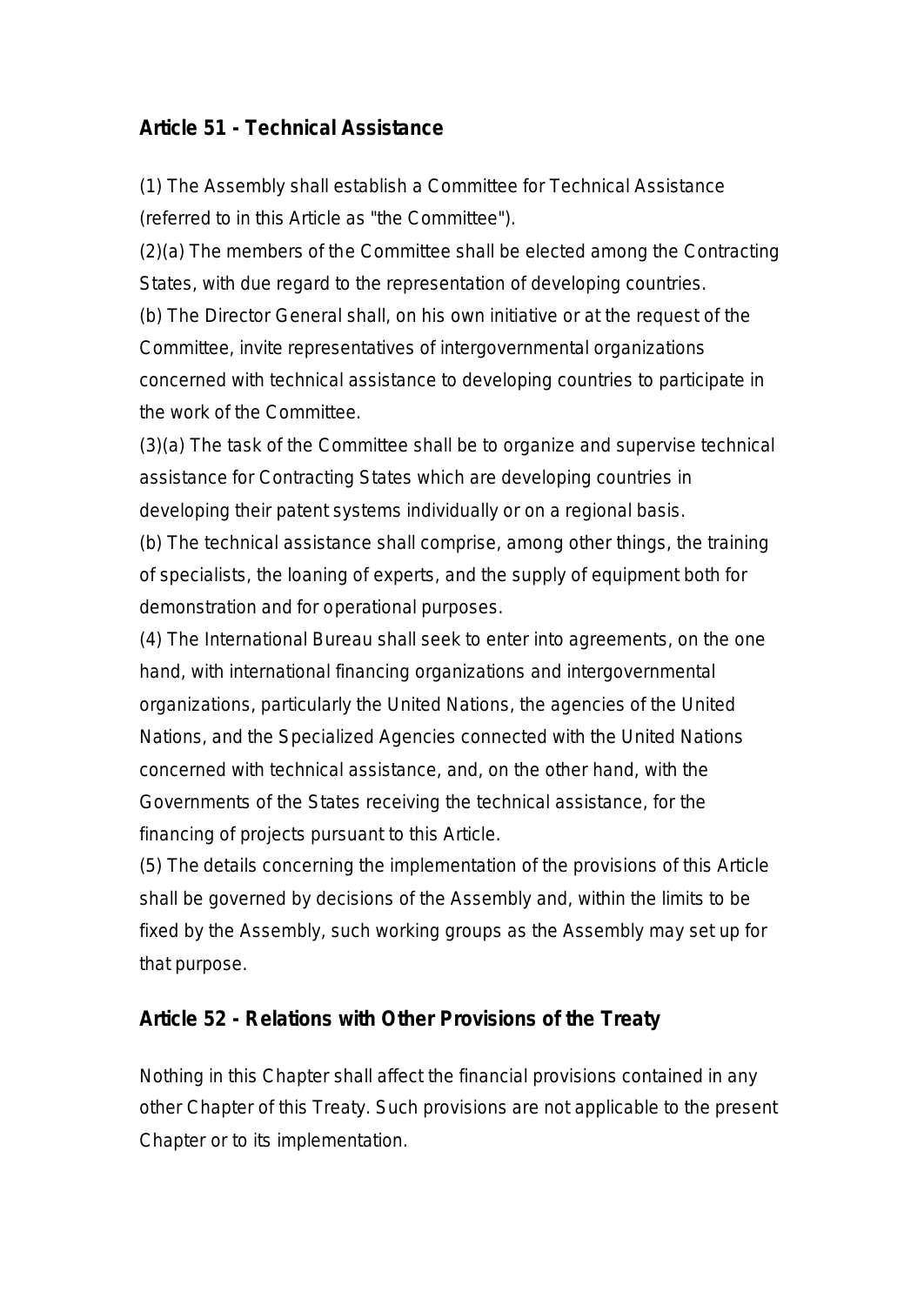# **Chapter V - Administrative provisions**

### **Article 53 - Assembly**

(1)(a) The Assembly shall, subject to Article 57(8), consist of the Contracting States.

(b) The Government of each Contracting State shall be represented by one delegate, who may be assisted by alternate delegates, advisors, and experts. (2)(a) The Assembly shall:

(i) deal with all matters concerning the maintenance and development of the Union and the implementation of this Treaty;

(ii) perform such tasks as are specifically assigned to it under other provisions of this Treaty;

(iii) give directions to the International Bureau concerning the preparation for revision conferences;

(iv) review and approve the reports and activities of the Director General concerning the Union, and give him all necessary instructions concerning matters within the competence of the Union;

(v) review and approve the reports and activities of the Executive Committee established under paragraph (9), and give instructions to such Committee;

(vi) determine the program and adopt the triennial budget of the Union, and approve its final accounts;

(vii) adopt the financial regulations of the Union;

(viii) establish such committees and working groups as it deems appropriate to achieve the objectives of the Union;

(ix) determine which States other than Contracting States and, subject to the provisions of paragraph (8), which intergovernmental and international nongovernmental organizations shall be admitted to its meetings as observers;

(x) take any other appropriate action designed to further the objectives of the Union and perform such other functions as are appropriate under this Treaty. (b) With respect to matters which are of interest also to other Unions administered by the Organization, the Assembly shall make its decisions after having heard the advice of the Coordination Committee of the Organization.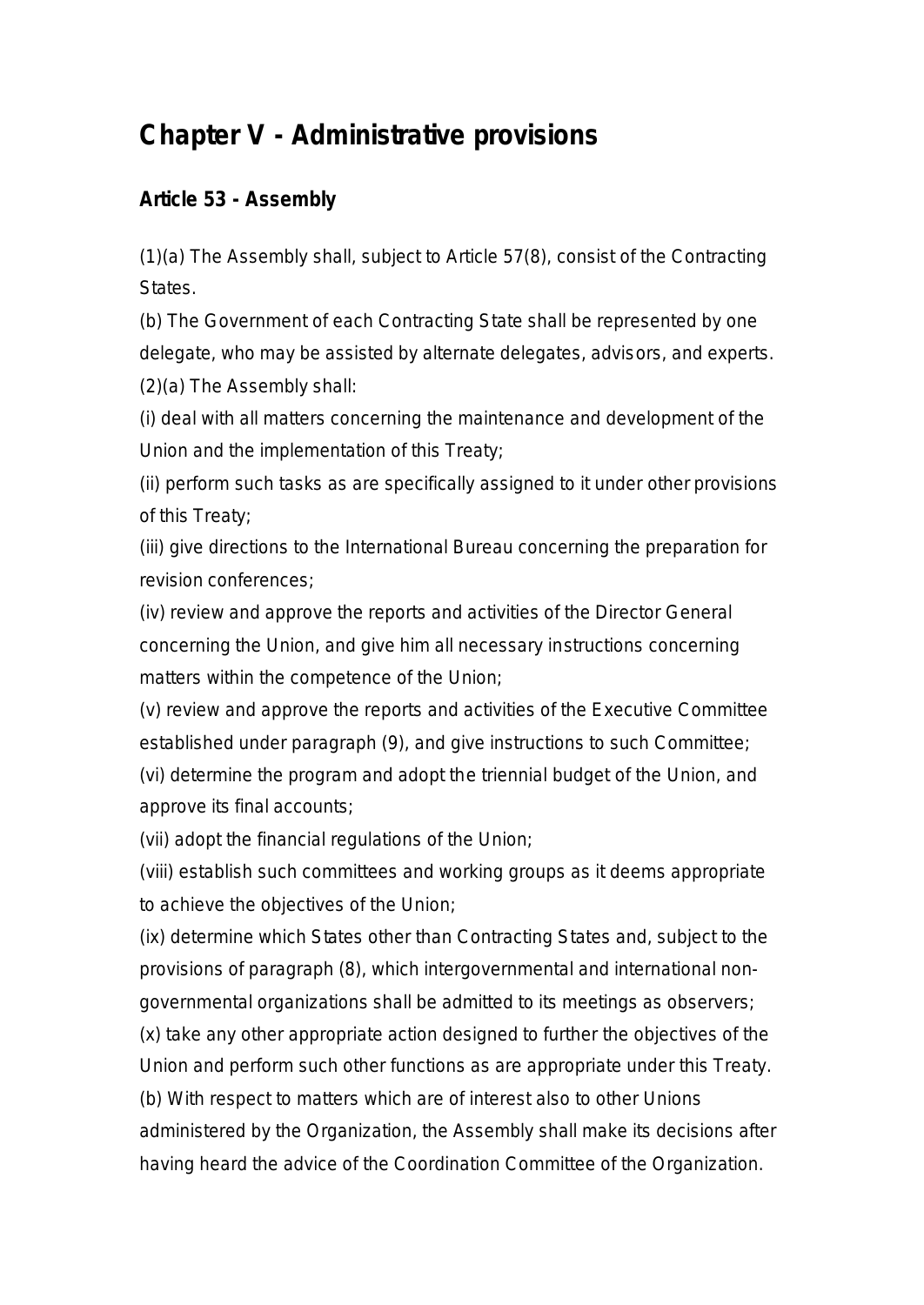(3) A delegate may represent, and vote in the name of, one State only.

(4) Each Contracting State shall have one vote.

(5)(a) One-half of the Contracting States shall constitute a quorum.

(b) In the absence of the quorum, the Assembly may make decisions but, with the exception of decisions concerning its own procedure, all such decisions shall take effect only if the quorum and the required majority are attained through voting by correspondence as provided in the Regulations.

 $(6)(a)$  Subject to the provisions of Articles  $47(2)(b)$ ,  $58(2)(b)$ ,  $58(3)$  and

61(2)(b), the decisions of the Assembly shall require two-thirds of the votes cast.

(b) Abstentions shall not be considered as votes.

(7) In connection with matters of exclusive interest to States bound by Chapter II, any reference to Contracting States in paragraphs (4), (5), and (6), shall be considered as applying only to States bound by Chapter II.

(8) Any intergovernmental organization appointed as International Searching or Preliminary Examining Authority shall be admitted as observer to the Assembly.

(9) When the number of Contracting States exceeds forty, the Assembly shall establish an Executive Committee. Any reference to the Executive Committee in this Treaty and the Regulations shall be construed as references to such Committee once it has been established.

(10) Until the Executive Committee has been established, the Assembly shall approve, within the limits of the program and triennial budget, the annual programs and budgets prepared by the Director General.

(11)(a) Until the Executive Committee has been established, the Assembly shall meet once in every calendar year in ordinary session upon convocation by the Director General and, in the absence of exceptional circumstances, during the same period and at the same place as the Coordination Committee of the Organization.

(b) Once the Executive Committee has been established, the Assembly shall meet once only in every third calendar year in ordinary session upon convocation by the Director General and, in the absence of exceptional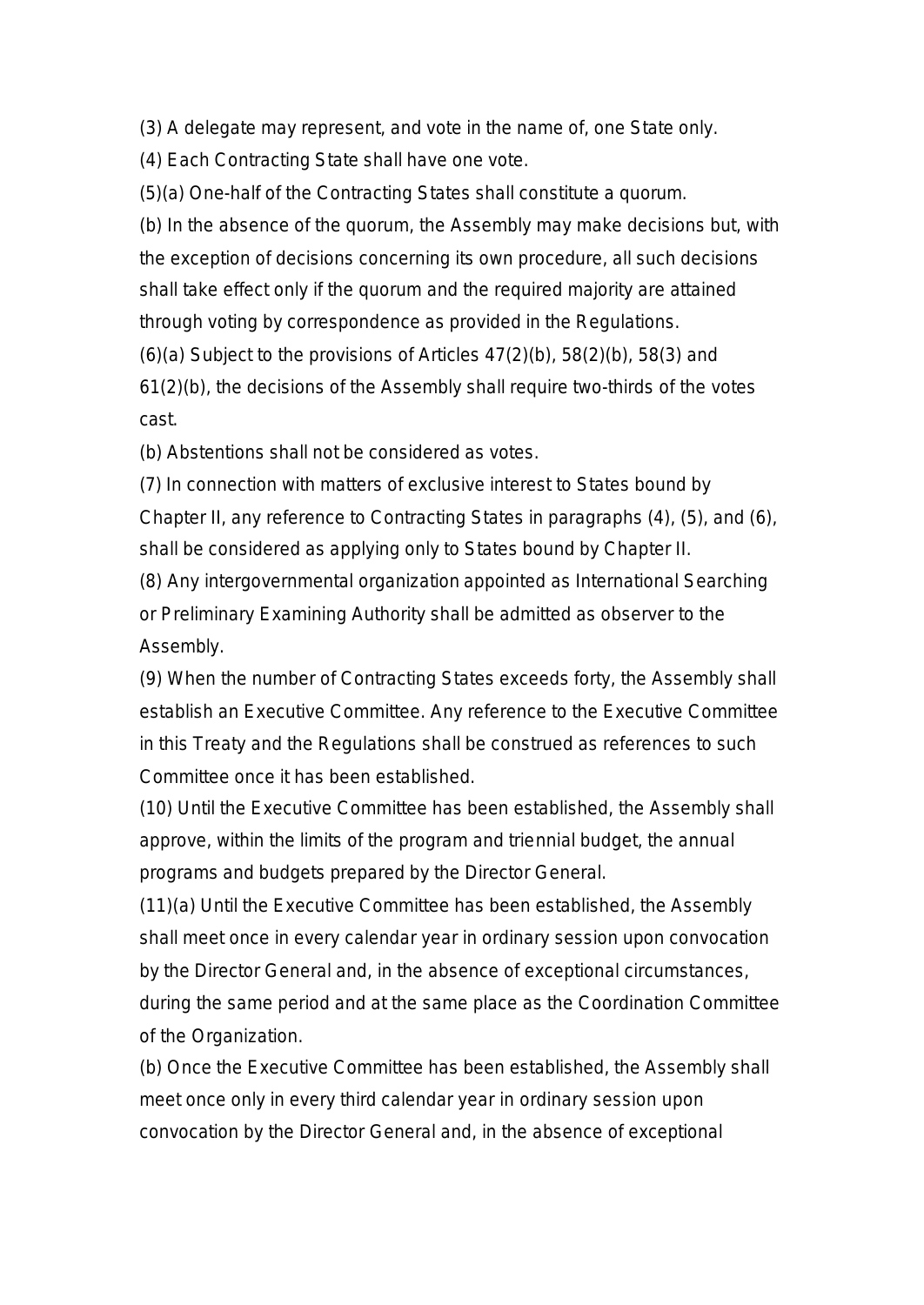circumstances, during the same period and at the same place as the General Assembly of the Organization.

(c) The Assembly shall meet in extraordinary session upon convocation by the Director General, at the request of the Executive Committee, or at the request of one-fourth of the Contracting States.

(12) The Assembly shall adopt its own rules of procedure.

# **Article 54 - Executive Committee**

(1) When the Assembly has established an Executive Committee that Committee shall be subject to the provisions set forth hereinafter.

(2)(a) The Executive Committee shall, subject to Article 57(8), consist of States elected by the Assembly from among States members of the Assembly.

(b) The Government of each State member of the Executive Committee shall be represented by one delegate, who may be assisted by alternate delegates, advisors, and experts.

(3) The number of States members of the Executive Committee shall correspond to one-fourth of the number of States members of the Assembly. In establishing the number of seats to be filled, remainders after division by four shall be disregarded.

(4) In electing the members of the Executive Committee, the Assembly shall have due regard to an equitable geographical distribution.

(5)(a) Each member of the Executive Committee shall serve from the close of the session of the Assembly which elected it to the close of the next ordinary session of the Assembly.

(b) Members of the Executive Committee may be reelected but only up to a maximum of two-thirds of such members.

(c) The Assembly shall establish the details of the rules governing the election and possible re-election of the members of the Executive Committee.

(6)(a) The Executive Committee shall:

(i) prepare the draft agenda of the Assembly;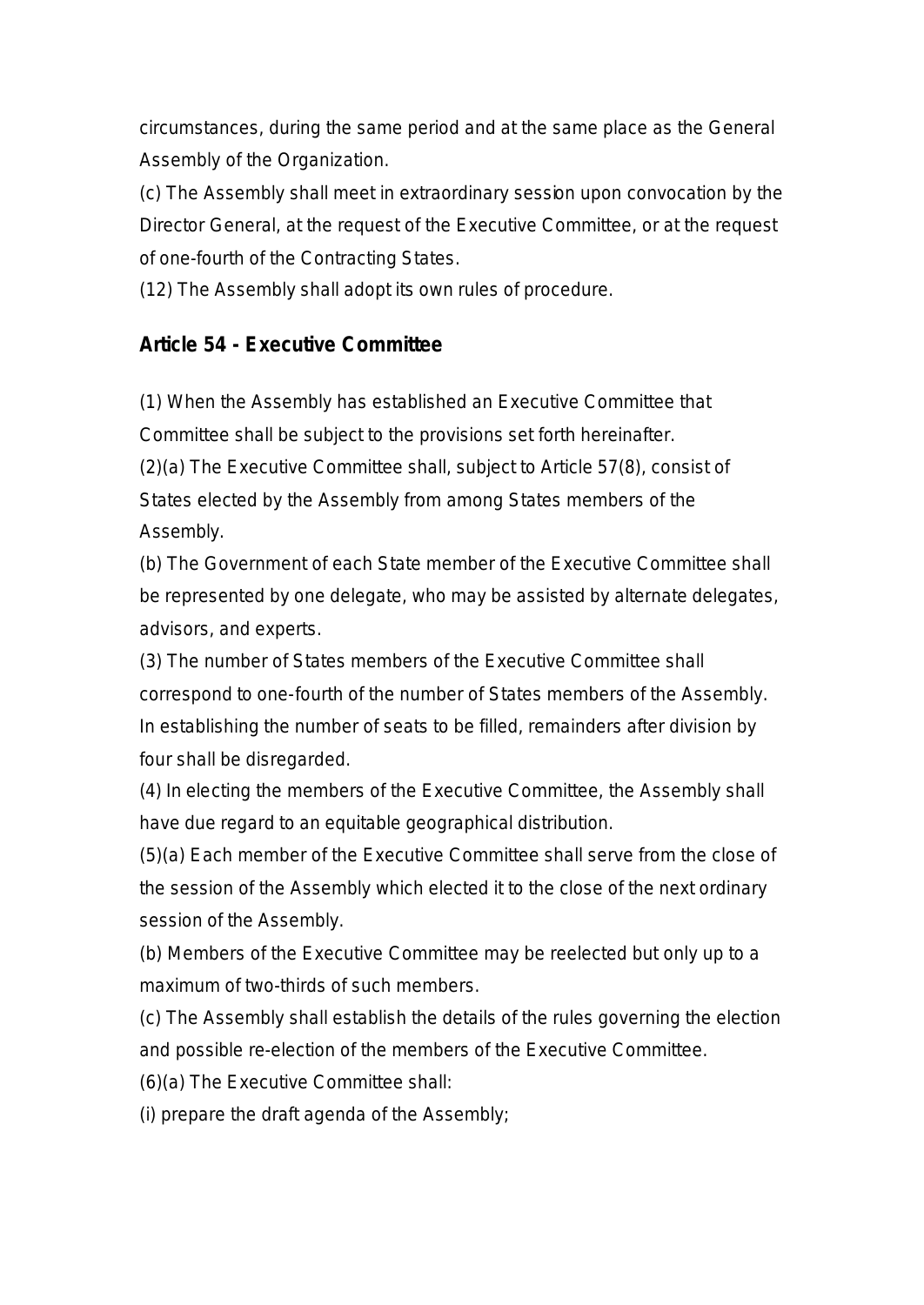(ii) submit proposals to the Assembly in respect of the draft program and triennial budget of the Union prepared by the Director General;

(iii) approve, within the limits of the program and triennial budget, the specific yearly budgets and programs prepared by the Director General;

(iv) submit, with appropriate comments, to the Assembly the periodical reports of the Director General and the yearly audit reports on the accounts;

(v) take all necessary measures to ensure the execution of the program of the Union by the Director General, in accordance with the decisions of the Assembly and having regard to circumstances arising between two ordinary sessions of the Assembly;

(vi) perform such other functions as are allocated to it under this Treaty.

(b) With respect to matters which are of interest also to other Unions administered by the Organization, the Executive Committee shall make its decisions after having heard the advice of the Coordination Committee of the Organization.

(7)(a) The Executive Committee shall meet once a year in ordinary session upon convocation by the Director General, preferably during the same period and at the same place as the Coordination Committee of the Organization.

(b) The Executive Committee shall meet in extraordinary session upon convocation by the Director General, either on his own initiative or at the request of its Chairman or one-fourth of its members.

(8)(a) Each State member of the Executive Committee shall have one vote.

(b) One-half of the members of the Executive Committee shall constitute a quorum.

(c) Decisions shall be made by a simple majority of the votes cast.

(d) Abstentions shall not be considered as votes.

(e) A delegate may represent, and vote in the name of, one State only.

(9) Contracting States not members of the Executive Committee shall be admitted to its meetings as observers, as well as any intergovernmental organization appointed as International Searching or Preliminary Examining Authority.

(10) The Executive Committee shall adopt its own rules of procedure.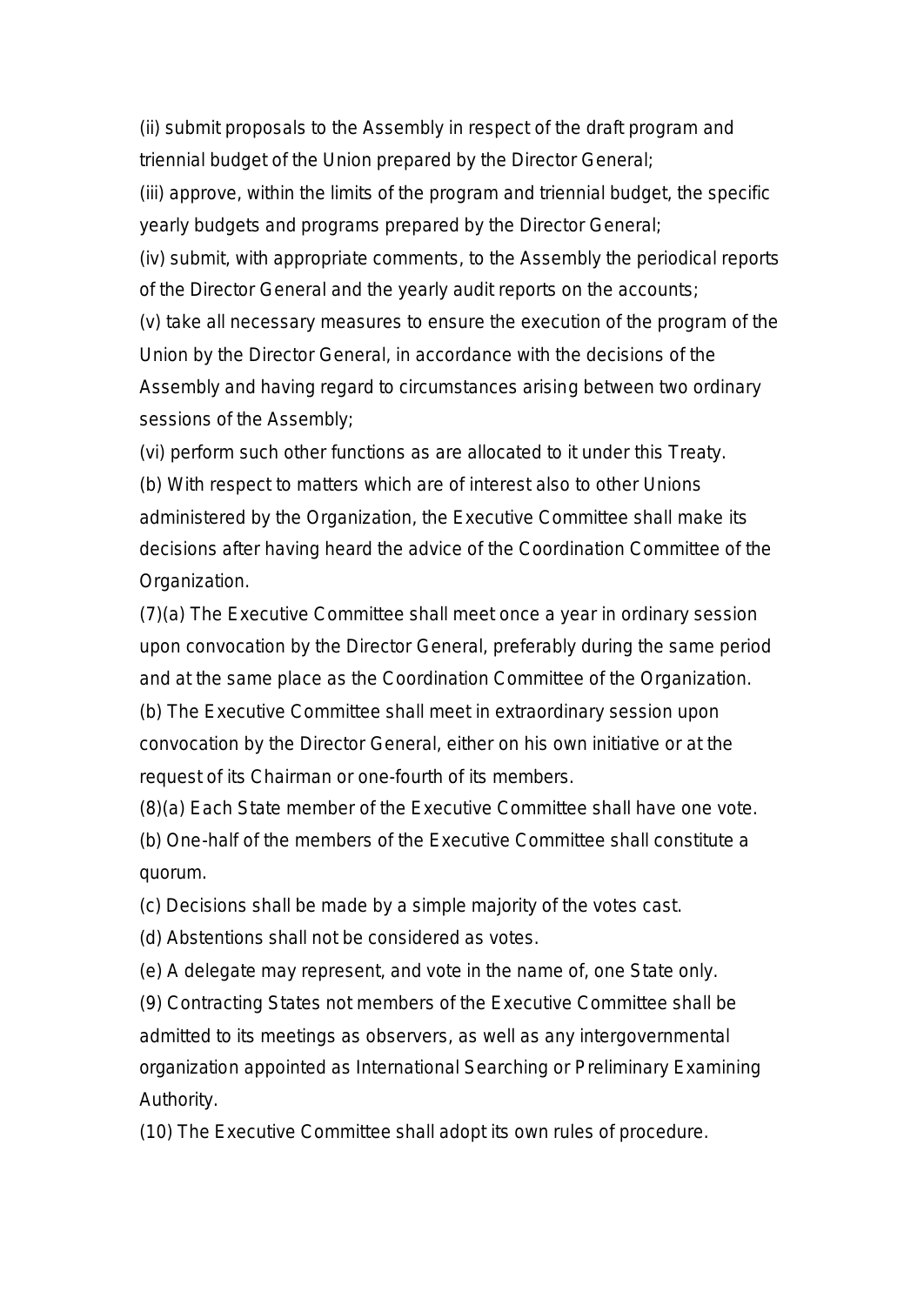# **Article 55 - International Bureau**

(1) Administrative tasks concerning the Union shall be performed by the International Bureau.

(2) The International Bureau shall provide the secretariat of the various organs of the Union.

(3) The Director General shall be the chief executive of the Union and shall represent the Union.

(4) The International Bureau shall publish a Gazette and other publications provided for by the Regulations or required by the Assembly.

(5) The Regulations shall specify the services that national Offices shall perform in order to assist the International Bureau and the International Searching and Preliminary Examining Authorities in carrying out their tasks under this Treaty.

(6) The Director General and any staff member designated by him shall participate, without the right to vote, in all meetings of the Assembly, the Executive Committee and any other committee or working group established under this Treaty or the Regulations. The Director General, or a staff member designated by him, shall be ex officio secretary of these bodies.

(7)(a) The International Bureau shall, in accordance with the directions of the Assembly and in cooperation with the Executive Committee, make the preparations for the revision conferences.

(b) The International Bureau may consult with intergovernmental and international non-governmental organizations concerning preparations for revision conferences.

(c) The Director General and persons designated by him shall take part, without the right to vote, in the discussions at revision conferences.

(8) The International Bureau shall carry out any other tasks assigned to it.

# **Article 56 - Committee for Technical Cooperation**

(1) The Assembly shall establish a Committee for Technical Cooperation (referred to in this Article as "the Committee").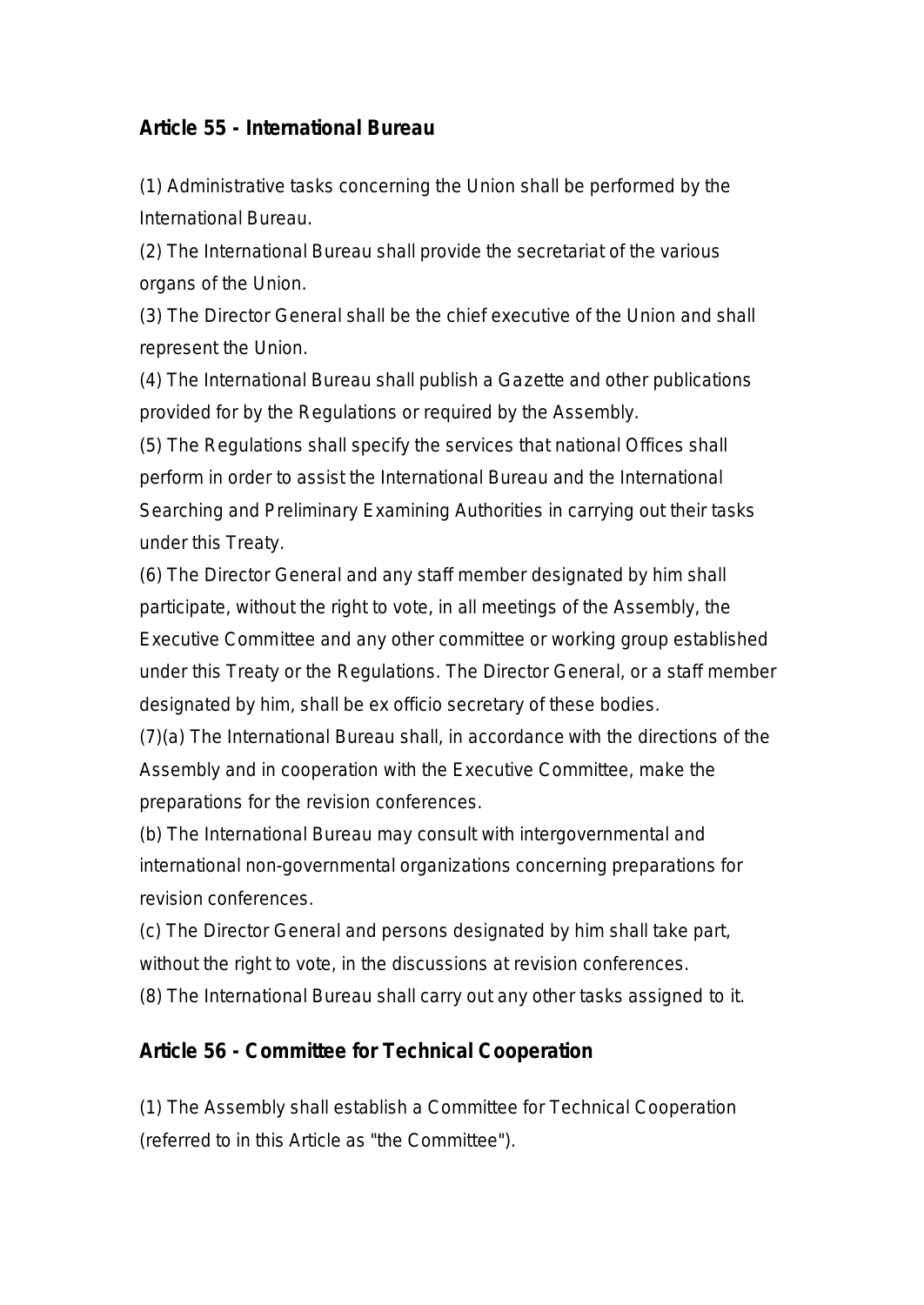(2)(a) The Assembly shall determine the composition of the Committee and appoint its members, with due regard to an equitable representation of developing countries.

(b) The International Searching and Preliminary Examining Authorities shall be ex officio members of the Committee. In the case where such an Authority is the national Office of a Contracting State, that State shall not be additionally represented on the Committee.

(c) If the number of Contracting States so allows, the total number of members of the Committee shall be more than double the number of ex officio members.

(d) The Director General shall, on his own initiative or at the request of the Committee, invite representatives of interested organizations to participate in discussions of interest to them.

(3) The aim of the Committee shall be to contribute, by advice and recommendations:

(i) to the constant improvement of the services provided for under this Treaty, (ii) to the securing, so long as there are several International Searching Authorities and several International Preliminary Examining Authorities, of the maximum degree of uniformity in their documentation and working methods and the maximum degree of uniformly high quality in their reports, and (iii) on the initiative of the Assembly or the Executive Committee, to the solution of the technical problems specifically involved in the establishment of a single International Searching Authority.

(4) Any Contracting State and any interested international organization may approach the Committee in writing on questions which fall within the competence of the Committee.

(5) The Committee may address its advice and recommendations to the Director General or, through him, to the Assembly, the Executive Committee, all or some of the International Searching and Preliminary Examining Authorities, and all or some of the receiving Offices.

(6)(a) In any case, the Director General shall transmit to the Executive Committee the texts of all the advice and recommendations of the Committee. He may comment on such texts.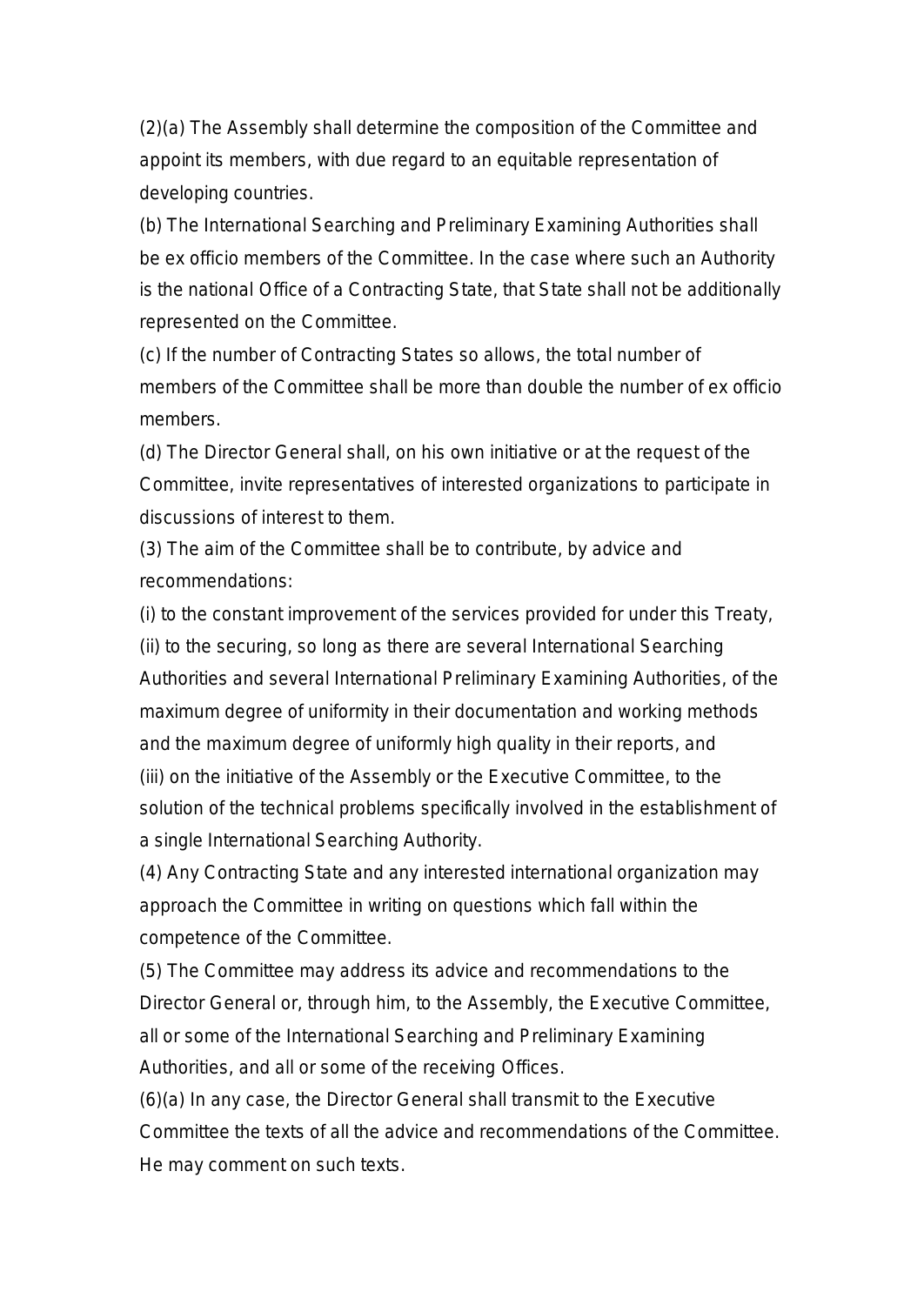(b) The Executive Committee may express its views on any advice, recommendation, or other activity of the Committee, and may invite the Committee to study and report on questions falling within its competence. The Executive Committee may submit to the Assembly, with appropriate comments, the advice, recommendations and report of the Committee. (7) Until the Executive Committee has been established, references in paragraph (6) to the Executive Committee shall be construed as references to the Assembly.

(8) The details of the procedure of the Committee shall be governed by the decisions of the Assembly.

#### **Article 57 - Finances**

(1)(a) The Union shall have a budget.

(b) The budget of the Union shall include the income and expenses proper to the Union and its contribution to the budget of expenses common to the Unions administered by the Organization.

(c) Expenses not attributable exclusively to the Union but also to one or more other Unions administered by the Organization shall be considered as expenses common to the Unions. The share of the Union in such common expenses shall be in proportion to the interest the Union has in them.

(2) The budget of the Union shall be established with due regard to the requirements of coordination with the budgets of the other Unions administered by the Organization.

(3) Subject to the provisions of paragraph (5), the budget of the Union shall be financed from the following sources:

(i) fees and charges due for services rendered by the International Bureau in relation to the Union;

(ii) sale of, or royalties on, the publications of the International Bureau concerning the Union;

(iii) gifts, bequests, and subventions;

(iv) rents, interests, and other miscellaneous income.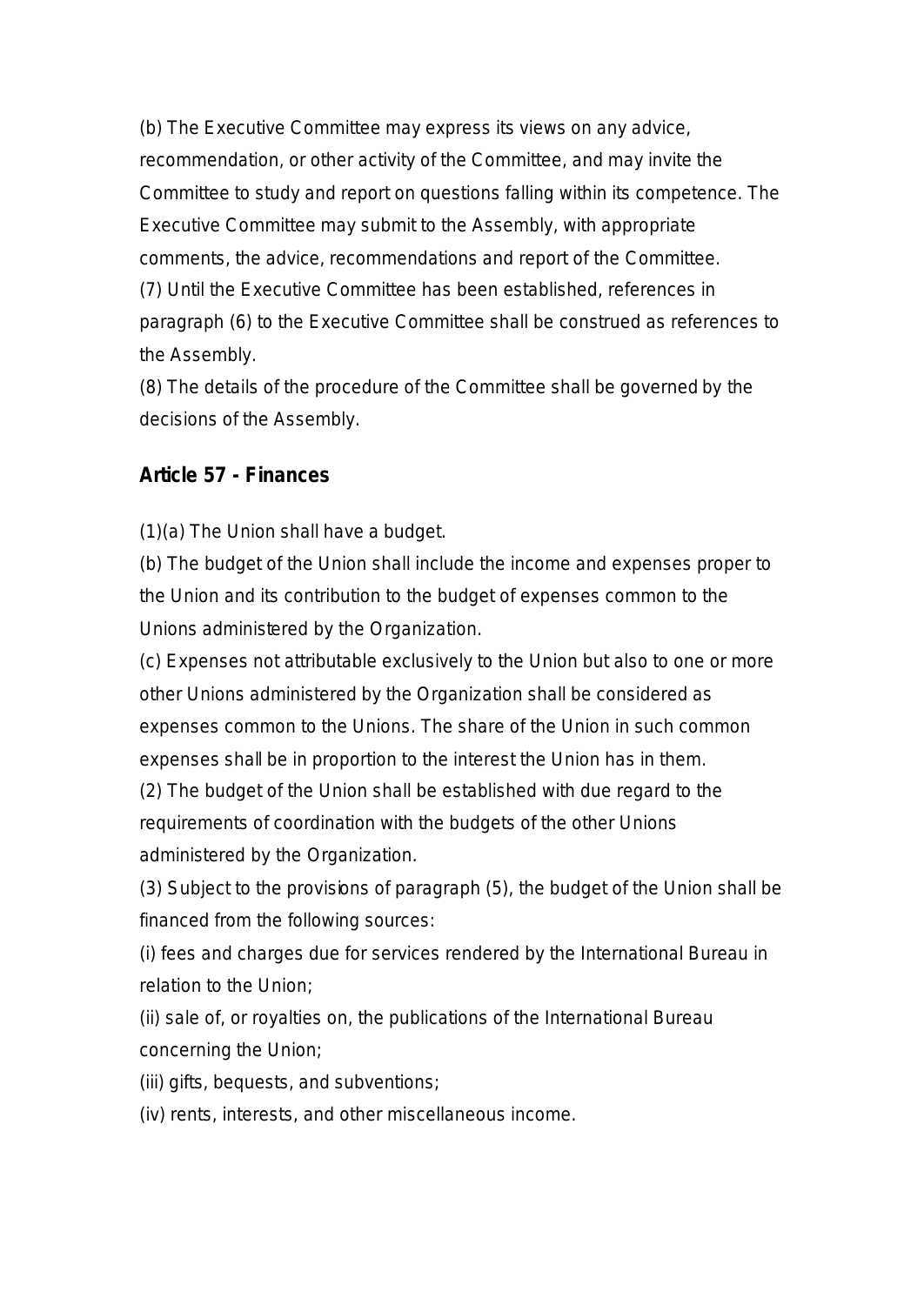(4) The amounts of fees and charges due to the International Bureau and the prices of its publications shall be so fixed that they should, under normal circumstances, be sufficient to cover all the expenses of the International Bureau connected with the administration of this Treaty.

(5)(a) Should any financial year close with a deficit, the Contracting States shall, subject to the provisions of subparagraphs (b) and (c), pay contributions to cover such deficit.

(b) The amount of the contribution of each Contracting State shall be decided by the Assembly with due regard to the number of international applications which has emanated from each of them in the relevant year.

(c) If other means of provisionally covering any deficit or any part thereof are secured, the Assembly may decide that such deficit be carried forward and that the Contracting States should not be asked to pay contributions.

(d) If the financial situation of the Union so permits, the Assembly may decide that any contributions paid under subparagraph (a) be reimbursed to the Contracting States which have paid them.

(e) A Contracting State which has not paid, within two years of the due date as established by the Assembly, its contribution under subparagraph (b) may not exercise its right to vote in any of the organs of the Union. However, any organ of the Union may allow such a State to continue to exercise its right to vote in that organ so long as it is satisfied that the delay in payment is due to exceptional and unavoidable circumstances.

(6) If the budget is not adopted before the beginning of a new financial period, it shall be at the same level as the budget of the previous year, as provided in the financial regulations.

(7)(a) The Union shall have a working capital fund which shall be constituted by a single payment made by each Contracting State. If the fund becomes insufficient, the Assembly shall arrange to increase it. If part of the fund is no longer needed, it shall be reimbursed.

(b) The amount of the initial payment of each Contracting State to the said fund or of its participation in the increase thereof shall be decided by the Assembly on the basis of principles similar to those provided for under paragraph (5)(b).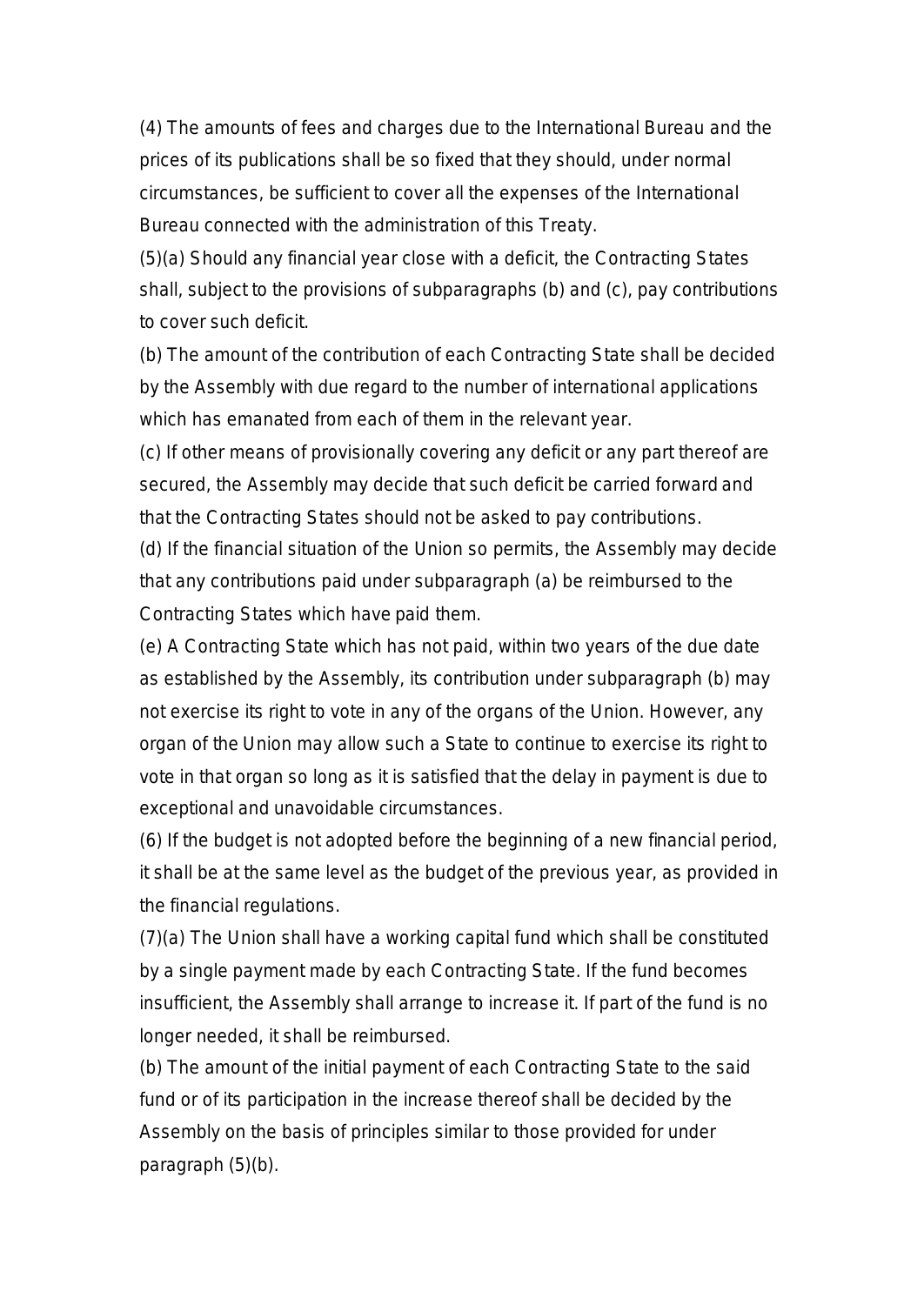(c) The terms of payment shall be fixed by the Assembly on the proposal of the Director General and after it has heard the advice of the Coordination Committee of the Organization.

(d) Any reimbursement shall be proportionate to the amounts paid by each Contracting State, taking into account the dates at which they were paid. (8)(a) In the headquarters agreement concluded with the State on the territory of which the Organization has its headquarters, it shall be provided that, whenever the working capital fund is insufficient, such State shall grant advances. The amount of these advances and the conditions on which they are granted shall be the subject of separate agreements, in each case, between such State and the Organization. As long as it remains under the obligation to grant advances, such State shall have an ex officio seat in the Assembly and on the Executive Committee.

(b) The State referred to in subparagraph (a) and the Organization shall each have the right to denounce the obligation to grant advances, by written notification. Denunciation shall take effect three years after the end of the year in which it has been notified.

(9) The auditing of the accounts shall be effected by one or more of the Contracting States or by external auditors, as provided in the financial regulations. They shall be designated, with their agreement, by the Assembly.

#### **Article 58 - Regulations**

(1) The Regulations annexed to this Treaty provide Rules: (i) concerning matters in respect of which this Treaty expressly refers to the Regulations or expressly provides that they are or shall be prescribed,

(ii) concerning any administrative requirements, matters, or procedures,

(iii) concerning any details useful in the implementation of the provisions of this Treaty.

(2)(a) The Assembly may amend the Regulations.

(b) Subject to the provisions of paragraph (3), amendments shall require three-fourths of the votes cast.

(3)(a) The Regulations specify the Rules which may be amended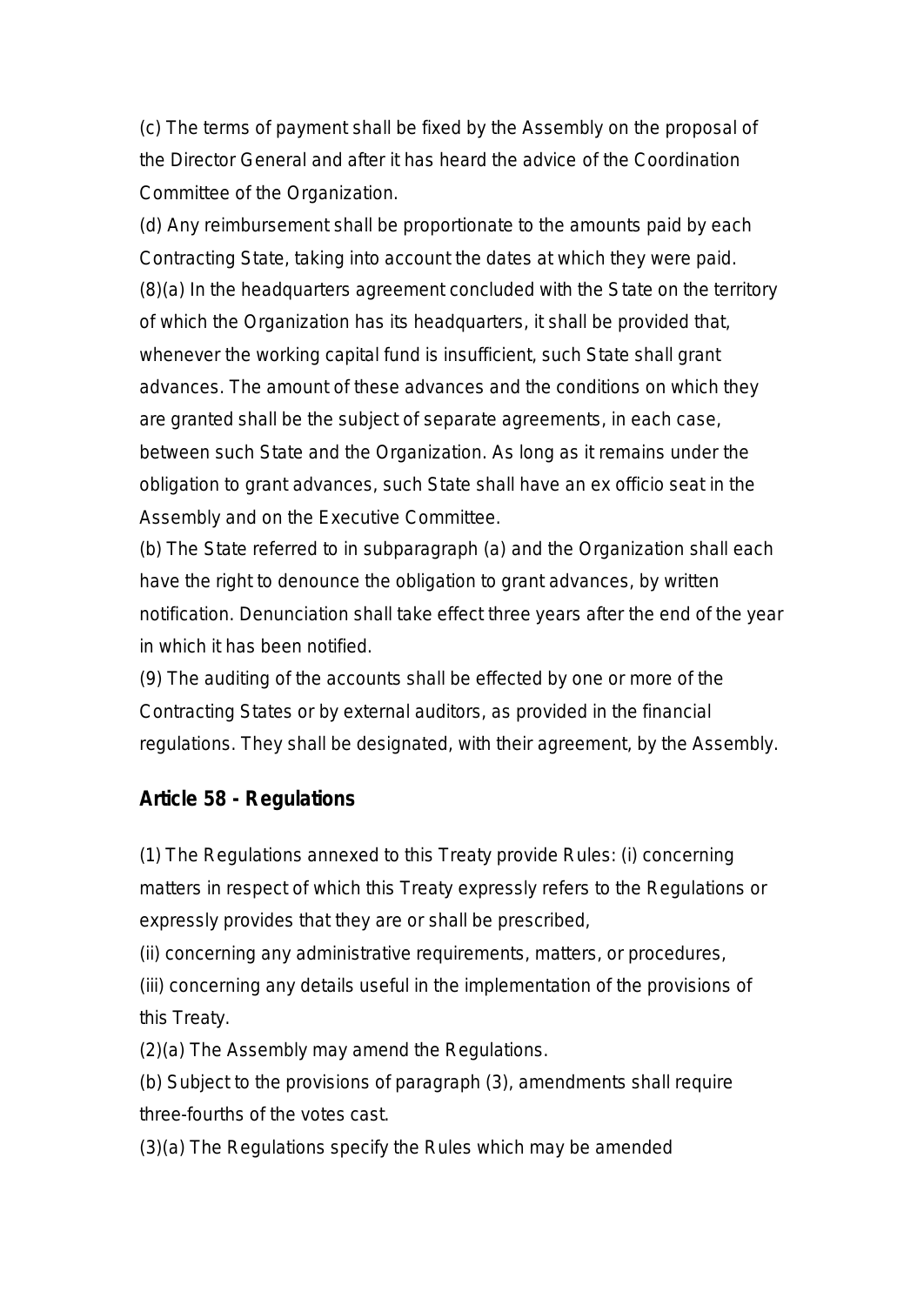(i) only by unanimous consent, or

(ii) only if none of the Contracting States whose national Office acts as an International Searching or Preliminary Examining Authority dissents, and, where such Authority is an intergovernmental organization, if the Contracting State member of that organization authorized for that purpose by the other member States within the competent body of such organization does not dissent.

(b) Exclusion, for the future, of any such Rules from the applicable requirement shall require the fulfillment of the conditions referred to in subparagraph (a)(i) or (a)(ii), respectively.

(c) Inclusion, for the future, of any Rule in one or the other of the requirements referred to in subparagraph (a) shall require unanimous consent.

(4) The Regulations provide for the establishment, under the control of the Assembly, of Administrative Instructions by the Director General.

(5) In the case of conflict between the provisions of the Treaty and those of the Regulations, the provisions of the Treaty shall prevail.

# **Chapter VI - Disputes**

# **Article 59 - Disputes**

Subject to Article 64(5), any dispute between two or more Contracting States concerning the interpretation or application of this Treaty or the Regulations, not settled by negotiation, may, by any one of the States concerned, be brought before the International Court of Justice by application in conformity with the Statute of the Court unless the States concerned agree on some other method of settlement. The Contracting State bringing the dispute before the Court shall inform the International Bureau; the International Bureau shall bring the matter to the attention of the other Contracting States.

# **Chapter VII - Revision and amendment**

**Article 60 - Revision of the Treaty**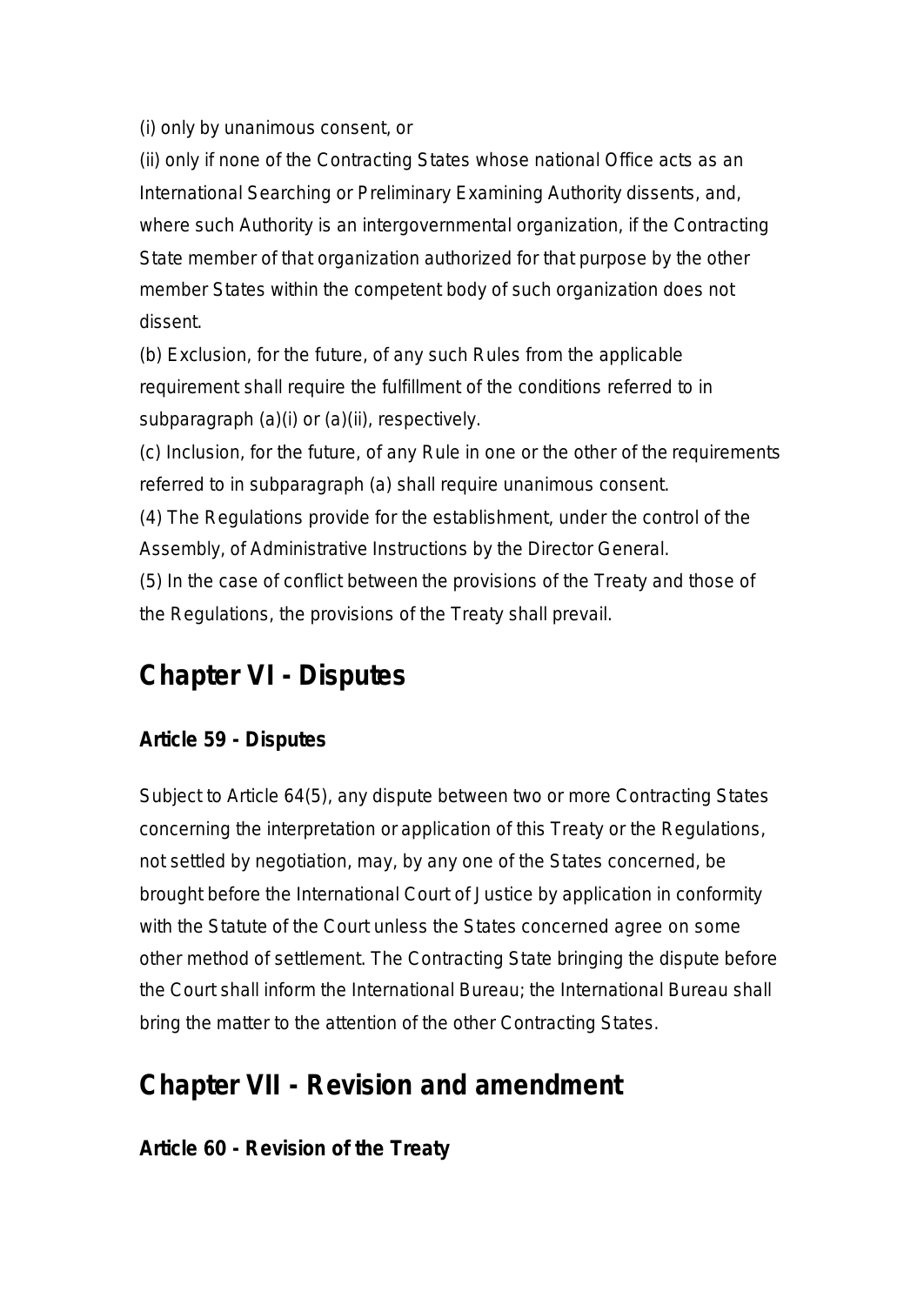(1) This Treaty may be revised from time to time by a special conference of the Contracting States.

(2) The convocation of any revision conference shall be decided by the Assembly.

(3) Any intergovernmental organization appointed as International Searching or Preliminary Examining Authority shall be admitted as observer to any revision conference.

(4) Articles 53(5), (9) and (11), 54, 55(4) to (8), 56, and 57, may be amended either by a revision conference or according to the provisions of Article 61.

# **Article 61 - Amendment of Certain Provisions of the Treaty**

(1)(a) Proposals for the amendment of Articles 53(5), (9) and (11), 54, 55(4) to (8), 56, and 57, may be initiated by any State member of the Assembly, by the Executive Committee, or by the Director General.

(b) Such proposals shall be communicated by the Director General to the Contracting States at least six months in advance of their consideration by the Assembly.

(2)(a) Amendments to the Articles referred to in paragraph (1) shall be adopted by the Assembly.

(b) Adoption shall require three-fourths of the votes cast.

(3)(a) Any amendment to the Articles referred to in paragraph (1) shall enter into force one month after written notifications of acceptance, effected in accordance with their respective constitutional processes, have been received by the Director General from three-fourths of the States members of the Assembly at the time it adopted the amendment.

(b) Any amendment to the said Artic les thus accepted shall bind all the States which are members of the Assembly at the time the amendment enters into force, provided that any amendment increasing the financial obligations of the Contracting States shall bind only those States which have notified their acceptance of such amendment.

(c) Any amendment accepted in accordance with the provisions of subparagraph (a) shall bind all States which become members of the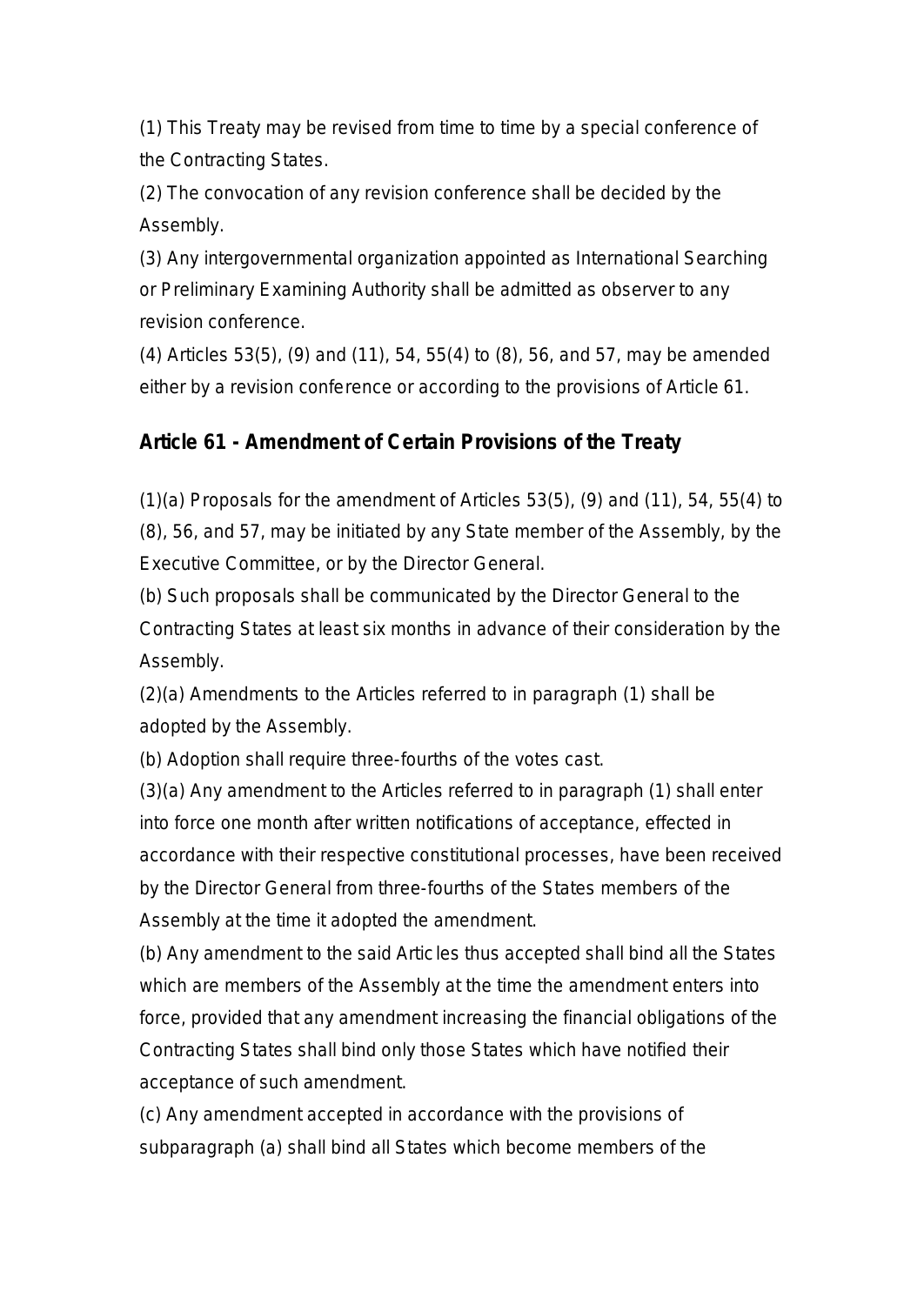Assembly after the date on which the amendment entered into force in accordance with the provisions of subparagraph (a).

# **Chapter VIII - Final provisions**

# **Article 62 - Becoming Party to the Treaty**

(1) Any State member of the International Union for the Protection of Industrial Property may become party to this Treaty by:

(i) signature followed by the deposit of an instrument of ratification, or

(ii) deposit of an instrument of accession.

(2) Instruments of ratification or accession shall be deposited with the Director General.

(3) The provisions of Article 24 of the Stockholm Act of the Paris Convention for the Protection of Industrial Property shall apply to this Treaty.

(4) Paragraph (3) shall in no way be understood as implying the recognition or tacit acceptance by a Contracting State of the factual situation concerning a territory to which this Treaty is made applicable by another Contracting State by virtue of the said paragraph.

# **Article 63 - Entry into Force of the Treaty**

(1)(a) Subject to the provisions of paragraph (3), this Treaty shall enter into force three months after eight States have deposited their instruments of ratification or accession, provided that at least four of those States each fulfill any of the following conditions:

(i) the number of applications filed in the State has exceeded 40,000 according to the most recent annual statistics published by the International Bureau,

(ii) the nationals or residents of the State have filed at least 1,000 applications in one foreign country according to the most recent annual statistics published by the International Bureau,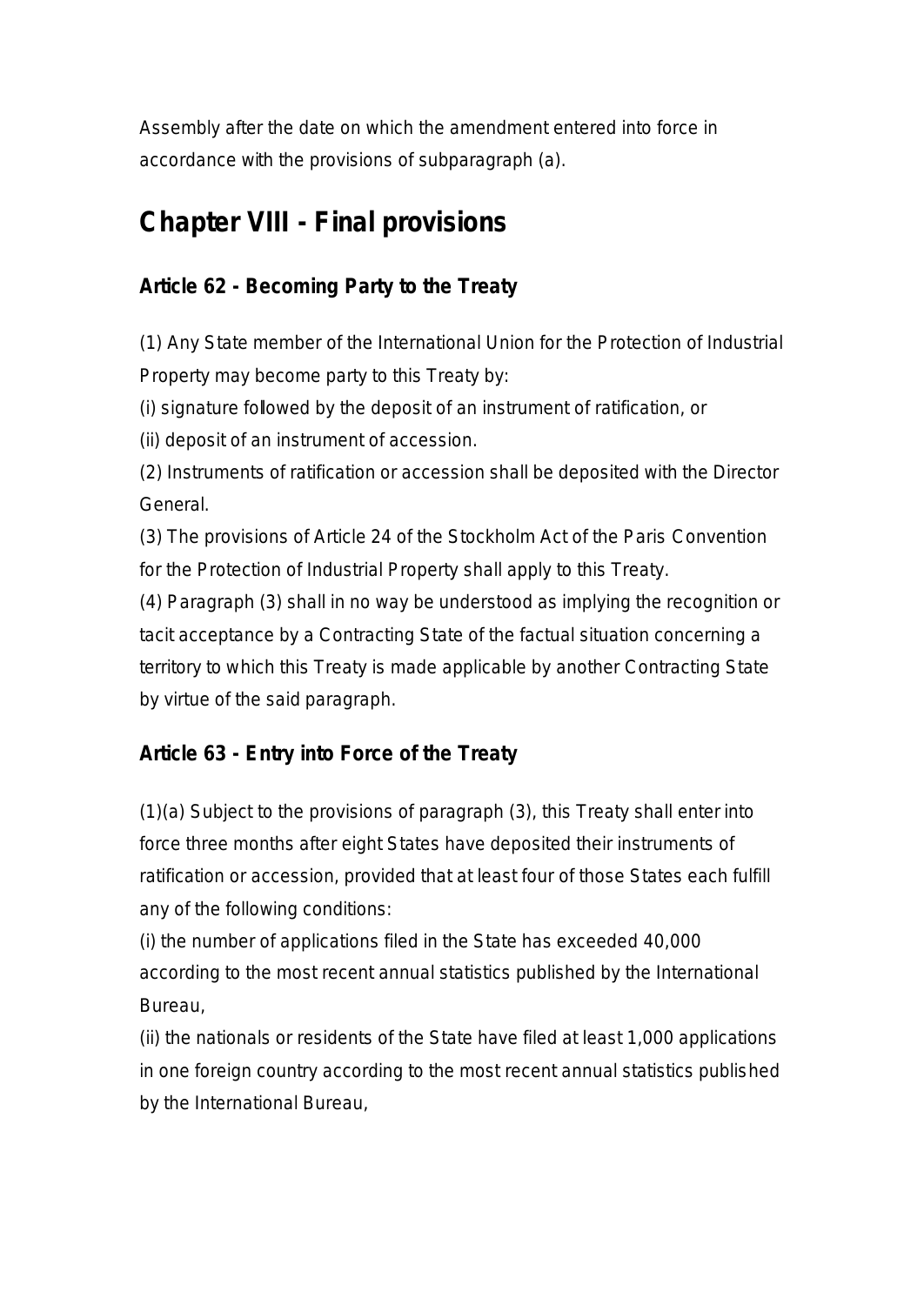(iii) the national Office of the State has received at least 10,000 applications from nationals or residents of foreign countries according to the most recent annual statistics published by the International Bureau.

(b) For the purposes of this paragraph, the term "applications" does not include applications for utility models.

(2) Subject to the provisions of paragraph (3), any State which does not become party to this Treaty upon entry into force under paragraph (1) shall become bound by this Treaty three months after the date on which such State has deposited its instrument of ratification or accession.

(3) The provisions of Chapter II and the corresponding provisions of the Regulations annexed to this Treaty shall become applicable, however, only on the date on which three States each of which fulfill at least one of the three requirements specified in paragraph (1) have become party to this Treaty without declaring, as provided in Article 64(1), that they do not intend to be bound by the provisions of Chapter II. That date shall not, however, be prior to that of the initial entry into force under paragraph (1).

#### **Article 64 - Reservations**

(1)(a) Any State may declare that it shall not be bound by the provisions of Chapter II.

(b) States making a declaration under subparagraph (a) shall not be bound by the provisions of Chapter II and the corresponding provisions of the Regulations.

(2)(a) Any State not having made a declaration under paragraph (1)(a) may declare that:

(i) it shall not be bound by the provisions of Article 39(1) with respect to the furnishing of a copy of the international application and a translation thereof (as prescribed),

(ii) the obligation to delay national processing, as provided for under Article 40, shall not prevent publication, by or through its national Office, of the international application or a translation thereof, it being understood, however, that it is not exempted from the limitations provided for in Articles 30 and 38.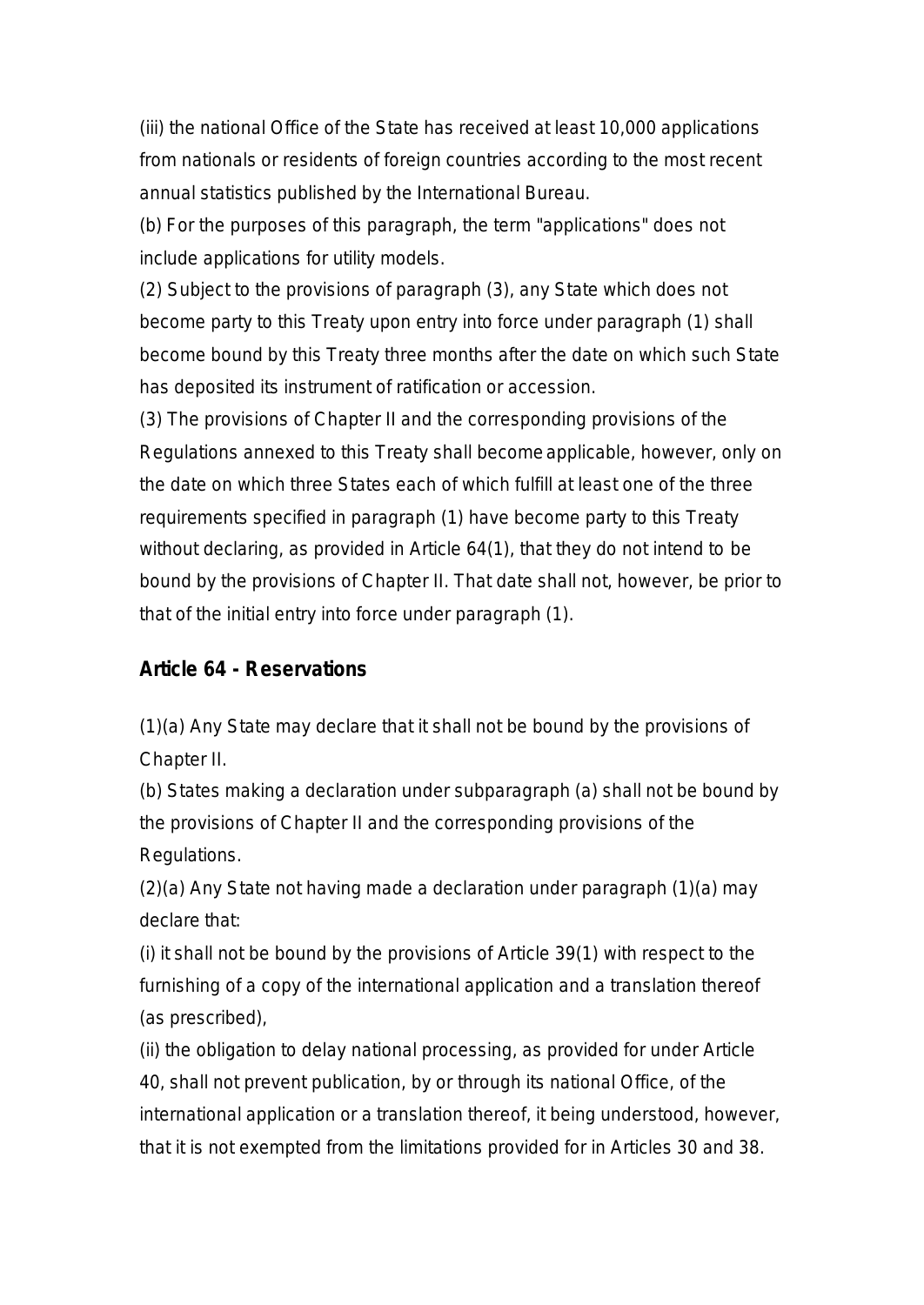(b) States making such a declaration shall be bound accordingly.

(3)(a) Any State may declare that, as far as it is concerned, international publication of international applications is not required.

(b) Where, at the expiration of 18 months from the priority date, the international application contains the designation only of such States as have made declarations under subparagraph (a), the international application shall not be published by virtue of Article 21(2).

(c) Where the provisions of subparagraph (b) apply, the international application shall nevertheless be published by the International Bureau:

(i) at the request of the applicant, as provided in the Regulations,

(ii) when a national application or a patent based on the international application is published by or on behalf of the national Office of any designated State having made a declaration under subparagraph (a), promptly after such publication but not before the expiration of 18 months from the priority date.

(4)(a) Any State whose national law provides for prior art effect of its patents as from a date before publication, but does not equate for prior art purposes the priority date claimed under the Paris Convention for the Protection of Industrial Property to the actual filing date in that State, may declare that the filing outside that State of an international application designating that State is not equated to an actual filing in that State for prior art purposes.

(b) Any State making a declaration under subparagraph (a) shall to that extent not be bound by the provisions of Article 11(3).

(c) Any State making a declaration under subparagraph (a) shall, at the same time, state in writing the date from which, and the conditions under which, the prior art effect of any international application designating that State becomes effective in that State. This statement may be modified at any time by notification addressed to the Director General.

(5) Each State may declare that it does not consider itself bound by Article 59. With regard to any dispute between any Contracting State having made such a declaration and any other Contracting State, the provisions of Article 59 shall not apply.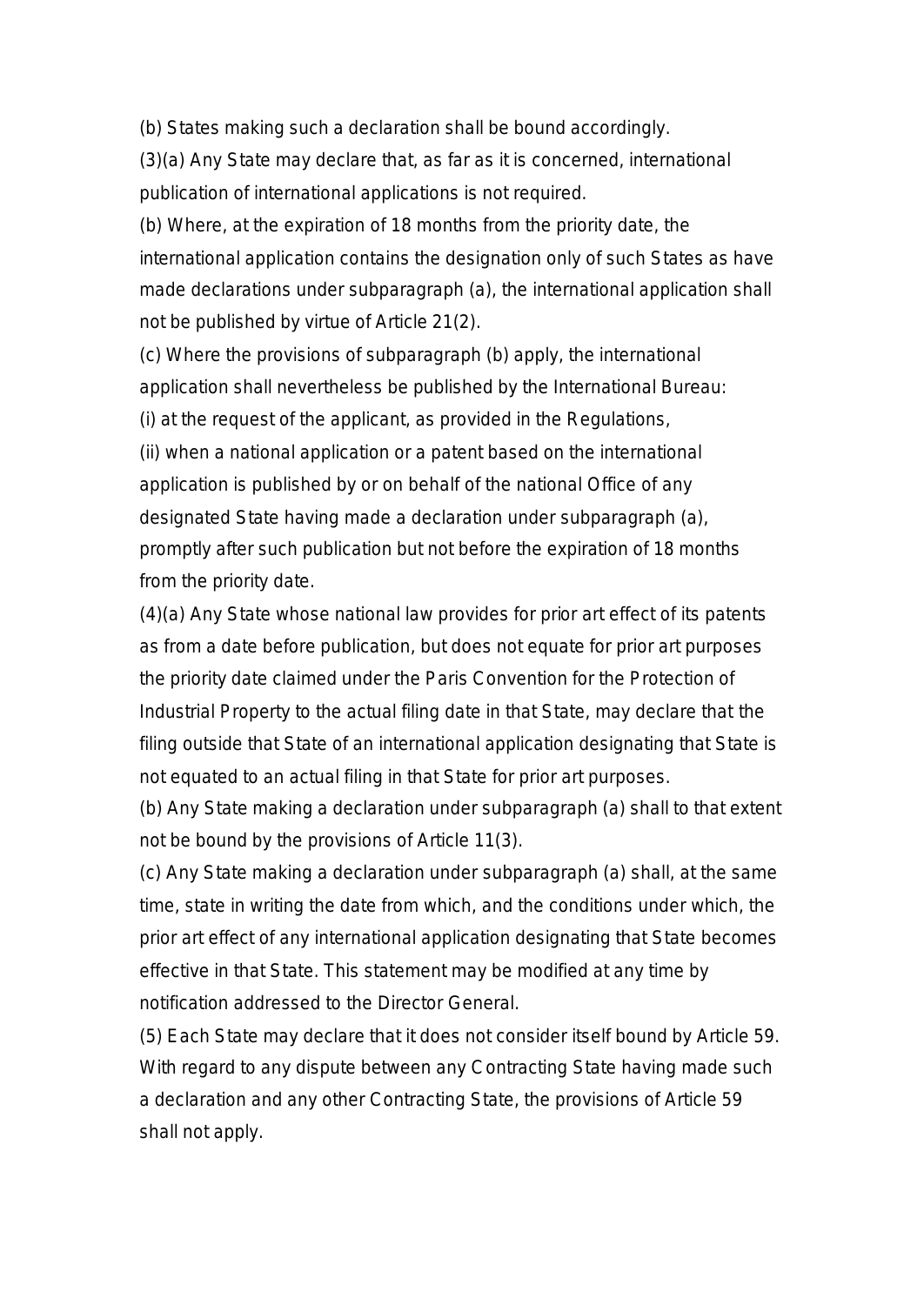(6)(a) Any declaration made under this Article shall be made in writing. It may be made at the time of signing this Treaty, at the time of depositing the instrument of ratification or accession, or, except in the case referred to in paragraph (5), at any later time by notification addressed to the Director General. In the case of the said notification, the declaration shall take effect six months after the day on which the Director General has received the notification, and shall not affect international applications filed prior to the expiration of the said six-month period.

(b) Any declaration made under this Article may be withdrawn at any time by notification addressed to the Director General. Such withdrawal shall take effect three months after the day on which the Director General has received the notification and, in the case of the withdrawal of a declaration made under paragraph (3), shall not affect international applications filed prior to the expiration of the said three-month period.

(7) No reservations to this Treaty other than the reservations under paragraphs (1) to (5) are permitted.

# **Article 65 - Gradual Application**

(1) If the agreement with any International Searching or Preliminary Examining Authority provides, transitionally, for limits on the number or kind of international applications that such Authority undertakes to process, the Assembly shall adopt the measures necessary for the gradual application of this Treaty and the Regulations in respect of given categories of international applications. This provision shall also apply to requests for an internationaltype search under Article 15(5).

(2) The Assembly shall fix the dates from which, subject to the provision of paragraph (1), international applications may be filed and demands for international preliminary examination may be submitted. Such dates shall not be later than six months after this Treaty has entered into force according to the provisions of Article 63(1), or after Chapter II has become applicable under Article 63(3), respectively.

# **Article 66 - Denunciation**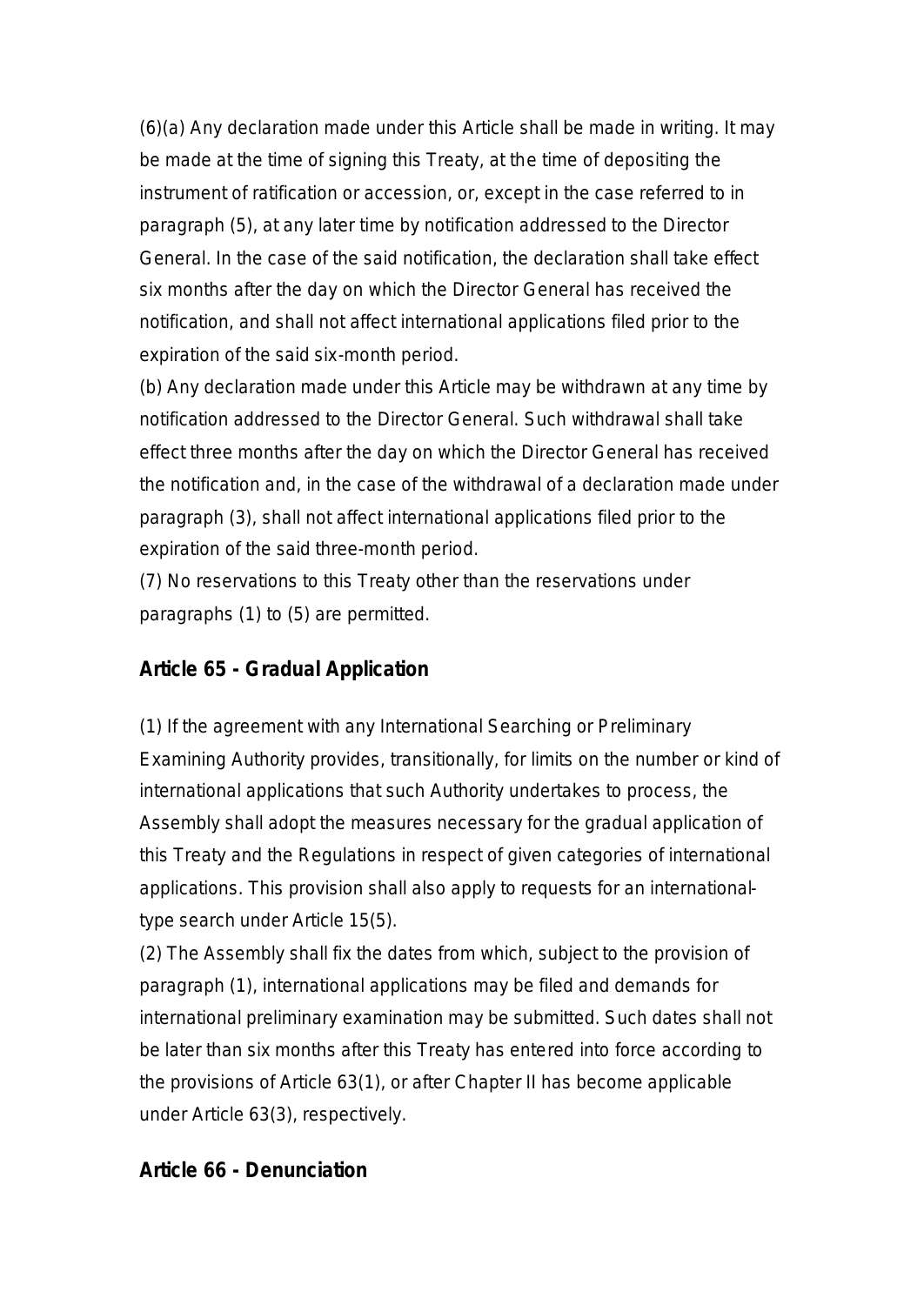(1) Any Contracting State may denounce this Treaty by notification addressed to the Director General.

(2) Denunciation shall take effect six months after receipt of the said notification by the Director General. It shall not affect the effects of the international application in the denouncing State if the international application was filed, and, where the denouncing State has been elected, the election was made, prior to the expiration of the said six-month period.

# **Article 67 - Signature and Languages**

(1)(a) This Treaty shall be signed in a single original in the English and French languages, both texts being equally authentic.

(b) Official texts shall be established by the Director General, after consultation with the interested Governments, in the German, Japanese, Portuguese, Russian and Spanish languages, and such other languages as the Assembly may designate.

(2) This Treaty shall remain open for signature at Washington until December 31, 1970.

# **Article 68 - Depositary Functions**

(1) The original of this Treaty, when no longer open for signature, shall be deposited with the Director General.

(2) The Director General shall transmit two copies, certified by him, of this Treaty and the Regulations annexed hereto to the Governments of all States party to the Paris Convention for the Protection of Industrial Property and, on request, to the Government of any other State.

(3) The Director General shall register this Treaty with the Secretariat of the United Nations.

(4) The Director General shall transmit two copies, certified by him, of any amendment to this Treaty and the Regulations to the Governments of all Contracting States and, on request, to the Government of any other State.

# **Article 69 - Notifications**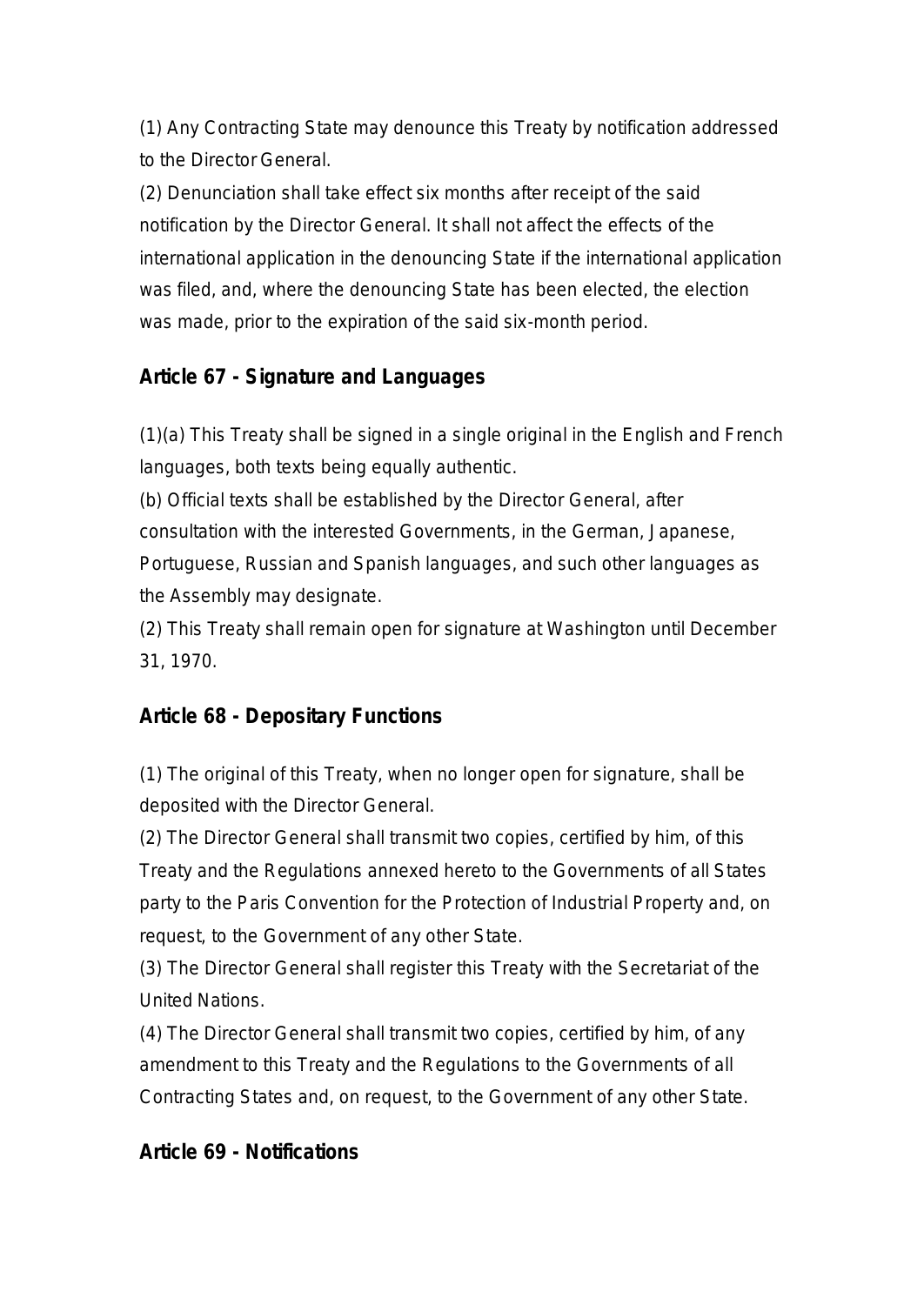The Director General shall notify the Governments of all States party to the Paris Convention for the Protection of Industrial Property of:

(i) signatures under Article 62,

(ii) deposits of instruments of ratification or accession under Article 62,

(iii) the date of entry into force of this Treaty and the date from which Chapter II is applicable in accordance with Article 63(3),

(iv) any declarations made under Article 64(1) to (5),

(v) withdrawals of any declarations made under Article 64(6)(b),

(vi) denunciations received under Article 66, and

(vii) any declarations made under Article 31(4).

IN WITNESS WHEREOF, the undersigned, being duly authorized thereto, have signed this Treaty.

DONE at Washington, on June 19, 1970.

# **Regulations under the Patent Cooperation Treaty**

**(as in force from July 1, 1998) Adopted on June 19, 1970, and amended on April 14, 1978, October 3, 1978, May 1, 1979, June 16, 1980, September 26, 1980, July 3, 1981, September 10, 1982, October 4, 1983, February 3, 1984, September 28, 1984, October 1, 1985, July 12, 1991, October 2, 1991, September 29, 1992, September 29, 1993, October 3, 1995, and October 1, 1997.**

# **Part A - Introductory rules**

**Rule 1 - Abbreviated Expressions**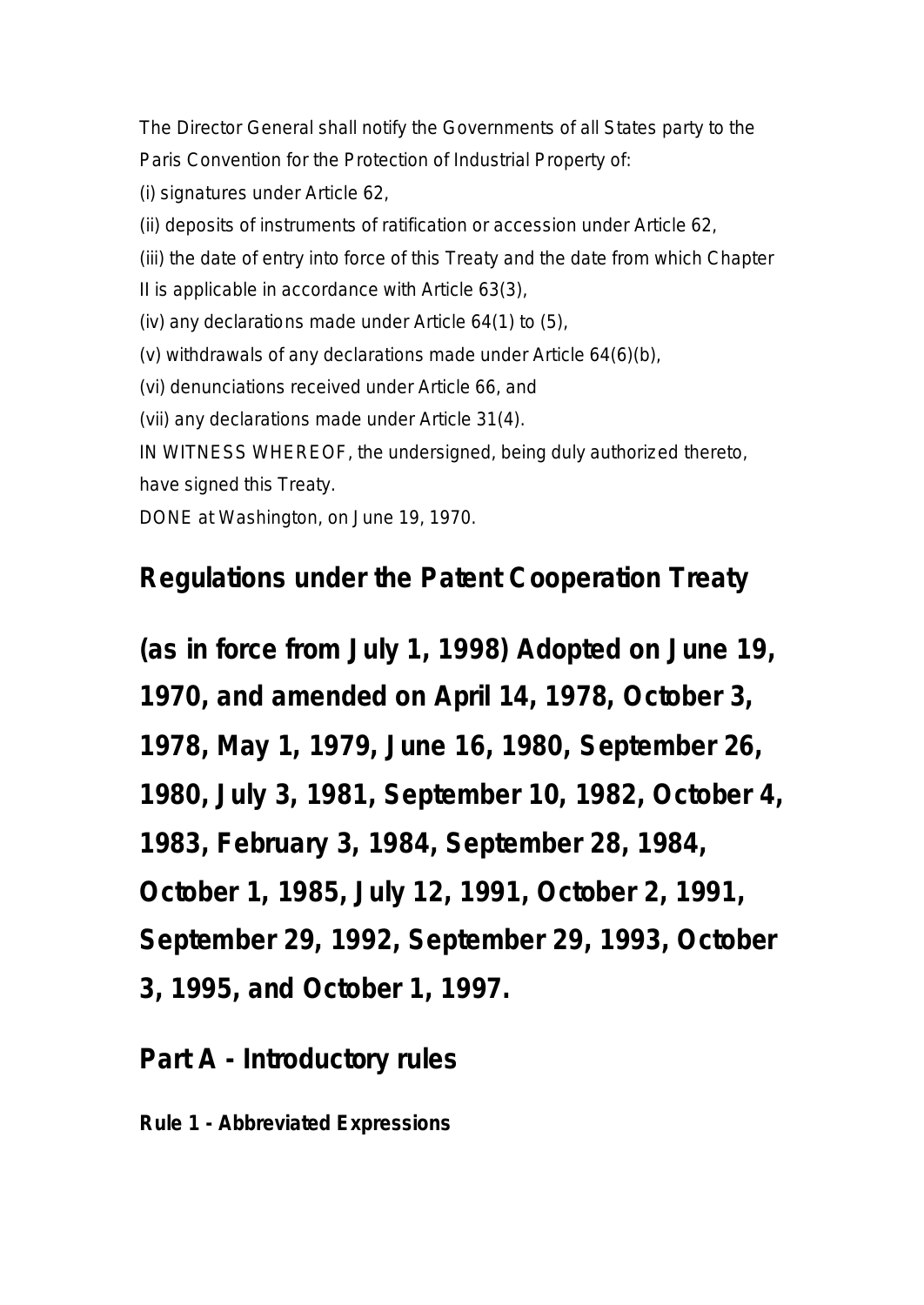1.1 Meaning of Abbreviated Expressions

(a) In these Regulations, the word "Treaty" means the Patent Cooperation Treaty.

(b) In these Regulations, the words "Chapter" and "Article" refer to the specified Chapter orArticle of the Treaty.

# **Rule 2 - Interpretation of Certain Words**

# 2.1 "Applicant"

Whenever the word "applicant" is used, it shall be construed as meaning also the agent or other representative of the applicant, except where the contrary clearly follows from the wording or the nature of the provision, or the context in which the word is used, such as, in particular, where the provision refers to the residence or nationality of the applicant.

2.2 "Agent"

Whenever the word "agent" is used, it shall be construed as meaning an agent appointed under Rule 90.1, unless the contrary clearly follows from the wording or the nature of the provision, or the context in which the word is used.

2.2bis "Common Representative"

Whenever the expression "common representative" is used, it shall be construed as meaning an applicant appointed as, or considered to be, the common representative under Rule 90.2.

2.3 "Signature"

Whenever the word "signature" is used, it shall be understood that, if the national law applied by the receiving Office or the competent International Searching or Preliminary Examining Authority requires the use of a seal instead of a signature, the word, for the purposes of that Office or Authority, shall mean seal.

# **Part B - Rules concerning chapter I of the Treaty**

**Rule 3 - The Request (Form)**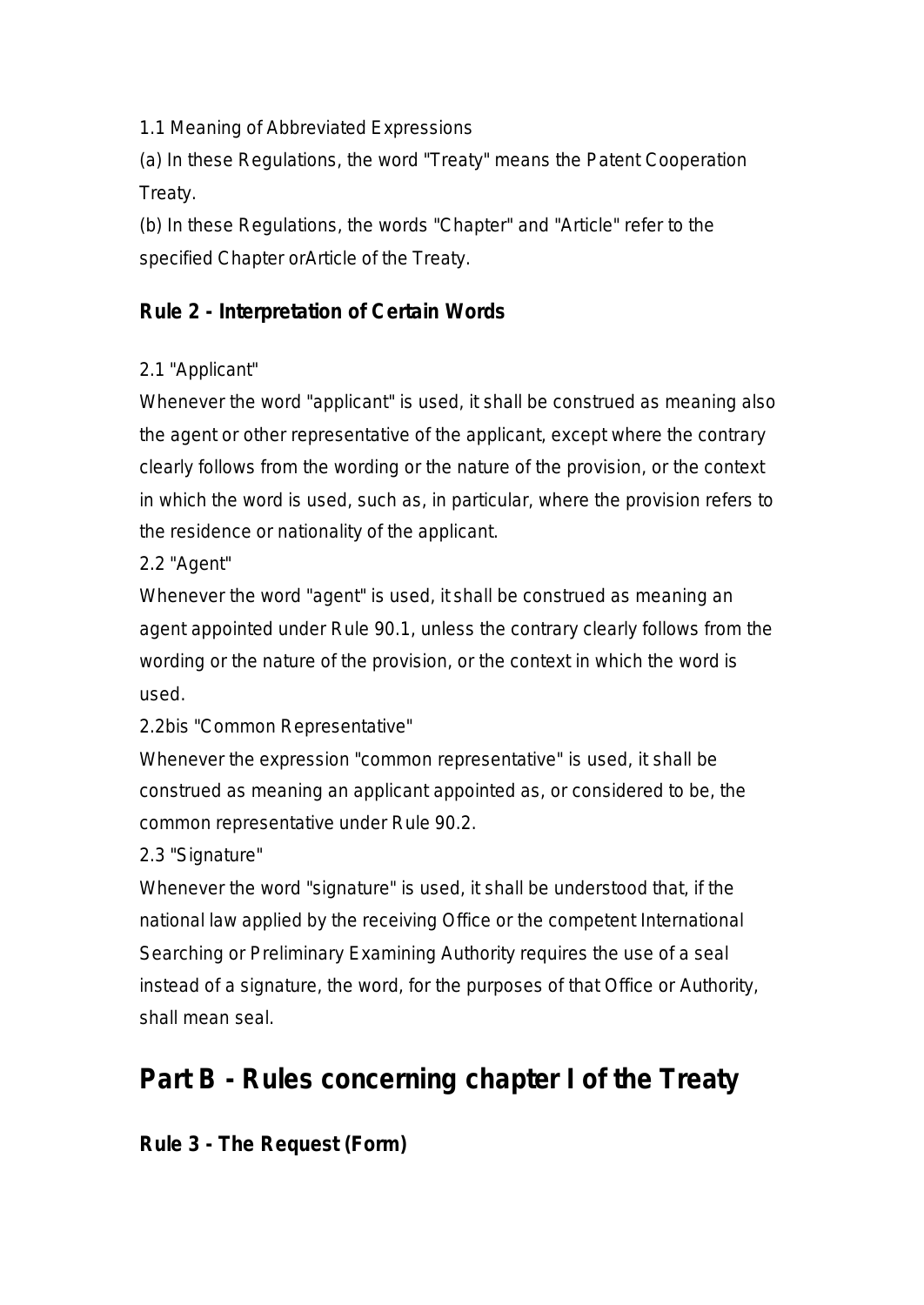3.1 Form of Request

The request shall be made on a printed form or be presented as a computer print-out.

3.2 Availability of Forms

Copies of the printed form shall be furnished free of charge to the applicants by the receiving Office, or, if the receiving Office so desires, by the International Bureau.

3.3 Check List

(a) The request shall contain a list indicating:

(i) the total number of sheets constituting the international application and the number of the sheets of each element of the international application: request, description (separately indicating the number of sheets of any sequence listing part of the description), claims, drawings, abstract;

(ii) where applicable, that the international application as filed is accompanied by a power of attorney (i.e., a document appointing an agent or a common representative), a copy of a general power of attorney, a priority document, a sequence listing in computer readable form, a document relating to the payment of fees, or any other document (to be specified in the check list); (iii) the number of that figure of the drawings which the applicant suggests should accompany the abstract when the abstract is published; in exceptional cases, the applicant may suggest more than one figure.

(b) The list shall be completed by the applicant, failing which the receiving Office shall make the necessary indications, except that the number referred to in paragraph (a)(iii) shall not be indicated by the receiving Office.

3.4 Particulars

Subject to Rule 3.3, particulars of the printed request form and of a request presented as a computer print-out shall be prescribed by the Administrative Instructions.

# **Rule 4 - The Request (Contents)**

4.1 Mandatory and Optional Contents; Signature

(a) The request shall contain: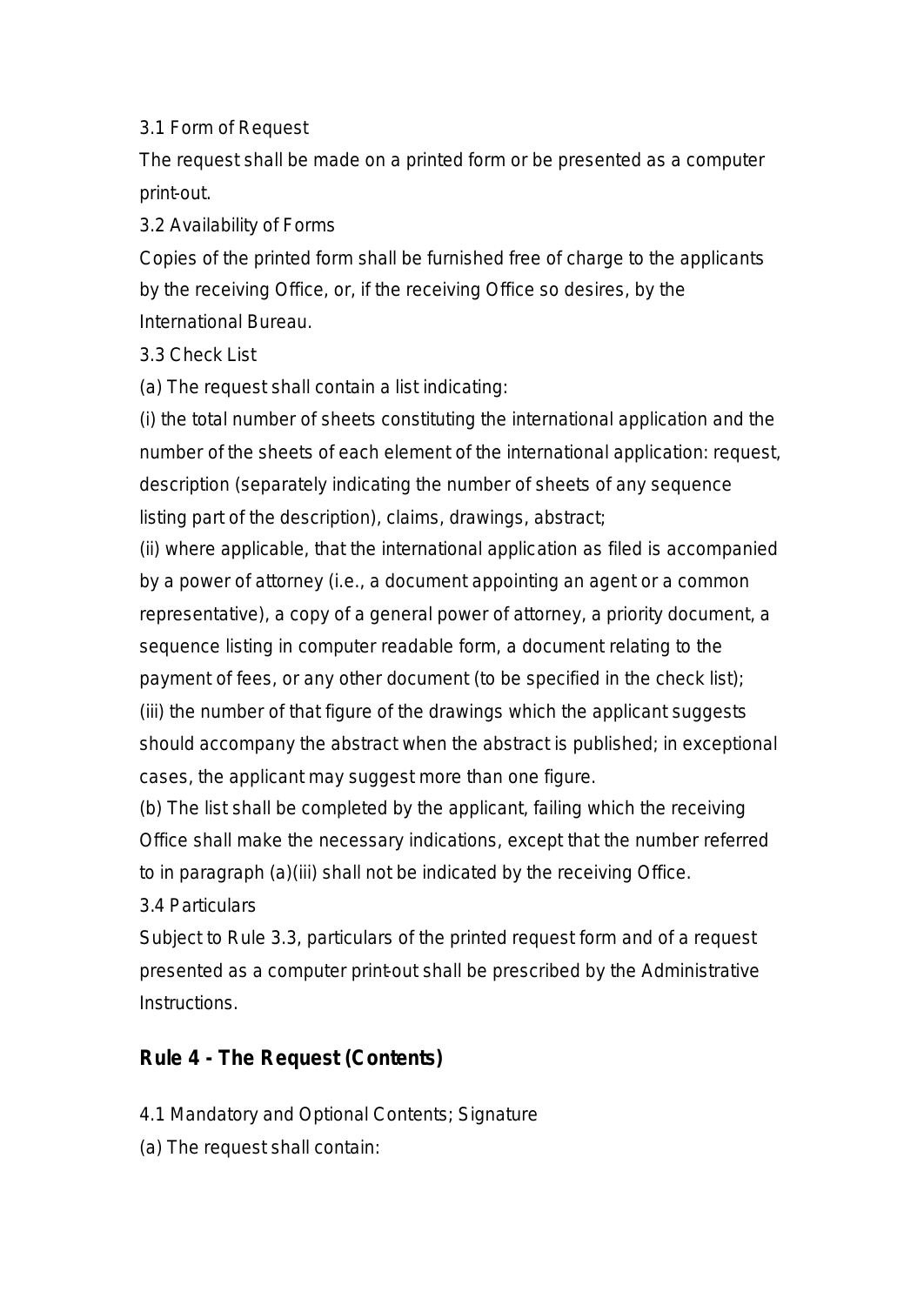(i) a petition,

(ii) the title of the invention,

(iii) indications concerning the applicant and the agent, if there is an agent,

(iv) the designation of States,

(v) indications concerning the inventor where the national law of at least one of the designated States requires that the name of the inventor be furnished at the time of filing a national application.

(b) The request shall, where applicable, contain:

(i) a priority claim,

(ii) a reference to any earlier international, international-type or other search,

(iii) choices of certain kinds of protection,

(iv) an indication that the applicant wishes to obtain a regional patent,

(v) a reference to a parent application or parent patent,

(vi) an indication of the applicant's choice of competent International Searching Authority.

(c) The request may contain:

(i) indications concerning the inventor where the national law of none of the designated States requires that the name of the inventor be furnished at the time of filing a national application,

(ii) a request to the receiving Office to transmit the priority document to the International Bureau where the application whose priority is claimed was filed with the national Office or intergovernmental authority which is the receiving Office.

(d) The request shall be signed.

4.2 The Petition

The petition shall be to the following effect and shall preferably be worded as follows: "The undersigned requests that the present international application be processed according to the Patent Cooperation Treaty."

4.3 Title of the Invention

The title of the invention shall be short (preferably from two to seven words when in English or translated into English) and precise.

4.4 Names and Addresses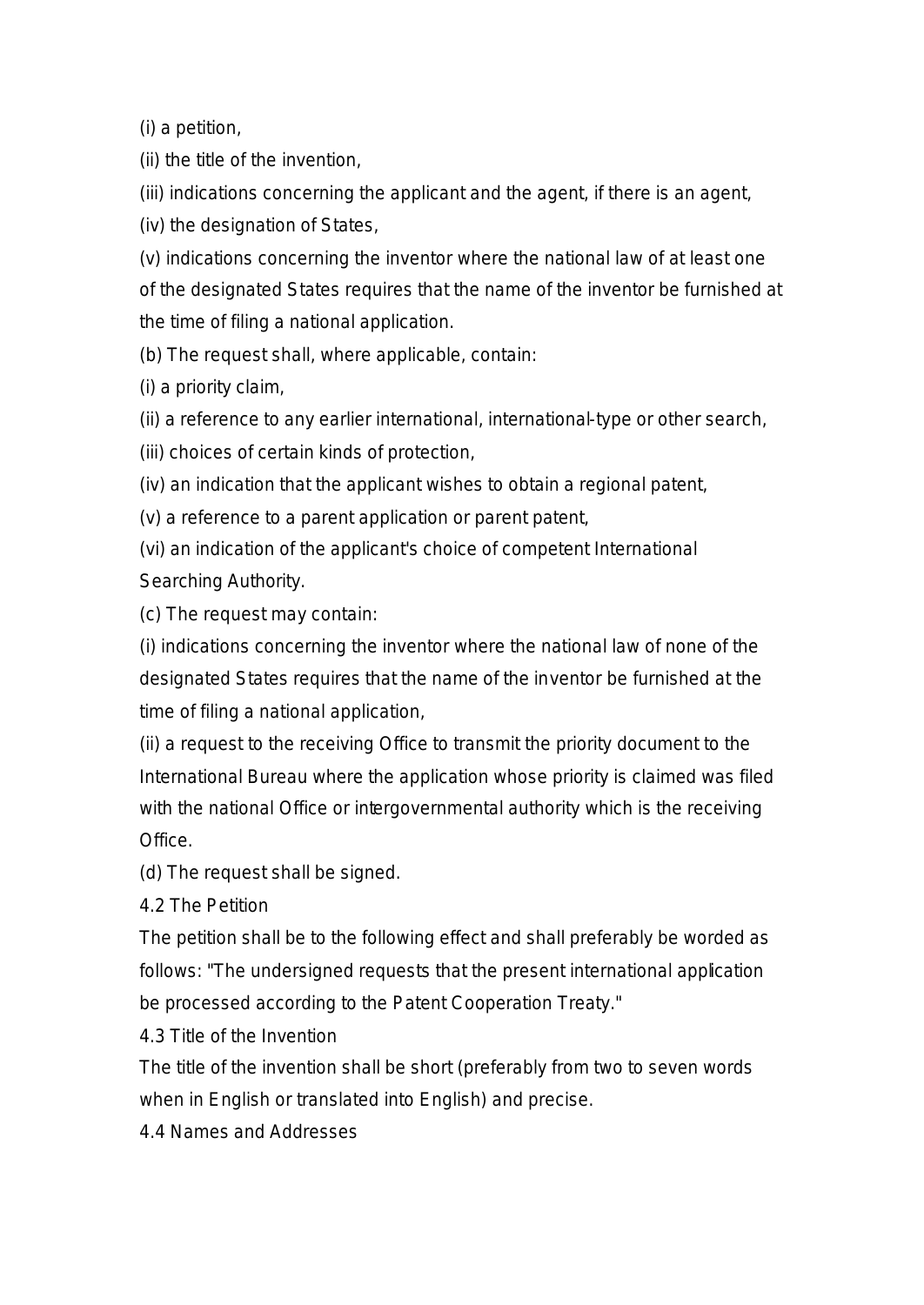(a) Names of natural persons shall be indicated by the person's family name and given name(s), the family name being indicated before the given name(s). (b) Names of legal entities shall be indicated by their full, official designations. (c) Addresses shall be indicated in such a way as to satisfy the customary requirements for prompt postal delivery at the indicated address and, in any case, shall consist of all the relevant administrative units up to, and including, the house number, if any. Where the national law of the designated State does not require the indication of the house number, failure to indicate such number shall have no effect in that State. In order to allow rapid communication with the applicant, it is recommended to indicate any teleprinter address, telephone and facsimile machine numbers, or corresponding data for other like means of communication, of the applicant or, where applicable, the agent or the common representative.

(d) For each applicant, inventor, or agent, only one address may be indicated, except that, if no agent has been appointed to represent the applicant, or all of them if more than one, the applicant or, if there is more than one applicant, the common representative, may indicate, in addition to any other address given in the request, an address to which notifications shall be sent.

4.5 The Applicant

(a) The request shall indicate the name, address, nationality and residence of the applicant or, if there are several applicants, of each of them.

(b) The applicant's nationality shall be indicated by the name of the State of which he is a national.

(c) The applicant's residence shall be indicated by the name of the State of which he is a resident.

(d) The request may, for different designated States, indicate different applicants. In such a case, the request shall indicate the applicant or applicants for each designated State or group of designated States.

#### 4.6 The Inventor

(a) Where Rule 4.1(a)(v) applies, the request shall indicate the name and address of the inventor or, if there are several inventors, of each of them. (b) If the applicant is the inventor, the request, in lieu of the indication under paragraph (a), shall contain a statement to that effect.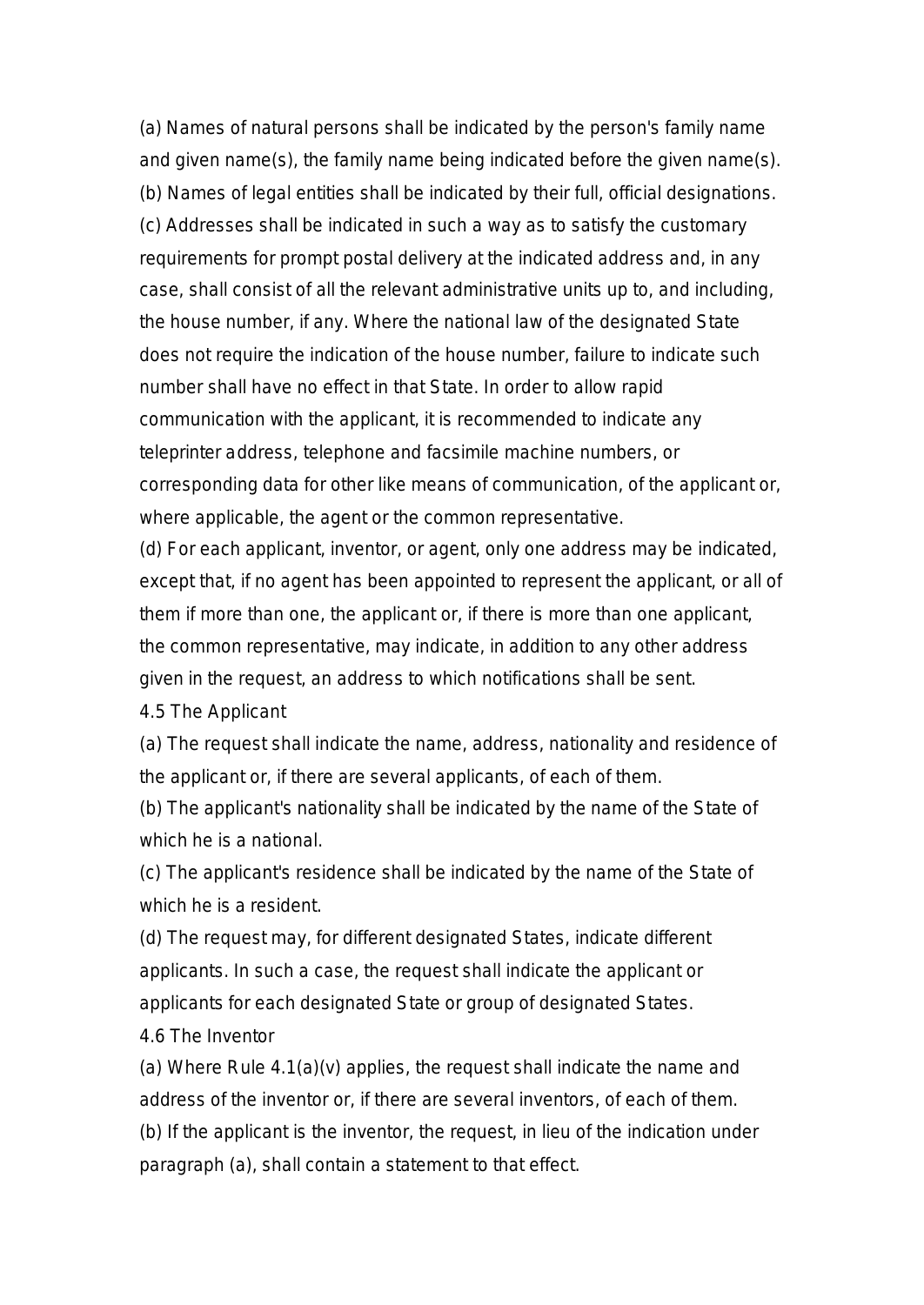(c) The request may, for different designated States, indicate different persons as inventors where, in this respect, the requirements of the national laws of the designated States are not the same. In such a case, the request shall contain a separate statement for each designated State or group of States in which a particular person, or the same person, is to be considered the inventor, or in which particular persons, or the same persons, are to be considered the inventors.

4.7 The Agent

If agents are designated, the request shall so indicate, and shall state their names and addresses.

4.8 Common Representative

If a common representative is designated, the request shall so indicate.

4.9 Designation of States

(a) Contracting States shall be designated in the request:

(i) in the case of designations for the purpose of obtaining national patents, by an indication of each State concerned;

(ii) in the case of designations for the purpose of obtaining a regional patent, by an indication that a regional patent is desired either for all Contracting States which are party to the regional patent treaty concerned or only for such Contracting States as are specified.

(b) The request may contain an indication that all designations which would be permitted under the Treaty, other than those made under paragraph (a), are also made, provided that:

(i) at least one Contracting State is designated under paragraph (a), and (ii) the request also contains a statement that any designation made under this paragraph is subject to confirmation as provided in paragraph (c) and that any designation which is not so confirmed before the expiration of 15 months from the priority date is to be regarded as withdrawn by the applicant at the expiration of that time limit.

(c) The confirmation of any designation made under paragraph (b) shall be effected by

(i) filing with the receiving Office a written notice containing an indication as referred to in paragraph (a)(i) or (ii), and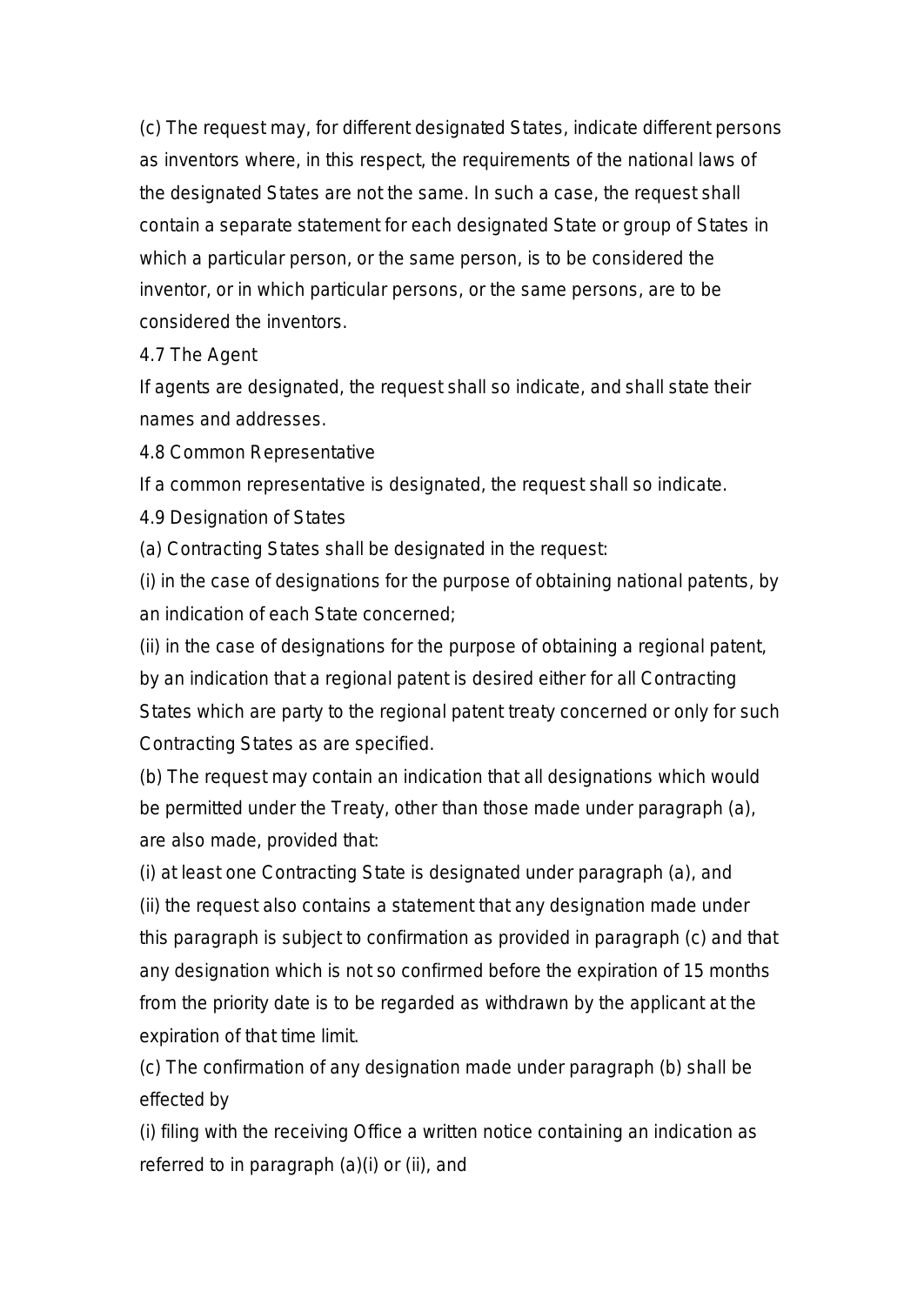(ii) paying to the receiving Office the designation fee and the confirmation fee referred to in Rule 15.5

within the time limit under paragraph (b)(ii).

4.10 Priority Claim

(a) Any declaration referred to in Article 8(1) ("priority claim") shall, subject to Rule 26bis.1, be made in the request; it shall consist of a statement to the effect that the priority of an earlier application is claimed and shall indicate: (i) the date on which the earlier application was filed, being a date falling within the period of 12 months preceding the international filing date;

(ii) the number of the earlier application;

(iii) where the earlier application is a national application, the country party to the Paris Convention for the Protection of Industrial Property in which it was filed;

(iv) where the earlier application is a regional application, the authority entrusted with the granting of regional patents under the applicable regional patent treaty;

(v) where the earlier application is an international application, the receiving Office with which it was filed.

(b) In addition to any indication required under paragraph  $(a)(iv)$  or  $(v)$ :

(i) where the earlier application is a regional application or an international application, the priority claim may indicate one or more countries party to the Paris Convention for the Protection of Industrial Property for which that earlier application was filed;

(ii) where the earlier application is a regional application and the countries party to the regional patent treaty are not all party to the Paris Convention for the Protection of Industrial Property, the priority claim shall indicate at least one country party to that Convention for which that earlier application was filed.

(c) For the purposes of paragraphs (a) and (b), Article 2(vi) shall not apply. 4.11 Reference to Earlier Search

If an international or international-type search has been requested on an application under Article 15(5) or if the applicant wishes the International Searching Authority to base the international search report wholly or in part on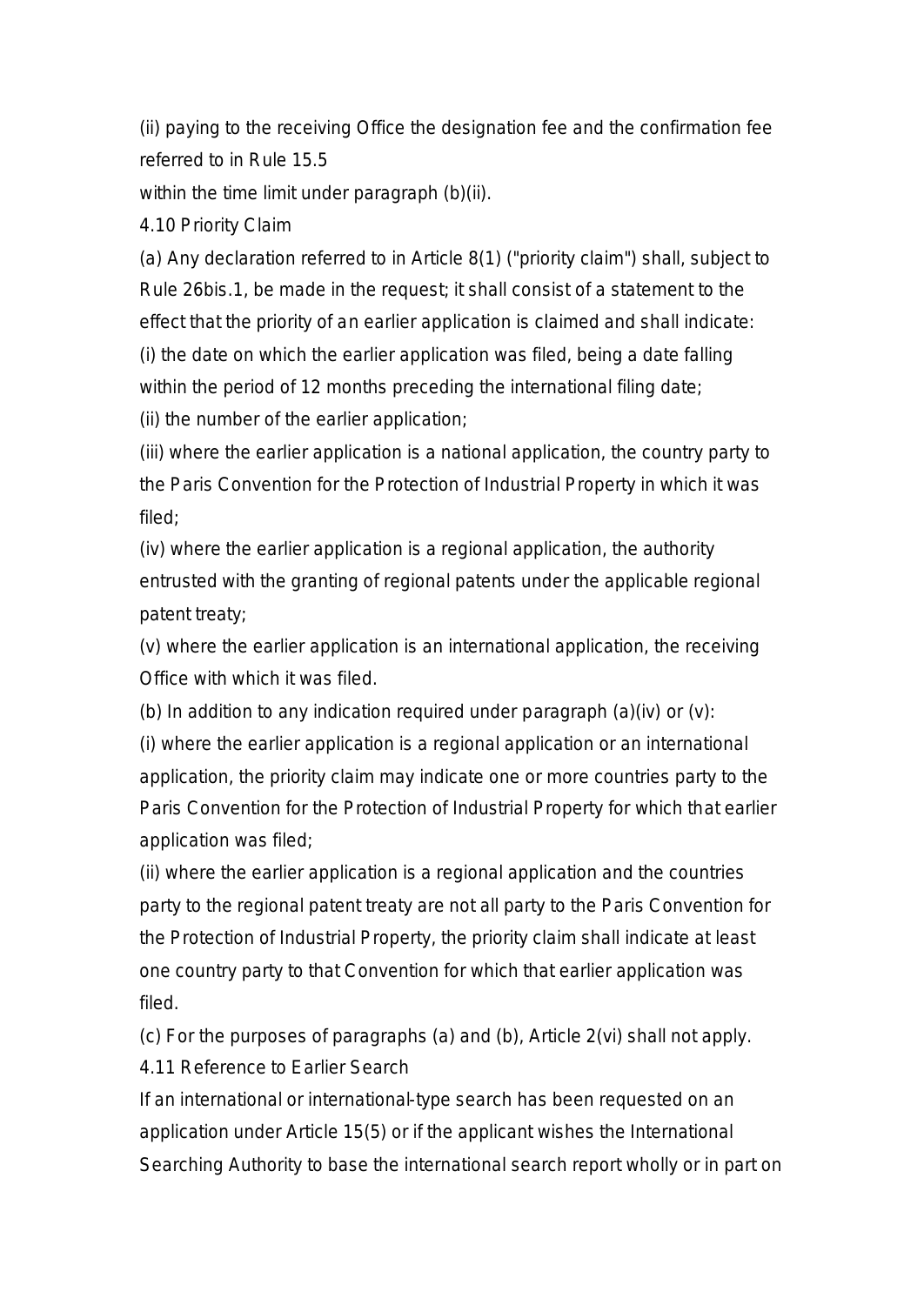the results of a search, other than an international or international-type search, made by the national Office or intergovernmental organization which is the International Searching Authority competent for the international application, the request shall contain a reference to that fact. Such reference shall either identify the application (or its translation, as the case may be) in respect of which the earlier search was made by indicating country, date and number, or the said search by indicating, where applicable, date and number of the request for such search.

4.12 Choice of Certain Kinds of Protection

(a) If the applicant wishes his international application to be treated, in any designated State, as an application not for a patent but for the grant of any of the other kinds of protection specified in Article 43, he shall so indicate in the request. For the purposes of this paragraph, Article 2(ii) shall not apply. (b) In the case provided for in Article 44, the applicant shall indicate the two kinds of protection sought, or, if one of two kinds of protection is primarily sought, he shall indicate which kind is sought primarily and which kind is sought subsidiarily.

4.13 Identification of Parent Application or Parent Grant

If the applicant wishes his international application to be treated, in any designated State, as an application for a patent or certificate of addition, inventor's certificate of addition, or utility certificate of addition, he shall identify the parent application or the parent patent, parent inventor's certificate, or parent utility certificate to which the patent or certificate of addition, inventor's certificate of addition, or utility certificate of addition, if granted, relates. For the purposes of this paragraph Article 2(ii) shall not apply.

4.14 Continuation or Continuation-in-Part

If the applicant wishes his international application to be treated, in any designated State, as an application for a continuation or a continuation-in-part of an earlier application, he shall so indicate in the request and shall identify the parent application involved.

4.14bis Choice of International Searching Authority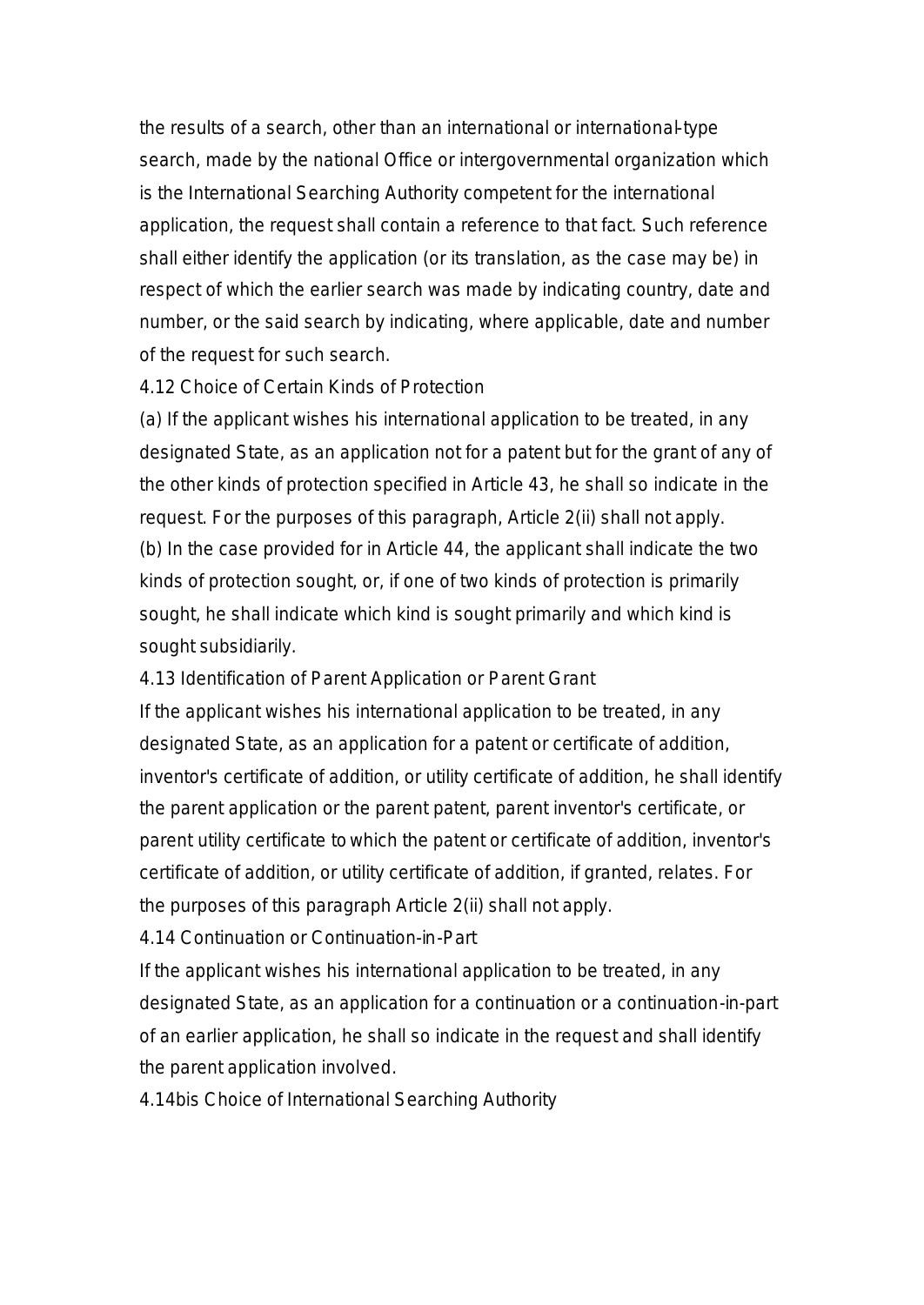If two or more International Searching Authorities are competent for the searching of the international application, the applicant shall indicate his choice of International Searching Authority in the request.

4.15 Signature

(a) Subject to paragraph (b), the request shall be signed by the applicant or, if there is more than one applicant, by all of them.

(b) Where two or more applicants file an international application which designates a State whose national law requires that national applications be filed by the inventor and where an applicant for that designated State who is an inventor refused to sign the request or could not be found or reached after diligent effort, the request need not be signed by that applicant if it is signed by at least one applicant and a statement is furnished explaining, to the satisfaction of the receiving Office, the lack of the signature concerned. 4.16 Transliteration or Translation of Certain Words

(a) Where any name or address is written in characters other than those of the Latin alphabet, the same shall also be indicated in characters of the Latin alphabet either as a mere transliteration or through translation into English. The applicant shall decide which words will be merely transliterated and which words will be so translated.

(b) The name of any country written in characters other than those of the Latin alphabet shall also be indicated in English.

4.17 Additional Matter

(a) The request shall contain no matter other than that specified in Rules 4.1 to 4.16, provided that the Administrative Instructions may permit, but cannot make mandatory, the inclusion in the request of any additional matter specified in the Administrative Instructions.

(b) If the request contains matter other than that specified in Rules 4.1 to 4.16 or permitted under paragraph (a) by the Administrative Instructions, the receiving Office shall ex officio delete the additional matter.

# **Rule 5 - The Description**

5.1 Manner of the Description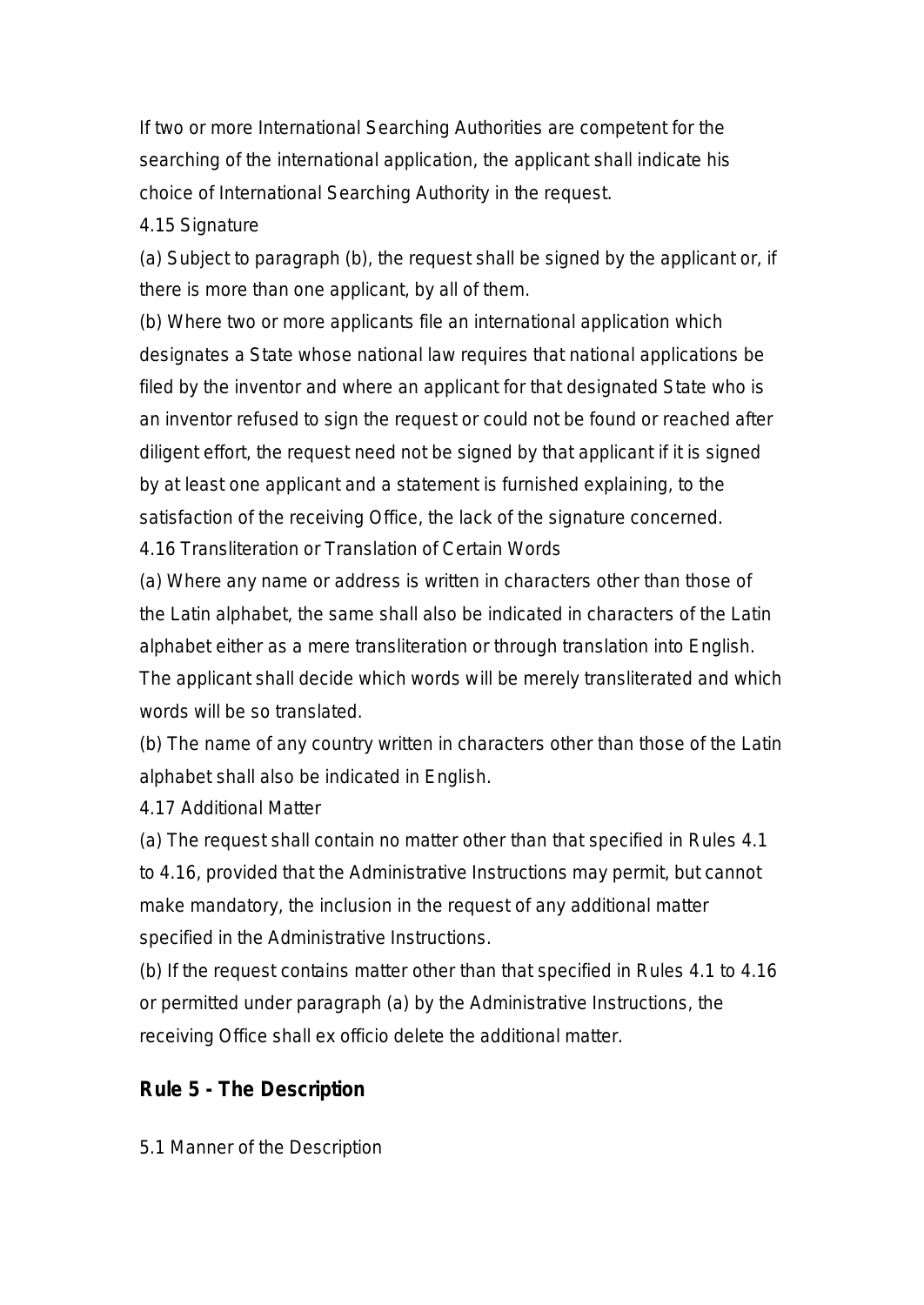(a) The description shall first state the title of the invention as appearing in the request and shall:

(i) specify the technical field to which the invention relates;

(ii) indicate the background art which, as far as known to the applicant, can be regarded as useful for the understanding, searching and examination of the invention, and, preferably, cite the documents reflecting such art; (iii) disclose the invention, as claimed, in such terms that the technical problem (even if not expressly stated as such) and its solution can be understood, and state the advantageous effects, if any, of the invention with reference to the background art;

(iv) briefly describe the figures in the drawings, if any;

(v) set forth at least the best mode contemplated by the applicant for carrying out the invention claimed; this shall be done in terms of examples, where appropriate, and with reference to the drawings, if any; where the national law of the designated State does not require the description of the best mode but is satisfied with the description of any mode (whether it is the best contemplated or not), failure to describe the best mode contemplated shall have no effect in that State;

(vi) indicate explicitly, when it is not obvious from the description or nature of the invention, the way in which the invention is capable of exploitation in industry and the way in which it can be made and used, or, if it can only be used, the way in which it can be used; the term "industry" is to be understood in its broadest sense as in the Paris Convention for the Protection of Industrial Property.

(b) The manner and order specified in paragraph (a) shall be followed except when, because of the nature of the invention, a different manner or a different order would result in a better understanding and a more economic presentation.

(c) Subject to the provisions of paragraph (b), each of the parts referred to in paragraph (a) shall preferably be preceded by an appropriate heading as suggested in the Administrative Instructions.

5.2 Nucleotide and/or Amino Acid Sequence Disclosure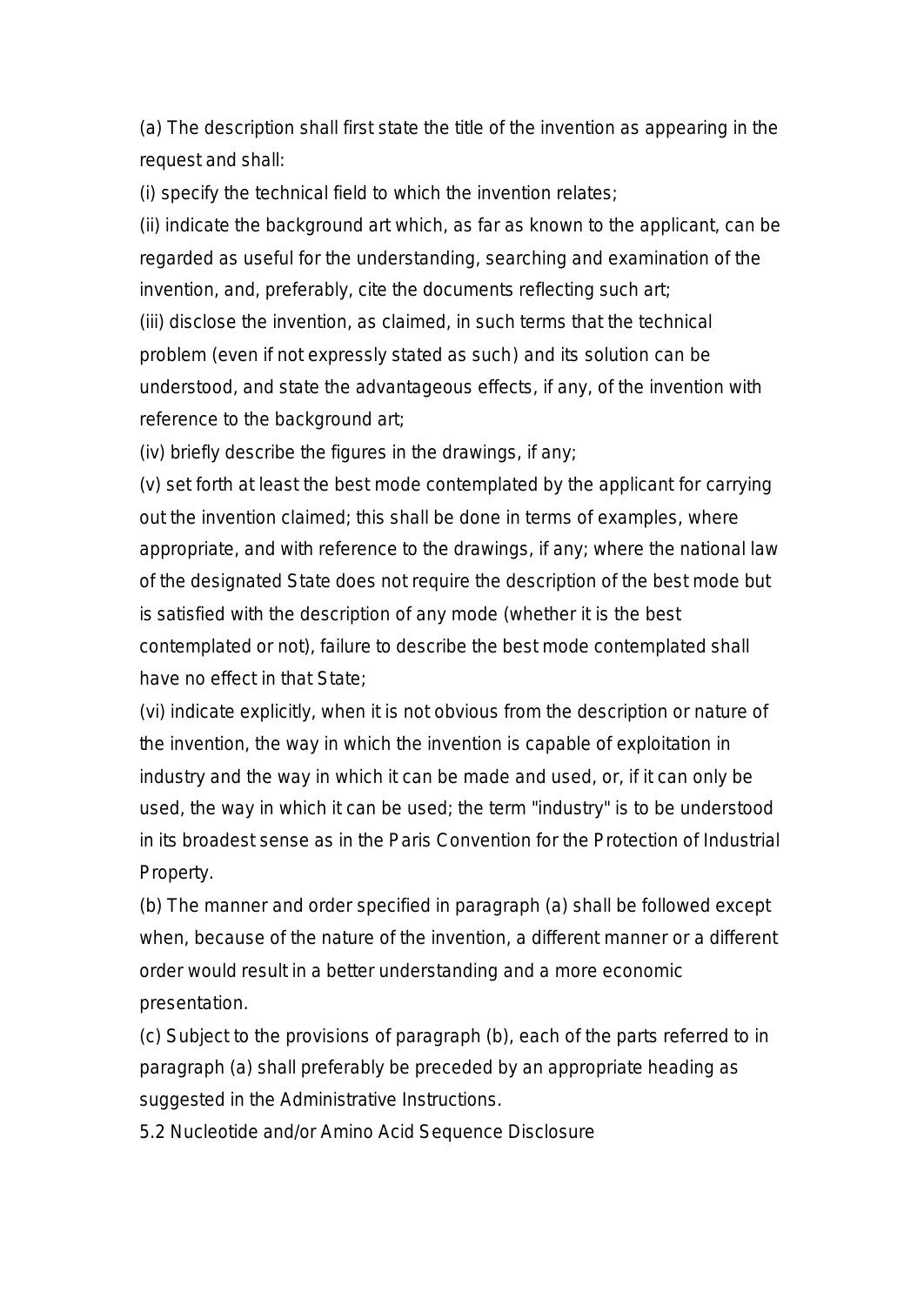(a) Where the international application contains disclosure of one or more nucleotide and/or amino acid sequences, the description shall contain a sequence listing complying with the standard provided for in the Administrative Instructions and presented as a separate part of the description in accordance with that standard.

(b) Where the sequence listing part of the description contains any free text as defined in the standard provided for in the Administrative Instructions, that free text shall also appear in the main part of the description in the language thereof.

#### **Rule 6 - The Claims**

6.1 Number and Numbering of Claims

(a) The number of the claims shall be reasonable in consideration of the nature of the invention claimed.

(b) If there are several claims, they shall be numbered consecutively in Arabic numerals.

(c) The method of numbering in the case of the amendment of claims shall be governed by the Administrative Instructions.

6.2 References to Other Parts of the International Application

(a) Claims shall not, except where absolutely necessary, rely, in respect of the technical features of the invention, on references to the description or drawings. In particular, they shall not rely on such references as: "as described in part ... of the description," or "as illustrated in figure ... of the drawings."

(b) Where the international application contains drawings, the technical features mentioned in the claims shall preferably be followed by the reference signs relating to such features. When used, the reference signs shall preferably be placed between parentheses. If inclusion of reference signs does not particularly facilitate quicker understanding of a claim, it should not be made. Reference signs may be removed by a designated Office for the purposes of publication by such Office.

6.3 Manner of Claiming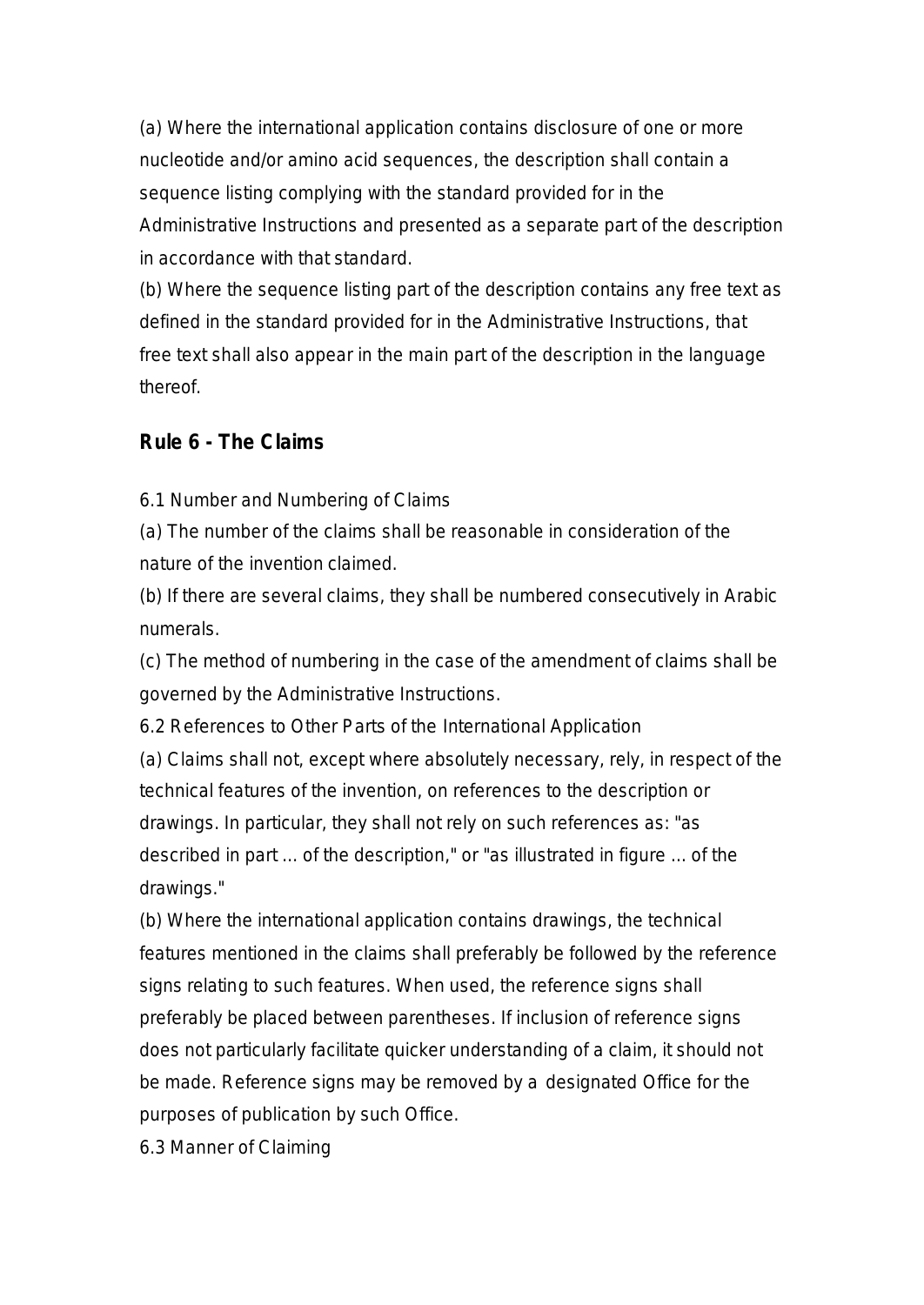(a) The definition of the matter for which protection is sought shall be in terms of the technical features of the invention.

(b) Whenever appropriate, claims shall contain:

(i) a statement indicating those technical features of the invention which are necessary for the definition of the claimed subject matter but which, in combination, are part of the prior art,

(ii) a characterizing portion-preceded by the words "characterized in that," "characterized by," "wherein the improvement comprises," or any other words to the same effect-stating concisely the technical features which, in combination with the features stated under (i), it is desired to protect. (c) Where the national law of the designated State does not require the manner of claiming provided for in paragraph (b), failure to use that manner of claiming shall have no effect in that State provided the manner of claiming actually used satisfies the national law of that State.

6.4 Dependent Claims

(a) Any claim which includes all the features of one or more other claims (claim in dependent form, hereinafter referred to as "dependent claim") shall do so by a reference, if possible at the beginning, to the other claim or claims and shall then state the additional features claimed. Any dependent claim which refers to more than one other claim ("multiple dependent claim") shall refer to such claims in the alternative only. Multiple dependent claims shall not serve as a basis for any other multiple dependent claim. Where the national law of the national Office acting as International Searching Authority does not allow multiple dependent claims to be drafted in a manner different from that provided for in the preceding two sentences, failure to use that manner of claiming may result in an indication under Article 17(2)(b) in the international search report. Failure to use the said manner of claiming shall have no effect in a designated State if the manner of claiming actually used satisfies the national law of that State.

(b) Any dependent claim shall be construed as including all the limitations contained in the claim to which it refers or, if the dependent claim is a multiple dependent claim, all the limitations contained in the particular claim in relation to which it is considered.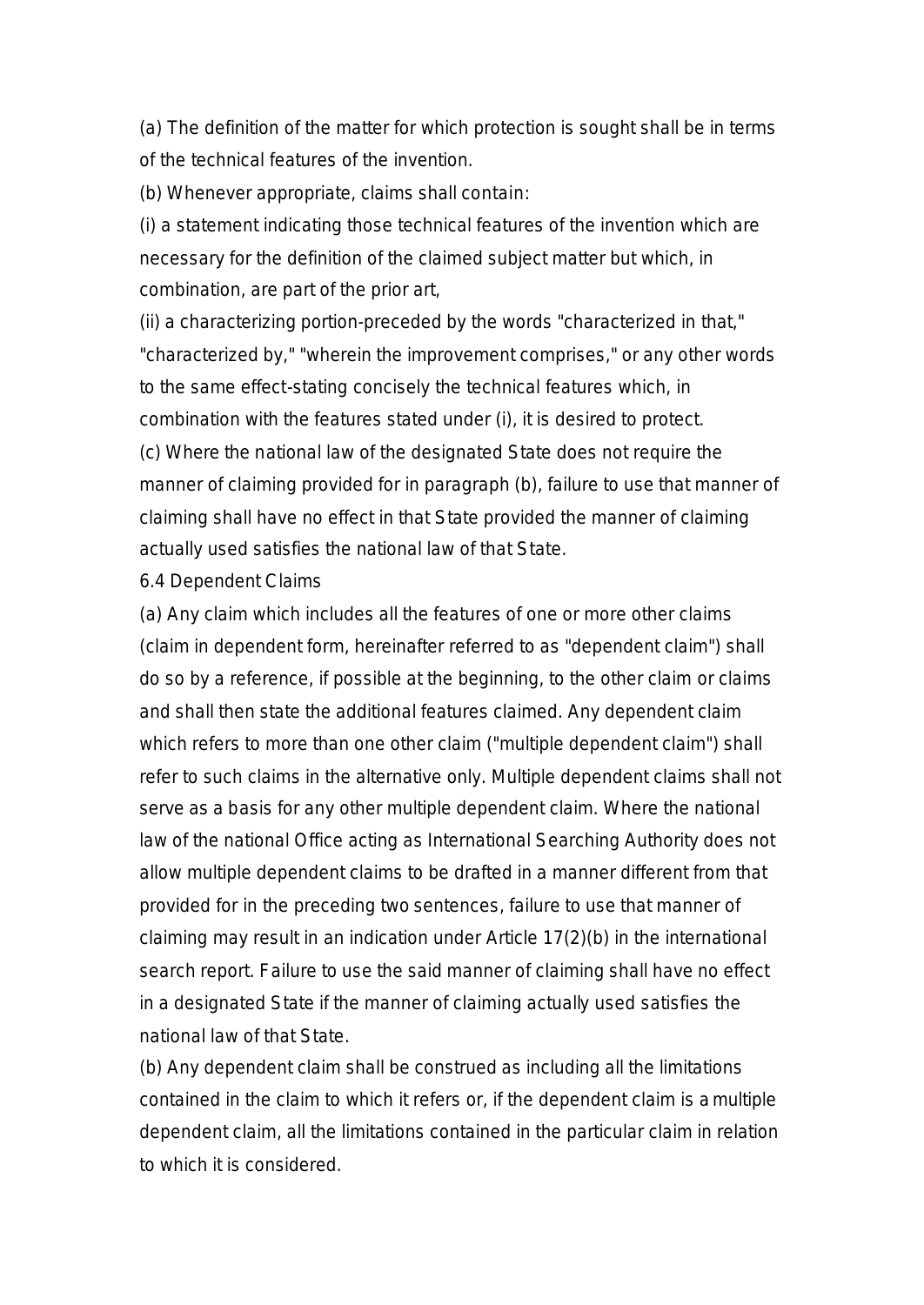(c) All dependent claims referring back to a single previous claim, and all dependent claims referring back to several previous claims, shall be grouped together to the extent and in the most practical way possible.

# 6.5 Utility Models

Any designated State in which the grant of a utility model is sought on the basis of an international application may, instead of Rules 6.1 to 6.4, apply in respect of the matters regulated in those Rules the provisions of its national law concerning utility models once the processing of the international application has started in that State, provided that the applicant shall be allowed at least two months from the expiration of the time limit applicable under Article 22 to adapt his application to the requirements of the said provisions of the national law.

# **Rule 7 - The Drawings**

7.1 Flow Sheets and Diagrams

Flow sheets and diagrams are considered drawings.

7.2 Time Limit

The time limit referred to in Article 7(2)(ii) shall be reasonable under the circumstances of the case and shall, in no case, be shorter than two months from the date of the written invitation requiring the filing of drawings or additional drawings under the said provision.

# **Rule 8 - The Abstract**

8.1 Contents and Form of the Abstract

(a) The abstract shall consist of the following:

(i) a summary of the disclosure as contained in the description, the claims, and any drawings; the summary shall indicate the technical field to which the invention pertains and shall be drafted in a way which allows the clear understanding of the technical problem, the gist of the solution of that problem through the invention, and the principal use or uses of the invention; (ii) where applicable, the chemical formula which, among all the formulae contained in the international application, best characterizes the invention.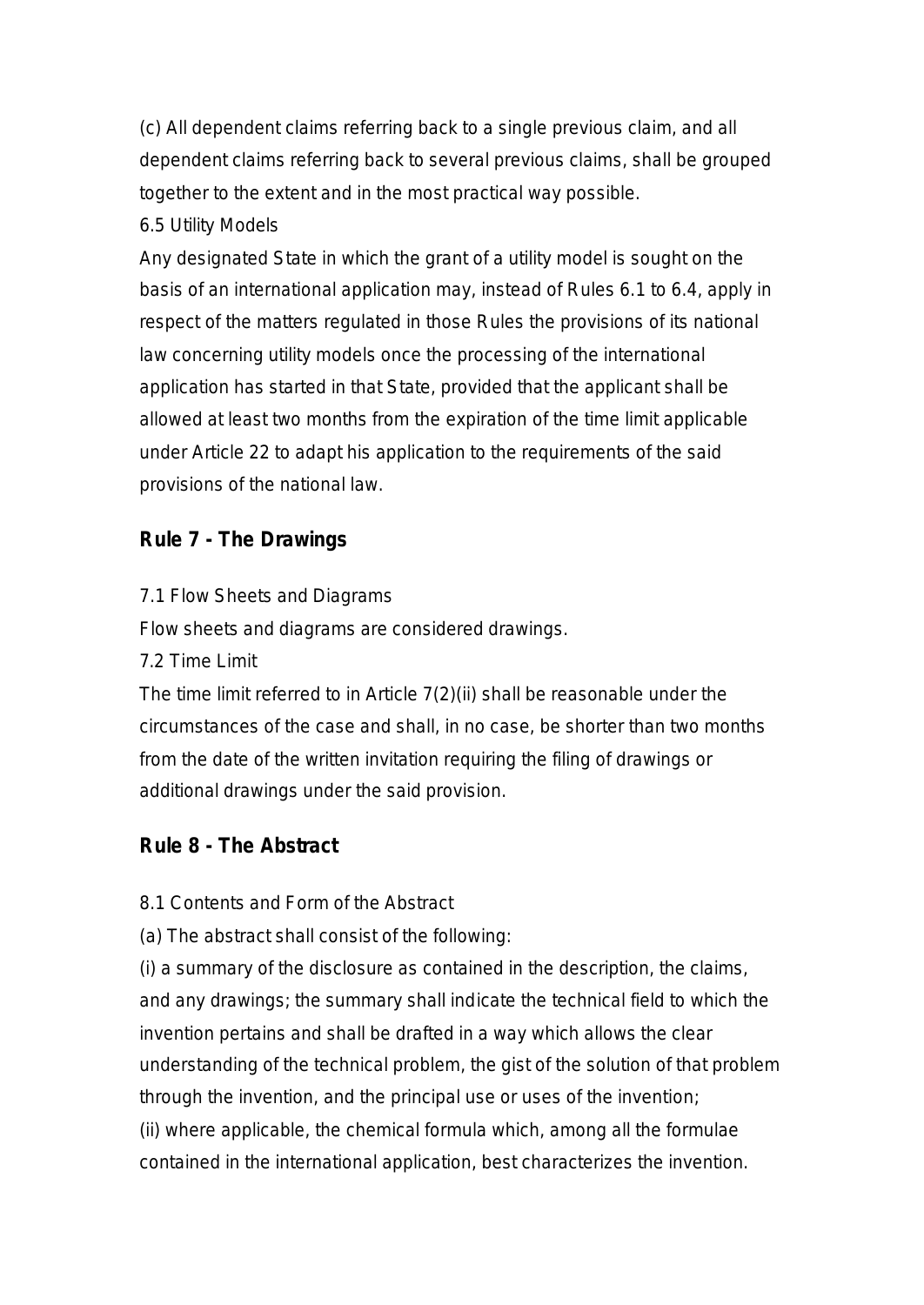(b) The abstract shall be as concise as the disclosure permits (preferably 50 to 150 words if it is in English or when translated into English).

(c) The abstract shall not contain statements on the alleged merits or value of the claimed invention or on its speculative application.

(d) Each main technical feature mentioned in the abstract and illustrated by a drawing in the international application shall be followed by a reference sign, placed between parentheses.

8.2 Figure

(a) If the applicant fails to make the indication referred to in Rule 3.3(a)(iii), or if the International Searching Authority finds that a figure or figures other than that figure or those figures suggested by the applicant would, among all the figures of all the drawings, better characterize the invention, it shall, subject to paragraph (b), indicate the figure or figures which should accompany the abstract when the latter is published by the International Bureau. In such case, the abstract shall be accompanied by the figure or figures so indicated by the International Searching Authority. Otherwise, the abstract shall, subject to paragraph (b), be accompanied by the figure or figures suggested by the applicant.

(b) If the International Searching Authority finds that none of the figures of the drawings is useful for the understanding of the abstract, it shall notify the International Bureau accordingly. In such case, the abstract, when published by the International Bureau, shall not be accompanied by any figure of the drawings even where the applicant has made a suggestion under Rule  $3.3(a)(iii)$ .

#### 8.3 Guiding Principles in Drafting

The abstract shall be so drafted that it can efficiently serve as a scanning tool for purposes of searching in the particular art, especially by assisting the scientist, engineer or researcher in formulating an opinion on whether there is a need for consulting the international application itself.

# **Rule 9 - Expressions, Etc., Not to Be Used**

#### 9.1 Definition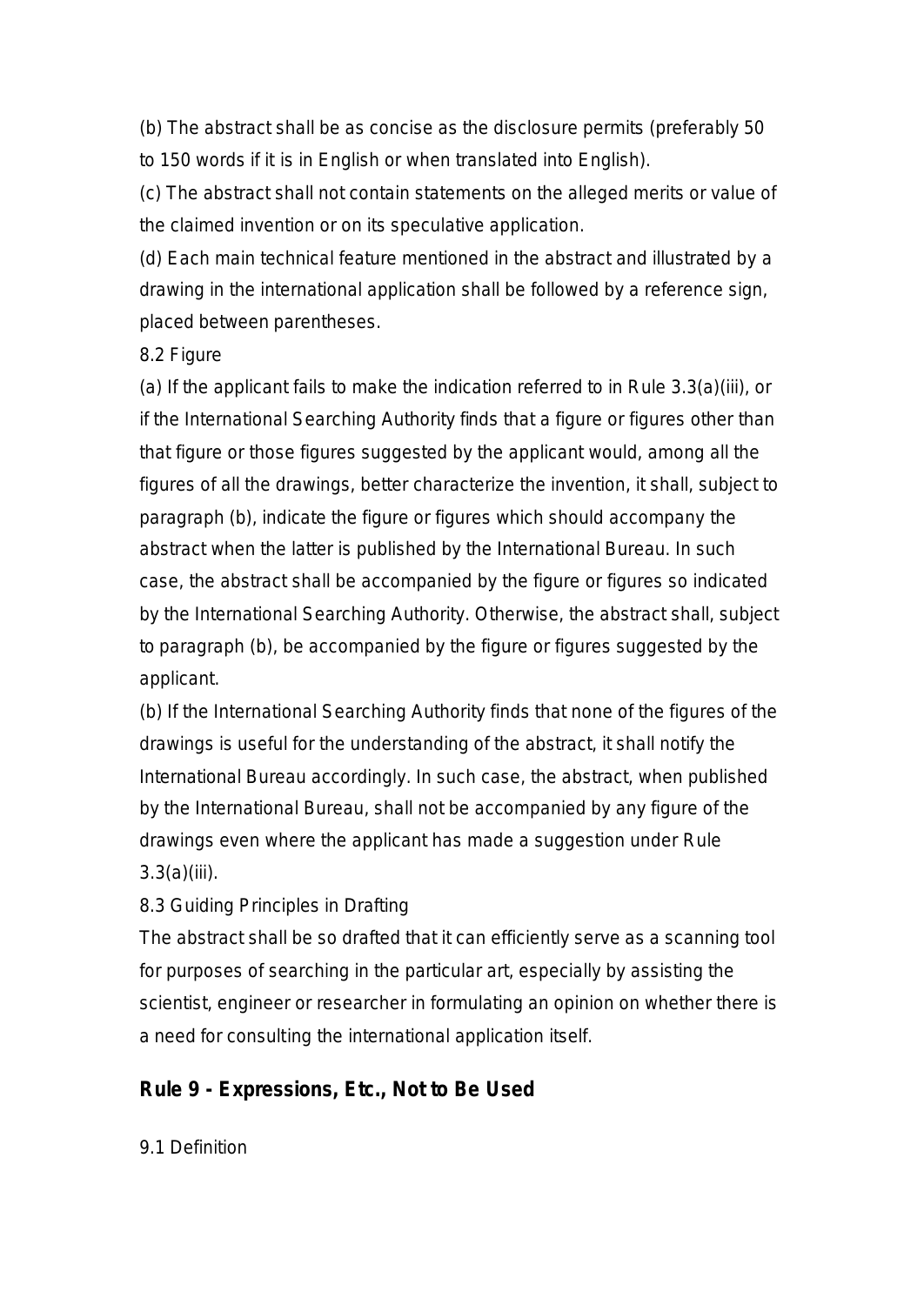The international application shall not contain:

(i) expressions or drawings contrary to morality;

(ii) expressions or drawings contrary to public order;

(iii) statements disparaging the products or processes of any particular person other than the applicant, or the merits or validity of applications or patents of any such person (mere comparisons with the prior art shall not be considered disparaging per se);

(iv) any statement or other matter obviously irrelevant or unnecessary under the circumstances.

9.2 Noting of Lack of Compliance

The receiving Office and the International Searching Authority may note lack of compliance with the prescriptions of Rule 9.1 and may suggest to the applicant that he voluntarily correct his international application accordingly. If the lack of compliance was noted by the receiving Office, that Office shall inform the competent International Searching Authority and the International Bureau; if the lack of compliance was noted by the International Searching Authority, that Authority shall inform the receiving Office and the International Bureau.

9.3 Reference to Article 21(6)

"Disparaging statements," referred to in Article 21(6), shall have the meaning as defined in Rule 9.1(iii).

# **Rule 10 - Terminology and Signs**

10.1 Terminology and Signs

(a) Units of weights and measures shall be expressed in terms of the metric system, or also expressed in such terms if first expressed in terms of a different system.

(b) Temperatures shall be expressed in degrees Celsius, or also expressed in degrees Celsius, if first expressed in a different manner.

(c) [Deleted]

(d) For indications of heat, energy, light, sound, and magnetism, as well as for mathematical formulae and electrical units, the rules of international practice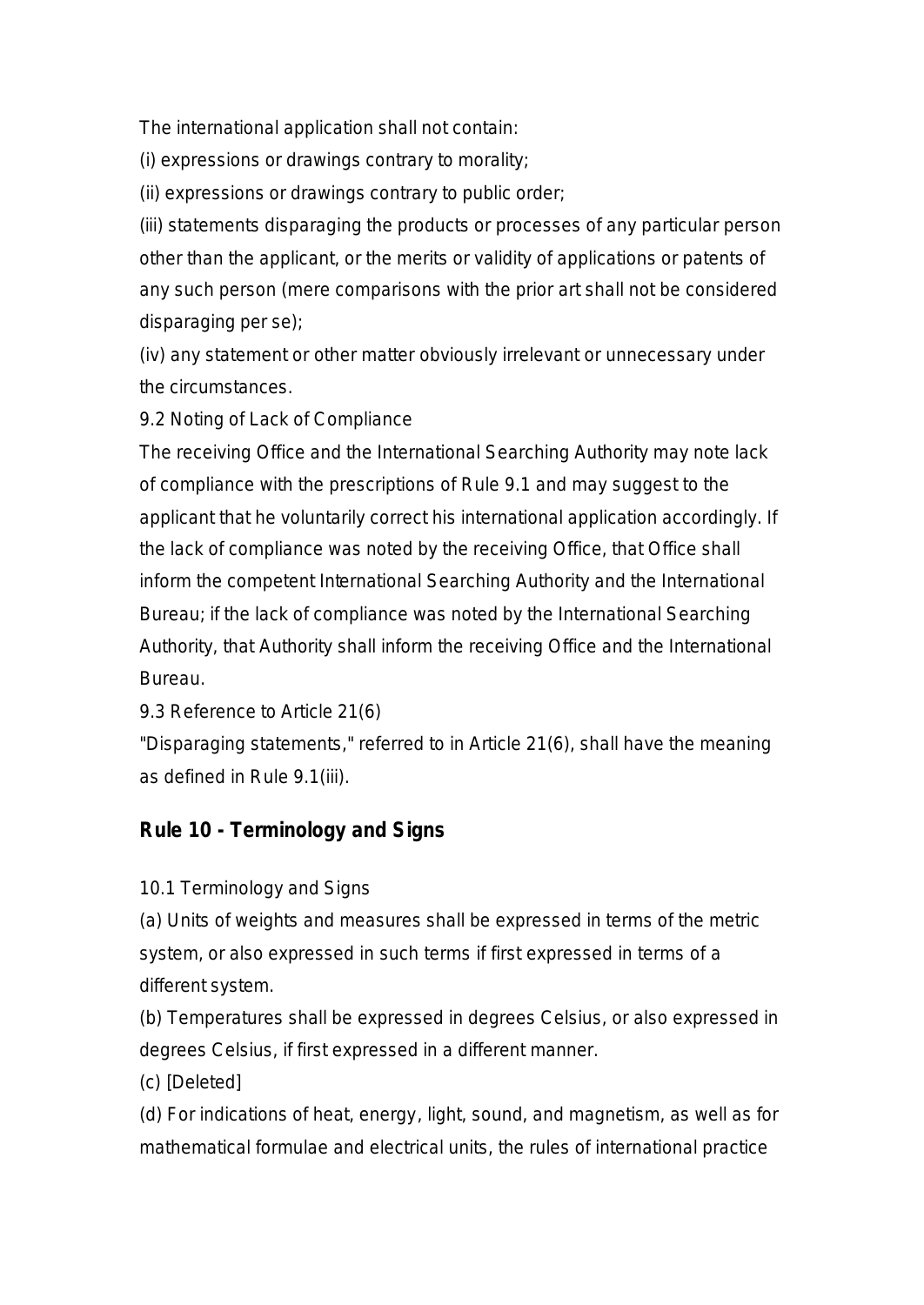shall be observed; for chemical formulae, the symbols, atomic weights, and molecular formulae, in general use, shall be employed.

(e) In general, only such technical terms, signs and symbols should be used as are generally accepted in the art.

(f) When the international application or its translation is in Chinese, English or Japanese, the beginning of any decimal fraction shall be marked by a period, whereas, when the international application or its translation is in a language other than Chinese, English or Japanese, it shall be marked by a comma.

10.2 Consistency

The terminology and the signs shall be consistent throughout the international application.

# **Rule 11 - Physical Requirements of the International Application**

11.1 Number of Copies

(a) Subject to the provisions of paragraph (b), the international application and each of the documents referred to in the check list (Rule 3.3(a)(ii)) shall be filed in one copy.

(b) Any receiving Office may require that the international application and any of the documents referred to in the check list (Rule 3.3(a)(ii)), except the receipt for the fees paid or the check for the payment of the fees, be filed in two or three copies. In that case, the receiving Office shall be responsible for verifying the identity of the second and the third copies with the record copy. 11.2 Fitness for Reproduction

(a) All elements of the international application (i.e., the request, the description, the claims, the drawings, and the abstract) shall be so presented as to admit of direct reproduction by photography, electrostatic processes, photo offset, and microfilming, in any number of copies.

(b) All sheets shall be free from creases and cracks; they shall not be folded.

(c) Only one side of each sheet shall be used.

(d) Subject to Rule 11.10(d) and Rule 11.13(j), each sheet shall be used in an upright position (i.e., the short sides at the top and bottom).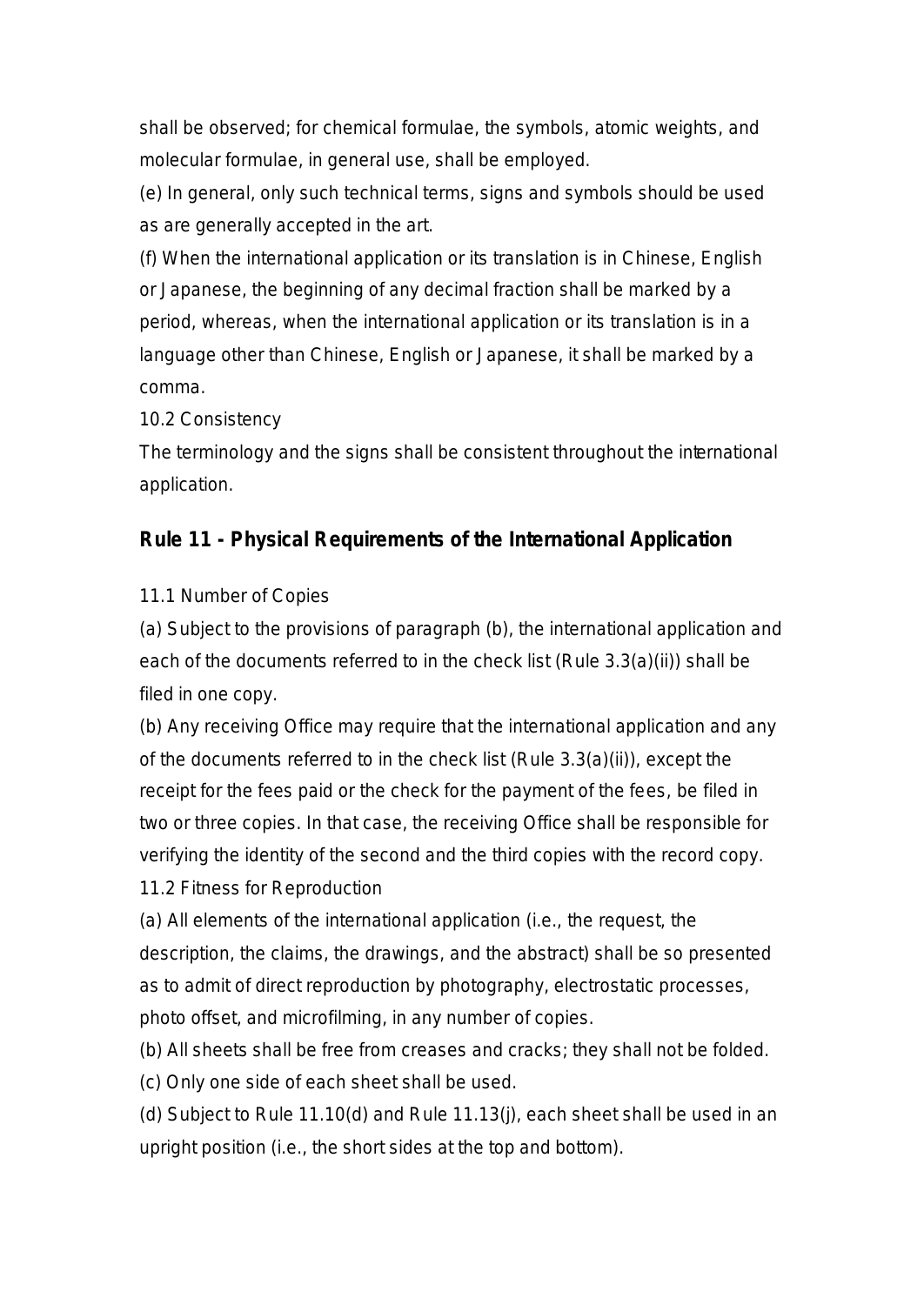#### 11.3 Material to Be Used

All elements of the international application shall be on paper which shall be flexible, strong, white, smooth, non-shiny, and durable.

11.4 Separate Sheets, Etc.

(a) Each element (request, description, claims, drawings, abstract) of the international application shall commence on a new sheet.

(b) All sheets of the international application shall be so connected that they can be easily turned when consulted, and easily separated and joined again if they have been separated for reproduction purposes.

11.5 Size of Sheets

The size of the sheets shall be A4 (29.7 cm x 21 cm). However, any receiving Office may accept international applications on sheets of other sizes provided that the record copy, as transmitted to the International Bureau, and, if the competent International Searching Authority so desires, the search copy, shall be of A4 size.

11.6 Margins

(a) The minimum margins of the sheets containing the description, the claims, and the abstract, shall be as follows:

- top: 2 cm - left side: 2.5 cm - right side: 2 cm - bottom: 2 cm.

(b) The recommended maximum, for the margins provided for in paragraph (a), is as follows:

- top: 4 cm - left side: 4 cm - right side: 3 cm - bottom: 3 cm.

(c) On sheets containing drawings, the surface usable shall not exceed 26.2 cm x 17.0 cm. The sheets shall not contain frames around the usable or used surface. The minimum margins shall be as follows:

- top: 2.5 cm - left side: 2.5 cm - right side: 1.5 cm - bottom: 1 cm.

(d) The margins referred to in paragraphs (a) to (c) apply to A4-size sheets,

so that, even if the receiving Office accepts other sizes, the A4-size record copy and, when so required, the A4-size search copy shall leave the aforesaid margins.

(e) Subject to paragraph (f) and to Rule 11.8(b), the margins of the international application, when submitted, must be completely blank.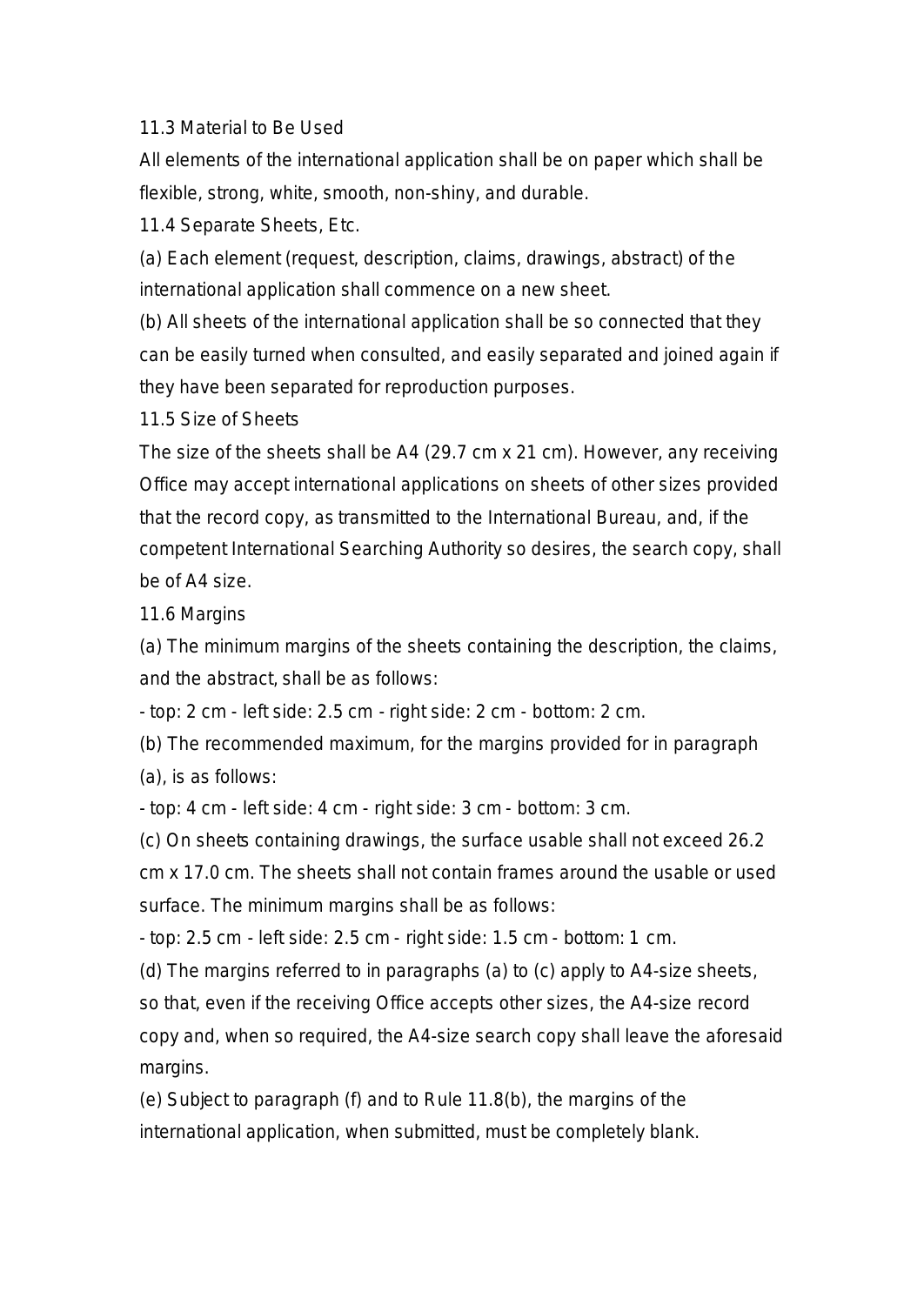(f) The top margin may contain in the left-hand corner an indication of the applicant's file reference, provided that the reference appears within 1.5 cm from the top of the sheet. The number of characters in the applicant's file reference shall not exceed the maximum fixed by the Administrative Instructions.

11.7 Numbering of Sheets

(a) All the sheets contained in the international application shall be numbered in consecutive Arabic numerals.

(b) The numbers shall be centered at the top or bottom of the sheet, but shall not be placed in the margin.

11.8 Numbering of Lines

(a) It is strongly recommended to number every fifth line of each sheet of the description, and of each sheet of claims.

(b) The numbers should appear in the right half of the left margin.

11.9 Writing of Text Matter

(a) The request, the description, the claims and the abstract shall be typed or printed.

(b) Only graphic symbols and characters, chemical or mathematical formulae, and certain characters in the Chinese or Japanese language may, when necessary, be written by hand or drawn.

(c) The typing shall be 1[frac12]-spaced.

(d) All text matter shall be in characters the capital letters of which are not less than 0.21 cm high, and shall be in a dark, indelible color, satisfying the requirements specified in Rule 11.2.

(e) As far as the spacing of the typing and the size of the characters are concerned, paragraphs (c) and (d) shall not apply to texts in the Chinese or Japanese language.

11.10 Drawings, Formulae, and Tables, in Text Matter

(a) The request, the description, the claims and the abstract shall not contain drawings.

(b) The description, the claims and the abstract may contain chemical or mathematical formulae.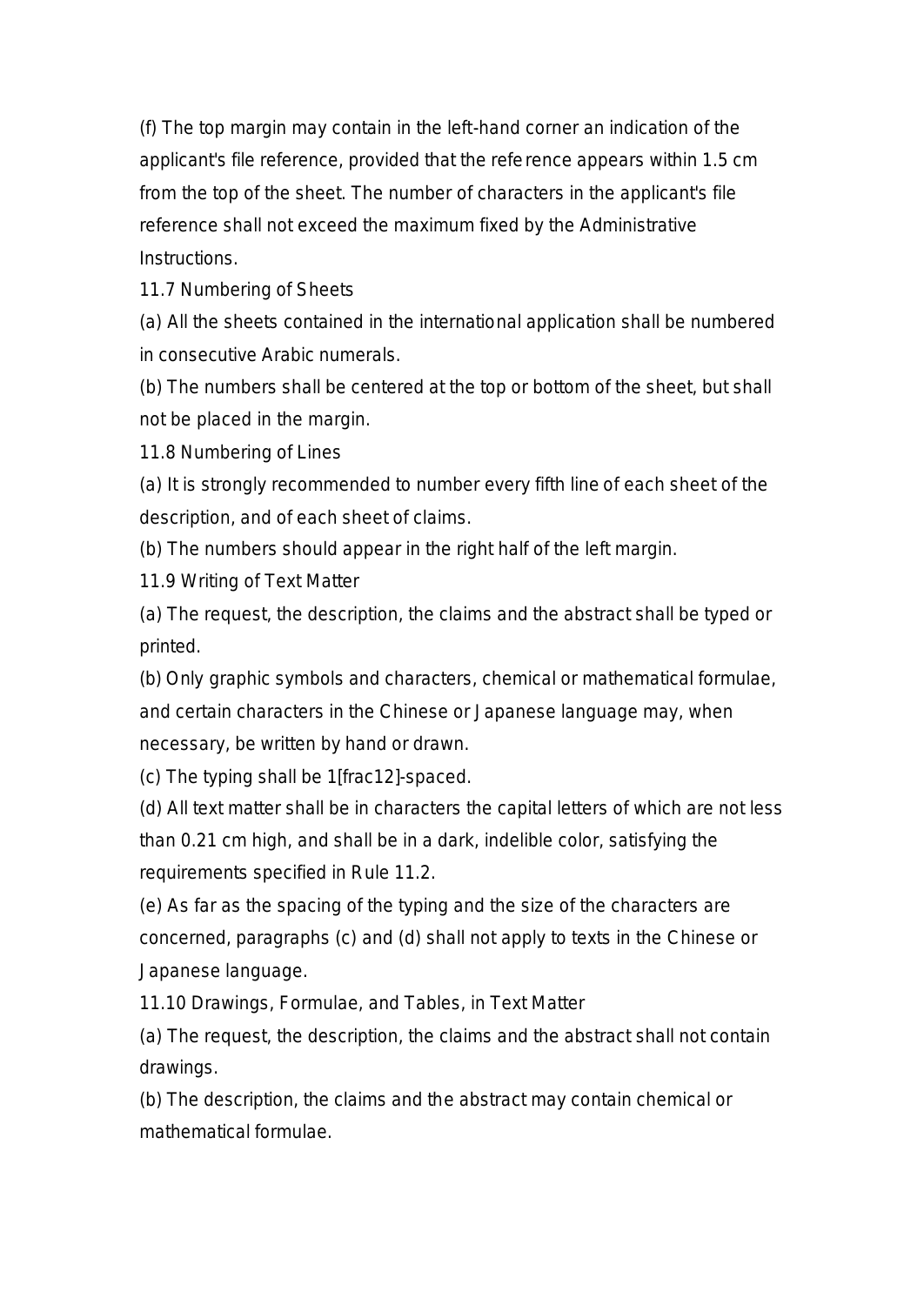(c) The description and the abstract may contain tables; any claim may contain tables only if the subject matter of the claim makes the use of tables desirable.

(d) Tables and chemical or mathematical formulae may be placed sideways on the sheet if they cannot be presented satisfactorily in an upright position thereon; sheets on which tables or chemical or mathematical formulae are presented sideways shall be so presented that the tops of the tables or formulae are at the left side of the sheet.

11.11 Words in Drawings

(a) The drawings shall not contain text matter, except a single word or words, when absolutely indispensable, such as "water," "steam," "open," "closed," "section on AB," and, in the case of electric circuits and block schematic or flow sheet diagrams, a few short catchwords indispensable for understanding. (b) Any words used shall be so placed that, if translated, they may be pasted over without interfering with any lines of the drawings.

11.12 Alterations, Etc.

Each sheet shall be reasonably free from erasures and shall be free from alterations, overwritings, and interlineations. Non-compliance with this Rule may be authorized if the authenticity of the content is not in question and the requirements for good reproduction are not in jeopardy.

11.13 Special Requirements for Drawings

(a) Drawings shall be executed in durable, black, sufficiently dense and dark, uniformly thick and well-defined, lines and strokes without colorings.

(b) Cross-sections shall be indicated by oblique hatching which should not impede the clear reading of the reference signs and leading lines.

(c) The scale of the drawings and the distinctness of their graphical execution shall be such that a photographic reproduction with a linear reduction in size to two-thirds would enable all details to be distinguished without difficulty.

(d) When, in exceptional cases, the scale is given on a drawing, it shall be represented graphically.

(e) All numbers, letters and reference lines, appearing on the drawings, shall be simple and clear. Brackets, circles or inverted commas shall not be used in association with numbers and letters.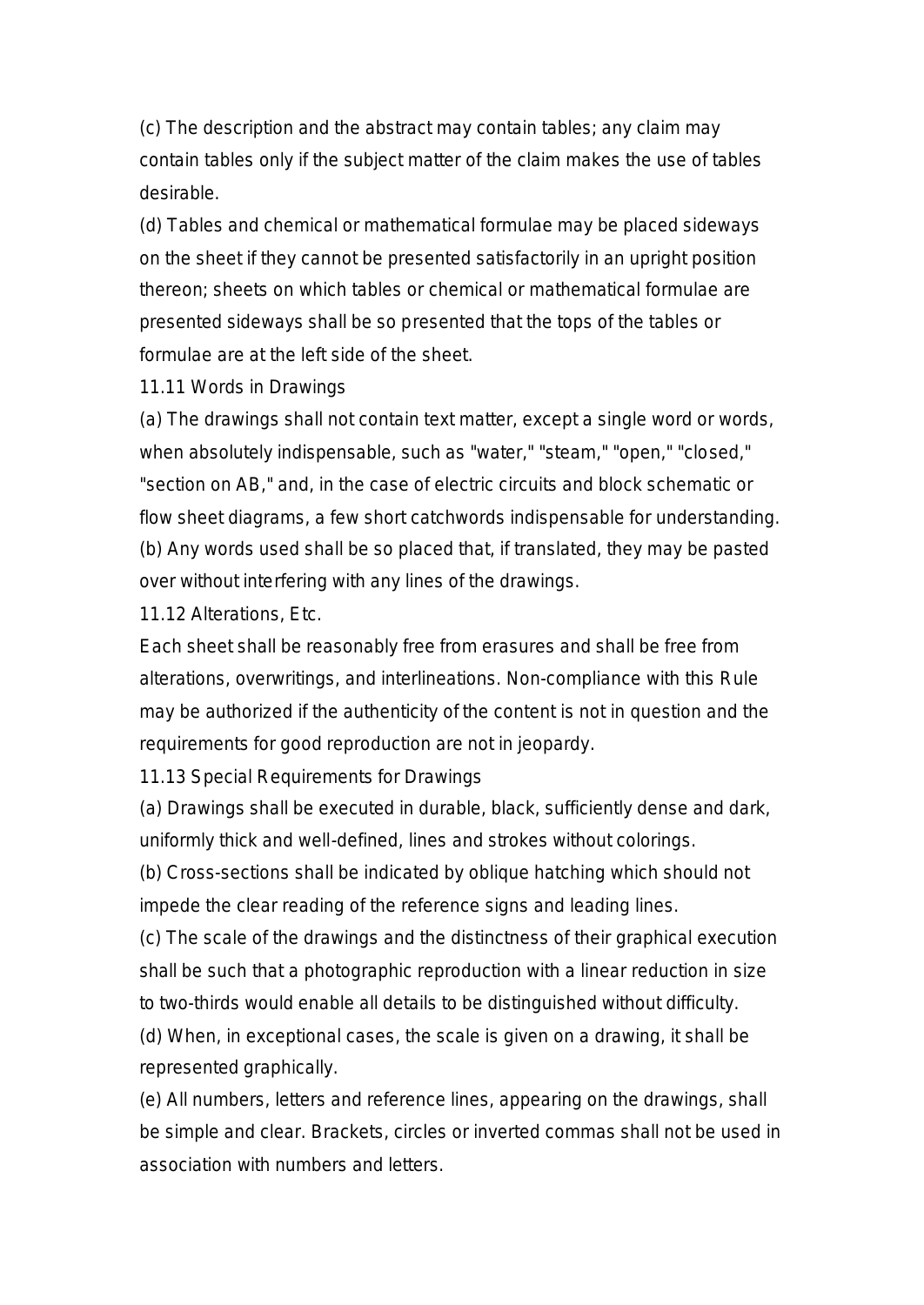(f) All lines in the drawings shall, ordinarily, be drawn with the aid of drafting instruments.

(g) Each element of each figure shall be in proper proportion to each of the other elements in the figure, except where the use of a different proportion is indispensable for the clarity of the figure.

(h) The height of the numbers and letters shall not be less than 0.32 cm. For the lettering of drawings, the Latin and, where customary, the Greek alphabets shall be used.

(i) The same sheet of drawings may contain several figures. Where figures on two or more sheets form in effect a single complete figure, the figures on the several sheets shall be so arranged that the complete figure can be assembled without concealing any part of any of the figures appearing on the various sheets.

(j) The different figures shall be arranged on a sheet or sheets without wasting space, preferably in an upright position, clearly separated from one another. Where the figures are not arranged in an upright position, they shall be presented sideways with the top of the figures at the left side of the sheet.

(k) The different figures shall be numbered in Arabic numerals consecutively and independently of the numbering of the sheets.

(l) Reference signs not mentioned in the description shall not appear in the drawings, and vice versa.

(m) The same features, when denoted by reference signs, shall, throughout the international application, be denoted by the same signs.

(n) If the drawings contain a large number of reference signs, it is strongly recommended to attach a separate sheet listing all reference signs and the features denoted by them.

11.14 Later Documents

Rules 10, and 11.1 to 11.13, also apply to any document-for example, corrected pages, amended claims, translations-submitted after the filing of the international application.

# **Rule 12 - Language of the International Application and Translation for the Purposes of International Search**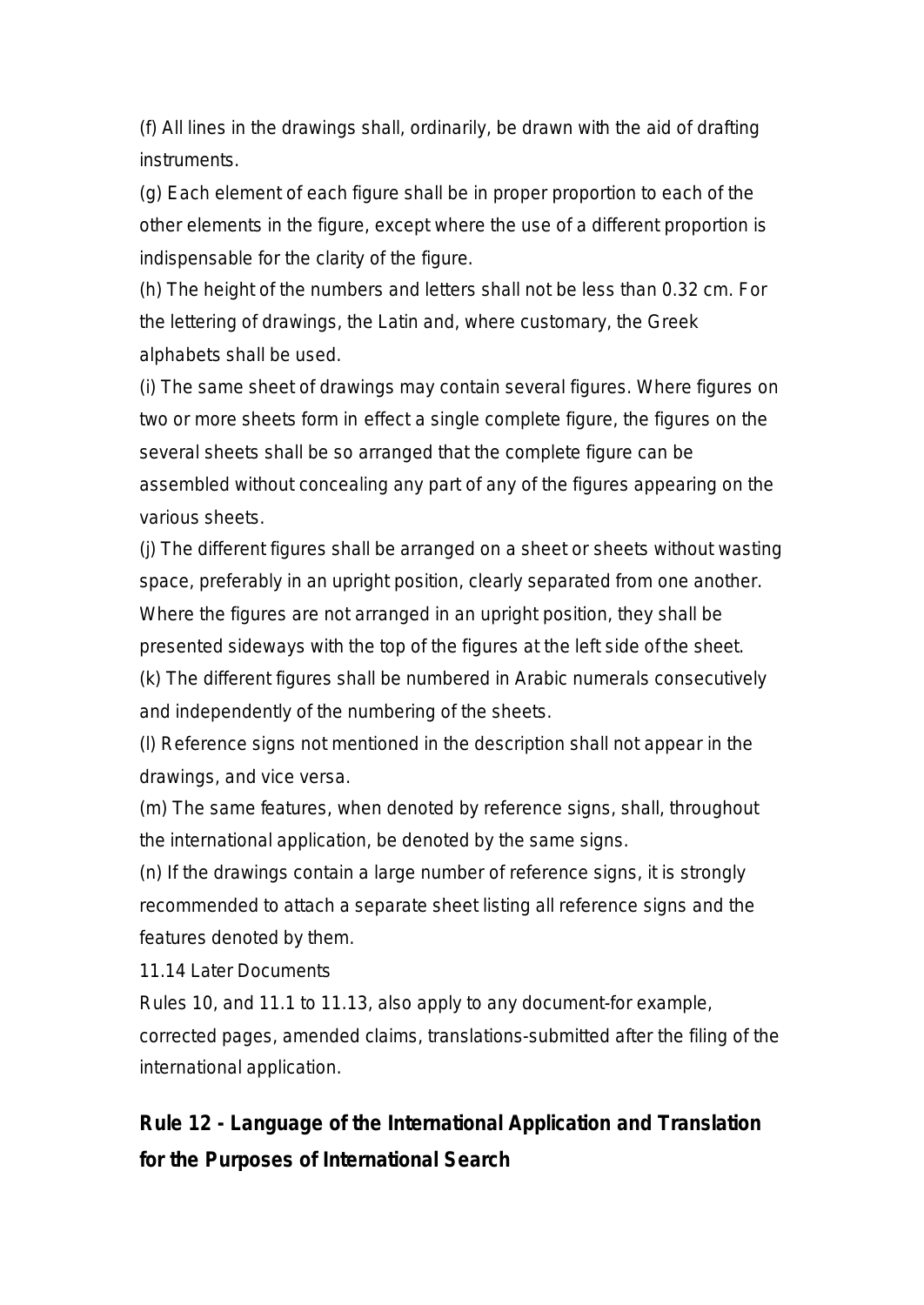12.1 Languages Accepted for the Filing of International Applications (a) An international application shall be filed in any language which the receiving Office accepts for that purpose.

(b) Each receiving Office shall, for the filing of international applications, accept at least one language which is both:

(i) a language accepted by the International Searching Authority, or, if applicable, by at least one of the International Searching Authorities, competent for the international searching of international applications filed with that receiving Office, and

(ii) a language of publication.

(c) Notwithstanding paragraph (a), the request shall be filed in a language which is both a language accepted by the receiving Office under that paragraph and a language of publication.

(d) Notwithstanding paragraph (a), any text matter contained in the sequence listing part of the description referred to in Rule 5.2(a) shall be presented in accordance with the standard provided for in the Administrative Instructions.

12.2 Language of Changes in the International Application

(a) Any amendment of the international application shall, subject to Rules 46.3, 55.3 and 66.9, be in the language in which the application is filed.

(b) Any rectification under Rule 91.1 of an obvious error in the international application shall be in the language in which the application is filed, provided that:

(i) where a translation of the international application is required under Rule 12.3(a),  $48.3(b)$  or  $55.2(a)$ , rectifications referred to in Rule 91.1(e)(ii) and (iii) shall be filed in both the language of the application and the language of that translation;

(ii) where a translation of the request is required under Rule 26.3ter(c), rectifications referred to in Rule 91.1(e)(i) need only be filed in the language of that translation.

(c) Any correction under Rule 26 of a defect in the international application shall be in the language in which the international application is filed. Any correction under Rule 26 of a defect in a translation of the international application furnished under Rule 12.3 or 55.2(a), or in a translation of the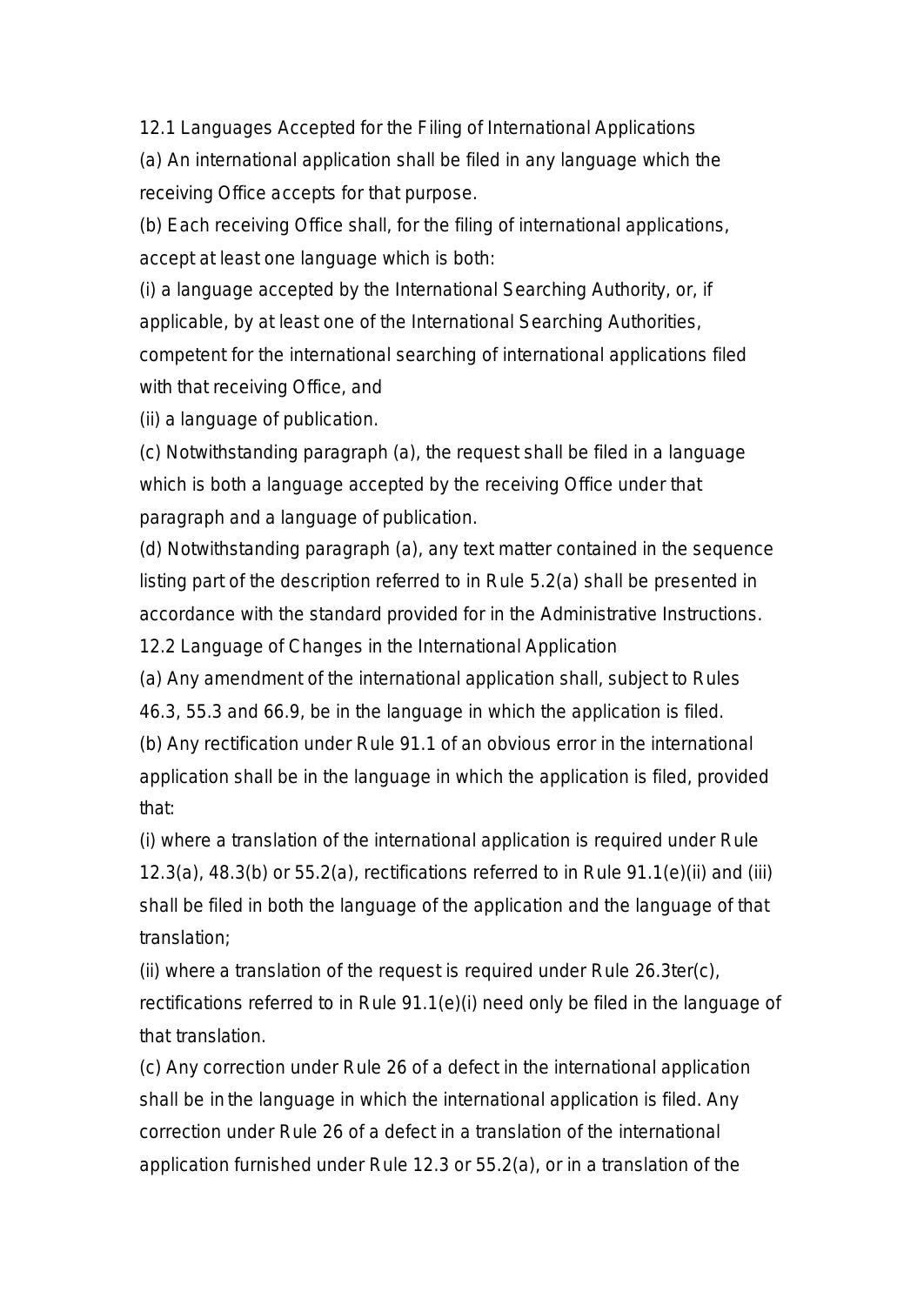request furnished under Rule 26.3ter(c), shall be in the language of the translation.

12.3 Translation for the Purposes of International Search

(a) Where the language in which the international application is filed is not accepted by the International Searching Authority that is to carry out the international search, the applicant shall, within one month from the date of receipt of the international application by the receiving Office, furnish to that Office a translation of the international application into a language which is all of the following:

(i) a language accepted by that Authority, and

(ii) a language of publication, and

(iii) a language accepted by the receiving Office under Rule 12.1(a), unless the international application is filed in a language of publication.

(b) Paragraph (a) shall not apply to the request nor to any sequence listing part of the description.

(c) Where, by the time the receiving Office sends to the applicant the notification under Rule 20.5(c), the applicant has not furnished a translation required under paragraph (a), the receiving Office shall, preferably together with that notification, invite the applicant:

(i) to furnish the required translation within the time limit under paragraph (a); (ii) in the event that the required translation is not furnished within the time limit under paragraph (a), to furnish it and to pay, where applicable, the late furnishing fee referred to in paragraph (e), within one month from the date of the invitation or two months from the date of receipt of the international application by the receiving Office, whichever expires later.

(d) Where the receiving Office has sent to the applicant an invitation under paragraph (c) and the applicant has not, within the applicable time limit under paragraph (c)(ii), furnished the required translation and paid any required late furnishing fee, the international application shall be considered withdrawn and the receiving Office shall so declare. Any translation and any payment received by the receiving Office before that Office makes the declaration under the previous sentence and before the expiration of 15 months from the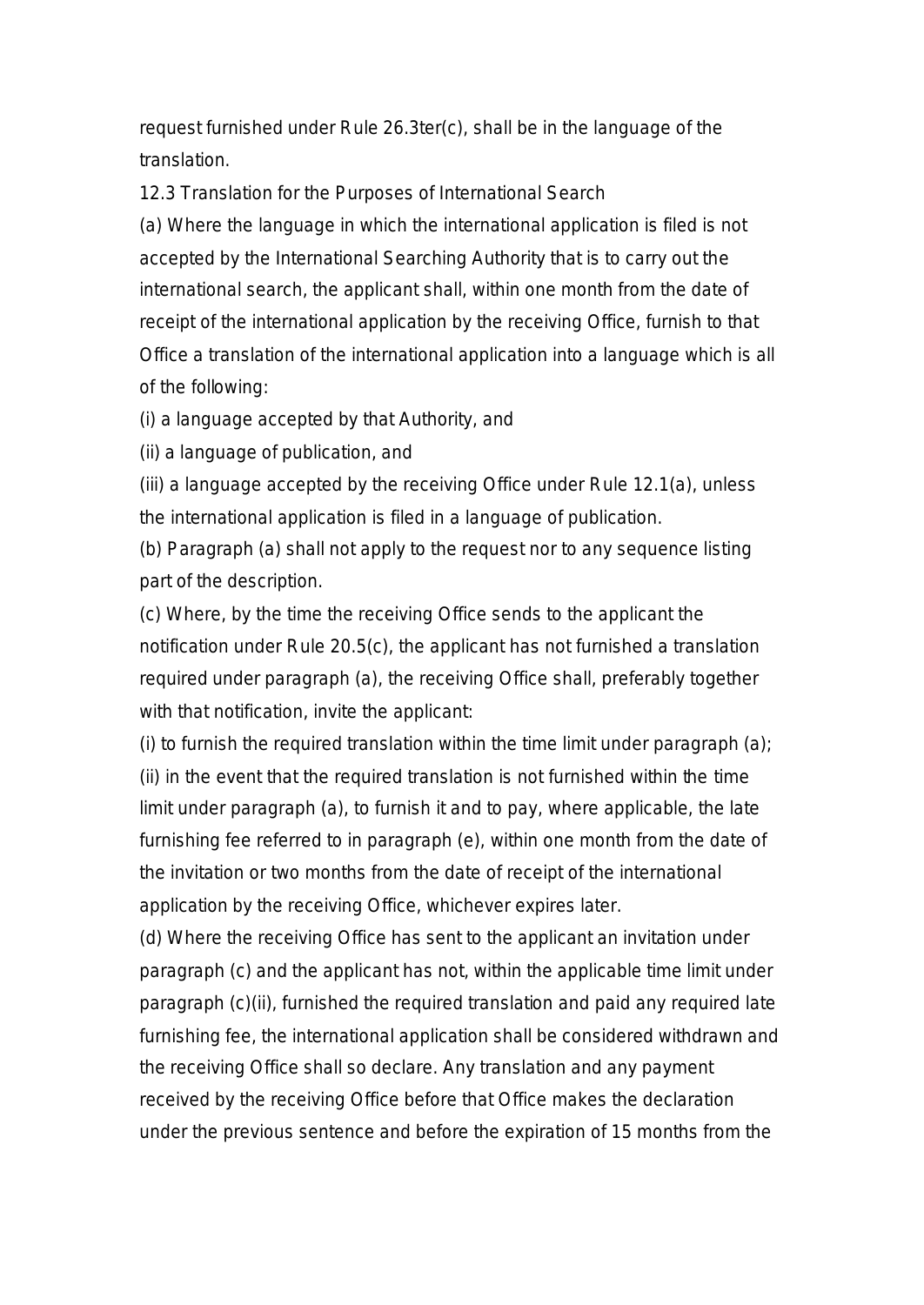priority date shall be considered to have been received before the expiration of that time limit.

(e) The furnishing of a translation after the expiration of the time limit under paragraph (a) may be subjected by the receiving Office to the payment to it, for its own benefit, of a late furnishing fee equal to 50% of the basic fee.

## **Rule 13 - Unity of Invention**

#### 13.1 Requirement

The international application shall relate to one invention only or to a group of inventions so linked as to form a single general inventive concept ("requirement of unity of invention").

13.2 Circumstances in Which the Requirement of Unity of Invention Is to Be Considered Fulfilled

Where a group of inventions is claimed in one and the same international application, the requirement of unity of invention referred to in Rule 13.1 shall be fulfilled only when there is a technical relationship among those inventions involving one or more of the same or corresponding special technical features. The expression "special technical features" shall mean those technical features that define a contribution which each of the claimed inventions, considered as a whole, makes over the prior art.

13.3 Determination of Unity of Invention Not Affected by Manner of Claiming The determination whether a group of inventions is so linked as to form a single general inventive concept shall be made without regard to whether the inventions are claimed in separate claims or as alternatives within a single claim.

### 13.4 Dependent Claims

Subject to Rule 13.1, it shall be permitted to include in the same international application a reasonable number of dependent claims, claiming specific forms of the invention claimed in an independent claim, even where the features of any dependent claim could be considered as constituting in themselves an invention.

13.5 Utility Models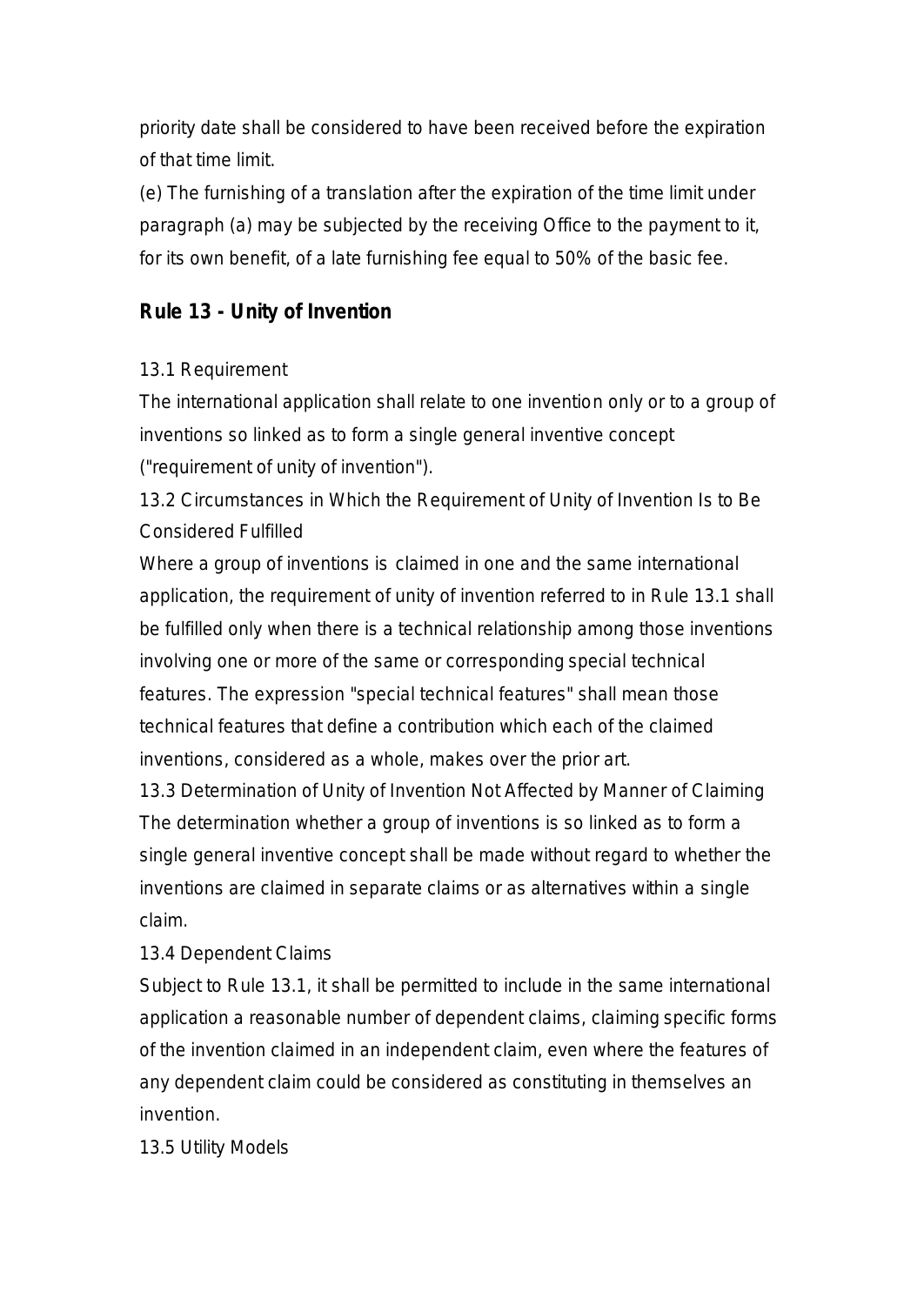Any designated State in which the grant of a utility model is sought on the basis of an international application may, instead of Rules 13.1 to 13.4, apply in respect of the matters regulated in those Rules the provisions of its national law concerning utility models once the processing of the international application has started in that State, provided that the applicant shall be allowed at least two months from the expiration of the time limit applicable under Article 22 to adapt his application to the requirements of the said provisions of the national law.

# **Rule 13bis - Inventions Relating to Biological Material**

13bis.1 Definition

For the purposes of this Rule, "reference to deposited biological material" means particulars given in an international application with respect to the deposit of biological material with a depositary institution or to the biological material so deposited.

13bis.2 References (General)

Any reference to deposited biological material shall be made in accordance with this Rule and, if so made, shall be considered as satisfying the requirements of the national law of each designated State.

13bis.3 References: Contents; Failure to Include Reference or Indication (a) A reference to deposited biological material shall indicate:

(i) the name and the address of the depositary institution with which the deposit was made;

(ii) the date of deposit of the biological material with that institution;

(iii) the accession number given to the deposit by that institution; and

(iv) any additional matter of which the International Bureau has been notified pursuant to Rule 13bis.7(a)(i), provided that the requirement to indicate that matter was published in the Gazette in accordance with Rule 13bis.7(c) at least two months before the filing of the international application.

(b) Failure to include a reference to deposited biological material or failure to include, in a reference to deposited biological material, an indication in accordance with paragraph (a), shall have no consequence in any designated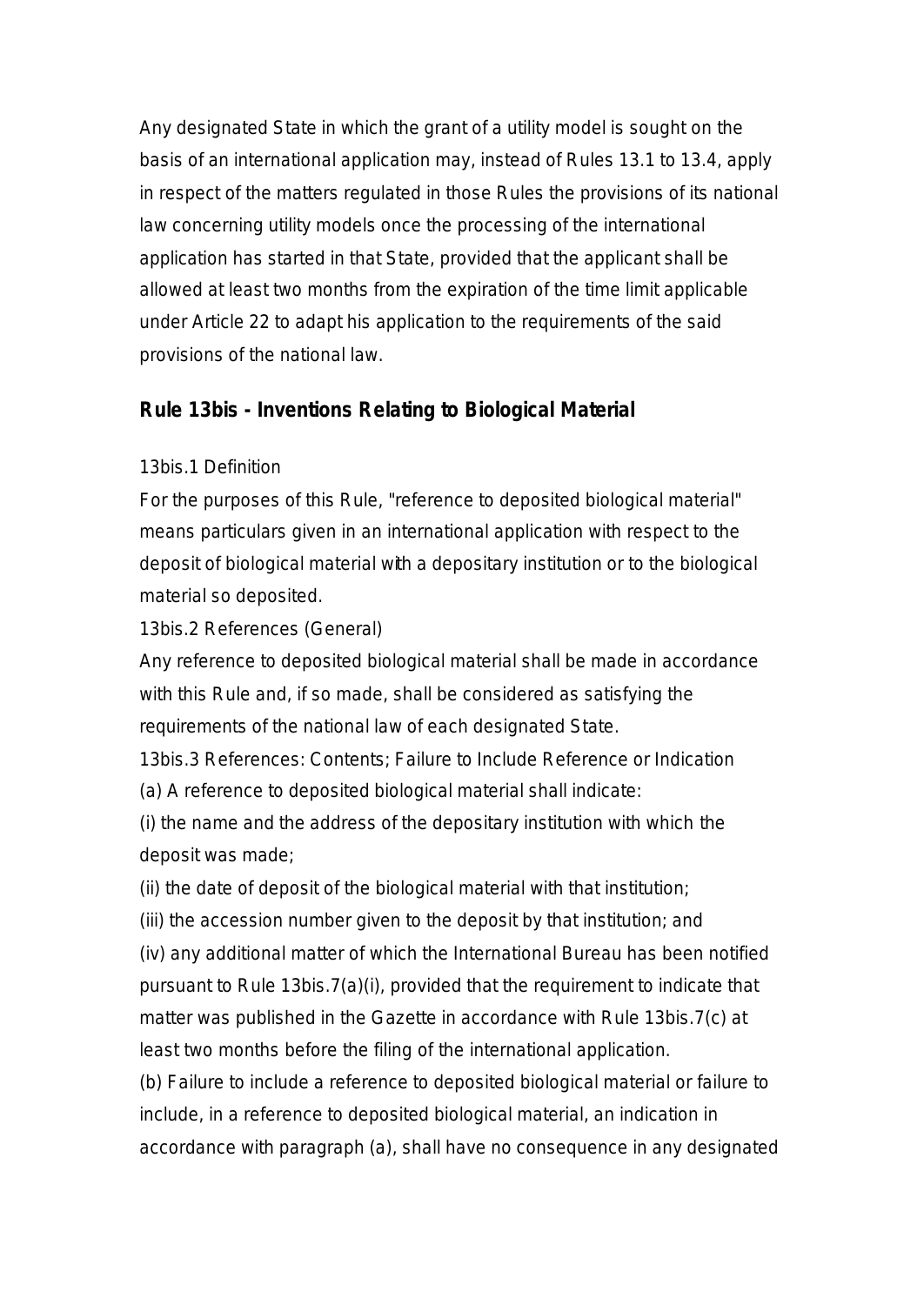State whose national law does not require such reference or such indication in a national application.

13bis.4 References: Time Limit for Furnishing Indications

(a) Subject to paragraphs (b) and (c), if any of the indications referred to in Rule 13bis.3(a) is not included in a reference to deposited biological material in the international application as filed but is furnished to the International Bureau:

(i) within 16 months from the priority date, the indication shall be considered by any designated Office to have been furnished in time;

(ii) after the expiration of 16 months from the priority date, the indication shall be considered by any designated Office to have been furnished on the last day of that time limit if it reaches the International Bureau before the technical preparations for international publication have been completed.

(b) If the national law applicable by a designated Office so requires in respect of national applications, that Office may require that any of the indications referred to in Rule 13bis.3(a) be furnished earlier than 16 months from the priority date, provided that the International Bureau has been notified of such requirement pursuant to Rule 13bis.7(a)(ii) and has published such requirement in the Gazette in accordance with Rule 13bis.7(c) at least two months before the filing of the international application.

(c) Where the applicant makes a request for early publication under Article 21(2)(b), any designated Office may consider any indication not furnished before the technical preparations for international publication have been completed as not having been furnished in time.

(d) The International Bureau shall notify the applicant of the date on which it received any indication furnished under paragraph (a), and

(i) if the indication was received before the technical preparations for international publication have been completed, indicate that date, and include the relevant data from the indication, in the pamphlet published under Rule 48;

(ii) if the indication was received after the technical preparations for international publication have been completed, notify that date and the relevant data from the indication to the designated Offices.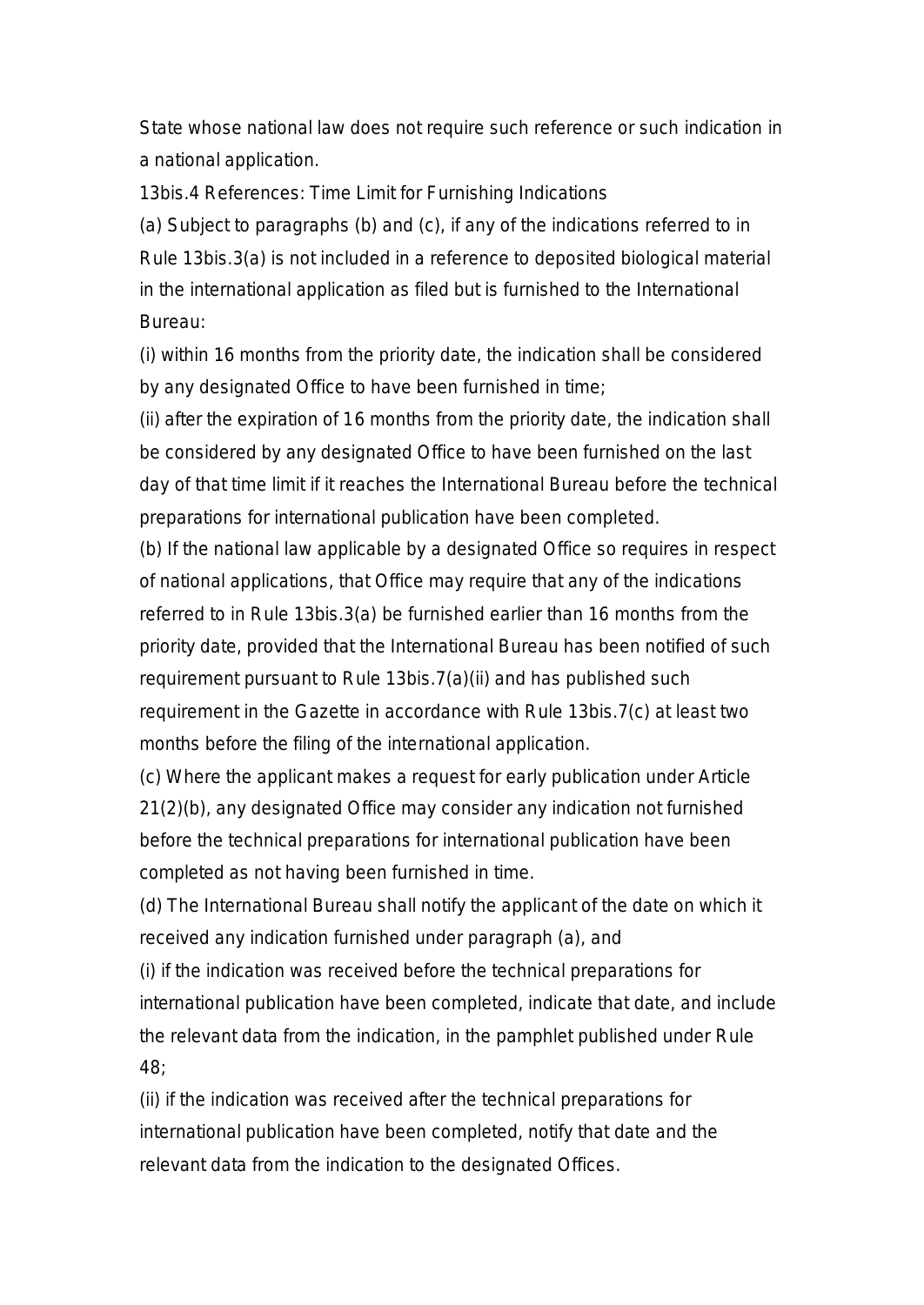13bis.5 References and Indications for the Purposes of One or More Designated States; Different Deposits for Different Designated States; Deposits with Depositary Institutions Other than Those Notified (a) A reference to deposited biological material shall be considered to be made for the purposes of all designated States, unless it is expressly made for the purposes of certain of the designated States only; the same applies to the indications included in the reference.

(b) References to different deposits of the biological material may be made for different designated States.

(c) Any designated Office may disregard a deposit made with a depositary institution other than one notified by it under Rule 13bis.7(b).

13bis.6 Furnishing of Samples

Pursuant to Articles 23 and 40, no furnishing of samples of the deposited biological material to which a reference is made in an international application shall, except with the authorization of the applicant, take place before the expiration of the applicable time limits after which national processing may start under the said Articles. However, where the applicant performs the acts referred to in Articles 22 or 39 after international publication but before the expiration of the said time limits, the furnishing of samples of the deposited biological material may take place, once the said acts have been performed. Notwithstanding the previous provision, the furnishing of samples of the deposited biological material may take place under the national law applicable by any designated Office as soon as, under that law, the international publication has the effects of the compulsory national publication of an unexamined national application.

13bis.7 National Requirements: Notification and Publication

(a) Any national Office may notify the International Bureau of any requirement of the national law:

(i) that any matter specified in the notification, in addition to those referred to in Rule 13bis.3(a)(i), (ii) and (iii), is required to be included in a reference to deposited biological material in a national application;

(ii) that one or more of the indications referred to in Rule 13bis.3(a) are required to be included in a national application as filed or are required to be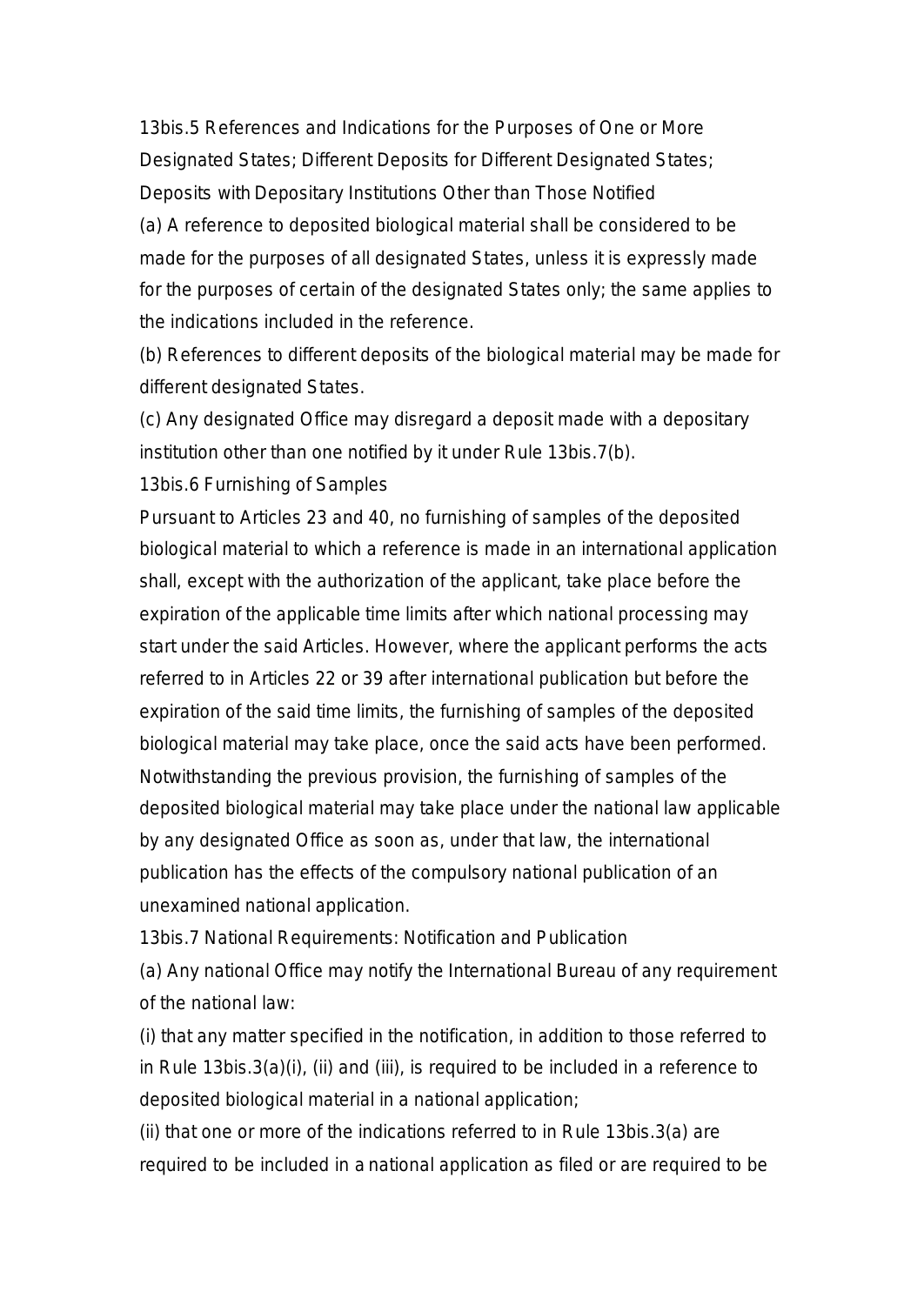furnished at a time specified in the notification which is earlier than 16 months from the priority date.

(b) Each national Office shall notify the International Bureau of the depositary institutions with which the national law permits deposits of biological materials to be made for the purposes of patent procedure before that Office or, if the national law does not provide for or permit such deposits, of that fact. (c) The International Bureau shall promptly publish in the Gazette requirements notified to it under paragraph (a) and information notified to it under paragraph (b).

### **Rule 13ter - Nucleotide and/or Amino Acid Sequence Listings**

13ter.1 Sequence Listing for International Authorities

(a) Where the International Searching Authority finds that the international application contains disclosure of one or more nucleotide and/or amino acid sequences but:

(i) the international application does not contain a sequence listing complying with the standard provided for in the Administrative Instructions, that Authority may invite the applicant to furnish to it, within a time limit fixed in the invitation, a sequence listing complying with that standard;

(ii) the applicant has not already furnished a sequence listing in computer readable form complying with the standard provided for in the Administrative Instructions, that Authority may invite the applicant to furnish to it, within a time limit fixed in the invitation, a sequence listing in such a form complying with that standard.

(b) [Deleted]

(c) If the applicant does not comply with an invitation under paragraph (a) within the time limit fixed in the invitation, the International Searching Authority shall not be required to search the international application to the extent that such non-compliance has the result that a meaningful search cannot be carried out.

(d) Where the International Searching Authority finds that the description does not comply with Rule 5.2(b), it shall invite the applicant to file the required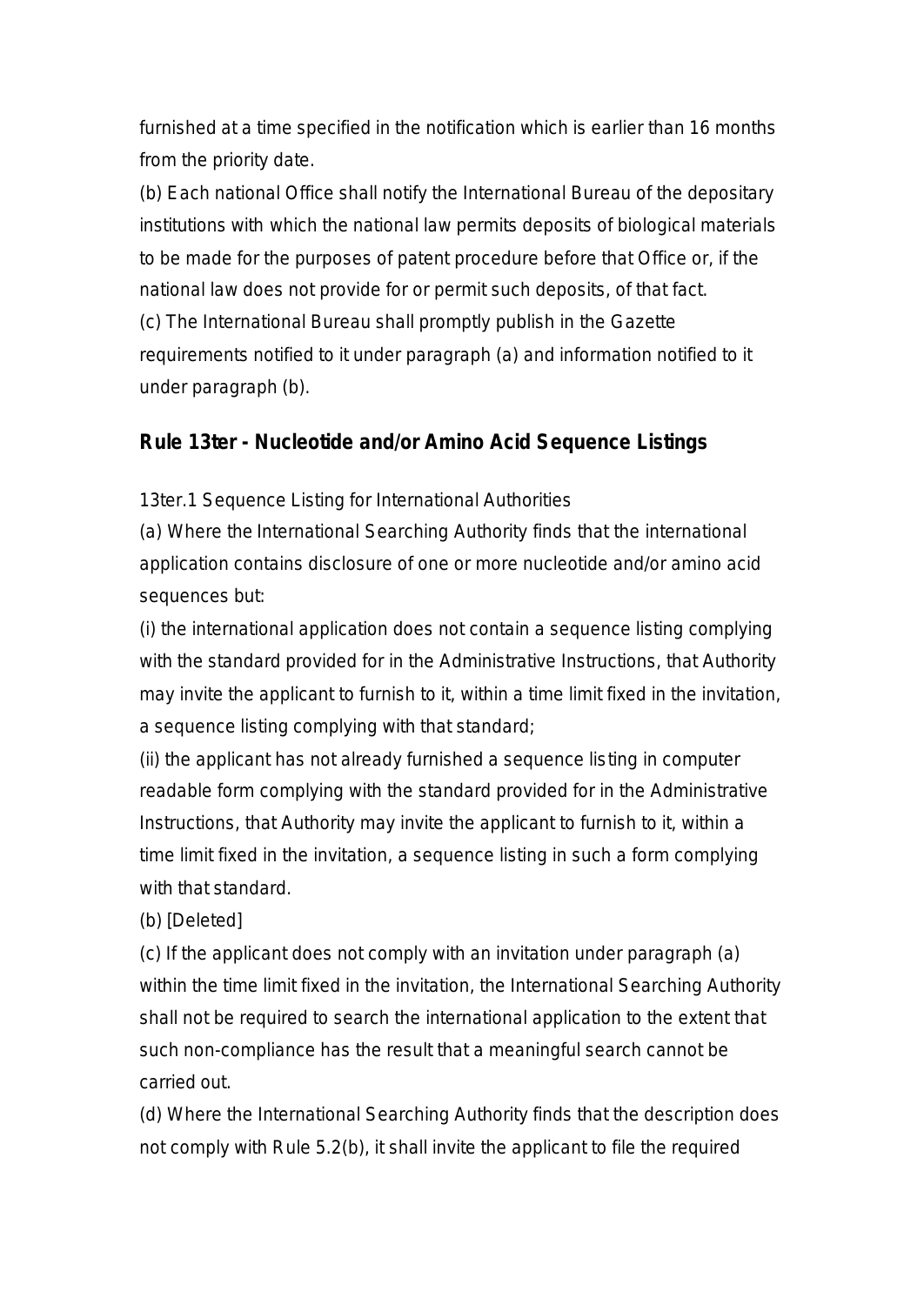correction. Rule 26.4 shall apply mutatis mutandis to any correction offered by the applicant. The International Searching Authority shall transmit the correction to the receiving Office and to the International Bureau. (e) Paragraphs (a) and (c) shall apply mutatis mutandis to the procedure before the International Preliminary Examining Authority. (f) Any sequence listing not contained in the international application as filed shall not, subject to Article 34, form part of the international application. 13ter.2 Sequence Listing for Designated Office Once the processing of the international application has started before a designated Office, Rule 13ter.1(a) shall apply mutatis mutandis to the procedure before that Office. No designated Office shall require the applicant to furnish to it a sequence listing other than a sequence listing complying with

# **Rule 14 - The Transmittal Fee**

the standard provided for in the Administrative Instructions.

### 14.1 The Transmittal Fee

(a) Any receiving Office may require that the applicant pay a fee to it, for its own benefit, for receiving the international application, transmitting copies to the International Bureau and the competent International Searching Authority, and performing all the other tasks which it must perform in connection with the international application in its capacity of receiving Office ("transmittal fee"). (b) The amount of the transmittal fee, if any, shall be fixed by the receiving Office.

(c) The transmittal fee shall be paid within one month from the date of receipt of the international application. The amount payable shall be the amount applicable on that date of receipt.

# **Rule 15 - The International Fee**

# 15.1 Basic Fee and Designation Fee

Each international application shall be subject to the payment of a fee for the benefit of the International Bureau ("international fee") to be collected by the receiving Office and consisting of,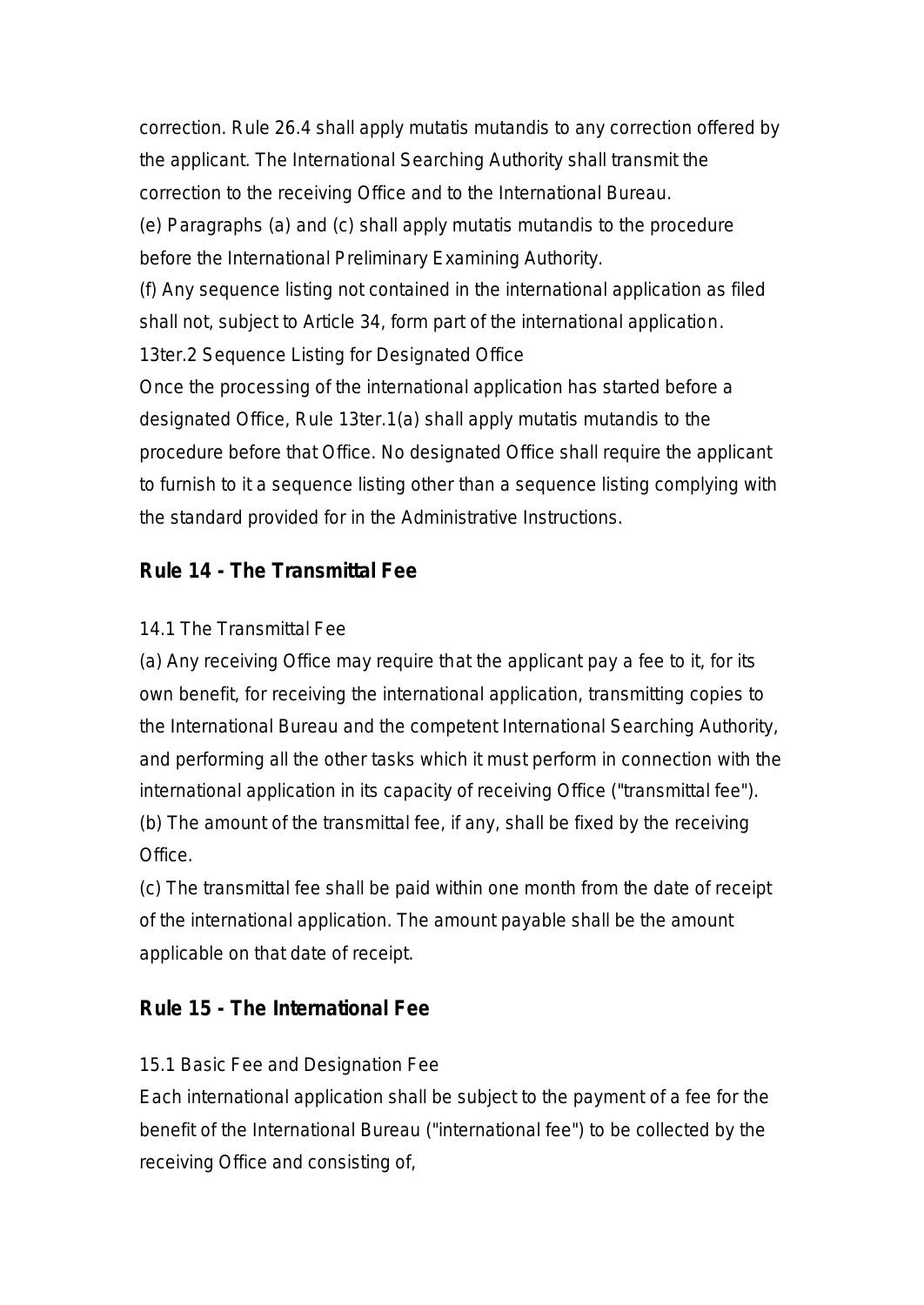(i) a "basic fee," and

(ii) as many "designation fees" as there are national patents and regional patents sought under Rule 4.9(a), except that, where Article 44 applies in respect of a designation, only one designation fee shall be due for that designation, and that the Schedule of Fees may indicate a maximum number of designation fees payable.

15.2 Amounts

(a) The amounts of the basic fee and of the designation fee are as set out in the Schedule of Fees.

(b) The basic fee and the designation fee shall be payable in the currency or one of the currencies prescribed by the receiving Office ("prescribed currency"), it being understood that, when transferred by the receiving Office to the International Bureau, they shall be freely convertible into Swiss currency. The amounts of the basic fee and of the designation fee shall be established, for each receiving Office which prescribes the payment of those fees in any currency other than Swiss currency, by the Director General after consultation with the receiving Office of, or acting under Rule 19.1(b) for, the State whose official currency is the same as the prescribed currency. The amounts so established shall be the equivalents, in round figures, of the amounts in Swiss currency set out in the Schedule of Fees. They shall be notified by the International Bureau to each receiving Office prescribing payment in that prescribed currency and shall be published in the Gazette. (c) Where the amounts of the fees set out in the Schedule of Fees are changed, the corresponding amounts in the prescribed currencies shall be applied from the same date as the amounts set out in the amended Schedule of Fees.

(d) Where the exchange rate between Swiss currency and any prescribed currency becomes different from the exchange rate last applied, the Director General shall establish new amounts in the prescribed currency according to directives given by the Assembly. The newly established amounts shall become applicable two months after the date of their publication in the Gazette, provided that the receiving Office referred to in the second sentence of paragraph (b) and the Director General may agree on a date falling during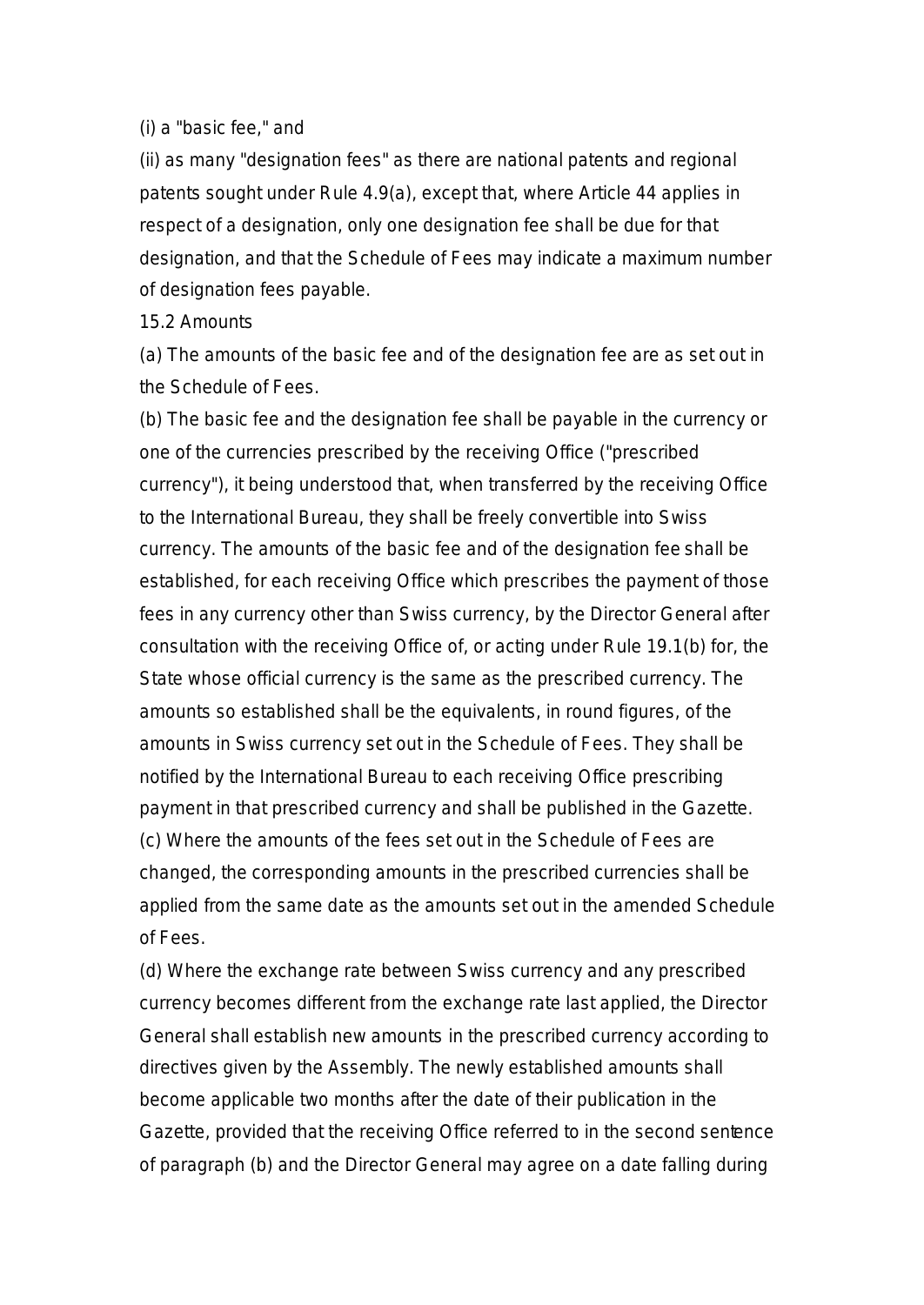the said two-month period, in which case the said amounts shall become applicable from that date.

15.3 [Deleted]

15.4 Time Limit for Payment; Amount Payable

(a) The basic fee shall be paid within one month from the date of receipt of the international application. The amount payable shall be the amount applicable on that date of receipt.

(b) The designation fee shall be paid within a time limit of:

(i) one year from the priority date, or

(ii) one month from the date of receipt of the international application if that one-month period expires later than one year from the priority date.

(c) Where the designation fee is paid before the expiration of one month from the date of receipt of the international application, the amount payable shall be the amount applicable on that date of receipt. Where the time limit under paragraph (b)(i) applies and the designation fee is paid before the expiration of that time limit but later than one month from the date of receipt of the international application, the amount payable shall be the amount applicable on the date of payment.

15.5 Fees Under Rule 4.9(c)

(a) Notwithstanding Rule 15.4(b), the confirmation under Rule 4.9(c) of any designations made under Rule 4.9(b) shall be subject to the payment to the receiving Office of as many designation fees (for the benefit of the International Bureau) as there are national patents and regional patents sought by the applicant by virtue of the confirmation, together with a confirmation fee (for the benefit of the receiving Office) equal to 50% of the sum of the designation fees payable under this paragraph. Such fees shall be payable in respect of each designation so confirmed, even if the maximum number of designation fees referred to in item 2(a) of the Schedule of Fees is already payable or if a designation fee is already payable in respect of the designation under Rule 4.9(a) of the same State for a different purpose. (b) Where moneys paid by the applicant within the time limit under Rule 4.9(b)(ii) are not sufficient to cover the fees due under paragraph (a), the receiving Office shall allocate any moneys paid as specified by the applicant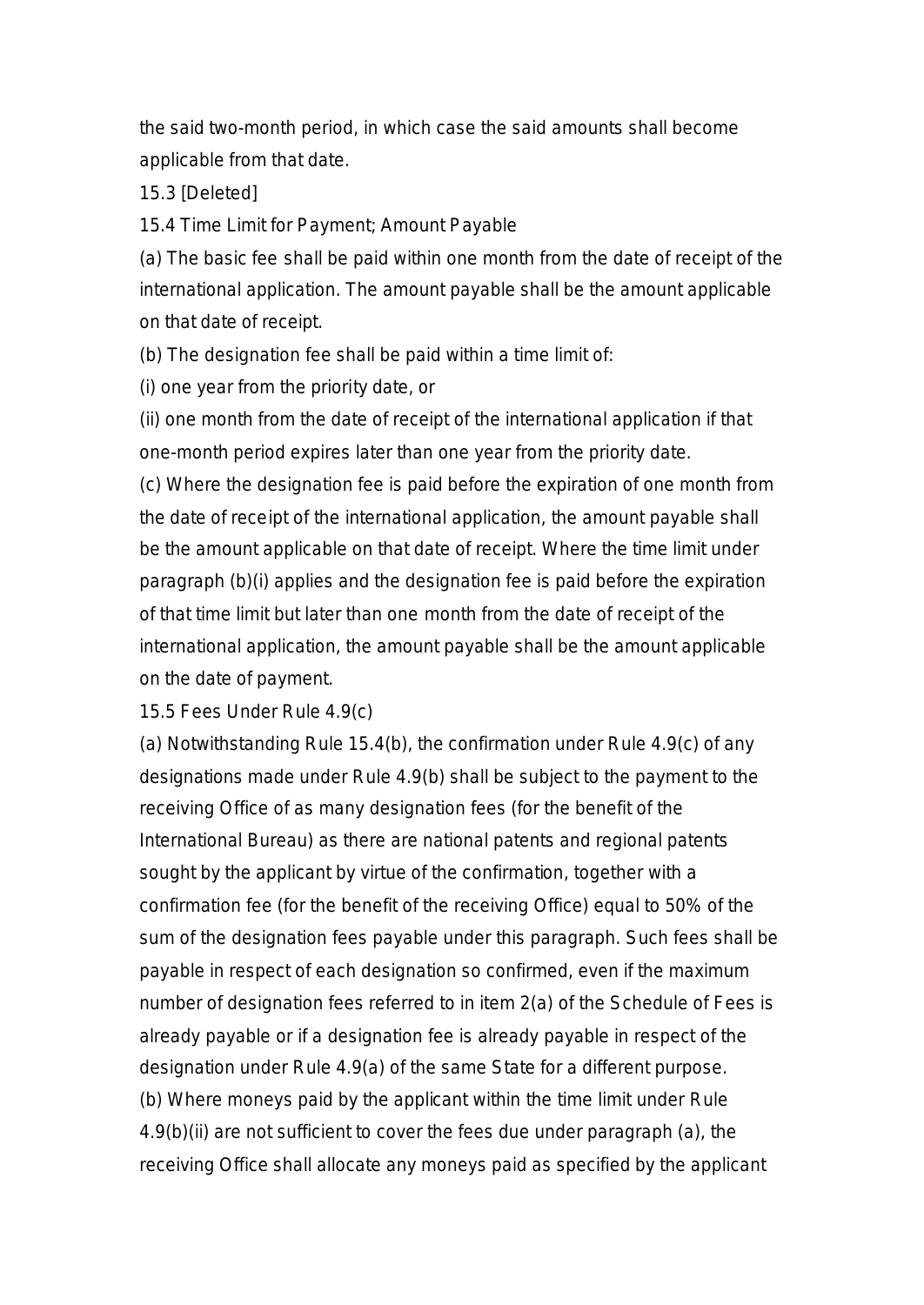or, in the absence of such specification, as prescribed by the Administrative Instructions.

15.6 Refund

The receiving Office shall refund the international fee to the applicant:

(i) if the determination under Article 11(1) is negative,

(ii) if, before the transmittal of the record copy to the International Bureau, the international application is withdrawn or considered withdrawn, or (iii) if, due to prescriptions concerning national security, the international application is not treated as such.

# **Rule 16 - The Search Fee**

### 16.1 Right to Ask for a Fee

(a) Each International Searching Authority may require that the applicant pay a fee ("search fee") for its own benefit for carrying out the international search and for performing all other tasks entrusted to International Searching Authorities by the Treaty and these Regulations.

(b) The search fee shall be collected by the receiving Office. The said fee shall be payable in the currency or one of the currencies prescribed by that Office ("receiving Office currency"), it being understood that, if any receiving Office currency is not that, or one of those, in which the International Searching Authority has fixed the said fee ("fixed currency"), it shall, when transferred by the receiving Office to the International Searching Authority, be freely convertible into the currency of the State in which the International Searching Authority has its headquarters ("headquarters currency"). The amount of the search fee in any receiving Office currency, other than the fixed currency, shall be established by the Director General after consultation with the receiving Office of, or acting under Rule 19.1(b) for, the State whose official currency is the same as the receiving Office currency. The amounts so established shall be the equivalents, in round figures, of the amount established by the International Searching Authority in the headquarters currency. They shall be notified by the International Bureau to each receiving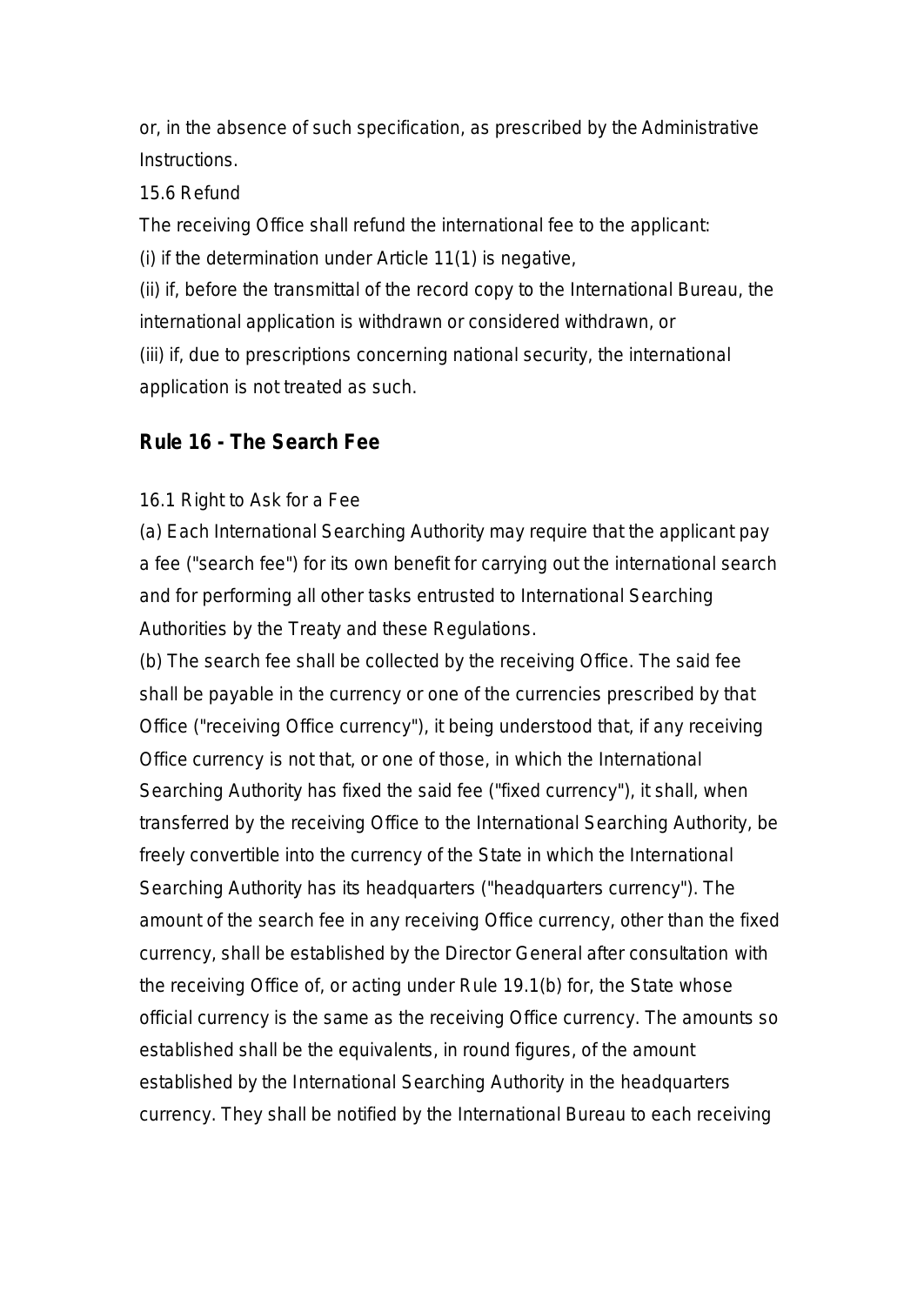Office prescribing payment in that receiving Office currency and shall be published in the Gazette.

(c) Where the amount of the search fee in the headquarters currency is changed, the corresponding amounts in the receiving Office currencies, other than the fixed currency or currencies, shall be applied from the same date as the changed amount in the headquarters currency.

(d) Where the exchange rate between the headquarters currency and any receiving Office currency, other than the fixed currency or currencies, becomes different from the exchange rate last applied, the Director General shall establish the new amount in the said receiving Office currency according to directives given by the Assembly. The newly established amount shall become applicable two months after its publication in the Gazette, provided that any receiving Office referred to in the third sentence of paragraph (b) and the Director General may agree on a date falling during the said two-month period, in which case the said amount shall become applicable for that Office from that date.

(e) Where, in respect of the payment of the search fee in a receiving Office currency, other than the fixed currency or currencies, the amount actually received by the International Searching Authority in the headquarters currency is less than that fixed by it, the difference will be paid to the International Searching Authority by the International Bureau, whereas, if the amount actually received is more, the difference will belong to the International Bureau.

(f) As to the time limit for payment of the search fee and the amount payable, the provisions of Rule 15.4(a) relating to the basic fee shall apply mutatis mutandis.

#### 16.2 Refund

The receiving Office shall refund the search fee to the applicant:

(i) if the determination under Article 11(1) is negative,

(ii) if, before the transmittal of the search copy to the International Searching Authority, the international application is withdrawn or considered withdrawn, or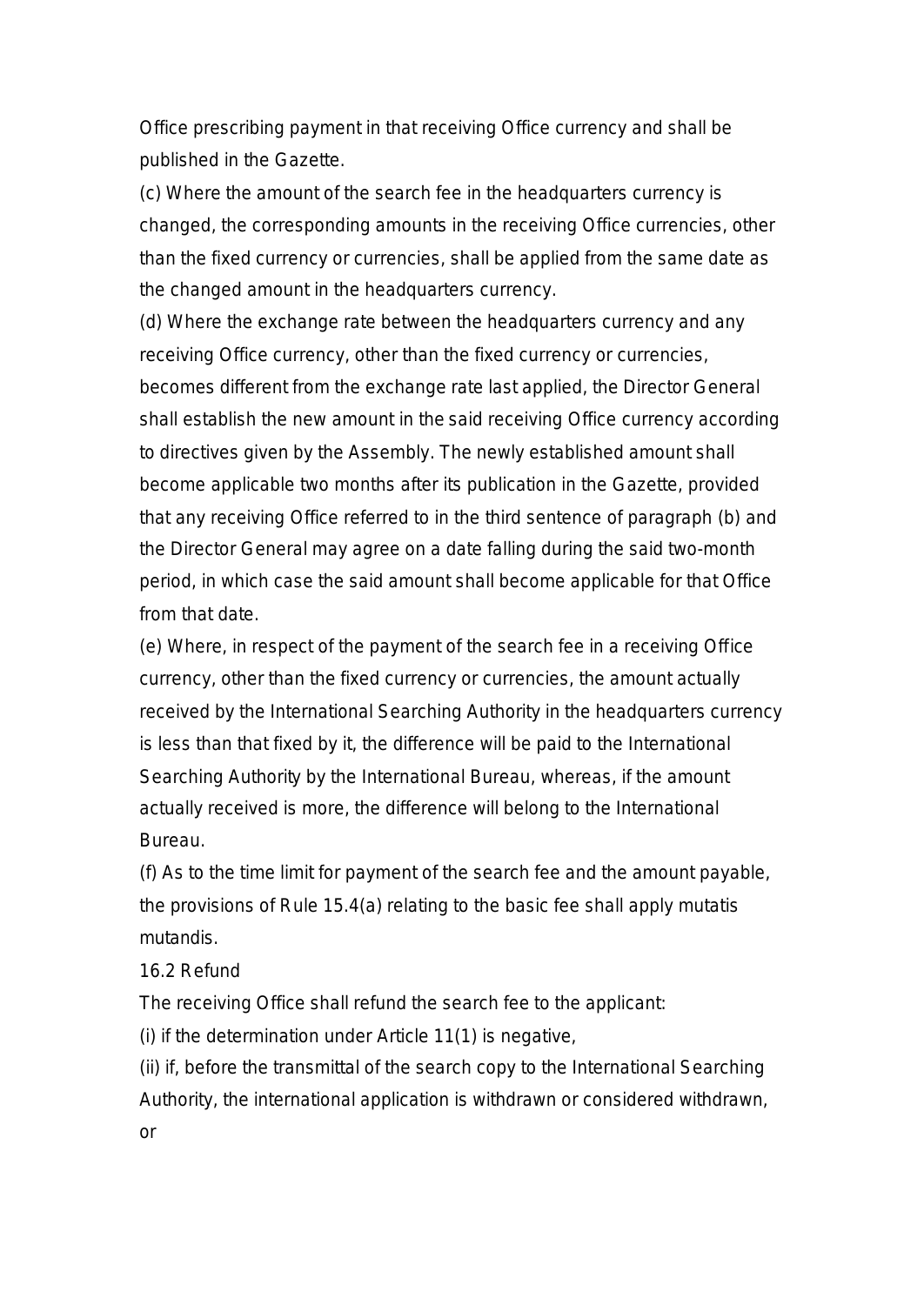(iii) if, due to prescriptions concerning national security, the international application is not treated as such.

#### 16.3 Partial Refund

Where the international application claims the priority of an earlier international application which has been the subject of an international search by the same International Searching Authority, that Authority shall refund the search fee paid in connection with the later international application to the extent and under the conditions provided for in the agreement under Article 16(3)(b), if the international search report on the later international application could wholly or partly be based on the results of the international search effected on the earlier international application.

# **Rule 16bis - Extension of Time Limits for Payment of Fees**

#### 16bis.1 Invitation by the Receiving Office

(a) Where, by the time they are due under Rules  $14.1(c)$ ,  $15.4(a)$  and  $16.1(f)$ , the receiving Office finds that no fees were paid to it, or that the amount paid to it is insufficient to cover the transmittal fee, the basic fee and the search fee, the receiving Office shall invite the applicant to pay to it the amount required to cover those fees, together with, where applicable, the late payment fee under Rule 16bis.2, within a time limit of one month from the date of the invitation.

(b) Where, by the time they are due under Rule 15.4(b), the receiving Office finds that no fees were paid to it, or that the amount paid to it is insufficient to cover the designation fees necessary to cover all the designations under Rule 4.9(a), the receiving Office shall invite the applicant to pay to it the amount required to cover those fees, together with, where applicable, the late payment fee under Rule 16bis.2, within a time limit of one month from the date of the invitation. The amount payable in respect of any designation fee shall be the amount applicable on the last day of the one-year period from the priority date if the time limit under Rule 15.4(b)(i) applies or the amount applicable on the date of receipt of the international application if the time limit under Rule 15.4(b)(ii) applies.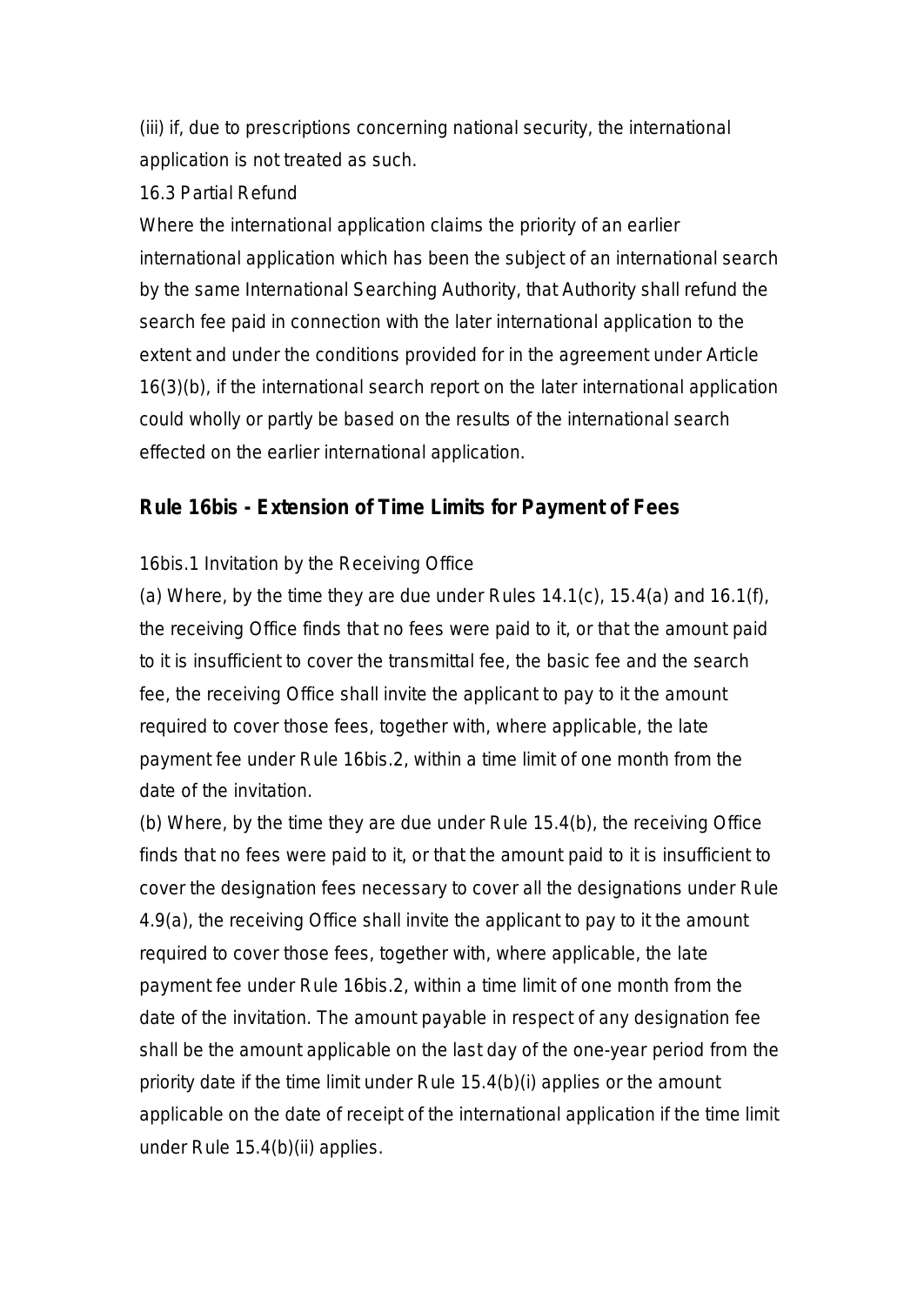(c) Where the receiving Office has sent to the applicant an invitation under paragraph (a) or (b) and the applicant has not, within the time limit referred to in that paragraph, paid in full the amount due, including, where applicable, the late payment fee under Rule 16bis.2, the receiving Office shall, subject to paragraph (d):

(i) allocate any moneys paid as specified by the applicant or, in the absence of such specification, as prescribed by the Administrative Instructions,

(ii) make the applicable declaration under Article 14(3), and

(iii) proceed as provided in Rule 29.

(d) Any payment received by the receiving Office before that Office sends the invitation under paragraph (a) or (b) shall be considered to have been received before the expiration of the time limit under Rule 14.1(c), 15.4(a) or (b) or 16.1(f), as the case may be.

(e) Any payment received by the receiving Office before that Office makes the applicable declaration under Article 14(3) shall be considered to have been received before the expiration of the time limit referred to in paragraph (a) or (b).

16bis.2 Late Payment Fee

(a) The payment of fees in response to an invitation under Rule 16bis.1(a) or (b) may be subjected by the receiving Office to the payment to it, for its own benefit, of a late payment fee. The amount of that fee shall be:

(i) 50% of the amount of unpaid fees which is specified in the invitation, or,

(ii) if the amount calculated under item (i) is less than the transmittal fee, an amount equal to the transmittal fee.

(b) The amount of the late payment fee shall not, however, exceed the amount of the basic fee referred to in item 1(a) of the Schedule of Fees.

### **Rule 17 - The Priority Document**

17.1 Obligation to Submit Copy of Earlier National or International Application (a) Where the priority of an earlier national or international application is claimed under Article 8, a copy of that earlier application, certified by the authority with which it was filed ("the priority document"), shall, unless already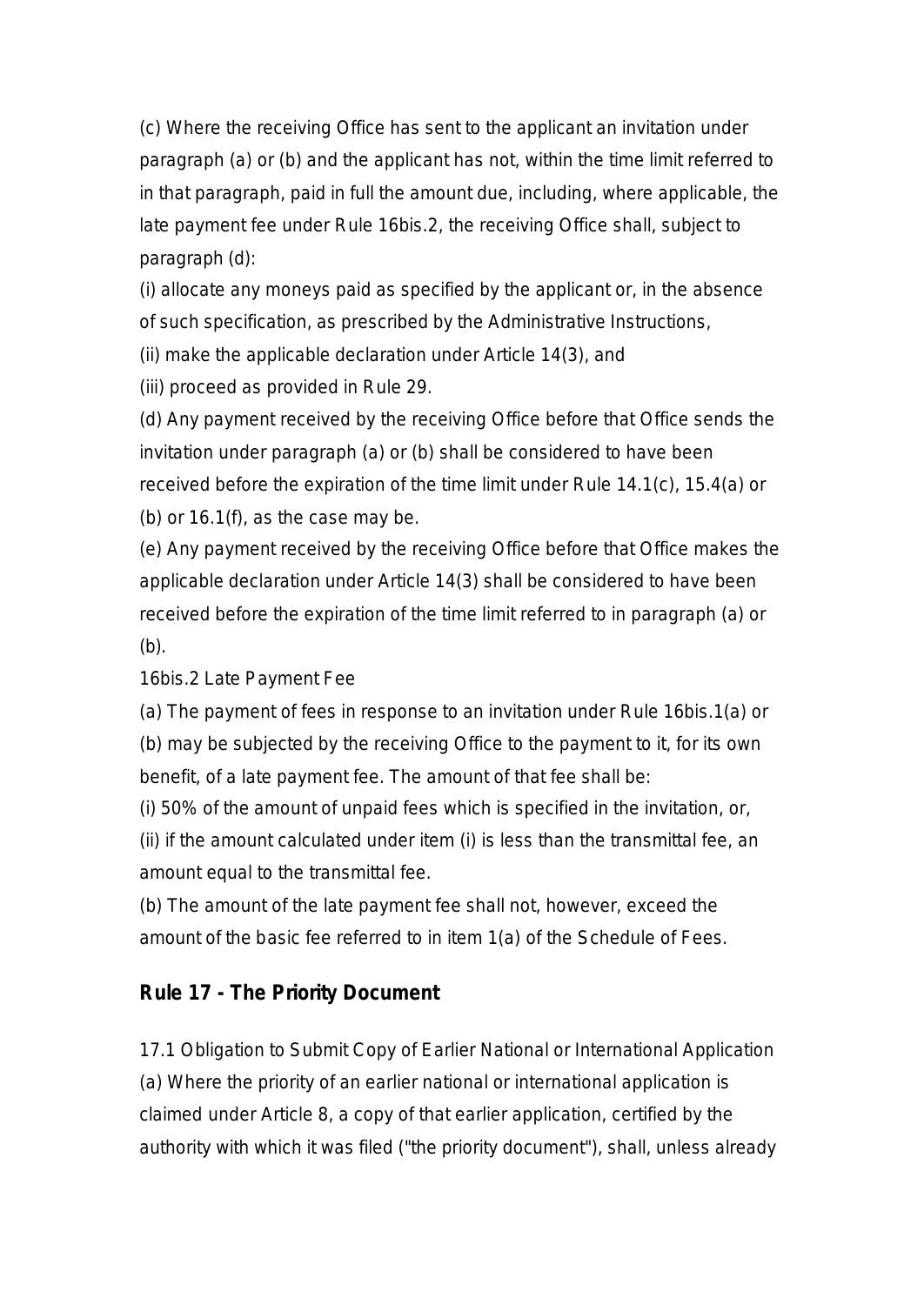filed with the receiving Office together with the international application in which the priority claim is made, and subject to paragraph (b), be submitted by the applicant to the International Bureau or to the receiving Office not later than 16 months after the priority date, provided that any copy of the said earlier application which is received by the International Bureau after the expiration of that time limit shall be considered to have been received by that Bureau on the last day of that time limit if it reaches it before the date of international publication of the international application.

(b) Where the priority document is issued by the receiving Office, the applicant may, instead of submitting the priority document, request the receiving Office to prepare and transmit the priority document to the International Bureau. Such request shall be made not later than 16 months after the priority date and may be subjected by the receiving Office to the payment of a fee.

(c) If the requirements of neither of the two preceding paragraphs are complied with, any designated State may disregard the priority claim, provided that no designated Office shall disregard the priority claim before giving the applicant an opportunity to furnish the priority document within a time limit which shall be reasonable under the circumstances.

17.2 Availability of Copies

(a) Where the applicant has complied with Rule 17.1(a) or (b), the International Bureau shall, at the specific request of the designated Office, promptly but not prior to the international publication of the international application, furnish a copy of the priority document to that Office. No such Office shall ask the applicant himself to furnish it with a copy. The applicant shall not be required to furnish a translation to the designated Office before the expiration of the applicable time limit under Article 22. Where the applicant makes an express request to the designated Office under Article 23(2) prior to the international publication of the international application, the International Bureau shall, at the specific request of the designated Office, furnish a copy of the priority document to that Office promptly after receiving it.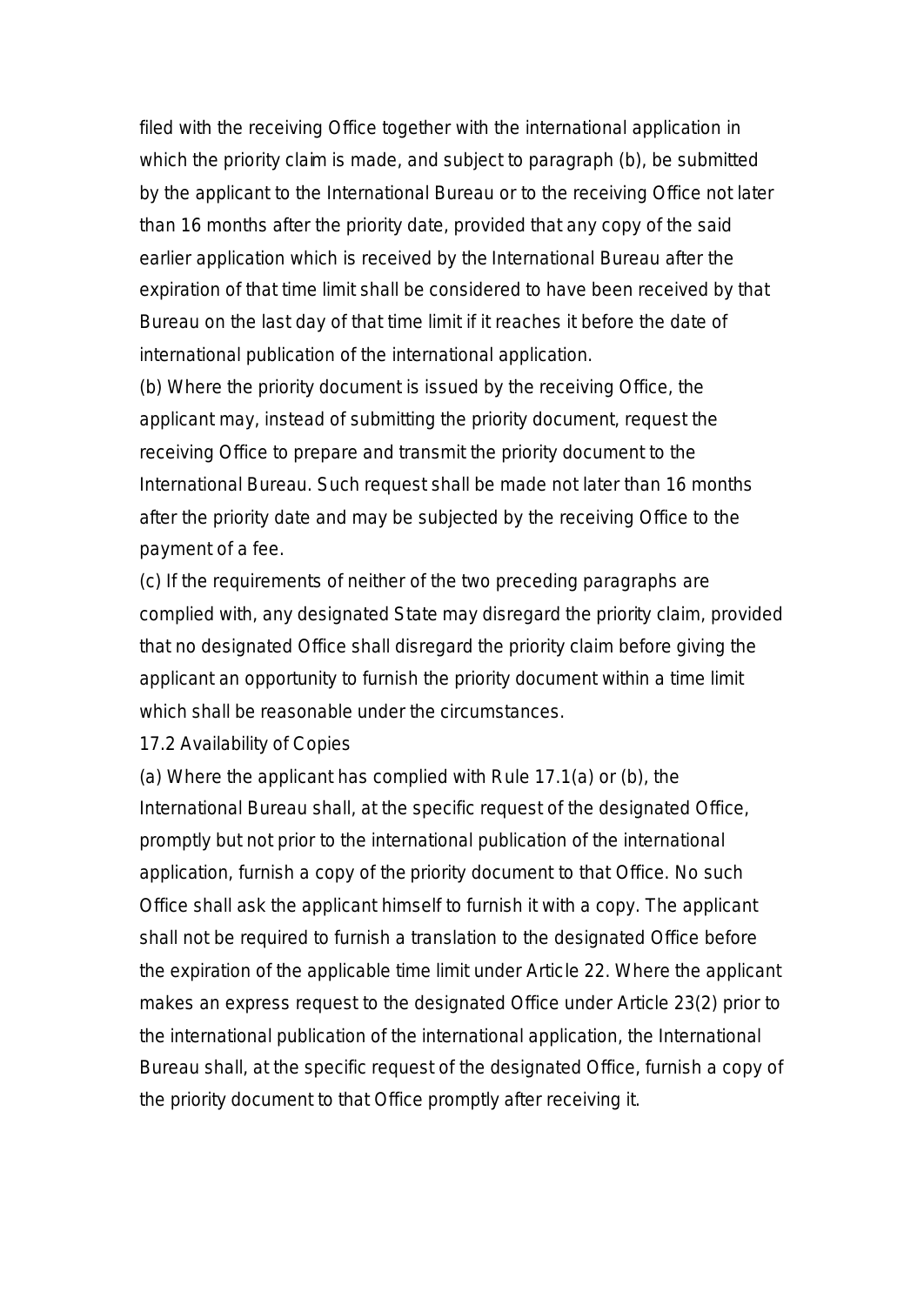(b) The International Bureau shall not make copies of the priority document available to the public prior to the international publication of the international application.

(c) Where the international application has been published under Article 21, the International Bureau shall furnish a copy of the priority document to any person upon request and subject to reimbursement of the cost unless, prior to that publication:

(i) the international application was withdrawn,

(ii) the relevant priority claim was withdrawn or considered, under Rule 26bis.2(b), not to have been made.

### **Rule 18 - The Applicant**

18.1 Residence and Nationality

(a) Subject to the provisions of paragraphs (b) and (c), the question whether an applicant is a resident or national of the Contracting State of which he claims to be a resident or national shall depend on the national law of that State and shall be decided by the receiving Office.

(b) In any case,

(i) possession of a real and effective industrial or commercial establishment in a Contracting State shall be considered residence in that State, and (ii) a legal entity constituted according to the national law of a Contracting State shall be considered a national of that State.

(c) Where the international application is filed with the International Bureau as receiving Office, the International Bureau shall, in the circumstances specified in the Administrative Instructions, request the national Office of, or acting for, the Contracting State concerned to decide the question referred to in paragraph (a). The International Bureau shall inform the applicant of any such request. The applicant shall have an opportunity to submit arguments directly to the national Office. The national Office shall decide the said question promptly.

18.2 [Deleted]

18.3 Two or More Applicants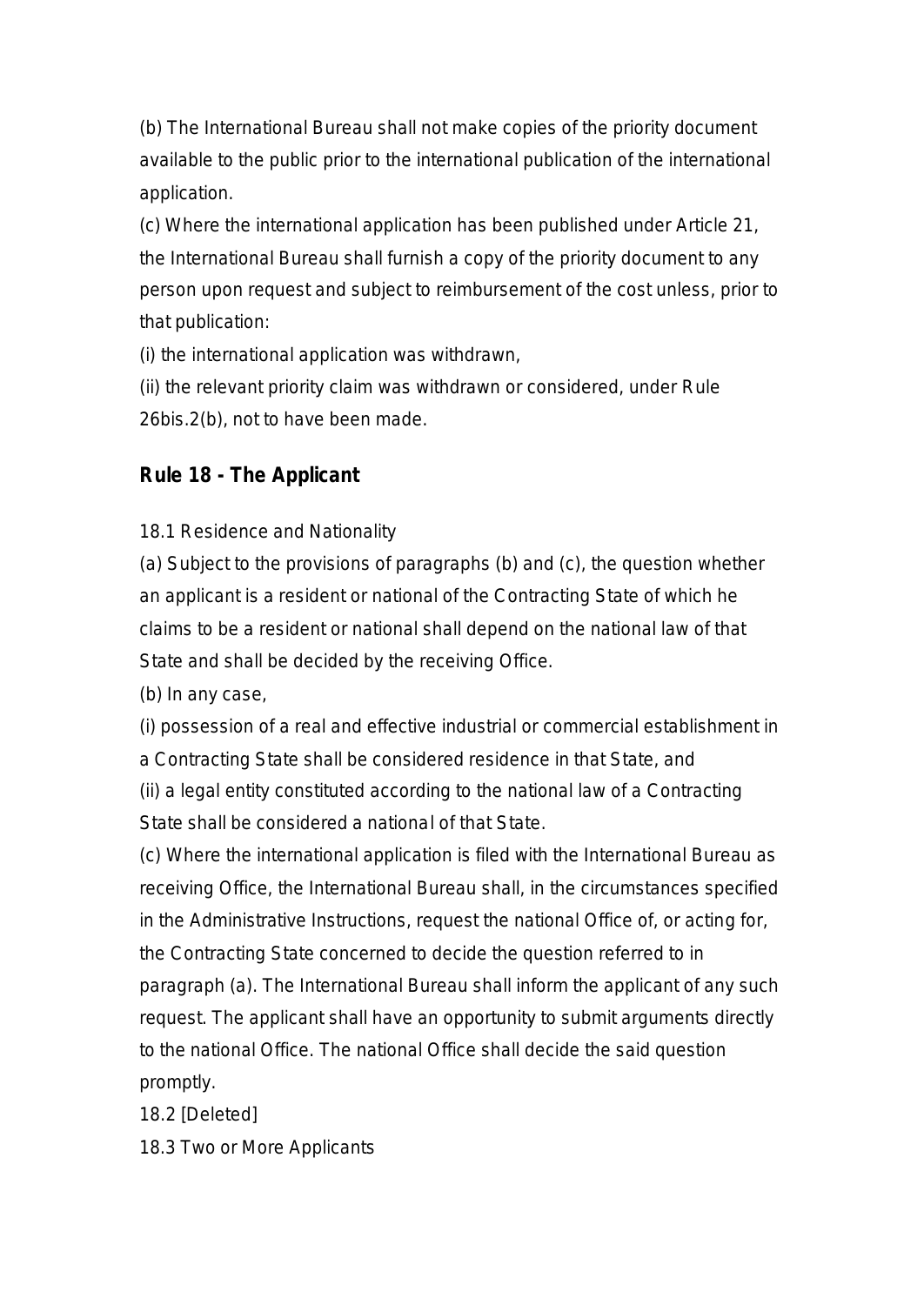If there are two or more applicants, the right to file an international application shall exist if at least one of them is entitled to file an international application according to Article 9.

18.4 Information on Requirements Under National Law as to Applicants

(a) and (b) [Deleted]

(c) The International Bureau shall, from time to time, publish information on the various national laws in respect of the question who is qualified (inventor, successor in title of the inventor, owner of the invention, or other) to file a national application and shall accompany such information by a warning that the effect of the international application in any designated State may depend on whether the person designated in the international application as applicant for the purposes of that State is a person who, under the national law of that State, is qualified to file a national application.

# **Rule 19 - The Competent Receiving Office**

19.1 Where to File

(a) Subject to the provisions of paragraph (b), the international application shall be filed, at the option of the applicant,

(i) with the national Office of or acting for the Contracting State of which the applicant is a resident,

(ii) with the national Office of or acting for the Contracting State of which the applicant is a national, or

(iii) irrespective of the Contracting State of which the applicant is a resident or national, with the International Bureau.

(b) Any Contracting State may agree with another Contracting State or any intergovernmental organization that the national Office of the latter State or the intergovernmental organization shall, for all or some purposes, act instead of the national Office of the former State as receiving Office for applicants who are residents or nationals of that former State. Notwithstanding such agreement, the national Office of the former State shall be considered the competent receiving Office for the purposes of Article 15(5).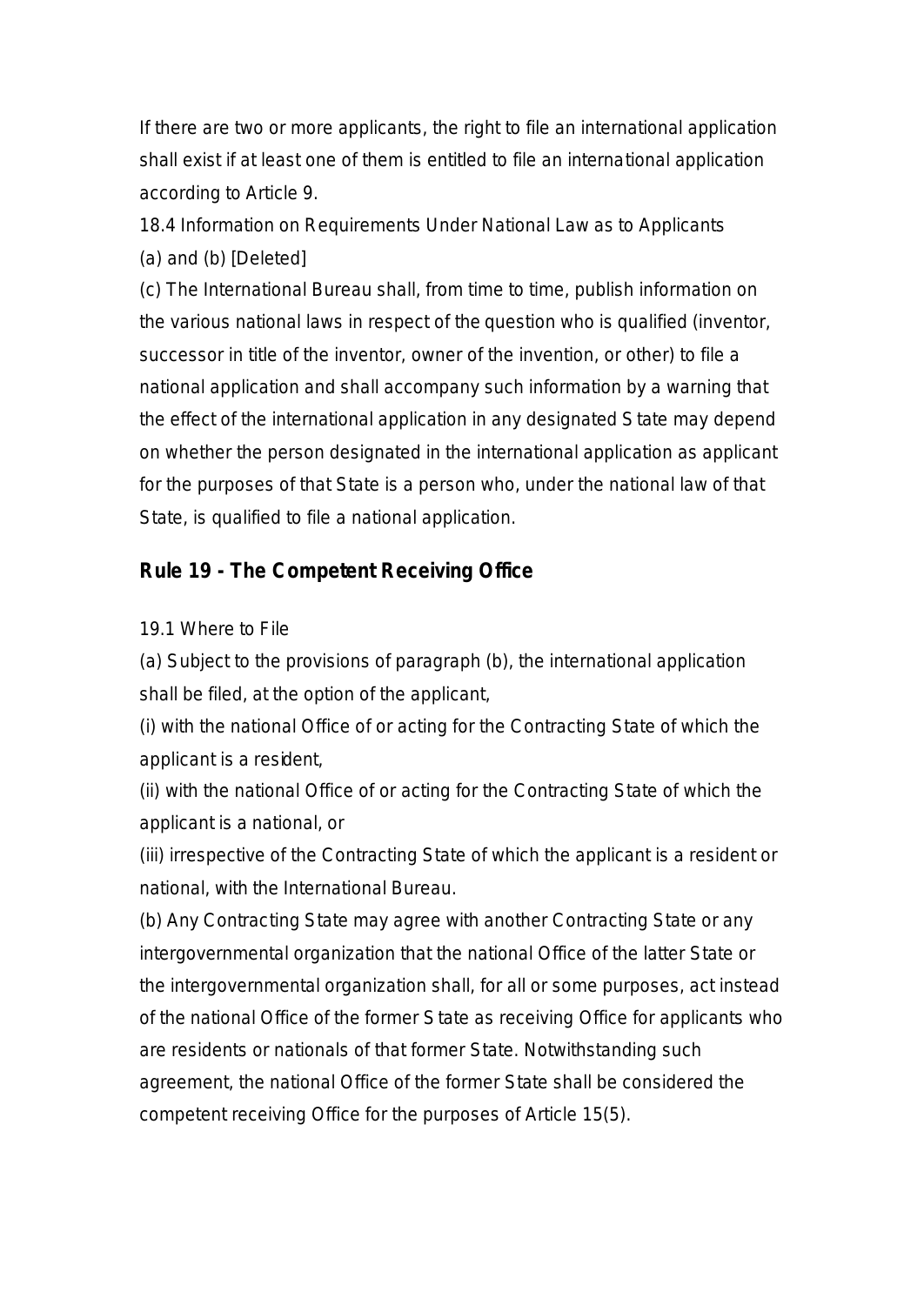(c) In connection with any decision made under Article 9(2), the Assembly shall appoint the national Office or the intergovernmental organization which will act as receiving Office for applications of residents or nationals of States specified by the Assembly. Such appointment shall require the previous consent of the said national Office or intergovernmental organization.

19.2 Two or More Applicants

If there are two or more applicants:

(i) the requirements of Rule 19.1 shall be considered to be met if the national Office with which the international application is filed is the national Office of or acting for a Contracting State of which at least one of the applicants is a resident or national;

(ii) the international application may be filed with the International Bureau under Rule 19.1(a)(iii) if at least one of the applicants is a resident or national of a Contracting State.

19.3 Publication of Fact of Delegation of Duties of Receiving Office

(a) Any agreement referred to in Rule 19.1(b) shall be promptly notified to the International Bureau by the Contracting State which delegates the duties of the receiving Office to the national Office of or acting for another Contracting State or an intergovernmental organization.

(b) The International Bureau shall, promptly upon receipt, publish the notification in the Gazette.

19.4 Transmittal to the International Bureau as Receiving Office

(a) Where an international application is filed with a national Office which acts as a receiving Office under the Treaty but

(i) that national Office is not competent under Rule 19.1 or 19.2 to receive that international application, or

(ii) that international application is not in a language accepted under Rule

12.1(a) by that national Office but is in a language accepted under that Rule by the International Bureau as receiving Office, or

(iii) that national Office and the International Bureau agree, for any reason other than those specified under items (i) and (ii), and with the authorization of the applicant, that the procedure under this Rule should apply,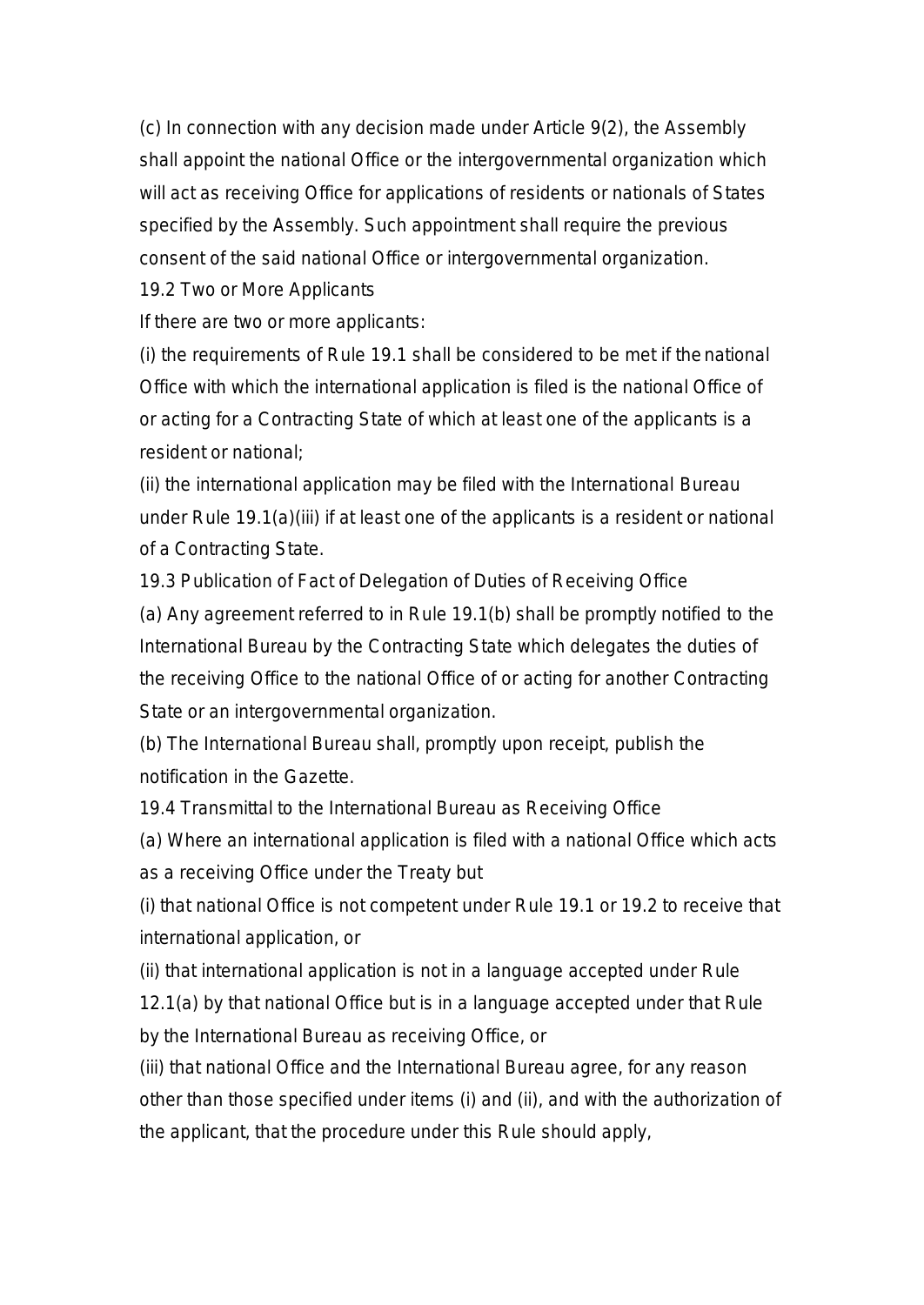that international application shall, subject to paragraph (b), be considered to have been received by that Office on behalf of the International Bureau as receiving Office under Rule 19.1(a)(iii).

(b) Where, pursuant to paragraph (a), an international application is received by a national Office on behalf of the International Bureau as receiving Office under Rule 19.1(a)(iii), that national Office shall, unless prescriptions concerning national security prevent the international application from being so transmitted, promptly transmit it to the International Bureau. Such transmittal may be subjected by the national Office to the payment of a fee, for its own benefit, equal to the transmittal fee charged by that Office under Rule 14. The international application so transmitted shall be considered to have been received by the International Bureau as receiving Office under Rule 19.1(a)(iii) on the date of receipt of the international application by that national Office.

(c) For the purposes of Rules 14.1(c), 15.4(a) to (c) and 16.1(f), where the international application was transmitted to the International Bureau under paragraph (b), the date of receipt of the international application shall be considered to be the date on which the international application was actually received by the International Bureau. For the purposes of this paragraph, the last sentence of paragraph (b) shall not apply.

### **Rule 20 - Receipt of the International Application**

#### 20.1 Date and Number

(a) Upon receipt of papers purporting to be an international application, the receiving Office shall indelibly mark the date of actual receipt on the request of each copy received and the international application number on each sheet of each copy received.

(b) The place on each sheet where the date or number shall be marked, and other details, shall be specified in the Administrative Instructions.

20.2 Receipt on Different Days

(a) In cases where all the sheets pertaining to the same purported international application are not received on the same day by the receiving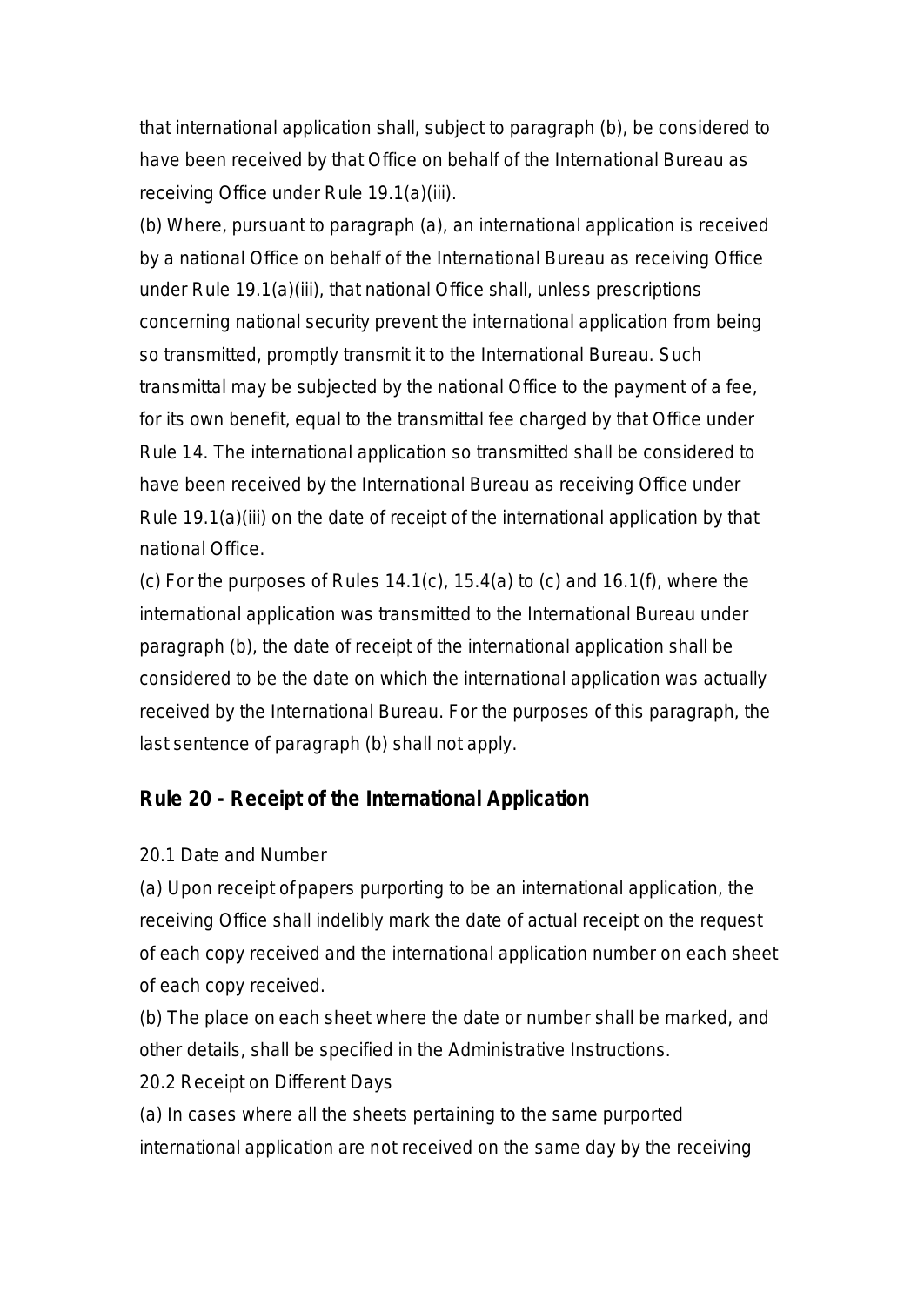Office, that Office shall correct the date marked on the request (still leaving legible, however, the earlier date or dates already marked) so that it indicates the day on which the papers completing the international application were received, provided that

(i) where no invitation under Article 11(2)(a) to correct was sent to the applicant, the said papers are received within 30 days from the date on which sheets were first received;

(ii) where an invitation under Article 11(2)(a) to correct was sent to the applicant, the said papers are received within the applicable time limit under Rule 20.6;

(iii) in the case of Article 14(2), the missing drawings are received within 30 days from the date on which the incomplete papers were filed;

(iv) the absence or later receipt of any sheet containing the abstract or part thereof shall not, in itself, require any correction of the date marked on the request.

(b) Any sheet received on a date later than the date on which sheets were first received shall be marked by the receiving Office with the date on which it was received.

20.3 Corrected International Application

In the case referred to in Article 11(2)(b), the receiving Office shall correct the date marked on the request (still leaving legible, however, the earlier date or dates already marked) so that it indicates the day on which the last required correction was received.

20.4 Determination Under Article 11(1)

(a) Promptly after receipt of the papers purporting to be an international application, the receiving Office shall determine whether the papers comply with the requirements of Article 11(1).

(b) For the purposes of Article 11(1)(iii)(c), it shall be sufficient to indicate the name of the applicant in a way which allows his identity to be established even if the name is misspelled, the given names are not fully indicated, or, in the case of legal entities, the indication of the name is abbreviated or incomplete.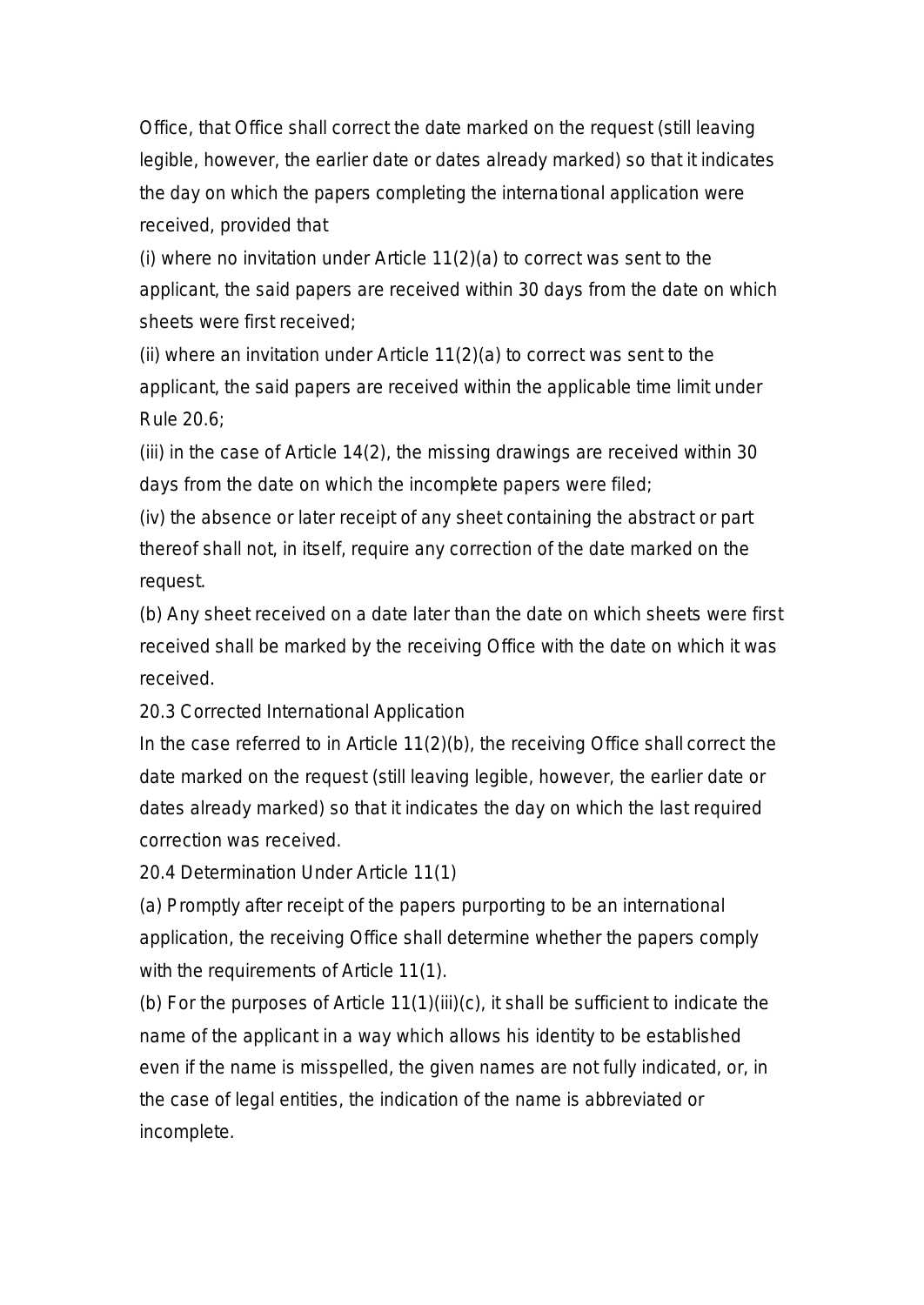(c) For the purposes of Article 11(1)(ii), it shall be sufficient that the part which appears to be a description (other than any sequence listing part thereof) and the part which appears to be a claim or claims be in a language accepted by the receiving Office under Rule 12.1(a).

(d) If, on October 1, 1997, paragraph (c) is not compatible with the national law applied by the receiving Office, paragraph (c) shall not apply to that receiving Office for as long as it continues not to be compatible with that law, provided that the said Office informs the International Bureau accordingly by December 31, 1997. The information received shall be promptly published by the International Bureau in the Gazette.

20.5 Positive Determination

(a) If the determination under Article 11(1) is positive, the receiving Office shall stamp on the request the name of the receiving Office and the words "PCT International Application," or "Demande internationale PCT." If the official language of the receiving Office is neither English nor French, the words "International Application" or "Demande internationale" may be accompanied by a translation of these words in the official language of the receiving Office.

(b) The copy whose request has been so stamped shall be the record copy of the international application.

(c) The receiving Office shall promptly notify the applicant of the international application number and the international filing date. At the same time, it shall send to the International Bureau a copy of the notification sent to the applicant, except where it has already sent, or is sending at the same time, the record copy to the International Bureau under Rule 22.1(a).

20.6 Invitation to Correct

(a) The invitation to correct under Article 11(2) shall specify the requirement provided for under Article 11(1) which, in the opinion of the receiving Office, has not been fulfilled.

(b) The receiving Office shall promptly mail the invitation to the applicant and shall fix a time limit, reasonable under the circumstances of the case, for filing the correction. The time limit shall not be less than 10 days, and shall not exceed one month, from the date of the invitation. If such time limit expires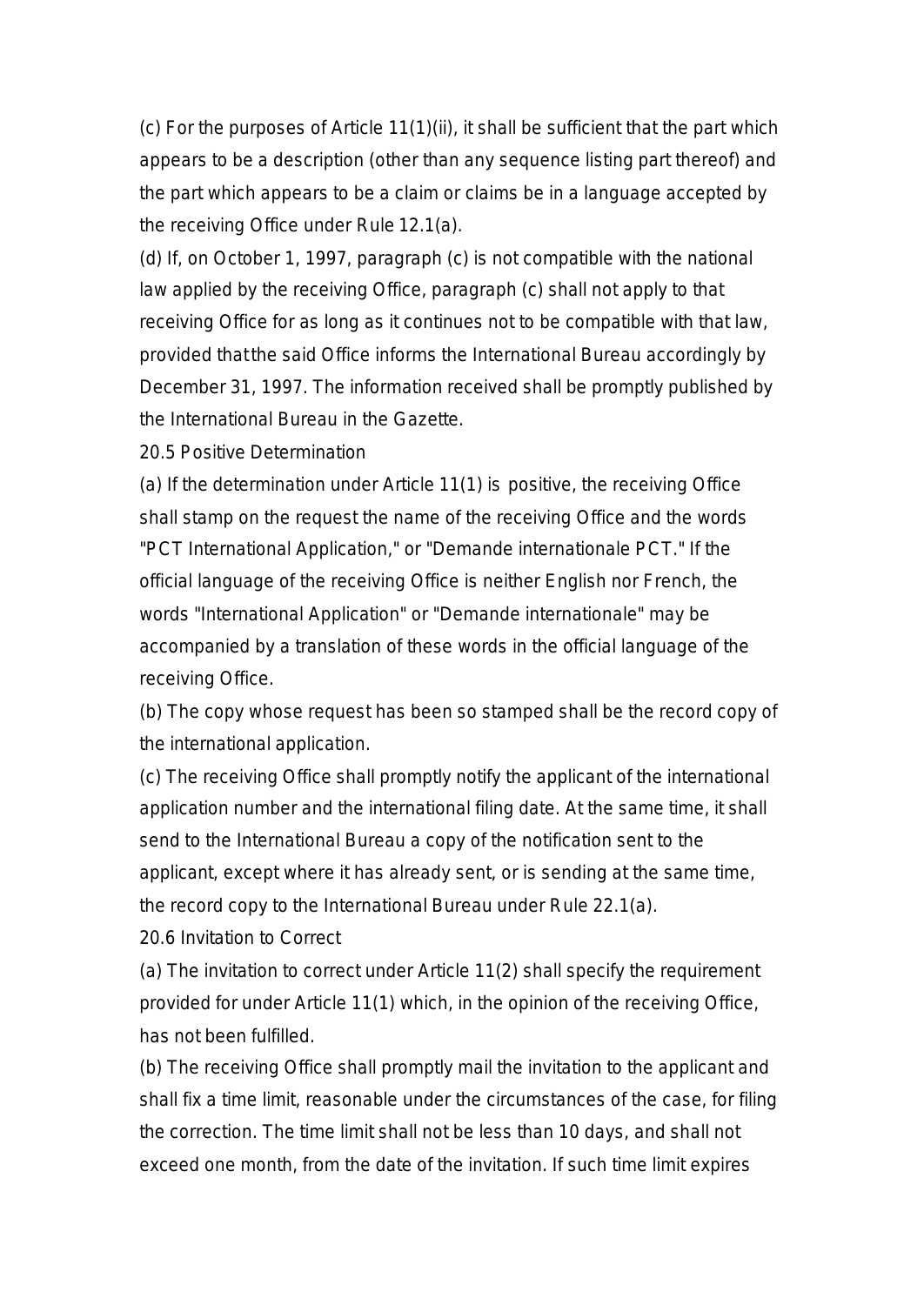after the expiration of one year from the filing date of any application whose priority is claimed, the receiving Office may call this circumstance to the attention of the applicant.

20.7 Negative Determination

If the receiving Office does not, within the prescribed time limit, receive a reply to its invitation to correct, or if the correction offered by the applicant still does not fulfill the requirements provided for under Article 11(1), it shall: (i) promptly notify the applicant that his application is not and will not be treated as an international application and shall indicate the reasons therefor,

(ii) notify the International Bureau that the number it has marked on the papers will not be used as an international application number,

(iii) keep the papers constituting the purported international application and any correspondence relating thereto as provided in Rule 93.1, and

(iv) send a copy of the said papers to the International Bureau where,

pursuant to a request by the applicant under Article 25(1), the International Bureau needs such a copy and specially asks for it.

20.8 Error by the Receiving Office

If the receiving Office later discovers, or on the basis of the applicant's reply realizes, that it has erred in issuing an invitation to correct since the requirements provided for under Article 11(1) were fulfilled when the papers were received, it shall proceed as provided in Rule 20.5.

20.9 Certified Copy for the Applicant

Against payment of a fee, the receiving Office shall furnish to the applicant, on request, certified copies of the international application as filed and of any corrections thereto.

# **Rule 21 - Preparation of Copies**

21.1 Responsibility of the Receiving Office

(a) Where the international application is required to be filed in one copy, the receiving Office shall be responsible for preparing the home copy and the search copy required under Article 12(1).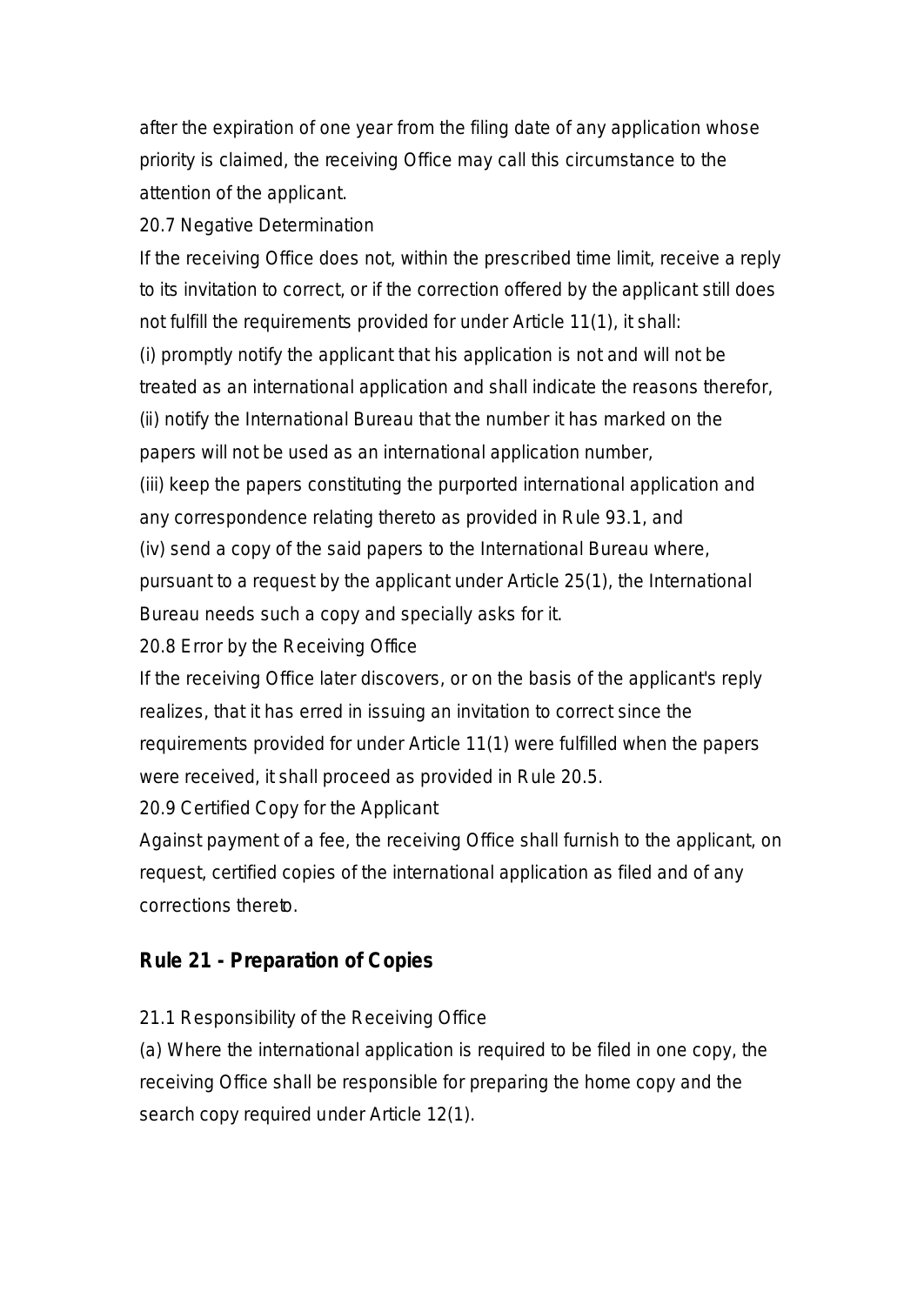(b) Where the international application is required to be filed in two copies, the receiving Office shall be responsible for preparing the home copy. (c) If the international application is filed in less than the number of copies required under Rule 11.1(b), the receiving Office shall be responsible for the prompt preparation of the number of copies required, and shall have the right to fix a fee for performing that task and to collect such fee from the applicant.

# **Rule 22 - Transmittal of the Record Copy and Translation**

#### 22.1 Procedure

(a) If the determination under Article 11(1) is positive, and unless prescriptions concerning national security prevent the international application from being treated as such, the receiving Office shall transmit the record copy to the International Bureau. Such transmittal shall be effected promptly after receipt of the international application or, if a check to preserve national security must be performed, as soon as the necessary clearance has been obtained. In any case, the receiving Office shall transmit the record copy in time for it to reach the International Bureau by the expiration of the 13th month from the priority date. If the transmittal is effected by mail, the receiving Office shall mail the record copy not later than five days prior to the expiration of the 13th month from the priority date.

(b) If the International Bureau has received a copy of the notification under Rule 20.5(c) but is not, by the expiration of 13 months from the priority date, in possession of the record copy, it shall remind the receiving Office that it should transmit the record copy to the International Bureau promptly. (c) If the International Bureau has received a copy of the notification under Rule 20.5(c) but is not, by the expiration of 14 months from the priority date, in possession of the record copy, it shall notify the applicant and the receiving Office accordingly.

(d) After the expiration of 14 months from the priority date, the applicant may request the receiving Office to certify a copy of his international application as being identical with the international application as filed and may transmit such certified copy to the International Bureau.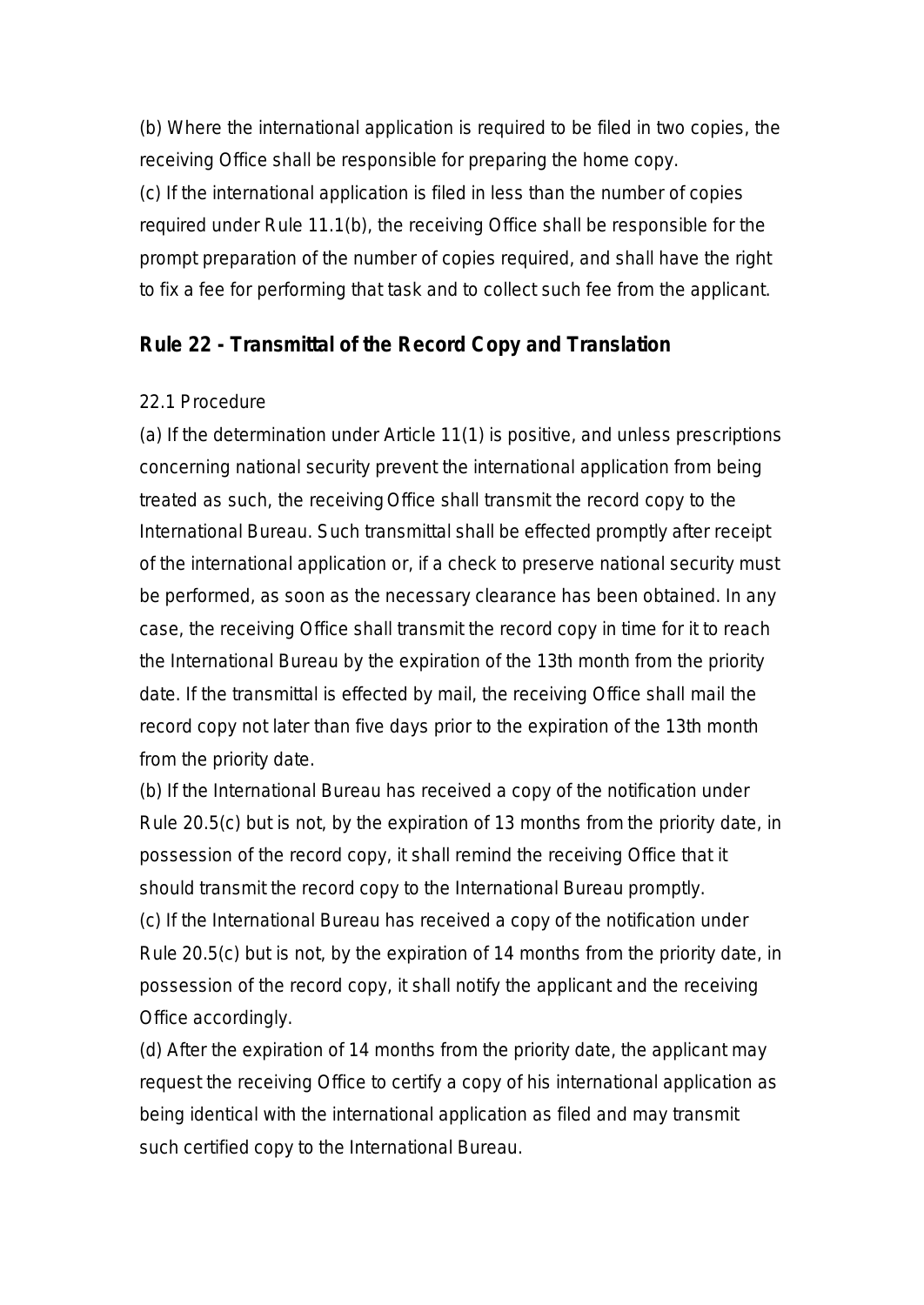(e) Any certification under paragraph (d) shall be free of charge and may be refused only on any of the following grounds:

(i) the copy which the receiving Office has been requested to certify is not identical with the international application as filed;

(ii) prescriptions concerning national security prevent the international application from being treated as such;

(iii) the receiving Office has already transmitted the record copy to the International Bureau and that Bureau has informed the receiving Office that it has received the record copy.

(f) Unless the International Bureau has received the record copy, or until it receives the record copy, the copy certified under paragraph (e) and received by the International Bureau shall be considered to be the record copy. (g) If, by the expiration of the time limit applicable under Article 22, the applicant has performed the acts referred to in that Article but the designated Office has not been informed by the International Bureau of the receipt of the record copy, the designated Office shall inform the International Bureau. If the International Bureau is not in possession of the record copy, it shall promptly notify the applicant and the receiving Office unless it has already notified them under paragraph (c).

(h) Where the international application is to be published in the language of a translation furnished under Rule 12.3, that translation shall be transmitted by the receiving Office to the International Bureau together with the record copy under paragraph (a) or, if the receiving Office has already transmitted the record copy to the International Bureau under that paragraph, promptly after receipt of the translation.

22.2 [Deleted]

22.3 Time Limit Under Article 12(3)

The time limit referred to in Article 12(3) shall be three months from the date of the notification sent by the International Bureau to the applicant under Rule  $22.1(c)$  or  $(q)$ .

**Rule 23 - Transmittal of the Search Copy, Translation and Sequence Listing**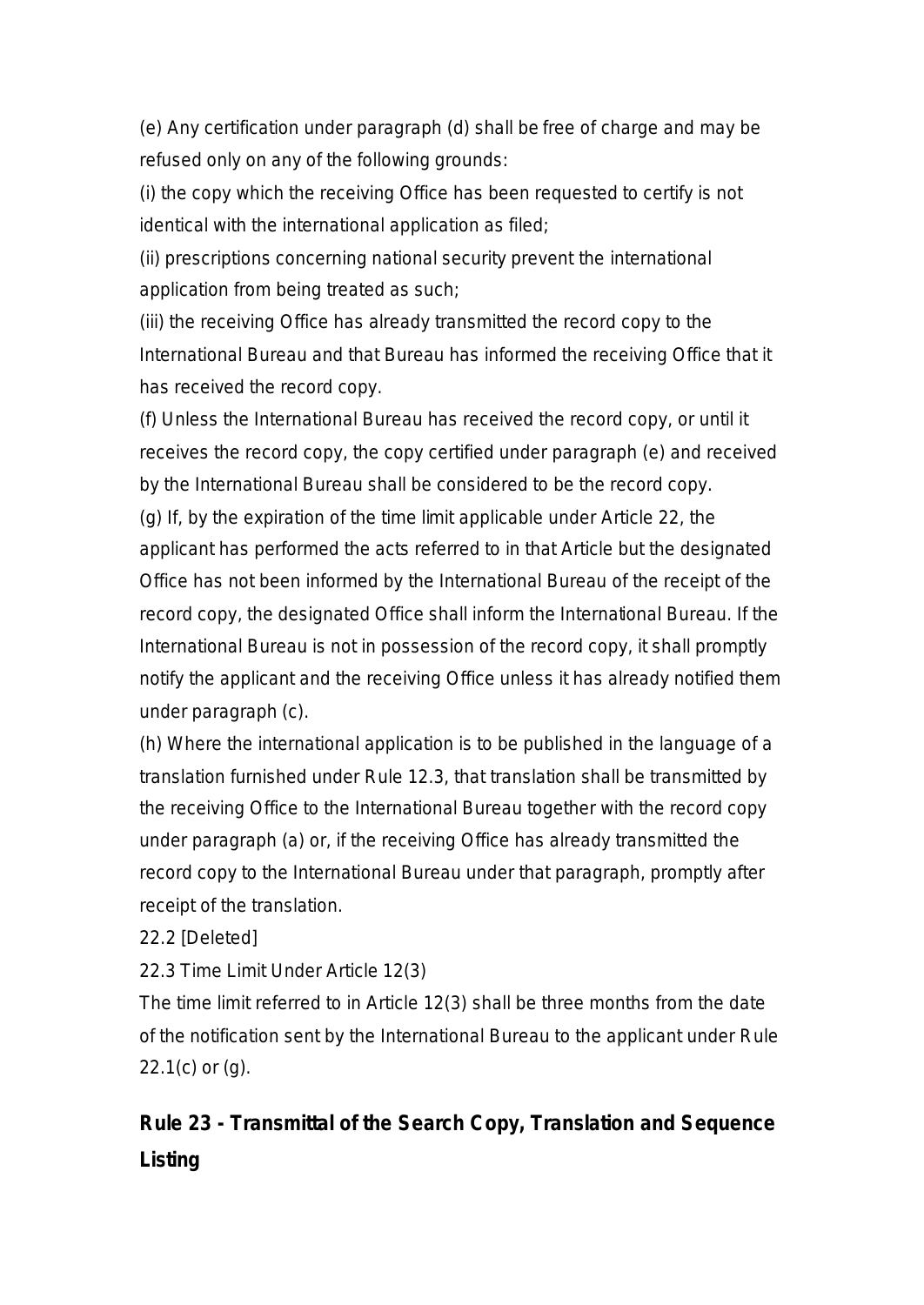23.1 Procedure

(a) Where no translation of the international application is required under Rule 12.3(a), the search copy shall be transmitted by the receiving Office to the International Searching Authority at the latest on the same day as the record copy is transmitted to the International Bureau unless no search fee has been paid. In the latter case, it shall be transmitted promptly after payment of the search fee.

(b) Where a translation of the international application is furnished under Rule 12.3, a copy of that translation and of the request, which together shall be considered to be the search copy under Article 12(1), shall be transmitted by the receiving Office to the International Searching Authority, unless no search fee has been paid. In the latter case, a copy of the said translation and of the request shall be transmitted promptly after payment of the search fee. (c) Any sequence listing in computer readable form which is furnished to the receiving Office shall be transmitted by that Office to the International Searching Authority.

# **Rule 24 - Receipt of the Record Copy by the International Bureau**

- 24.1 [Deleted]
- 24.2 Notification of Receipt of the Record Copy
- (a) The International Bureau shall promptly notify:
- (i) the applicant,
- (ii) the receiving Office, and

(iii) the International Searching Authority (unless it has informed the International Bureau that it wishes not to be so notified),

of the fact and the date of receipt of the record copy. The notification shall identify the international application by its number, the international filing date and the name of the applicant, and shall indicate the filing date of any earlier application whose priority is claimed. The notification sent to the applicant shall also contain a list of the States designated under Rule 4.9(a) and, where applicable, of those States whose designations have been confirmed under Rule 4.9(c).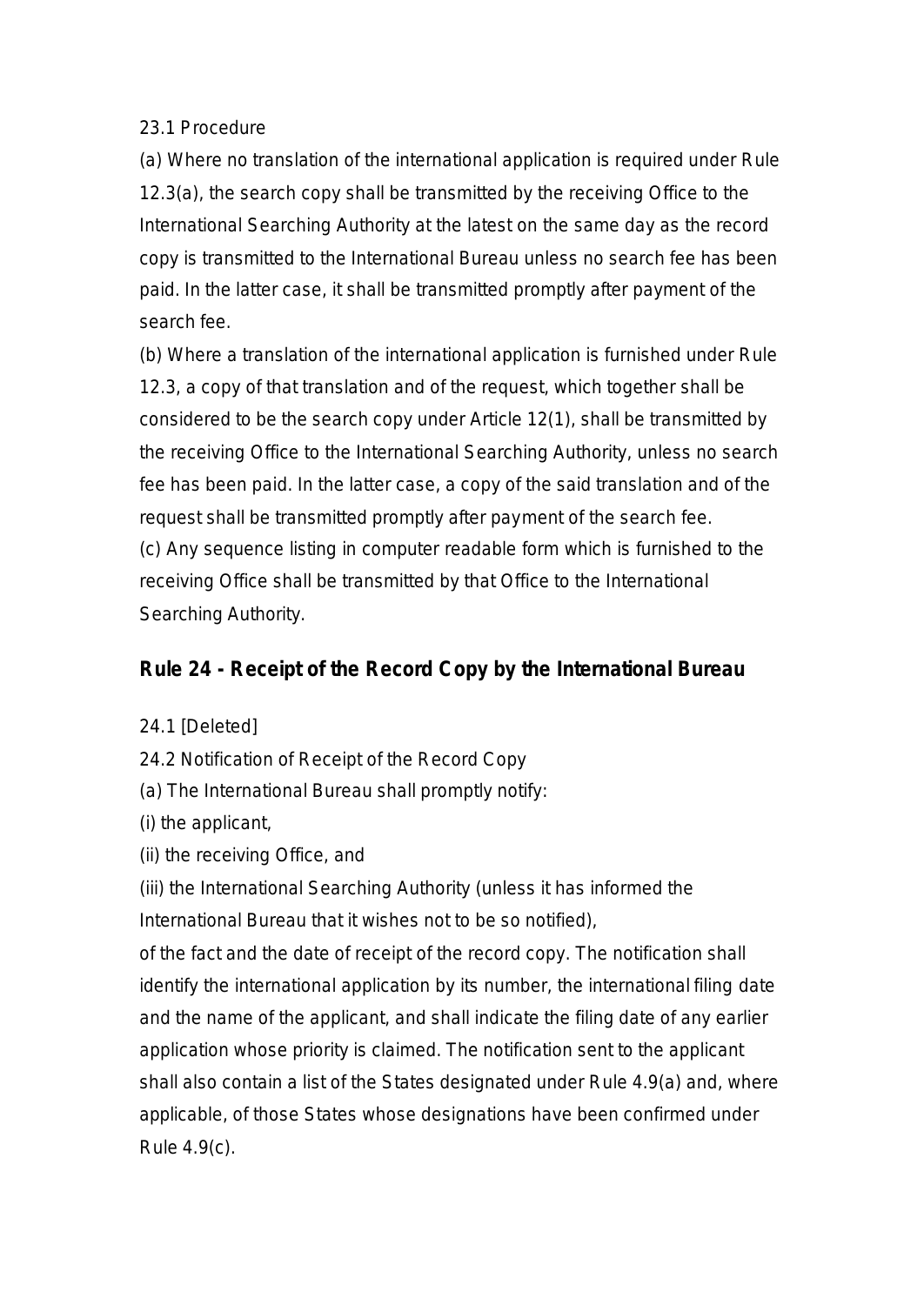(b) Each designated Office which has informed the International Bureau that it wishes to receive the notification under paragraph (a) prior to the communication under Rule 47.1 shall be so notified by the International Bureau:

(i) if the designation concerned was made under Rule 4.9(a), promptly after the receipt of the record copy;

(ii) if the designation concerned was made under Rule 4.9(b), promptly after the International Bureau has been informed by the receiving Office of the confirmation of that designation.

(c) If the record copy is received after the expiration of the time limit fixed in Rule 22.3, the International Bureau shall promptly notify the applicant, the receiving Office, and the International Searching Authority, accordingly.

# **Rule 25 - Receipt of the Search Copy by the International Searching Authority**

25.1 Notification of Receipt of the Search Copy

The International Searching Authority shall promptly notify the International Bureau, the applicant, and-unless the International Searching Authority is the same as the receiving Office-the receiving Office, of the fact and the date of receipt of the search copy.

# **Rule 26 - Checking by, and Correcting Before, the Receiving Office of Certain Elements of the International Application**

26.1 Time Limit for Check

(a) The receiving Office shall issue the invitation to correct provided for in Article 14(1)(b) as soon as possible, preferably within one month from the receipt of the international application.

(b) If the receiving Office issues an invitation to correct the defect referred to in Article 14(1)(a)(iii) or (iv) (missing title or missing abstract), it shall notify the International Searching Authority accordingly.

26.2 Time Limit for Correction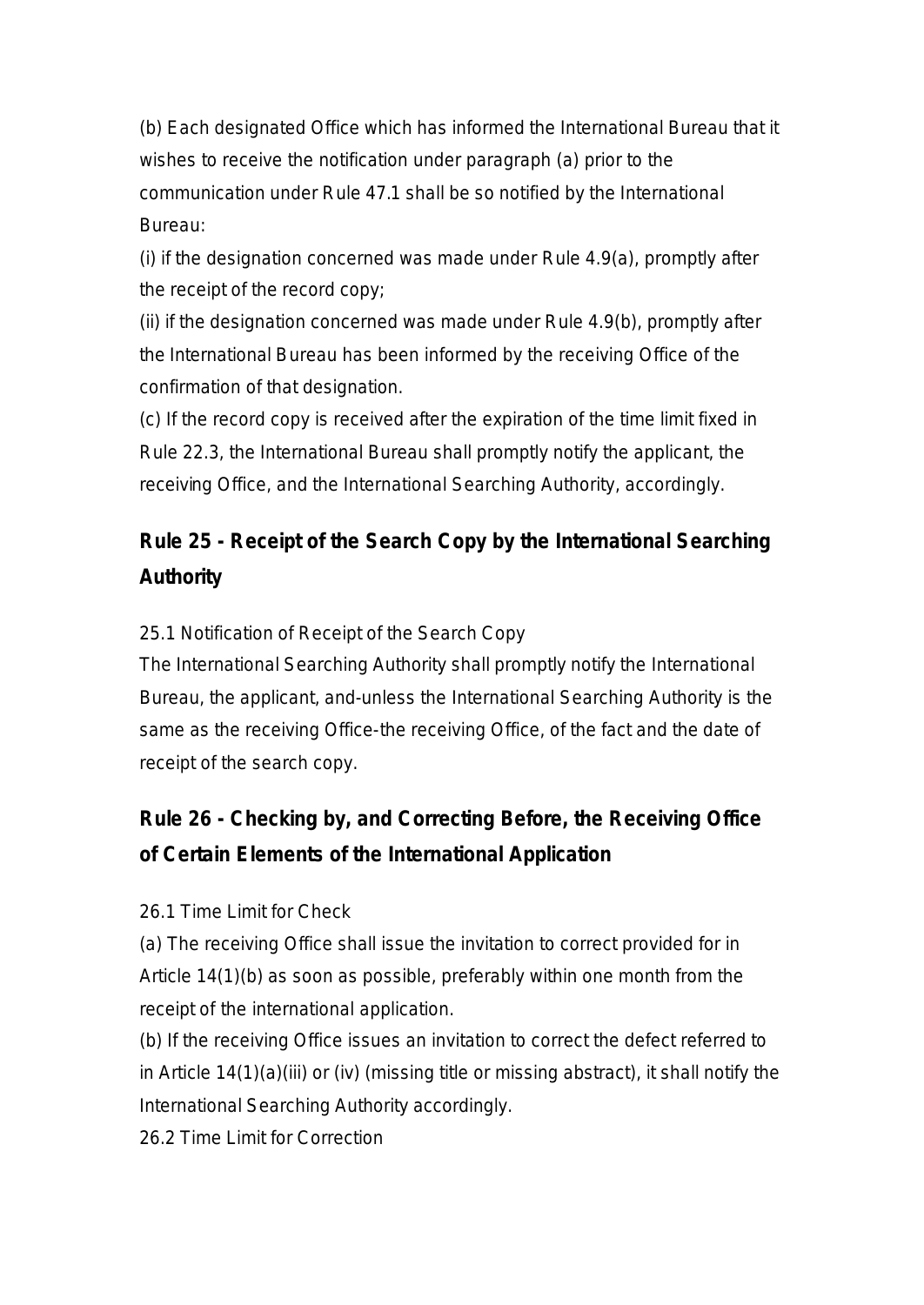The time limit referred to in Article 14(1)(b) shall be reasonable under the circumstances and shall be fixed in each case by the receiving Office. It shall not be less than one month from the date of the invitation to correct. It may be extended by the receiving Office at any time before a decision is taken.

26.3 Checking of Physical Requirements Under Article 14(1)(a)(v)

(a) Where the international application is filed in a language of publication, the receiving Office shall check:

(i) the international application for compliance with the physical requirements referred to in Rule 11 only to the extent that compliance therewith is necessary for the purpose of reasonably uniform international publication; (ii) any translation furnished under Rule 12.3 for compliance with the physical requirements referred to in Rule 11 to the extent that compliance therewith is necessary for the purpose of satisfactory reproduction.

(b) Where the international application is filed in a language which is not a language of publication, the receiving Office shall check:

(i) the international application for compliance with the physical requirements referred to in Rule 11 only to the extent that compliance therewith is necessary for the purpose of satisfactory reproduction;

(ii) any translation furnished under Rule 12.3 and the drawings for compliance with the physical requirements referred to in Rule 11 to the extent that compliance therewith is necessary for the purpose of reasonably uniform international publication.

26.3bis Invitation Under Article 14(1)(b) to Correct Defects Under Rule 11 The receiving Office shall not be required to issue the invitation under Article 14(1)(b) to correct a defect under Rule 11 where the physical requirements referred to in that Rule are complied with to the extent required under Rule 26.3.

26.3ter Invitation to Correct Defects Under Article 3(4)(i)

(a) Where the abstract or any text matter of the drawings is filed in a language which is different from the language of the description and the claims, the receiving Office shall, unless

(i) a translation of the international application is required under Rule 12.3(a), or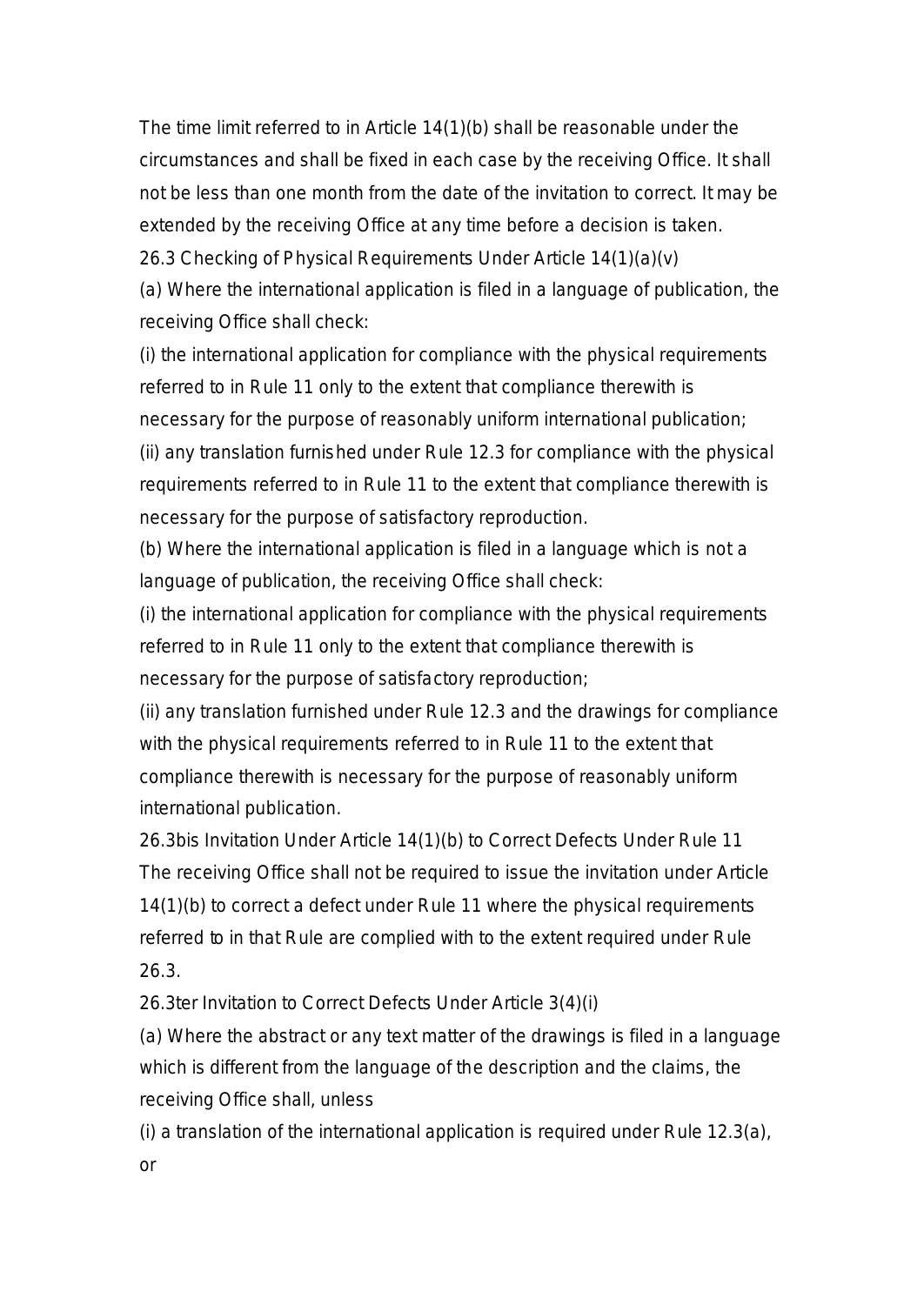(ii) the abstract or the text matter of the drawings is in the language in which the international application is to be published,

invite the applicant to furnish a translation of the abstract or the text matter of the drawings into the language in which the international application is to be published. Rules 26.1(a), 26.2, 26.3, 26.3bis, 26.5 and 29.1 shall apply mutatis mutandis.

(b) If, on October 1, 1997, paragraph (a) is not compatible with the national law applied by the receiving Office, paragraph (a) shall not apply to that receiving Office for as long as it continues not to be compatible with that law, provided that the said Office informs the International Bureau accordingly by December 31, 1997. The information received shall be promptly published by the International Bureau in the Gazette.

(c) Where the request does not comply with Rule 12.1(c), the receiving Office shall invite the applicant to file a translation so as to comply with that Rule. Rules 3, 26.1(a), 26.2, 26.5 and 29.1 shall apply mutatis mutandis.

(d) If, on October 1, 1997, paragraph (c) is not compatible with the national law applied by the receiving Office, paragraph (c) shall not apply to that receiving Office for as long as it continues not to be compatible with that law, provided that the said Office informs the International Bureau accordingly by December 31, 1997. The information received shall be promptly published by the International Bureau in the Gazette.

26.4 Procedure

Any correction offered to the receiving Office may be stated in a letter addressed to that Office if the correction is of such a nature that it can be transferred from the letter to the record copy without adversely affecting the clarity and the direct reproducibility of the sheet on to which the correction is to be transferred; otherwise, the applicant shall be required to submit a replacement sheet embodying the correction and the letter accompanying the replacement sheet shall draw attention to the differences between the replaced sheet and the replacement sheet.

26.5 Decision of the Receiving Office

The receiving Office shall decide whether the applicant has submitted the correction within the time limit under Rule 26.2 and, if the correction has been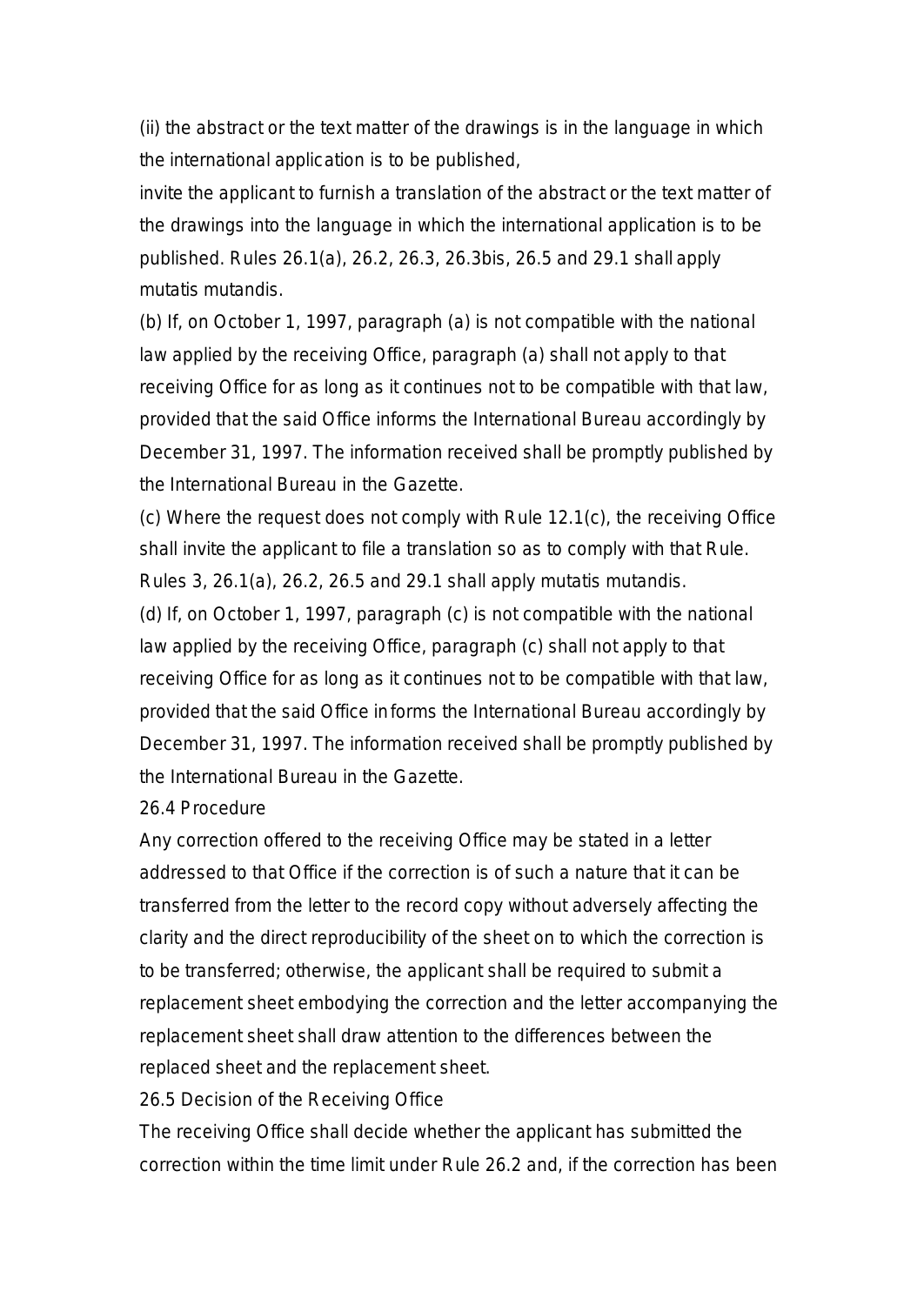submitted within that time limit, whether the international application so corrected is or is not to be considered withdrawn, provided that no international application shall be considered withdrawn for lack of compliance with the physical requirements referred to in Rule 11 if it complies with those requirements to the extent necessary for the purpose of reasonably uniform international publication.

26.6 Missing Drawings

(a) If, as provided in Article 14(2), the international application refers to drawings which in fact are not included in that application, the receiving Office shall so indicate in the said application.

(b) The date on which the applicant receives the notification provided for in Article 14(2) shall have no effect on the time limit fixed under Rule 20.2(a)(iii).

### **Rule 26bis - Correction or Addition of Priority Claim**

26bis.1 Correction or Addition of Priority Claim

(a) The applicant may correct or add a priority claim by a notice submitted to the receiving Office or the International Bureau within a time limit of 16 months from the priority date or, where the correction or addition would cause a change in the priority date, 16 months from the priority date as so changed, whichever 16-month period expires first, provided that such a notice may be submitted until the expiration of four months from the international filing date. The correction of a priority claim may include the addition of any indication referred to in Rule 4.10.

(b) Any notice referred to in paragraph (a) received by the receiving Office or the International Bureau after the applicant has made a request for early publication under Article 21(2)(b) shall be considered not to have been submitted, unless that request is withdrawn before the technical preparations for international publication have been completed.

(c) Where the correction or addition of a priority claim causes a change in the priority date, any time limit which is computed from the previously applicable priority date and which has not already expired shall be computed from the priority date as so changed.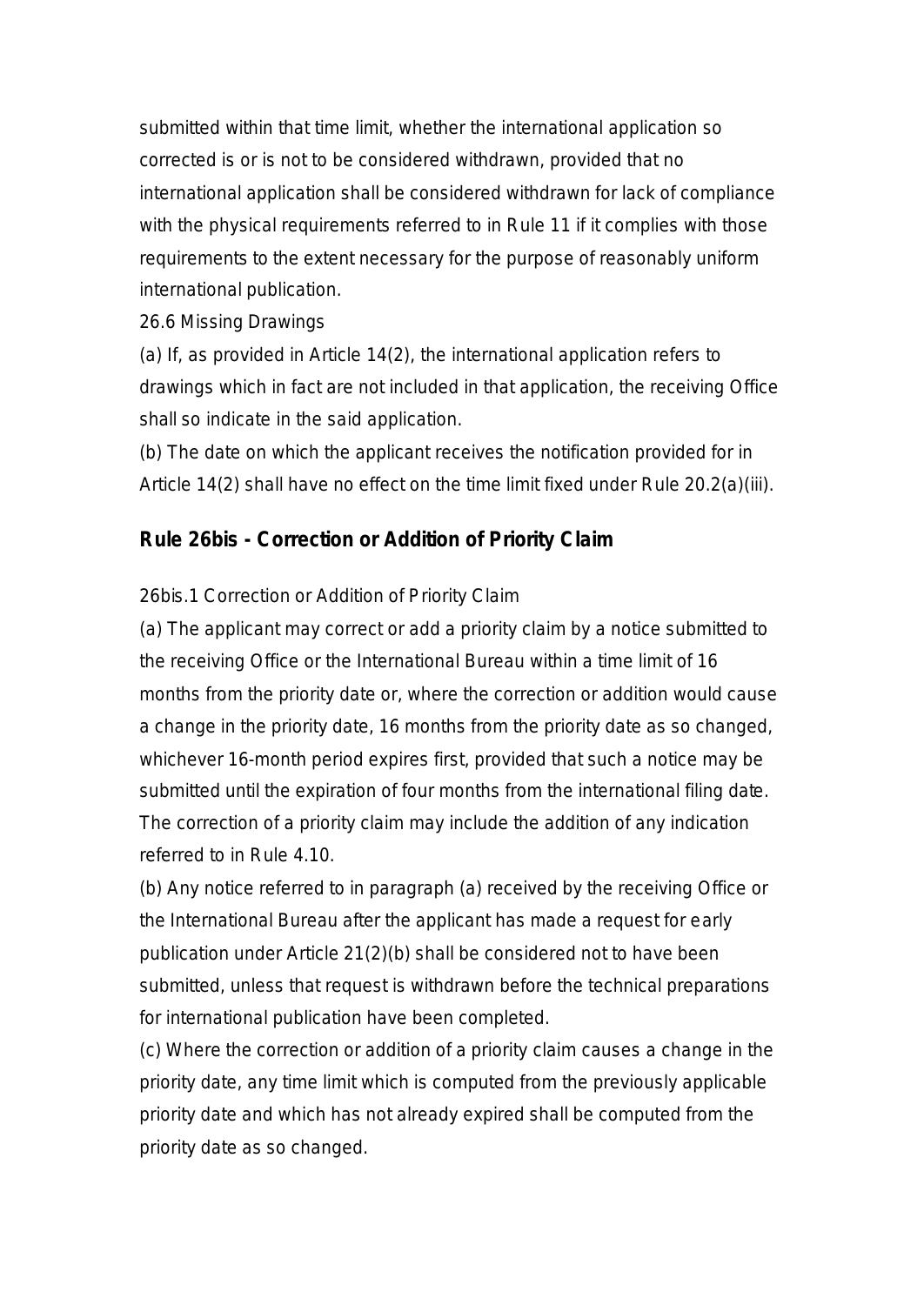#### 26bis.2 Invitation to Correct Defects in Priority Claims

(a) Where the receiving Office or, if the receiving Office fails to do so, the International Bureau, finds that a priority claim does not comply with the requirements of Rule 4.10 or that any indication in a priority claim is not the same as the corresponding indication appearing in the priority document, the receiving Office or the International Bureau, as the case may be, shall invite the applicant to correct the priority claim.

(b) If, in response to an invitation under paragraph (a), the applicant does not, before the expiration of the time limit under Rule 26bis.1(a), submit a notice correcting the priority claim so as to comply with the requirements of Rule 4.10, that priority claim shall, for the purposes of the procedure under the Treaty, be considered not to have been made and the receiving Office or the International Bureau, as the case may be, shall so declare and shall inform the applicant accordingly, provided that a priority claim shall not be considered not to have been made only because the indication of the number of the earlier application referred to in Rule 4.10(a)(ii) is missing or because an indication in the priority claim is not the same as the corresponding indication appearing in the priority document.

(c) Where the receiving Office or the International Bureau has made a declaration under paragraph (b), the International Bureau shall, upon request made by the applicant and received by the International Bureau prior to the completion of the technical preparations for international publication, and subject to the payment of a special fee whose amount shall be fixed in the Administrative Instructions, publish, together with the international application, information concerning the priority claim which was considered not to have been made. A copy of that request shall be included in the communication under Article 20 where a copy of the pamphlet is not used for that communication or where the international application is not published by virtue of Article 64(3).

### **Rule 27 - Lack of Payment of Fees**

27.1 Fees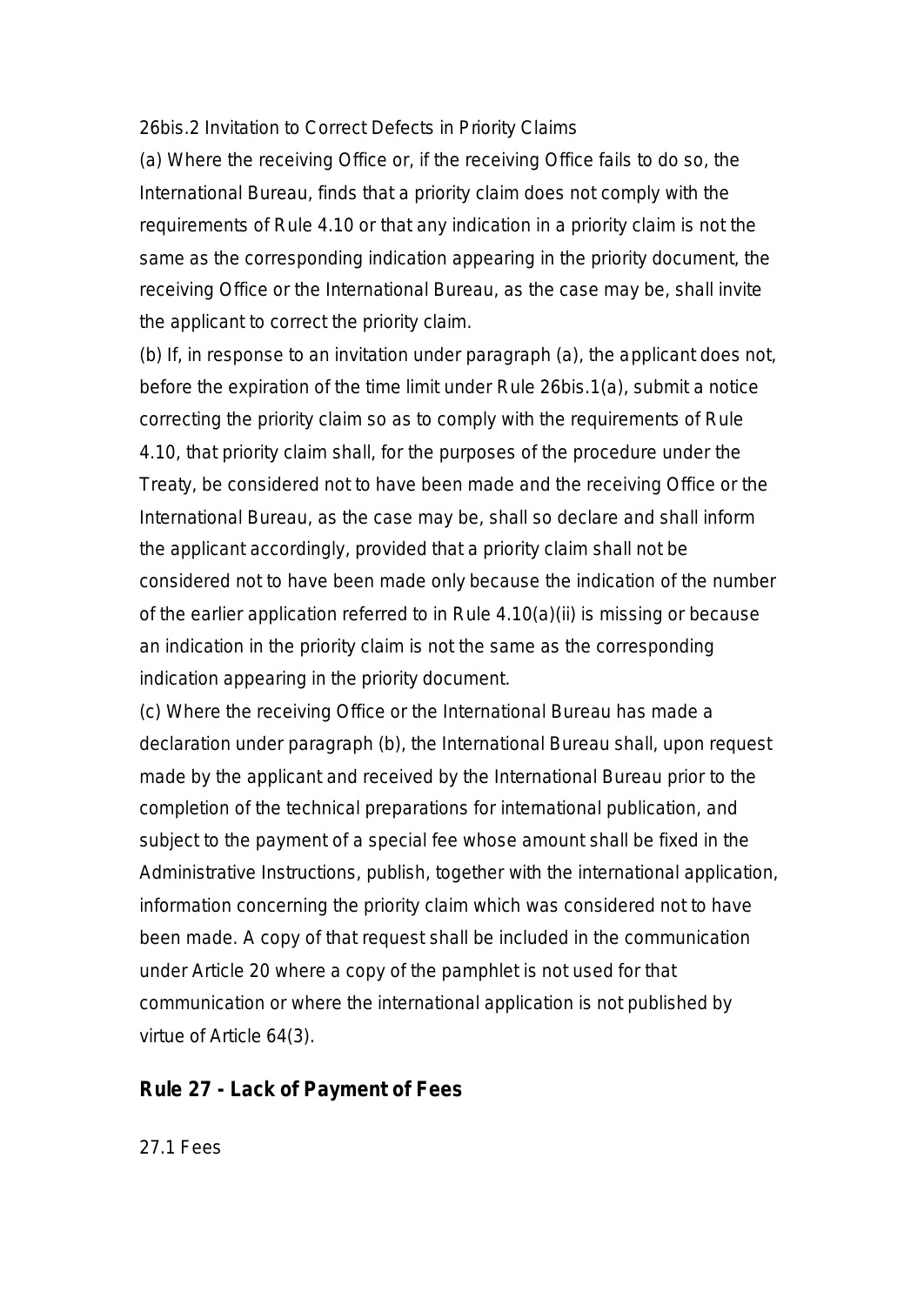(a) For the purposes of Article 14(3)(a), "fees prescribed under Article 3(4)(iv)" means: the transmittal fee (Rule 14), the basic fee part of the international fee (Rule 15.1(i)), the search fee (Rule 16), and, where required, the late payment fee (Rule 16bis.2).

(b) For the purposes of Article 14(3)(a) and (b), "the fee prescribed under Article 4(2)" means the designation fee part of the international fee (Rule 15.1(ii)) and, where required, the late payment fee (Rule 16bis.2).

# **Rule 28 - Defects Noted by the International Bureau**

# 28.1 Note on Certain Defects

(a) If, in the opinion of the International Bureau, the international application contains any of the defects referred to in Article 14(1)(a)(i), (ii) or (v), the International Bureau shall bring such defects to the attention of the receiving Office.

(b) The receiving Office shall, unless it disagrees with the said opinion, proceed as provided in Article 14(1)(b) and Rule 26.

# **Rule 29 - International Applications or Designations Considered Withdrawn**

# 29.1 Finding by Receiving Office

(a) If the receiving Office declares, under Article 14(1)(b) and Rule 26.5 (failure to correct certain defects), or under Article 14(3)(a) (failure to pay the prescribed fees under Rule 27.1(a)), or under Article 14(4) (later finding of non-compliance with the requirements listed in items (i) to (iii) of Article 11(1)), or under Rule 12.3(d) (failure to furnish a required translation or, where applicable, to pay a late furnishing fee), or under Rule 92.4(g)(i) (failure to furnish the original of a document), that the international application is considered withdrawn:

(i) the receiving Office shall transmit the record copy (unless already transmitted), and any correction offered by the applicant, to the International Bureau;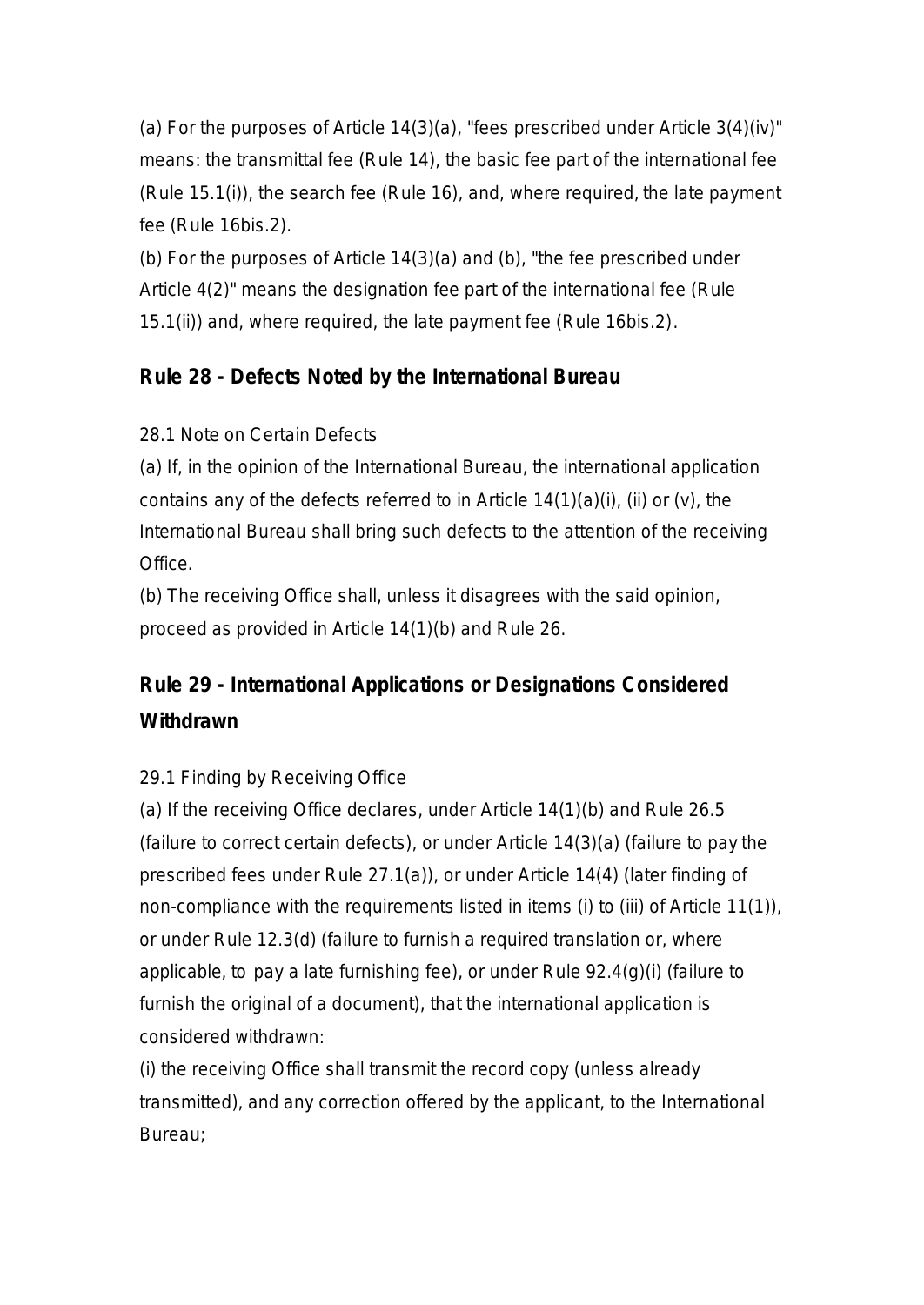(ii) the receiving Office shall promptly notify both the applicant and the International Bureau of the said declaration, and the International Bureau shall in turn notify each designated Office which has already been notified of its designation;

(iii) the receiving Office shall not transmit the search copy as provided in Rule 23, or, if such copy has already been transmitted, it shall notify the International Searching Authority of the said declaration;

(iv) the International Bureau shall not be required to notify the applicant of the receipt of the record copy.

(b) If the receiving Office declares under Article 14(3)(b) (failure to pay the prescribed designation fee under Rule 27.1(b)) that the designation of any given State is considered withdrawn, the receiving Office shall promptly notify both the applicant and the International Bureau of the said declaration. The International Bureau shall in turn notify each designated Office which has already been notified of its designation.

29.2 [Deleted]

29.3 Calling Certain Facts to the Attention of the Receiving Office If the International Bureau or the International Searching Authority considers that the receiving Office should make a finding under Article 14(4), it shall call the relevant facts to the attention of the receiving Office.

29.4 Notification of Intent to Make Declaration Under Article 14(4) Before the receiving Office issues any declaration under Article 14(4), it shall notify the applicant of its intent to issue such declaration and the reasons therefor. The applicant may, if he disagrees with the tentative finding of the receiving Office, submit arguments to that effect within one month from the notification.

# **Rule 30 - Time Limit Under Article 14(4)**

### 30.1 Time Limit

The time limit referred to in Article 14(4) shall be four months from the international filing date.

# **Rule 31 - Copies Required Under Article 13**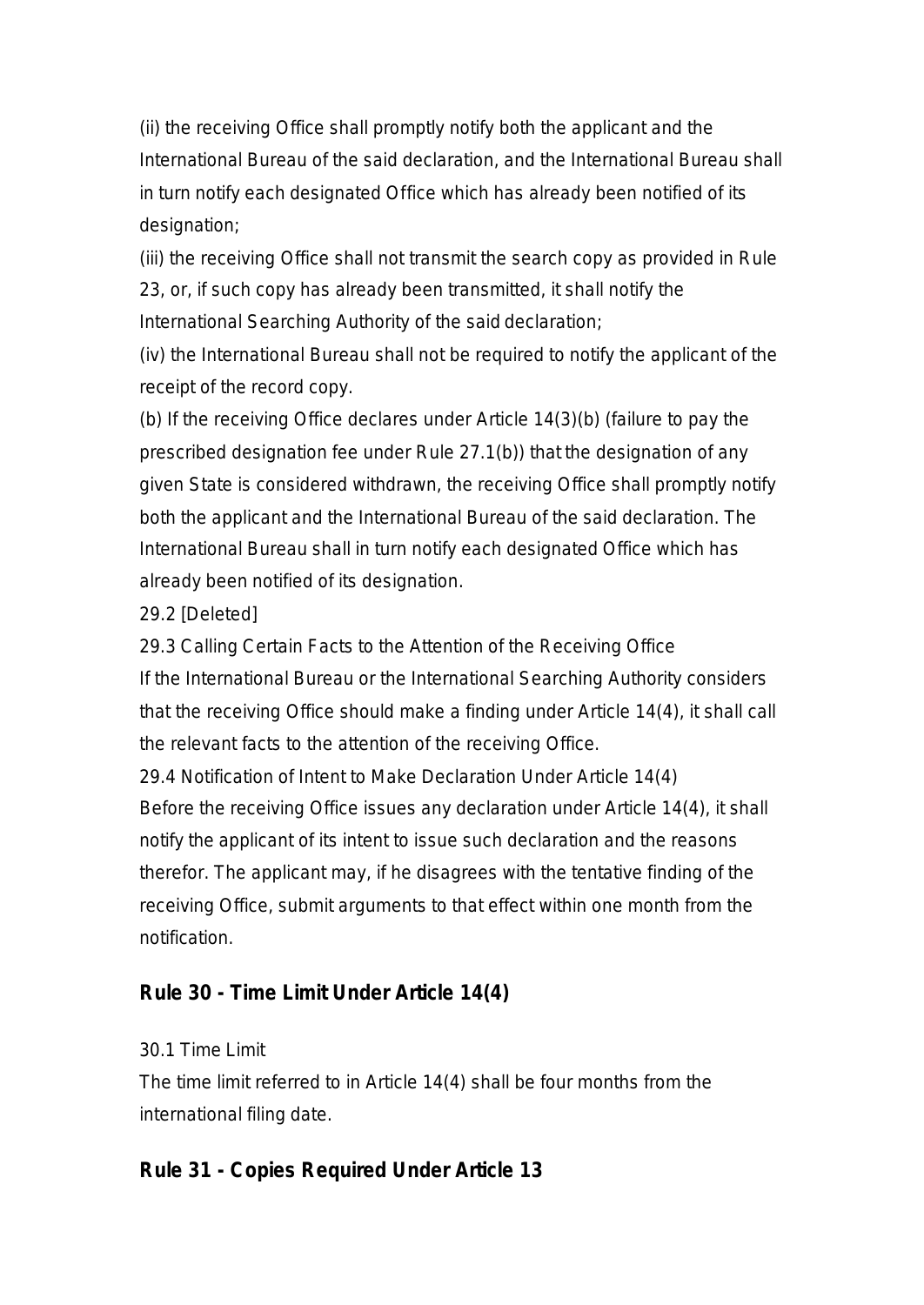#### 31.1 Request for Copies

(a) Requests under Article 13(1) may relate to all, some kinds of, or individual international applications in which the national Office making the request is designated. Requests for all or some kinds of such international applications must be renewed for each year by means of a notification addressed by that Office before November 30 of the preceding year to the International Bureau. (b) Requests under Article 13(2)(b) shall be subject to the payment of a fee covering the cost of preparing and mailing the copy.

31.2 Preparation of Copies

The preparation of copies required under Article 13 shall be the responsibility of the International Bureau.

# **Rule 32 - Extension of Effects of International Application to Certain Successor States**

32.1 Request for Extension of International Application to Successor State (a) The effects of any international application whose international filing date falls in the period defined in paragraph (b) may, subject to the performance by the applicant of the acts specified in paragraph (c), be extended to a State ("the successor State") whose territory was, before the independence of that State, part of the territory of a Contracting State which subsequently ceased to exist ("the predecessor State"), provided that the successor State has become a Contracting State through the deposit, with the Director General, of a declaration of continuation the effect of which is that the Treaty is applied by the successor State.

(b) The period referred to in paragraph (a) starts on the day following the last day of the existence of the predecessor State and ends two months after the date on which the declaration referred to in paragraph (a) was notified by the Director General to the Governments of the States party to the Paris Convention for the Protection of Industrial Property. However, where the date of independence of the successor State is earlier than the date of the day following the last day of the existence of the predecessor State, the successor State may declare that the said period starts on the date of its independence;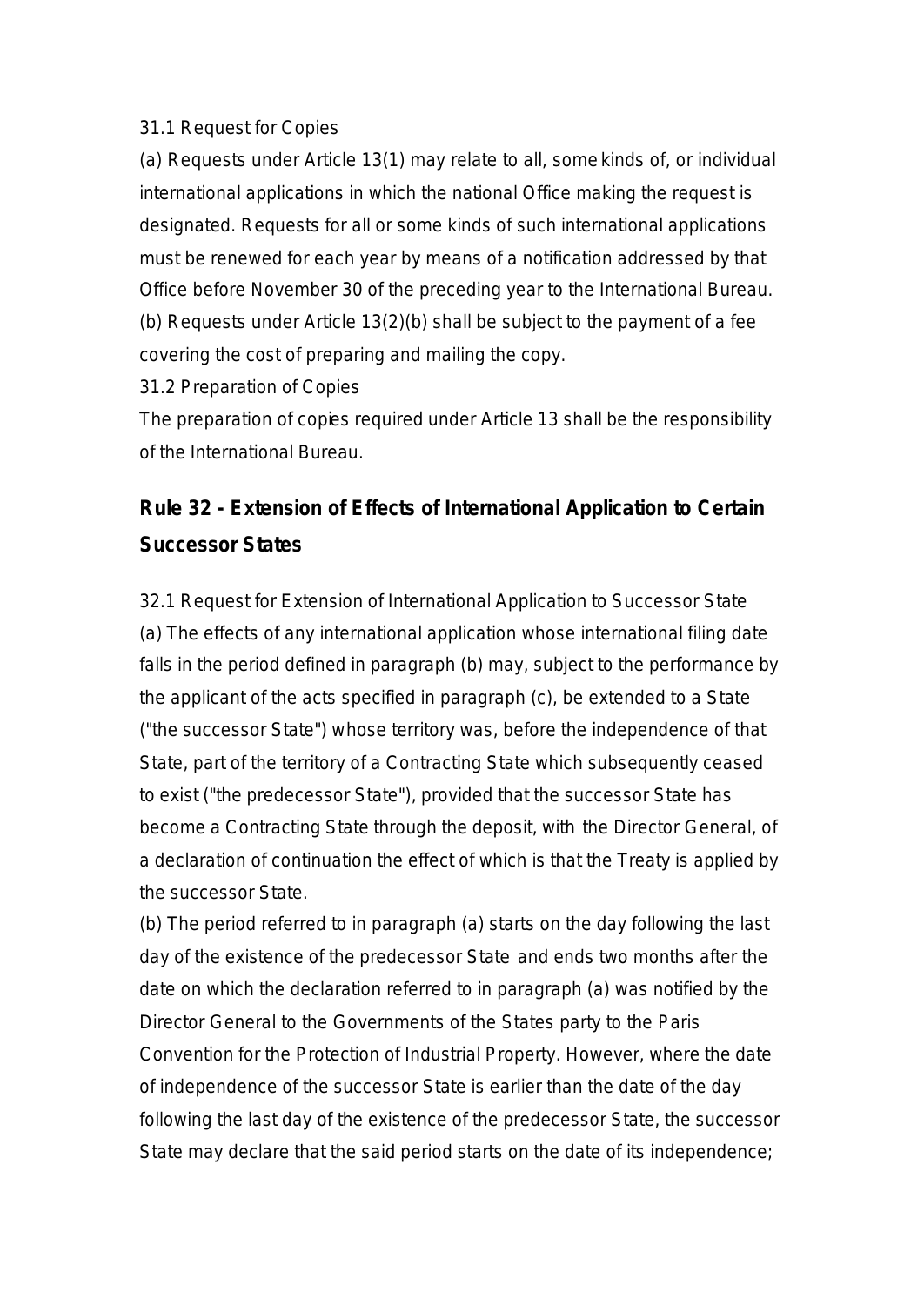such a declaration shall be made together with the declaration referred to in paragraph (a) and shall specify the date of independence.

(c) In respect of any international application whose filing date falls within the applicable period under paragraph (b), the International Bureau shall send the applicant a notification informing him that he may make a request for extension by performing, within three months from the date of that notification, the following acts:

(i) filing with the International Bureau the request for extension;

(ii) paying to the International Bureau an extension fee in Swiss francs, the amount of which shall be the same as the amount of the designation fee referred to in Rule 15.2(a).

(d) This Rule shall not apply to the Russian Federation.

32.2 Effects of Extension to Successor State

(a) Where a request for extension is made in accordance with Rule 32.1,

(i) the successor State shall be considered as having been designated in the international application, and

(ii) the applicable time limit under Article 22 or 39(1) in relation to that State shall be extended until the expiration of at least three months from the date of the request for extension.

(b) Where, in the case of a successor State which is bound by Chapter II of the Treaty, the request for extension was made after, but the demand was made before, the expiration of the 19th month from the priority date, and a later election is made of the successor State within three months from the date of the request for extension, the applicable time limit under paragraph (a)(ii) shall be at least 30 months from the priority date.

(c) The successor State may fix time limits which expire later than those provided in paragraphs (a)(ii) and (b). The International Bureau shall publish information on such time limits in the Gazette.

# **Rule 33 - Relevant Prior Art for the International Search**

33.1 Relevant Prior Art for the International Search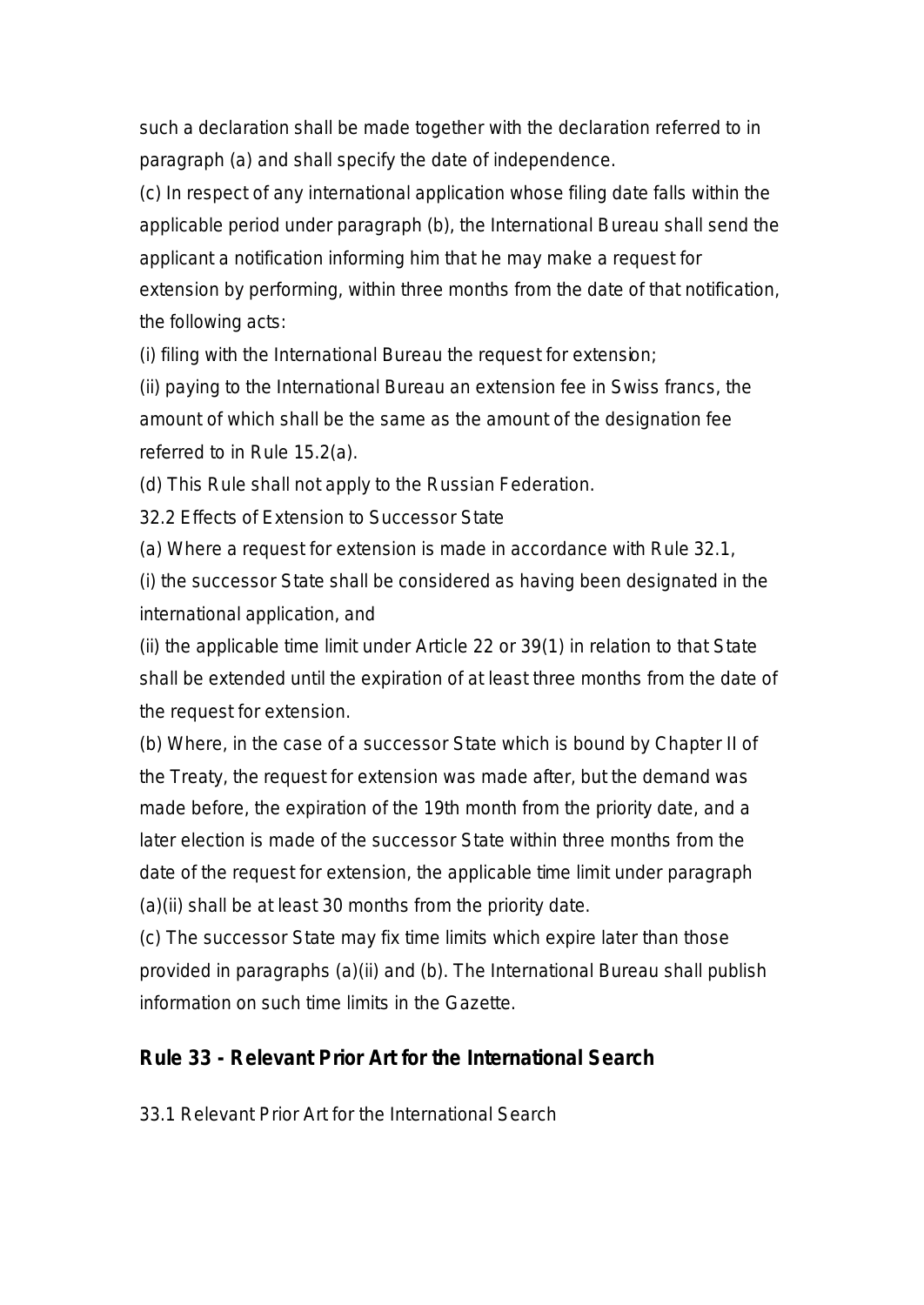(a) For the purposes of Article 15(2), relevant prior art shall consist of everything which has been made available to the public anywhere in the world by means of written disclosure (including drawings and other illustrations) and which is capable of being of assistance in determining that the claimed invention is or is not new and that it does or does not involve an inventive step (i.e., that it is or is not obvious), provided that the making available to the public occurred prior to the international filing date.

(b) When any written disclosure refers to an oral disclosure, use, exhibition, or other means whereby the contents of the written disclosure were made available to the public, and such making available to the public occurred on a date prior to the international filing date, the international search report shall separately mention that fact and the date on which it occurred if the making available to the public of the written disclosure occurred on a date which is the same as, or later than, the international filing date.

(c) Any published application or any patent whose publication date is the same as, or later than, but whose filing date, or, where applicable, claimed priority date, is earlier than the international filing date of the international application searched, and which would constitute relevant prior art for the purposes of Article 15(2) had it been published prior to the international filing date, shall be specially mentioned in the international search report.

33.2 Fields to Be Covered by the International Search

(a) The international search shall cover all those technical fields, and shall be carried out on the basis of all those search files, which may contain material pertinent to the invention.

(b) Consequently, not only shall the art in which the invention is classifiable be searched but also analogous arts regardless of where classified.

(c) The question what arts are, in any given case, to be regarded as analogous shall be considered in the light of what appears to be the necessary essential function or use of the invention and not only the specific functions expressly indicated in the international application.

(d) The international search shall embrace all subject matter that is generally recognized as equivalent to the subject matter of the claimed invention for all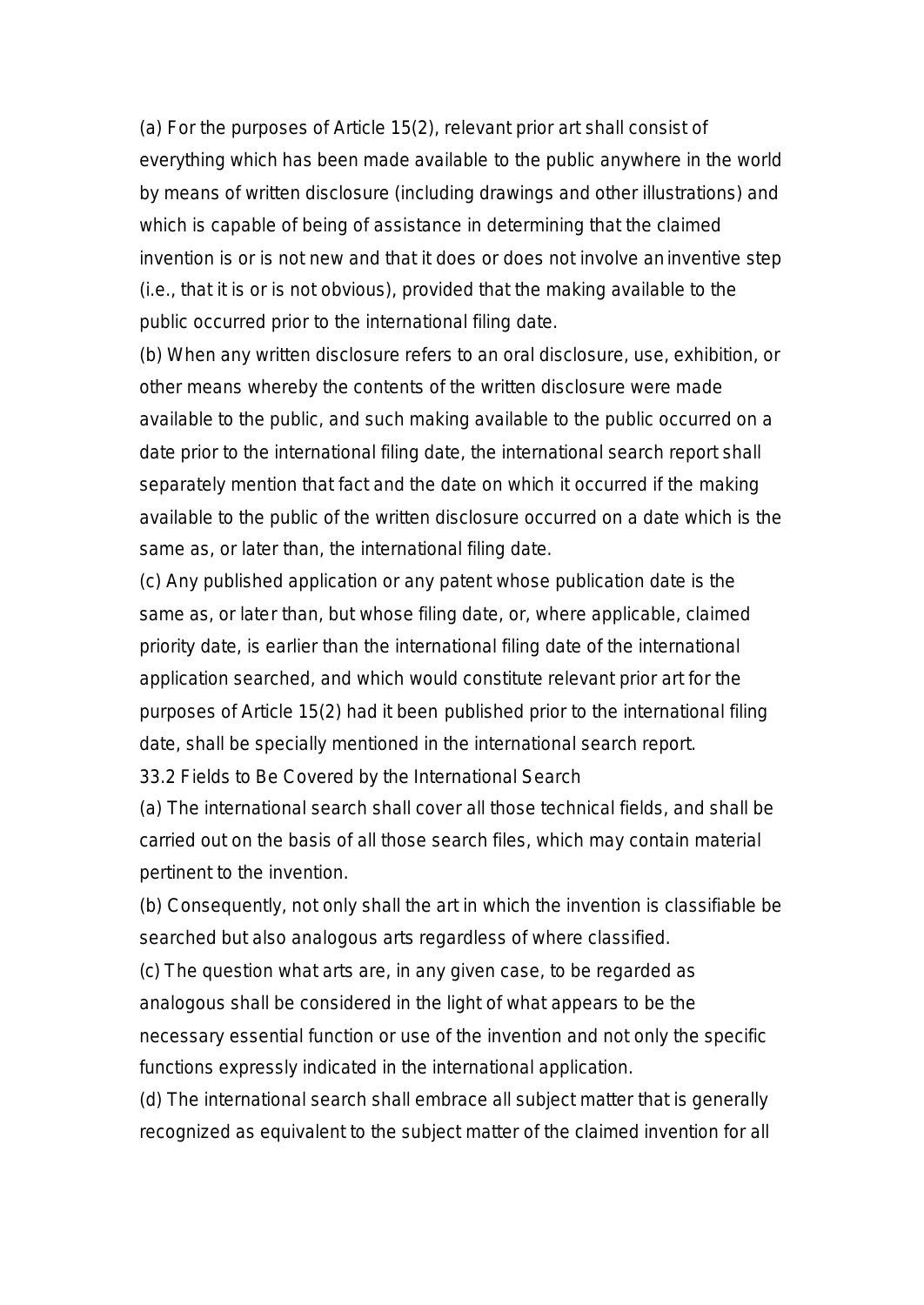or certain of its features, even though, in its specifics, the invention as described in the international application is different.

33.3 Orientation of the International Search

(a) International search shall be made on the basis of the claims, with due regard to the description and the drawings (if any) and with particular emphasis on the inventive concept towards which the claims are directed. (b) In so far as possible and reasonable, the international search shall cover the entire subject matter to which the claims are directed or to which they might reasonably be expected to be directed after they have been amended.

# **Rule 34 - Minimum Documentation**

34.1 Definition

(a) The definitions contained in Article 2(i) and (ii) shall not apply for the purposes of this Rule.

(b) The documentation referred to in Article 15(4) ("minimum documentation") shall consist of:

(i) the "national patent documents" as specified in paragraph (c),

(ii) the published international (PCT) applications, the published regional applications for patents and inventors' certificates, and the published regional patents and inventors' certificates,

(iii) such other published items of non-patent literature as the International Searching Authorities shall agree upon and which shall be published in a list by the International Bureau when agreed upon for the first time and whenever changed.

(c) Subject to paragraphs (d) and (e), the "national patent documents" shall be the following:

(i) the patents issued in and after 1920 by France, the former

Reichspatentamt of Germany, Japan, the former Soviet Union, Switzerland (in the French and German languages only), the United Kingdom, and the United States of America,

(ii) the patents issued by the Federal Republic of Germany and the Russian Federation,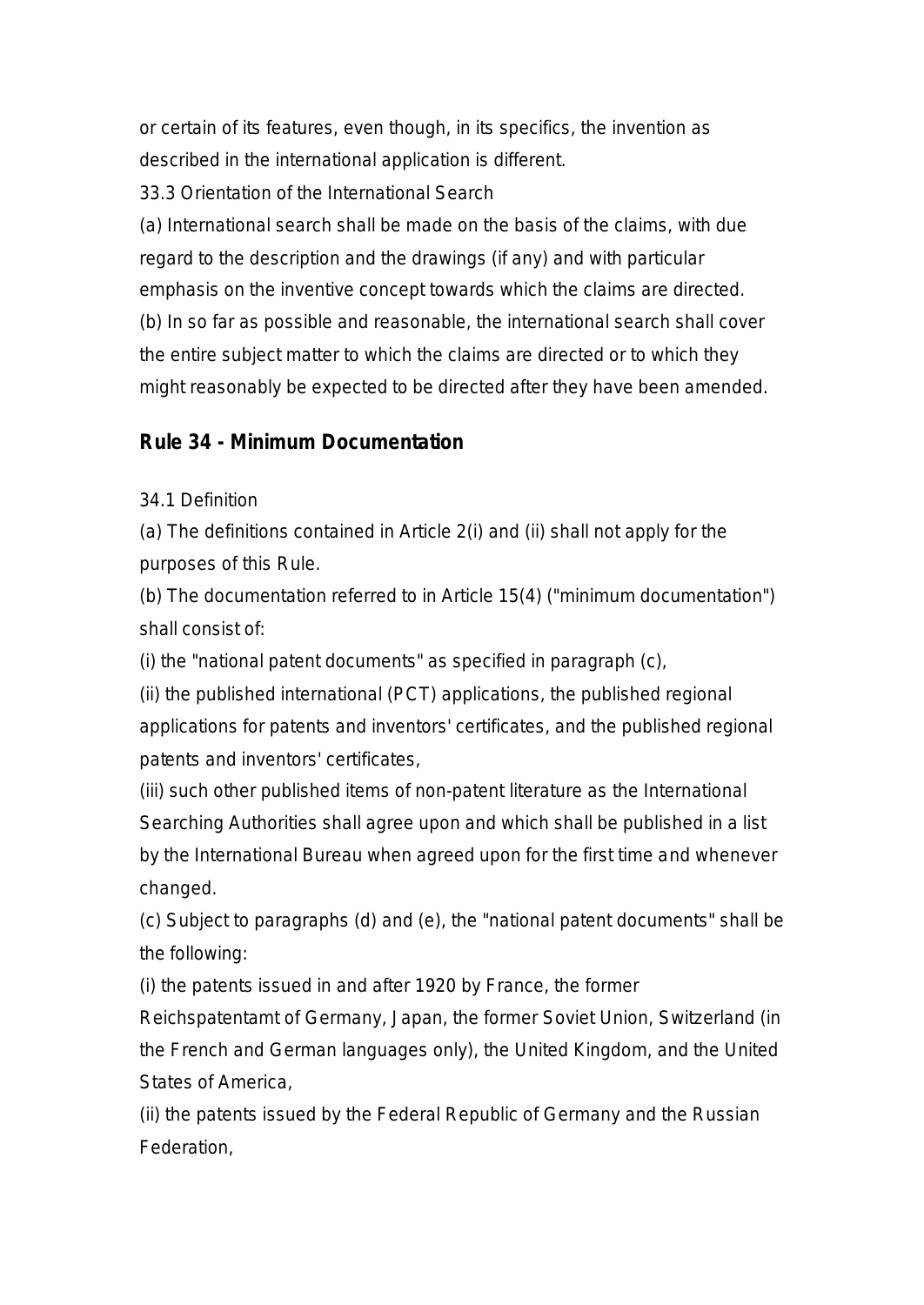(iii) the patent applications, if any, published in and after 1920 in the countries referred to in items (i) and (ii),

(iv) the inventors' certificates issued by the former Soviet Union,

(v) the utility certificates issued by, and the published applications for utility certificates of, France,

(vi) such patents issued by, and such patent applications published in, any other country after 1920 as are in the English, French, German or Spanish language and in which no priority is claimed, provided that the national Office of the interested country sorts out these documents and places them at the disposal of each International Searching Authority.

(d) Where an application is republished once (for example, an Offenlegungsschrift as an Auslegeschrift) or more than once, no International Searching Authority shall be obliged to keep all versions in its documentation; consequently, each such Authority shall be entitled not to keep more than one version. Furthermore, where an application is granted and is issued in the form of a patent or a utility certificate (France), no International Searching Authority shall be obliged to keep both the application and the patent or utility certificate (France) in its documentation; consequently, each such Authority shall be entitled to keep either the application only or the patent or utility certificate (France) only.

(e) Any International Searching Authority whose official language, or one of whose official languages, is not Japanese, Russian or Spanish is entitled not to include in its documentation those patent documents of Japan, the Russian Federation and the former Soviet Union as well as those patent documents in the Spanish language, respectively, for which no abstracts in the English language are generally available. English abstracts becoming generally available after the date of entry into force of these Regulations shall require the inclusion of the patent documents to which the abstracts refer no later than six months after such abstracts become generally available. In case of the interruption of abstracting services in English in technical fields in which English abstracts were formerly generally available, the Assembly shall take appropriate measures to provide for the prompt restoration of such services in the said fields.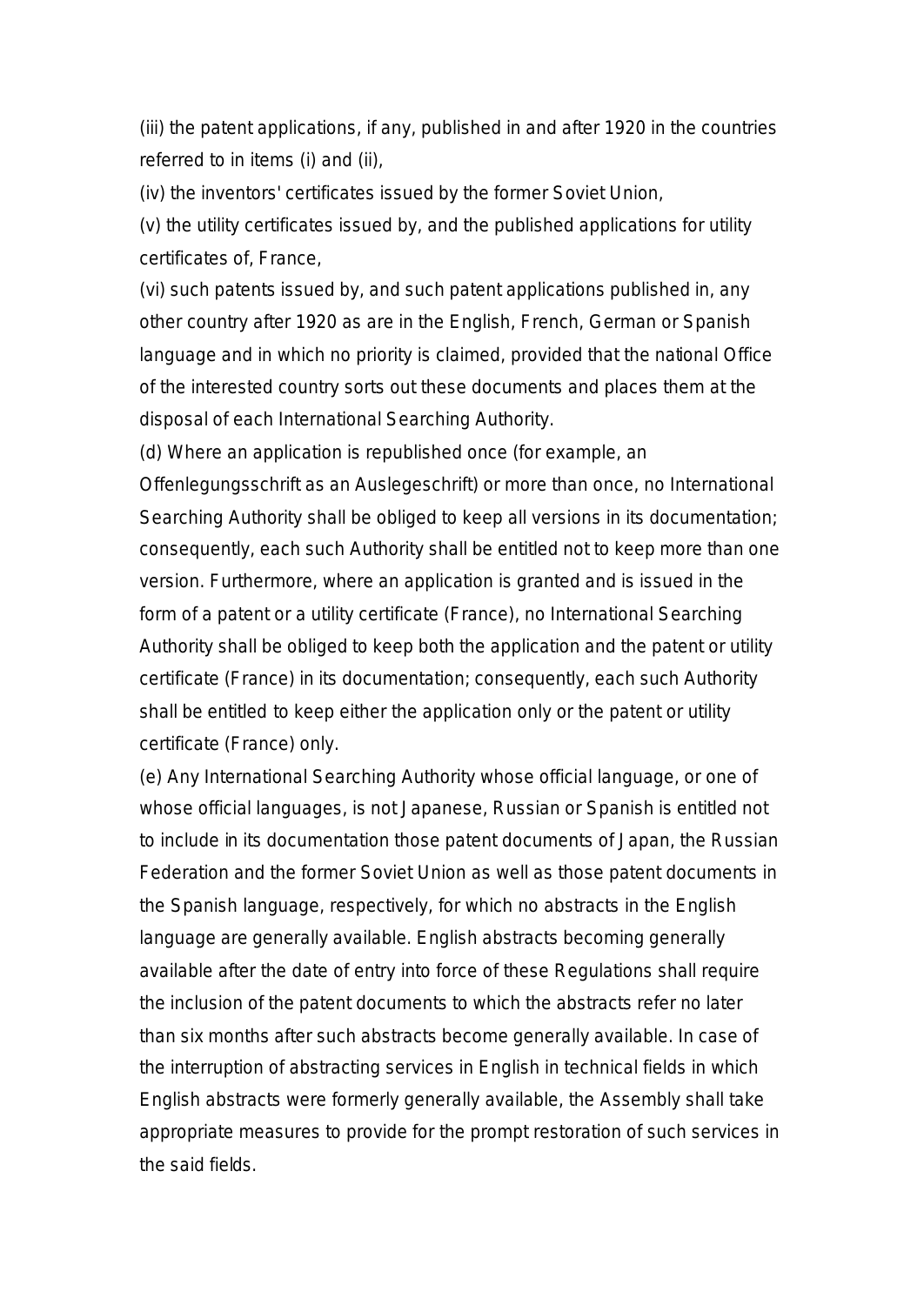(f) For the purposes of this Rule, applications which have only been laid open for public inspection are not considered published applications.

## **Rule 35 - The Competent International Searching Authority**

35.1 When Only One International Searching Authority Is Competent Each receiving Office shall, in accordance with the terms of the applicable agreement referred to in Article 16(3)(b), inform the International Bureau which International Searching Authority is competent for the searching of the international applications filed with it, and the International Bureau shall promptly publish such information.

35.2 When Several International Searching Authorities Are Competent (a) Any receiving Office may, in accordance with the terms of the applicable agreement referred to in Article 16(3)(b), specify several International Searching Authorities:

(i) by declaring all of them competent for any international application filed with it, and leaving the choice to the applicant, or

(ii) by declaring one or more competent for certain kinds of international applications filed with it, and declaring one or more others competent for other kinds of international applications filed with it, provided that, for those kinds of international applications for which several International Searching Authorities are declared to be competent, the choice shall be left to the applicant.

(b) Any receiving Office availing itself of the faculty provided in paragraph (a) shall promptly inform the International Bureau, and the International Bureau shall promptly publish such information.

35.3 When the International Bureau Is Receiving Office Under Rule 19.1(a)(iii) (a) Where the international application is filed with the International Bureau as receiving Office under Rule 19.1(a)(iii), an International Searching Authority shall be competent for the searching of that international application if it would have been competent had that international application been filed with a receiving Office competent under Rule 19.1(a)(i) or (ii), (b) or (c) or Rule 19.2(i).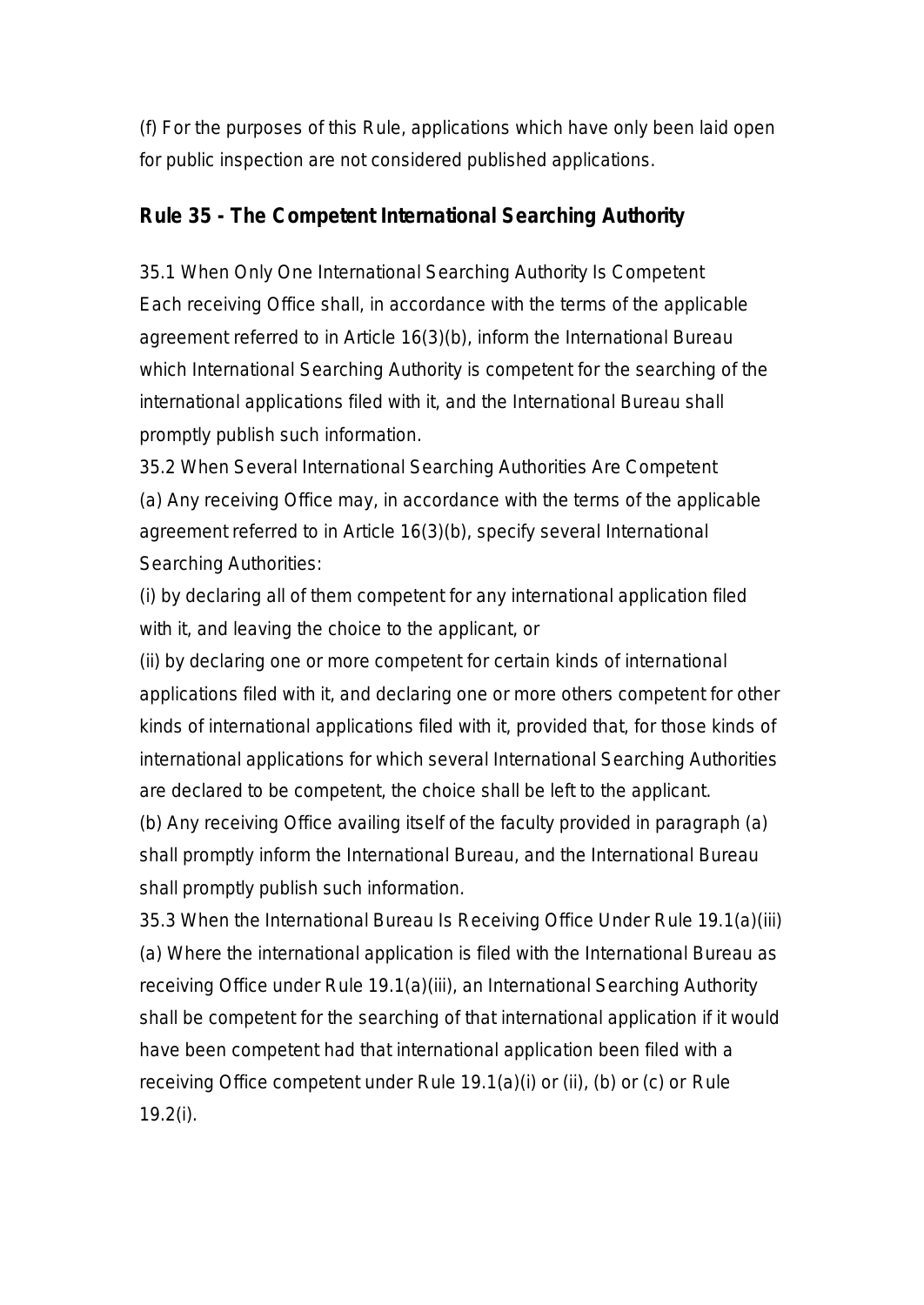(b) Where two or more International Searching Authorities are competent under paragraph (a), the choice shall be left to the applicant. (c) Rules 35.1 and 35.2 shall not apply to the International Bureau as receiving Office under Rule 19.1(a)(iii).

# **Rule 36 - Minimum Requirements for International Searching Authorities**

36.1 Definition of Minimum Requirements

The minimum requirements referred to in Article 16(3)(c) shall be the following:

(i) the national Office or intergovernmental organization must have at least 100 full-time employees with sufficient technical qualifications to carry out searches;

(ii) that Office or organization must have in its possession, or have access to, at least the minimum documentation referred to in Rule 34, properly arranged for search purposes, on paper, in microform or stored on electronic media; (iii) that Office or organization must have a staff which is capable of searching the required technical fields and which has the language facilities to understand at least those languages in which the minimum documentation referred to in Rule 34 is written or is translated.

# **Rule 37 - Missing or Defective Title**

### 37.1 Lack of Title

If the international application does not contain a title and the receiving Office has notified the International Searching Authority that it has invited the applicant to correct such defect, the International Searching Authority shall proceed with the international search unless and until it receives notification that the said application is considered withdrawn.

### 37.2 Establishment of Title

If the international application does not contain a title and the International Searching Authority has not received a notification from the receiving Office to the effect that the applicant has been invited to furnish a title, or if the said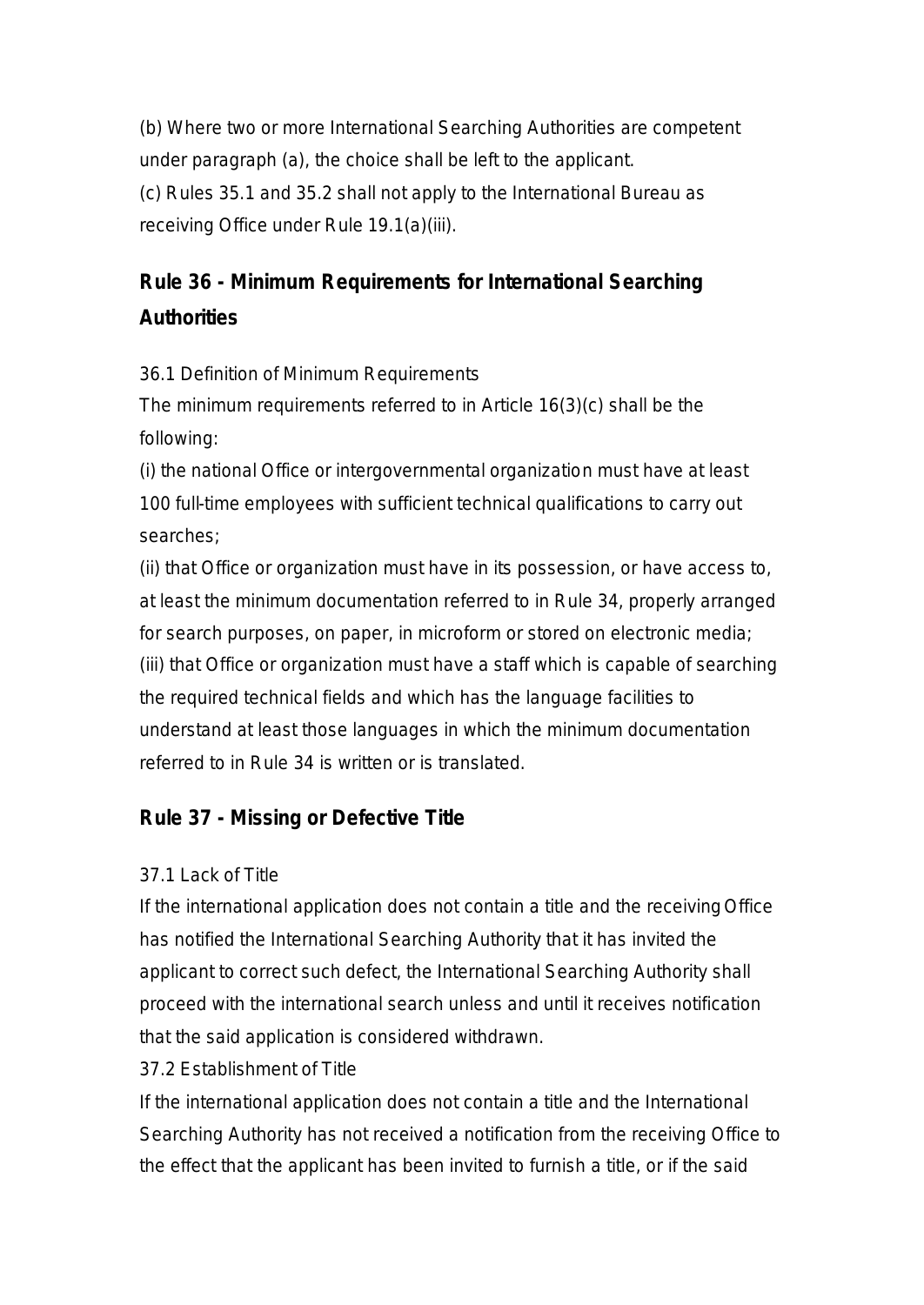Authority finds that the title does not comply with Rule 4.3, it shall itself establish a title. Such title shall be established in the language in which the international application is to be published or, if a translation into another language was transmitted under Rule 23.1(b) and the International Searching Authority so wishes, in the language of that translation.

### **Rule 38 - Missing or Defective Abstract**

### 38.1 Lack of Abstract

If the international application does not contain an abstract and the receiving Office has notified the International Searching Authority that it has invited the applicant to correct such defect, the International Searching Authority shall proceed with the international search unless and until it receives notification that the said application is considered withdrawn.

38.2 Establishment of Abstract

(a) If the international application does not contain an abstract and the International Searching Authority has not received a notification from the receiving Office to the effect that the applicant has been invited to furnish an abstract, or if the said Authority finds that the abstract does not comply with Rule 8, it shall itself establish an abstract. Such abstract shall be established in the language in which the international application is to be published or, if a translation into another language was transmitted under Rule 23.1(b) and the International Searching Authority so wishes, in the language of that translation.

(b) The applicant may, within one month from the date of mailing of the international search report, submit comments on the abstract established by the International Searching Authority. Where that Authority amends the abstract established by it, it shall notify the amendment to the International Bureau.

### **Rule 39 - Subject Matter Under Article 17(2)(a)(i)**

39.1 Definition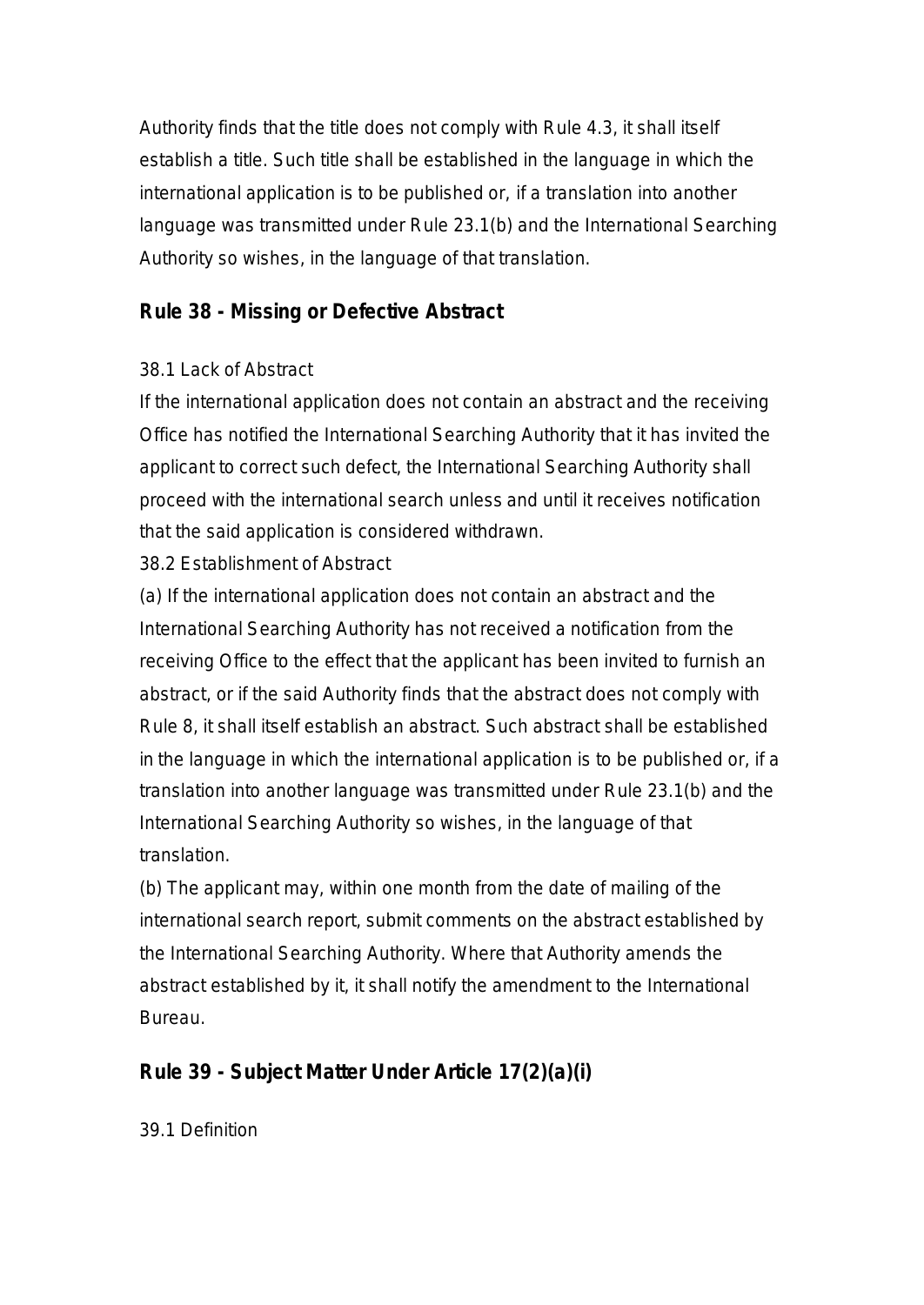No International Searching Authority shall be required to search an international application if, and to the extent to which, its subject matter is any of the following:

(i) scientific and mathematical theories,

(ii) plant or animal varieties or essentially biological processes for the production of plants and animals, other than microbiological processes and the products of such processes,

(iii) schemes, rules or methods of doing business, performing purely mental acts or playing games,

(iv) methods for treatment of the human or animal body by surgery or therapy, as well as diagnostic methods,

(v) mere presentations of information,

(vi) computer programs to the extent that the International Searching Authority is not equipped to search prior art concerning such programs.

### **Rule 40 - Lack of Unity of Invention (International Search)**

40.1 Invitation to Pay

The invitation to pay additional fees provided for in Article 17(3)(a) shall specify the reasons for which the international application is not considered as complying with the requirement of unity of invention and shall indicate the amount to be paid.

40.2 Additional Fees

(a) The amount of the additional fee due for searching under Article 17(3)(a) shall be determined by the competent International Searching Authority.

(b) The additional fee due for searching under Article 17(3)(a) shall be payable direct to the International Searching Authority.

(c) Any applicant may pay the additional fee under protest, that is, accompanied by a reasoned statement to the effect that the international application complies with the requirement of unity of invention or that the amount of the required additional fee is excessive. Such protest shall be examined by a three-member board or other special instance of the International Searching Authority or any competent higher authority, which, to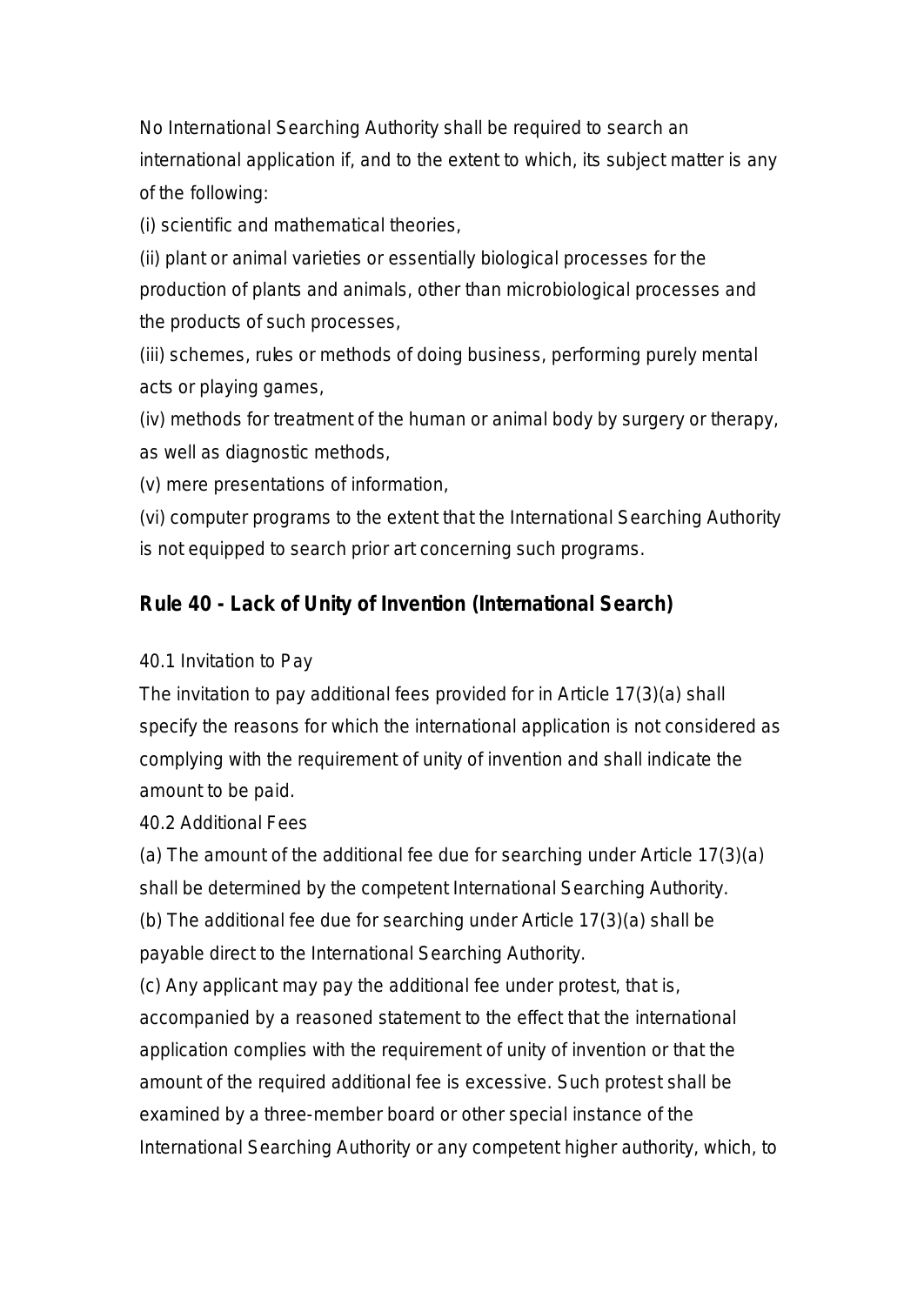the extent that it finds the protest justified, shall order the total or partial reimbursement to the applicant of the additional fee. On the request of the applicant, the text of both the protest and the decision thereon shall be notified to the designated Offices together with the international search report. The applicant shall submit any translation thereof with the furnishing of the translation of the international application required under Article 22. (d) The three-member board, special instance or competent higher authority, referred to in paragraph (c), shall not comprise any person who made the decision which is the subject of the protest.

(e) Where the applicant has, under paragraph (c), paid an additional fee under protest, the International Searching Authority may, after a prior review of the justification for the invitation to pay an additional fee, require that the applicant pay a fee for the examination of the protest ("protest fee"). The protest fee shall be paid within one month from the date of the notification to the applicant of the result of the review. If the protest fee is not so paid, the protest shall be considered withdrawn. The protest fee shall be refunded to the applicant where the three-member board, special instance or higher authority referred to in paragraph (c) finds that the protest was entirely justified.

40.3 Time Limit

The time limit provided for in Article 17(3)(a) shall be fixed, in each case, according to the circumstances of the case, by the International Searching Authority; it shall not be shorter than 15 or 30 days, respectively, depending on whether the applicant's address is in the same country as or in a different country from that in which the International Searching Authority is located, and it shall not be longer than 45 days, from the date of the invitation.

### **Rule 41 - Earlier Search Other than International Search**

#### 41.1 Obligation to Use Results; Refund of Fee

If reference has been made in the request, in the form provided for in Rule 4.11, to an international-type search carried out under the conditions set out in Article 15(5) or to a search other than an international or international-type search, the International Searching Authority shall, to the extent possible, use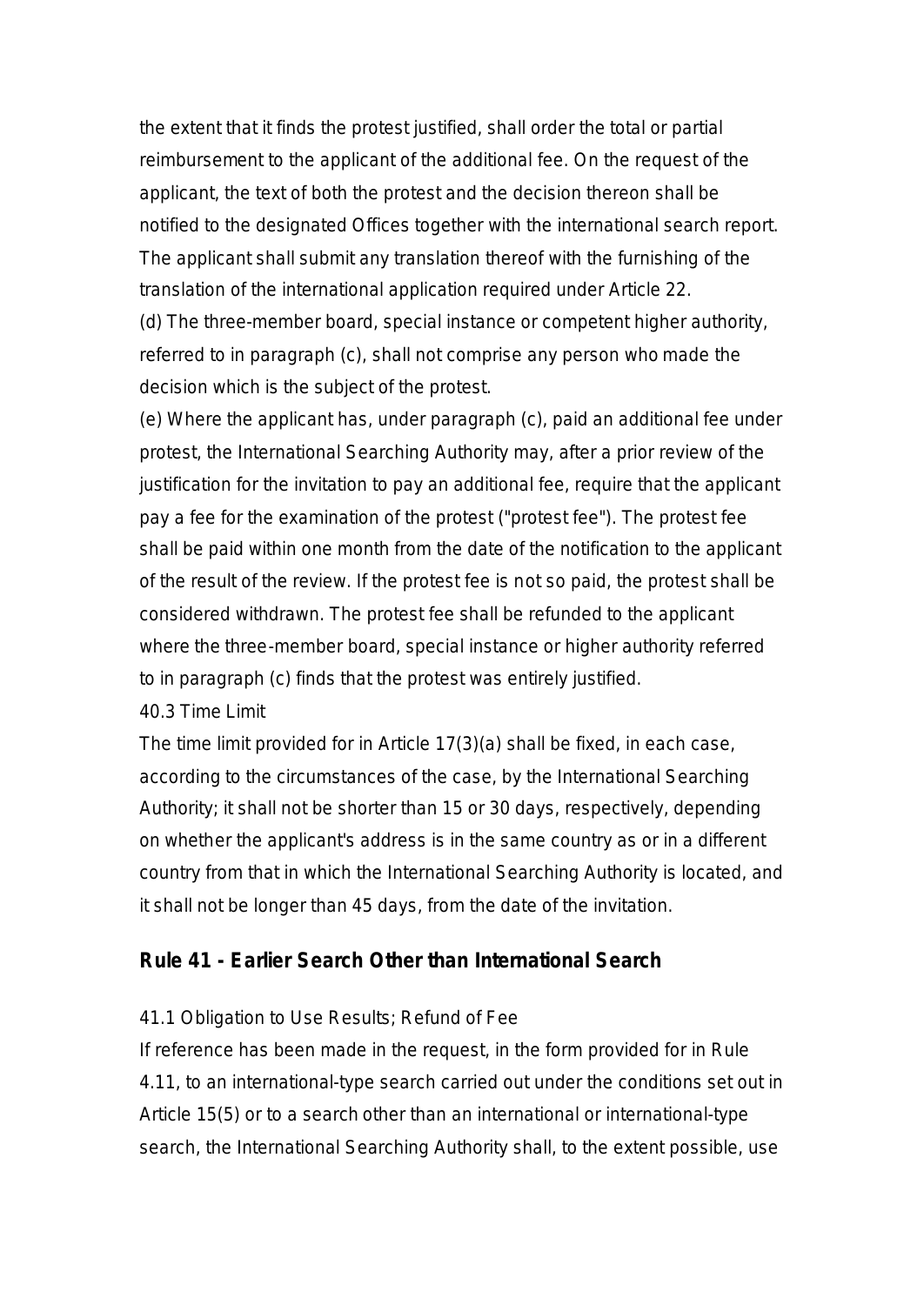the results of the said search in establishing the international search report on the international application. The International Searching Authority shall refund the search fee, to the extent and under the conditions provided for in the agreement under Article 16(3)(b) or in a communication addressed to and published in the Gazette by the International Bureau, if the international search report could wholly or partly be based on the results of the said search.

# **Rule 42 - Time Limit for International Search**

### 42.1 Time Limit for International Search

The time limit for establishing the international search report or the declaration referred to in Article 17(2)(a) shall be three months from the receipt of the search copy by the International Searching Authority, or nine months from the priority date, whichever time limit expires later.

# **Rule 43 - The International Search Report**

### 43.1 Identifications

The international search report shall identify the International Searching Authority which established it by indicating the name of such Authority, and the international application by indicating the international application number, the name of the applicant, and the international filing date.

### 43.2 Dates

The international search report shall be dated and shall indicate the date on which the international search was actually completed. It shall also indicate the filing date of any earlier application whose priority is claimed or, if the priority of more than one earlier application is claimed, the filing date of the earliest among them.

### 43.3 Classification

(a) The international search report shall contain the classification of the subject matter at least according to the International Patent Classification. (b) Such classification shall be effected by the International Searching Authority.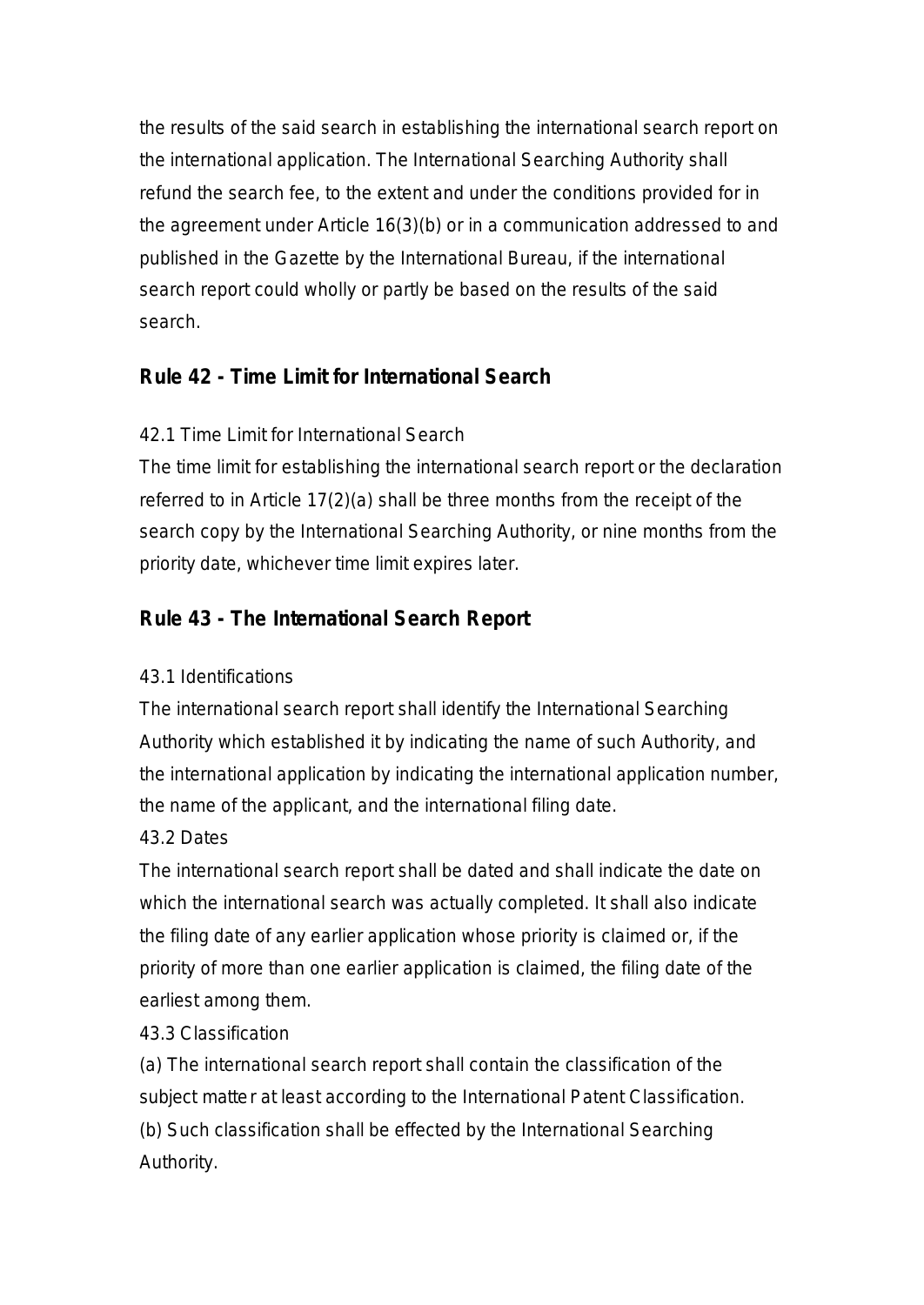#### 43.4 Language

Every international search report and any declaration made under Article 17(2)(a) shall be in the language in which the international application to which it relates is to be published or, if a translation into another language was transmitted under Rule 23.1(b) and the International Searching Authority so wishes, in the language of that translation.

#### 43.5 Citations

(a) The international search report shall contain the citations of the documents considered to be relevant.

(b) The method of identifying any cited document shall be regulated by the Administrative Instructions.

(c) Citations of particular relevance shall be specially indicated.

(d) Citations which are not relevant to all the claims shall be cited in relation to the claim or claims to which they are relevant.

(e) If only certain passages of the cited document are relevant or particularly relevant, they shall be identified, for example, by indicating the page, the column, or the lines, where the passage appears. If the entire document is relevant but some passages are of particular relevance, such passages shall be identified unless such identification is not practicable.

43.6 Fields Searched

(a) The international search report shall list the classification identification of the fields searched. If that identification is effected on the basis of a classification other than the International Patent Classification, the International Searching Authority shall publish the classification used. (b) If the international search extended to patents, inventors' certificates, utility certificates, utility models, patents or certificates of addition, inventors' certificates of addition, utility certificates of addition, or published applications for any of those kinds of protection, of States, periods, or languages, not included in the minimum documentation as defined in Rule 34, the international search report shall, when practicable, identify the kinds of documents, the States, the periods, and the languages to which it extended. For the purposes of this paragraph, Article 2(ii) shall not apply.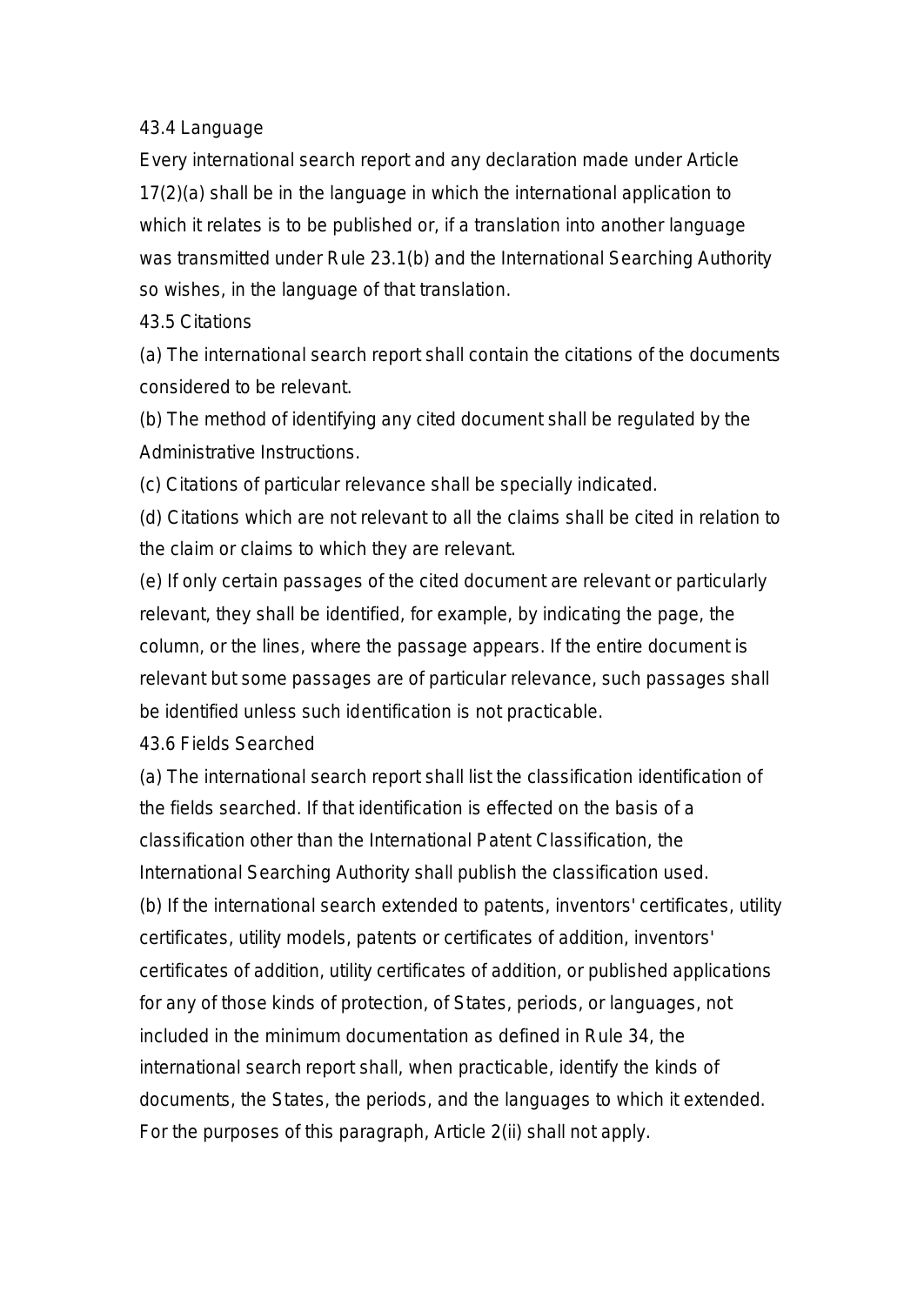(c) If the international search was based on, or was extended to, any electronic data base, the international search report may indicate the name of the data base and, where considered useful to others and practicable, the search terms used.

43.7 Remarks Concerning Unity of Invention

If the applicant paid additional fees for the international search, the international search report shall so indicate. Furthermore, where the international search was made on the main invention only or on less than all the inventions (Article 17(3)(a)), the international search report shall indicate what parts of the international application were and what parts were not searched.

43.8 Authorized Officer

The international search report shall indicate the name of the officer of the International Searching Authority responsible for that report.

43.9 Additional Matter

The international search report shall contain no matter other than that specified in Rules 33.1(b) and (c), 43.1 to 43.3, 43.5 to 43.8, and 44.2, and the indication referred to in Article 17(2)(b), provided that the Administrative Instructions may permit the inclusion in the international search report of any additional matter specified in the Administrative Instructions. The international search report shall not contain, and the Administrative Instructions shall not permit the inclusion of, any expressions of opinion, reasoning, arguments, or explanations.

43.10 Form

The physical requirements as to the form of the international search report shall be prescribed by the Administrative Instructions.

### **Rule 44**

Transmittal of the International Search Report, Etc.

44.1 Copies of Report or Declaration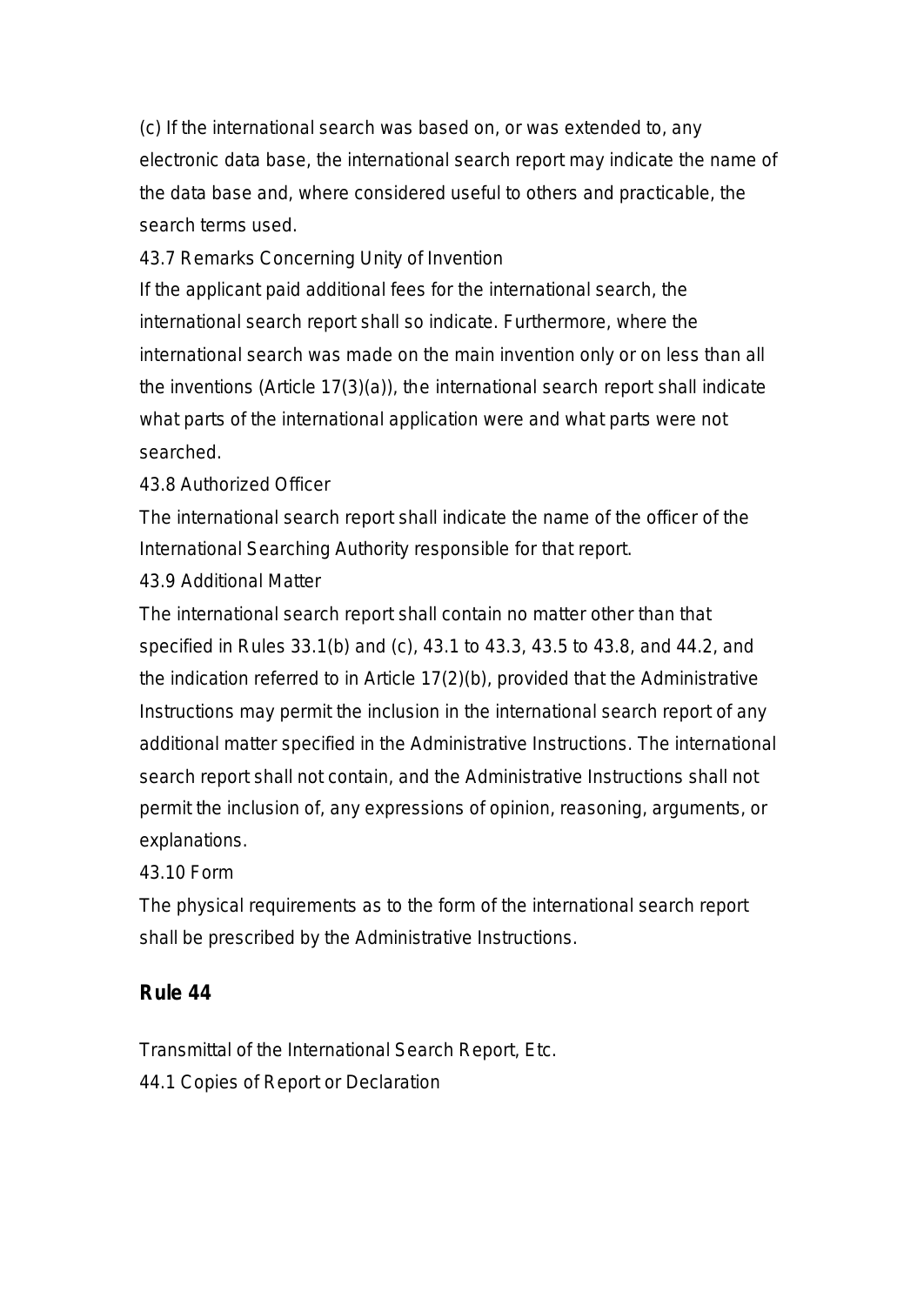The International Searching Authority shall, on the same day, transmit one copy of the international search report or the declaration referred to in Article 17(2)(a) to the International Bureau and one copy to the applicant.

### 44.2 Title or Abstract

The international search report shall either state that the International Searching Authority approves the title and the abstract as submitted by the applicant or be accompanied by the text of the title and/or abstract as established by the International Searching Authority under Rules 37 and 38. 44.3 Copies of Cited Documents

(a) The request referred to in Article 20(3) may be presented any time during seven years from the international filing date of the international application to which the international search report relates.

(b) The International Searching Authority may require that the party (applicant or designated Office) presenting the request pay to it the cost of preparing and mailing the copies. The level of the cost of preparing copies shall be provided for in the agreements referred to in Article 16(3)(b) between the International Searching Authorities and the International Bureau.

(c) [Deleted]

(d) Any International Searching Authority may perform the obligations referred to in paragraphs (a) and (b) through another agency responsible to it.

# **Rule 45 - Translation of the International Search Report**

### 45.1 Languages

International search reports and declarations referred to in Article 17(2)(a) shall, when not in English, be translated into English.

### **Rule 46 - Amendment of Claims Before the International Bureau**

### 46.1 Time Limit

The time limit referred to in Article 19 shall be two months from the date of transmittal of the international search report to the International Bureau and to the applicant by the International Searching Authority or 16 months from the priority date, whichever time limit expires later, provided that any amendment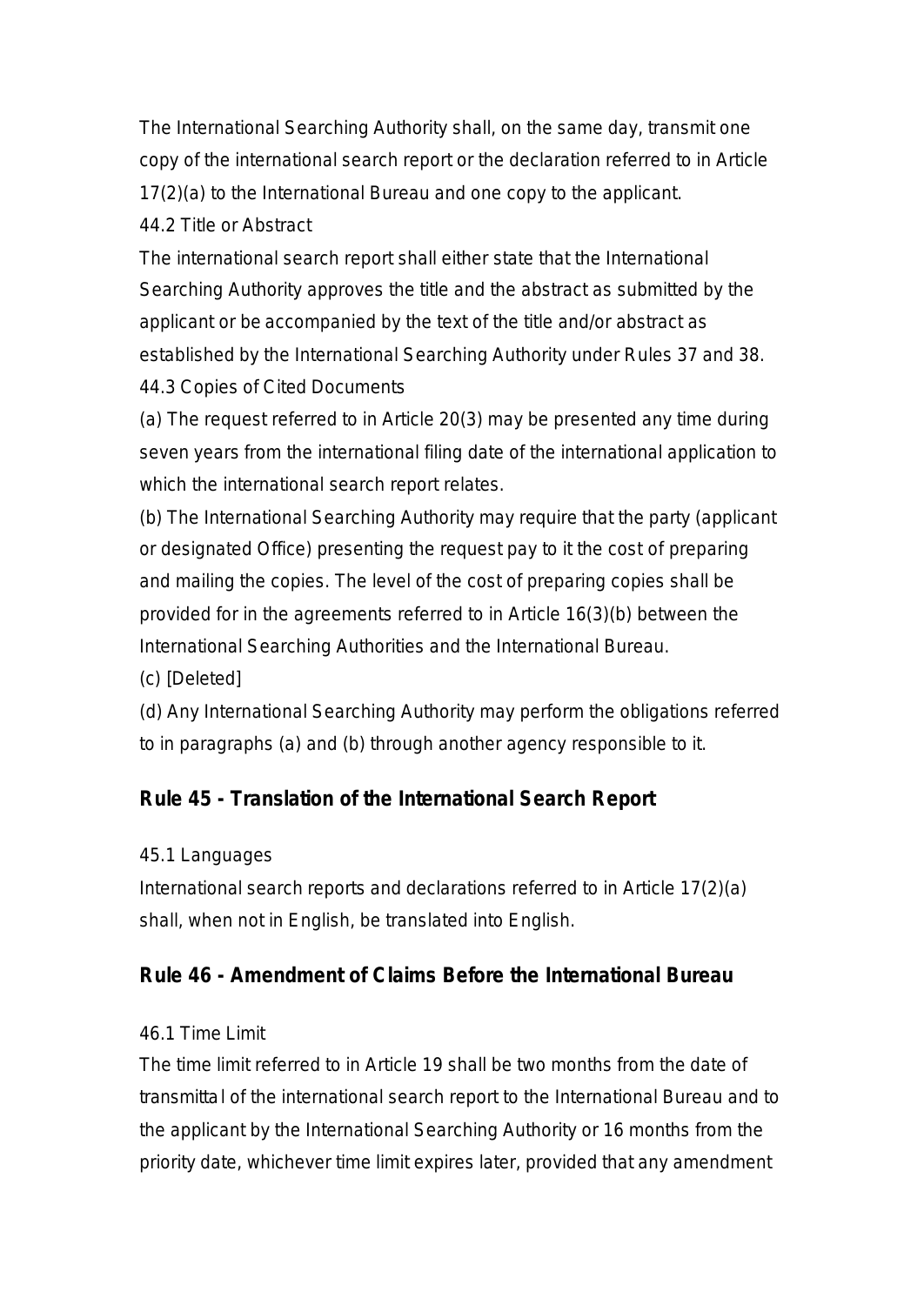made under Article 19 which is received by the International Bureau after the expiration of the applicable time limit shall be considered to have been received by that Bureau on the last day of that time limit if it reaches it before the technical preparations for international publication have been completed. 46.2 Where to File

Amendments made under Article 19 shall be filed directly with the International Bureau.

### 46.3 Language of Amendments

If the international application has been filed in a language other than the language in which it is published, any amendment made under Article 19 shall be in the language of publication.

46.4 Statement

(a) The statement referred to in Article 19(1) shall be in the language in which the international application is published and shall not exceed 500 words if in the English language or if translated into that language. The statement shall be identified as such by a heading, preferably by using the words "Statement under Article 19(1)" or their equivalent in the language of the statement. (b) The statement shall contain no disparaging comments on the international search report or the relevance of citations contained in that report. Reference to citations, relevant to a given claim, contained in the international search report may be made only in connection with an amendment of that claim. 46.5 Form of Amendments

The applicant shall be required to submit a replacement sheet for every sheet of the claims which, on account of an amendment or amendments under Article 19, differs from the sheet originally filed. The letter accompanying the replacement sheets shall draw attention to the differences between the replaced sheets and the replacement sheets. To the extent that any amendment results in the cancellation of an entire sheet, that amendment shall be communicated in a letter.

### **Rule 47 - Communication to Designated Offices**

#### 47.1 Procedure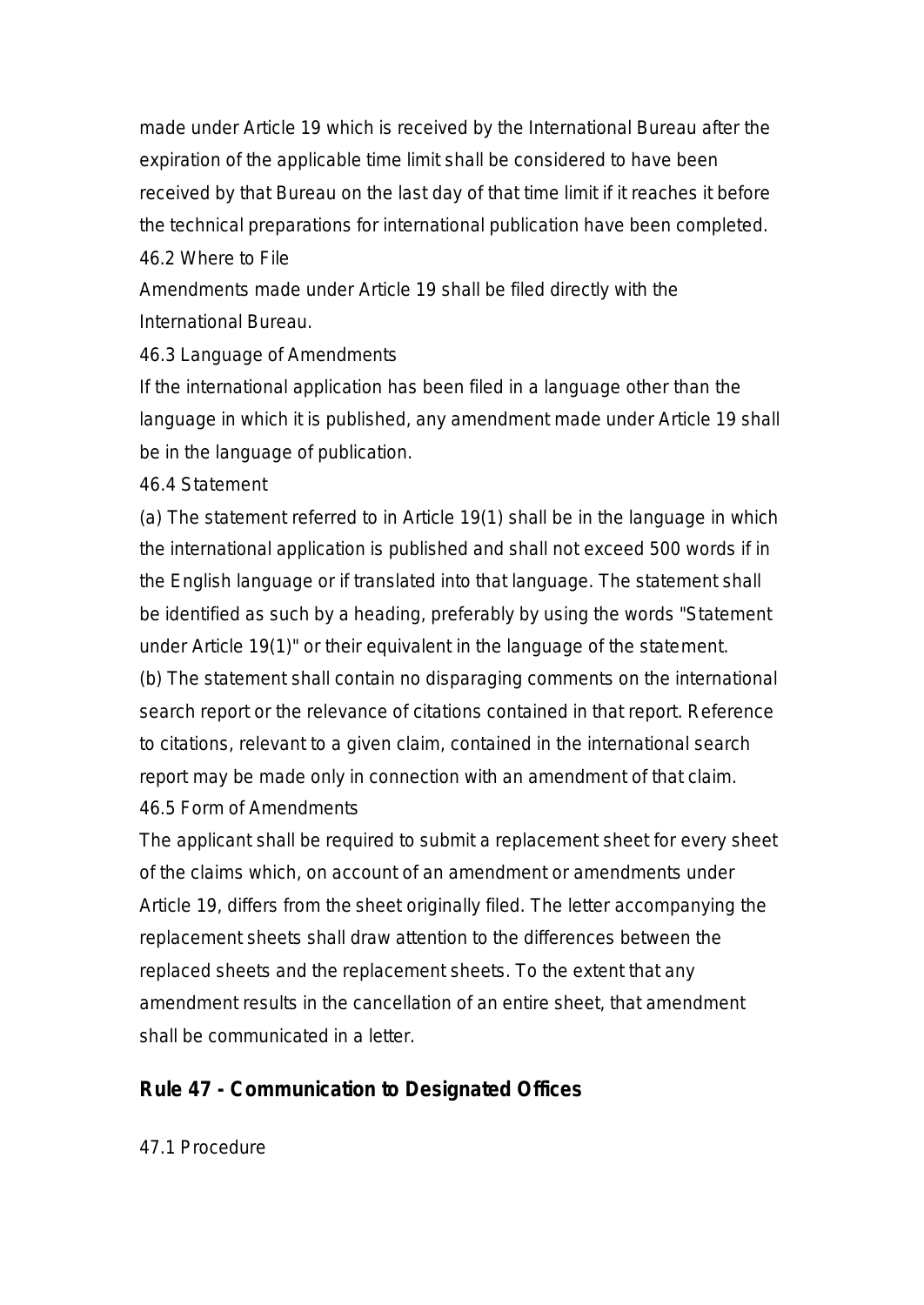(a) The communication provided for in Article 20 shall be effected by the International Bureau.

(a-bis) The International Bureau shall notify each designated Office, at the time of the communication provided for in Article 20, of the fact and date of receipt of the record copy and of the fact and date of receipt of any priority document. Such notification shall also be sent to any designated Office which has waived the communication provided for in Article 20, unless such Office has also waived the notification of its designation.

(b) Such communication shall be effected promptly after the international publication of the international application and, in any event, by the end of the 19th month after the priority date. Any amendment received by the International Bureau within the time limit under Rule 46.1 which was not included in the communication shall be communicated promptly to the designated Offices by the International Bureau, and the latter shall notify the applicant accordingly.

(c) The International Bureau shall send a notice to the applicant indicating the designated Offices to which the communication has been effected and the date of such communication. Such notice shall be sent on the same day as the communication. Each designated Office shall be informed, separately from the communication, about the sending and the date of mailing of the notice. The notice shall be accepted by all designated Offices as conclusive evidence that the communication has duly taken place on the date specified in the notice.

(d) Each designated Office shall, when it so requires, receive the international search reports and the declarations referred to in Article 17(2)(a) also in the translation referred to in Rule 45.1.

(e) Where any designated Office has waived the requirement provided under Article 20, the copies of the documents which otherwise would have been sent to that Office shall, at the request of that Office or the applicant, be sent to the applicant at the time of the notice referred to in paragraph (c).

47.2 Copies

(a) The copies required for communication shall be prepared by the International Bureau.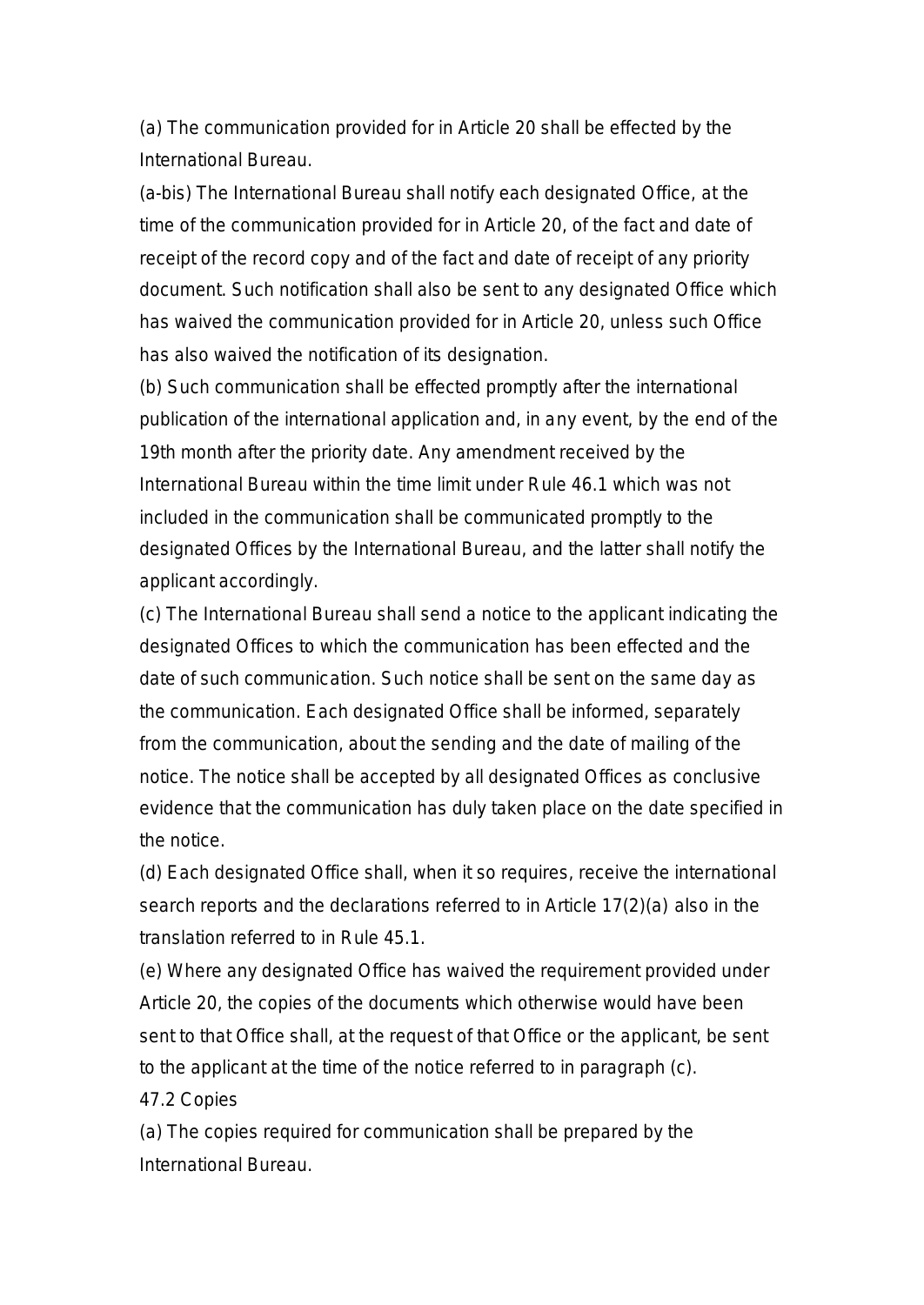(b) They shall be on sheets of A4 size.

(c) Except to the extent that any designated Office notifies the International Bureau otherwise, copies of the pamphlet under Rule 48 may be used for the purposes of the communication of the international application under Article 20.

### 47.3 Languages

(a) The international application communicated under Article 20 shall be in the language in which it is published.

(b) Where the language in which the international application is published is different from the language in which it was filed, the International Bureau shall furnish to any designated Office, upon the request of that Office, a copy of that application in the language in which it was filed.

47.4 Express Request Under Article 23(2)

Where the applicant makes an express request to a designated Office under Article 23(2) before the communication provided for in Article 20 has taken place, the International Bureau shall, upon request of the applicant or the designated Office, promptly effect that communication to that Office.

# **Rule 48 - International Publication**

48.1 Form

(a) The international application shall be published in the form of a pamphlet.

(b) The particulars regarding the form of the pamphlet and the method of reproduction shall be governed by the Administrative Instructions.

48.2 Contents

- (a) The pamphlet shall contain:
- (i) a standardized front page,
- (ii) the description,
- (iii) the claims,
- (iv) the drawings, if any,

(v) subject to paragraph (g), the international search report or the declaration under Article 17(2)(a); the publication of the international search report in the pamphlet shall, however, not be required to include the part of the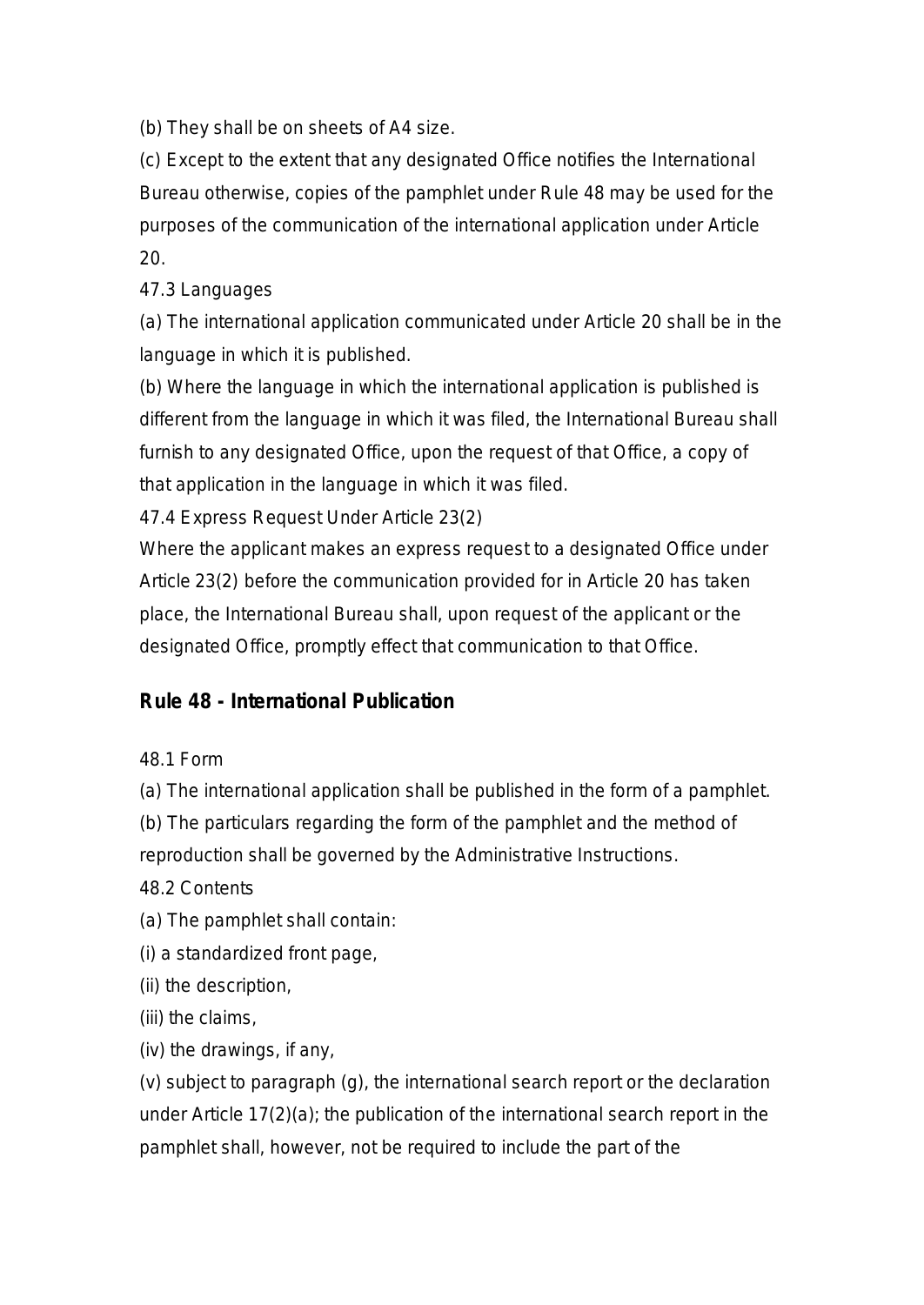international search report which contains only matter referred to in Rule 43 already appearing on the front page of the pamphlet,

(vi) any statement filed under Article 19(1), unless the International Bureau finds that the statement does not comply with the provisions of Rule 46.4, (vii) any request for rectification referred to in the third sentence of Rule 91.1(f),

(viii) the relevant data from any indications in relation to deposited biological material furnished under Rule 13bis separately from the description, together with an indication of the date on which the International Bureau received such indications,

(ix) any information concerning a priority claim considered not to have been made under Rule 26bis.2(b), the publication of which is requested under Rule 26bis.2(c).

(b) Subject to paragraph (c), the front page shall include:

(i) data taken from the request sheet and such other data as are prescribed by the Administrative Instructions,

(ii) a figure or figures where the international application contains drawings, unless Rule 8.2(b) applies,

(iii) the abstract; if the abstract is both in English and in another language, the English text shall appear first.

(c) Where a declaration under Article 17(2)(a) has issued, the front page shall conspicuously refer to that fact and need include neither a drawing nor an abstract.

(d) The figure or figures referred to in paragraph (b)(ii) shall be selected as provided in Rule 8.2. Reproduction of such figure or figures on the front page may be in a reduced form.

(e) If there is not enough room on the front page for the totality of the abstract referred to in paragraph (b)(iii), the said abstract shall appear on the back of the front page. The same shall apply to the translation of the abstract when such translation is required to be published under Rule 48.3(c).

(f) If the claims have been amended under Article 19, the publication shall contain either the full text of the claims both as filed and as amended or the full text of the claims as filed and specify the amendments. Any statement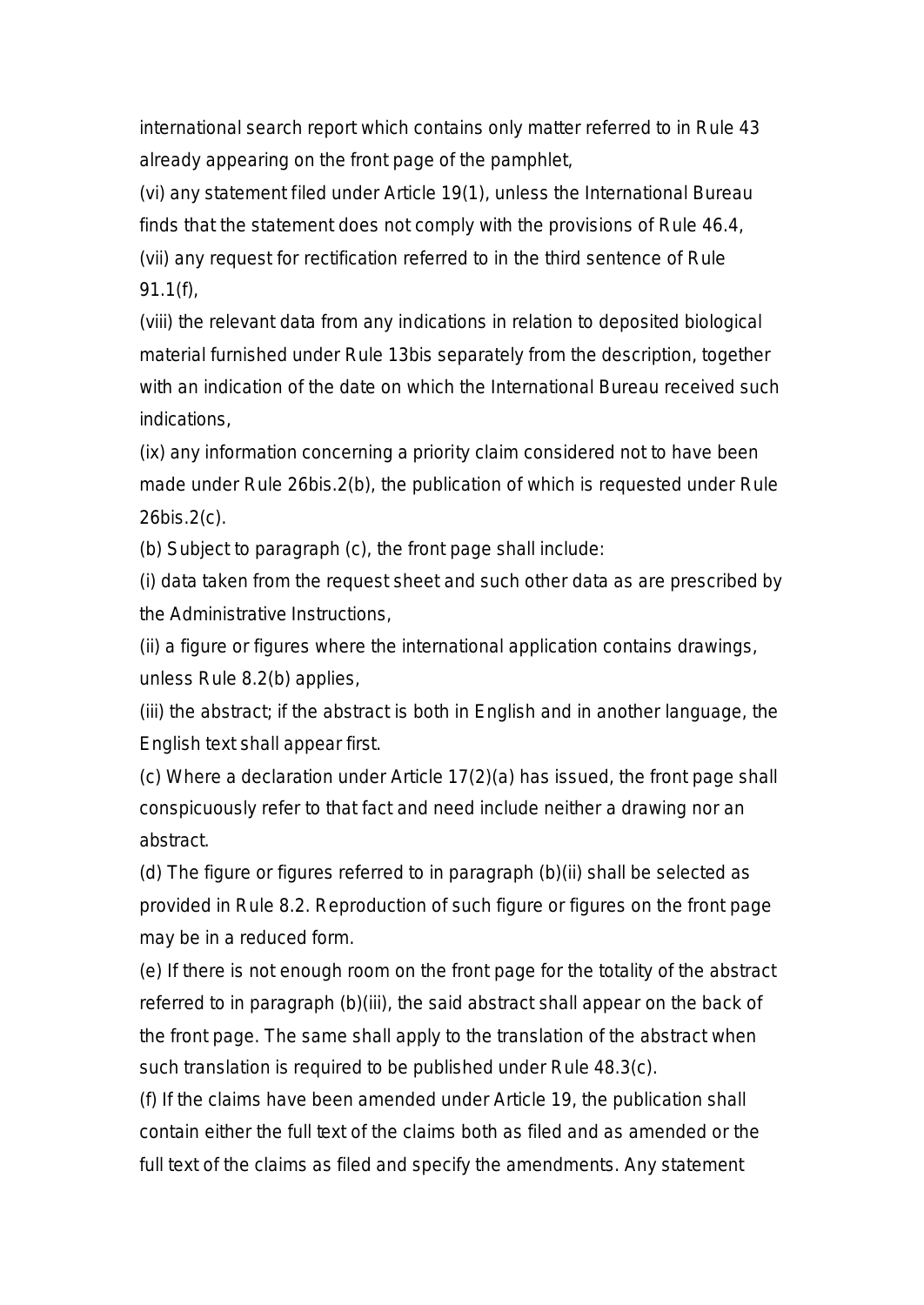referred to in Article 19(1) shall be included as well, unless the International Bureau finds that the statement does not comply with the provisions of Rule 46.4. The date of receipt of the amended claims by the International Bureau shall be indicated.

(g) If, at the time of the completion of the technical preparations for international publication, the international search report is not yet available (for example, because of publication on the request of the applicant as provided in Articles 21(2)(b) and 64(3)(c)(i)), the pamphlet shall contain, in place of the international search report, an indication to the effect that that report was not available and that either the pamphlet (then also including the international search report) will be republished or the international search report (when it becomes available) will be separately published.

(h) If, at the time of the completion of the technical preparations for international publication, the time limit for amending the claims under Article 19 has not expired, the pamphlet shall refer to that fact and indicate that, should the claims be amended under Article 19, then, promptly after such amendments, either the pamphlet (containing the claims as amended) will be republished or a statement reflecting all the amendments will be published. In the latter case, at least the front page and the claims shall be republished and, if a statement under Article 19(1) has been filed, that statement shall be published as well, unless the International Bureau finds that the statement does not comply with the provisions of Rule 46.4.

(i) The Administrative Instructions shall determine the cases in which the various alternatives referred to in paragraphs (g) and (h) shall apply. Such determination shall depend on the volume and complexity of the amendments and/or the volume of the international application and the cost factors.

48.3 Languages of Publication

(a) If the international application is filed in Chinese, English, French, German, Japanese, Russian or Spanish ("languages of publication"), that application shall be published in the language in which it was filed.

(a-bis) If the international application is not filed in a language of publication and a translation into a language of publication has been furnished under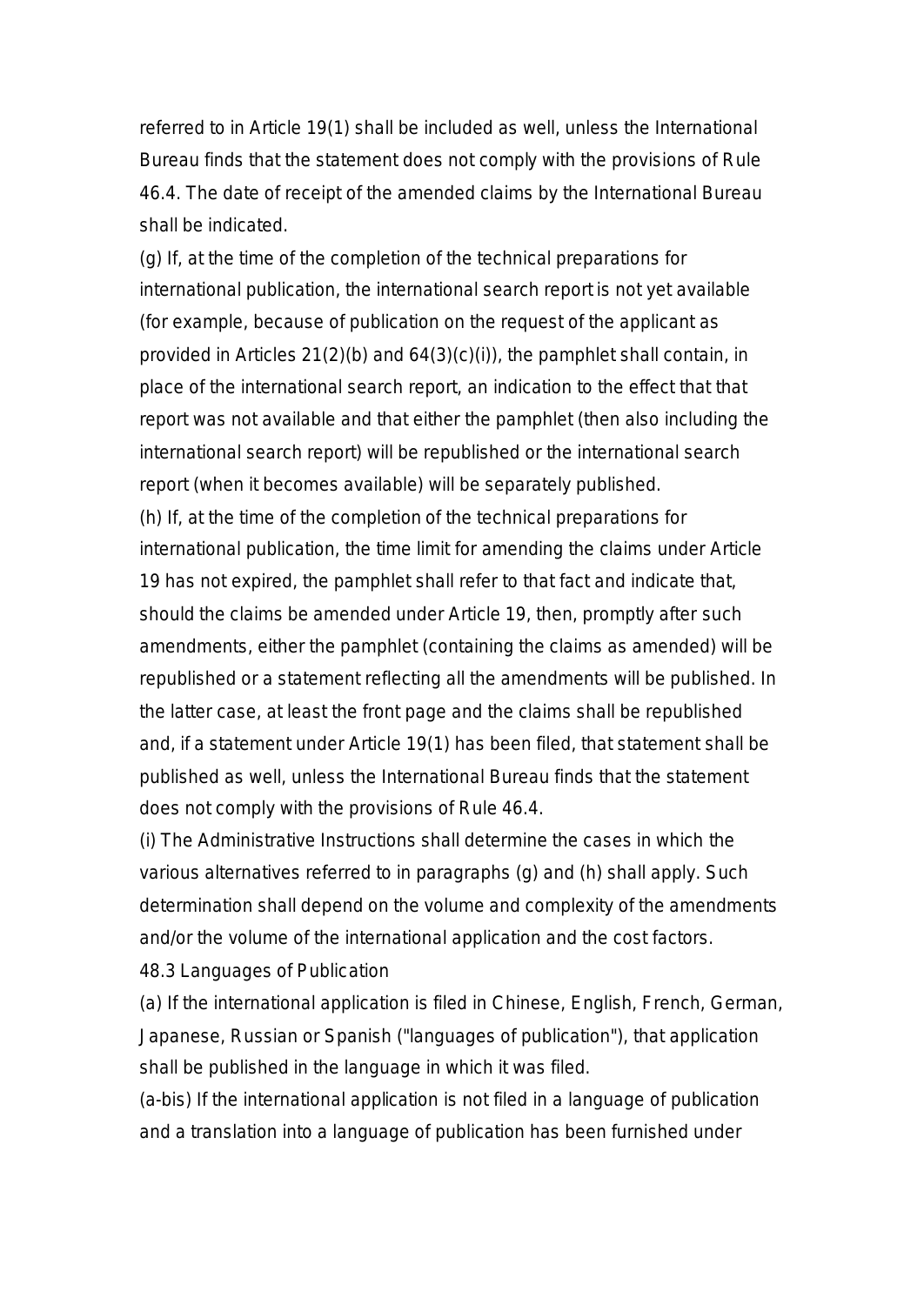Rule 12.3, that application shall be published in the language of that translation.

(b) If the international application is filed in a language which is not a language of publication and no translation into a language of publication is required under Rule 12.3(a), that application shall be published in English translation. The translation shall be prepared under the responsibility of the International Searching Authority, which shall be obliged to have it ready in time to permit international publication by the prescribed date, or, where Article 64(3)(b) applies, to permit the communication under Article 20 by the end of the 19th month after the priority date. Notwithstanding Rule 16.1(a), the International Searching Authority may charge a fee for the translation to the applicant. The International Searching Authority shall give the applicant an opportunity to comment on the draft translation. The International Searching Authority shall fix a time limit reasonable under the circumstances of the case for such comments. If there is no time to take the comments of the applicant into account before the translation is communicated or if there is a difference of opinion between the applicant and the said Authority as to the correct translation, the applicant may send a copy of his comments, or what remains of them, to the International Bureau and each designated Office to which the translation was communicated. The International Bureau shall publish the relevant portions of the comments together with the translation of the International Searching Authority or subsequently to the publication of such translation.

(c) If the international application is published in a language other than English, the international search report to the extent that it is published under Rule 48.2(a)(v), or the declaration referred to in Article 17(2)(a), the title of the invention, the abstract and any text matter pertaining to the figure or figures accompanying the abstract shall be published both in that language and in English. The translations shall be prepared under the responsibility of the International Bureau.

48.4 Earlier Publication on the Applicant's Request

(a) Where the applicant asks for publication under Articles 21(2)(b) and  $64(3)(c)(i)$  and the international search report, or the declaration referred to in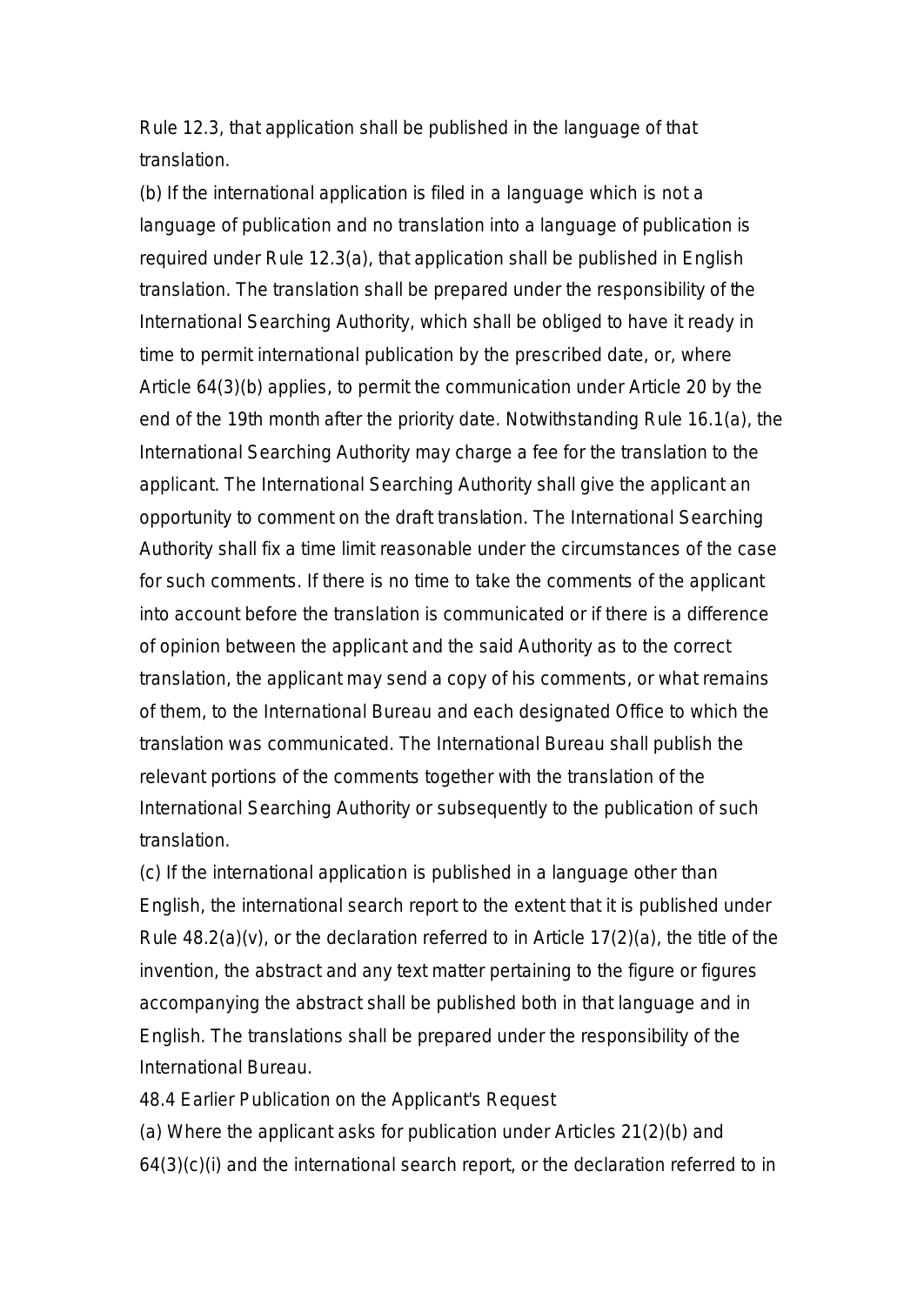Article 17(2)(a), is not yet available for publication together with the international application, the International Bureau shall collect a special publication fee whose amount shall be fixed in the Administrative Instructions. (b) Publication under Articles  $21(2)(b)$  and  $64(3)(c)(i)$  shall be effected by the International Bureau promptly after the applicant has asked for it and, where a special fee is due under paragraph (a), after receipt of such fee.

48.5 Notification of National Publication

Where the publication of the international application by the International Bureau is governed by Article 64(3)(c)(ii), the national Office concerned shall, promptly after effecting the national publication referred to in the said provision, notify the International Bureau of the fact of such national publication.

48.6 Announcing of Certain Facts

(a) If any notification under Rule 29.1(a)(ii) reaches the International Bureau at a time later than that at which it was able to prevent the international publication of the international application, the International Bureau shall promptly publish a notice in the Gazette reproducing the essence of such notification.

(b) [Deleted]

(c) If the international application, the designation of any designated State or the priority claim is withdrawn under Rule 90bis after the technical preparations for international publication have been completed, notice of the withdrawal shall be published in the Gazette.

# **Rule 49 - Copy, Translation and Fee Under Article 22**

### 49.1 Notification

(a) Any Contracting State requiring the furnishing of a translation or the payment of a national fee, or both, under Article 22, shall notify the International Bureau of:

(i) the languages from which and the language into which it requires translation,

(ii) the amount of the national fee.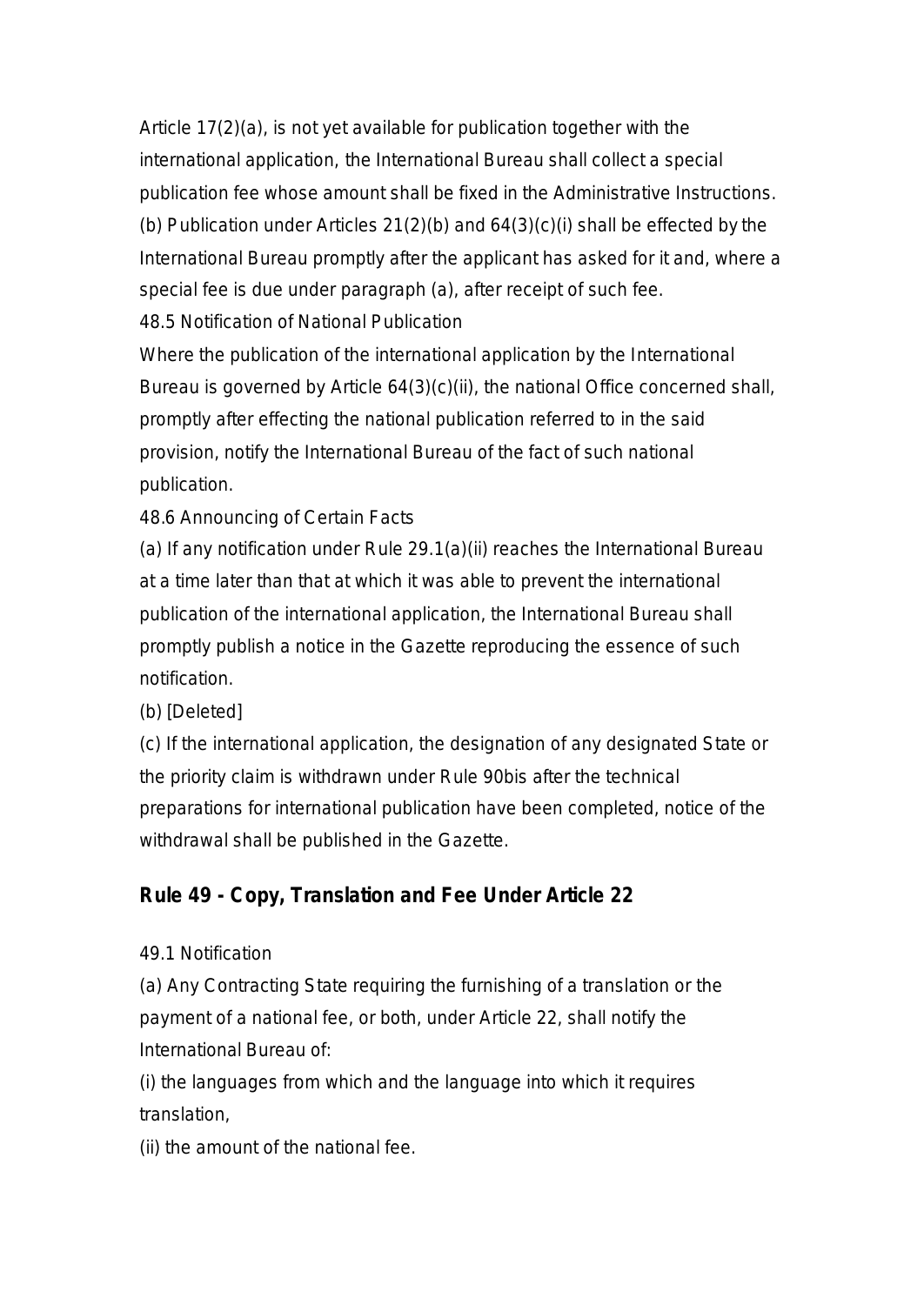(a-bis) Any Contracting State not requiring the furnishing, under Article 22, by the applicant of a copy of the international application (even though the communication of the copy of the international application by the International Bureau under Rule 47 has not taken place by the expiration of the time limit applicable under Article 22) shall notify the International Bureau accordingly. (a-ter) Any Contracting State which, pursuant to Article 24(2), maintains, if it is a designated State, the effect provided for in Article 11(3) even though a copy of the international application is not furnished by the applicant by the expiration of the time limit applicable under Article 22 shall notify the International Bureau accordingly.

(b) Any notification received by the International Bureau under paragraphs (a), (a-bis)) or (a-ter) shall be promptly published by the International Bureau in the Gazette.

(c) If the requirements under paragraph (a) change later, such changes shall be notified by the Contracting State to the International Bureau and that Bureau shall promptly publish the notification in the Gazette. If the change means that translation is required into a language which, before the change, was not required, such change shall be effective only with respect to international applications filed later than two months after the publication of the notification in the Gazette. Otherwise, the effective date of any change shall be determined by the Contracting State.

49.2 Languages

The language into which translation may be required must be an official language of the designated Office. If there are several of such languages, no translation may be required if the international application is in one of them. If there are several official languages and a translation must be furnished, the applicant may choose any of those languages. Notwithstanding the foregoing provisions of this paragraph, if there are several official languages but the national law prescribes the use of one such language for foreigners, a translation into that language may be required.

49.3 Statements Under Article 19; Indications Under Rule 13bis.4 For the purposes of Article 22 and the present Rule, any statement made under Article 19(1) and any indication furnished under Rule 13bis.4 shall,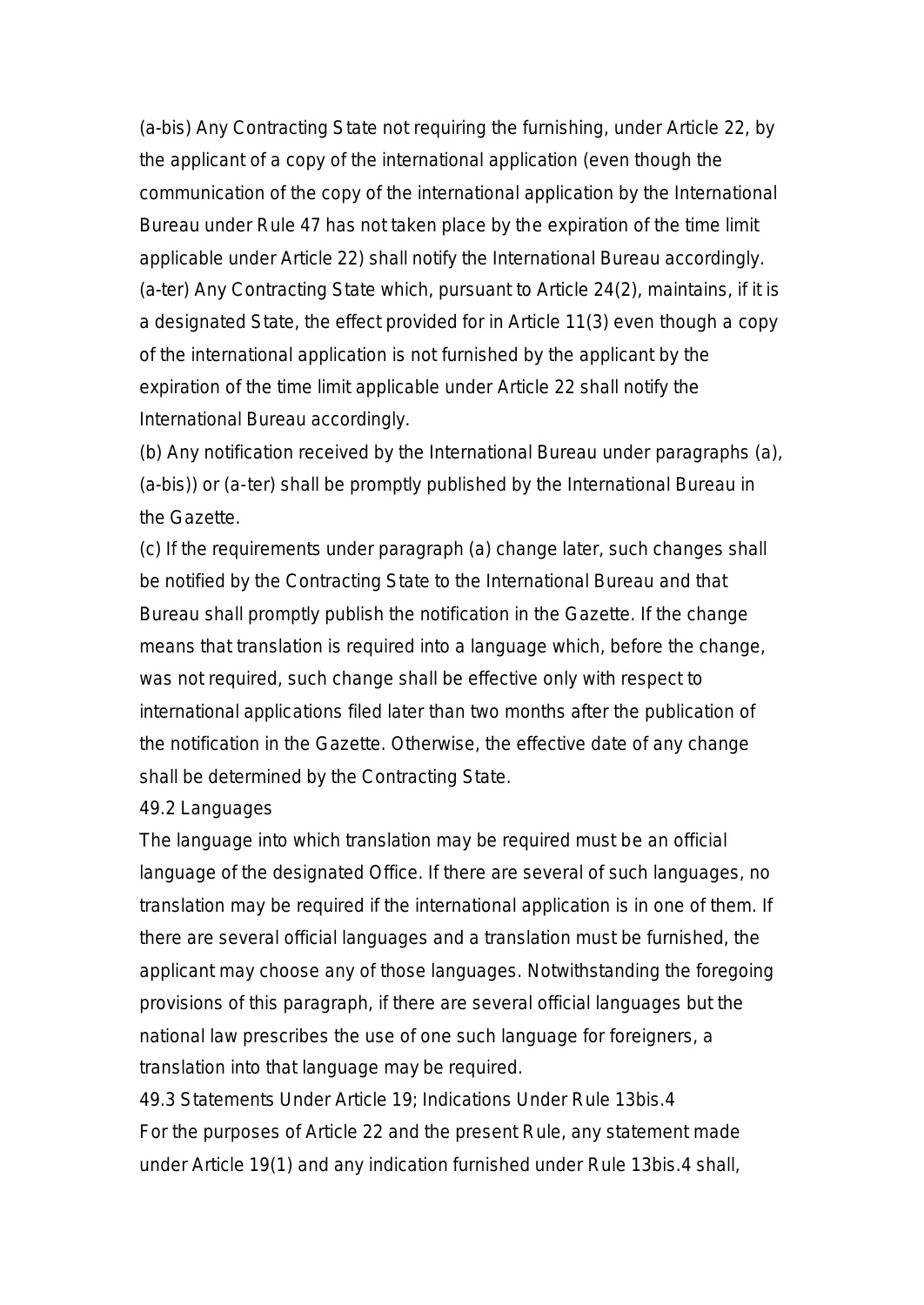subject to Rule 49.5(c) and (h), be considered part of the international application.

49.4 Use of National Form

No applicant shall be required to use a national form when performing the acts referred to in Article 22.

49.5 Contents of and Physical Requirements for the Translation (a) For the purposes of Article 22, the translation of the international application shall contain the description (subject to paragraph (a-bis)), the claims, any text matter of the drawings and the abstract. If required by the designated Office, the translation shall also, subject to paragraphs (b), (c-bis) and (e),

(i) contain the request,

(ii) if the claims have been amended under Article 19, contain both the claims as filed and the claims as amended, and

(iii) be accompanied by a copy of the drawings.

(a-bis) No designated Office shall require the applicant to furnish to it a translation of any text matter contained in the sequence listing part of the description if such sequence listing part complies with Rule 12.1(d) and if the description complies with Rule 5.2(b).

(b) Any designated Office requiring the furnishing of a translation of the request shall furnish copies of the request form in the language of the translation free of charge to the applicants. The form and contents of the request form in the language of the translation shall not be different from those of the request under Rules 3 and 4; in particular, the request form in the language of the translation shall not ask for any information that is not in the request as filed. The use of the request form in the language of the translation shall be optional.

(c) Where the applicant did not furnish a translation of any statement made under Article 19(1), the designated Office may disregard such statement. (c-bis) Where the applicant furnishes, to a designated Office which requires under paragraph (a)(ii) a translation of both the claims as filed and the claims as amended, only one of the required two translations, the designated Office may disregard the claims of which a translation has not been furnished or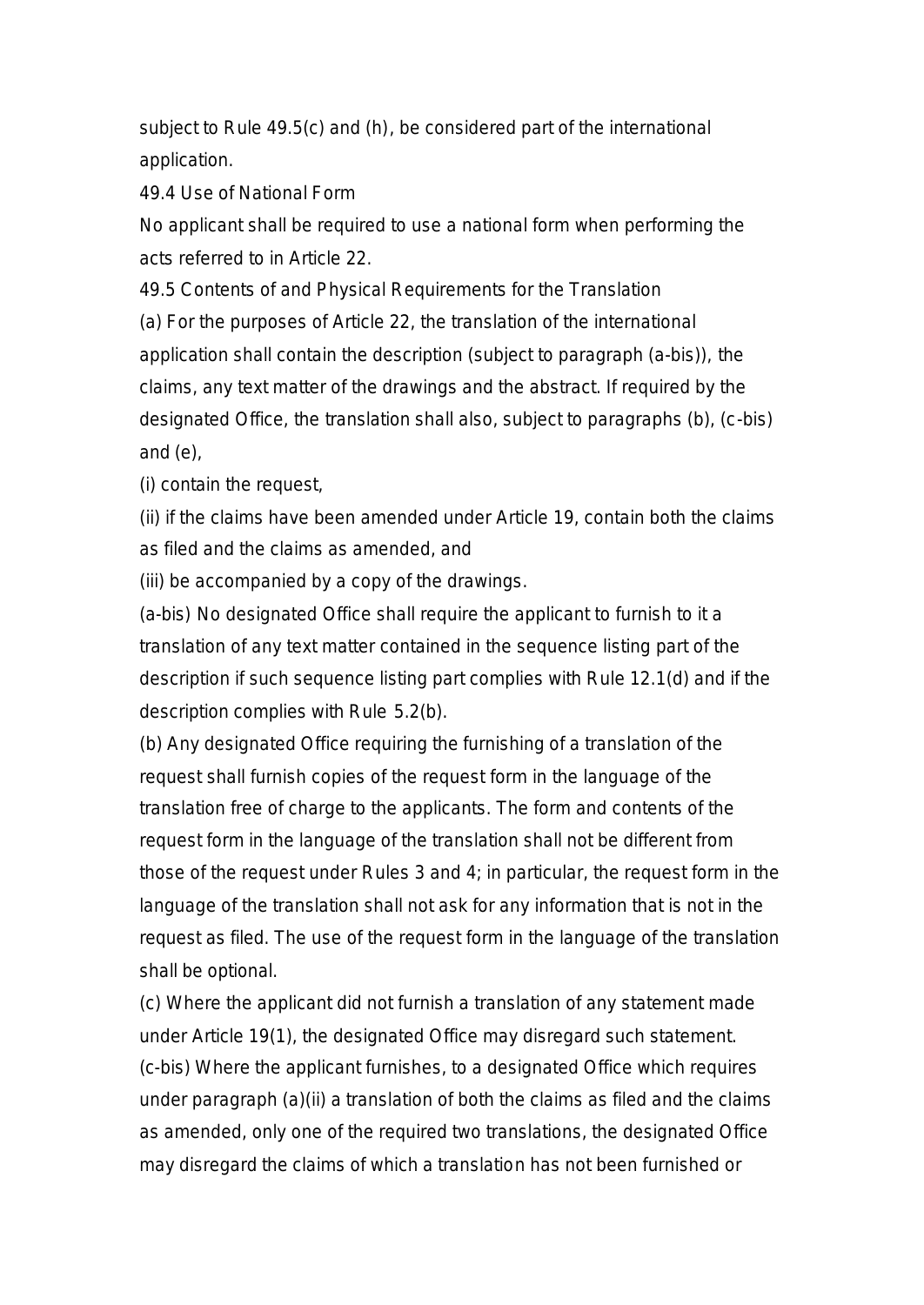invite the applicant to furnish the missing translation within a time limit which shall be reasonable under the circumstances and shall be fixed in the invitation. Where the designated Office chooses to invite the applicant to furnish the missing translation and the latter is not furnished within the time limit fixed in the invitation, the designated Office may disregard those claims of which a translation has not been furnished or consider the international application withdrawn.

(d) If any drawing contains text matter, the translation of that text matter shall be furnished either in the form of a copy of the original drawing with the translation pasted on the original text matter or in the form of a drawing executed anew.

(e) Any designated Office requiring under paragraph (a) the furnishing of a copy of the drawings shall, where the applicant failed to furnish such copy within the time limit applicable under Article 22, invite the applicant to furnish such copy within a time limit which shall be reasonable under the circumstances and shall be fixed in the invitation.

(f) The expression "Fig." does not require translation into any language. (g) Where any copy of the drawings or any drawing executed anew which has been furnished under paragraph (d) or (e) does not comply with the physical requirements referred to in Rule 11, the designated Office may invite the applicant to correct the defect within a time limit which shall be reasonable under the circumstances and shall be fixed in the invitation.

(h) Where the applicant did not furnish a translation of the abstract or of any indication furnished under Rule 13bis.4, the designated Office shall invite the applicant to furnish such translation, if it deems it to be necessary, within a time limit which shall be reasonable under the circumstances and shall be fixed in the invitation.

(i) Information on any requirement and practice of designated Offices under the second sentence of paragraph (a) shall be published by the International Bureau in the Gazette.

(j) No designated Office shall require that the translation of the international application comply with physical requirements other than those prescribed for the international application as filed.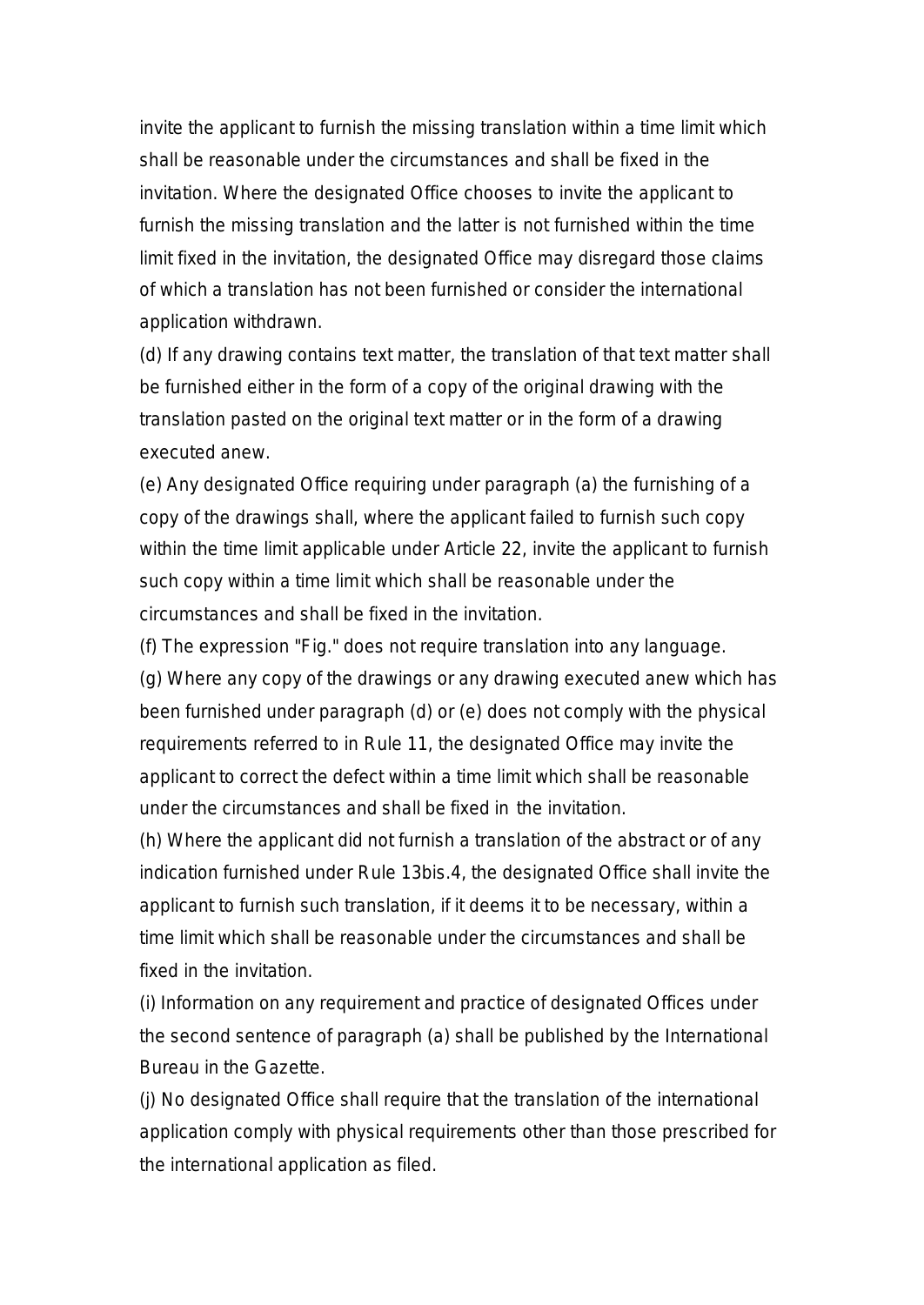(k) Where a title has been established by the International Searching Authority pursuant to Rule 37.2, the translation shall contain the title as established by that Authority.

(l) If, on July 12, 1991, paragraph (c-bis) or paragraph (k) is not compatible with the national law applied by the designated Office, the paragraph concerned shall not apply to that designated Office for as long as it continues not to be compatible with that law, provided that the said Office informs the International Bureau accordingly by December 31, 1991. The information received shall be promptly published by the International Bureau in the Gazette.

### **Rule 50 - Faculty Under Article 22(3)**

### 50.1 Exercise of Faculty

(a) Any Contracting State allowing a time limit expiring later than the time limits provided for in Article 22(1) or (2) shall notify the International Bureau of the time limits so fixed.

(b) Any notification received by the International Bureau under paragraph (a) shall be promptly published by the International Bureau in the Gazette. (c) Notifications concerning the shortening of the previously fixed time limit shall be effective in relation to international applications filed after the expiration of three months computed from the date on which the notification was published by the International Bureau.

(d) Notifications concerning the lengthening of the previously fixed time limit shall become effective upon publication by the International Bureau in the Gazette in respect of international applications pending at the time or filed after the date of such publication, or, if the Contracting State effecting the notification fixes some later date, as from the latter date.

# **Rule 51 - Review by Designated Offices**

51.1 Time Limit for Presenting the Request to Send Copies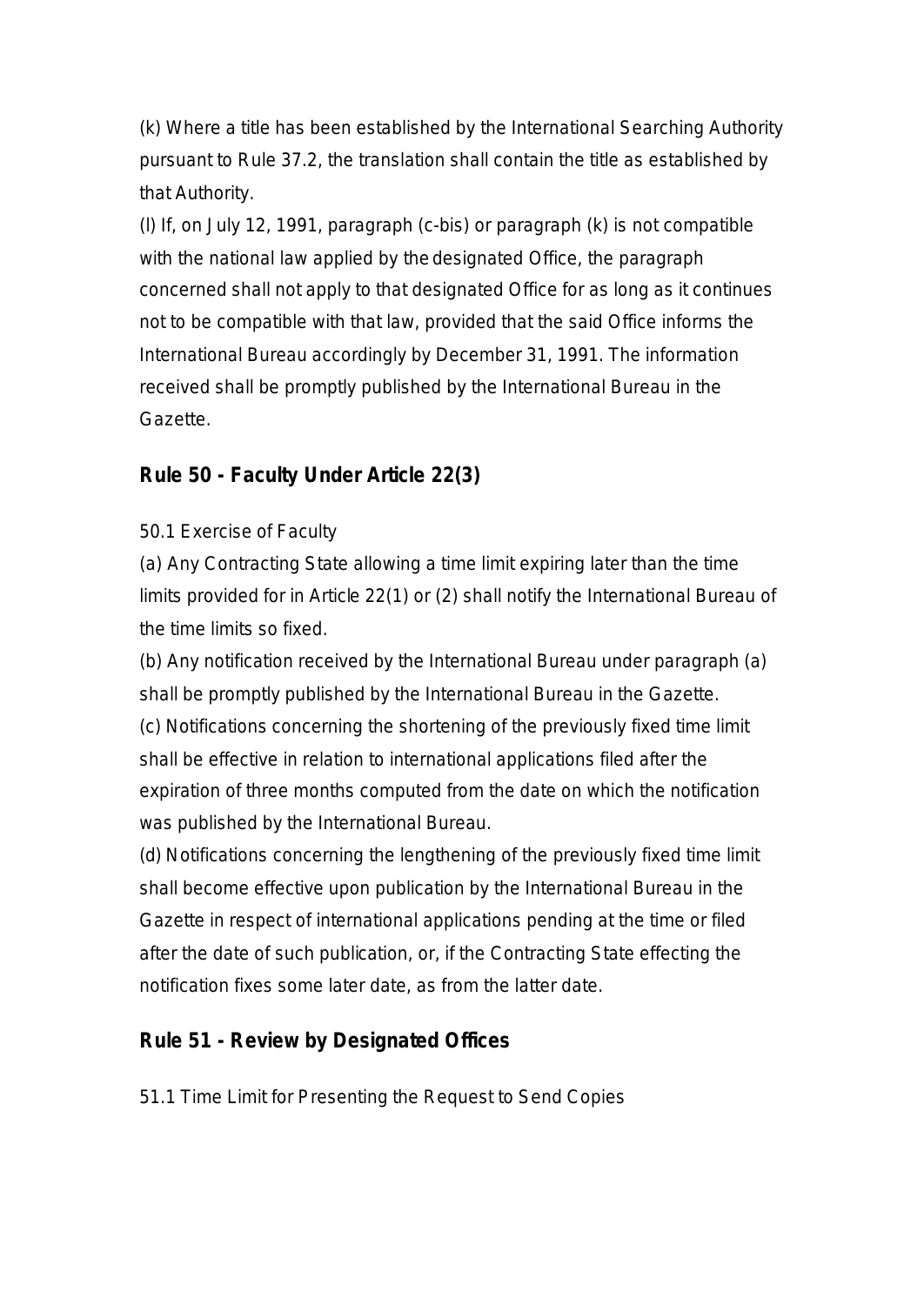The time limit referred to in Article 25(1)(c) shall be two months computed from the date of the notification sent to the applicant under Rules 20.7(i), 24.2(c), 29.1(a)(ii), or 29.1(b).

51.2 Copy of the Notice

Where the applicant, after having received a negative determination under Article 11(1), requests the International Bureau, under Article 25(1), to send copies of the file of the purported international application to any of the named Offices he has attempted to designate, he shall attach to his request a copy of the notice referred to in Rule 20.7(i).

51.3 Time Limit for Paying National Fee and Furnishing Translation The time limit referred to in Article 25(2)(a) shall expire at the same time as the time limit prescribed in Rule 51.1.

# **Rule 51bis - Certain National Requirements Allowed Under Article 27(1), (2), (6) and (7)**

51bis.1 Certain National Requirements Allowed

(a) The documents referred to in Article 27(2)(ii), or the evidence referred to in Article 27(6), which the applicant may be required to furnish under the national law applicable by the designated Office include, in particular:

(i) any document relating to the identity of the inventor,

(ii) any document relating to any transfer or assignment of the right to the application,

(iii) any document containing an oath or declaration by the inventor alleging his inventorship,

(iv) any document containing a declaration by the applicant designating the inventor or alleging the right to the application,

(v) any document containing any proof of the right of the applicant to claim priority where he is different from the applicant having filed the earlier application the priority of which is claimed,

(vi) any evidence concerning non-prejudicial disclosures or exceptions to lack of novelty, such as disclosures resulting from abuse, disclosures at certain exhibitions and disclosures by the applicant during a certain period of time.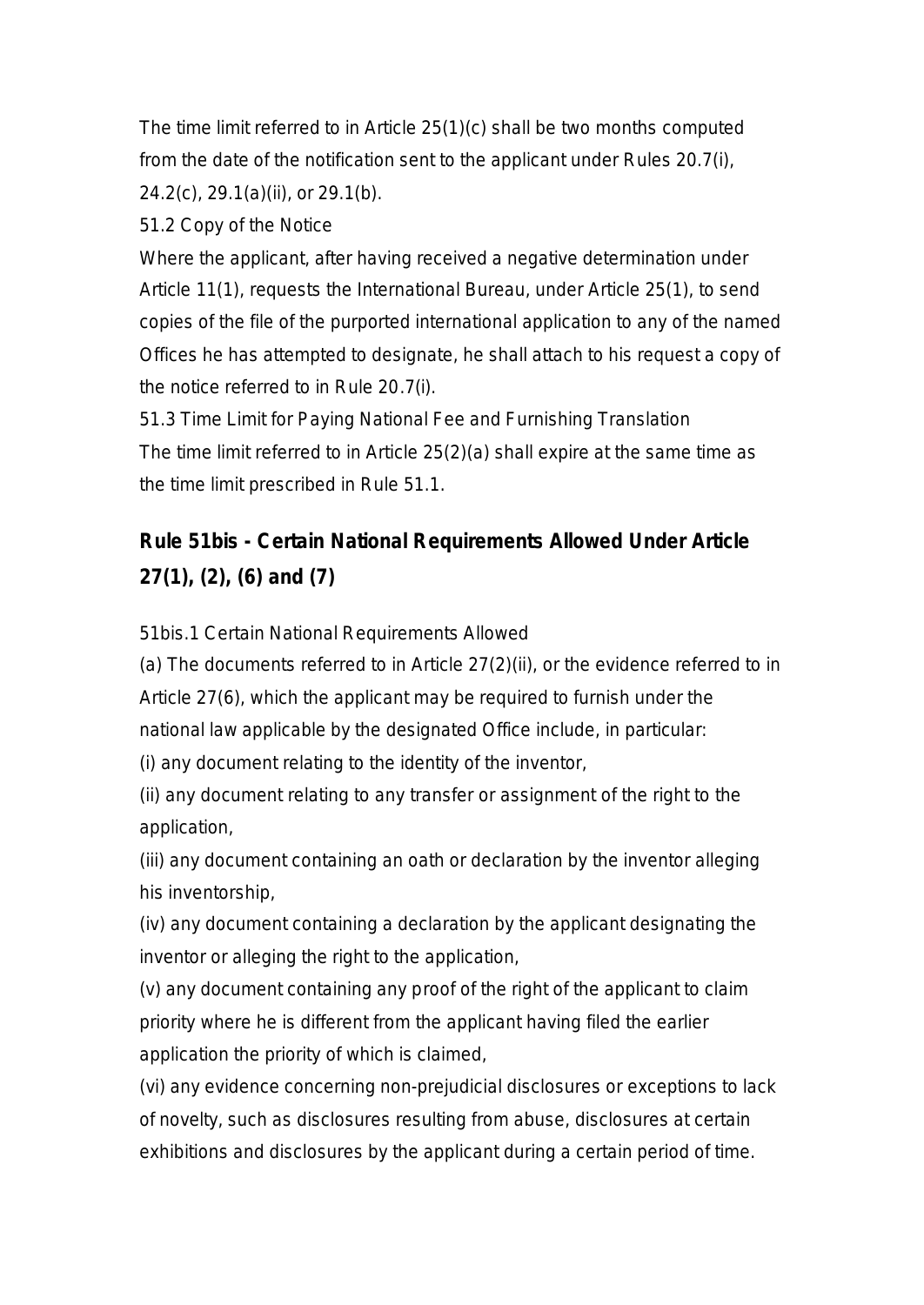(b) The national law applicable by the designated Office may, in accordance with Article 27(7), require that

(i) the applicant be represented by an agent having the right to represent applicants before that Office and/or have an address in the designated State for the purpose of receiving notifications,

(ii) the agent, if any, representing the applicant be duly appointed by the applicant.

(c) The national law applicable by the designated Office may, in accordance with Article 27(1), require that the international application, the translation thereof or any document relating thereto be furnished in more than one copy. (d) The national law applicable by the designated Office may, in accordance with Article 27(2)(ii), require that the translation of the international application furnished by the applicant under Article 22 be verified by the applicant or the person having translated the international application in a statement to the effect that, to the best of his knowledge, the translation is complete and faithful.

51bis.2 Opportunity to Comply with National Requirements

(a) Where any of the requirements referred to in Rule 51bis.1, or any other requirement of the national law applicable by the designated Office which that Office may apply under Article 27(1), (2), (6) or (7), is not already fulfilled during the same period within which the requirements under Article 22 must be complied with, the applicant shall have an opportunity to comply with the requirement after the expiration of that period.

(b) The national law applicable by the designated Office may, in accordance with Article 27(2)(ii), require that the applicant, upon invitation by the designated Office, furnish a certification of the translation of the international application by a public authority or a sworn translator, if the designated Office deems such certification to be necessary under the circumstances, within a time limit which shall be reasonable under the circumstances and shall be fixed in the invitation.

# **Rule 52 - Amendment of the Claims, the Description, and the Drawings, Before Designated Offices**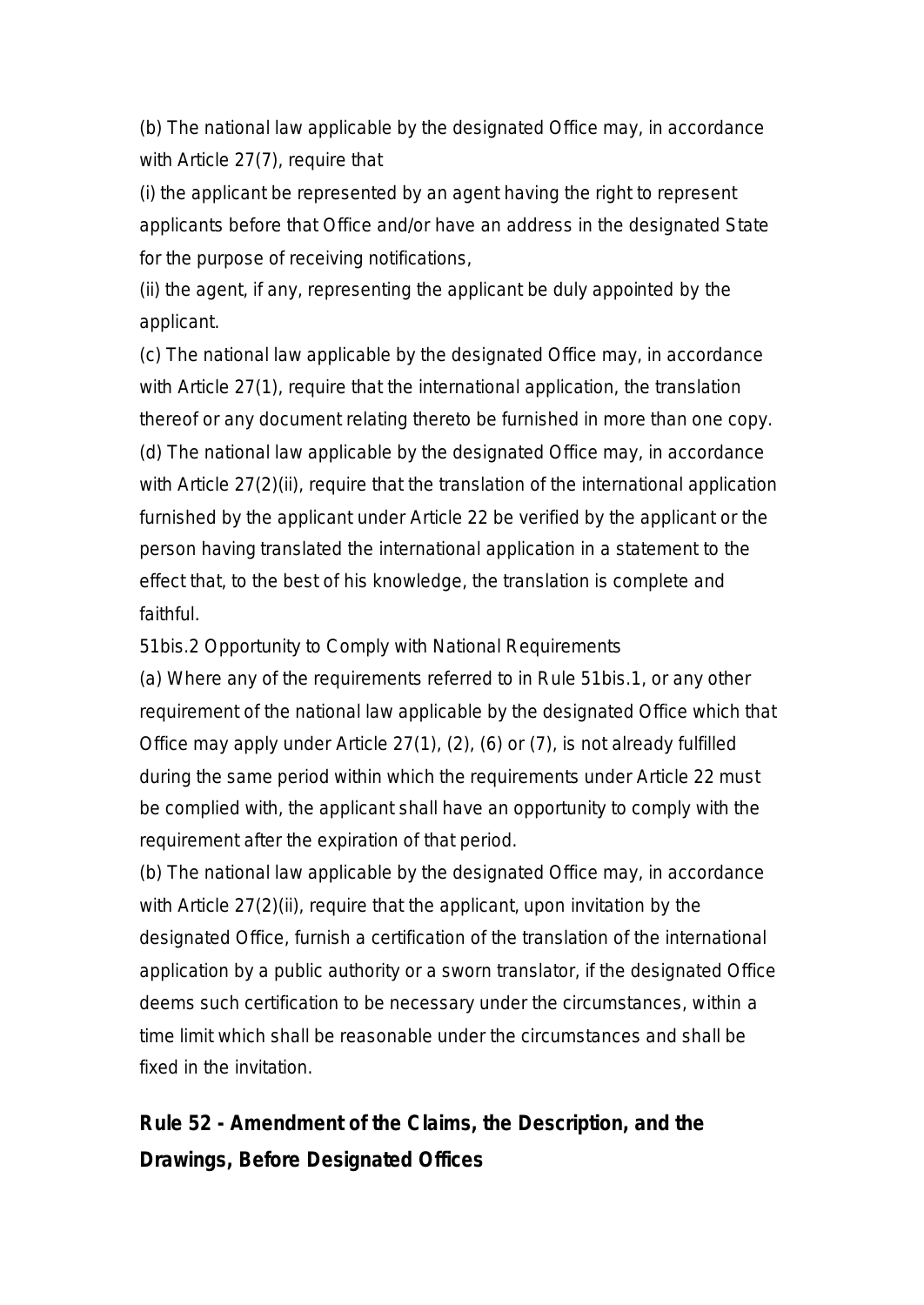#### 52.1 Time Limit

(a) In any designated State in which processing or examination starts without special request, the applicant shall, if he so wishes, exercise the right under Article 28 within one month from the fulfillment of the requirements under Article 22, provided that, if the communication under Rule 47.1 has not been effected by the expiration of the time limit applicable under Article 22, he shall exercise the said right not later than four months after such expiration date. In either case, the applicant may exercise the said right at any other time if so permitted by the national law of the said State.

(b) In any designated State in which the national law provides that examination starts only on special request, the time limit within or the time at which the applicant may exercise the right under Article 28 shall be the same as that provided by the national law for the filing of amendments in the case of the examination, on special request, of national applications, provided that such time limit shall not expire prior to, or such time shall not come before, the expiration of the time limit applicable under paragraph (a).

# **Part C - Rules concerning chapter II of the Treaty**

### **Rule 53 - The Demand**

### 53.1 Form

(a) The demand shall be made on a printed form or be presented as a computer print-out. The particulars of the printed form and of a demand presented as a computer print-out shall be prescribed by the Administrative Instructions.

(b) Copies of printed demand forms shall be furnished free of charge by the receiving Office or by the International Preliminary Examining Authority.

### 53.2 Contents

(a) The demand shall contain:

(i) a petition,

(ii) indications concerning the applicant and the agent if there is an agent,

(iii) indications concerning the international application to which it relates,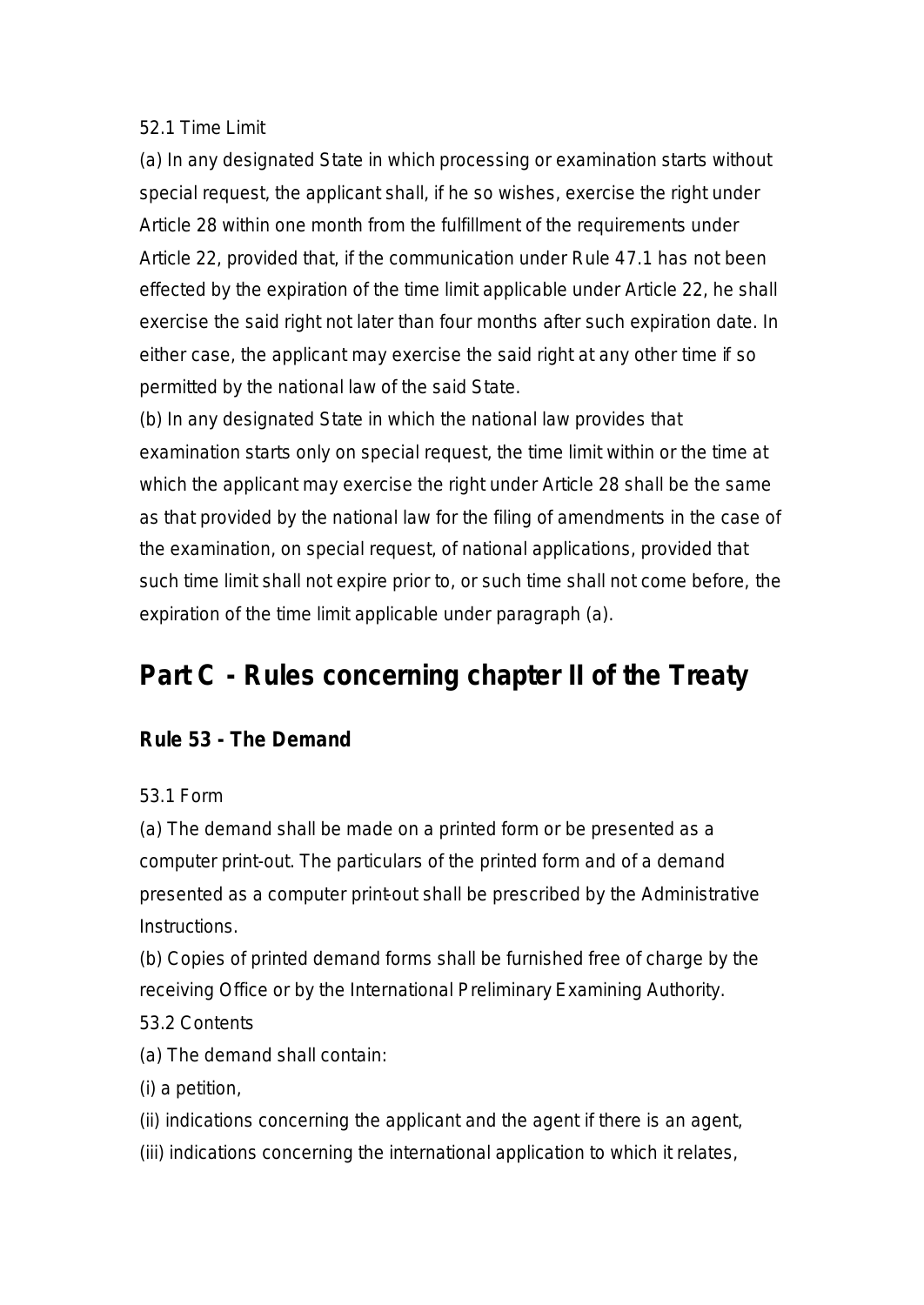(iv) election of States,

(v) where applicable, a statement concerning amendments.

(b) The demand shall be signed.

53.3 The Petition

The petition shall be to the following effect and shall preferably be worded as follows: "Demand under Article 31 of the Patent Cooperation Treaty: The undersigned requests that the international application specified below be the subject of international preliminary examination according to the Patent Cooperation Treaty."

53.4 The Applicant

As to the indications concerning the applicant, Rules 4.4 and 4.16 shall apply, and Rule 4.5 shall apply mutatis mutandis. Only applicants for the elected States are required to be indicated in the demand.

53.5 Agent or Common Representative

If an agent or common representative is designated, the demand shall so indicate. Rules 4.4 and 4.16 shall apply, and Rule 4.7 shall apply mutatis mutandis.

53.6 Identification of the International Application

The international application shall be identified by the name and address of the applicant, the title of the invention, the international filing date (if known to the applicant) and the international application number or, where such number is not known to the applicant, the name of the receiving Office with which the international application was filed.

53.7 Election of States

(a) The demand shall indicate at least one Contracting State, from among those States which are designated and are bound by Chapter II of the Treaty ("eligible States"), as an elected State.

(b) Election of Contracting States in the demand shall be made:

(i) by an indication that all eligible States are elected, or,

(ii) in the case of States which have been designated for the purpose of obtaining national patents, by an indication of those eligible States that are elected, and, in the case of States which have been designated for the purpose of obtaining a regional patent, by an indication of the regional patent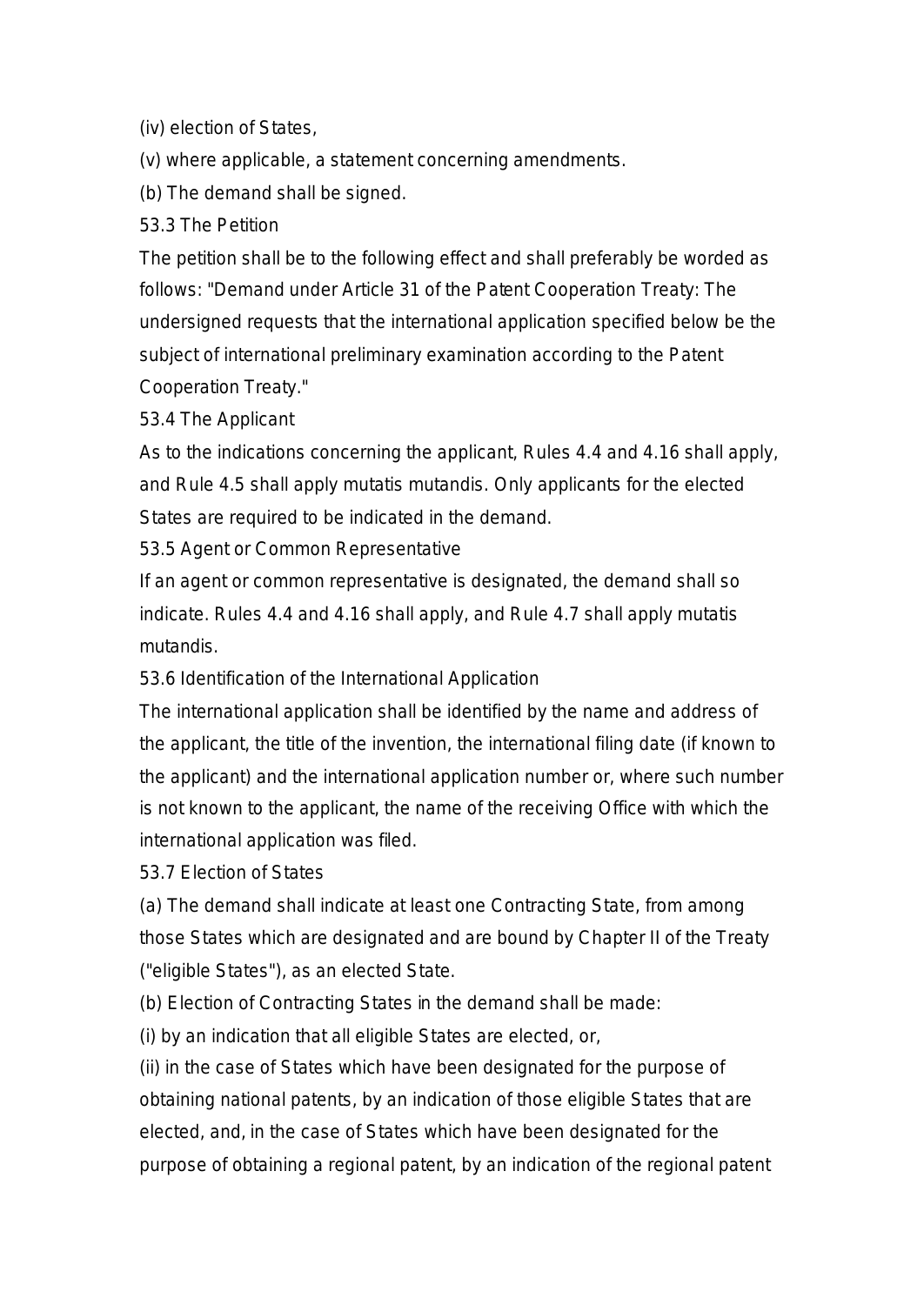concerned together with either an indication that all eligible States party to the regional patent treaty concerned are elected or an indication of those among the said States that are elected.

53.8 Signature

(a) Subject to paragraph (b), the demand shall be signed by the applicant or, if there is more than one applicant, by all applicants making the demand. (b) Where two or more applicants file a demand which elects a State whose national law requires that national applications be filed by the inventor and where an applicant for that elected State who is an inventor refused to sign the demand or could not be found or reached after diligent effort, the demand need not be signed by that applicant ("the applicant concerned") if it is signed by at least one applicant and

(i) a statement is furnished explaining, to the satisfaction of the International Preliminary Examining Authority, the lack of signature of the applicant concerned, or

(ii) the applicant concerned did not sign the request but the requirements of Rule 4.15(b) were complied with.

53.9 Statement Concerning Amendments

(a) If amendments under Article 19 have been made, the statement concerning amendments shall indicate whether, for the purposes of the international preliminary examination, the applicant wishes those amendments

(i) to be taken into account, in which case a copy of the amendments shall preferably be submitted with the demand, or

(ii) to be considered as reversed by an amendment under Article 34.

(b) If no amendments under Article 19 have been made and the time limit for filing such amendments has not expired, the statement may indicate that the applicant wishes the start of the international preliminary examination to be postponed in accordance with Rule 69.1(d).

(c) If any amendments under Article 34 are submitted with the demand, the statement shall so indicate.

# **Rule 54 - The Applicant Entitled to Make a Demand**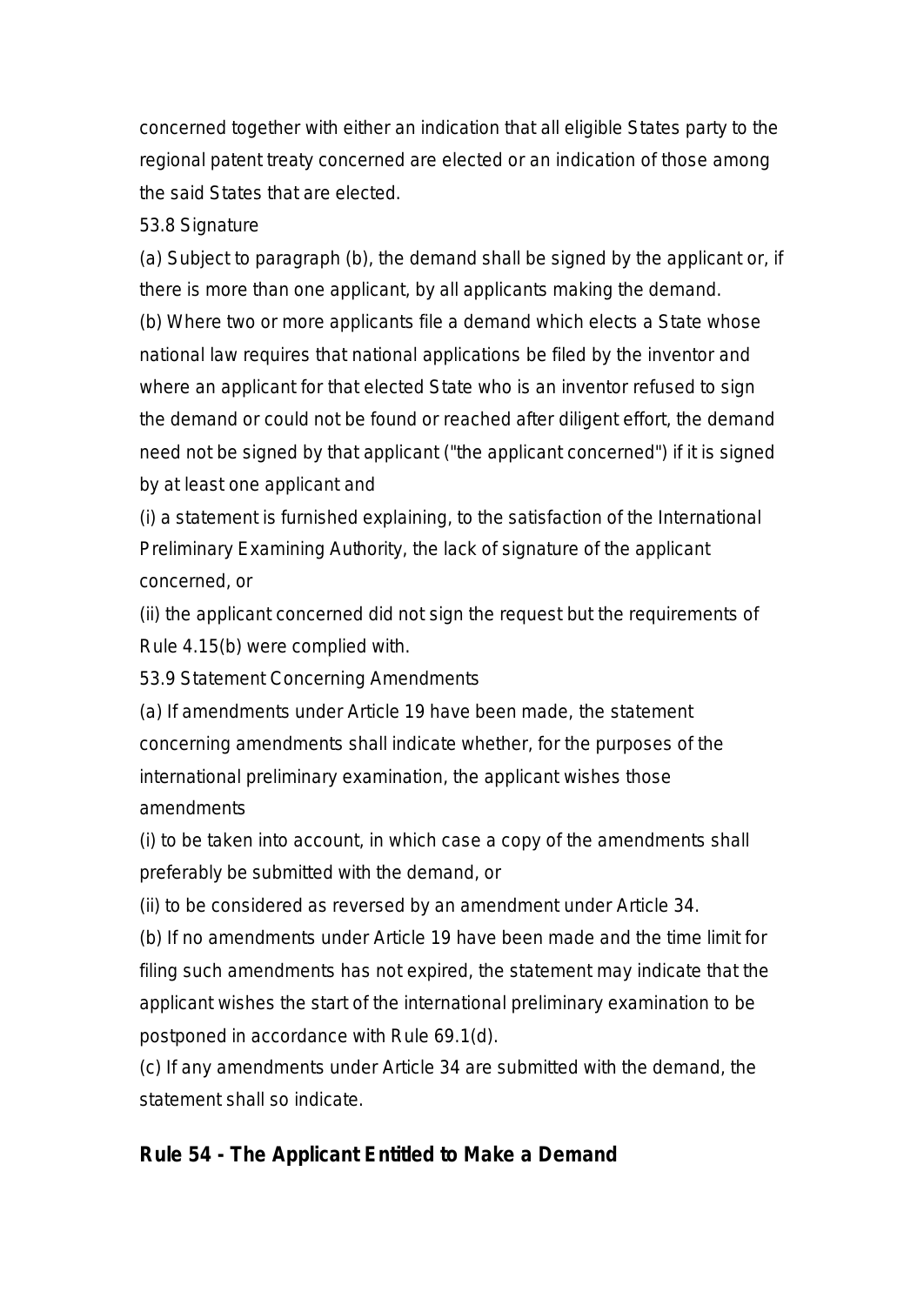#### 54.1 Residence and Nationality

(a) Subject to the provisions of paragraph (b), the residence or nationality of the applicant shall, for the purposes of Article 31(2), be determined according to Rule 18.1(a) and (b).

(b) The International Preliminary Examining Authority shall, in the circumstances specified in the Administrative Instructions, request the receiving Office or, where the international application was filed with the International Bureau as receiving Office, the national Office of, or acting for, the Contracting State concerned to decide the question whether the applicant is a resident or national of the Contracting State of which he claims to be a resident or national. The International Preliminary Examining Authority shall inform the applicant of any such request. The applicant shall have an opportunity to submit arguments directly to the Office concerned. The Office concerned shall decide the said question promptly.

54.2 Right to Make a Demand

The right to make a demand under Article 31(2) shall exist if the applicant making the demand or, if there are two or more applicants, at least one of them is a resident or national of a Contracting State bound by Chapter II and the international application has been filed with a receiving Office of or acting for a Contracting State bound by Chapter II.

54.3 International Applications Filed with the International Bureau as Receiving Office

Where the international application is filed with the International Bureau as receiving Office under Rule 19.1(a)(iii), the International Bureau shall, for the purposes of Article 31(2)(a), be considered to be acting for the Contracting State of which the applicant is a resident or national.

54.4 Applicant Not Entitled to Make a Demand

If the applicant does not have the right to make a demand or, in the case of two or more applicants, if none of them has the right to make a demand under Rule 54.2, the demand shall be considered not to have been submitted.

# **Rule 55 - Languages (International Preliminary Examination)**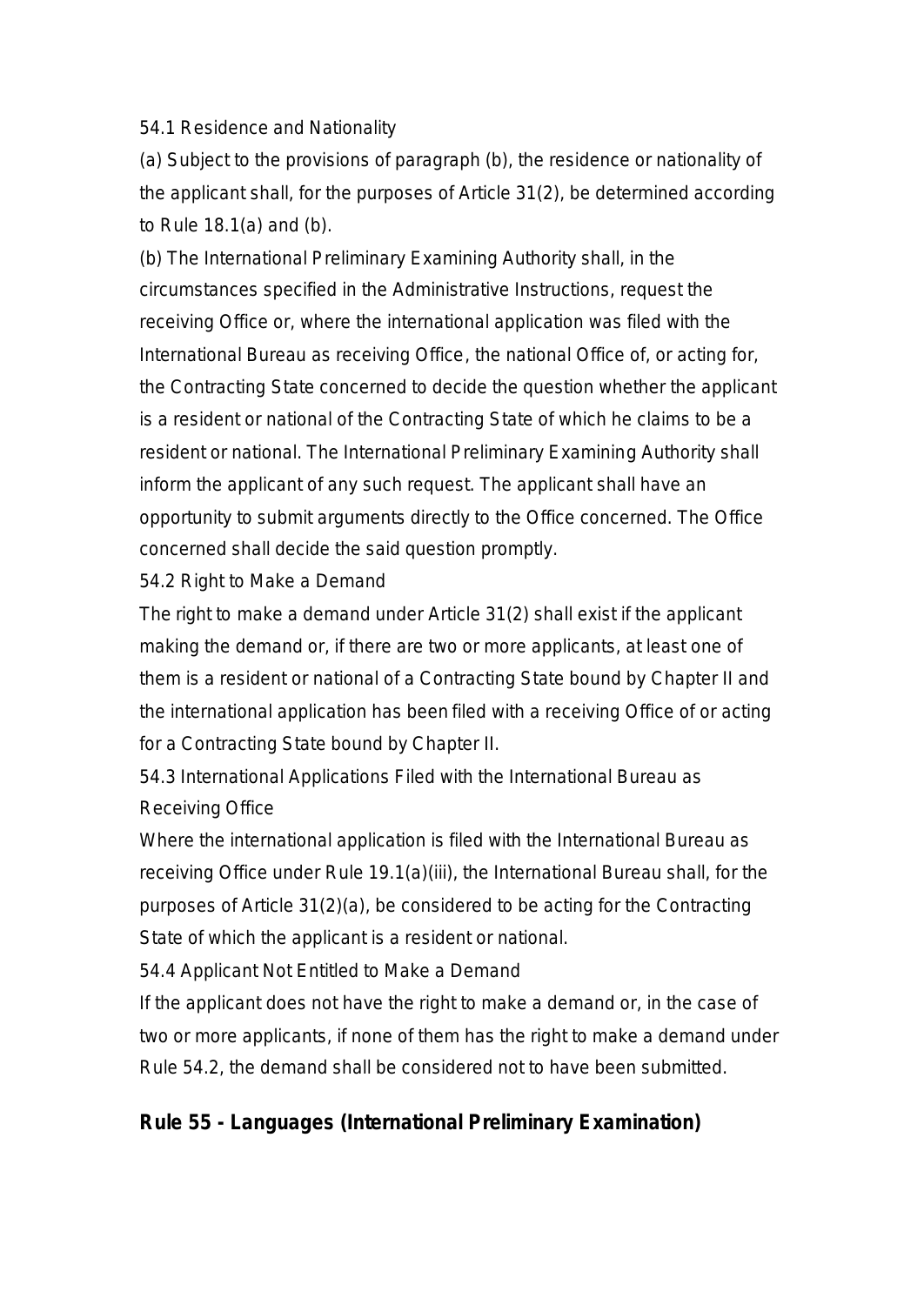#### 55.1 Language of Demand

The demand shall be in the language of the international application or, if the international application has been filed in a language other than the language in which it is published, in the language of publication. However, if a translation of the international application is required under Rule 55.2, the demand shall be in the language of that translation.

55.2 Translation of International Application

(a) Where neither the language in which the international application is filed nor the language in which the international application is published is accepted by the International Preliminary Examining Authority that is to carry out the international preliminary examination, the applicant shall, subject to paragraph (b), furnish with the demand a translation of the international application into a language which is both:

(i) a language accepted by that Authority, and

(ii) a language of publication.

(b) Where a translation of the international application into a language referred to in paragraph (a) was transmitted to the International Searching Authority under Rule 23.1(b) and the International Preliminary Examining Authority is part of the same national Office or intergovernmental organization as the International Searching Authority, the applicant need not furnish a translation under paragraph (a). In such a case, unless the applicant furnishes a translation under paragraph (a), the international preliminary examination shall be carried out on the basis of the translation transmitted under Rule  $23.1(b)$ .

(c) If the requirement of paragraph (a) is not complied with and paragraph (b) does not apply, the International Preliminary Examining Authority shall invite the applicant to furnish the required translation within a time limit which shall be reasonable under the circumstances. That time limit shall not be less than one month from the date of the invitation. It may be extended by the International Preliminary Examining Authority at any time before a decision is taken.

(d) If the applicant complies with the invitation within the time limit under paragraph (c), the said requirement shall be considered to have been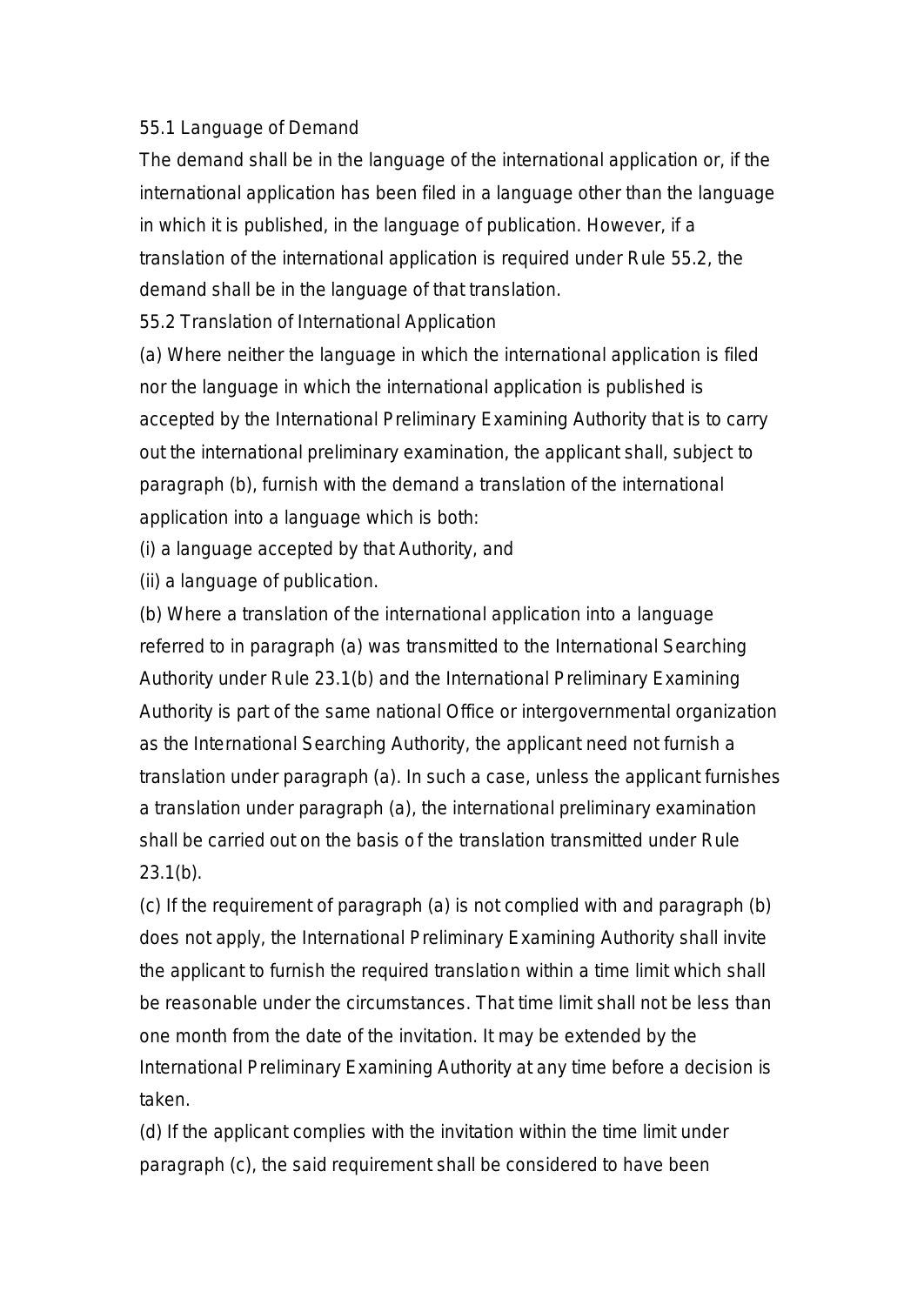complied with. If the applicant fails to do so, the demand shall be considered not to have been submitted and the International Preliminary Examining Authority shall so declare.

55.3 Translation of Amendments

(a) Where a translation of the international application is required under Rule 55.2, any amendments which are referred to in the statement concerning amendments under Rule 53.9 and which the applicant wishes to be taken into account for the purposes of the international preliminary examination, and any amendments under Article 19 which are to be taken into account under Rule 66.1(c), shall be in the language of that translation. Where such amendments have been or are filed in another language, a translation shall also be furnished.

(b) Where the required translation of an amendment referred to in paragraph (a) is not furnished, the International Preliminary Examining Authority shall invite the applicant to furnish the missing translation within a time limit which shall be reasonable under the circumstances. That time limit shall not be less than one month from the date of the invitation. It may be extended by the International Preliminary Examining Authority at any time before a decision is taken.

(c) If the applicant fails to comply with the invitation within the time limit under paragraph (b), the amendment shall not be taken into account for the purposes of the international preliminary examination.

### **Rule 56 - Later Elections**

56.1 Elections Submitted Later than the Demand

(a) The election of States subsequent to the submission of the demand ("later election") shall be effected by a notice submitted to the International Bureau. The notice shall identify the international application and the demand, and shall include an indication as referred to in Rule 53.7(b)(ii).

(b) Subject to paragraph (c), the notice referred to in paragraph (a) shall be signed by the applicant for the elected States concerned or, if there is more than one applicant for those States, by all of them.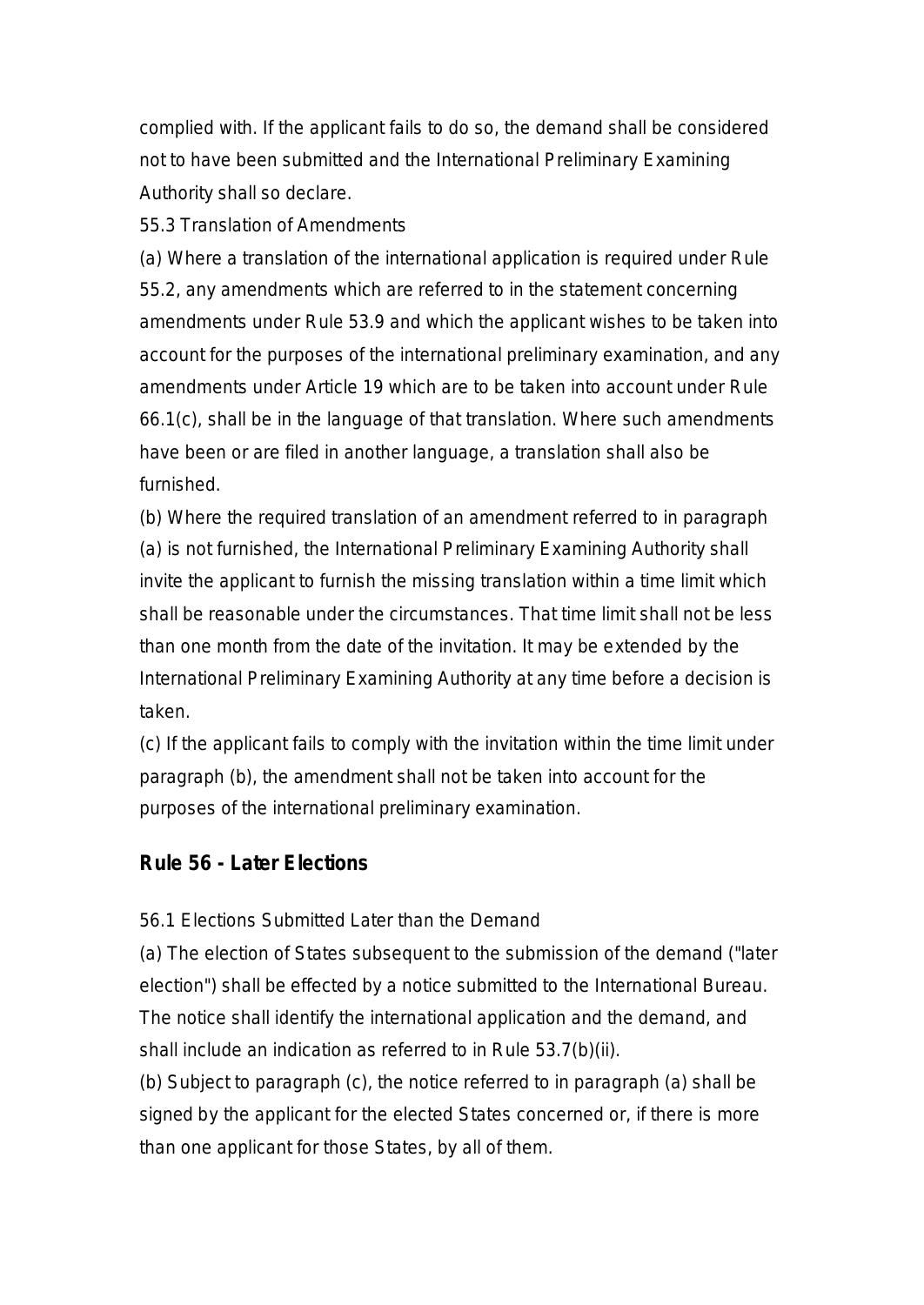(c) Where two or more applicants file a notice effecting a later election of a State whose national law requires that national applications be filed by the inventor and where an applicant for that elected State who is an inventor refused to sign the notice or could not be found or reached after diligent effort, the notice need not be signed by that applicant ("the applicant concerned") if it is signed by at least one applicant and

(i) a statement is furnished explaining, to the satisfaction of the International Bureau, the lack of signature of the applicant concerned, or

(ii) the applicant concerned did not sign the request but the requirements of Rule 4.15(b) were complied with, or did not sign the demand but the requirements of Rule 53.8(b) were complied with.

(d) An applicant for a State elected by a later election need not have been indicated as an applicant in the demand.

(e) If a notice effecting a later election is submitted after the expiration of 19 months from the priority date, the International Bureau shall notify the applicant that the election does not have the effect provided for under Article 39(1)(a) and that the acts referred to in Article 22 must be performed in respect of the elected Office concerned within the time limit applicable under Article 22.

(f) If, notwithstanding paragraph (a), a notice effecting a later election is submitted by the applicant to the International Preliminary Examining Authority rather than the International Bureau, that Authority shall mark the date of receipt on the notice and transmit it promptly to the International Bureau. The notice shall be considered to have been submitted to the International Bureau on the date marked.

56.2 Identification of the International Application

The international application shall be identified as provided in Rule 53.6.

56.3 Identification of the Demand

The demand shall be identified by the date on which it was submitted and by the name of the International Preliminary Examining Authority to which it was submitted.

56.4 Form of Later Elections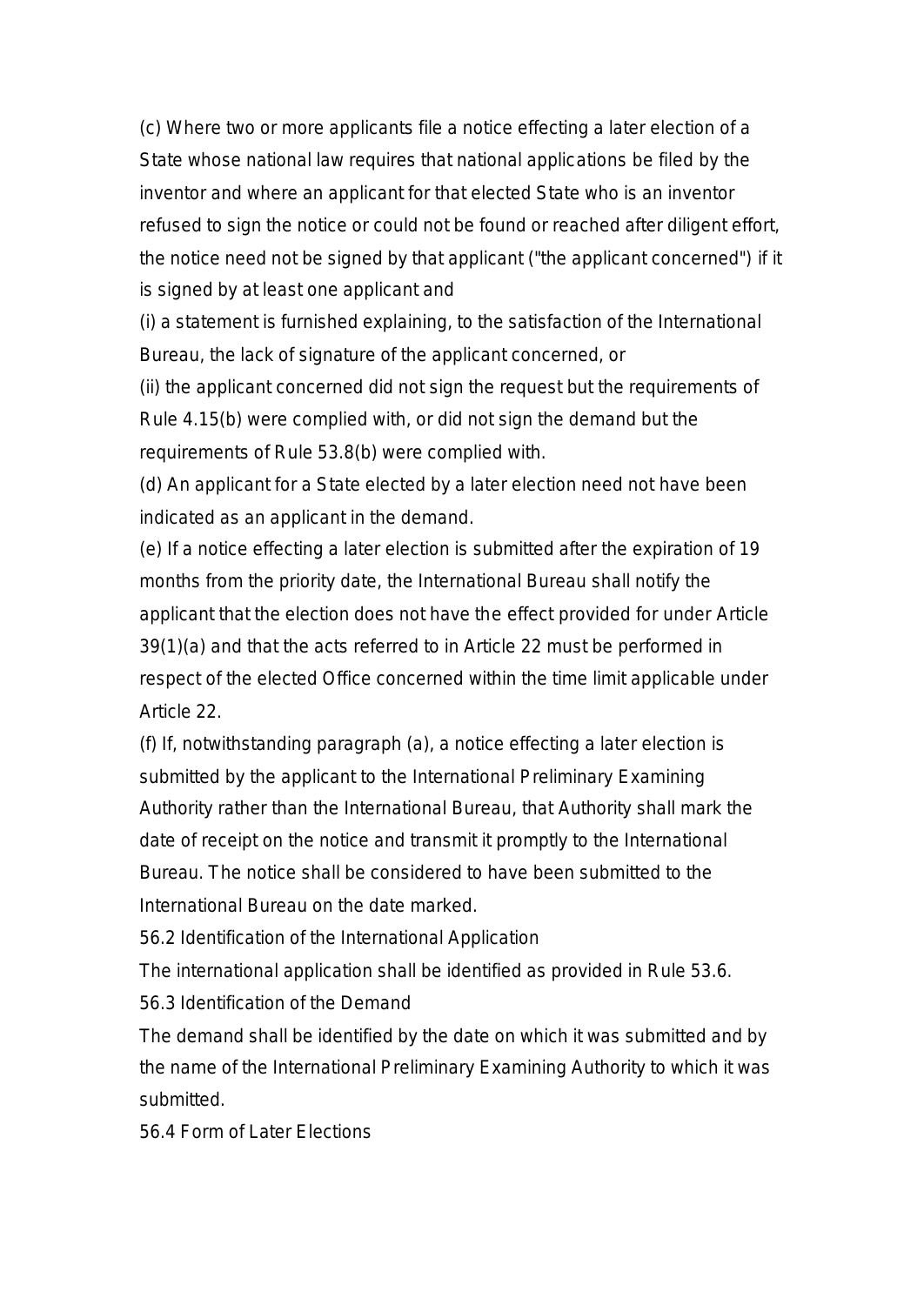The notice effecting the later election shall preferably be worded as follows: "In relation to the international application filed with ... on ... under No. ... by ... (applicant) (and the demand for international preliminary examination submitted on ... to ...), the undersigned elects the following additional State(s) under Article 31 of the Patent Cooperation Treaty: ..." 56.5 Language of Later Elections The later election shall be in the language of the demand.

### **Rule 57 - The Handling Fee**

#### 57.1 Requirement to Pay

Each demand for international preliminary examination shall be subject to the payment of a fee for the benefit of the International Bureau ("handling fee") to be collected by the International Preliminary Examining Authority to which the demand is submitted.

57.2 Amount

(a) The amount of the handling fee is as set out in the Schedule of Fees.

(b) [Deleted]

(c) The handling fee shall be payable in the currency or one of the currencies prescribed by the International Preliminary Examining Authority ("prescribed currency"), it being understood that, when transferred by that Authority to the International Bureau, it shall be freely convertible into Swiss currency. The amount of the handling fee shall be established, in each prescribed currency, for each International Preliminary Examining Authority which prescribes the payment of the handling fee in any currency other than Swiss currency, by the Director General after consultation with the Office with which consultation takes place under Rule 15.2(b) in relation to that currency, or, if there is no such Office, with the Authority which prescribes payment in that currency. The amount so established shall be the equivalent, in round figures, of the amount in Swiss currency set out in the Schedule of Fees. It shall be notified by the International Bureau to each International Preliminary Examining Authority prescribing payment in that prescribed currency and shall be published in the Gazette.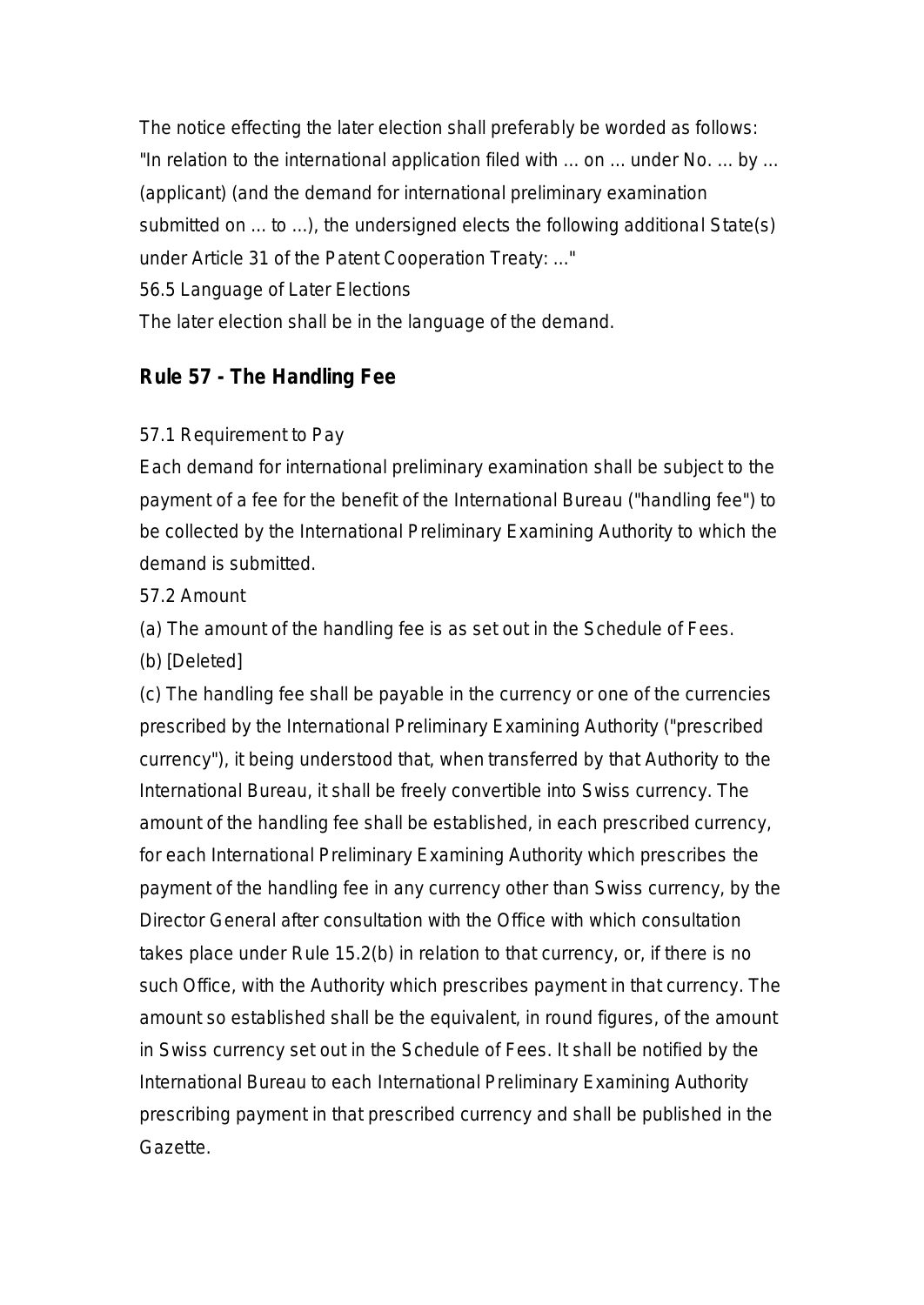(d) Where the amount of the handling fee set out in the Schedule of Fees is changed, the corresponding amounts in the prescribed currencies shall be applied from the same date as the amount set out in the amended Schedule of Fees.

(e) Where the exchange rate between Swiss currency and any prescribed currency becomes different from the exchange rate last applied, the Director General shall establish the new amount in the prescribed currency according to directives given by the Assembly. The newly established amount shall become applicable two months after its publication in the Gazette, provided that the interested International Preliminary Examining Authority and the Director General may agree on a date falling during the said two-month period in which case the said amount shall become applicable for that Authority from that date.

57.3 Time Limit for Payment; Amount Payable

The handling fee shall be paid within one month from the date on which the demand was submitted, provided that, where the demand was transmitted to the International Preliminary Examining Authority under Rule 59.3, the handling fee shall be paid within one month from the date of receipt by that Authority. The amount payable shall be the amount applicable on that date of submittal or date of receipt, as the case may be. For the purposes of the preceding two sentences, Rule 59.3(e) shall not apply.

57.4 and 57.5 [Deleted]

57.6 Refund

The International Preliminary Examining Authority shall refund the handling fee to the applicant:

(i) if the demand is withdrawn before the demand has been sent by that Authority to the International Bureau, or

(ii) if the demand is considered, under Rule 54.4, not to have been submitted.

### **Rule 58 - The Preliminary Examination Fee**

58.1 Right to Ask for a Fee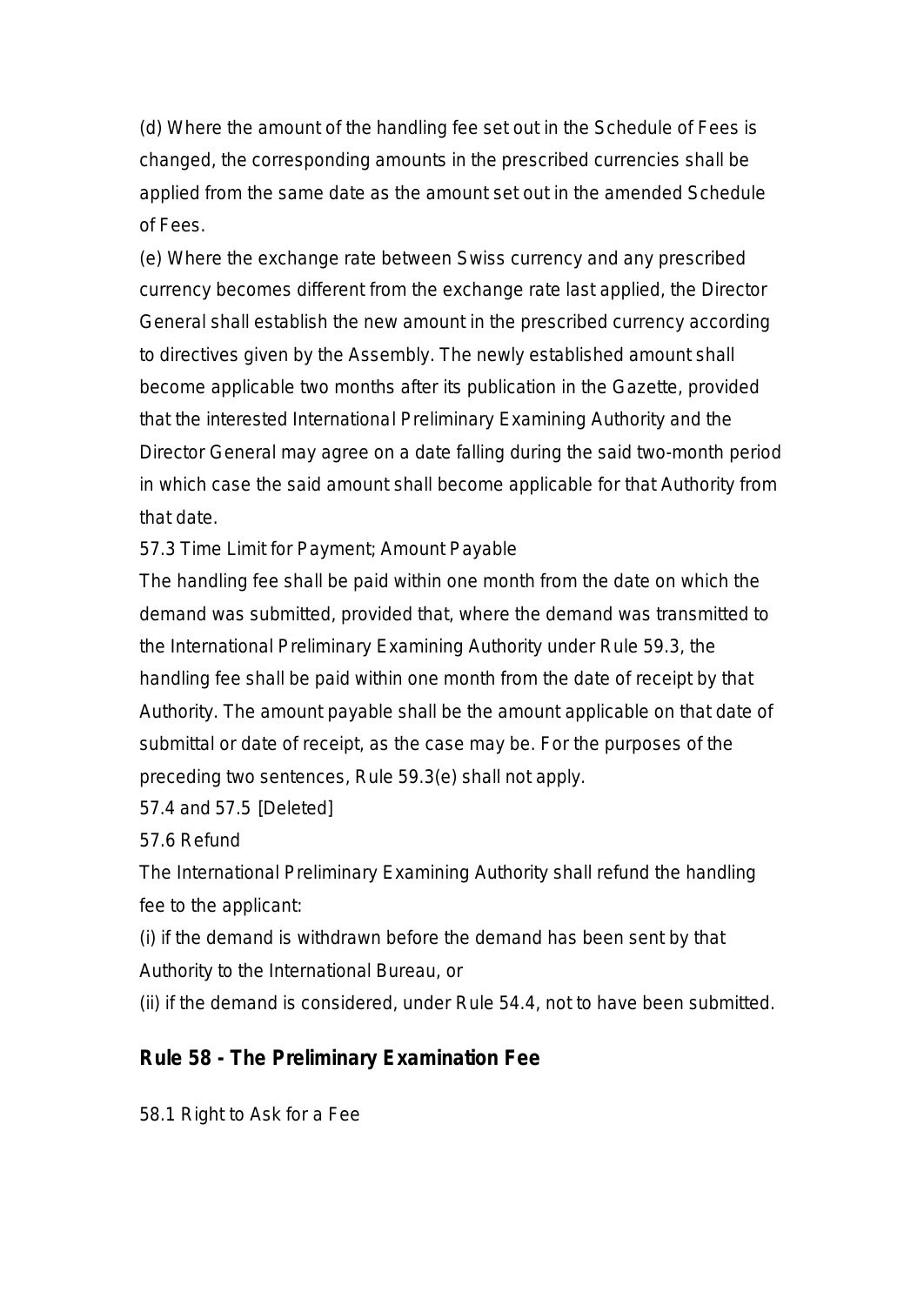(a) Each International Preliminary Examining Authority may require that the applicant pay a fee ("preliminary examination fee") for its own benefit for carrying out the international preliminary examination and for performing all other tasks entrusted to International Preliminary Examining Authorities under the Treaty and these Regulations.

(b) The amount of the preliminary examination fee, if any, shall be fixed by the International Preliminary Examining Authority. As to the time limit for payment of the preliminary examination fee and the amount payable, the provisions of Rule 57.3 relating to the handling fee shall apply mutatis mutandis. (c) The preliminary examination fee shall be payable directly to the International Preliminary Examining Authority. Where that Authority is a national Office, it shall be payable in the currency prescribed by that Office, and where the Authority is an intergovernmental organization, it shall be payable in the currency of the State in which the intergovernmental organization is located or in any other currency which is freely convertible into the currency of the said State.

58.2 [Deleted]

58.3 Refund

The International Preliminary Examining Authorities shall inform the International Bureau of the extent, if any, to which, and the conditions, if any, under which, they will refund any amount paid as a preliminary examination fee where the demand is considered as if it had not been submitted, and the International Bureau shall promptly publish such information.

### **Rule 58bis - Extension of Time Limits for Payment of Fees**

58bis.1 Invitation by the International Preliminary Examining Authority (a) Where, by the time they are due under Rules 57.3 and 58.1(b), the International Preliminary Examining Authority finds that no fees were paid to it, or that the amount paid to it is insufficient to cover the handling fee and the preliminary examination fee, the Authority shall invite the applicant to pay to it the amount required to cover those fees, together with, where applicable, the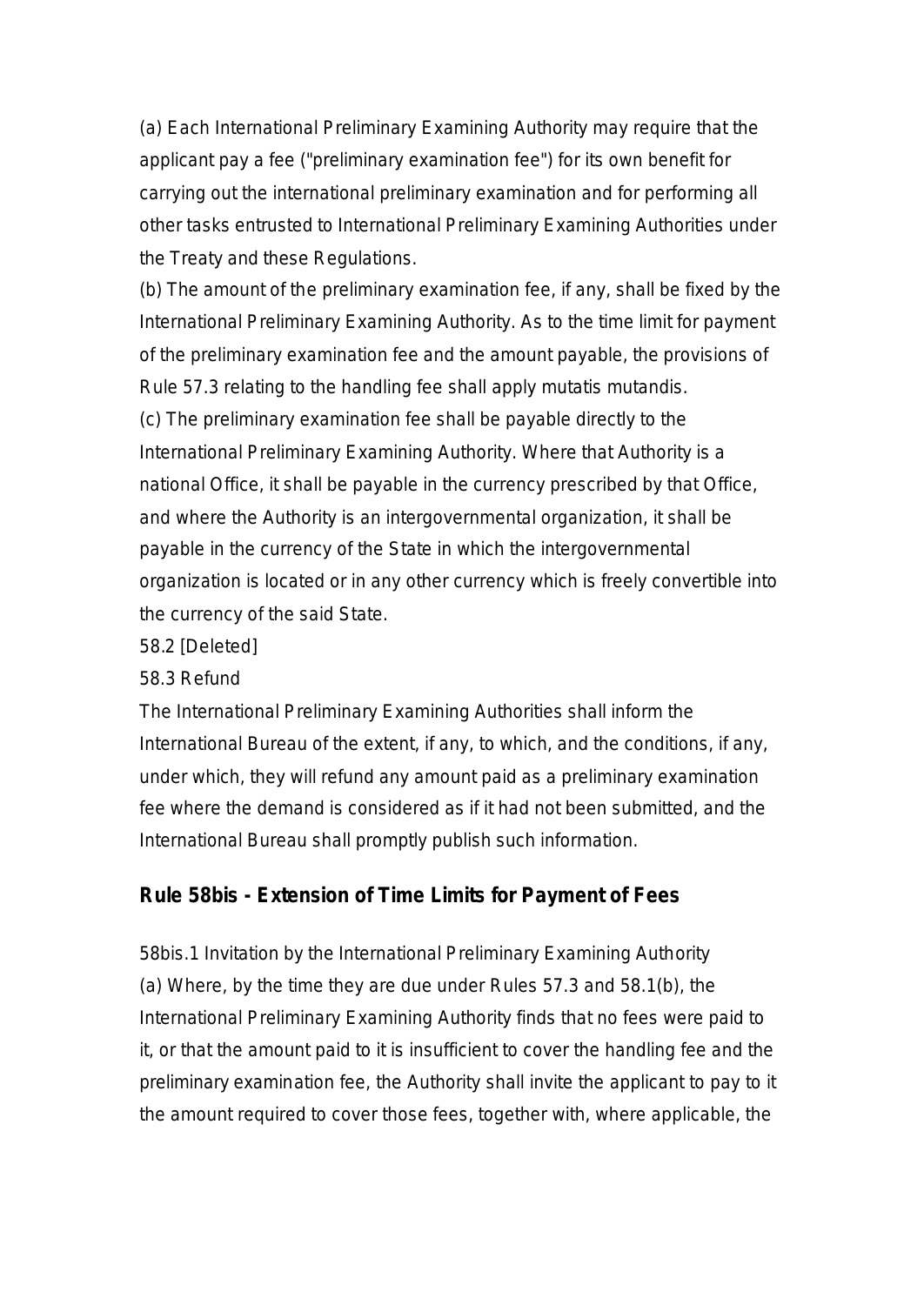late payment fee under Rule 58bis.2, within a time limit of one month from the date of the invitation.

(b) Where the International Preliminary Examining Authority has sent an invitation under paragraph (a) and the applicant has not, within the time limit referred to in that paragraph, paid in full the amount due, including, where applicable, the late payment fee under Rule 58bis.2, the demand shall, subject to paragraph (c), be considered as if it had not been submitted and the International Preliminary Examining Authority shall so declare.

(c) Any payment received by the International Preliminary Examining Authority before that Authority sends the invitation under paragraph (a) shall be considered to have been received before the expiration of the time limit under Rule 57.3 or 58.1(b), as the case may be.

(d) Any payment received by the International Preliminary Examining Authority before that Authority proceeds under paragraph (b) shall be considered to have been received before the expiration of the time limit under paragraph (a).

58bis.2 Late Payment Fee

(a) The payment of fees in response to an invitation under Rule 58bis.1(a) may be subjected by the International Preliminary Examining Authority to the payment to it, for its own benefit, of a late payment fee. The amount of that fee shall be:

(i) 50% of the amount of unpaid fees which is specified in the invitation, or,

(ii) if the amount calculated under item (i) is less than the handling fee, an amount equal to the handling fee.

(b) The amount of the late payment fee shall not, however, exceed double the amount of the handling fee.

# **Rule 59 - The Competent International Preliminary Examining Authority**

59.1 Demands Under Article 31(2)(a)

(a) For demands made under Article 31(2)(a), each receiving Office of or acting for a Contracting State bound by the provisions of Chapter II shall, in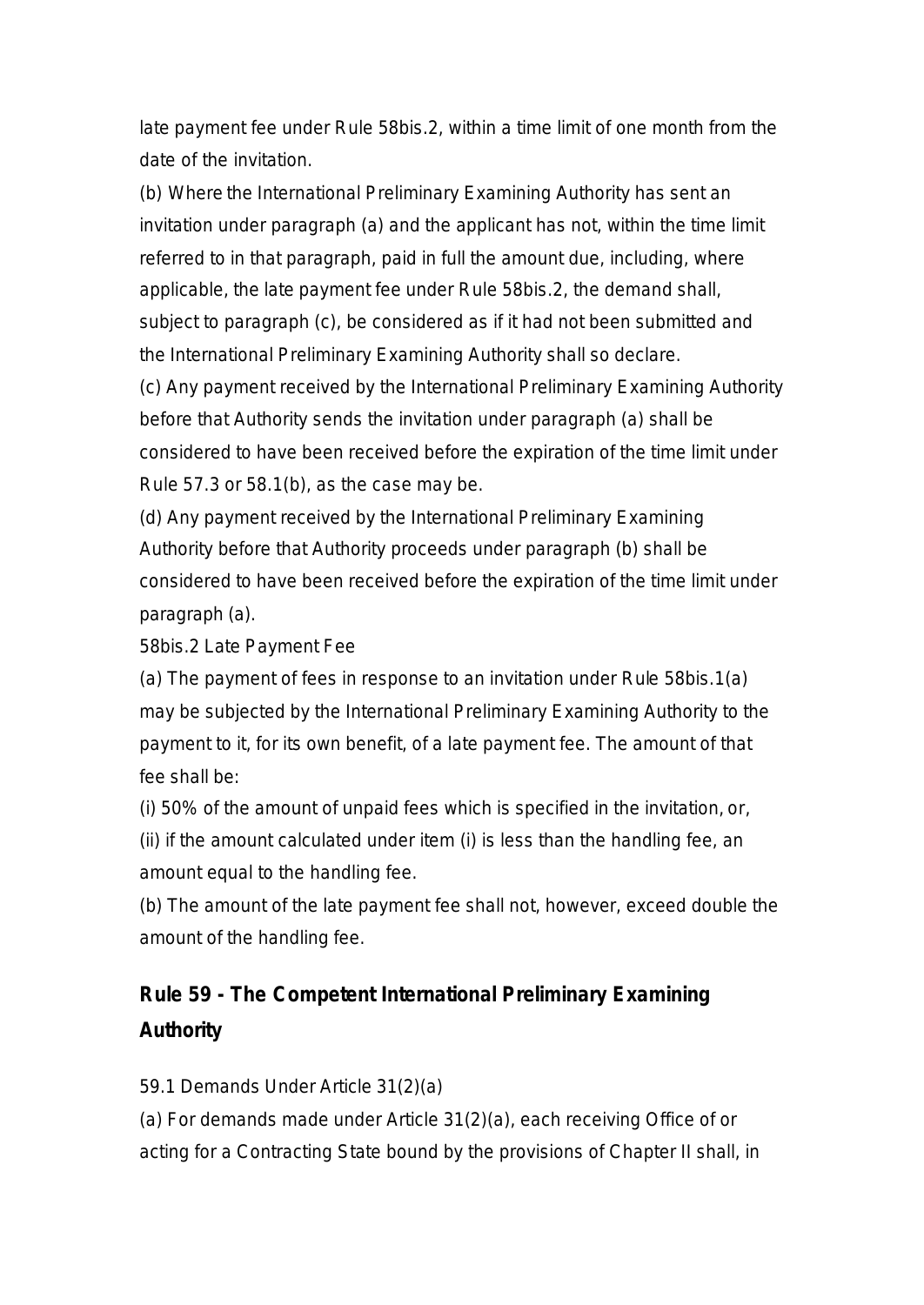accordance with the terms of the applicable agreement referred to in Article 32(2) and (3), inform the International Bureau which International Preliminary Examining Authority is or which International Preliminary Examining Authorities are competent for the international preliminary examination of international applications filed with it. The International Bureau shall promptly publish such information. Where several International Preliminary Examining Authorities are competent, the provisions of Rule 35.2 shall apply mutatis mutandis.

(b) Where the international application was filed with the International Bureau as receiving Office under Rule 19.1(a)(iii), Rule 35.3(a) and (b) shall apply mutatis mutandis. Paragraph (a) of this Rule shall not apply to the International Bureau as receiving Office under Rule 19.1(a)(iii). 59.2 Demands Under Article 31(2)(b)

As to demands made under Article 31(2)(b), the Assembly, in specifying the International Preliminary Examining Authority competent for international applications filed with a national Office which is an International Preliminary Examining Authority, shall give preference to that Authority; if the national Office is not an International Preliminary Examining Authority, the Assembly shall give preference to the International Preliminary Examining Authority recommended by that Office.

59.3 Transmittal of Demand to the Competent International Preliminary Examining Authority

(a) If the demand is submitted to a receiving Office, an International Searching Authority, or an International Preliminary Examining Authority which is not competent for the international preliminary examination of the international application, that Office or Authority shall mark the date of receipt on the demand and, unless it decides to proceed under paragraph (f), transmit the demand promptly to the International Bureau.

(b) If the demand is submitted to the International Bureau, the International Bureau shall mark the date of receipt on the demand.

(c) Where the demand is transmitted to the International Bureau under paragraph (a) or submitted to it under paragraph (b), the International Bureau shall promptly: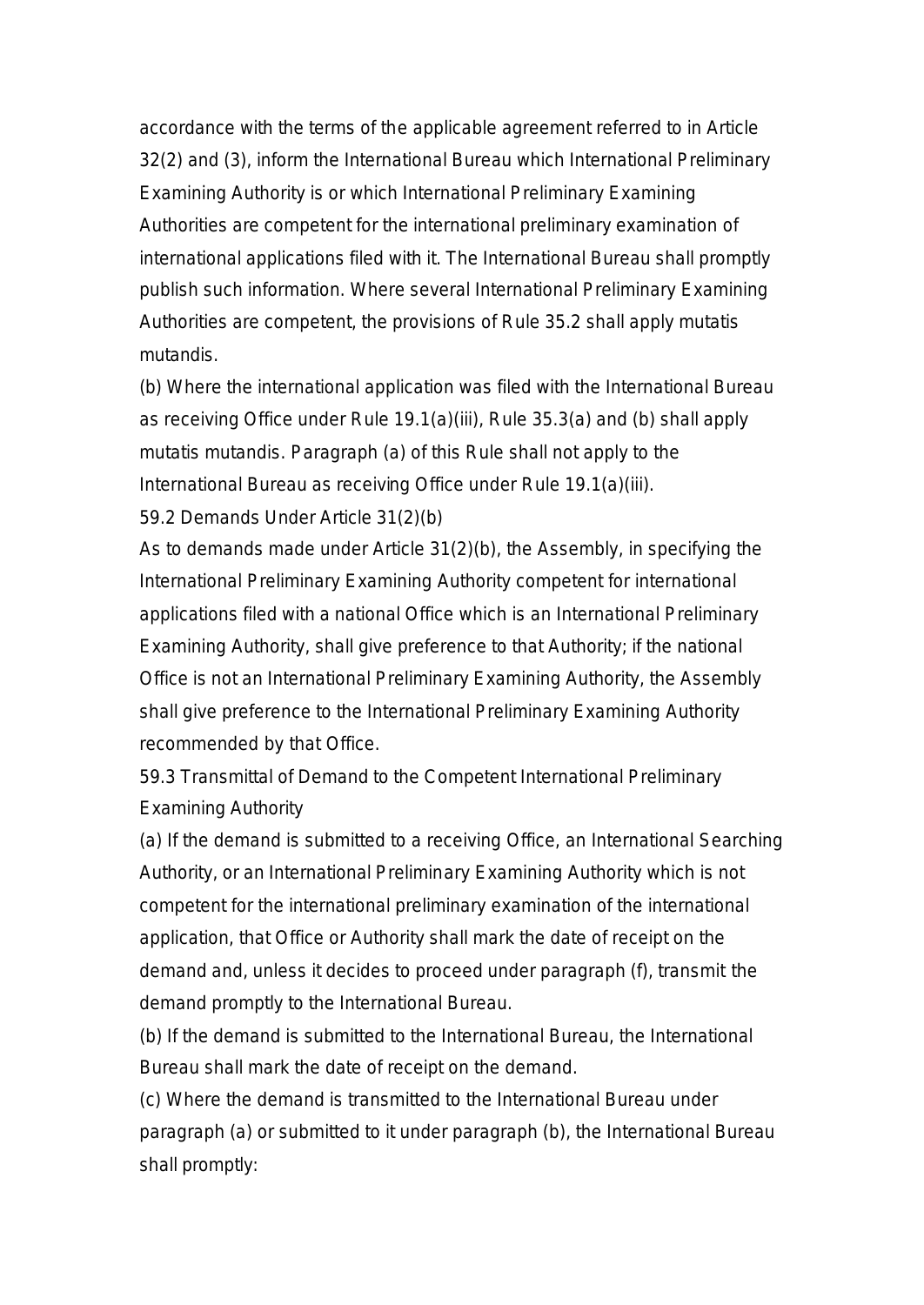(i) if there is only one competent International Preliminary Examining Authority, transmit the demand to that Authority and inform the applicant accordingly, or

(ii) if two or more International Preliminary Examining Authorities are competent, invite the applicant to indicate, within 15 days from the date of the invitation or 19 months from the priority date, whichever is later, the competent International Preliminary Examining Authority to which the demand should be transmitted.

(d) Where an indication is furnished as required under paragraph (c)(ii), the International Bureau shall promptly transmit the demand to the competent International Preliminary Examining Authority indicated by the applicant. Where no indication is so furnished, the demand shall be considered not to have been submitted and the International Bureau shall so declare.

(e) Where the demand is transmitted to a competent International Preliminary Examining Authority under paragraph (c), it shall be considered to have been received on behalf of that Authority on the date marked on it under paragraph (a) or (b), as applicable, and the demand so transmitted shall be considered to have been received by that Authority on that date.

(f) Where an Office or Authority to which the demand is submitted under paragraph (a) decides to transmit that demand directly to the competent International Preliminary Examining Authority, paragraphs (c) to (e) shall apply mutatis mutandis.

### **Rule 60 - Certain Defects in the Demand or Elections**

#### 60.1 Defects in the Demand

(a) If the demand does not comply with the requirements specified in Rules 53.1, 53.2(a)(i) to (iv), 53.2(b), 53.3 to 53.8 and 55.1, the International Preliminary Examining Authority shall invite the applicant to correct the defects within a time limit which shall be reasonable under the circumstances. That time limit shall not be less than one month from the date of the invitation. It may be extended by the International Preliminary Examining Authority at any time before a decision is taken.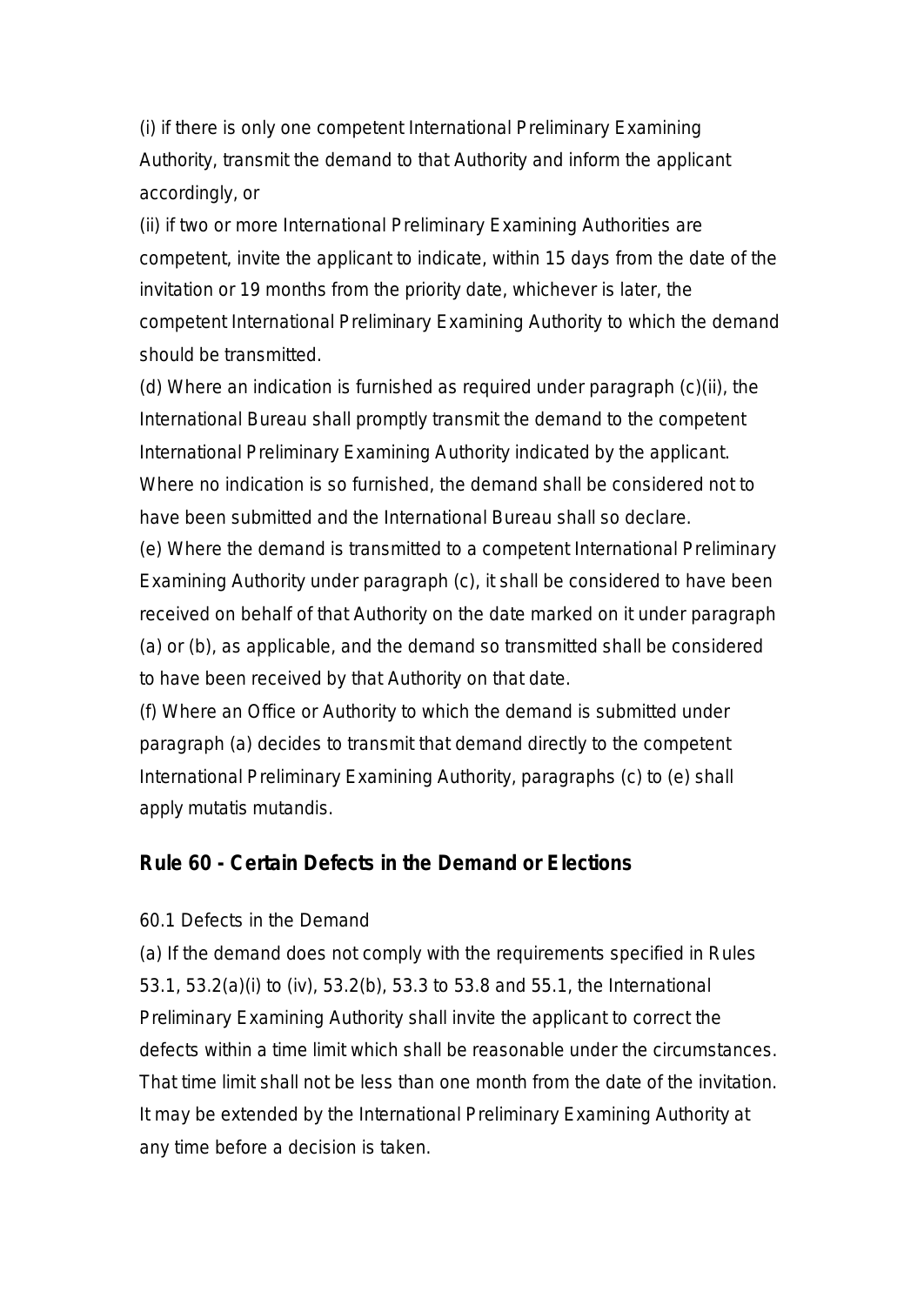(b) If the applicant complies with the invitation within the time limit under paragraph (a), the demand shall be considered as if it had been received on the actual filing date, provided that the demand as submitted contained at least one election and permitted the international application to be identified; otherwise, the demand shall be considered as if it had been received on the date on which the International Preliminary Examining Authority receives the correction.

(c) Subject to paragraph (d), if the applicant does not comply with the invitation within the time limit under paragraph (a), the demand shall be considered as if it had not been submitted and the International Preliminary Examining Authority shall so declare.

(d) Where, after the expiration of the time limit under paragraph (a), a signature required under Rule 53.8 or a prescribed indication is lacking in respect of an applicant for a certain elected State, the election of that State shall be considered as if it had not been made.

(e) If the defect is noticed by the International Bureau, it shall bring the defect to the attention of the International Preliminary Examining Authority, which shall then proceed as provided in paragraphs (a) to (d).

(f) If the demand does not contain a statement concerning amendments, the International Preliminary Examining Authority shall proceed as provided for in Rules 66.1 and 69.1(a) or (b).

(g) Where the statement concerning amendments contains an indication that amendments under Article 34 are submitted with the demand (Rule 53.9(c)) but no such amendments are, in fact, submitted, the International Preliminary Examining Authority shall invite the applicant to submit the amendments within a time limit fixed in the invitation and shall proceed as provided for in Rule 69.1(e).

60.2 Defects in Later Elections

(a) If the notice effecting a later election does not comply with the requirements of Rule 56, the International Bureau shall invite the applicant to correct the defects within a time limit which shall be reasonable under the circumstances. That time limit shall not be less than one month from the date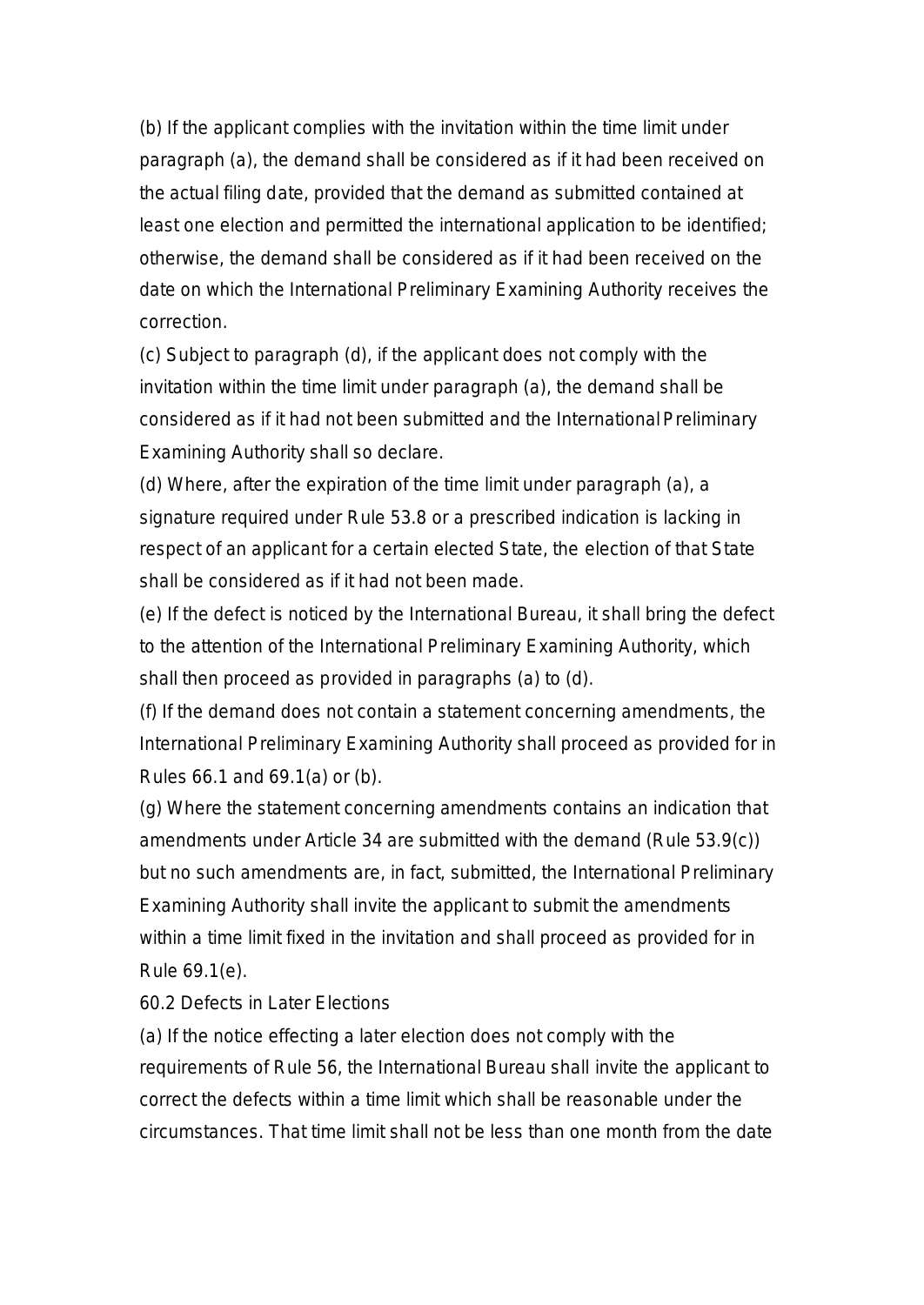of the invitation. It may be extended by the International Bureau at any time before a decision is taken.

(b) If the applicant complies with the invitation within the time limit under paragraph (a), the notice shall be considered as if it had been received on the actual filing date, provided that the notice as submitted contained at least one election and permitted the international application to be identified; otherwise, the notice shall be considered as if it had been received on the date on which the International Bureau receives the correction.

(c) Subject to paragraph (d), if the applicant does not comply with the invitation within the time limit under paragraph (a), the notice shall be considered as if it had not been submitted and the International Bureau shall so declare.

(d) Where, in respect of an applicant for a certain elected State, the signature required under Rule 56.1(b) and (c) or the name or address is lacking after the expiration of the time limit under paragraph (a), the later election of that State shall be considered as if it had not been made.

### **Rule 61 - Notification of the Demand and Elections**

61.1 Notification to the International Bureau and the Applicant (a) The International Preliminary Examining Authority shall indicate on the demand the date of receipt or, where applicable, the date referred to in Rule 60.1(b). The International Preliminary Examining Authority shall promptly either send the demand to the International Bureau and keep a copy in its files or send a copy to the International Bureau and keep the demand in its files. (b) The International Preliminary Examining Authority shall promptly notify the applicant of the date of receipt of the demand. Where the demand has been considered under Rules 54.4, 55.2(d), 58bis.1(b) or 60.1(c) as if it had not been submitted or where an election has been considered under Rule 60.1(d) as if it had not been made, the International Preliminary Examining Authority shall notify the applicant and the International Bureau accordingly. (c) The International Bureau shall promptly notify the applicant of the receipt, and the date of receipt, of any notice effecting a later election. That date shall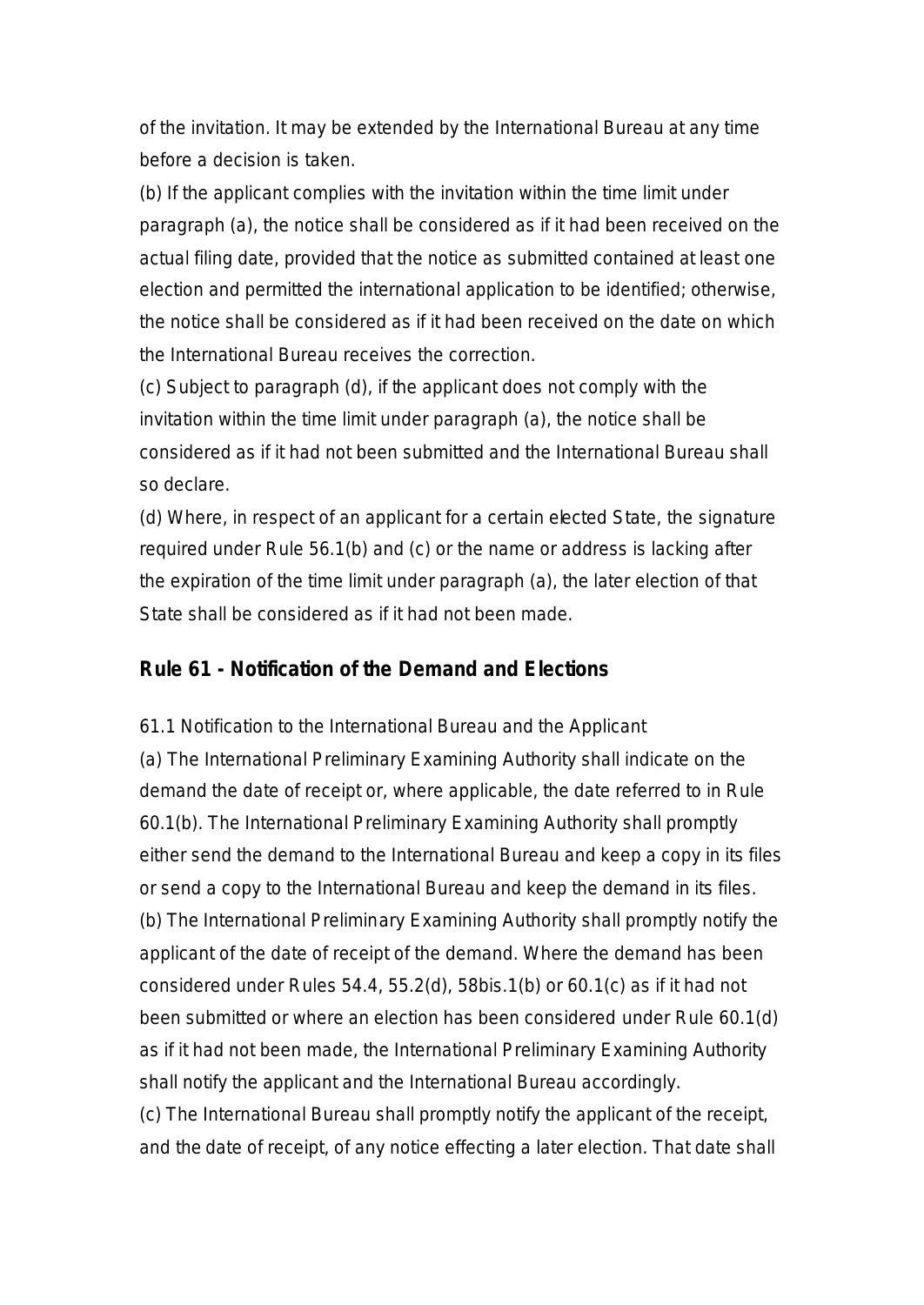be the actual date of receipt by the International Bureau or, where applicable, the date referred to in Rule 56.1(f) or 60.2(b). Where the notice has been considered under Rule 60.2(c) as if it had not been submitted or where a later election has been considered under Rule 60.2(d) as if it had not been made, the International Bureau shall notify the applicant accordingly.

61.2 Notification to the Elected Offices

(a) The notification provided for in Article 31(7) shall be effected by the International Bureau.

(b) The notification shall indicate the number and filing date of the international application, the name of the applicant, the filing date of the application whose priority is claimed (where priority is claimed), the date of receipt by the International Preliminary Examining Authority of the demand, and-in the case of a later election-the date of receipt of the notice effecting the later election. The latter date shall be the actual date of receipt by the International Bureau or, where applicable, the date referred to in Rule 56.1(f) or 60.2(b).

(c) The notification shall be sent to the elected Office together with the communication provided for in Article 20. Elections effected after such communication shall be notified promptly after they have been made.

(d) Where the applicant makes an express request to an elected Office under Article 40(2) before the communication provided for in Article 20 has taken place, the International Bureau shall, upon request of the applicant or the elected Office, promptly effect that communication to that Office.

61.3 Information for the Applicant

The International Bureau shall inform the applicant in writing of the notification referred to in Rule 61.2 and of the elected Offices notified under Article 31(7). 61.4 Publication in the Gazette

Where a demand has been filed before the expiration of 19 months from the priority date, the International Bureau shall, promptly after the filing of the demand but not before the international publication of the international application, publish in the Gazette information on the demand and the elected States concerned, as provided in the Administrative Instructions.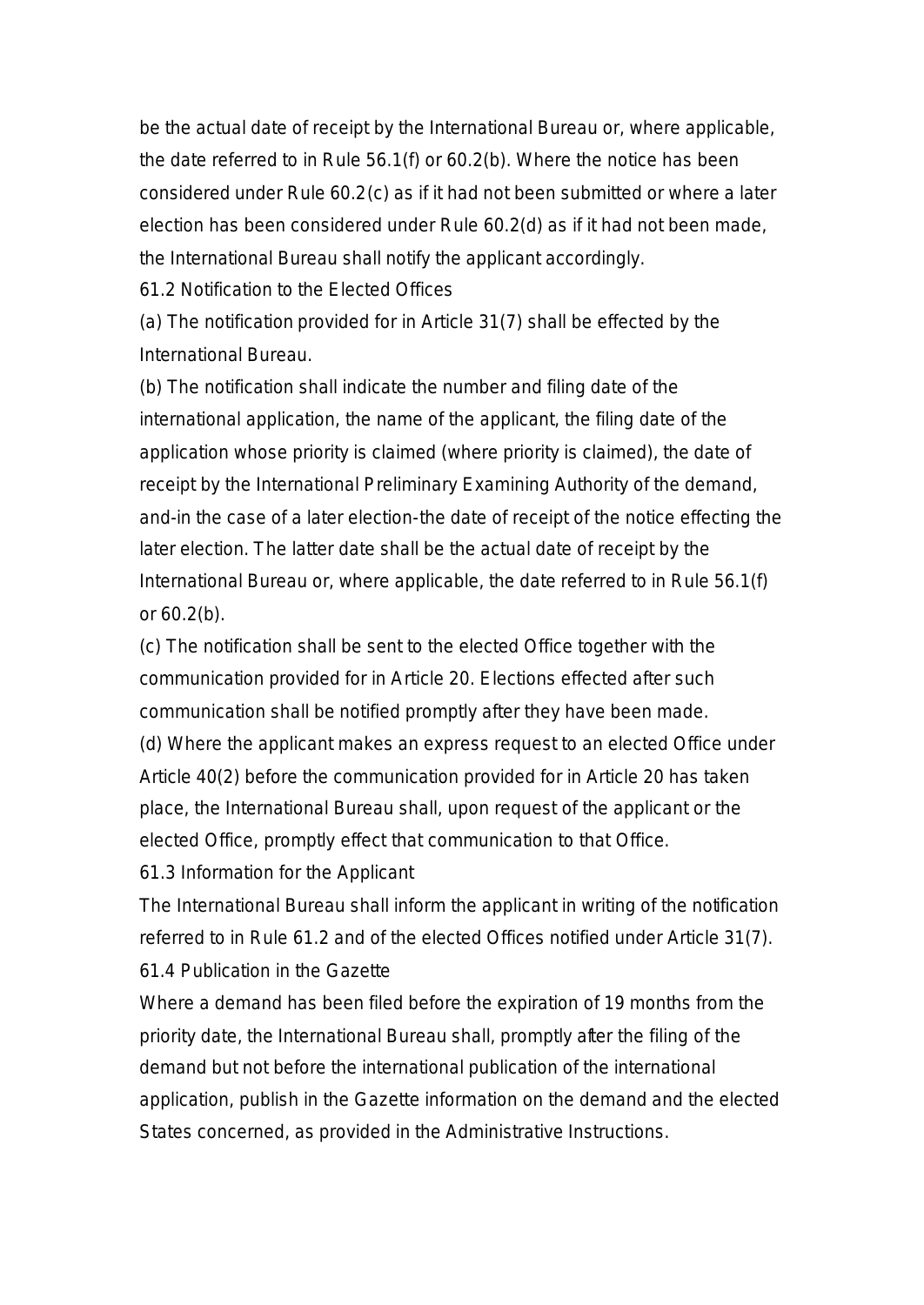# **Rule 62 - Copy of Amendments Under Article 19 for the International Preliminary Examining Authority**

62.1 Amendments Made Before the Demand Is Filed

Upon receipt of a demand, or a copy thereof, from the International Preliminary Examining Authority, the International Bureau shall promptly transmit a copy of any amendments under Article 19, and any statement referred to in that Article, to that Authority, unless that Authority has indicated that it has already received such a copy.

62.2 Amendments Made After the Demand Is Filed

If, at the time of filing any amendments under Article 19, a demand has already been submitted, the applicant shall preferably, at the same time as he files the amendments with the International Bureau, also file with the International Preliminary Examining Authority a copy of such amendments and any statement referred to in that Article. In any case, the International Bureau shall promptly transmit a copy of such amendments and statement to that Authority.

# **Rule 63 - Minimum Requirements for International Preliminary Examining Authorities**

63.1 Definition of Minimum Requirements

The minimum requirements referred to in Article 32(3) shall be the following: (i) the national Office or intergovernmental organization must have at least 100 full-time employees with sufficient technical qualifications to carry out examinations;

(ii) that Office or organization must have at its ready disposal at least the minimum documentation referred to in Rule 34, properly arranged for examination purposes;

(iii) that Office or organization must have a staff which is capable of examining in the required technical fields and which has the language facilities to understand at least those languages in which the minimum documentation referred to in Rule 34 is written or is translated.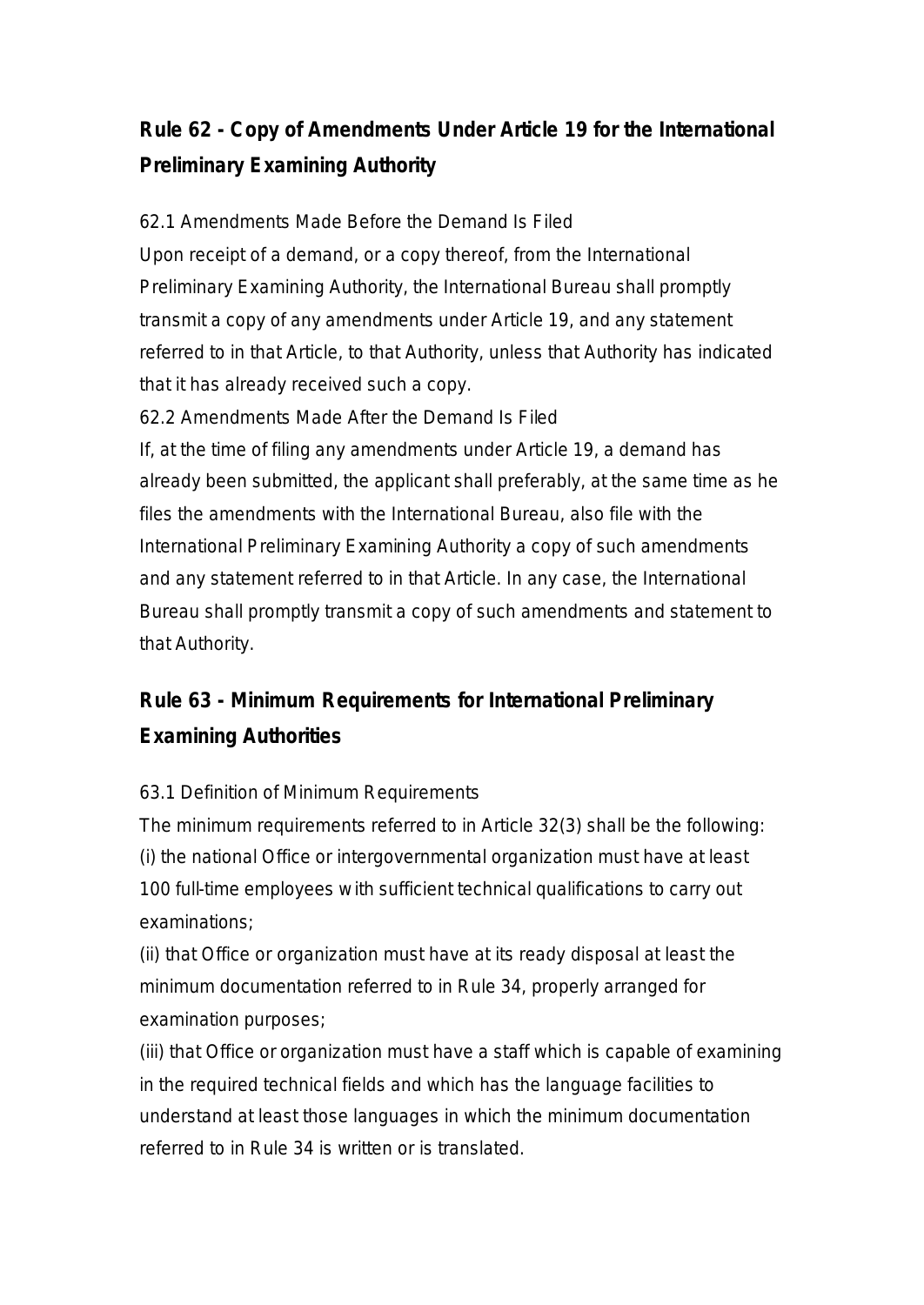#### **Rule 64 - Prior Art for International Preliminary Examination**

#### 64.1 Prior Art

(a) For the purposes of Article 33(2) and (3), everything made available to the public anywhere in the world by means of written disclosure (including drawings and other illustrations) shall be considered prior art provided that such making available occurred prior to the relevant date.

(b) For the purposes of paragraph (a), the relevant date will be:

(i) subject to item (ii), the international filing date of the international application under international preliminary examination;

(ii) where the international application under international preliminary examination validly claims the priority of an earlier application, the filing date of such earlier application.

64.2 Non-Written Disclosures

In cases where the making available to the public occurred by means of an oral disclosure, use, exhibition or other non-written means ("non-written disclosure") before the relevant date as defined in Rule 64.1(b) and the date of such non-written disclosure is indicated in a written disclosure which has been made available to the public on a date which is the same as, or later than, the relevant date, the non-written disclosure shall not be considered part of the prior art for the purposes of Article 33(2) and (3). Nevertheless, the international preliminary examination report shall call attention to such nonwritten disclosure in the manner provided for in Rule 70.9.

64.3 Certain Published Documents

In cases where any application or any patent which would constitute prior art for the purposes of Article 33(2) and (3) had it been published prior to the relevant date referred to in Rule 64.1 was published on a date which is the same as, or later than, the relevant date but was filed earlier than the relevant date or claimed the priority of an earlier application which had been filed prior to the relevant date, such published application or patent shall not be considered part of the prior art for the purposes of Article 33(2) and (3). Nevertheless, the international preliminary examination report shall call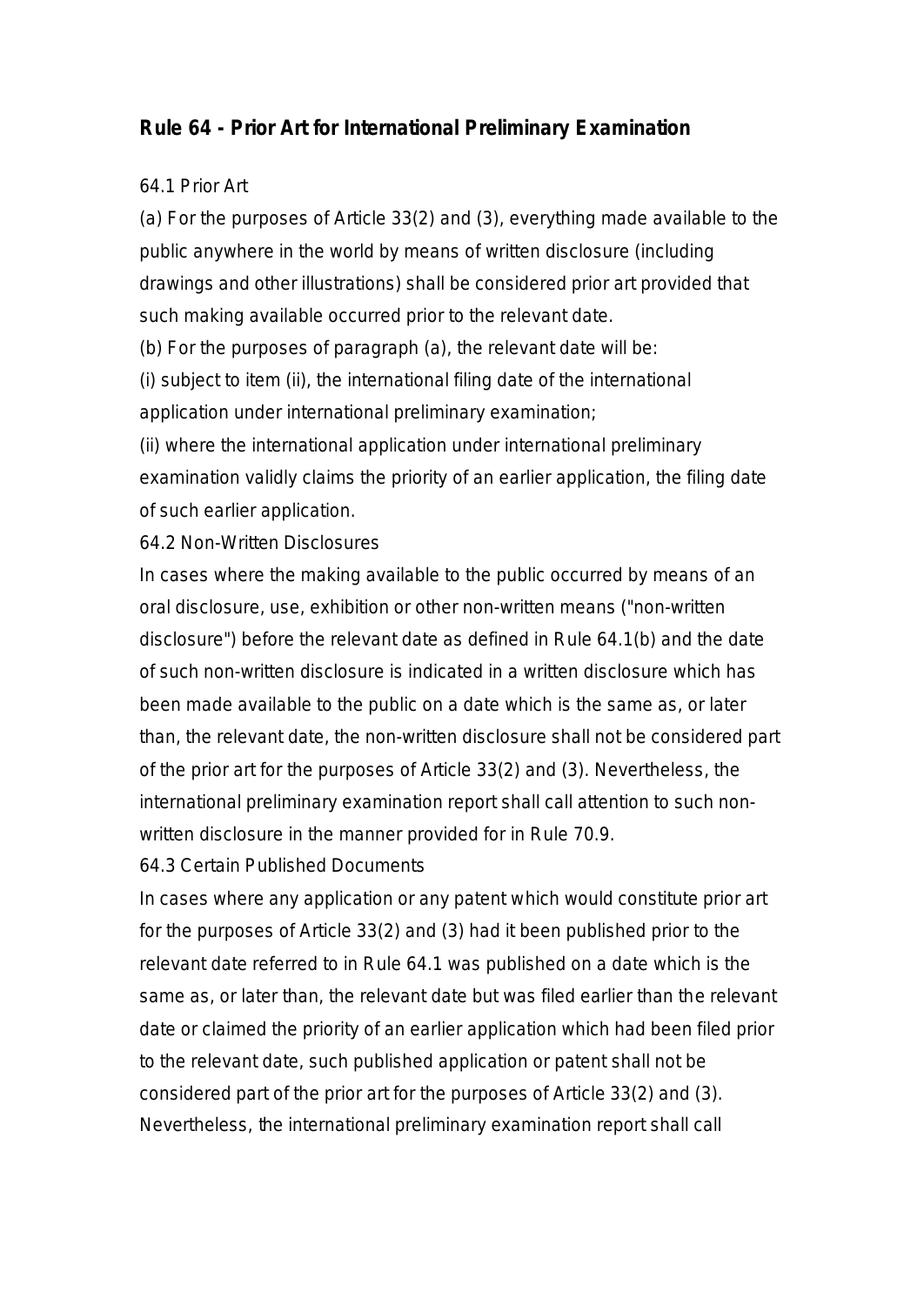attention to such application or patent in the manner provided for in Rule 70.10.

#### **Rule 65 - Inventive Step or Non-Obviousness**

#### 65.1 Approach to Prior Art

For the purposes of Article 33(3), the international preliminary examination shall take into consideration the relation of any particular claim to the prior art as a whole. It shall take into consideration the claim's relation not only to individual documents or parts thereof taken separately but also its relation to combinations of such documents or parts of documents, where such combinations are obvious to a person skilled in the art.

#### 65.2 Relevant Date

For the purposes of Article 33(3), the relevant date for the consideration of inventive step (non-obviousness) is the date prescribed in Rule 64.1.

# **Rule 66 - Procedure Before the International Preliminary Examining Authority**

66.1 Basis of the International Preliminary Examination

(a) Subject to paragraphs (b) to (d), the international preliminary examination shall be based on the international application as filed.

(b) The applicant may submit amendments under Article 34 at the time of filing the demand or, subject to Rule 66.4bis, until the international preliminary examination report is established.

(c) Any amendments under Article 19 made before the demand was filed shall be taken into account for the purposes of the international preliminary examination unless superseded, or considered as reversed, by an amendment under Article 34.

(d) Any amendments under Article 19 made after the demand was filed and any amendments under Article 34 submitted to the International Preliminary Examining Authority shall, subject to Rule 66.4bis, be taken into account for the purposes of the international preliminary examination.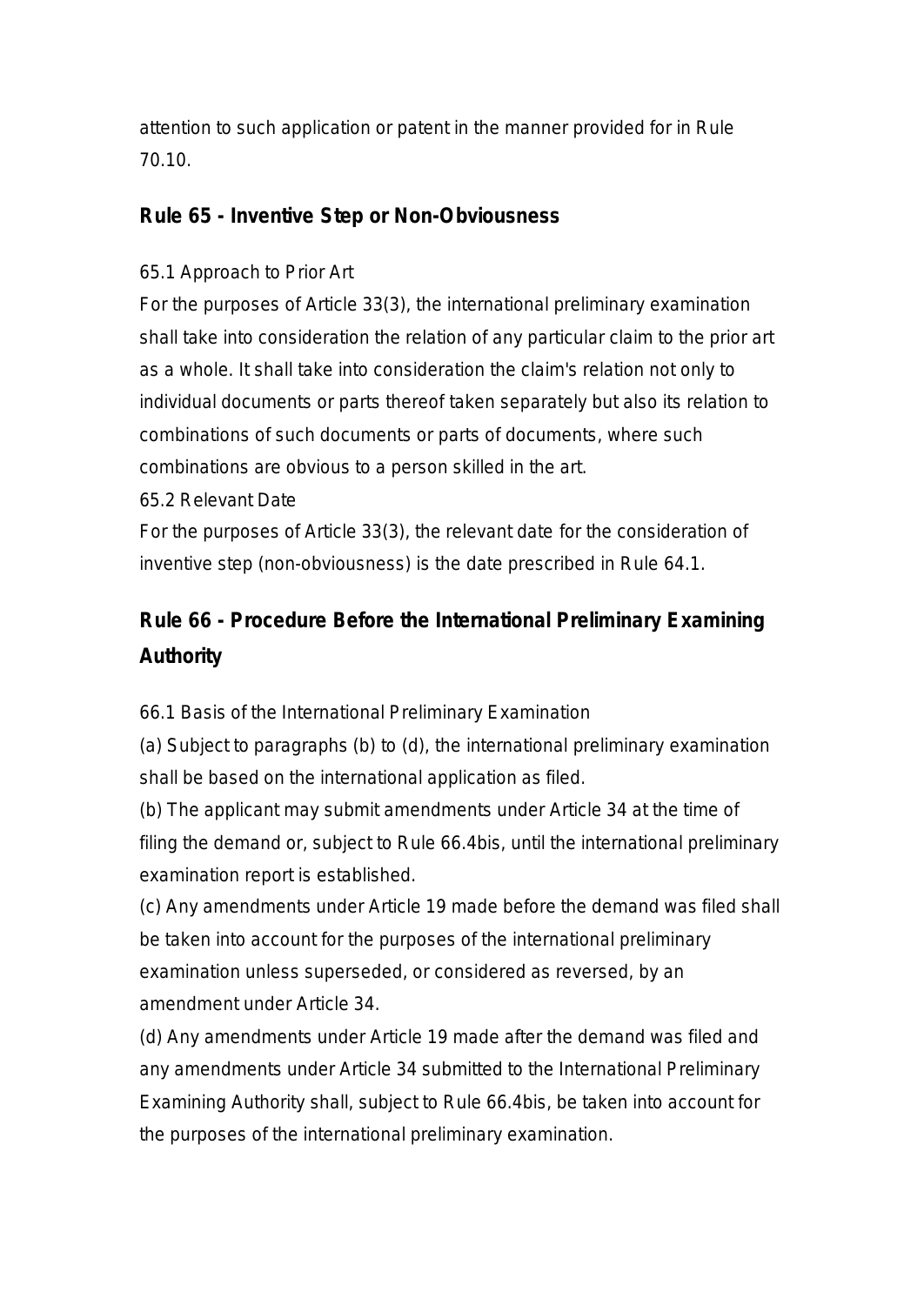(e) Claims relating to inventions in respect of which no international search report has been established need not be the subject of international preliminary examination.

66.2 First Written Opinion of the International Preliminary Examining Authority

(a) If the International Preliminary Examining Authority

(i) considers that any of the situations referred to in Article 34(4) exists,

(ii) considers that the international preliminary examination report should be negative in respect of any of the claims because the invention claimed therein does not appear to be novel, does not appear to involve an inventive step (does not appear to be non-obvious), or does not appear to be industrially applicable,

(iii) notices that there is some defect in the form or contents of the international application under the Treaty or these Regulations,

(iv) considers that any amendment goes beyond the disclosure in the international application as filed,

(v) wishes to accompany the international preliminary examination report by observations on the clarity of the claims, the description, and the drawings, or the question whether the claims are fully supported by the description, (vi) considers that a claim relates to an invention in respect of which no international search report has been established and has decided not to carry out the international preliminary examination in respect of that claim, or (vii) considers that a nucleotide and/or amino acid sequence listing is not available to it in such a form that a meaningful international preliminary examination can be carried out,

the said Authority shall notify the applicant accordingly in writing. Where the national law of the national Office acting as International Preliminary Examining Authority does not allow multiple dependent claims to be drafted in a manner different from that provided for in the second and third sentences of Rule 6.4(a), the International Preliminary Examining Authority may, in case of failure to use that manner of claiming, apply Article 34(4)(b). In such case, it shall notify the applicant accordingly in writing.

(b) The notification shall fully state the reasons for the opinion of the International Preliminary Examining Authority.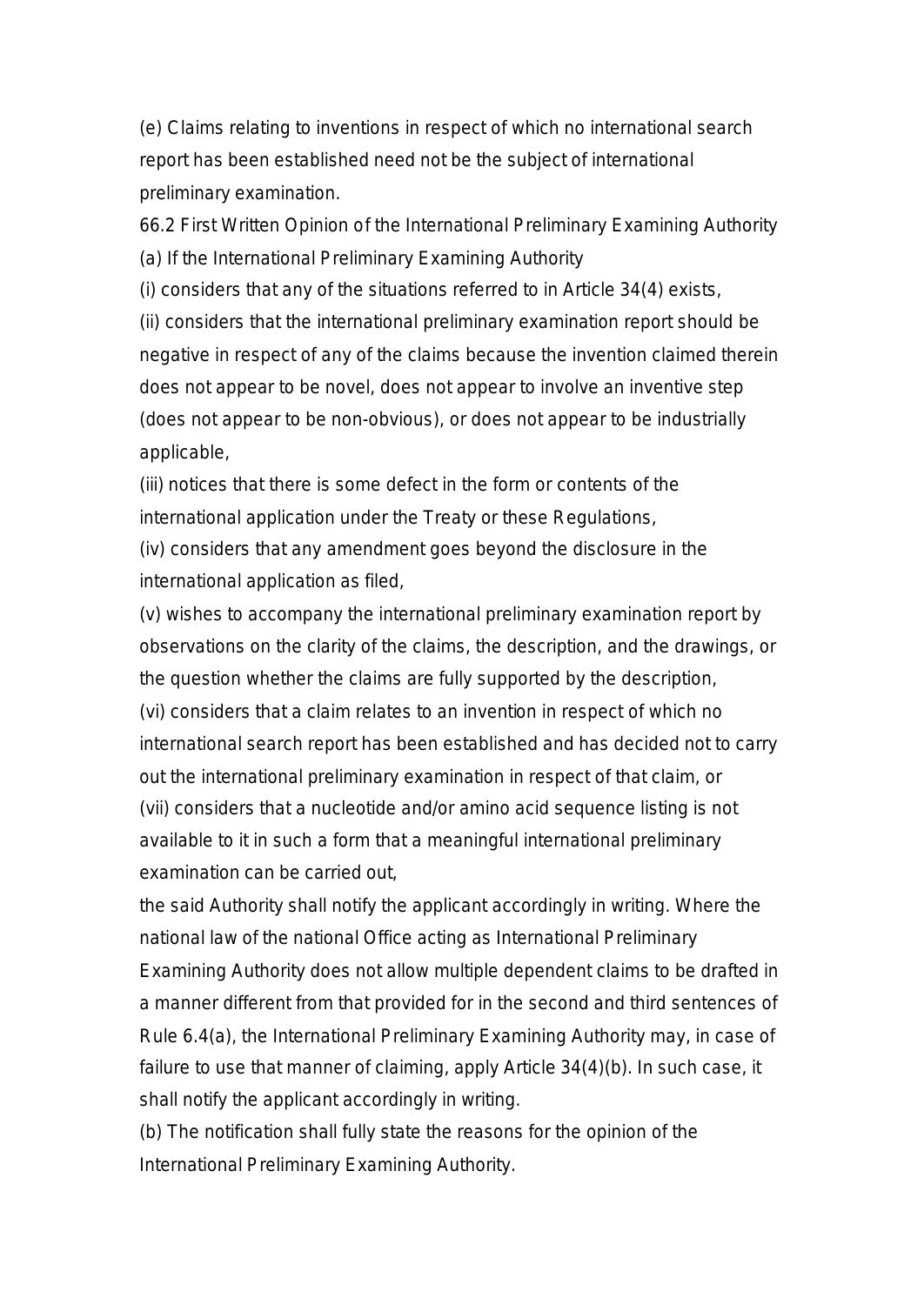(c) The notification shall invite the applicant to submit a written reply together, where appropriate, with amendments.

(d) The notification shall fix a time limit for the reply. The time limit shall be reasonable under the circumstances. It shall normally be two months after the date of notification. In no case shall it be shorter than one month after the said date. It shall be at least two months after the said date where the international search report is transmitted at the same time as the notification. It shall not be more than three months after the said date but may be extended if the applicant so requests before its expiration.

66.3 Formal Response to the International Preliminary Examining Authority (a) The applicant may respond to the invitation referred to in Rule 66.2(c) of the International Preliminary Examining Authority by making amendments or-if he disagrees with the opinion of that Authority-by submitting arguments, as the case may be, or do both.

(b) Any response shall be submitted directly to the International Preliminary Examining Authority.

66.4 Additional Opportunity for Submitting Amendments or Arguments (a) If the International Preliminary Examining Authority wishes to issue one or more additional written opinions, it may do so, and Rules 66.2 and 66.3 shall apply.

(b) On the request of the applicant, the International Preliminary Examining Authority may give him one or more additional opportunities to submit amendments or arguments.

66.4bis Consideration of Amendments and Arguments

Amendments or arguments need not be taken into account by the International Preliminary Examining Authority for the purposes of a written opinion or the international preliminary examination report if they are received after that Authority has begun to draw up that opinion or report.

#### 66.5 Amendment

Any change, other than the rectification of obvious errors, in the claims, the description, or the drawings, including cancellation of claims, omission of passages in the description, or omission of certain drawings, shall be considered an amendment.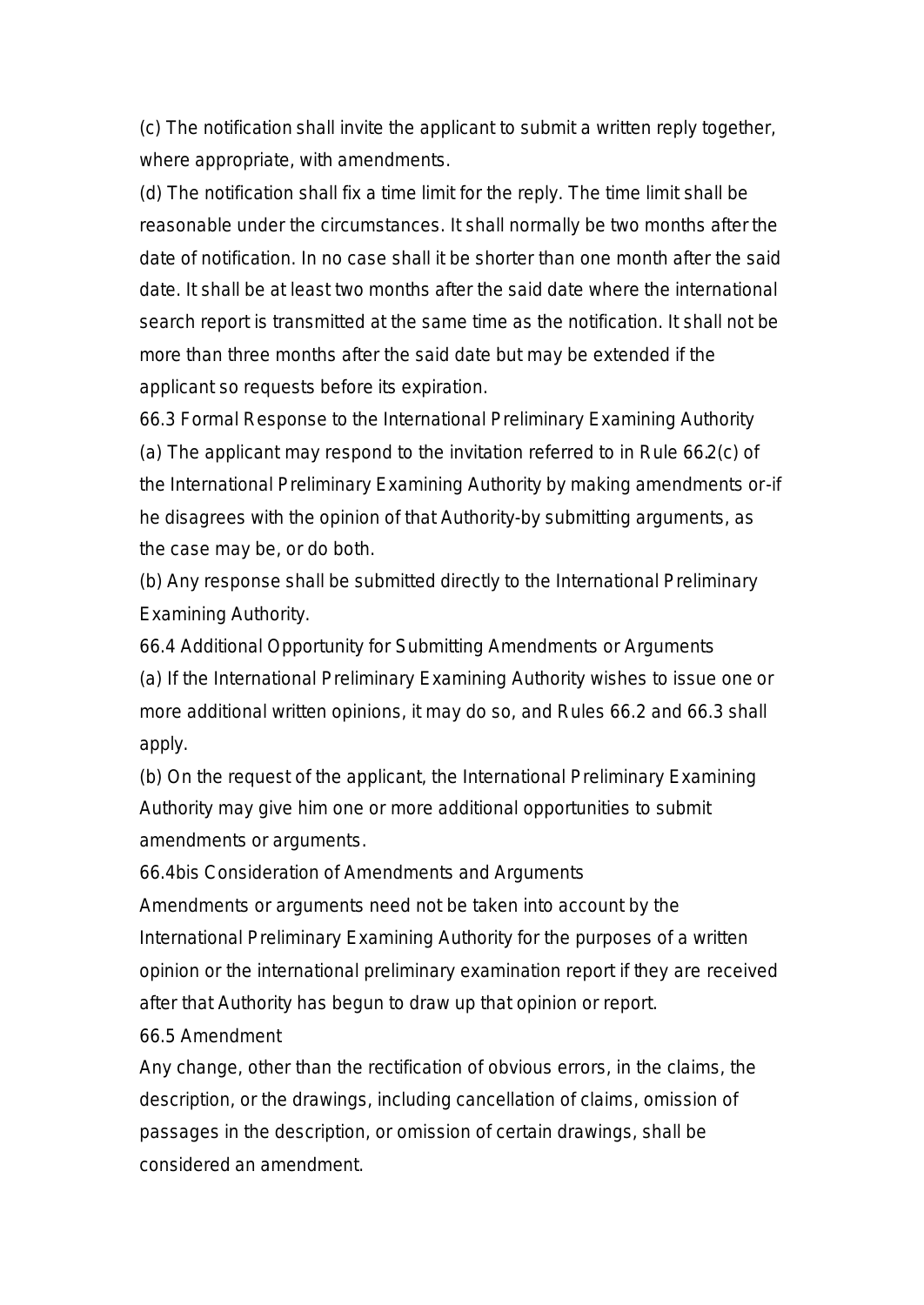#### 66.6 Informal Communications with the Applicant

The International Preliminary Examining Authority may, at any time, communicate informally, over the telephone, in writing, or through personal interviews, with the applicant. The said Authority shall, at its discretion, decide whether it wishes to grant more than one personal interview if so requested by the applicant, or whether it wishes to reply to any informal written communication from the applicant.

66.7 Priority Document

(a) If the International Preliminary Examining Authority needs a copy of the application whose priority is claimed in the international application, the International Bureau shall, on request, promptly furnish such copy. If that copy is not furnished to the International Preliminary Examining Authority because the applicant failed to comply with the requirements of Rule 17.1, the international preliminary examination report may be established as if the priority had not been claimed.

(b) If the application whose priority is claimed in the international application is in a language other than the language or one of the languages of the International Preliminary Examining Authority, that Authority may invite the applicant to furnish a translation in the said language or one of the said languages within two months from the date of the invitation. If the translation is not furnished within that time limit, the international preliminary examination report may be established as if the priority had not been claimed.

66.8 Form of Amendments

(a) Subject to paragraph (b), the applicant shall be required to submit a replacement sheet for every sheet of the international application which, on account of an amendment, differs from the sheet previously filed. The letter accompanying the replacement sheets shall draw attention to the differences between the replaced sheets and the replacement sheets and shall preferably also explain the reasons for the amendment.

(b) Where the amendment consists in the deletion of passages or in minor alterations or additions, the replacement sheet referred to in paragraph (a) may be a copy of the relevant sheet of the international application containing the alterations or additions, provided that the clarity and direct reproducibility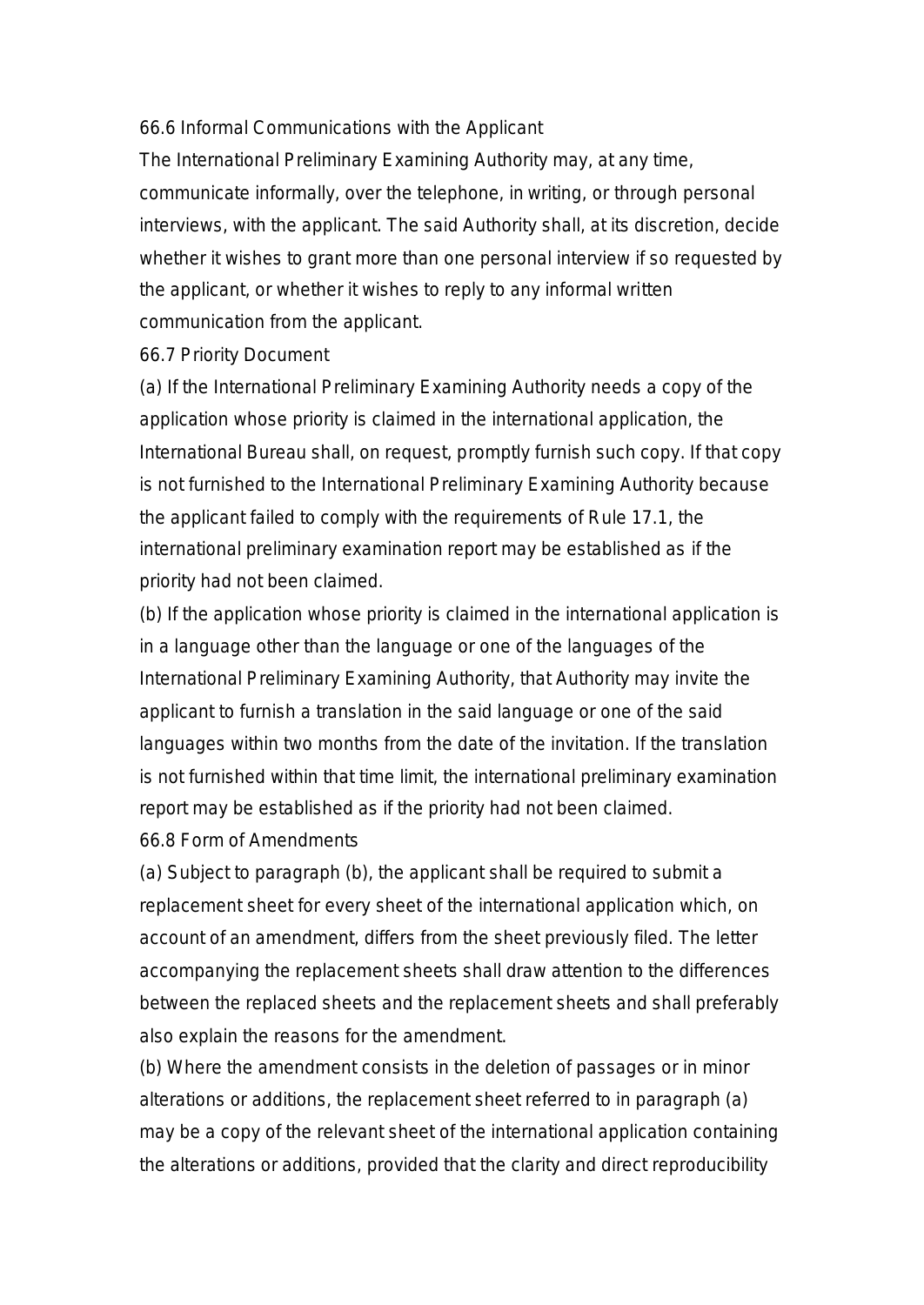of that sheet are not adversely affected. To the extent that any amendment results in the cancellation of an entire sheet, that amendment shall be communicated in a letter which shall preferably also explain the reasons for the amendment.

66.9 Language of Amendments

(a) Subject to paragraphs (b) and (c), if the international application has been filed in a language other than the language in which it is published, any amendment, as well as any letter referred to in Rule 66.8, shall be submitted in the language of publication.

(b) If the international preliminary examination is carried out, pursuant to Rule 55.2, on the basis of a translation of the international application, any amendment, as well as any letter referred to in paragraph (a), shall be submitted in the language of that translation.

(c) Subject to Rule 55.3, if an amendment or letter is not submitted in a language as required under paragraph (a) or (b), the International Preliminary Examining Authority shall, if practicable having regard to the time limit for establishing the international preliminary examination report, invite the applicant to furnish the amendment or letter in the required language within a time limit which shall be reasonable under the circumstances.

(d) If the applicant fails to comply, within the time limit under paragraph (c), with the invitation to furnish an amendment in the required language, the amendment shall not be taken into account for the purposes of the international preliminary examination. If the applicant fails to comply, within the time limit under paragraph (c), with the invitation to furnish a letter referred to in paragraph (a) in the required language, the amendment concerned need not be taken into account for the purposes of the international preliminary examination.

#### **Rule 67 - Subject Matter Under Article 34(4)(a)(i)**

67.1 Definition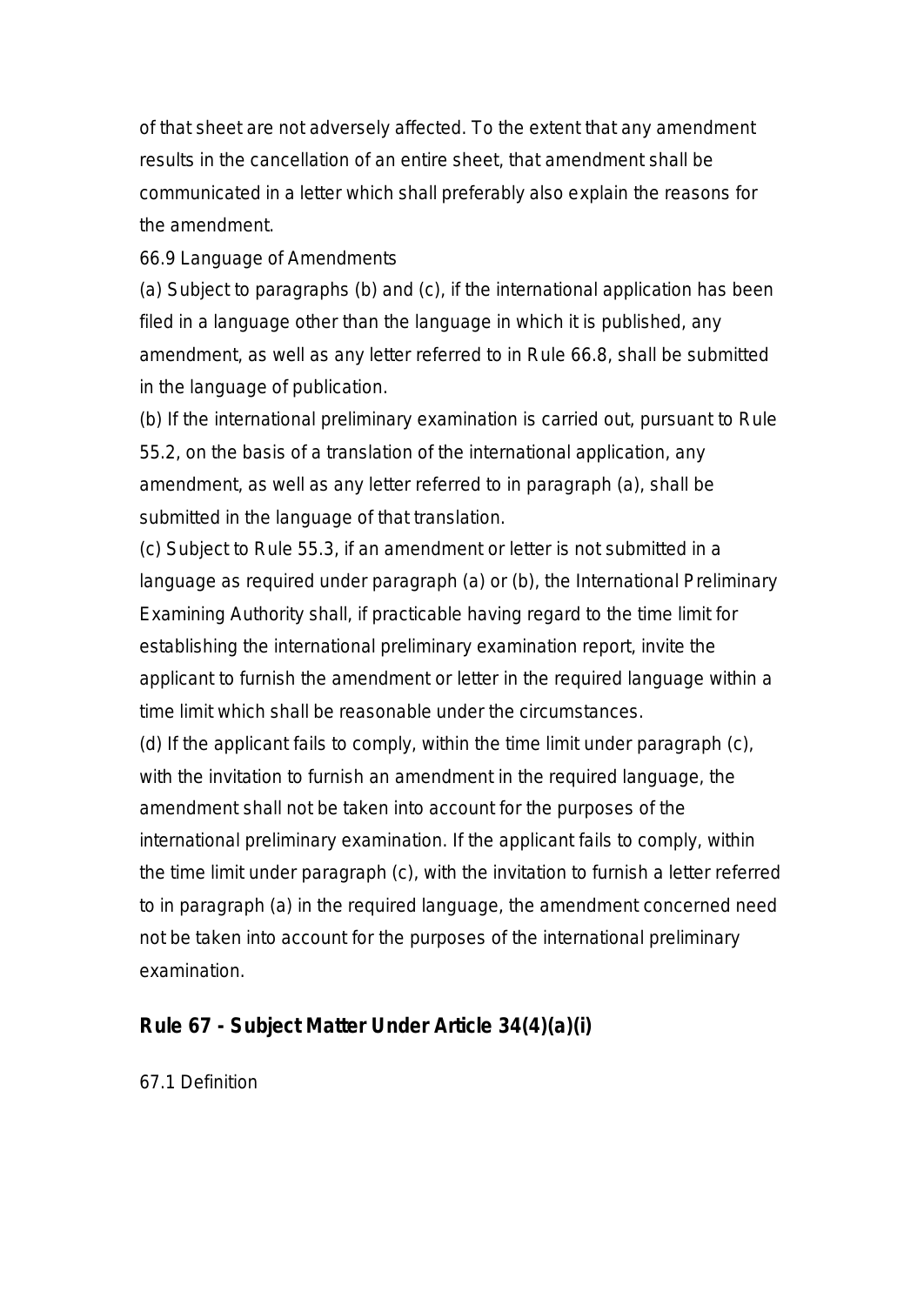No International Preliminary Examining Authority shall be required to carry out an international preliminary examination on an international application if, and to the extent to which, its subject matter is any of the following:

(i) scientific and mathematical theories,

(ii) plant or animal varieties or essentially biological processes for the production of plants and animals, other than microbiological processes and the products of such processes,

(iii) schemes, rules or methods of doing business, performing purely mental acts or playing games,

(iv) methods for treatment of the human or animal body by surgery or therapy, as well as diagnostic methods,

(v) mere presentations of information,

(vi) computer programs to the extent that the International Preliminary Examining Authority is not equipped to carry out an international preliminary examination concerning such programs.

# **Rule 68 - Lack of Unity of Invention (International Preliminary Examination)**

#### 68.1 No Invitation to Restrict or Pay

Where the International Preliminary Examining Authority finds that the requirement of unity of invention is not complied with and chooses not to invite the applicant to restrict the claims or to pay additional fees, it shall proceed with the international preliminary examination, subject to Article 34(4)(b) and Rule 66.1(e), in respect of the entire international application, but shall indicate, in any written opinion and in the international preliminary examination report, that it considers that the requirement of unity of invention is not fulfilled and it shall specify the reasons therefor.

68.2 Invitation to Restrict or Pay

Where the International Preliminary Examining Authority finds that the requirement of unity of invention is not complied with and chooses to invite the applicant, at his option, to restrict the claims or to pay additional fees, it shall specify at least one possibility of restriction which, in the opinion of the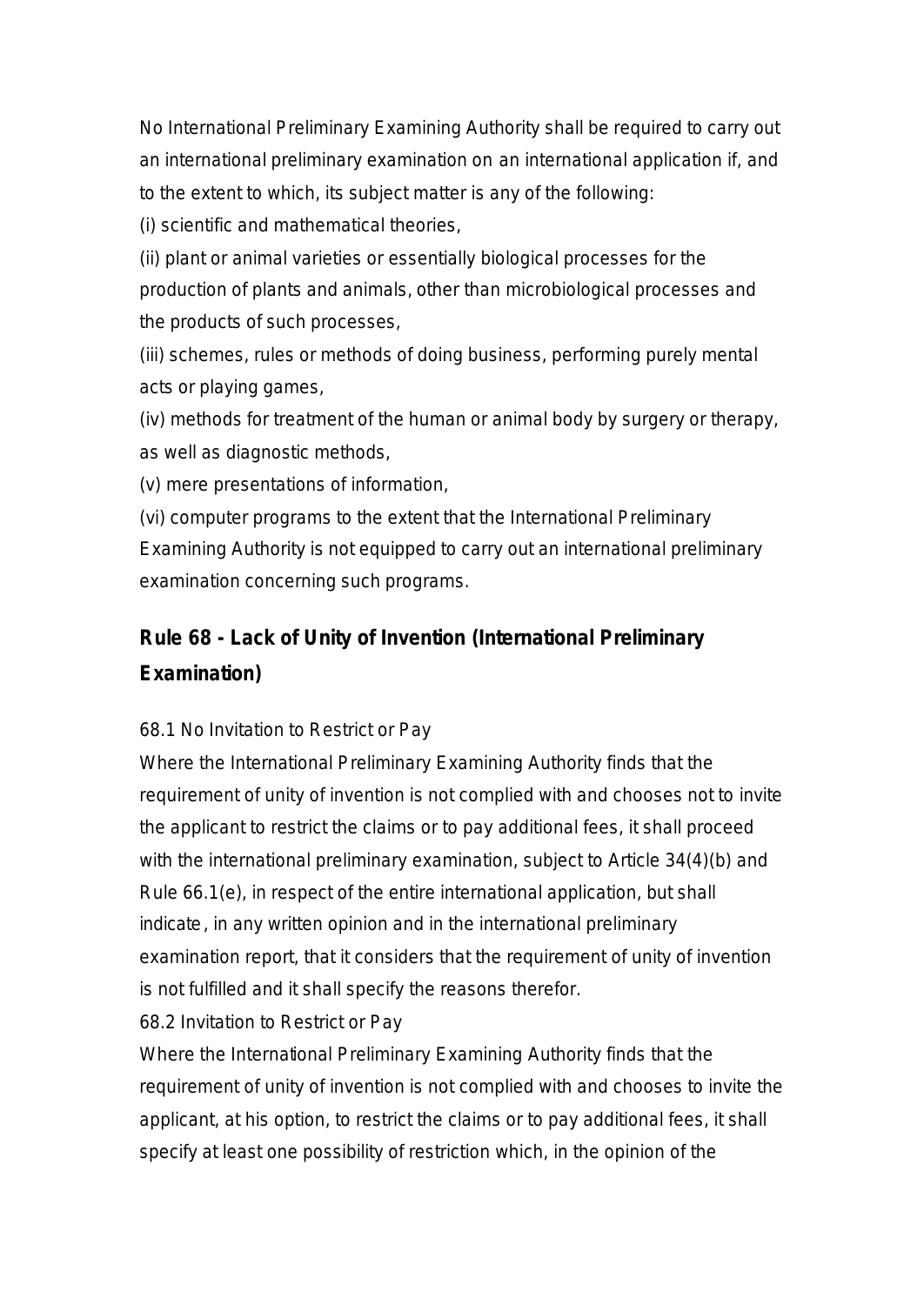International Preliminary Examining Authority, would be in compliance with the applicable requirement, and shall specify the amount of the additional fees and the reasons for which the international application is not considered as complying with the requirement of unity of invention. It shall, at the same time, fix a time limit, with regard to the circumstances of the case, for complying with the invitation; such time limit shall not be shorter than one month, and it shall not be longer than two months, from the date of the invitation. 68.3 Additional Fees

(a) The amount of the additional fee due for international preliminary examination under Article 34(3)(a) shall be determined by the competent International Preliminary Examining Authority.

(b) The additional fee due for international preliminary examination under Article 34(3)(a) shall be payable direct to the International Preliminary Examining Authority.

(c) Any applicant may pay the additional fee under protest, that is, accompanied by a reasoned statement to the effect that the international application complies with the requirement of unity of invention or that the amount of the required additional fee is excessive. Such protest shall be examined by a three-member board or other special instance of the International Preliminary Examining Authority, or any competent higher authority, which, to the extent that it finds the protest justified, shall order the total or partial reimbursement to the applicant of the additional fee. On the request of the applicant, the text of both the protest and the decision thereon shall be notified to the elected Offices as an annex to the international preliminary examination report.

(d) The three-member board, special instance or competent higher authority, referred to in paragraph (c), shall not comprise any person who made the decision which is the subject of the protest.

(e) Where the applicant has, under paragraph (c), paid an additional fee under protest, the International Preliminary Examining Authority may, after a prior review of the justification for the invitation to pay an additional fee, require that the applicant pay a fee for the examination of the protest ("protest fee"). The protest fee shall be paid within one month from the date of the notification to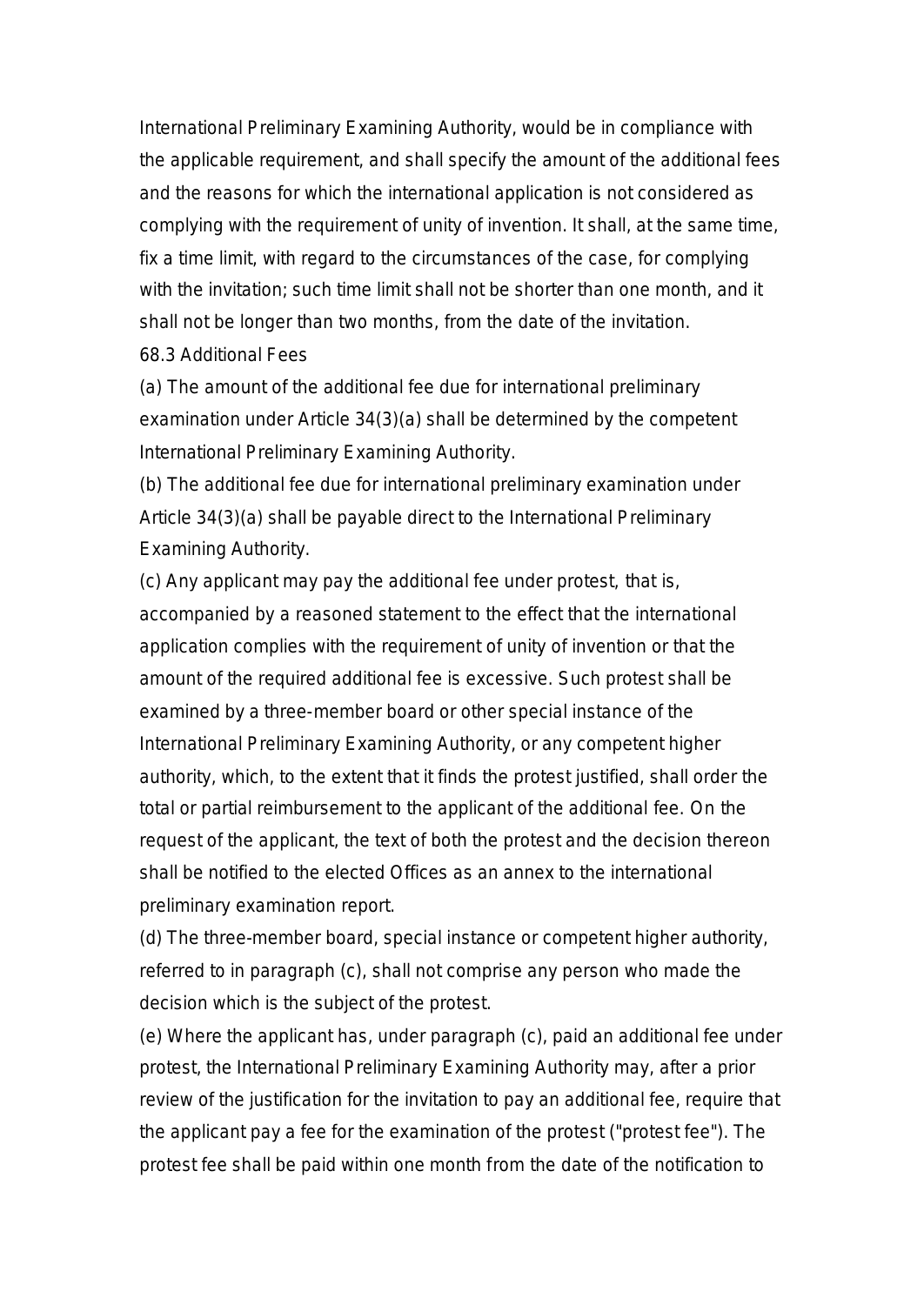the applicant of the result of the review. If the protest fee is not so paid, the protest shall be considered withdrawn. The protest fee shall be refunded to the applicant where the three-member board, special instance or higher authority referred to in paragraph (c) finds that the protest was entirely justified.

68.4 Procedure in the Case of Insufficient Restriction of the Claims If the applicant restricts the claims but not sufficiently to comply with the requirement of unity of invention, the International Preliminary Examining Authority shall proceed as provided in Article 34(3)(c).

68.5 Main Invention

In case of doubt which invention is the main invention for the purposes of Article 34(3)(c), the invention first mentioned in the claims shall be considered the main invention.

# **Rule 69 - Start of and Time Limit for International Preliminary Examination**

#### 69.1 Start of International Preliminary Examination

(a) Subject to paragraphs (b) to (e), the International Preliminary Examining Authority shall start the international preliminary examination when it is in possession both of the demand and of either the international search report or a notice of the declaration by the International Searching Authority under Article 17(2)(a) that no international search report will be established. (b) If the competent International Preliminary Examining Authority is part of the same national Office or intergovernmental organization as the competent International Searching Authority, the international preliminary examination may, if the International Preliminary Examining Authority so wishes and subject to paragraph (d), start at the same time as the international search. (c) Where the statement concerning amendments contains an indication that amendments under Article 19 are to be taken into account (Rule 53.9(a)(i)), the International Preliminary Examining Authority shall not start the international preliminary examination before it has received a copy of the amendments concerned.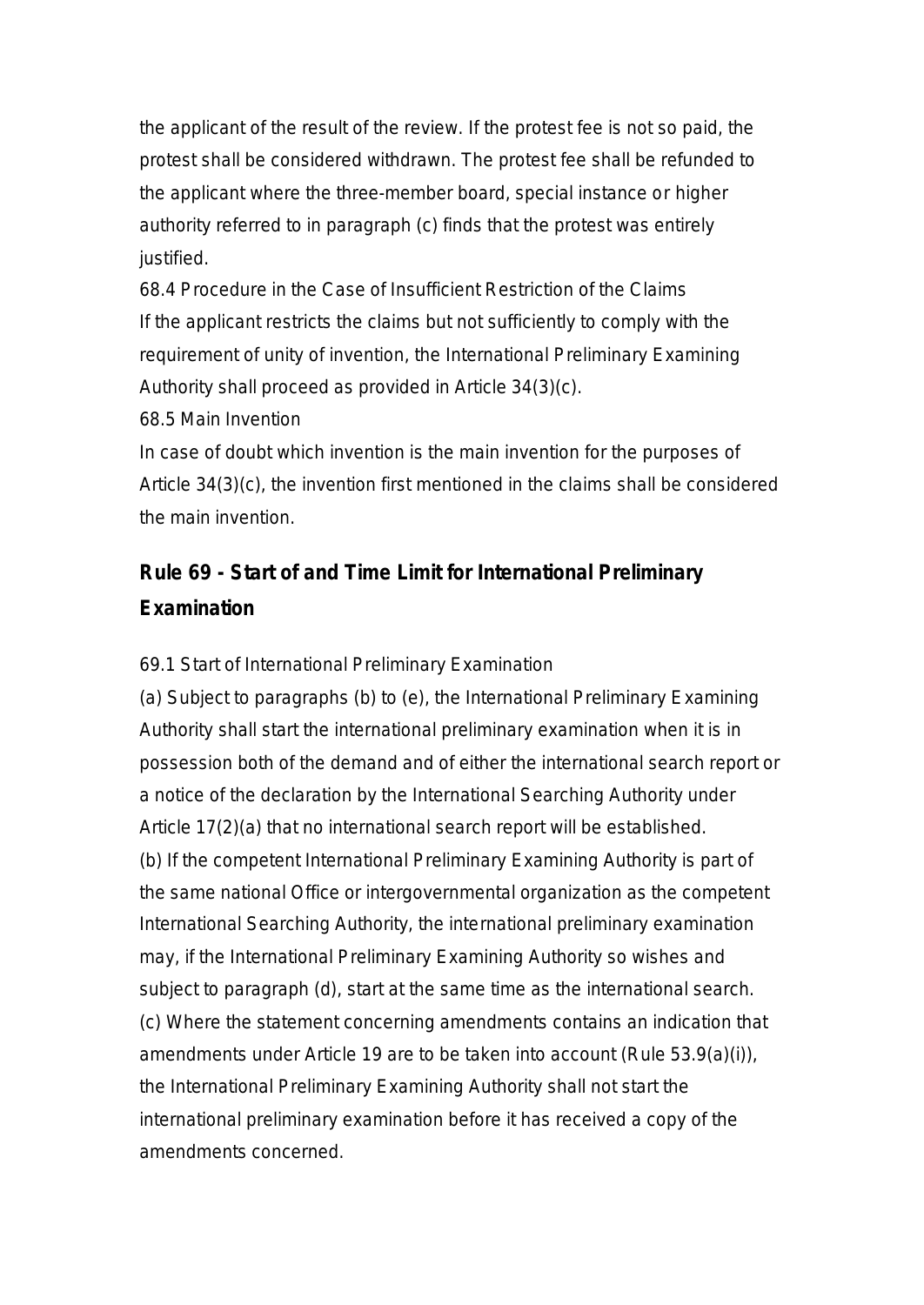(d) Where the statement concerning amendments contains an indication that the start of the international preliminary examination is to be postponed (Rule 53.9(b)), the International Preliminary Examining Authority shall not start the international preliminary examination before

(i) it has received a copy of any amendments made under Article 19,

(ii) it has received a notice from the applicant that he does not wish to make amendments under Article 19, or

(iii) the expiration of 20 months from the priority date,

whichever occurs first.

(e) Where the statement concerning amendments contains an indication that amendments under Article 34 are submitted with the demand (Rule 53.9(c)) but no such amendments are, in fact, submitted, the International Preliminary Examining Authority shall not start the international preliminary examination before it has received the amendments or before the time limit fixed in the invitation referred to in Rule 60.1(g) has expired, whichever occurs first.

69.2 Time Limit for International Preliminary Examination

The time limit for establishing the international preliminary examination report shall be:

(i) 28 months from the priority date, or

(ii) eight months from the date of payment of the fees referred to in Rules 57.1 and 58.1(a), or

(iii) eight months from the date of receipt by the International Preliminary Examining Authority of the translation furnished under Rule 55.2, whichever expires last.

### **Rule 70 - The International Preliminary Examination Report**

#### 70.1 Definition

For the purposes of this Rule, "report" shall mean international preliminary examination report.

70.2 Basis of the Report

(a) If the claims have been amended, the report shall issue on the claims as amended.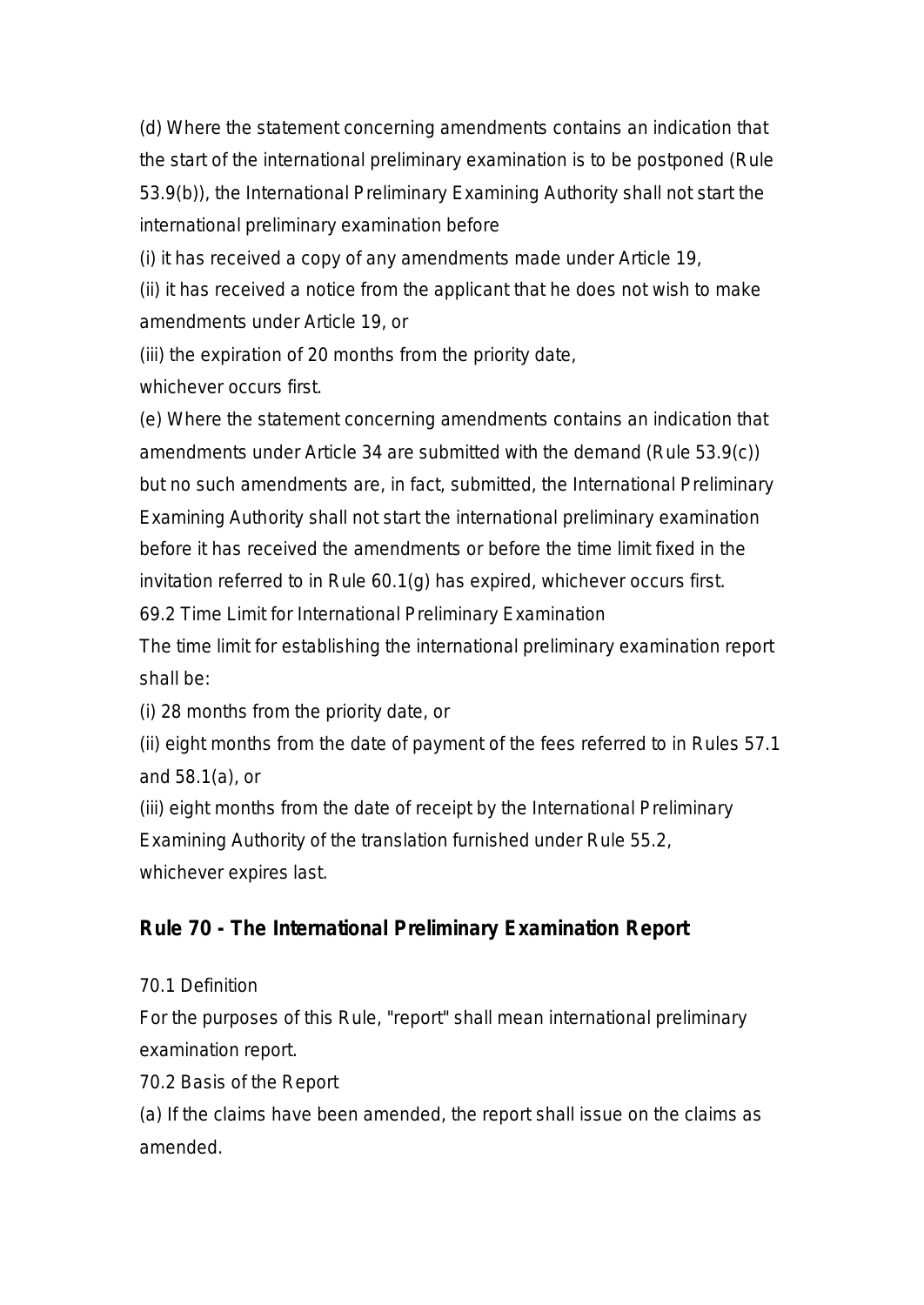(b) If, pursuant to Rule 66.7(a) or (b), the report is established as if the priority had not been claimed, the report shall so indicate.

(c) If the International Preliminary Examining Authority considers that any amendment goes beyond the disclosure in the international application as filed, the report shall be established as if such amendment had not been made, and the report shall so indicate. It shall also indicate the reasons why it considers that the amendment goes beyond the said disclosure.

(d) Where claims relate to inventions in respect of which no international search report has been established and have therefore not been the subject of international preliminary examination, the international preliminary examination report shall so indicate.

70.3 Identifications

The report shall identify the International Preliminary Examining Authority which established it by indicating the name of such Authority, and the international application by indicating the international application number, the name of the applicant, and the international filing date.

70.4 Dates

The report shall indicate:

(i) the date on which the demand was submitted, and

(ii) the date of the report; that date shall be the date on which the report is completed.

70.5 Classification

(a) The report shall repeat the classification given under Rule 43.3 if the International Preliminary Examining Authority agrees with such classification. (b) Otherwise, the International Preliminary Examining Authority shall indicate in the report the classification, at least according to the International Patent Classification, which it considers correct.

70.6 Statement Under Article 35(2)

(a) The statement referred to in Article 35(2) shall consist of the words "YES" or "NO," or their equivalent in the language of the report, or some appropriate sign provided for in the Administrative Instructions, and shall be accompanied by the citations, explanations and observations, if any, referred to in the last sentence of Article 35(2).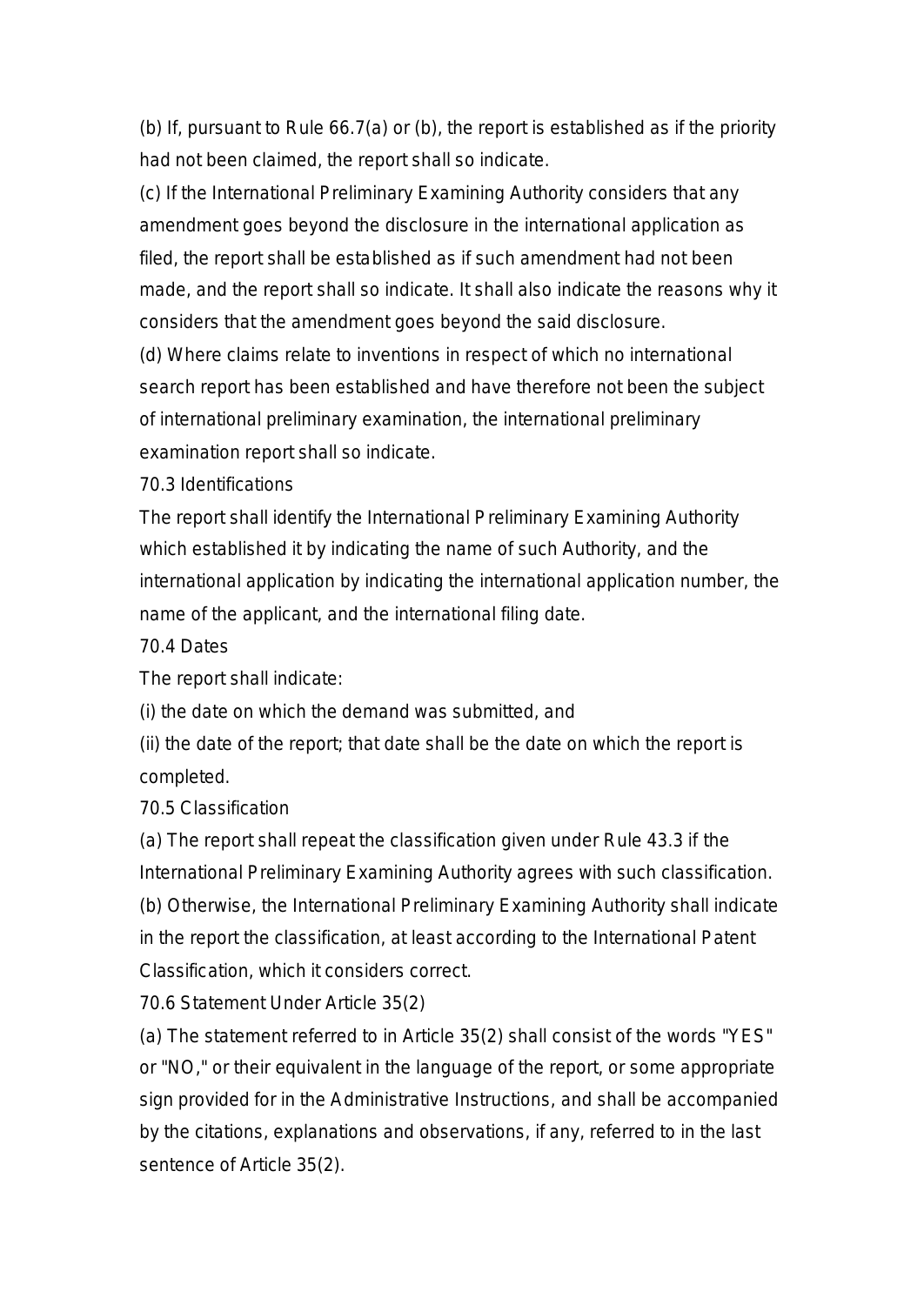(b) If any of the three criteria referred to in Article 35(2) (that is, novelty, inventive step (non-obviousness), industrial applicability) is not satisfied, the statement shall be negative. If, in such a case, any of the criteria, taken separately, is satisfied, the report shall specify the criterion or criteria so satisfied.

70.7 Citations Under Article 35(2)

(a) The report shall cite the documents considered to be relevant for supporting the statements made under Article 35(2), whether or not such documents are cited in the international search report. Documents cited in the international search report need only be cited in the report when they are considered by the International Preliminary Examining Authority to be relevant.

(b) The provisions of Rule 43.5(b) and (e) shall apply also to the report. 70.8 Explanations Under Article 35(2)

The Administrative Instructions shall contain guidelines for cases in which the explanations referred to in Article 35(2) should or should not be given and the form of such explanations. Such guidelines shall be based on the following principles:

(i) explanations shall be given whenever the statement in relation to any claim is negative;

(ii) explanations shall be given whenever the statement is positive unless the reason for citing any document is easy to imagine on the basis of consultation of the cited document;

(iii) generally, explanations shall be given if the case provided for in the last sentence of Rule 70.6(b) obtains.

70.9 Non-Written Disclosures

Any non-written disclosure referred to in the report by virtue of Rule 64.2 shall be mentioned by indicating its kind, the date on which the written disclosure referring to the non-written disclosure was made available to the public, and the date on which the non-written disclosure occurred in public.

70.10 Certain Published Documents

Any published application or any patent referred to in the report by virtue of Rule 64.3 shall be mentioned as such and shall be accompanied by an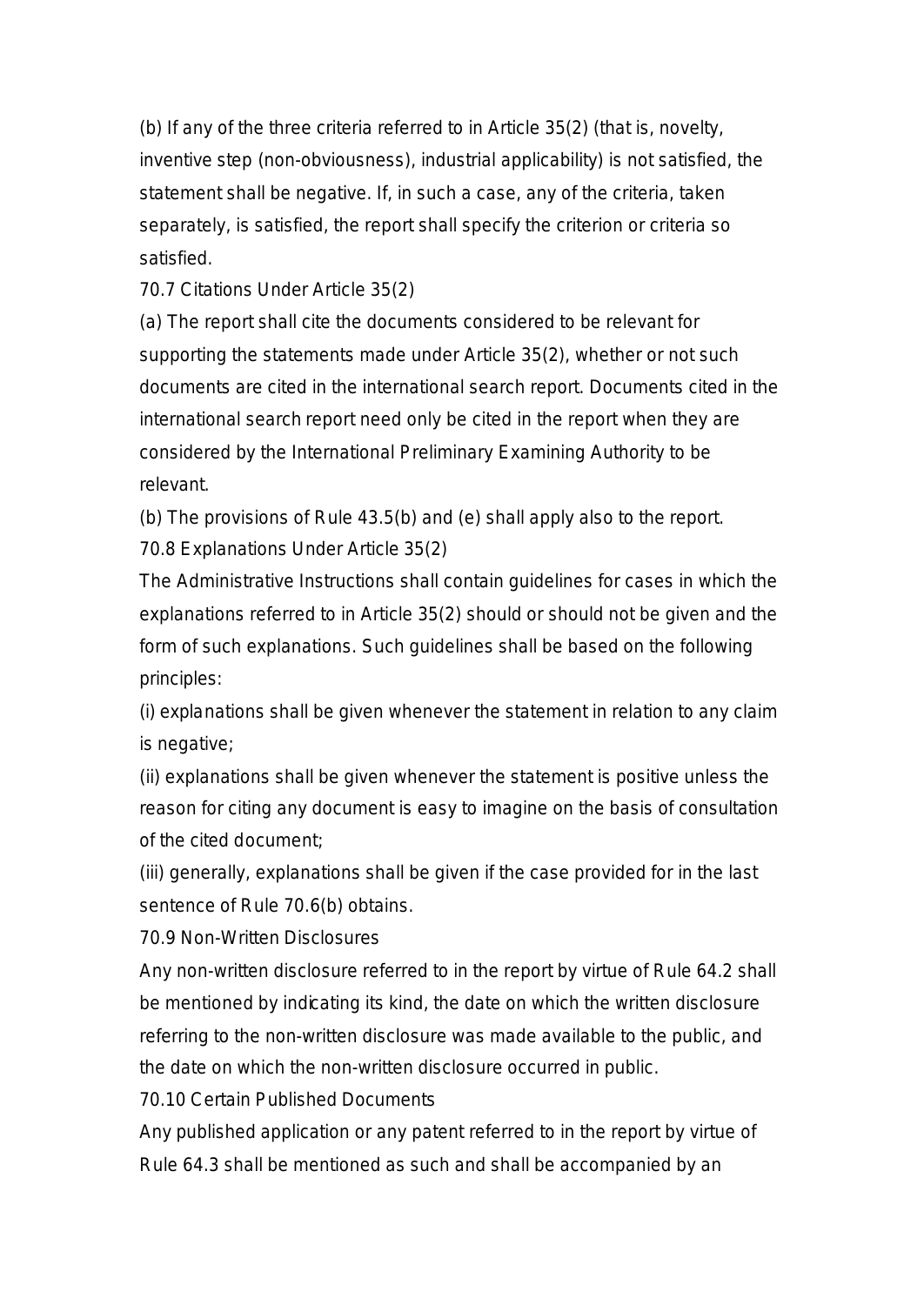indication of its date of publication, of its filing date, and its claimed priority date (if any). In respect of the priority date of any such document, the report may indicate that, in the opinion of the International Preliminary Examining Authority, such date has not been validly claimed.

70.11 Mention of Amendments

If, before the International Preliminary Examining Authority, amendments have been made, this fact shall be indicated in the report. Where any amendment has resulted in the cancellation of an entire sheet, this fact shall also be specified in the report.

70.12 Mention of Certain Defects and Other Matters

If the International Preliminary Examining Authority considers that, at the time it prepares the report:

(i) the international application contains any of the defects referred to in Rule 66.2(a)(iii), it shall include this opinion and the reasons therefor in the report; (ii) the international application calls for any of the observations referred to in Rule  $66.2(a)(v)$ , it may include this opinion in the report and, if it does, it shall also indicate in the report the reasons for such opinion;

(iii) any of the situations referred to in Article 34(4) exists, it shall state this opinion and the reasons therefor in the report;

(iv) a nucleotide and/or amino acid sequence listing is not available to it in such a form that a meaningful international preliminary examination can be carried out, it shall so state in the report.

70.13 Remarks Concerning Unity of Invention

If the applicant paid additional fees for the international preliminary examination, or if the international application or the international preliminary examination was restricted under Article 34(3), the report shall so indicate. Furthermore, where the international preliminary examination was carried out on restricted claims (Article 34(3)(a)), or on the main invention only (Article 34(3)(c)), the report shall indicate what parts of the international application were and what parts were not the subject of international preliminary examination. The report shall contain the indications provided for in Rule 68.1, where the International Preliminary Examining Authority chose not to invite the applicant to restrict the claims or to pay additional fees.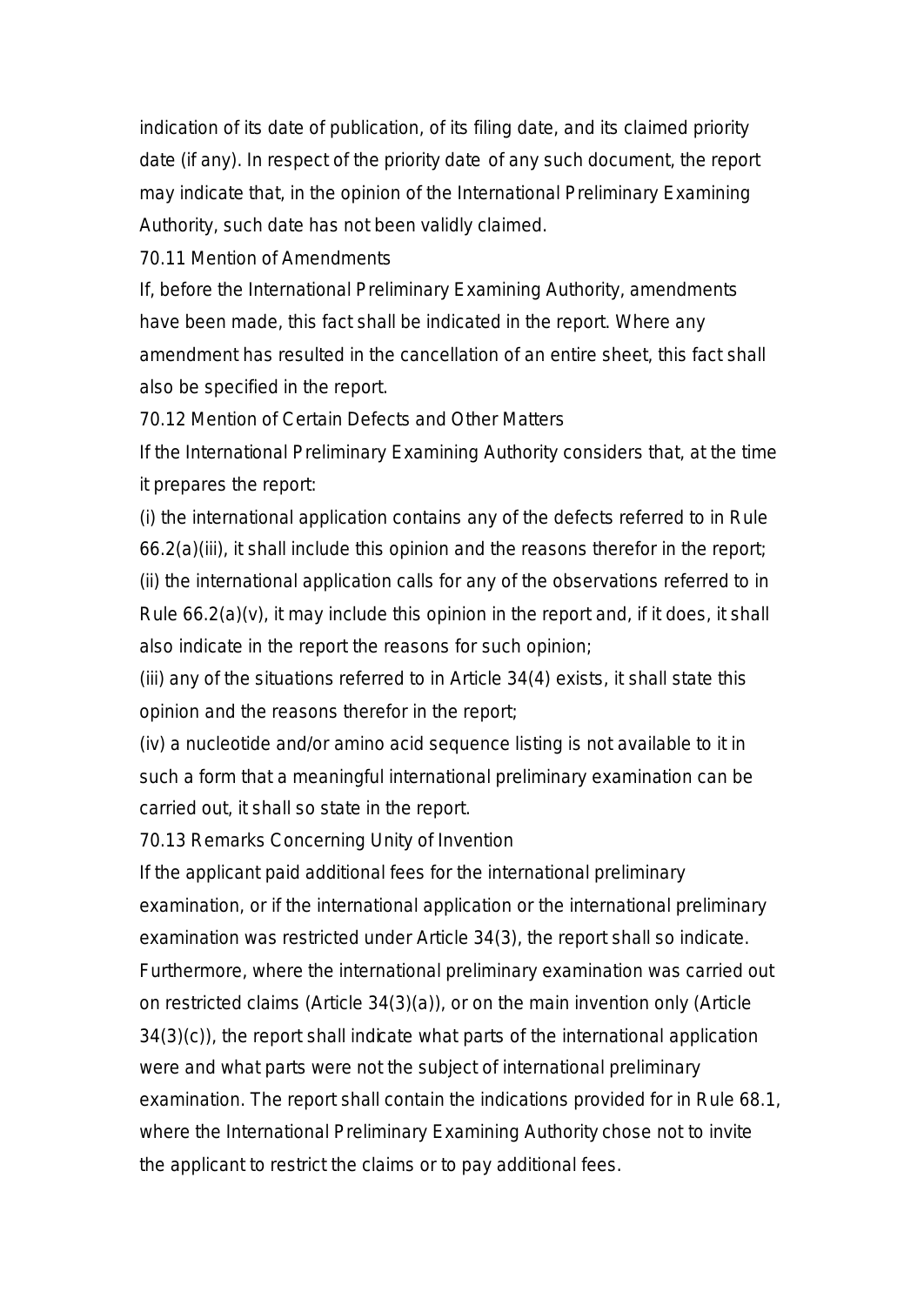#### 70.14 Authorized Officer

The report shall indicate the name of the officer of the International Preliminary Examining Authority responsible for that report.

#### 70.15 Form

The physical requirements as to the form of the report shall be prescribed by the Administrative Instructions.

70.16 Annexes to the Report

Each replacement sheet under Rule 66.8(a) or (b), each replacement sheet containing amendments under Article 19 and each replacement sheet containing rectifications of obvious errors authorized under Rule 91.1(e)(iii) shall, unless superseded by later replacement sheets or amendments resulting in the cancellation of entire sheets under Rule 66.8(b), be annexed to the report. Amendments under Article 19 which have been considered as reversed by an amendment under Article 34 and letters under Rule 66.8 shall not be annexed.

70.17 Languages of the Report and the Annexes

The report and any annex shall be in the language in which the international application to which they relate is published, or, if the international preliminary examination is carried out, pursuant to Rule 55.2, on the basis of a translation of the international application, in the language of that translation.

### **Rule 71 - Transmittal of the International Preliminary Examination Report**

#### 71.1 Recipients

The International Preliminary Examining Authority shall, on the same day, transmit one copy of the international preliminary examination report and its annexes, if any, to the International Bureau, and one copy to the applicant. 71.2 Copies of Cited Documents

(a) The request under Article 36(4) may be presented any time during seven years from the international filing date of the international application to which the report relates.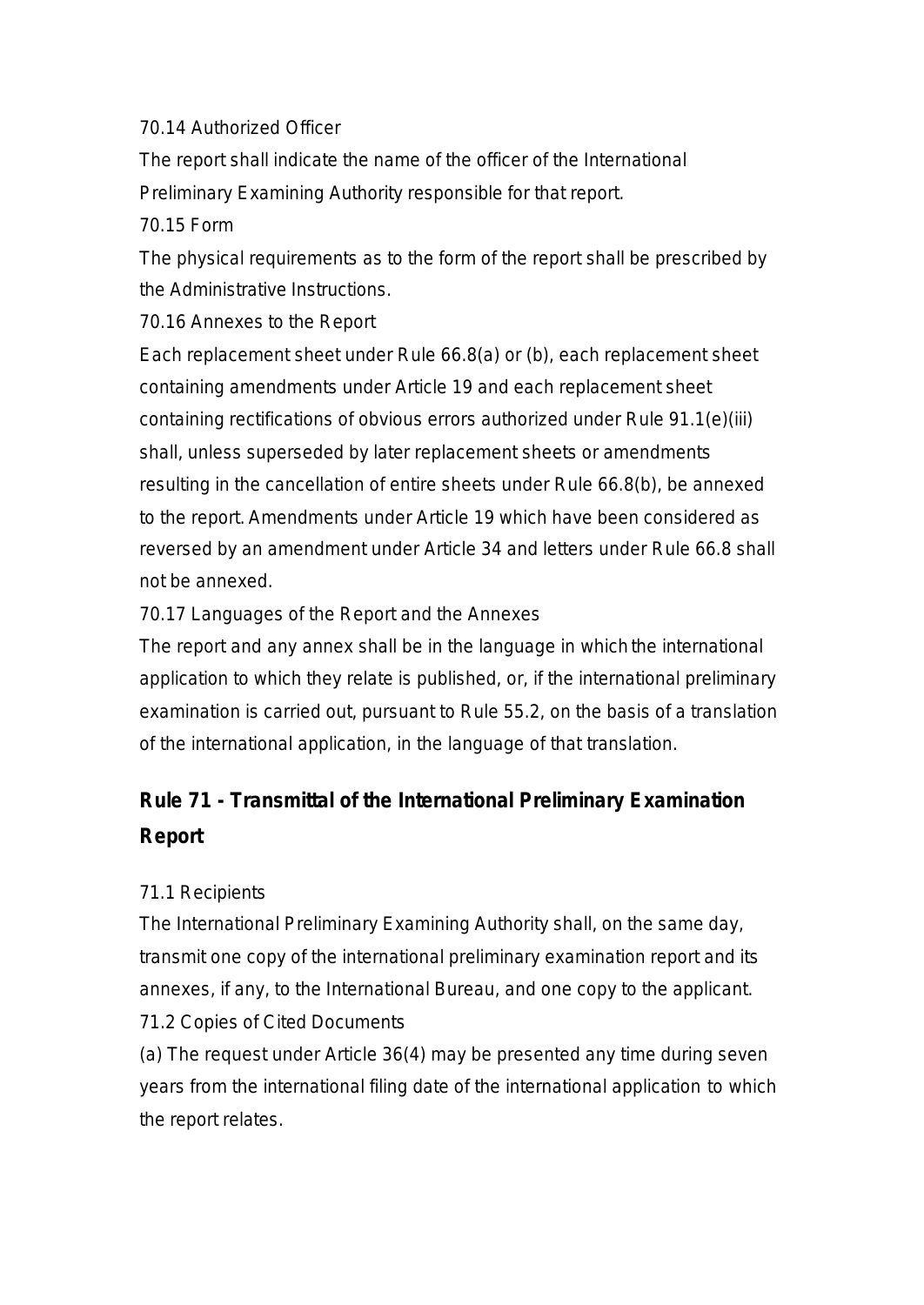(b) The International Preliminary Examining Authority may require that the party (applicant or elected Office) presenting the request pay to it the cost of preparing and mailing the copies. The level of the cost of preparing copies shall be provided for in the agreements referred to in Article 32(2) between the International Preliminary Examining Authorities and the International Bureau.

(c) [Deleted]

(d) Any International Preliminary Examining Authority may perform the obligations referred to in paragraphs (a) and (b) through another agency responsible to it.

### **Rule 72 - Translation of the International Preliminary Examination Report**

#### 72.1 Languages

(a) Any elected State may require that the international preliminary examination report, established in any language other than the official language, or one of the official languages, of its national Office, be translated into English.

(b) Any such requirement shall be notified to the International Bureau, which shall promptly publish it in the Gazette.

72.2 Copy of Translation for the Applicant

The International Bureau shall transmit a copy of the translation referred to in Rule 72.1(a) of the international preliminary examination report to the applicant at the same time as it communicates such translation to the interested elected Office or Offices.

72.3 Observations on the Translation

The applicant may make written observations on what, in his opinion, are errors of translation in the translation of the international preliminary examination report and shall send a copy of any such observations to each of the interested elected Offices and a copy to the International Bureau.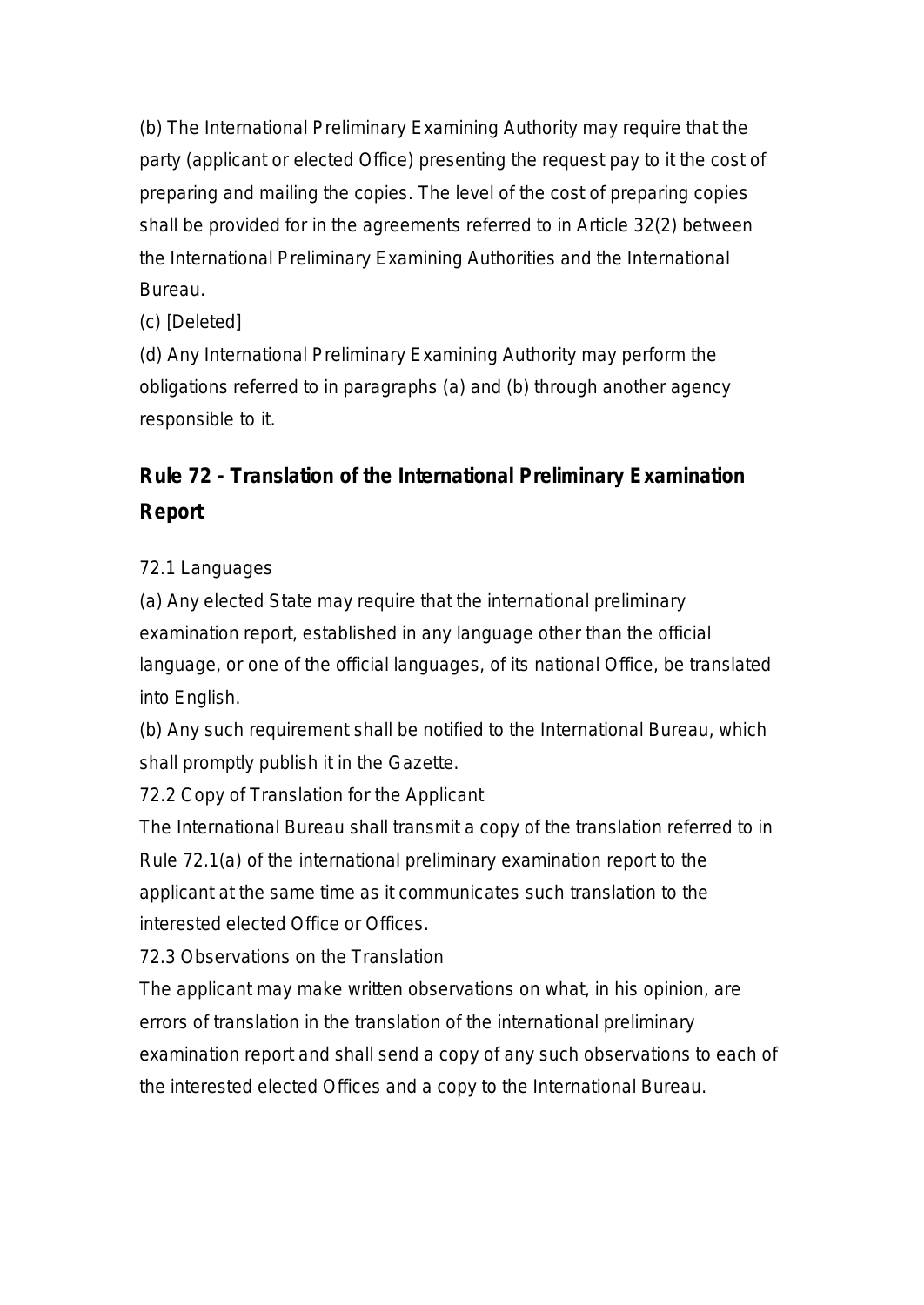# **Rule 73 - Communication of the International Preliminary Examination Report**

#### 73.1 Preparation of Copies

The International Bureau shall prepare the copies of the documents to be communicated under Article 36(3)(a).

73.2 Time Limit for Communication

The communication provided for in Article 36(3)(a) shall be effected as promptly as possible but not earlier than the communication under Article 20.

### **Rule 74 - Translations of Annexes of the International Preliminary Examination Report and Transmittal Thereof**

74.1 Contents of Translation and Time Limit for Transmittal Thereof (a) Where the furnishing of a translation of the international application is required by the elected Office under Article 39(1), the applicant shall, within the time limit applicable under Article 39(1), transmit a translation of any replacement sheet referred to in Rule 70.16 which is annexed to the international preliminary examination report, unless such sheet is in the language of the required translation of the international application. The same time limit shall apply where the furnishing of a translation of the international application to the elected Office must, because of a declaration made under Article 64(2)(a)(i), be effected within the time limit applicable under Article 22. (b) Where the furnishing under Article 39(1) of a translation of the international application is not required by the elected Office, that Office may require the applicant to furnish, within the time limit applicable under that Article, a translation into the language in which the international application was published of any replacement sheet referred to in Rule 70.16 which is annexed to the international preliminary examination report and is not in that language.

#### **Rule 75**

[Deleted]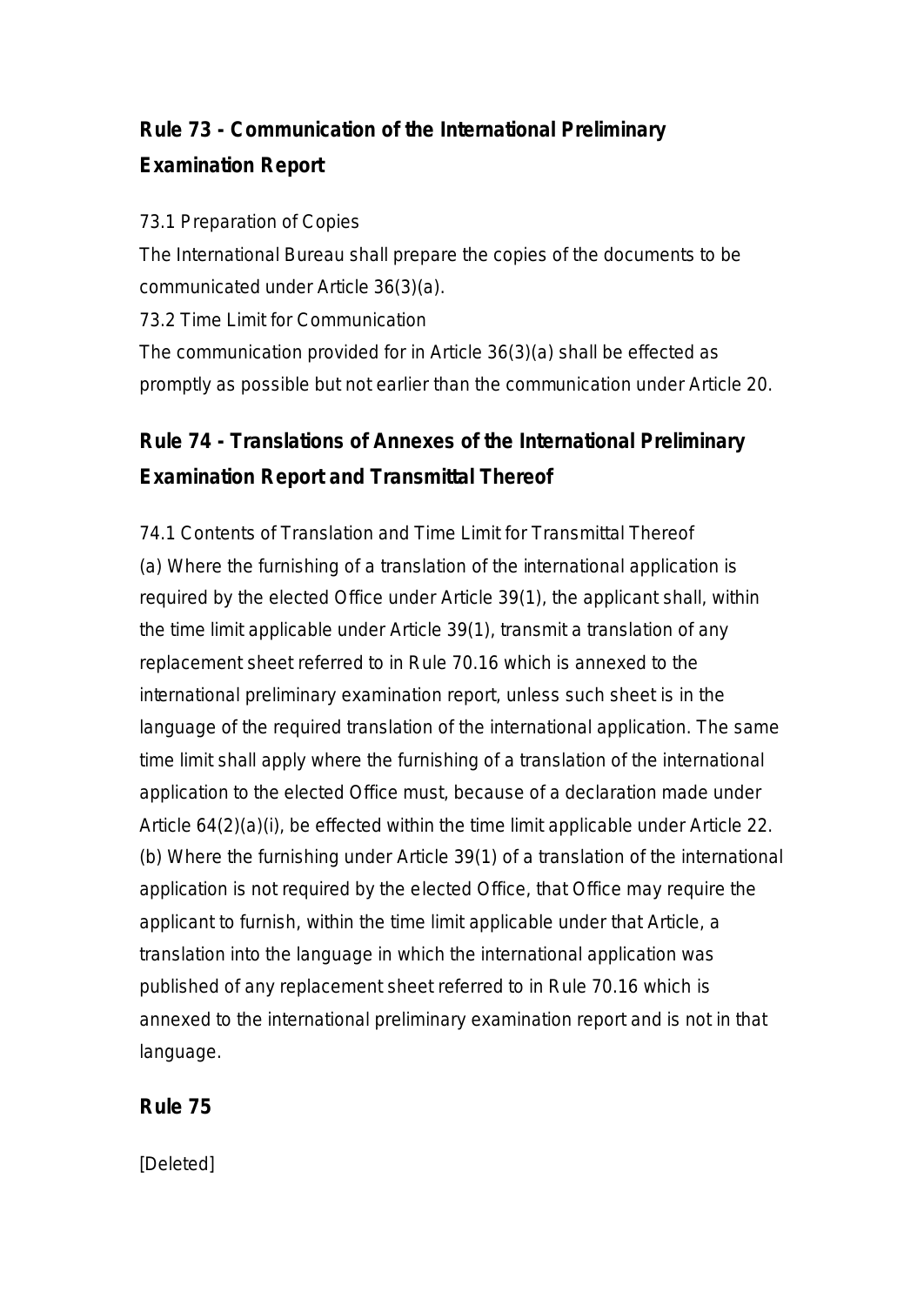# **Rule 76 - Copy, Translation and Fee Under Article 39(1); Translation of Priority Document**

76.1, 76.2 and 76.3 [Deleted]

76.4 Time Limit for Translation of Priority Document

The applicant shall not be required to furnish to any elected Office a translation of the priority document before the expiration of the applicable time limit under Article 39.

76.5 Application of Rules 22.1(g), 49 and 51bis

Rules 22.1(g), 49 and 51bis shall apply, provided that:

(i) any reference in the said Rules to the designated Office or to the designated State shall be construed as a reference to the elected Office or to the elected State, respectively;

(ii) any reference in the said Rules to Article 22 or Article 24(2) shall be construed as a reference to Article 39(1) or Article 39(3), respectively; (iii) the words "international applications filed" in Rule 49.1(c) shall be

replaced by the words "a demand submitted;"

(iv) for the purposes of Article 39(1), where an international preliminary examination report has been established, a translation of any amendment under Article 19 shall only be required if that amendment is annexed to that report.

76.6 Transitional Provision

If, on July 12, 1991, Rule 76.5(iv) is not compatible with the national law applied by the elected Office in respect of claims amended under Article 19, Rule 76.5(iv) shall not apply in that respect to that elected Office for as long as it continues not to be compatible with that law, provided that the said Office informs the International Bureau accordingly by December 31, 1991. The information received shall be promptly published by the International Bureau in the Gazette.

### **Rule 77 - Faculty Under Article 39(1)(b)**

77.1 Exercise of Faculty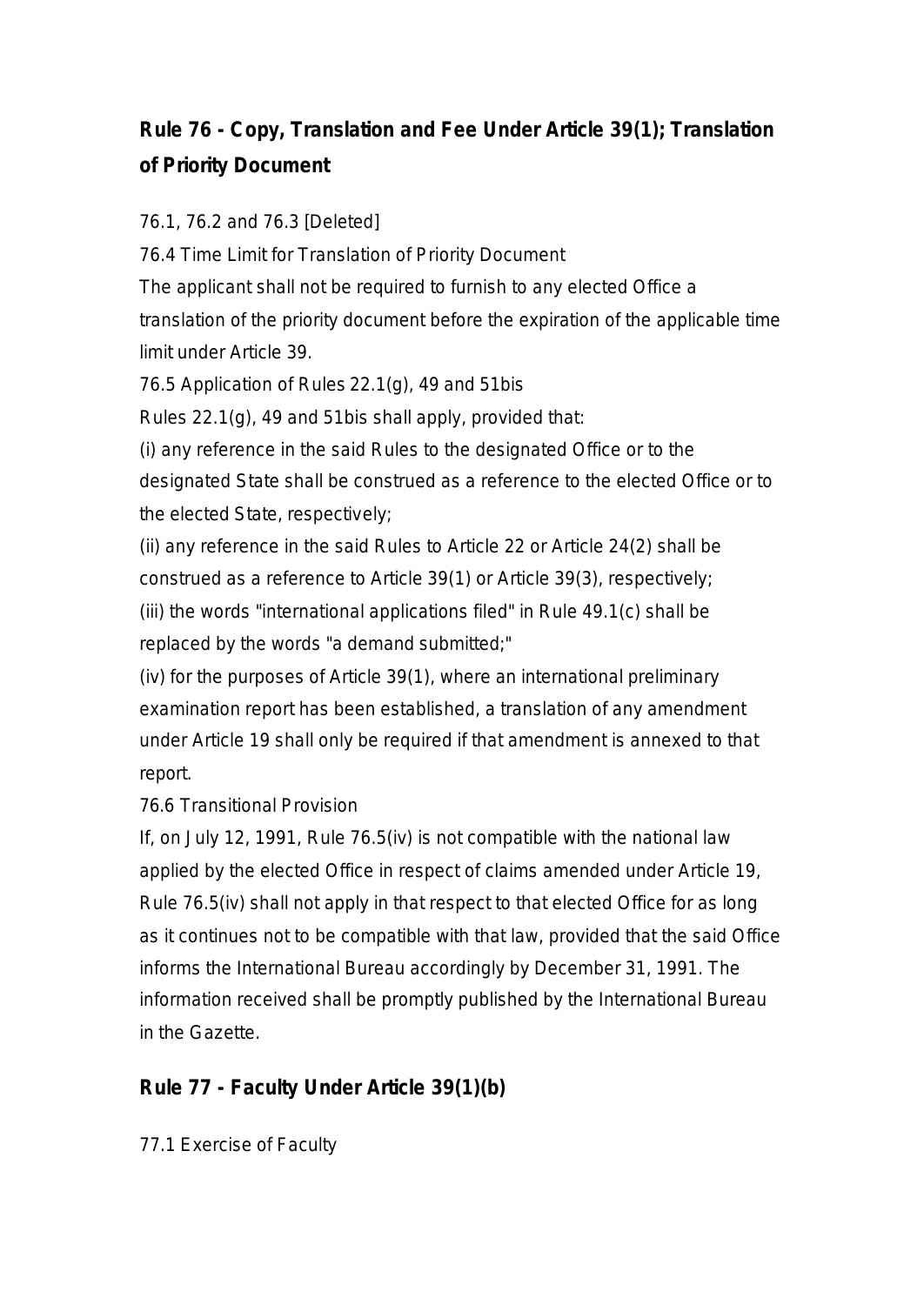(a) Any Contracting State allowing a time limit expiring later than the time limit provided for in Article 39(1)(a) shall notify the International Bureau of the time limit so fixed.

(b) Any notification received by the International Bureau under paragraph (a) shall be promptly published by the International Bureau in the Gazette. (c) Notifications concerning the shortening of the previously fixed time limit shall be effective in relation to demands submitted after the expiration of three months computed from the date on which the notification was published by the International Bureau.

(d) Notifications concerning the lengthening of the previously fixed time limit shall become effective upon publication by the International Bureau in the Gazette in respect of demands pending at the time or submitted after the date of such publication, or, if the Contracting State effecting the notification fixes some later date, as from the latter date.

### **Rule 78 - Amendment of the Claims, the Description, and the Drawings, Before Elected Offices**

78.1 Time Limit Where Election Is Effected Prior to Expiration of 19 Months from Priority Date

(a) Where the election of any Contracting State is effected prior to the expiration of the 19th month from the priority date, the applicant shall, if he so wishes, exercise the right under Article 41 to amend the claims, the description and the drawings, before the elected Office concerned within one month from the fulfillment of the requirements under Article 39(1)(a), provided that, if the transmittal of the international preliminary examination report under Article 36(1) has not taken place by the expiration of the time limit applicable under Article 39, he shall exercise the said right not later than four months after such expiration date. In either case, the applicant may exercise the said right at any other time if so permitted by the national law of the said State. (b) In any elected State in which the national law provides that examination starts only on special request, the national law may provide that the time limit within or the time at which the applicant may exercise the right under Article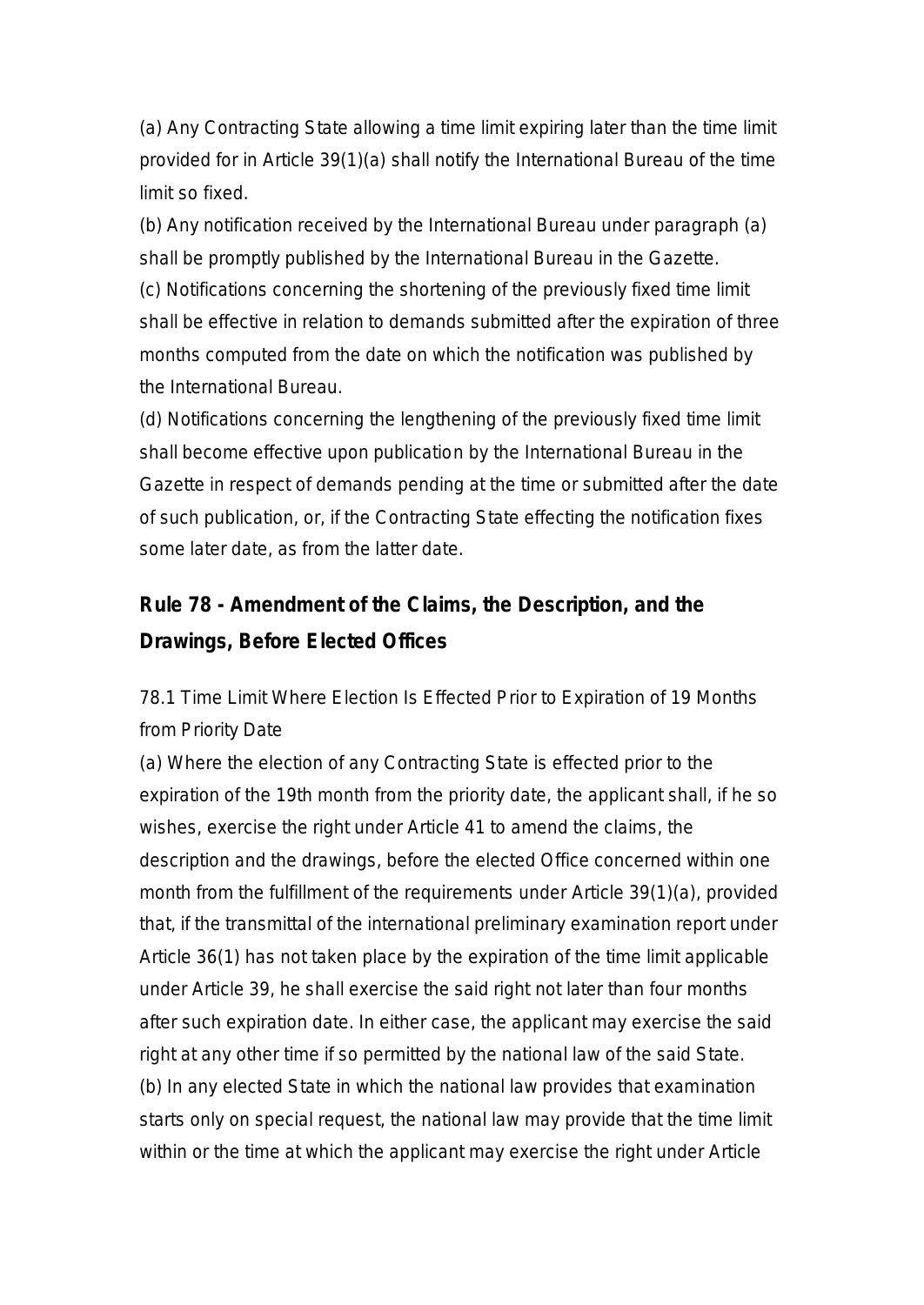41 shall, where the election of any Contracting State is effected prior to the expiration of the 19th month from the priority date, be the same as that provided by the national law for the filing of amendments in the case of the examination, on special request, of national applications, provided that such time limit shall not expire prior to, or such time shall not come before, the expiration of the time limit applicable under paragraph (a).

78.2 Time Limit Where Election Is Effected After Expiration of 19 Months from Priority Date

Where the election of any Contracting State has been effected after the expiration of the 19th month from the priority date and the applicant wishes to make amendments under Article 41, the time limit for making amendments under Article 28 shall apply.

78.3 Utility Models

The provisions of Rules 6.5 and 13.5 shall apply, mutatis mutandis, before elected Offices. If the election was made before the expiration of the 19th month from the priority date, the reference to the time limit applicable under Article 22 is replaced by a reference to the time limit applicable under Article 39.

# **Part D - Rules concerning chapter III of the Treaty**

#### **Rule 79 - Calendar**

#### 79.1 Expressing Dates

Applicants, national Offices, receiving Offices, International Searching and Preliminary Examining Authorities, and the International Bureau, shall, for the purposes of the Treaty and the Regulations, express any date in terms of the Christian era and the Gregorian calendar, or, if they use other eras and calendars, they shall also express any date in terms of the Christian era and the Gregorian calendar.

#### **Rule 80 - Computation of Time Limits**

80.1 Periods Expressed in Years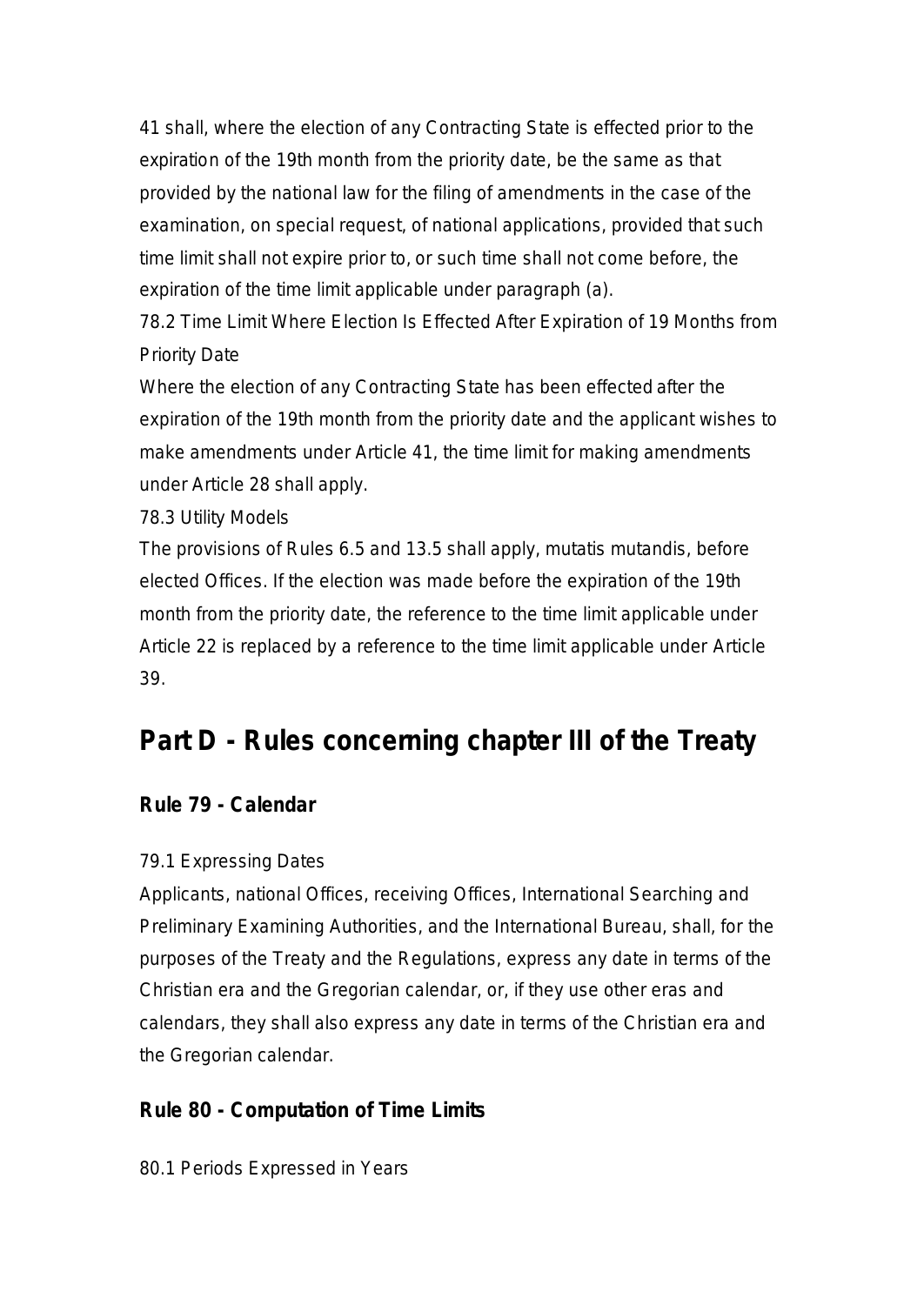When a period is expressed as one year or a certain number of years, computation shall start on the day following the day on which the relevant event occurred, and the period shall expire in the relevant subsequent year in the month having the same name and on the day having the same number as the month and the day on which the said event occurred, provided that if the relevant subsequent month has no day with the same number the period shall expire on the last day of that month.

80.2 Periods Expressed in Months

When a period is expressed as one month or a certain number of months, computation shall start on the day following the day on which the relevant event occurred, and the period shall expire in the relevant subsequent month on the day which has the same number as the day on which the said event occurred, provided that if the relevant subsequent month has no day with the same number the period shall expire on the last day of that month.

80.3 Periods Expressed in Days

When a period is expressed as a certain number of days, computation shall start on the day following the day on which the relevant event occurred, and the period shall expire on the day on which the last day of the count has been reached.

#### 80.4 Local Dates

(a) The date which is taken into consideration as the starting date of the computation of any period shall be the date which prevails in the locality at the time when the relevant event occurred.

(b) The date on which any period expires shall be the date which prevails in the locality in which the required document must be filed or the required fee must be paid.

#### 80.5 Expiration on a Non-Working Day

If the expiration of any period during which any document or fee must reach a national Office or intergovernmental organization falls on a day on which such Office or organization is not open to the public for the purposes of the transaction of official business, or on which ordinary mail is not delivered in the locality in which such Office or organization is situated, the period shall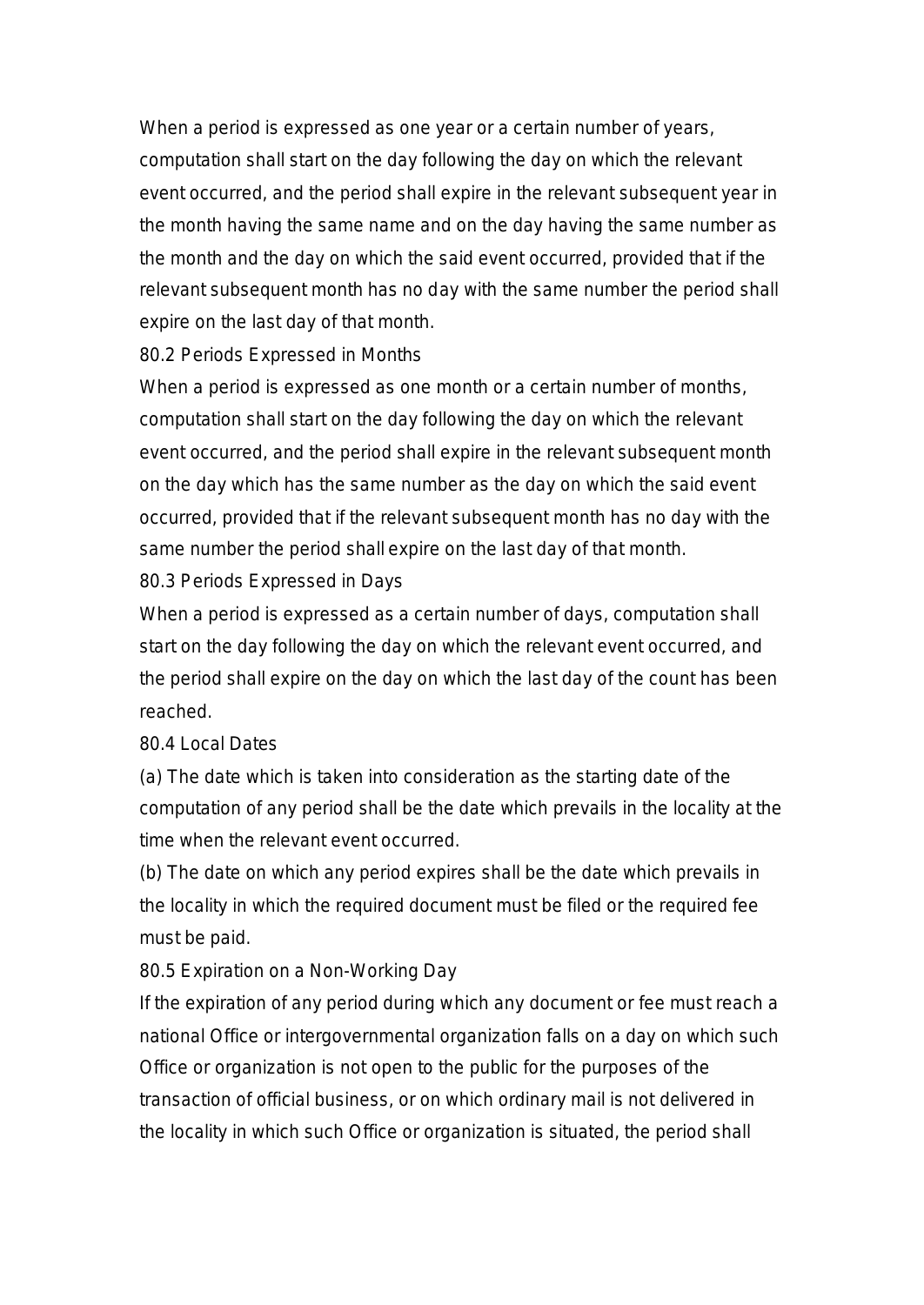expire on the next subsequent day on which neither of the said two circumstances exists.

#### 80.6 Date of Documents

Where a period starts on the day of the date of a document or letter emanating from a national Office or intergovernmental organization, any interested party may prove that the said document or letter was mailed on a day later than the date it bears, in which case the date of actual mailing shall, for the purposes of computing the period, be considered to be the date on which the period starts. Irrespective of the date on which such a document or letter was mailed, if the applicant offers to the national Office or intergovernmental organization evidence which satisfies the national Office or intergovernmental organization that the document or letter was received more than seven days after the date it bears, the national Office or intergovernmental organization shall treat the period starting from the date of the document or letter as expiring later by an additional number of days which is equal to the number of days which the document or letter was received later than seven days after the date it bears.

80.7 End of Working Day

(a) A period expiring on a given day shall expire at the moment the national Office or intergovernmental organization with which the document must be filed or to which the fee must be paid closes for business on that day. (b) Any Office or organization may depart from the provisions of paragraph (a) up to midnight on the relevant day.

#### **Rule 81 - Modification of Time Limits Fixed in the Treaty**

81.1 Proposal

(a) Any Contracting State or the Director General may propose a modification under Article 47(2).

(b) Proposals made by a Contracting State shall be presented to the Director General.

81.2 Decision by the Assembly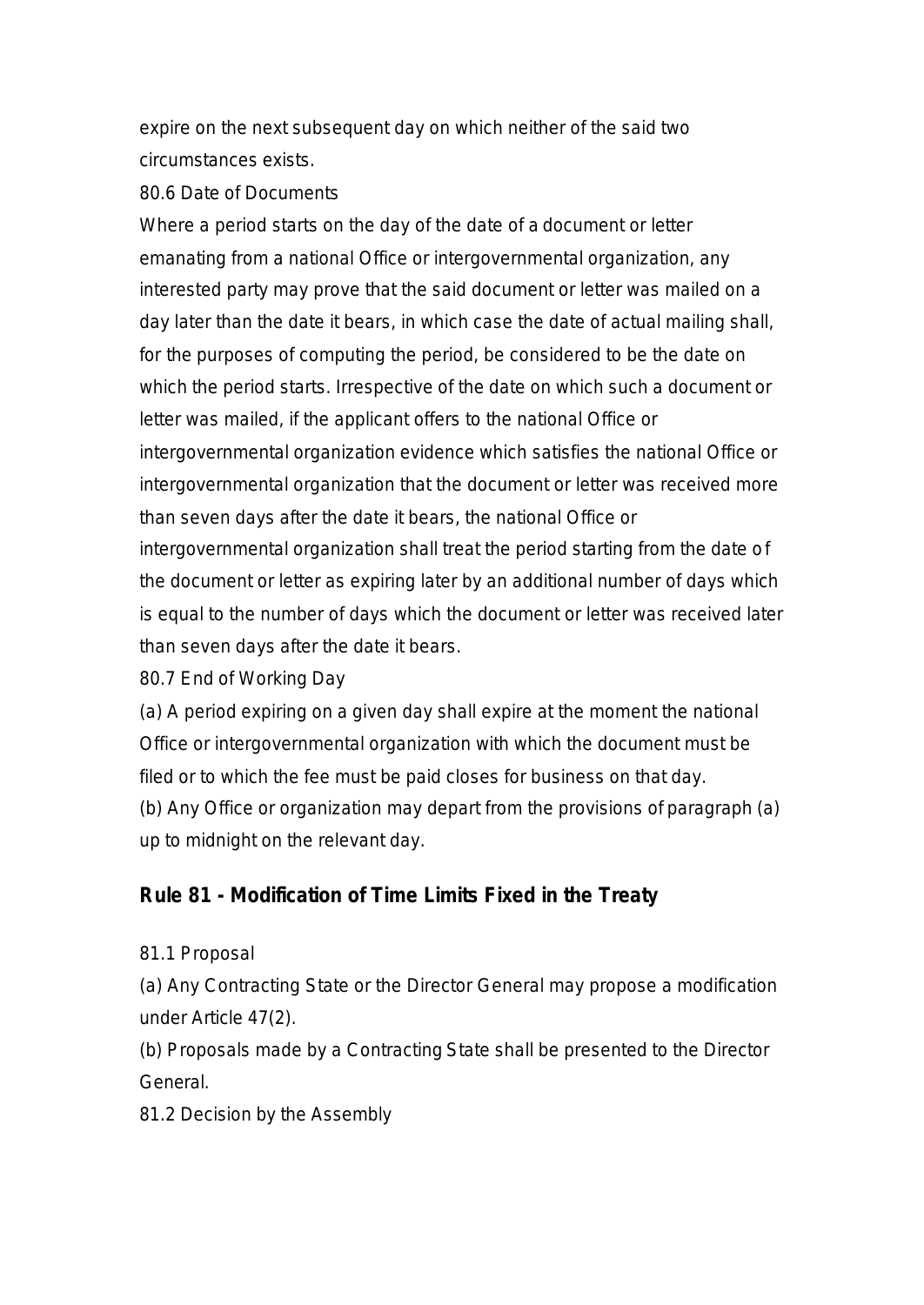(a) When the proposal is made to the Assembly, its text shall be sent by the Director General to all Contracting States at least two months in advance of that session of the Assembly whose agenda includes the proposal.

(b) During the discussion of the proposal in the Assembly, the proposal may be amended or consequential amendments proposed.

(c) The proposal shall be considered adopted if none of the Contracting States present at the time of voting votes against the proposal.

81.3 Voting by Correspondence

(a) When voting by correspondence is chosen, the proposal shall be included in a written communication from the Director General to the Contracting States, inviting them to express their vote in writing.

(b) The invitation shall fix the time limit within which the reply containing the vote expressed in writing must reach the International Bureau. That time limit shall not be less than three months from the date of the invitation.

(c) Replies must be either positive or negative. Proposals for amendments or mere observations shall not be regarded as votes.

(d) The proposal shall be considered adopted if none of the Contracting States opposes the amendment and if at least one-half of the Contracting States express either approval or indifference or abstention.

#### **Rule 82 - Irregularities in the Mail Service**

#### 82.1 Delay or Loss in Mail

(a) Any interested party may offer evidence that he has mailed the document or letter five days prior to the expiration of the time limit. Except in cases where surface mail normally arrives at its destination within two days of mailing, or where no airmail service is available, such evidence may be offered only if the mailing was by airmail. In any case, evidence may be offered only if the mailing was by mail registered by the postal authorities. (b) If the mailing, in accordance with paragraph (a), of a document or letter is proven to the satisfaction of the national Office or intergovernmental organization which is the addressee, delay in arrival shall be excused, or, if the document or letter is lost in the mail, substitution for it of a new copy shall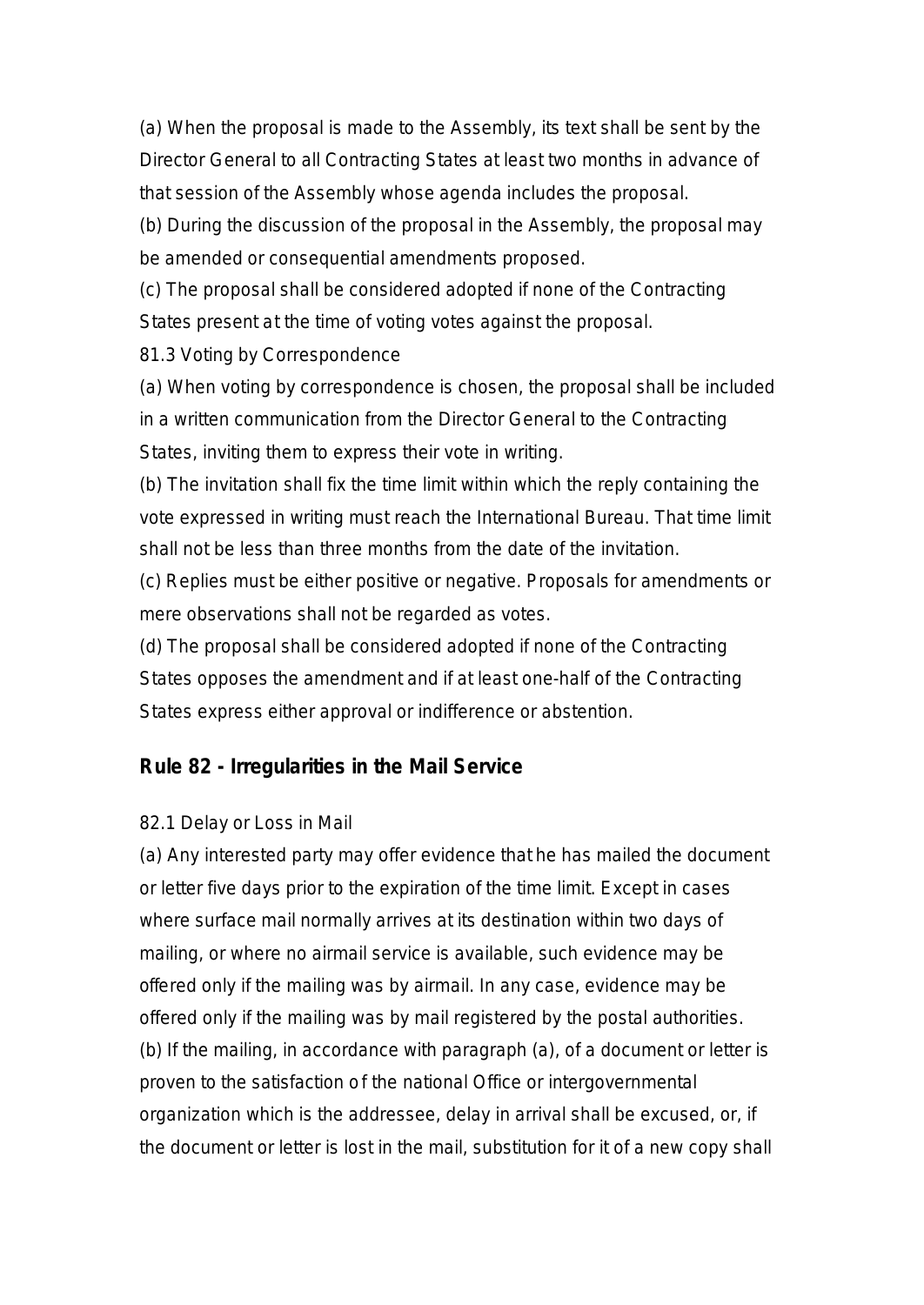be permitted, provided that the interested party proves to the satisfaction of the said Office or organization that the document or letter offered in substitution is identical with the document or letter lost.

(c) In the cases provided for in paragraph (b), evidence of mailing within the prescribed time limit, and, where the document or letter was lost, the substitute document or letter as well as the evidence concerning its identity with the document or letter lost shall be submitted within one month after the date on which the interested party noticed-or with due diligence should have noticed-the delay or the loss, and in no case later than six months after the expiration of the time limit applicable in the given case.

(d) Any national Office or intergovernmental organization which has notified the International Bureau that it will do so shall, where a delivery service other than the postal authorities is used to mail a document or letter, apply the provisions of paragraphs (a) to (c) as if the delivery service was a postal authority. In such a case, the last sentence of paragraph (a) shall not apply but evidence may be offered only if details of the mailing were recorded by the delivery service at the time of mailing. The notification may contain an indication that it applies only to mailings using specified delivery services or delivery services which satisfy specified criteria. The International Bureau shall publish the information so notified in the Gazette.

(e) Any national Office or intergovernmental organization may proceed under paragraph (d):

(i) even if, where applicable, the delivery service used was not one of those specified, or did not satisfy the criteria specified, in the relevant notification under paragraph (d), or

(ii) even if that Office or organization has not sent to the International Bureau a notification under paragraph (d).

82.2 Interruption in the Mail Service

(a) Any interested party may offer evidence that on any of the 10 days preceding the day of expiration of the time limit the postal service was interrupted on account of war, revolution, civil disorder, strike, natural calamity, or other like reason, in the locality where the interested party resides or has his place of business or is staying.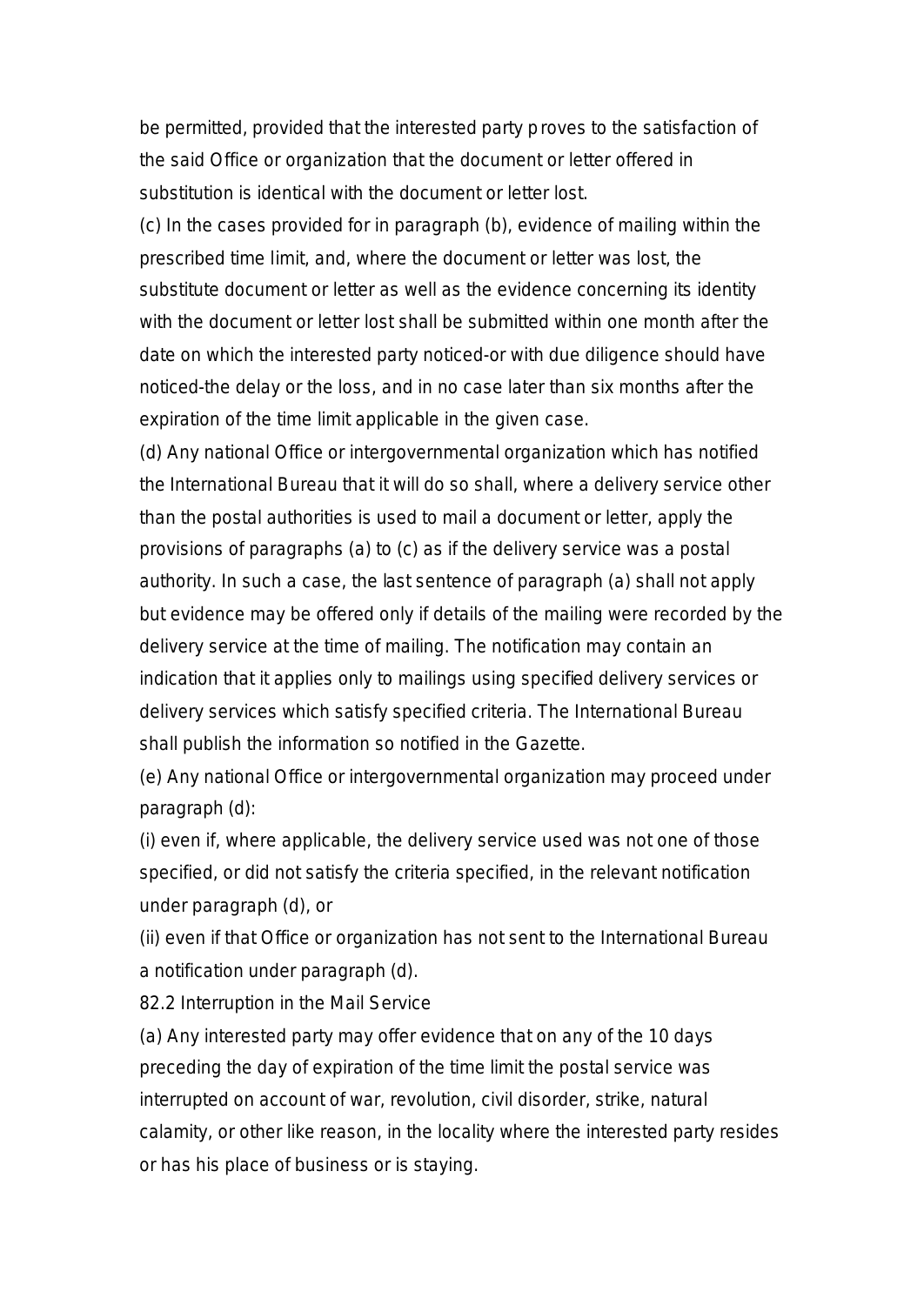(b) If such circumstances are proven to the satisfaction of the national Office or intergovernmental organization which is the addressee, delay in arrival shall be excused, provided that the interested party proves to the satisfaction of the said Office or organization that he effected the mailing within five days after the mail service was resumed. The provisions of Rule 82.1(c) shall apply mutatis mutandis.

# **Rule 82bis - Excuse by the Designated or Elected State of Delays in Meeting Certain Time Limits**

82bis.1 Meaning of "Time Limit" in Article 48(2)

The reference to "any time limit" in Article 48(2) shall be construed as comprising a reference:

(i) to any time limit fixed in the Treaty or these Regulations;

(ii) to any time limit fixed by the receiving Office, the International Searching Authority, the International Preliminary Examining Authority or the International Bureau or applicable by the receiving Office under its national law;

(iii) to any time limit fixed by, or in the national law applicable by, the designated or elected Office, for the performance of any act by the applicant before that Office.

82bis.2 Reinstatement of Rights and Other Provisions to Which Article 48(2) Applies

The provisions of the national law which is referred to in Article 48(2) concerning the excusing, by the designated or elected State, of any delay in meeting any time limit are those provisions which provide for reinstatement of rights, restoration, restitutio in integrum or further processing in spite of noncompliance with a time limit, and any other provision providing for the extension of time limits or for excusing delays in meeting time limits.

# **Rule 82ter - Rectification of Errors Made by the Receiving Office or by the International Bureau**

82ter.1 Errors Concerning the International Filing Date and the Priority Claim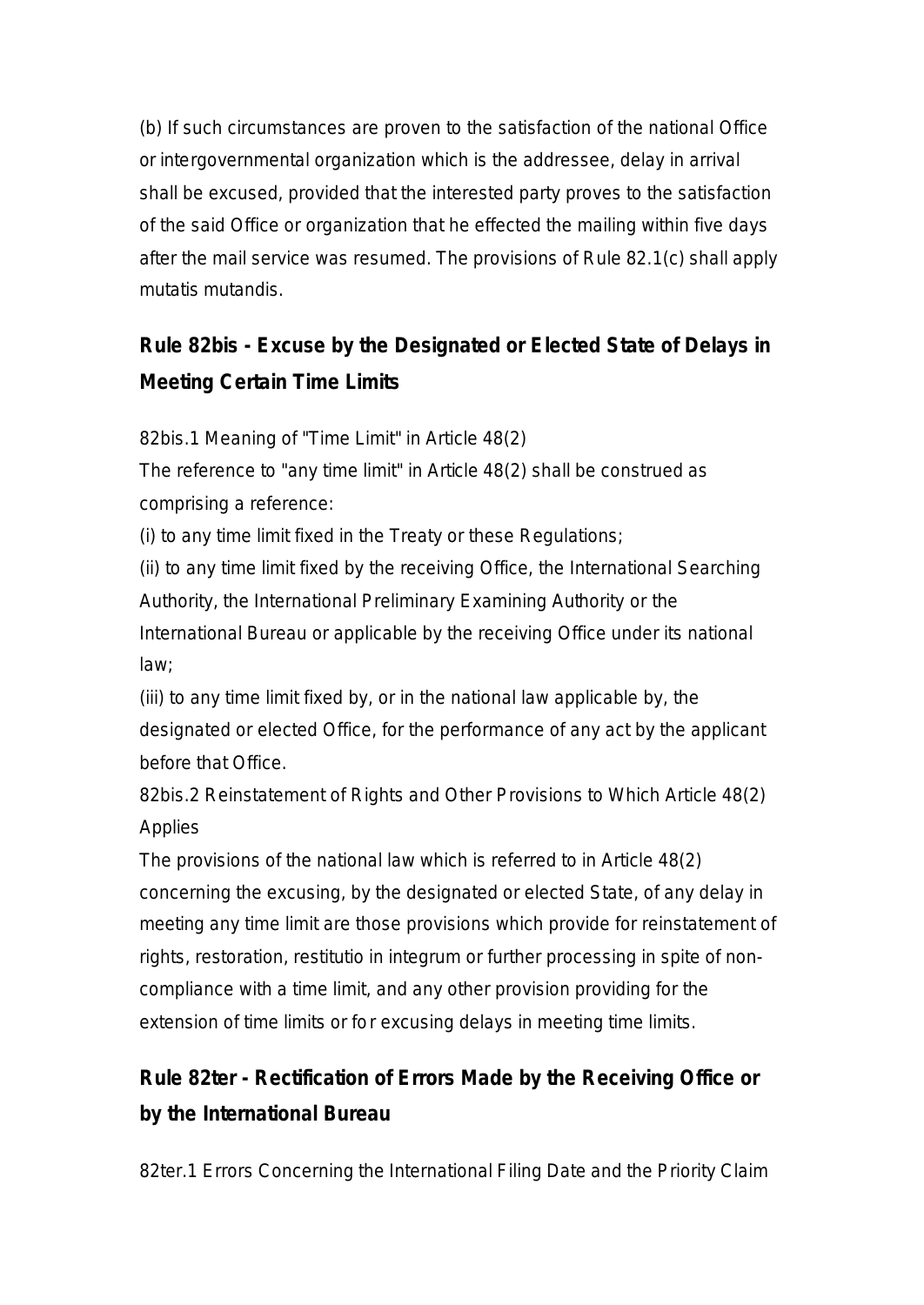If the applicant proves to the satisfaction of any designated or elected Office that the international filing date is incorrect due to an error made by the receiving Office or that the priority claim has been erroneously considered by the receiving Office or the International Bureau not to have been made, and if the error is an error such that, had it been made by the designated or elected Office itself, that Office would rectify it under the national law or national practice, the said Office shall rectify the error and shall treat the international application as if it had been accorded the rectified international filing date or as if the priority claim had not been considered not to have been made.

#### **Rule 83 - Right to Practice Before International Authorities**

#### 83.1 Proof of Right

The International Bureau, the competent International Searching Authority, and the competent International Preliminary Examining Authority, may require the production of proof of the right to practice referred to in Article 49. 83.1bis Where the International Bureau Is the Receiving Office (a) Any person who has the right to practice before the national Office of, or acting for, a Contracting State of which the applicant or, if there are two or more applicants, any of the applicants is a resident or national shall be entitled to practice in respect of the international application before the International Bureau in its capacity as receiving Office under Rule 19.1(a)(iii). (b) Any person having the right to practice before the International Bureau in its capacity as receiving Office in respect of an international application shall be entitled to practice in respect of that application before the International Bureau in any other capacity and before the competent International Searching Authority and competent International Preliminary Examining Authority.

#### 83.2 Information

(a) The national Office or the intergovernmental organization which the interested person is alleged to have a right to practice before shall, upon request, inform the International Bureau, the competent International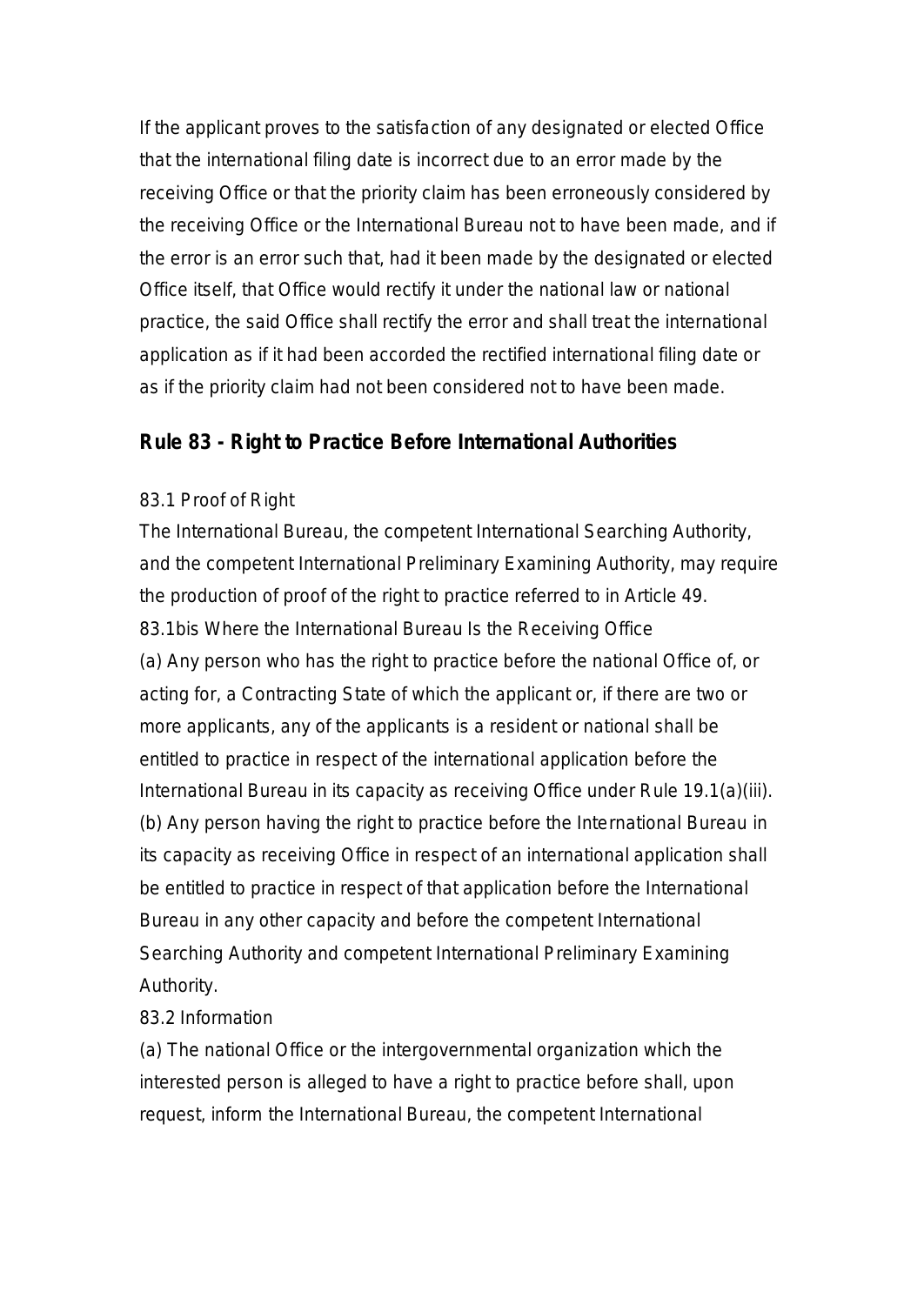Searching Authority, or the competent International Preliminary Examining Authority, whether such person has the right to practice before it. (b) Such information shall be binding upon the International Bureau, the International Searching Authority, or the International Preliminary Examining Authority, as the case may be.

# **Part E - Rules concerning chapter V of the Treaty**

### **Rule 84 - Expenses of Delegations**

84.1 Expenses Borne by Governments

The expenses of each Delegation participating in any organ established by or under the Treaty shall be borne by the Government which has appointed it.

#### **Rule 85 - Absence of Quorum in the Assembly**

#### 85.1 Voting by Correspondence

In the case provided for in Article 53(5)(b), the International Bureau shall communicate the decisions of the Assembly (other than those concerning the Assembly's own procedure) to the Contracting States which were not represented and shall invite them to express in writing their vote or abstention within a period of three months from the date of the communication. If, at the expiration of that period, the number of Contracting States having thus expressed their vote or abstention attains the number of Contracting States which was lacking for attaining the quorum in the session itself, such decisions shall take effect provided that at the same time the required majority still obtains.

#### **Rule 86 - The Gazette**

86.1 Contents and Form

(a) The Gazette referred to in Article 55(4) shall contain:

(i) for each published international application, the data specified by the Administrative Instructions taken from the front page of the pamphlet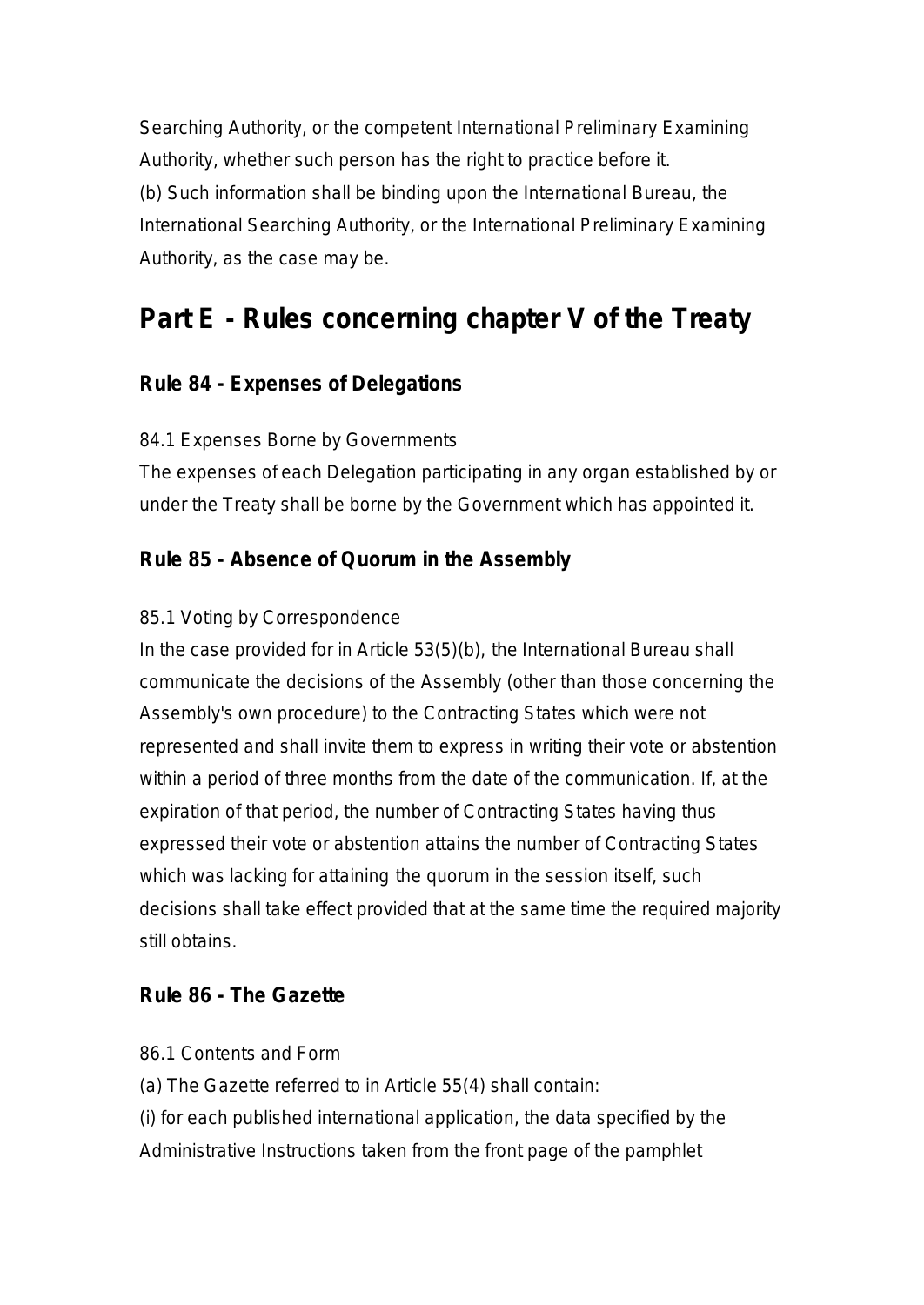published under Rule 48, the drawing (if any) appearing on the said front page, and the abstract,

(ii) the schedule of all fees payable to the receiving Offices, the International Bureau, and the International Searching and Preliminary Examining Authorities,

(iii) notices the publication of which is required under the Treaty or these Regulations,

(iv) information, if and to the extent furnished to the International Bureau by the designated or elected Offices, on the question whether the requirements provided for in Articles 22 or 39 have been complied with in respect of the international applications designating or electing the Office concerned,

(v) any other useful information prescribed by the Administrative Instructions, provided access to such information is not prohibited under the Treaty or these Regulations.

(b) The information referred to in paragraph (a) shall be made available in two forms:

(i) as a Gazette in paper form, which shall contain the data specified by the Administrative Instructions taken from the front page of the pamphlet published under Rule 48 ("bibliographic data") and the matters referred to in paragraph  $(a)(ii)$  to  $(v)$ ;

(ii) as a Gazette in electronic form, which shall contain the bibliographic data, the drawing (if any) appearing on the said front page, and the abstract.

86.2 Languages; Access to the Gazette

(a) The Gazette in paper form shall be published in a bilingual (English and French) edition. It shall also be published in editions in any other language, provided the cost of publication is assured through sales or subventions.

(b) The Assembly may order the publication of the Gazette in languages other than those referred to in paragraph (a).

(c) The Gazette in electronic form referred to in Rule 86.1(b)(ii) shall be made accessible, in English and French at the same time, by any electronic ways and means specified in the Administrative Instructions. The translations shall be ensured by the International Bureau in English and French. The International Bureau shall ensure that the making accessible of the Gazette in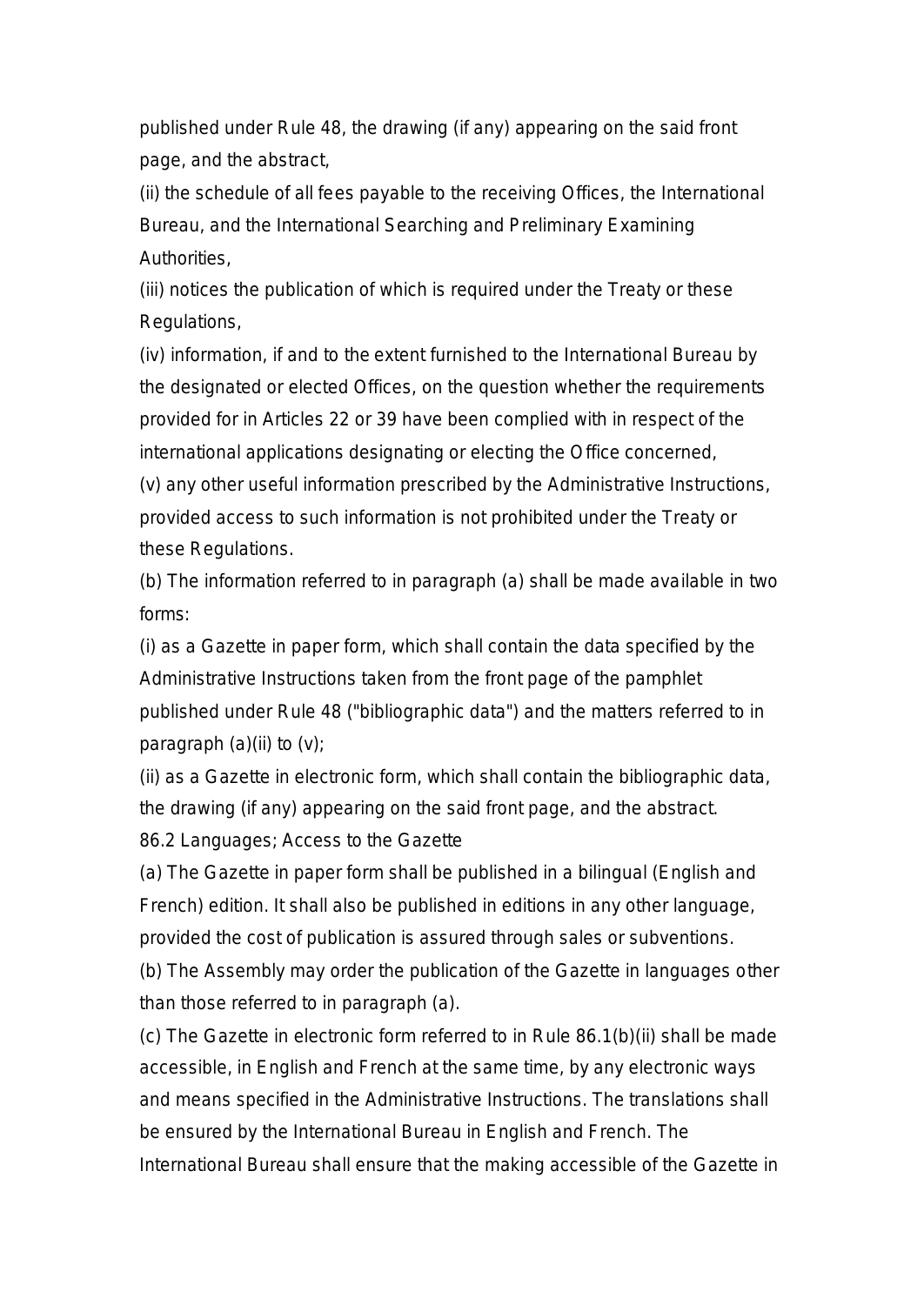electronic form shall be effected on, or as soon as possible after, the date of publication of the pamphlet containing the international application.

86.3 Frequency

The frequency of publication of the Gazette shall be determined by the Director General.

86.4 Sale

The subscription and other sale prices of the Gazette shall be determined by the Director General.

86.5 Title

The title of the Gazette shall be determined by the Director General.

86.6 Further Details

Further details concerning the Gazette may be provided for in the Administrative Instructions.

### **Rule 87 - Copies of Publications**

87.1 International Searching and Preliminary Examining Authorities Any International Searching or Preliminary Examining Authority shall have the right to receive, free of charge, two copies of every published international application, of the Gazette, and of any other publication of general interest published by the International Bureau in connection with the Treaty or these Regulations.

87.2 National Offices

(a) Any national Office shall have the right to receive, free of charge, one copy of every published international application, of the Gazette, and of any other publication of general interest published by the International Bureau in connection with the Treaty or these Regulations.

(b) The publications referred to in paragraph (a) shall be sent on special request. If any publication is available in more than one language, the request shall specify the language or languages in which it is desired.

### **Rule 88 - Amendment of the Regulations**

88.1 Requirement of Unanimity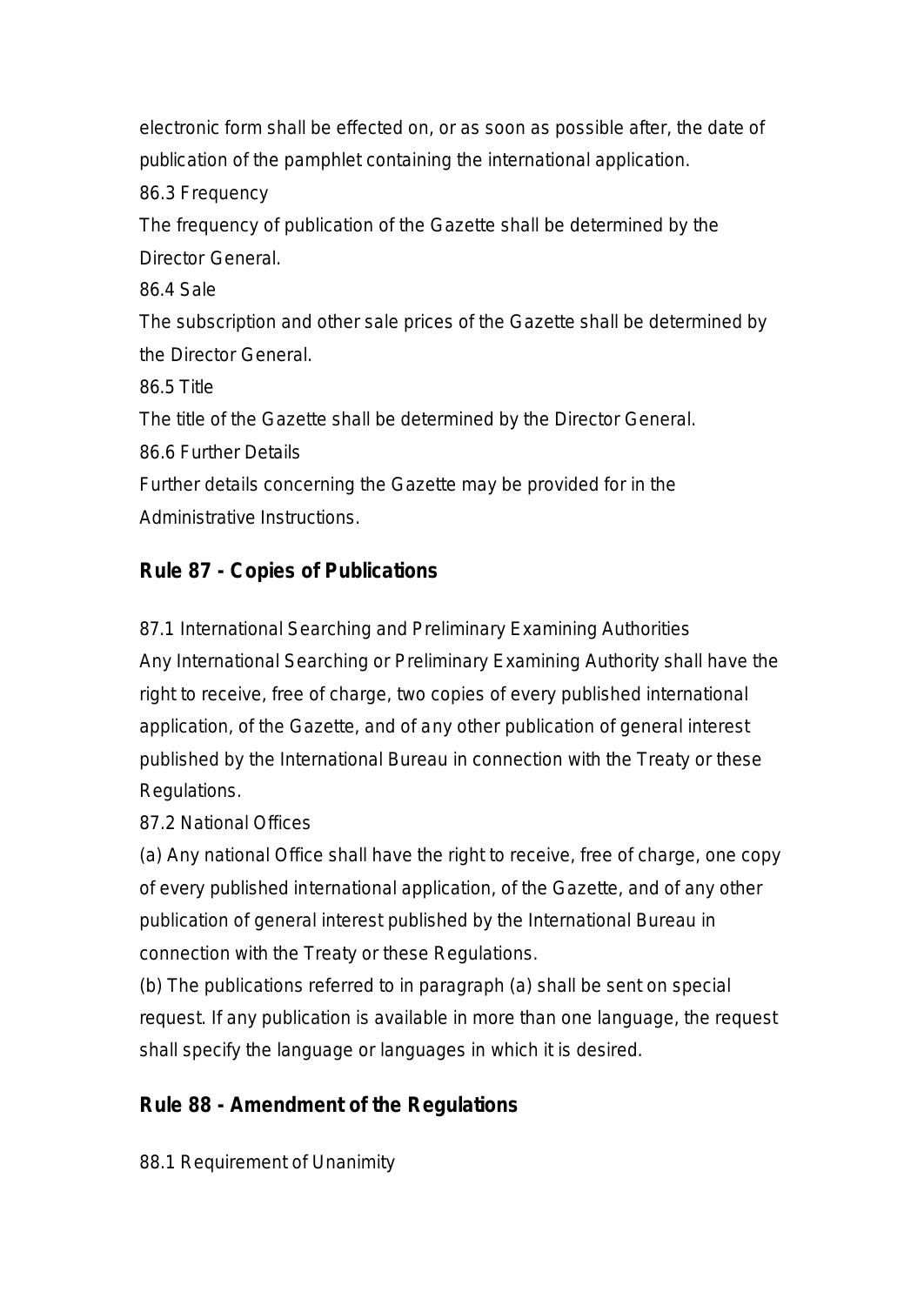Amendment of the following provisions of these Regulations shall require that no State having the right to vote in the Assembly vote against the proposed amendment:

- (i) Rule 14.1 (Transmittal Fee),
- (ii) [deleted]
- (iii) Rule 22.3 (Time Limit Under Article 12(3)),
- (iv) Rule 33 (Relevant Prior Art for International Search),
- (v) Rule 64 (Prior Art for International Preliminary Examination),
- (vi) Rule 81 (Modification of Time Limits Fixed in the Treaty),
- (vii) the present paragraph (i.e., Rule 88.1).
- 88.2 [Deleted]
- 88.3 Requirement of Absence of Opposition by Certain States

Amendment of the following provisions of these Regulations shall require that no State referred to in Article 58(3)(a)(ii) and having the right to vote in the Assembly vote against the proposed amendment:

- (i) Rule 34 (Minimum Documentation),
- (ii) Rule 39 (Subject Matter Under Article  $17(2)(a)(i)$ ),
- (iii) Rule 67 (Subject Matter Under Article  $34(4)(a)(i)$ ),
- (iv) the present paragraph (i.e., Rule 88.3).
- 88.4 Procedure

Any proposal for amending a provision referred to in Rules 88.1 or 88.3 shall, if the proposal is to be decided upon in the Assembly, be communicated to all Contracting States at least two months prior to the opening of that session of the Assembly which is called upon to make a decision on the proposal.

### **Rule 89 - Administrative Instructions**

89.1 Scope

(a) The Administrative Instructions shall contain provisions:

(i) concerning matters in respect of which these Regulations expressly refer to such Instructions,

(ii) concerning any details in respect of the application of these Regulations.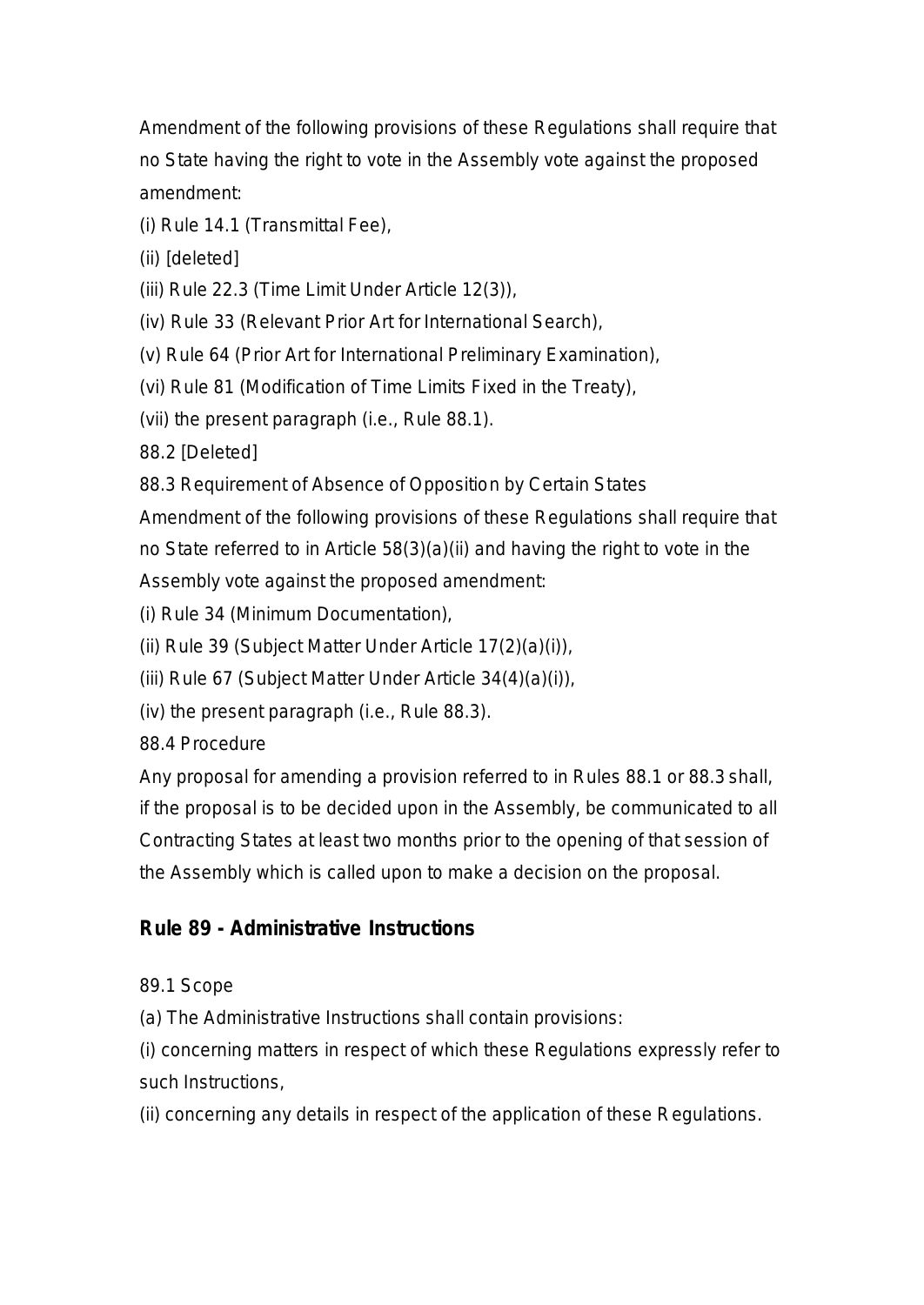(b) The Administrative Instructions shall not be in conflict with the provisions of the Treaty, these Regulations, or any agreement concluded by the International Bureau with an International Searching Authority, or an International Preliminary Examining Authority.

89.2 Source

(a) The Administrative Instructions shall be drawn up and promulgated by the Director General after consultation with the receiving Offices and the International Searching and Preliminary Examining Authorities.

(b) They may be modified by the Director General after consultation with the Offices or Authorities which have a direct interest in the proposed modification.

(c) The Assembly may invite the Director General to modify the Administrative Instructions, and the Director General shall proceed accordingly.

89.3 Publication and Entry into Force

(a) The Administrative Instructions and any modification thereof shall be published in the Gazette.

(b) Each publication shall specify the date on which the published provisions come into effect. The dates may be different for different provisions, provided that no provision may be declared effective prior to its publication in the Gazette.

# **Part F - Rules concerning several chapters of the Treaty**

**Rule 89bis - Filing, Processing and Transmission of International Applications and Other Documents in Electronic Form or by Electronic Means**

89bis.1 International Applications

(a) International applications may, subject to paragraphs (b) to (e), be filed and processed in electronic form or by electronic means, in accordance with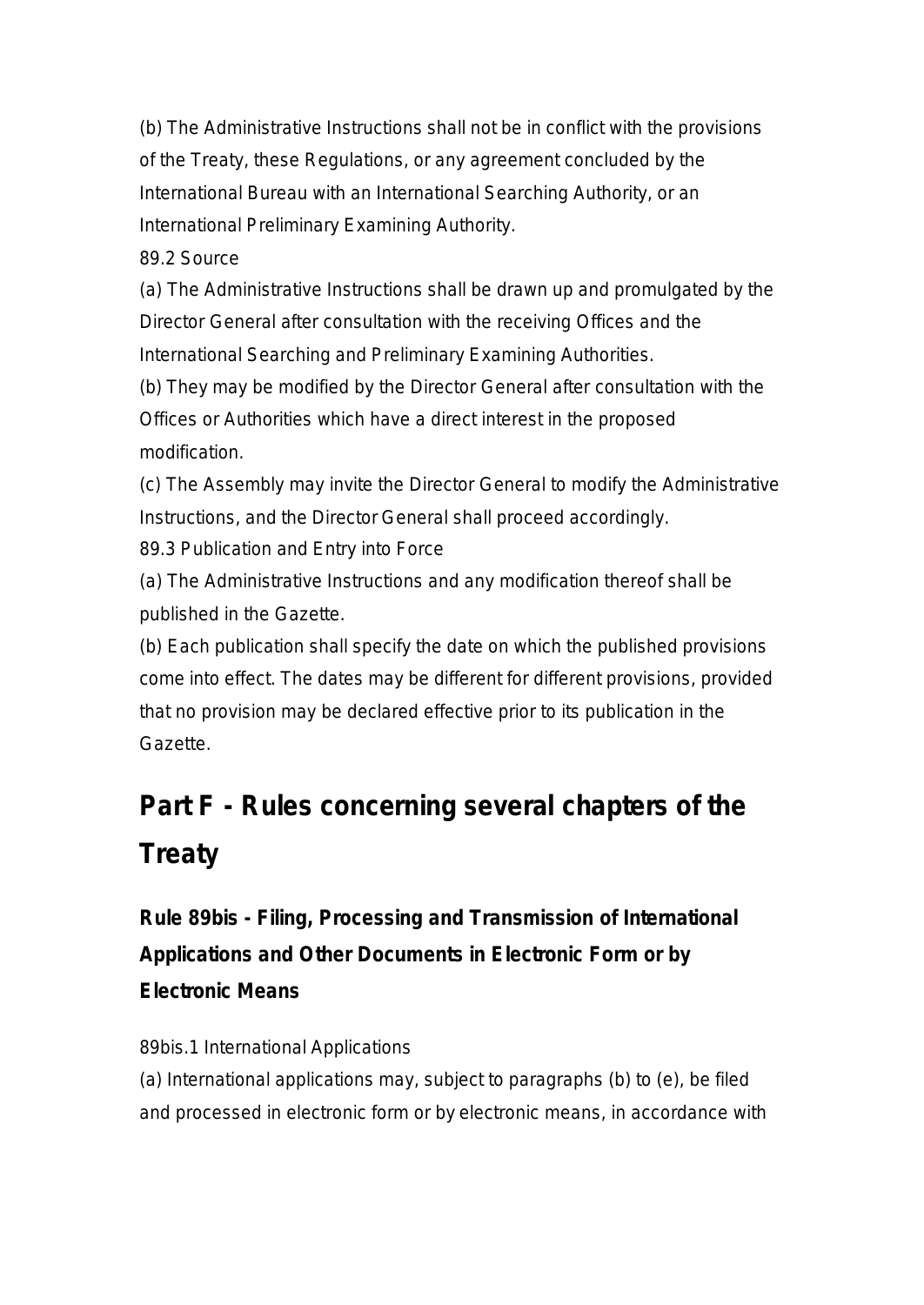the Administrative Instructions, provided that any receiving Office shall permit the filing of international applications on paper.

(b) These Regulations shall apply mutatis mutandis to international applications filed in electronic form or by electronic means, subject to any special provisions of the Administrative Instructions.

(c) The Administrative Instructions shall set out the provisions and requirements in relation to the filing and processing of international applications filed, in whole or in part, in electronic form or by electronic means, including but not limited to, provisions and requirements in relation to acknowledgment of receipt, procedures relating to the according of an international filing date, physical requirements and the consequences of noncompliance with those requirements, signature of documents, means of authentication of documents and of the identity of parties communicating with Offices and authorities, and the operation of Article 12 in relation to the home copy, the record copy and the search copy, and may contain different provisions and requirements in relation to international applications filed in different languages.

(d) No national Office or intergovernmental organization shall be obliged to receive or process international applications filed in electronic form or by electronic means unless it has notified the International Bureau that it is prepared to do so in compliance with the applicable provisions of the Administrative Instructions. The International Bureau shall publish the information so notified in the Gazette.

(e) No receiving Office which has given the International Bureau a notification under paragraph (d) may refuse to process an international application filed in electronic form or by electronic means which complies with the applicable requirements under the Administrative Instructions.

89bis.2 Other Documents

Rule 89bis.1 shall apply mutatis mutandis to other documents and correspondence relating to international applications.

89bis.3 Transmittal Between Offices

Where the Treaty, these Regulations or the Administrative Instructions provide for documents, notifications, communications or correspondence to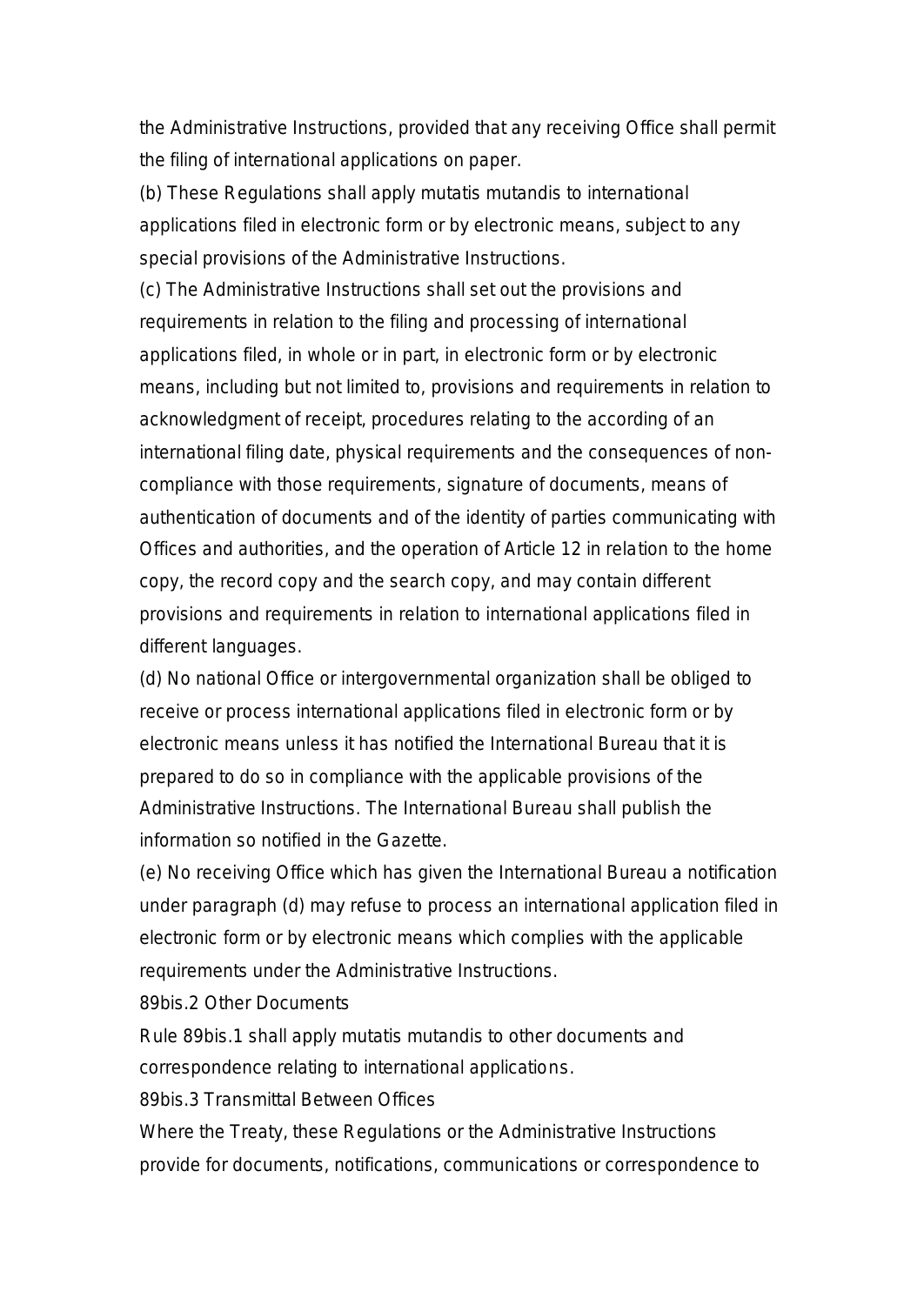be transmitted by one national Office or intergovernmental organization to another, such transmittal may, where so agreed by both the sender and the receiver, be effected in electronic form or by electronic means.

#### **Rule 89ter - Copies in Electronic Form of Documents Filed on Paper**

89ter.1 Copies in Electronic Form of Documents Filed on Paper Any national Office or intergovernmental organization may provide that, where an international application or other document relating to an international application is filed on paper, a copy thereof in electronic form, in accordance with the Administrative Instructions, may be furnished by the applicant.

#### **Rule 90 - Agents and Common Representatives**

#### 90.1 Appointment as Agent

(a) A person having the right to practice before the national Office with which the international application is filed or, where the international application is filed with the International Bureau, having the right to practice in respect of the international application before the International Bureau as receiving Office may be appointed by the applicant as his agent to represent him before the receiving Office, the International Bureau, the International Searching Authority and the International Preliminary Examining Authority. (b) A person having the right to practice before the national Office or

intergovernmental organization which acts as the International Searching Authority may be appointed by the applicant as his agent to represent him specifically before that Authority.

(c) A person having the right to practice before the national Office or intergovernmental organization which acts as the International Preliminary Examining Authority may be appointed by the applicant as his agent to represent him specifically before that Authority.

(d) An agent appointed under paragraph (a) may, unless otherwise indicated in the document appointing him, appoint one or more sub-agents to represent the applicant as the applicant's agent: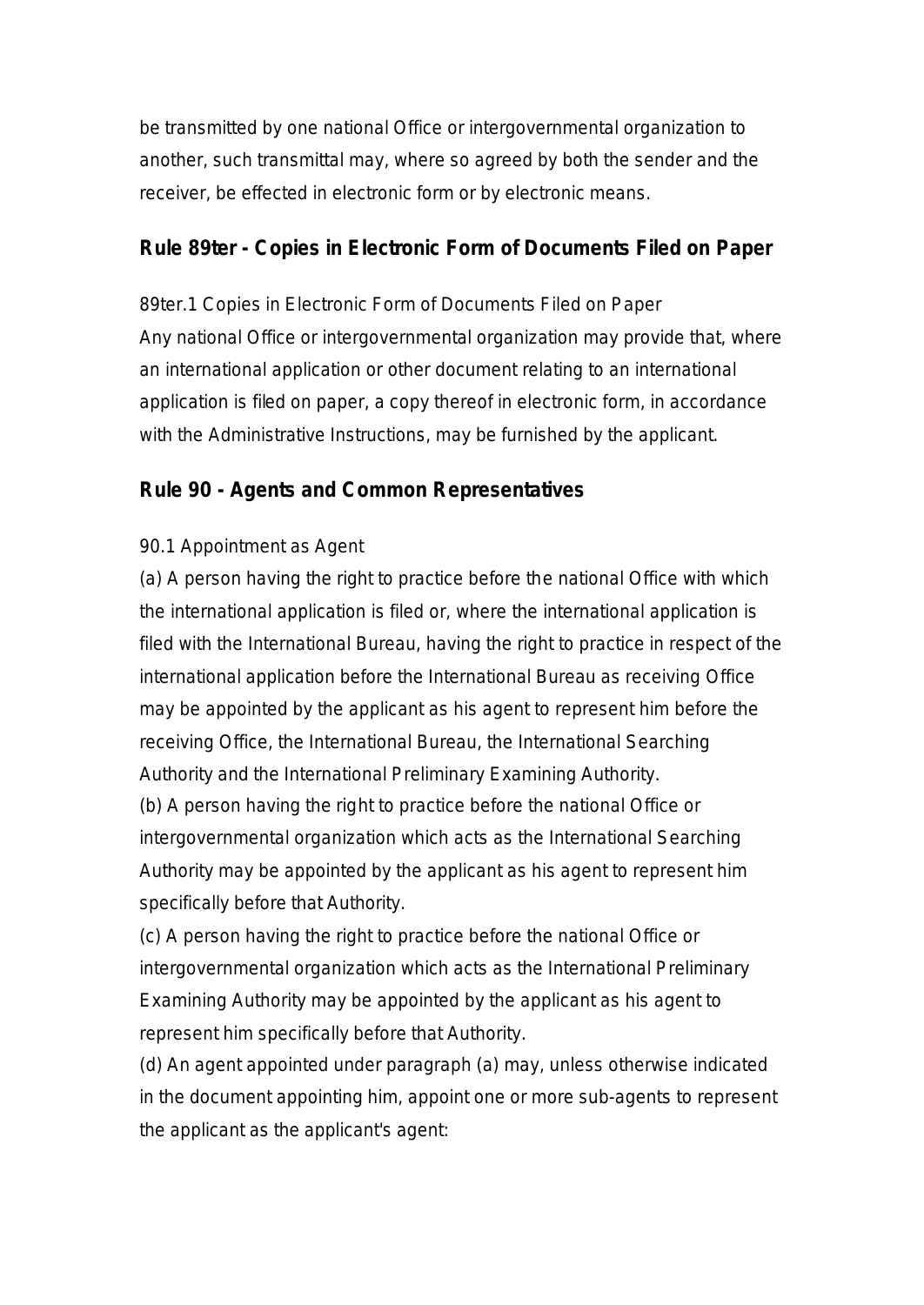(i) before the receiving Office, the International Bureau, the International Searching Authority and the International Preliminary Examining Authority, provided that any person so appointed as sub-agent has the right to practice before the national Office with which the international application was filed or to practice in respect of the international application before the International Bureau as receiving Office, as the case may be;

(ii) specifically before the International Searching Authority or the International Preliminary Examining Authority, provided that any person so appointed as sub-agent has the right to practice before the national Office or intergovernmental organization which acts as the International Searching Authority or International Preliminary Examining Authority, as the case may be.

90.2 Common Representative

(a) Where there are two or more applicants and the applicants have not appointed an agent representing all of them (a "common agent") under Rule 90.1(a), one of the applicants who is entitled to file an international application according to Article 9 may be appointed by the other applicants as their common representative.

(b) Where there are two or more applicants and all the applicants have not appointed a common agent under Rule 90.1(a) or a common representative under paragraph (a), the applicant first named in the request who is entitled according to Rule 19.1 to file an international application with the receiving Office shall be considered to be the common representative of all the applicants.

90.3 Effects of Acts by or in Relation to Agents and Common Representatives (a) Any act by or in relation to an agent shall have the effect of an act by or in relation to the applicant or applicants concerned.

(b) If there are two or more agents representing the same applicant or applicants, any act by or in relation to any of those agents shall have the effect of an act by or in relation to the said applicant or applicants.

(c) Subject to Rule 90bis.5(a), second sentence, any act by or in relation to a common representative or his agent shall have the effect of an act by or in relation to all the applicants.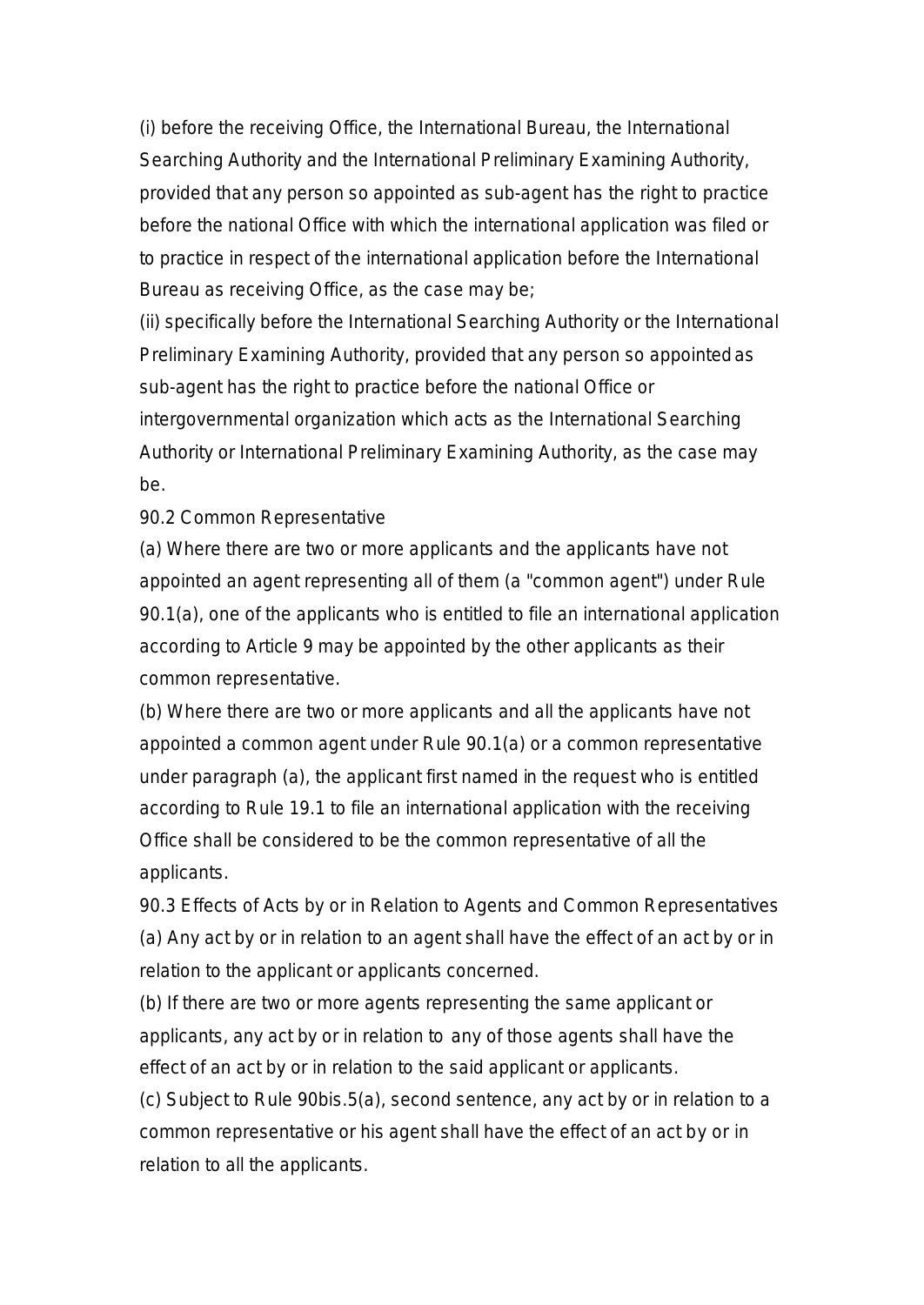90.4 Manner of Appointment of Agent or Common Representative

(a) The appointment of an agent shall be effected by the applicant signing the request, the demand or a separate power of attorney. Where there are two or more applicants, the appointment of a common agent or common representative shall be effected by each applicant signing, at his choice, the request, the demand or a separate power of attorney.

(b) Subject to Rule 90.5, a separate power of attorney shall be submitted to either the receiving Office or the International Bureau, provided that, where a power of attorney appoints an agent under Rule 90.1(b), (c) or (d)(ii), it shall be submitted to the International Searching Authority or the International Preliminary Examining Authority, as the case may be.

(c) If the separate power of attorney is not signed, or if the required separate power of attorney is missing, or if the indication of the name or address of the appointed person does not comply with Rule 4.4, the power of attorney shall be considered non-existent unless the defect is corrected.

90.5 General Power of Attorney

(a) Appointment of an agent in relation to a particular international application may be effected by referring in the request, the demand or a separate notice to an existing separate power of attorney appointing that agent to represent the applicant in relation to any international application which may be filed by that applicant (i.e., a "general power of attorney"), provided that:

(i) the general power of attorney has been deposited in accordance with paragraph (b), and

(ii) a copy of it is attached to the request, the demand or the separate notice, as the case may be; that copy need not be signed.

(b) The general power of attorney shall be deposited with the receiving Office, provided that, where it appoints an agent under Rule 90.1(b), (c) or (d)(ii), it shall be deposited with the International Searching Authority or the International Preliminary Examining Authority, as the case may be. 90.6 Revocation and Renunciation

(a) Any appointment of an agent or common representative may be revoked by the persons who made the appointment or by their successors in title, in which case any appointment of a sub-agent under Rule 90.1(d) by that agent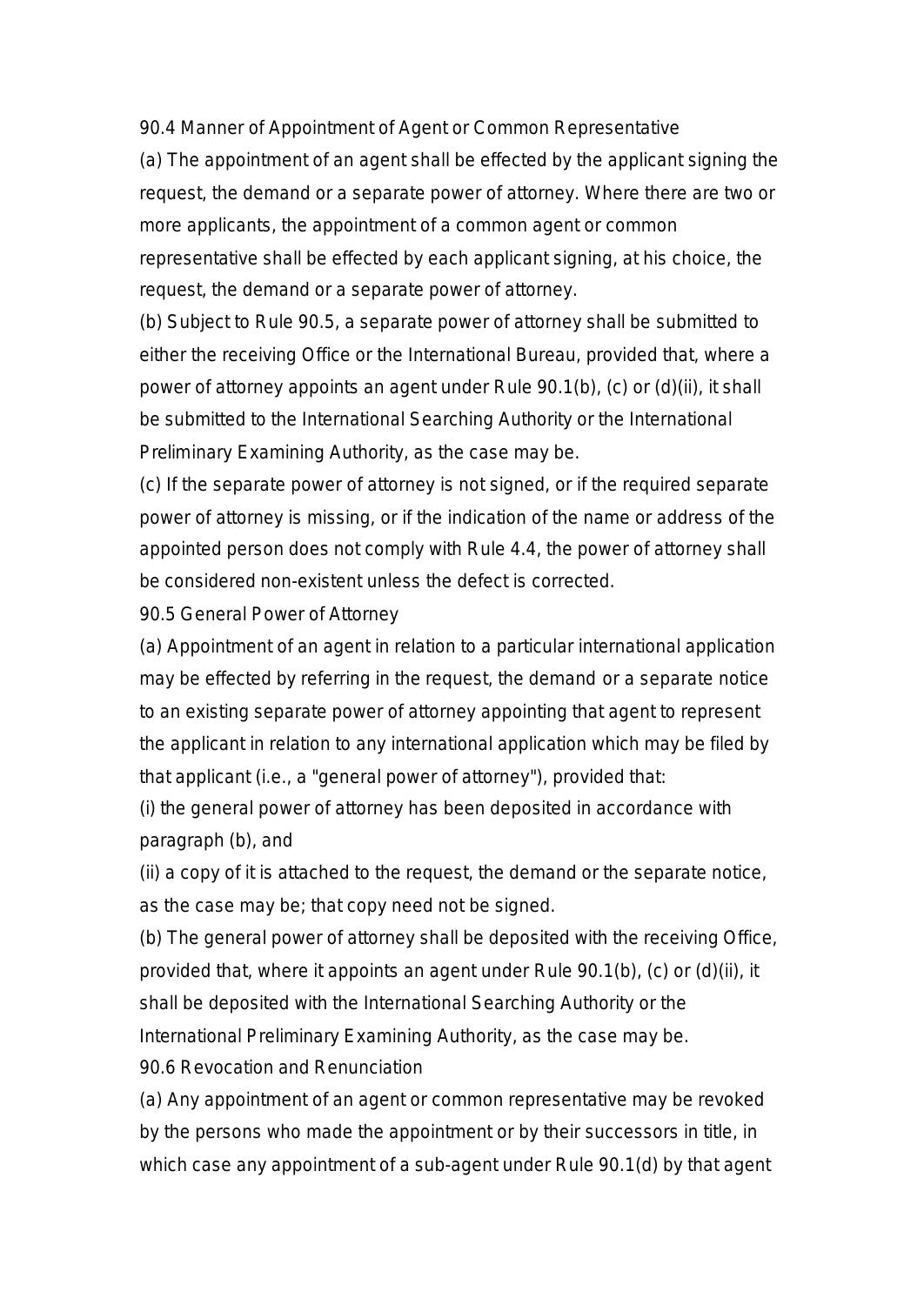shall also be considered as revoked. Any appointment of a sub-agent under Rule 90.1(d) may also be revoked by the applicant concerned.

(b) The appointment of an agent under Rule 90.1(a) shall, unless otherwise indicated, have the effect of revoking any earlier appointment of an agent made under that Rule.

(c) The appointment of a common representative shall, unless otherwise indicated, have the effect of revoking any earlier appointment of a common representative.

(d) An agent or a common representative may renounce his appointment by a notification signed by him.

(e) Rule 90.4(b) and (c) shall apply, mutatis mutandis, to a document containing a revocation or renunciation under this Rule.

### **Rule 90bis - Withdrawals**

90bis.1 Withdrawal of the International Application

(a) The applicant may withdraw the international application at any time prior to the expiration of 20 months from the priority date or, where Article 39(1) applies, prior to the expiration of 30 months from the priority date.

(b) Withdrawal shall be effective on receipt of a notice addressed by the applicant, at his option, to the International Bureau, to the receiving Office or, where Article 39(1) applies, to the International Preliminary Examining Authority.

(c) No international publication of the international application shall be effected if the notice of withdrawal sent by the applicant or transmitted by the receiving Office or the International Preliminary Examining Authority reaches the International Bureau before the technical preparations for international publication have been completed.

90bis.2 Withdrawal of Designations

(a) The applicant may withdraw the designation of any designated State at any time prior to the expiration of 20 months from the priority date or, where Article 39(1) applies in respect of that State, prior to the expiration of 30 months from the priority date. Withdrawal of the designation of a State which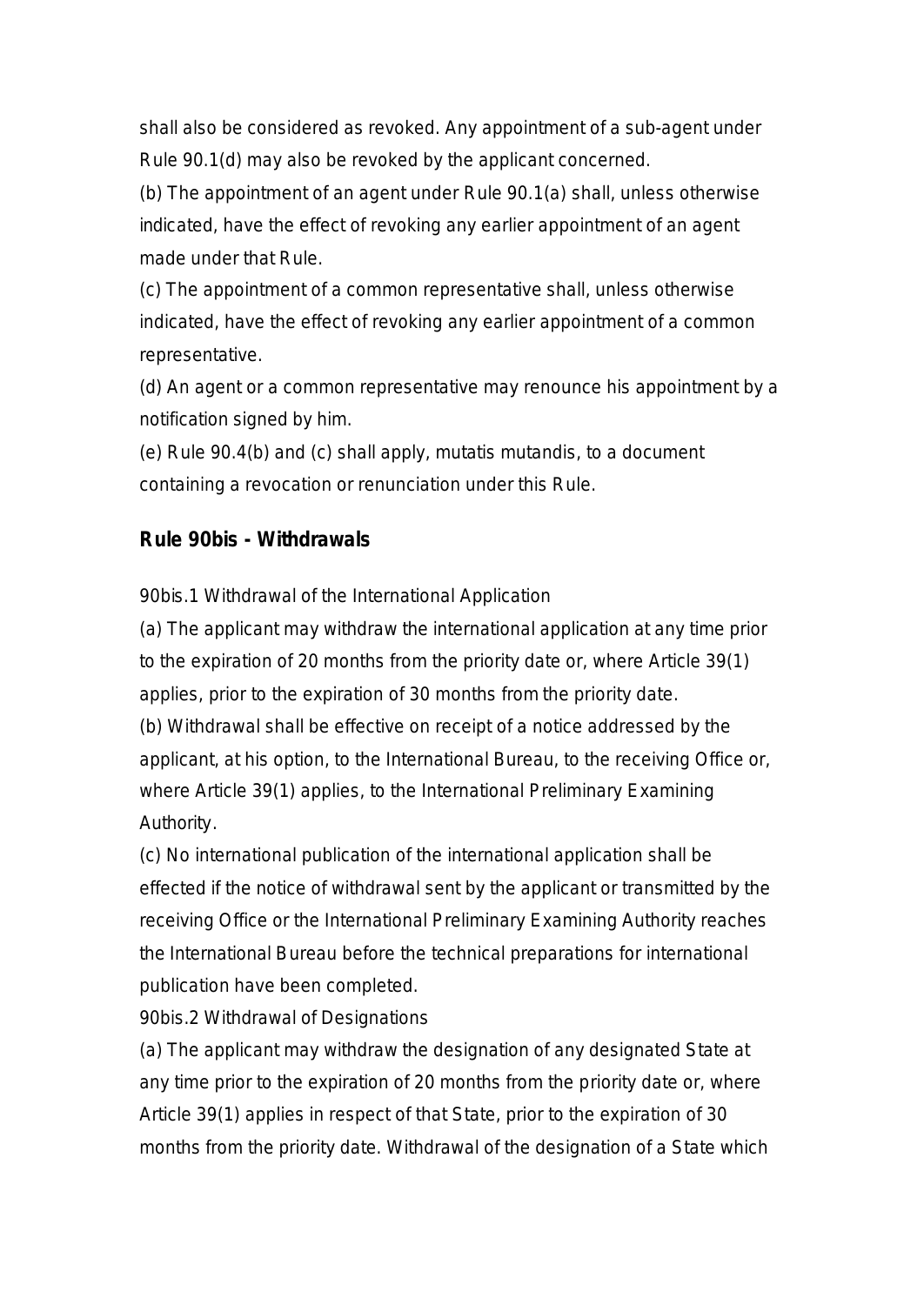has been elected shall entail withdrawal of the corresponding election under Rule 90bis.4.

(b) Where a State has been designated for the purpose of obtaining both a national patent and a regional patent, withdrawal of the designation of that State shall be taken to mean withdrawal of only the designation for the purpose of obtaining a national patent, except where otherwise indicated. (c) Withdrawal of the designations of all designated States shall be treated as withdrawal of the international application under Rule 90bis.1.

(d) Withdrawal shall be effective on receipt of a notice addressed by the applicant, at his option, to the International Bureau, to the receiving Office or, where Article 39(1) applies, to the International Preliminary Examining Authority.

(e) No international publication of the designation shall be effected if the notice of withdrawal sent by the applicant or transmitted by the receiving Office or the International Preliminary Examining Authority reaches the International Bureau before the technical preparations for international publication have been completed.

90bis.3 Withdrawal of Priority Claims

(a) The applicant may withdraw a priority claim, made in the international application under Article 8(1), at any time prior to the expiration of 20 months from the priority date or, where Article 39(1) applies, 30 months from the priority date.

(b) Where the international application contains more than one priority claim, the applicant may exercise the right provided for in paragraph (a) in respect of one or more or all of the priority claims.

(c) Withdrawal shall be effective on receipt of a notice addressed by the applicant, at his option, to the International Bureau, to the receiving Office or, where Article 39(1) applies, to the International Preliminary Examining Authority.

(d) Where the withdrawal of a priority claim causes a change in the priority date, any time limit which is computed from the original priority date and which has not already expired shall, subject to paragraph (e), be computed from the priority date resulting from that change.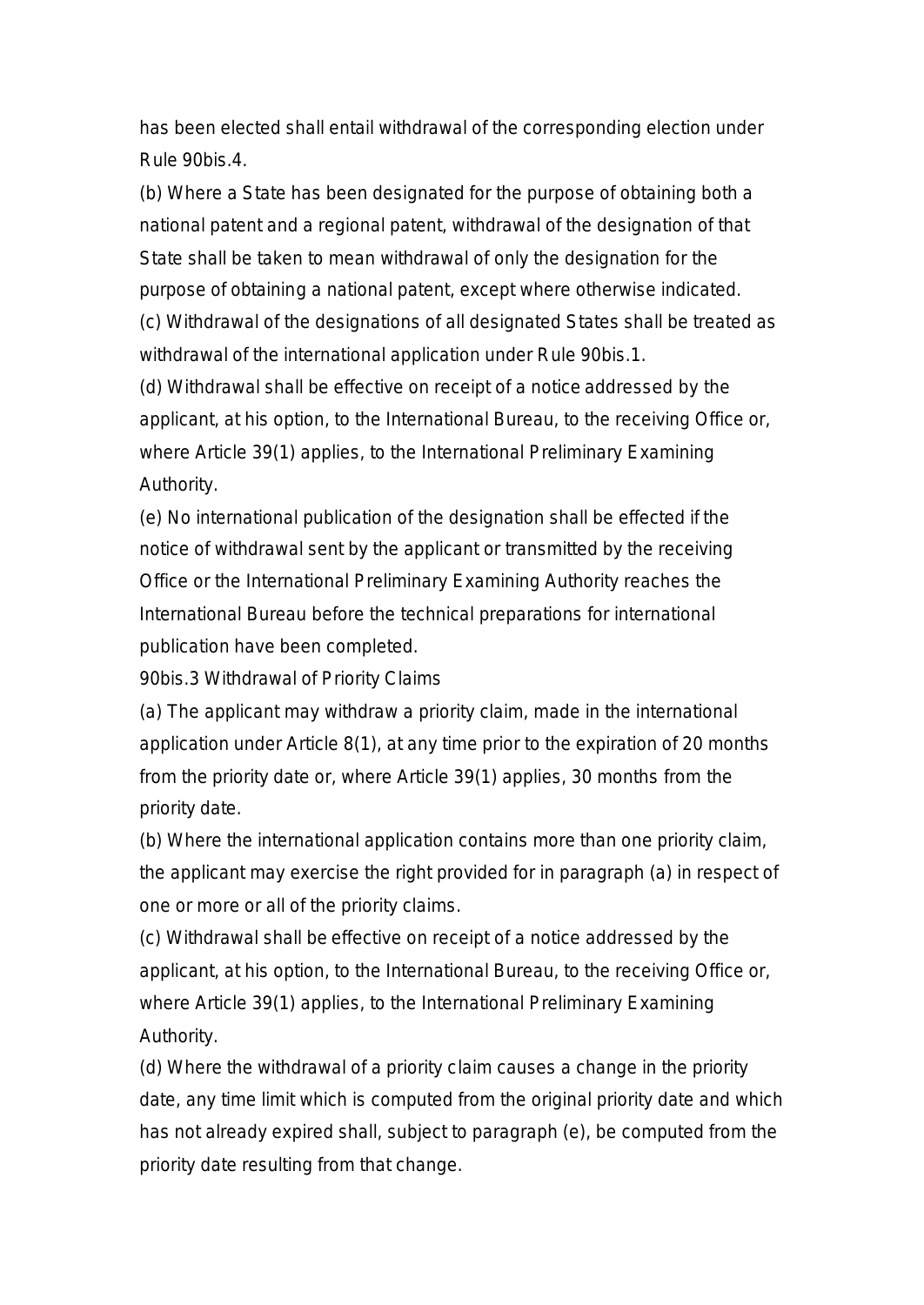(e) In the case of the time limit referred to in Article 21(2)(a), the International Bureau may nevertheless proceed with the international publication on the basis of the said time limit as computed from the original priority date if the notice of withdrawal sent by the applicant or transmitted by the receiving Office or the International Preliminary Examining Authority reaches the International Bureau after the completion of the technical preparations for international publication.

90bis.4 Withdrawal of the Demand, or of Elections

(a) The applicant may withdraw the demand or any or all elections at any time prior to the expiration of 30 months from the priority date.

(b) Withdrawal shall be effective upon receipt of a notice addressed by the applicant to the International Bureau.

(c) If the notice of withdrawal is submitted by the applicant to the International Preliminary Examining Authority, that Authority shall mark the date of receipt on the notice and transmit it promptly to the International Bureau. The notice shall be considered to have been submitted to the International Bureau on the date marked.

#### 90bis.5 Signature

(a) Any notice of withdrawal referred to in Rules 90bis.1 to 90bis.4 shall, subject to paragraph (b), be signed by the applicant. Where one of the applicants is considered to be the common representative under Rule 90.2(b), such notice shall, subject to paragraph (b), require the signature of all the applicants.

(b) Where two or more applicants file an international application which designates a State whose national law requires that national applications be filed by the inventor and where an applicant for that designated State who is an inventor could not be found or reached after diligent effort, a notice of withdrawal referred to in Rules 90bis.1 to 90bis.4 need not be signed by that applicant ("the applicant concerned") if it is signed by at least one applicant and

(i) a statement is furnished explaining, to the satisfaction of the receiving Office, the International Bureau or the International Preliminary Examining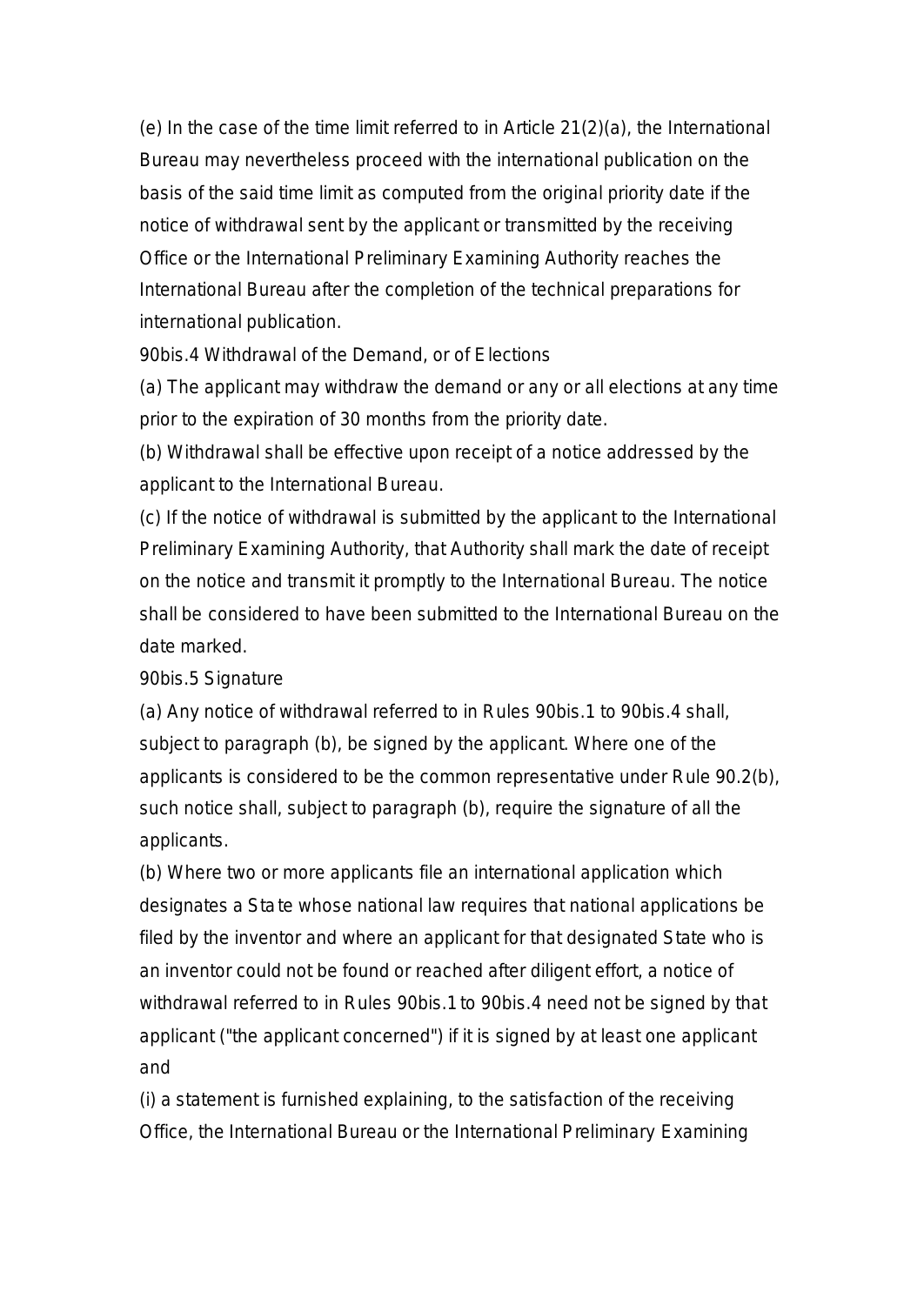Authority, as the case may be, the lack of signature of the applicant concerned, or

(ii) in the case of a notice of withdrawal referred to in Rule 90bis.1(b),

90bis.2(d) or 90bis.3(c), the applicant concerned did not sign the request but the requirements of Rule 4.15(b) were complied with, or

(iii) in the case of a notice of withdrawal referred to in Rule 90bis.4(b), the applicant concerned did not sign the demand but the requirements of Rule 53.8(b) were complied with, or did not sign the later election concerned but the requirements of Rule 56.1(c) were complied with.

90bis.6 Effect of Withdrawal

(a) Withdrawal under Rule 90bis of the international application, any designation, any priority claim, the demand or any election shall have no effect in any designated or elected Office where the processing or examination of the international application has already started under Article 23(2) or Article 40(2).

(b) Where the international application is withdrawn under Rule 90bis.1, the international processing of the international application shall be discontinued. (c) Where the demand or all elections are withdrawn under Rule 90bis.4, the processing of the international application by the International Preliminary Examining Authority shall be discontinued.

90bis.7 Faculty Under Article 37(4)(b)

(a) Any Contracting State whose national law provides for what is described in the second part of Article 37(4)(b) shall notify the International Bureau in writing.

(b) The notification referred to in paragraph (a) shall be promptly published by the International Bureau in the Gazette, and shall have effect in respect of international applications filed more than one month after the date of such publication.

### **Rule 91 - Obvious Errors in Documents**

91.1 Rectification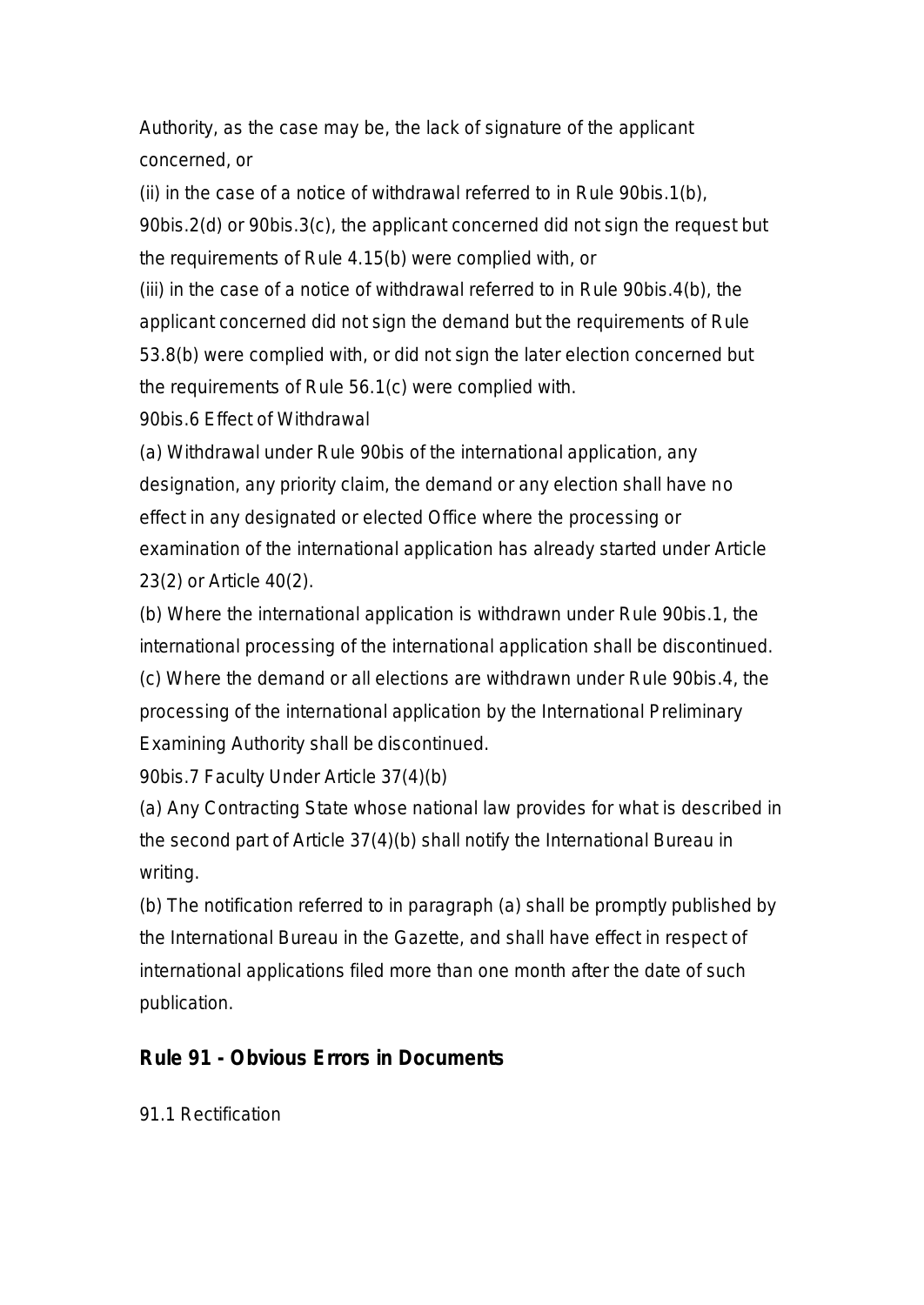(a) Subject to paragraphs (b) to (g-quater), obvious errors in the international application or other papers submitted by the applicant may be rectified. (b) Errors which are due to the fact that something other than what was obviously intended was written in the international application or other paper shall be regarded as obvious errors. The rectification itself shall be obvious in the sense that anyone would immediately realize that nothing else could have been intended than what is offered as rectification.

(c) Omissions of entire elements or sheets of the international application, even if clearly resulting from inattention, at the stage, for example, of copying or assembling sheets, shall not be rectifiable.

(d) Rectification may be made on the request of the applicant. The authority having discovered what appears to be an obvious error may invite the applicant to present a request for rectification as provided in paragraphs (e) to (g-quater). Rule 26.4 shall apply mutatis mutandis to the manner in which rectifications shall be requested.

(e) No rectification shall be made except with the express authorization:

(i) of the receiving Office if the error is in the request,

(ii) of the International Searching Authority if the error is in any part of the international application other than the request or in any paper submitted to that Authority,

(iii) of the International Preliminary Examining Authority if the error is in any part of the international application other than the request or in any paper submitted to that Authority,

(iv) of the International Bureau if the error is in any paper, other than the international application or amendments or corrections to that application, submitted to the International Bureau.

(f) Any authority which authorizes or refuses any rectification shall promptly notify the applicant of the authorization or refusal and, in the case of refusal, of the reasons therefor. The authority which authorizes a rectification shall promptly notify the International Bureau accordingly. Where the authorization of the rectification was refused, the International Bureau shall, upon request made by the applicant prior to the time relevant under paragraph (g-bis), (gter) or (g-quater) and subject to the payment of a special fee whose amount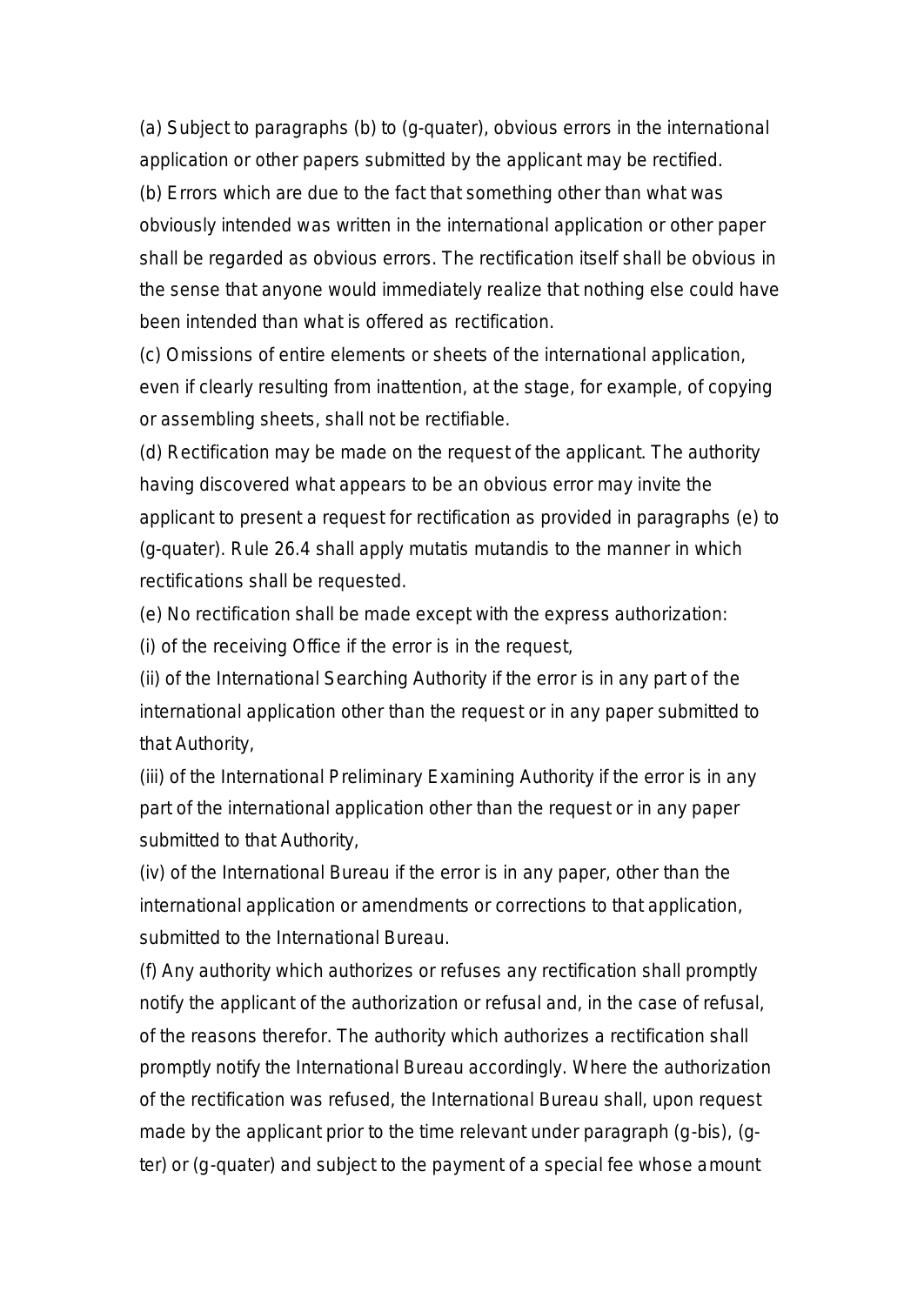shall be fixed in the Administrative Instructions, publish the request for rectification together with the international application. A copy of the request for rectification shall be included in the communication under Article 20 where a copy of the pamphlet is not used for that communication or where the international application is not published by virtue of Article 64(3).

(g) The authorization for rectification referred to in paragraph (e) shall, subject to paragraphs (g-bis), (g-ter) and (g-quater), be effective:

(i) where it is given by the receiving Office or by the International Searching Authority, if its notification to the International Bureau reaches that Bureau before the expiration of 17 months from the priority date;

(ii) where it is given by the International Preliminary Examining Authority, if it is given before the establishment of the international preliminary examination report;

(iii) where it is given by the International Bureau, if it is given before the expiration of 17 months from the priority date.

(g-bis) If the notification made under paragraph (g)(i) reaches the International Bureau, or if the rectification made under paragraph (g)(iii) is authorized by the International Bureau, after the expiration of 17 months from the priority date but before the technical preparations for international publication have been completed, the authorization shall be effective and the rectification shall be incorporated in the said publication.

(g-ter) Where the applicant has asked the International Bureau to publish his international application before the expiration of 18 months from the priority date, any notification made under paragraph (g)(i) must reach, and any rectification made under paragraph (g)(iii) must be authorized by, the International Bureau, in order for the authorization to be effective, not later than at the time of the completion of the technical preparations for international publication.

(g-quater) Where the international application is not published by virtue of Article 64(3), any notification made under paragraph (g)(i) must reach, and any rectification made under paragraph (g)(iii) must be authorized by, the International Bureau, in order for the authorization to be effective, not later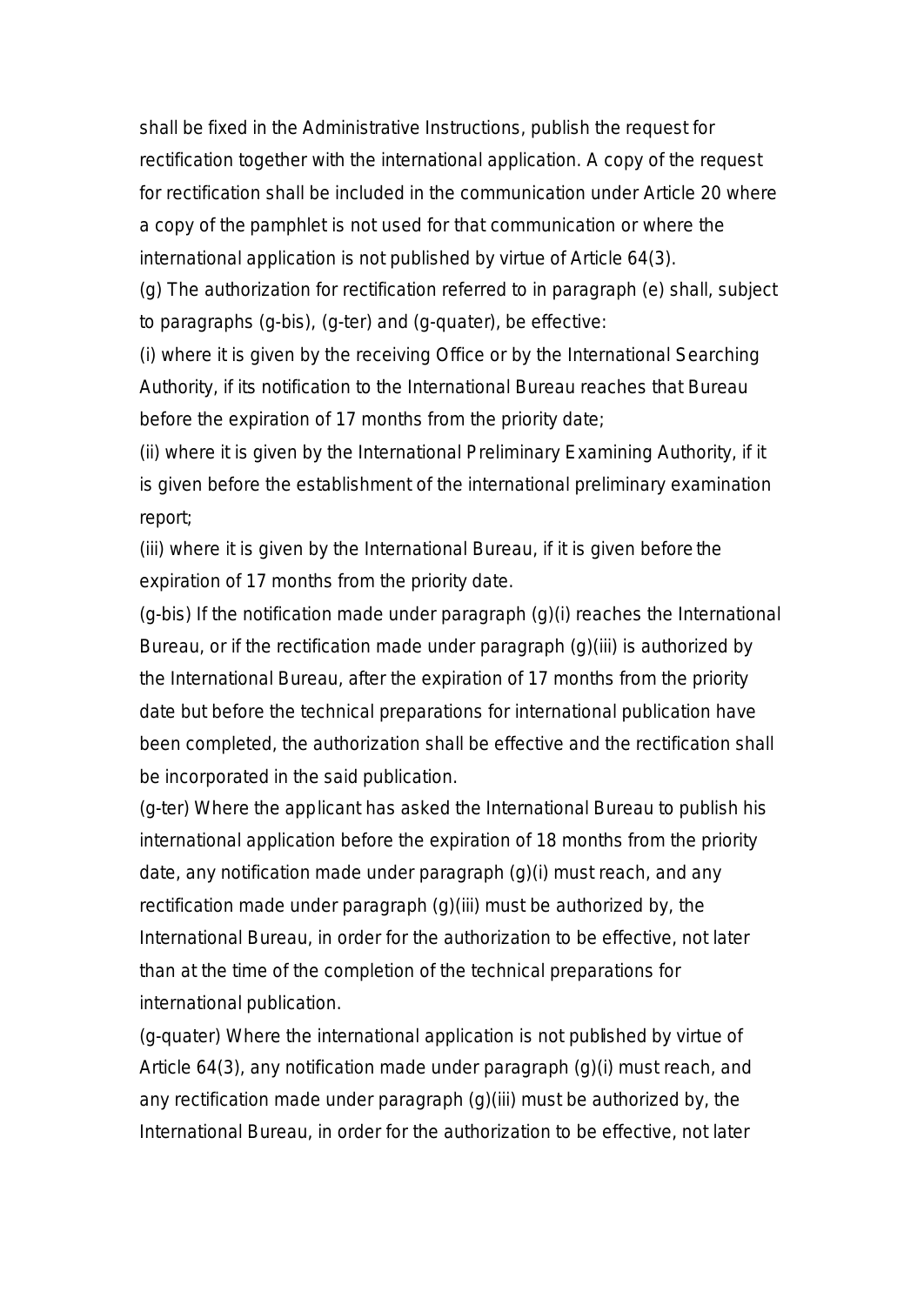than at the time of the communication of the international application under Article 20.

### **Rule 92 - Correspondence**

#### 92.1 Need for Letter and for Signature

(a) Any paper submitted by the applicant in the course of the international procedure provided for in the Treaty and these Regulations, other than the international application itself, shall, if not itself in the form of a letter, be accompanied by a letter identifying the international application to which it relates. The letter shall be signed by the applicant.

(b) If the requirements provided for in paragraph (a) are not complied with, the applicant shall be informed as to the non-compliance and invited to remedy the omission within a time limit fixed in the invitation. The time limit so fixed shall be reasonable in the circumstances; even where the time limit so fixed expires later than the time limit applying to the furnishing of the paper (or even if the latter time limit has already expired), it shall not be less than 10 days and not more than one month from the mailing of the invitation. If the omission is remedied within the time limit fixed in the invitation, the omission shall be disregarded; otherwise, the applicant shall be informed that the paper has been disregarded.

(c) Where non-compliance with the requirements provided for in paragraph (a) has been overlooked and the paper taken into account in the international procedure, the non-compliance shall be disregarded.

### 92.2 Languages

(a) Subject to Rules 55.1 and 66.9 and to paragraph (b) of this Rule, any letter or document submitted by the applicant to the International Searching Authority or the International Preliminary Examining Authority shall be in the same language as the international application to which it relates. However, where a translation of the international application has been transmitted under Rule 23.1(b) or furnished under Rule 55.2, the language of such translation shall be used.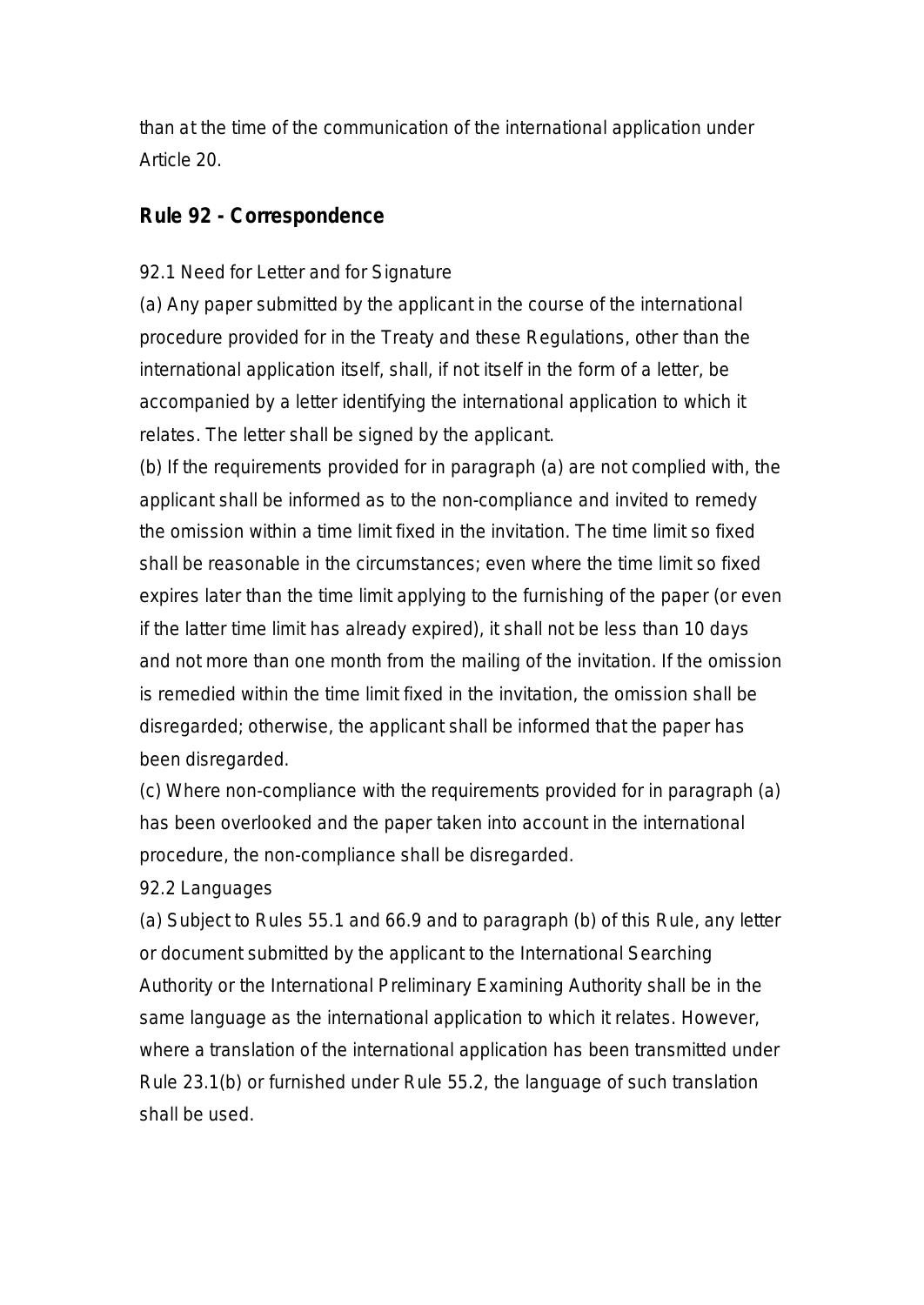(b) Any letter from the applicant to the International Searching Authority or the International Preliminary Examining Authority may be in a language other than that of the international application, provided the said Authority authorizes the use of such language.

(c) [Deleted]

(d) Any letter from the applicant to the International Bureau shall be in English or French.

(e) Any letter or notification from the International Bureau to the applicant or to any national Office shall be in English or French.

92.3 Mailings by National Offices and Intergovernmental Organizations Any document or letter emanating from or transmitted by a national Office or an intergovernmental organization and constituting an event from the date of which any time limit under the Treaty or these Regulations commences to run shall be sent by air mail, provided that surface mail may be used instead of air mail in cases where surface mail normally arrives at its destination within two days from mailing or where air mail service is not available.

92.4 Use of Telegraph, Teleprinter, Facsimile Machine, Etc.

(a) A document making up the international application, and any later document or correspondence relating thereto, may, notwithstanding the provisions of Rules 11.14 and 92.1(a), but subject to paragraph (h), be transmitted, to the extent feasible, by telegraph, teleprinter, facsimile machine or other like means of communication resulting in the filing of a printed or written document.

(b) A signature appearing on a document transmitted by facsimile machine shall be recognized for the purposes of the Treaty and these Regulations as a proper signature.

(c) Where the applicant has attempted to transmit a document by any of the means referred to in paragraph (a) but part or all of the received document is illegible or part of the document is not received, the document shall be treated as not having been received to the extent that the received document is illegible or that the attempted transmission failed. The national Office or intergovernmental organization shall promptly notify the applicant accordingly.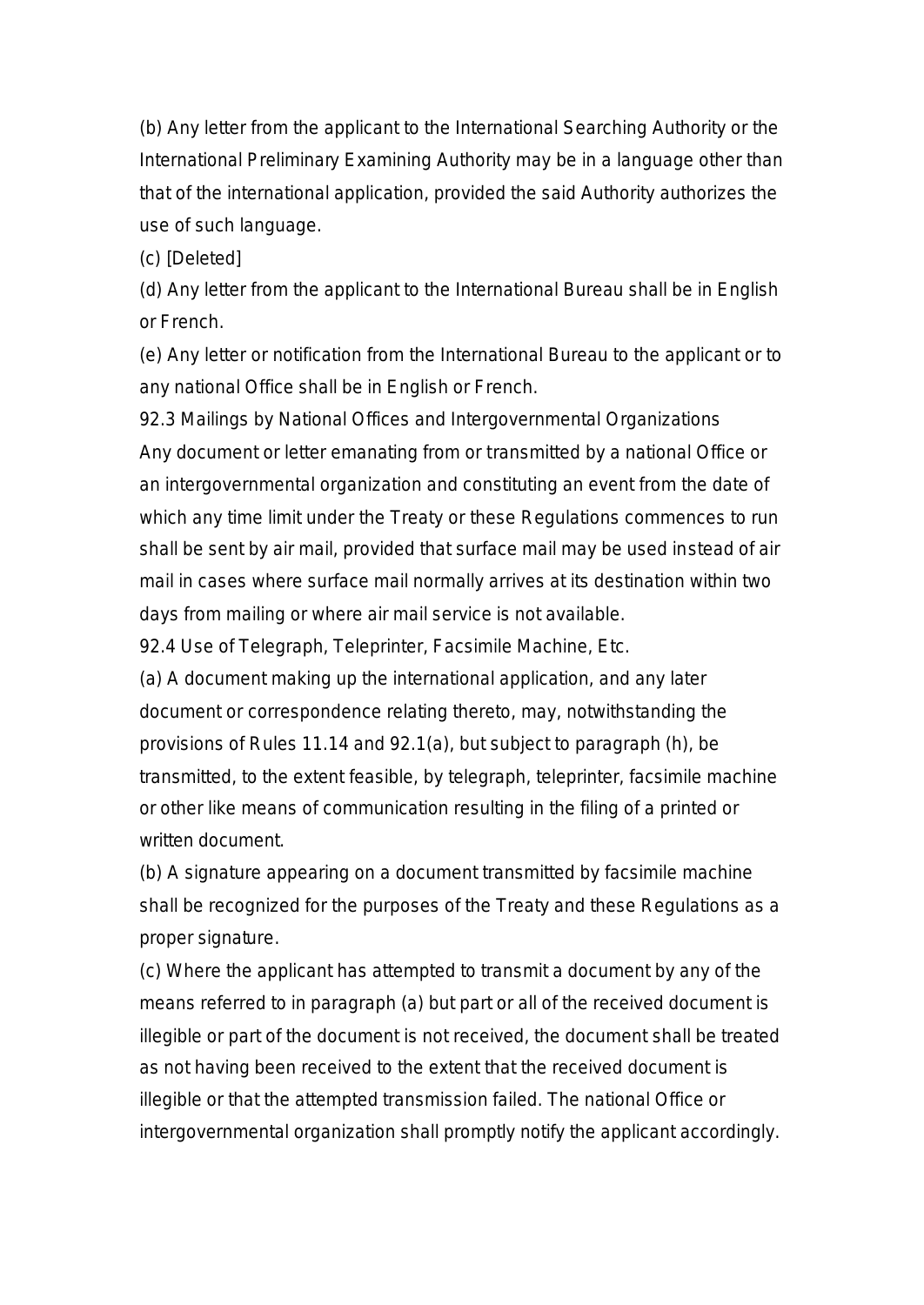(d) Any national Office or intergovernmental organization may require that the original of any document transmitted by any of the means referred to in paragraph (a) and an accompanying letter identifying that earlier transmission be furnished within 14 days from the date of the transmission, provided that such requirement has been notified to the International Bureau and the International Bureau has published information thereon in the Gazette. The notification shall specify whether such requirement concerns all or only certain kinds of documents.

(e) Where the applicant fails to furnish the original of a document as required under paragraph (d), the national Office or intergovernmental organization concerned may, depending on the kind of document transmitted and having regard to Rules 11 and 26.3,

(i) waive the requirement under paragraph (d), or

(ii) invite the applicant to furnish, within a time limit which shall be reasonable under the circumstances and shall be fixed in the invitation, the original of the document transmitted,

provided that, where the document transmitted contains defects, or shows that the original contains defects, in respect of which the national Office or intergovernmental organization may issue an invitation to correct, that Office or organization may issue such an invitation in addition to, or instead of, proceeding under item (i) or (ii).

(f) Where the furnishing of the original of a document is not required under paragraph (d) but the national Office or intergovernmental organization considers it necessary to receive the original of the said document, it may issue an invitation as provided for under paragraph (e)(ii).

(g) If the applicant fails to comply with an invitation under paragraph (e)(ii) or  $(f)$ :

(i) where the document concerned is the international application, the latter shall be considered withdrawn and the receiving Office shall so declare;

(ii) where the document concerned is a document subsequent to the international application, the document shall be considered as not having been submitted.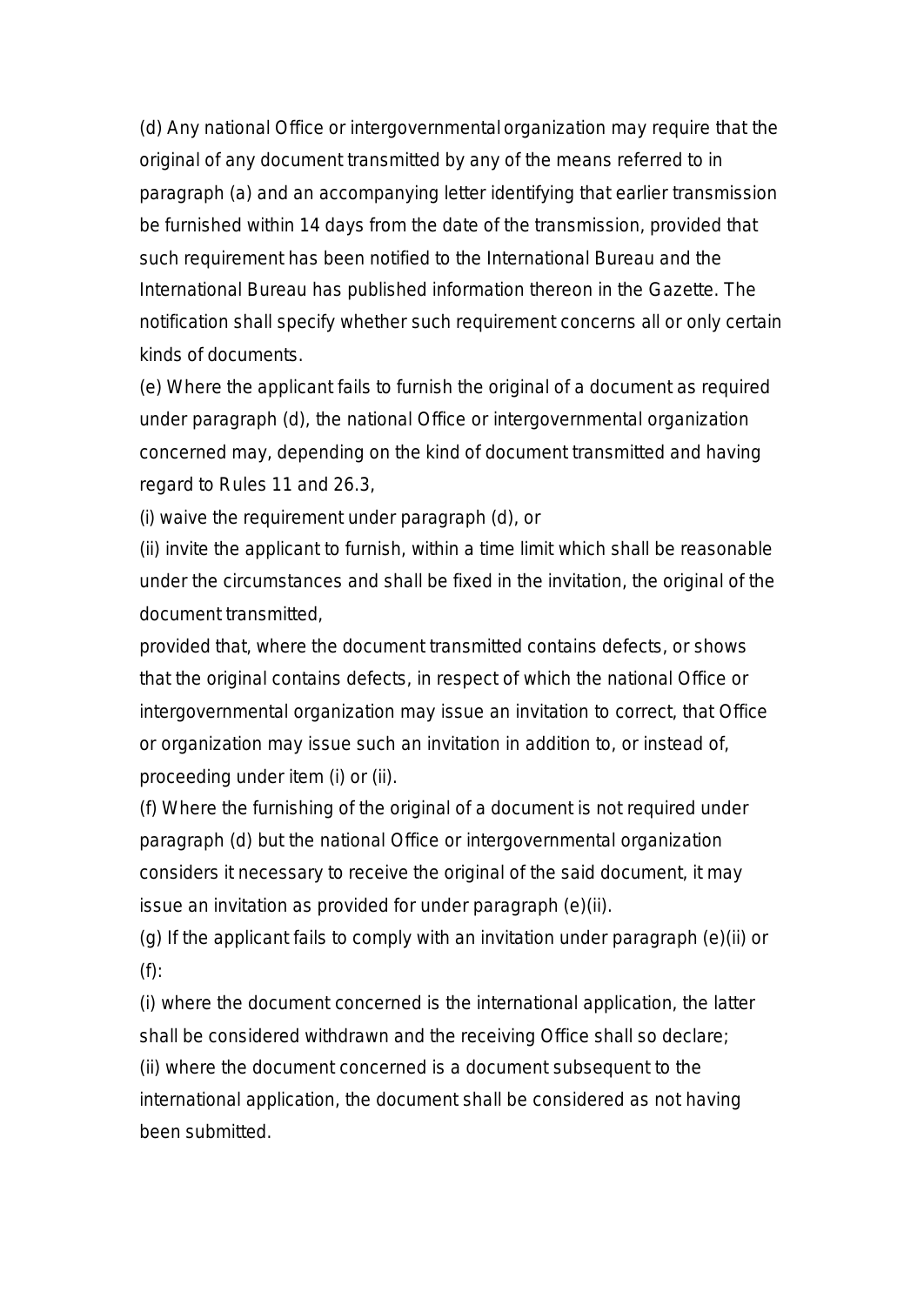(h) No national Office or intergovernmental organization shall be obliged to receive any document submitted by a means referred to in paragraph (a) unless it has notified the International Bureau that it is prepared to receive such a document by that means and the International Bureau has published information thereon in the Gazette.

# **Rule 92bis - Recording of Changes in Certain Indications in the Request or the Demand**

92bis.1 Recording of Changes by the International Bureau

(a) The International Bureau shall, on the request of the applicant or the receiving Office, record changes in the following indications appearing in the request or demand:

(i) person, name, residence, nationality or address of the applicant,

(ii) person, name or address of the agent, the common representative or the inventor.

(b) The International Bureau shall not record the requested change if the request for recording is received by it after the expiration:

(i) of the time limit referred to in Article 22(1), where Article 39(1) is not applicable with respect to any Contracting State;

(ii) of the time limit referred to in Article 39(1)(a), where Article 39(1) is applicable with respect to at least one Contracting State.

## **Rule 93 - Keeping of Records and Files**

### 93.1 The Receiving Office

Each receiving Office shall keep the records relating to each international application or purported international application, including the home copy, for at least 10 years from the international filing date or, where no international filing date is accorded, from the date of receipt.

93.2 The International Bureau

(a) The International Bureau shall keep the file, including the record copy, of any international application for at least 30 years from the date of receipt of the record copy.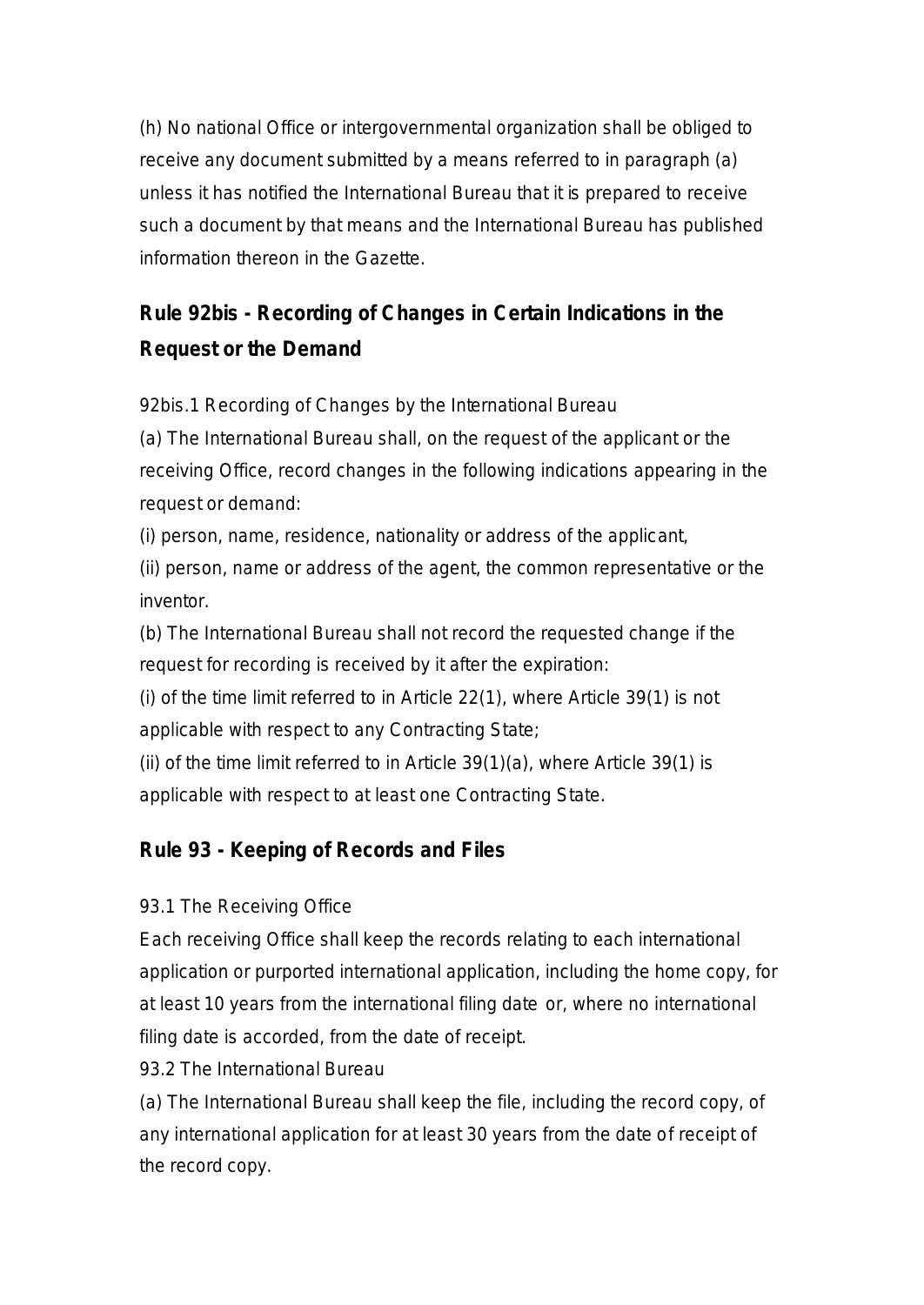(b) The basic records of the International Bureau shall be kept indefinitely. 93.3 The International Searching and Preliminary Examining Authorities Each International Searching Authority and each International Preliminary Examining Authority shall keep the file of each international application it receives for at least 10 years from the international filing date. 93.4 Reproductions

For the purposes of this Rule, records, copies and files may be kept as photographic, electronic or other reproductions, provided that the reproductions are such that the obligations to keep records, copies and files under Rules 93.1 to 93.3 are met.

### **Rule 94 - Access to Files**

94.1 Access to the File Held by the International Bureau

(a) At the request of the applicant or any person authorized by the applicant, the International Bureau shall furnish, subject to reimbursement of the cost of the service, copies of any document contained in its file.

(b) The International Bureau shall, at the request of any person but not before the international publication of the international application and subject to Article 38, furnish, subject to the reimbursement of the cost of the service, copies of any document contained in its file.

94.2 Access to the File Held by the International Preliminary Examining Authority

At the request of the applicant or any person authorized by the applicant, or, once the international preliminary examination report has been established, of any elected Office, the International Preliminary Examining Authority shall furnish, subject to reimbursement of the cost of the service, copies of any document contained in its file.

94.3 Access to the File Held by the Elected Office

If the national law applicable by any elected Office allows access by third parties to the file of a national application, that Office may allow access to any documents relating to the international application, including any document relating to the international preliminary examination, contained in its file, to the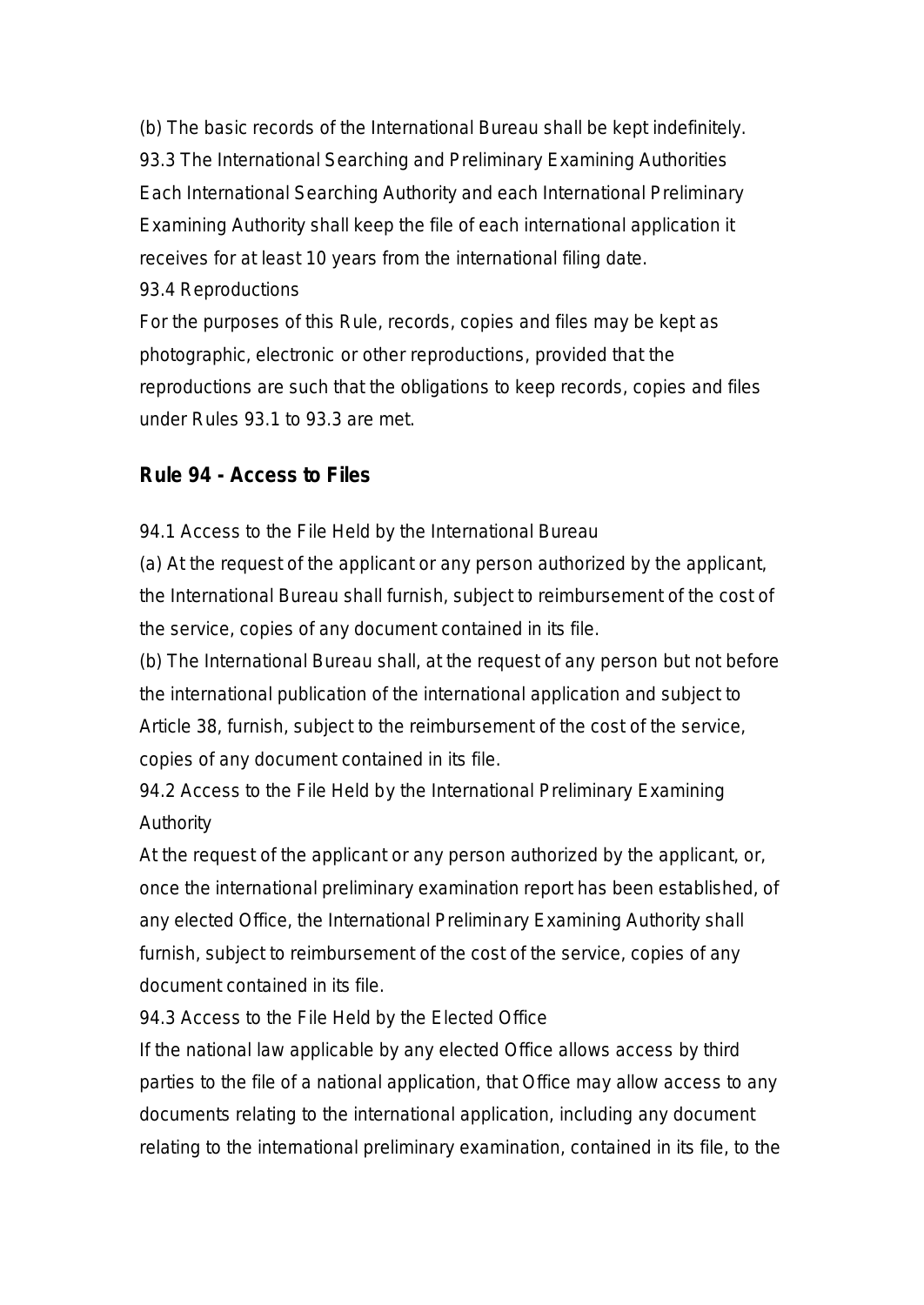same extent as provided by the national law for access to the file of a national application, but not before the international publication of the international application. The furnishing of copies of documents may be subject to reimbursement of the cost of the service.

### **Rule 95 - Availability of Translations**

95.1 Furnishing of Copies of Translations

(a) At the request of the International Bureau, any designated or elected Office shall provide it with a copy of the translation of the international application furnished by the applicant to that Office.

(b) The International Bureau may, upon request and subject to reimbursement of the cost, furnish to any person copies of the translations received under paragraph (a).

## **Rule 96 - The Schedule of Fees**

96.1 Schedule of Fees Annexed to Regulations

The amounts of the fees referred to in Rules 15 and 57 shall be expressed in Swiss currency. They shall be specified in the Schedule of Fees which is annexed to these Regulations and forms an integral part thereof. Schedule of fees

Fees

**Amounts** 

1. Basic Fee: (Rule 15.2(a))

(a) if the international application contains not more than 30 sheets

650 Swiss francs

(b) if the international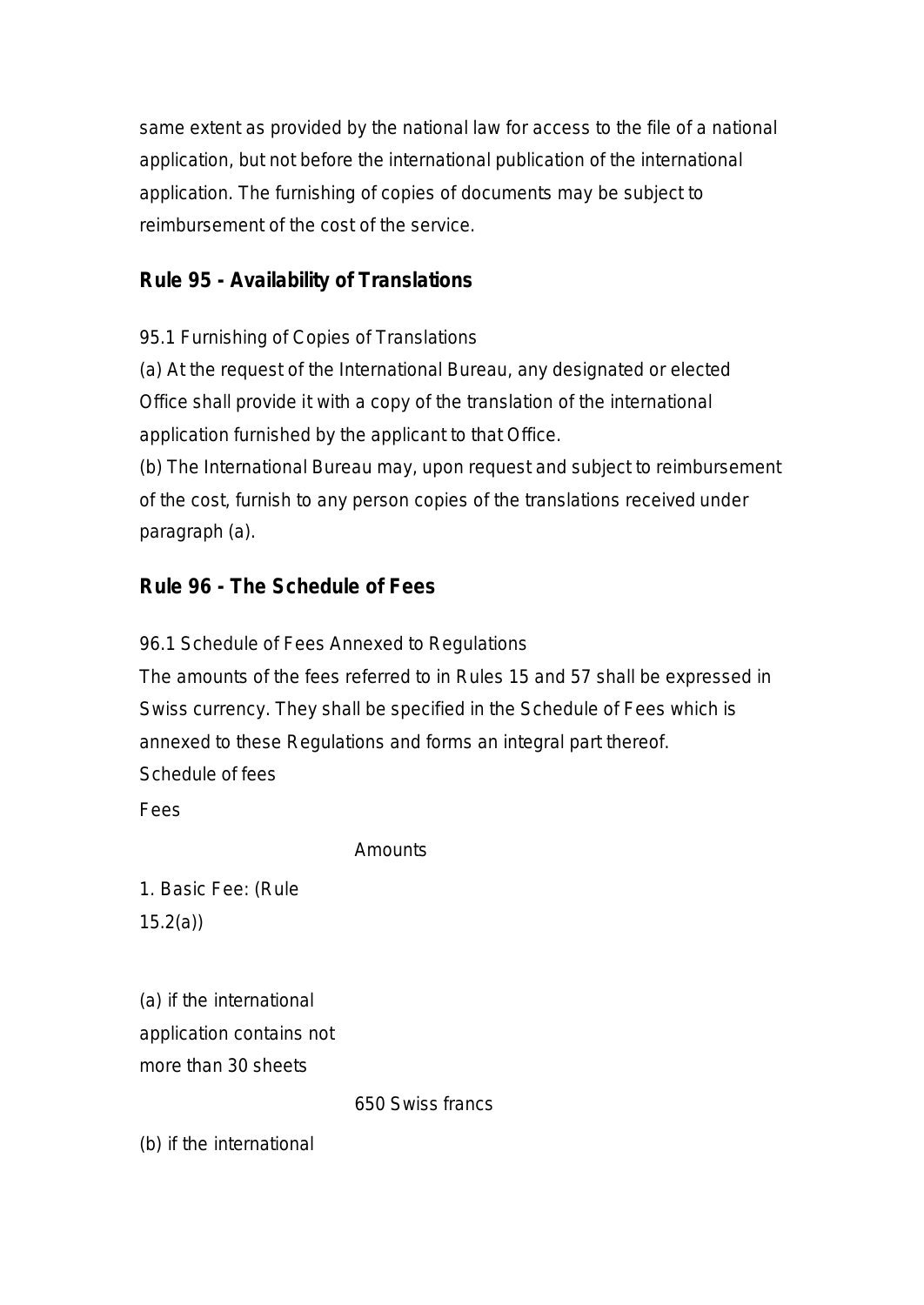application contains more than 30 sheets

> 650 Swiss francs plus 15 Swiss francs for each sheet in excess of 30 sheets

2. Designation Fee: (Rule 15.2(a))

(a) for designations made under Rule 4.9(a)

> 150 Swiss francs per designation, provided that any designation made under Rule 4.9(a) in excess of 11 shall not require the payment of a designation fee

(b) for designations made under Rule 4.9(b) and confirmed under Rule 4.9(c)6

> 150 Swiss francs per designation

3. Handling Fee: (Rule

57.2(a))

#### 233 Swiss francs

All fees are reduced by 75% for international applications filed by any applicant who is a natural person and who is a national of and resides in a State whose per capita national income is below US\$ 3,000 (according to the average per capita national income figures used by the United Nations for determining its scale of assessments for the contributions payable for the